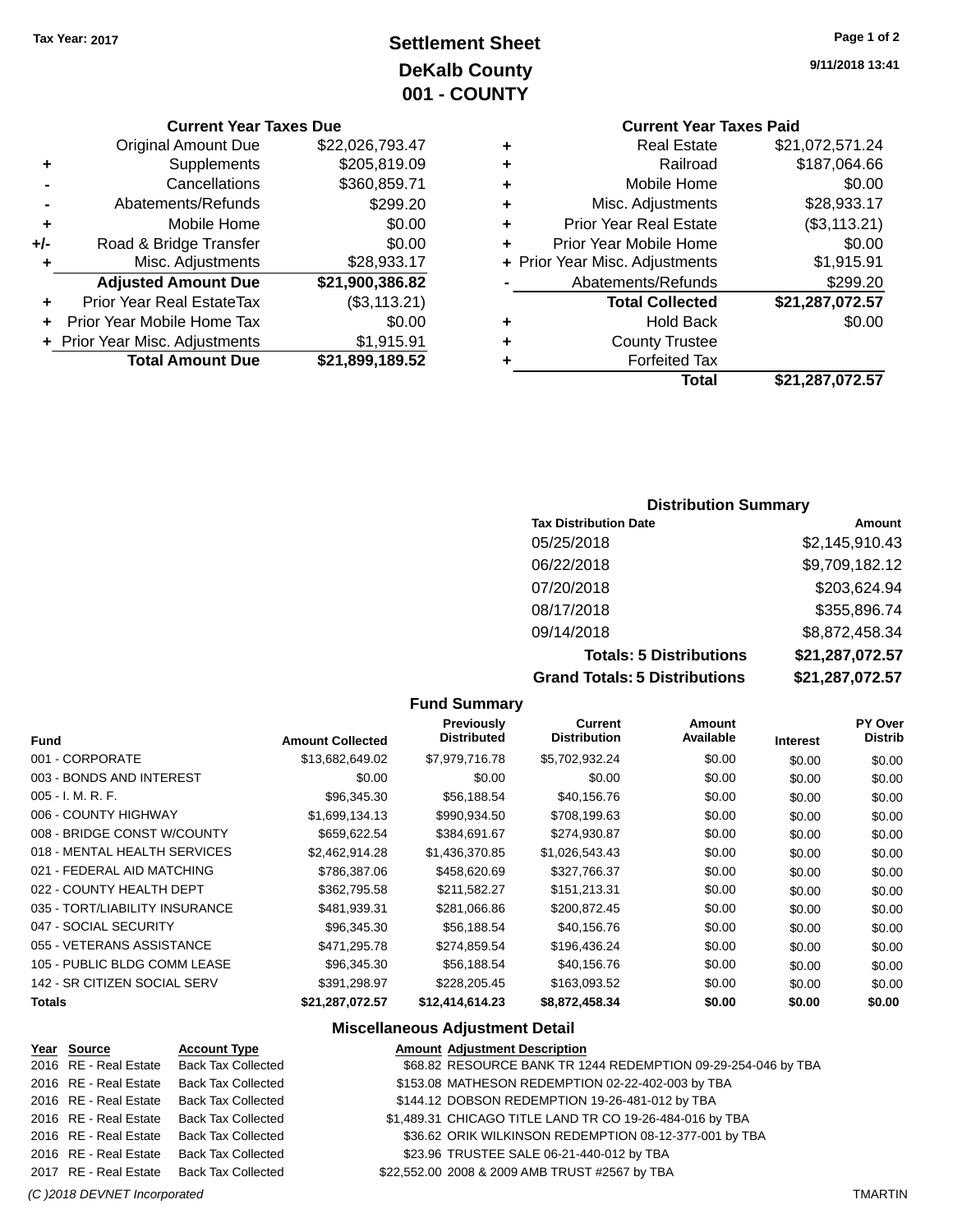## **Settlement Sheet Tax Year: 2017 Page 2 of 2 DeKalb County**

**Amount Adjustment Description** 

**Miscellaneous Adjustment Detail**

|      | Year Source             | <b>Account Type</b>       |
|------|-------------------------|---------------------------|
| 2017 | RE - Real Estate        | Paymt In Lieu of Tax      |
| 2017 | <b>RE</b> - Real Estate | Paymt In Lieu of Tax      |
| 2017 | <b>RE</b> - Real Estate | Paymt In Lieu of Tax      |
| 2017 | RE - Real Estate        | Paymt In Lieu of Tax      |
| 2017 | RF - Real Estate        | <b>Back Tax Collected</b> |
| 2017 | RF - Real Estate        | <b>Back Tax Collected</b> |
| 2017 | <b>RE</b> - Real Estate | <b>Back Tax Collected</b> |
| 2017 | <b>RE</b> - Real Estate | Paymt In Lieu of Tax      |
|      | 2017 RE - Real Estate   | Paymt In Lieu of Tax      |
|      | Totals 16 entries       |                           |
|      |                         |                           |
|      |                         |                           |
|      |                         |                           |
| Year | <b>Source</b>           | <b>Account Type</b>       |
| 2016 | <b>RE</b> - Real Estate | <b>RF</b> Abatement       |
| 2016 | RE - Real Estate        | <b>RE</b> Abatement       |
| 2017 | <b>RE</b> - Real Estate | <b>RE</b> Abatement       |
| 2017 | RE - Real Estate        | <b>RE</b> Abatement       |
| 2017 | RF - Real Estate        | <b>RE</b> Abatement       |
| 2017 | <b>RE</b> - Real Estate | <b>RE</b> Abatement       |
| 2017 | RE - Real Estate        | <b>RE</b> Abatement       |
| 2017 |                         |                           |
|      | <b>RE</b> - Real Estate | <b>RE</b> Abatement       |
| 2017 | RF - Real Estate        | <b>RE</b> Abatement       |

**Totals \$299.22 13 entries**

**Abatement Detail**

**Totals \$30,849.08 16 entries**

#### **Amount Adjustment Description**

\$1.54 PTAB INTEREST REFUND 08-29-200-003 by TBA \$0.53 PTAB INTEREST REFUND 08-29-200-003 by TBA \$0.04 PTAB INTEREST REFUND 08-23-105-006 by TBA \$0.04 PTAB INTEREST REFUND 08-14-352-008 by TBA \$0.76 PTAB INTEREST REFUND 08-16-401-008 by TBA \$0.06 PTAB INTEREST REFUND 08-21-426-011 by TBA \$0.20 PTAB INTEREST REFUND 08-23-105-009 by TBA \$0.17 PTAB INTEREST REFUND 08-24-128-026 by TBA \$285.11 SIE COURT ORDER 14TX38 09-33-100-009 by TBA 2017 RE - Real Estate RE Abatement **1200 PTAB INTEREST REFUND 08-13-151-039 by TBA** 2017 RE - Real Estate RE Abatement \$5.54 PTAB INTEREST REFUND 08-12-252-003 by TBA 2017 RE - Real Estate RE Abatement \$0.07 PTAB INTEREST REFUND 08-22-228-016 by TBA 2017 RE - Real Estate RE Abatement \$0.07 PTAB INTEREST REFUND 14-16-434-002 by TBA

\$113.43 HOUSING AUTHORITY SUNSET VIEW APTS. by TBA \$119.65 HOUSING AUTHORITY SEQUOYA APTS by TBA \$1,619.48 HOUSING AUTHORITY DEKALB UNITS by TBA \$1,405.68 HOUSING AUTHORITY DEKALB UNITS by TBA \$45.96 KETTLESON REDEMPTION 01-19-335-001 by TBA \$15.53 BALDWIN REDEMPTION 07-23-326-001 by TBA \$36.28 TRUSTEE SALE 02-24-476-008 by TBA

\$1,619.48 HOUSING AUTHORITY- PAYMENT IN LIEU OF TAX by TBA \$1,405.68 HOUSING AUTHORITY- PAYMENT IN LIEU OF TAX by TBA

*(C )2018 DEVNET Incorporated* TMARTIN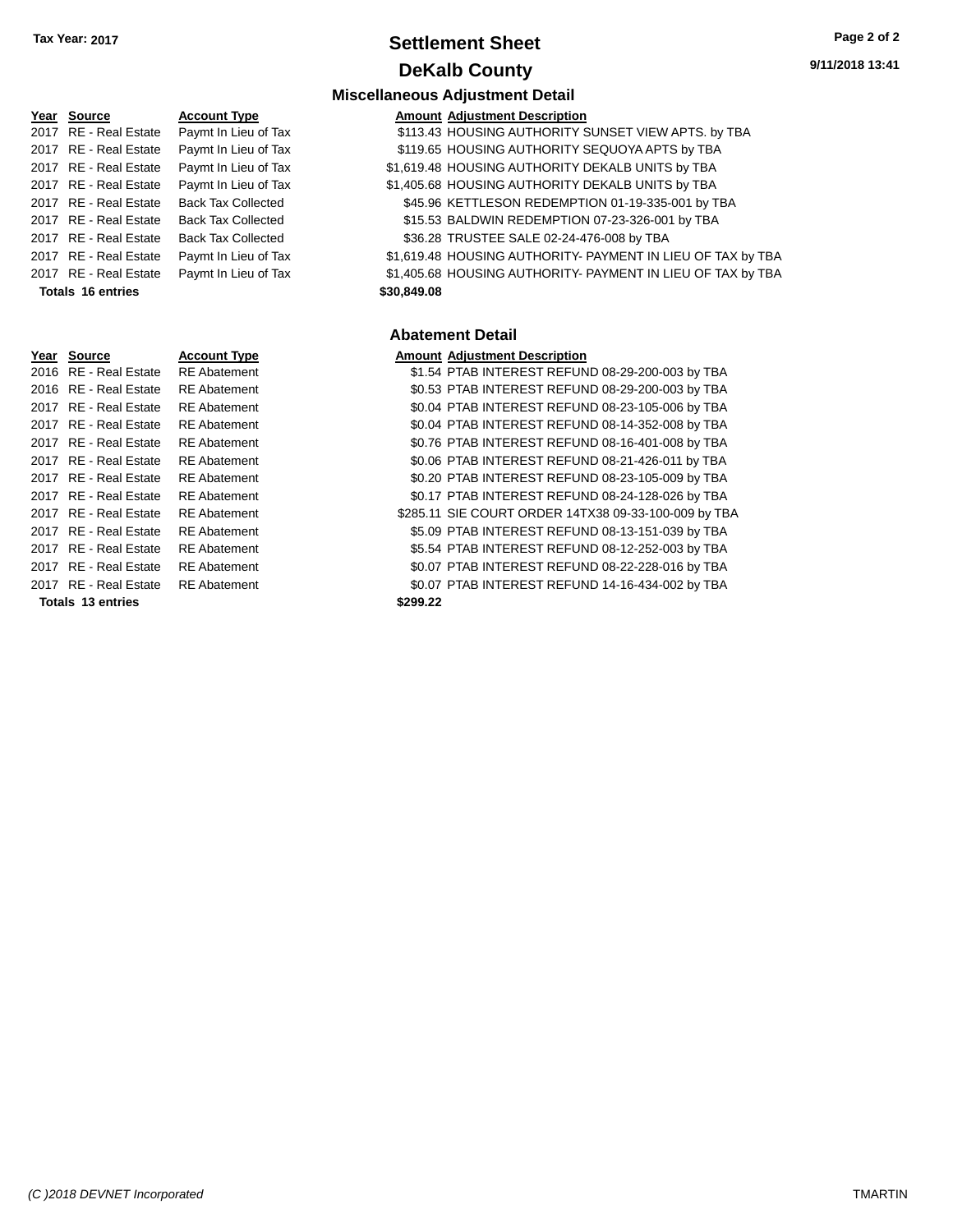## **Settlement Sheet Tax Year: 2017 Page 1 of 2 DeKalb County 002 - FOREST PRESERVE**

**9/11/2018 13:41**

|     | <b>Current Year Taxes Due</b>  |                |      |
|-----|--------------------------------|----------------|------|
|     | <b>Original Amount Due</b>     | \$1,539,901.68 | ٠    |
|     | Supplements                    | \$23,831.91    | ٠    |
|     | Cancellations                  | \$25,306.97    | ٠    |
|     | Abatements/Refunds             | \$21.81        | ٠    |
|     | Mobile Home                    | \$0.00         | ٠    |
| +/- | Road & Bridge Transfer         | \$0.00         | ٠    |
|     | Misc. Adjustments              | \$2,022.14     | + Pr |
|     | <b>Adjusted Amount Due</b>     | \$1,540,426.95 |      |
| ٠   | Prior Year Real EstateTax      | (\$216.75)     |      |
|     | Prior Year Mobile Home Tax     | \$0.00         | ٠    |
|     | + Prior Year Misc. Adjustments | \$133.93       |      |
|     | <b>Total Amount Due</b>        | \$1,540,344.13 |      |
|     |                                |                |      |

#### **Current Year Taxes Paid Physical Estate 51,482,554.49<br><b>813,077.98** Railroad **+** Railroad \$13,077.98 **1000 Mobile Home \$0.00<br>Adjustments \$2.022.14 Misc. Adjustments**

|   | Total                          | \$1,497,549.98    |
|---|--------------------------------|-------------------|
| ÷ | <b>Forfeited Tax</b>           |                   |
| ÷ | <b>County Trustee</b>          |                   |
| ٠ | <b>Hold Back</b>               | \$0.00            |
|   | <b>Total Collected</b>         | \$1,497,549.98    |
|   | Abatements/Refunds             | \$21.81           |
|   | + Prior Year Misc. Adjustments | \$133.93          |
| ÷ | Prior Year Mobile Home         | \$0.00            |
| ÷ | <b>Prior Year Real Estate</b>  | (\$216.75)        |
|   | <b>IVIISC. AUJUSTITEITS</b>    | <b>J</b> Z,UZZ.14 |

### **Distribution Summary Tax Distribution Date Amount** 05/25/2018 \$150,098.76 06/22/2018 \$683,410.43 07/20/2018 \$14,235.49 08/17/2018 \$24,881.82 09/14/2018 \$624,923.48 **Totals: 5 Distributions \$1,497,549.98 Grand Totals: 5 Distributions \$1,497,549.98**

|                                              |                         | <b>Fund Summary</b>              |                                |                     |                 |                                  |
|----------------------------------------------|-------------------------|----------------------------------|--------------------------------|---------------------|-----------------|----------------------------------|
| <b>Fund</b>                                  | <b>Amount Collected</b> | Previously<br><b>Distributed</b> | Current<br><b>Distribution</b> | Amount<br>Available | <b>Interest</b> | <b>PY Over</b><br><b>Distrib</b> |
| 001 - CORPORATE                              | \$1,133,059.79          | \$660,237.06                     | \$472,822,73                   | \$0.00              | \$0.00          | \$0.00                           |
| 005 - I. M. R. F.                            | \$2,867.80              | \$1.671.07                       | \$1.196.73                     | \$0.00              | \$0.00          | \$0.00                           |
| 035 - TORT JUDGEMENTS/LIABILITY<br>INSURANCE | \$332,554.93            | \$193,780.67                     | \$138,774.26                   | \$0.00              | \$0.00          | \$0.00                           |
| 047 - SOCIAL SECURITY                        | \$29.067.46             | \$16,937.70                      | \$12,129.76                    | \$0.00              | \$0.00          | \$0.00                           |
| <b>Totals</b>                                | \$1,497,549.98          | \$872.626.50                     | \$624,923,48                   | \$0.00              | \$0.00          | \$0.00                           |

#### **Miscellaneous Adjustment Detail**

| Year Source           | <b>Account Type</b>       | <b>Amount Adjustment Description</b>                         |
|-----------------------|---------------------------|--------------------------------------------------------------|
| 2016 RE - Real Estate | <b>Back Tax Collected</b> | \$4.81 RESOURCE BANK TR 1244 REDEMPTION 09-29-254-046 by TBA |
| 2016 RE - Real Estate | <b>Back Tax Collected</b> | \$10.70 MATHESON REDEMPTION 02-22-402-003 by TBA             |
| 2016 RE - Real Estate | <b>Back Tax Collected</b> | \$10.07 DOBSON REDEMPTION 19-26-481-012 by TBA               |
| 2016 RE - Real Estate | <b>Back Tax Collected</b> | \$104.11 CHICAGO TITLE LAND TR CO 19-26-484-016 by TBA       |
| 2016 RE - Real Estate | <b>Back Tax Collected</b> | \$2.56 ORIK WILKINSON REDEMPTION 08-12-377-001 by TBA        |
| 2016 RE - Real Estate | <b>Back Tax Collected</b> | \$1.68 TRUSTEE SALE 06-21-440-012 by TBA                     |
| 2017 RE - Real Estate | <b>Back Tax Collected</b> | \$1,576.00 2008 & 2009 AMB TRUST #2567 by TBA                |
| 2017 RE - Real Estate | Paymt In Lieu of Tax      | \$7.93 HOUSING AUTHORITY SUNSET VIEW APTS. by TBA            |
| 2017 RE - Real Estate | Paymt In Lieu of Tax      | \$8.37 HOUSING AUTHORITY SEQUOYA APTS by TBA                 |
| 2017 RE - Real Estate | Paymt In Lieu of Tax      | \$113.22 HOUSING AUTHORITY DEKALB UNITS by TBA               |
| 2017 RE - Real Estate | Paymt In Lieu of Tax      | \$98.28 HOUSING AUTHORITY DEKALB UNITS by TBA                |
| 2017 RE - Real Estate | <b>Back Tax Collected</b> | \$3.21 KETTLESON REDEMPTION 01-19-335-001 by TBA             |
| 2017 RE - Real Estate | <b>Back Tax Collected</b> | \$1.09 BALDWIN REDEMPTION 07-23-326-001 by TBA               |
| 2017 RE - Real Estate | Back Tax Collected        | \$2.54 TRUSTEE SALE 02-24-476-008 by TBA                     |
| 2017 RE - Real Estate | Paymt In Lieu of Tax      | \$113.22 HOUSING AUTHORITY- PAYMENT IN LIEU OF TAX by TBA    |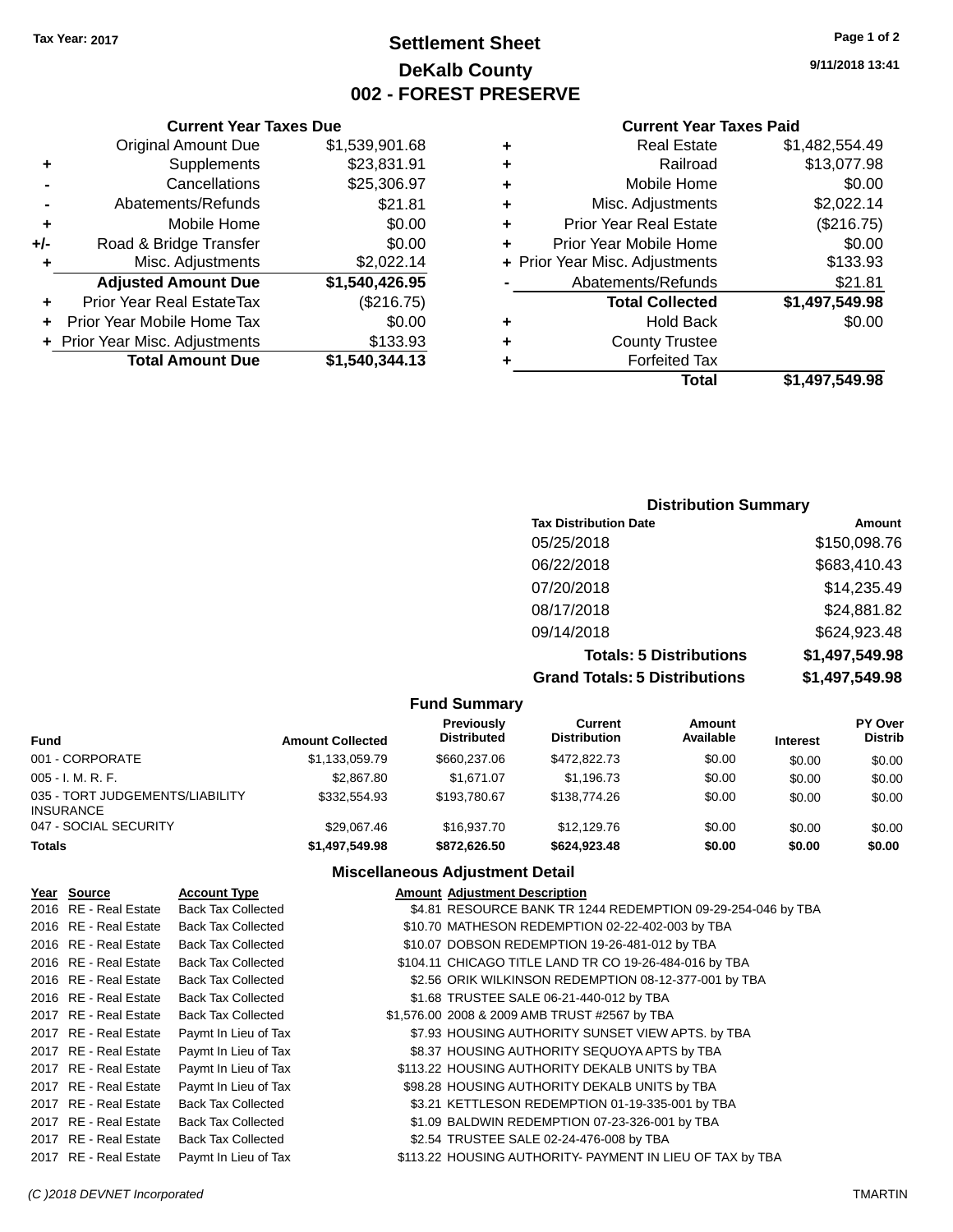## **Settlement Sheet Tax Year: 2017 Page 2 of 2 DeKalb County**

#### **9/11/2018 13:41**

### **Miscellaneous Adjustment Detail**

**Year Source Account Type Amount Adjustment Description**<br>2017 RE - Real Estate Paymt In Lieu of Tax \$98.28 HOUSING AUTHORITY-\$98.28 HOUSING AUTHORITY- PAYMENT IN LIEU OF TAX by TBA **Totals \$2,156.07 16 entries**

## **Abatement Detail**

|                       |                     | Abatement Detail                                    |
|-----------------------|---------------------|-----------------------------------------------------|
| Year Source           | <b>Account Type</b> | <b>Amount Adjustment Description</b>                |
| 2016 RE - Real Estate | <b>RE</b> Abatement | \$0.11 PTAB INTEREST REFUND 08-29-200-003 by TBA    |
| 2016 RE - Real Estate | <b>RE</b> Abatement | \$0.04 PTAB INTEREST REFUND 08-29-200-003 by TBA    |
| 2017 RE - Real Estate | <b>RE</b> Abatement | \$0.00 PTAB INTEREST REFUND 08-23-105-006 by TBA    |
| 2017 RE - Real Estate | <b>RE</b> Abatement | \$0.00 PTAB INTEREST REFUND 08-14-352-008 by TBA    |
| 2017 RE - Real Estate | <b>RE</b> Abatement | \$0.05 PTAB INTEREST REFUND 08-16-401-008 by TBA    |
| 2017 RE - Real Estate | <b>RE</b> Abatement | \$0.00 PTAB INTEREST REFUND 08-21-426-011 by TBA    |
| 2017 RE - Real Estate | <b>RE</b> Abatement | \$0.01 PTAB INTEREST REFUND 08-23-105-009 by TBA    |
| 2017 RE - Real Estate | <b>RE</b> Abatement | \$0.01 PTAB INTEREST REFUND 08-24-128-026 by TBA    |
| 2017 RE - Real Estate | <b>RE</b> Abatement | \$20.84 SIE COURT ORDER 14TX38 09-33-100-009 by TBA |
| 2017 RE - Real Estate | <b>RE</b> Abatement | \$0.35 PTAB INTEREST REFUND 08-13-151-039 by TBA    |
| 2017 RE - Real Estate | <b>RE</b> Abatement | \$0.39 PTAB INTEREST REFUND 08-12-252-003 by TBA    |
| 2017 RE - Real Estate | <b>RE</b> Abatement | \$0.01 PTAB INTEREST REFUND 08-22-228-016 by TBA    |
| 2017 RE - Real Estate | <b>RE</b> Abatement | \$0.00 PTAB INTEREST REFUND 14-16-434-002 by TBA    |
| Totals 13 entries     |                     | \$21.81                                             |
|                       |                     |                                                     |

*(C )2018 DEVNET Incorporated* TMARTIN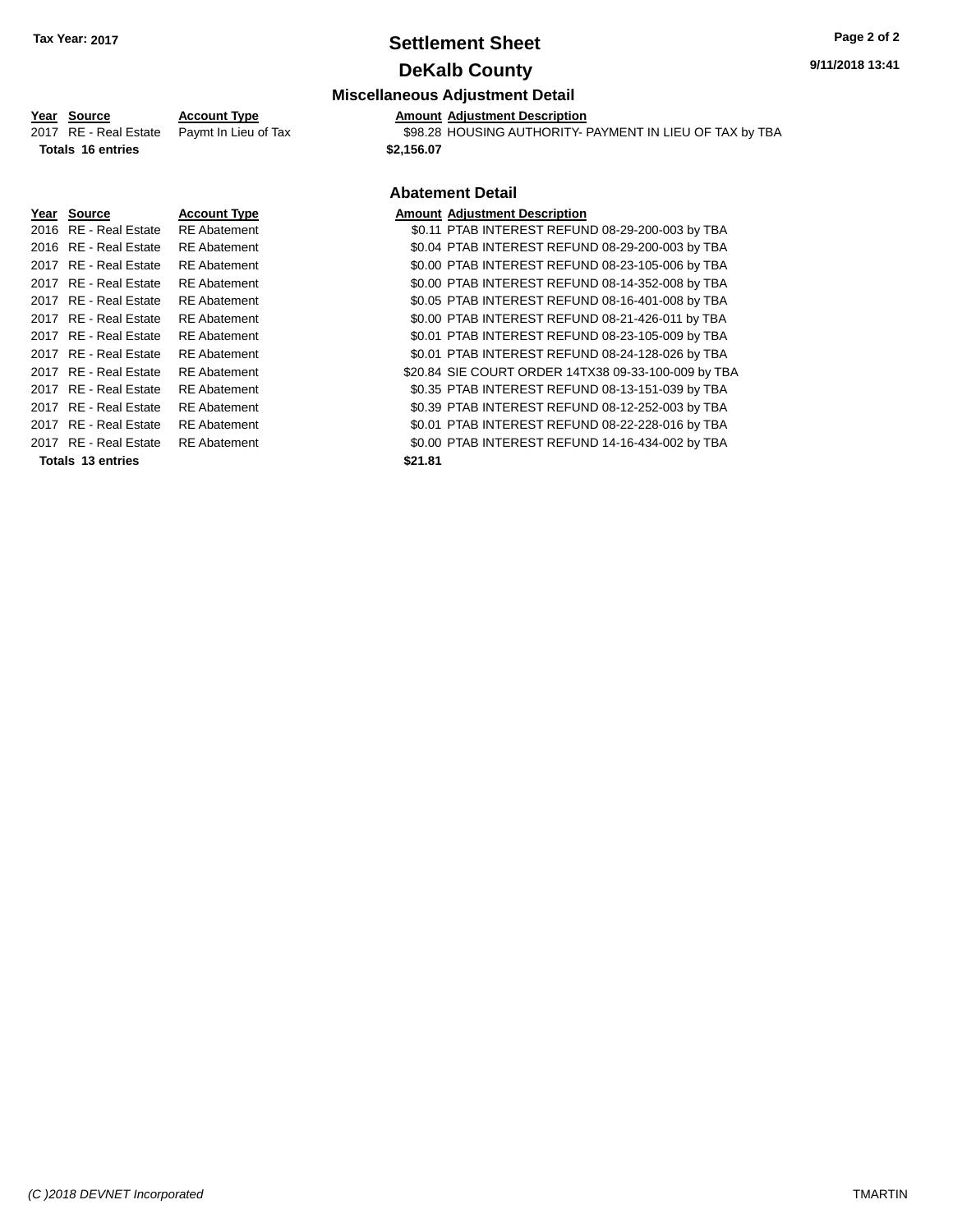## **Settlement Sheet Tax Year: 2017 Page 1 of 1 DeKalb County 003 - AFTON TOWNSHIP**

**9/11/2018 13:41**

|     | <b>Current Year Taxes Due</b>  |             |
|-----|--------------------------------|-------------|
|     | <b>Original Amount Due</b>     | \$77,642.49 |
| ٠   | Supplements                    | \$530.47    |
|     | Cancellations                  | \$571.87    |
|     | Abatements/Refunds             | \$0.00      |
| ٠   | Mobile Home                    | \$0.00      |
| +/- | Road & Bridge Transfer         | \$0.00      |
| ٠   | Misc. Adjustments              | \$0.00      |
|     | <b>Adjusted Amount Due</b>     | \$77,601.09 |
| ÷   | Prior Year Real EstateTax      | (\$182.44)  |
|     | Prior Year Mobile Home Tax     | \$0.00      |
|     | + Prior Year Misc. Adjustments | \$0.00      |
|     | <b>Total Amount Due</b>        | \$77,418.65 |
|     |                                |             |

| ٠ | <b>Real Estate</b>             | \$73,636.15 |
|---|--------------------------------|-------------|
| ٠ | Railroad                       | \$1,776.44  |
| ٠ | Mobile Home                    | \$0.00      |
| ÷ | Misc. Adjustments              | \$0.00      |
| ٠ | <b>Prior Year Real Estate</b>  | (\$182.44)  |
| ٠ | Prior Year Mobile Home         | \$0.00      |
|   | + Prior Year Misc. Adjustments | \$0.00      |
|   | Abatements/Refunds             | \$0.00      |
|   | <b>Total Collected</b>         | \$75,230.15 |
| ٠ | <b>Hold Back</b>               | \$0.00      |
| ٠ | <b>County Trustee</b>          |             |
| ٠ | <b>Forfeited Tax</b>           |             |
|   | Total                          | \$75,230.15 |
|   |                                |             |

| <b>Distribution Summary</b>          |             |  |  |  |  |
|--------------------------------------|-------------|--|--|--|--|
| <b>Tax Distribution Date</b>         | Amount      |  |  |  |  |
| 05/25/2018                           | \$7,477.38  |  |  |  |  |
| 06/22/2018                           | \$38,261.04 |  |  |  |  |
| 07/20/2018                           | \$615.98    |  |  |  |  |
| 08/17/2018                           | \$949.05    |  |  |  |  |
| 09/14/2018                           | \$27,926.70 |  |  |  |  |
| <b>Totals: 5 Distributions</b>       | \$75,230.15 |  |  |  |  |
| <b>Grand Totals: 5 Distributions</b> | \$75,230.15 |  |  |  |  |

|                                                     |                         | <b>Fund Summary</b>                     |                                |                     |                 |                           |
|-----------------------------------------------------|-------------------------|-----------------------------------------|--------------------------------|---------------------|-----------------|---------------------------|
| <b>Fund</b>                                         | <b>Amount Collected</b> | <b>Previously</b><br><b>Distributed</b> | Current<br><b>Distribution</b> | Amount<br>Available | <b>Interest</b> | PY Over<br><b>Distrib</b> |
| 001 - CORPORATE                                     | \$56,909.15             | \$35,783.51                             | \$21,125.64                    | \$0.00              | \$0.00          | \$0.00                    |
| $005 - I. M. R. F.$                                 | \$6,301.72              | \$3.962.42                              | \$2,339.30                     | \$0.00              | \$0.00          | \$0.00                    |
| 027 - AUDIT                                         | \$1,934.25              | \$1,216.22                              | \$718.03                       | \$0.00              | \$0.00          | \$0.00                    |
| 035 - TORT JUDGEMENTS/LIABILITY<br><b>INSURANCE</b> | \$3,102.48              | \$1,950.79                              | \$1.151.69                     | \$0.00              | \$0.00          | \$0.00                    |
| 047 - SOCIAL SECURITY                               | \$6,301.72              | \$3,962.42                              | \$2,339.30                     | \$0.00              | \$0.00          | \$0.00                    |
| 054 - GENERAL ASSISTANCE                            | \$680.83                | \$428.09                                | \$252.74                       | \$0.00              | \$0.00          | \$0.00                    |
| <b>Totals</b>                                       | \$75,230.15             | \$47,303.45                             | \$27,926.70                    | \$0.00              | \$0.00          | \$0.00                    |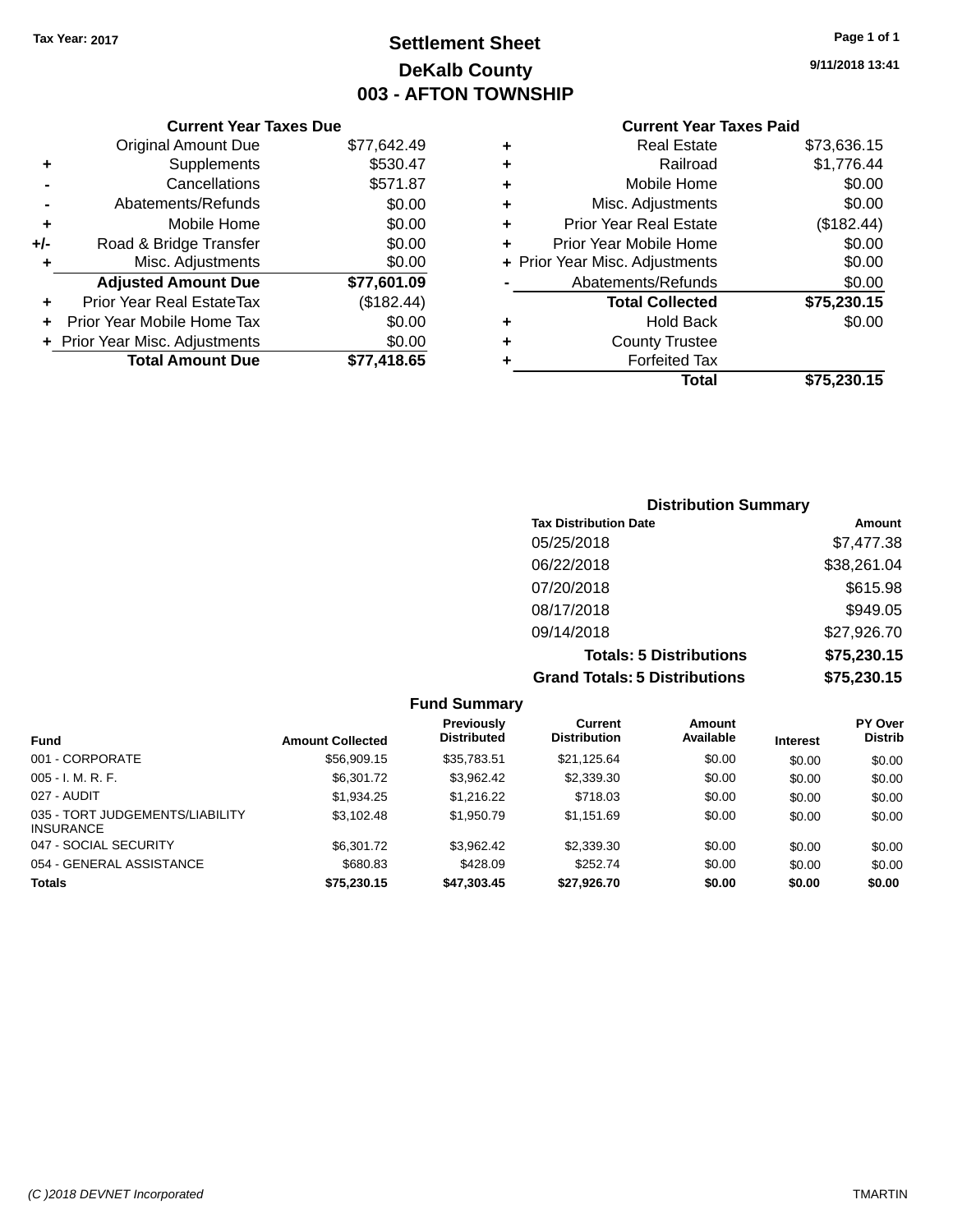## **Settlement Sheet Tax Year: 2017 Page 1 of 1 DeKalb County 004 - AFTON ROAD & BRIDGE**

**9/11/2018 13:41**

|   | <b>County Trustee</b><br><b>Forfeited Tax</b> |                                |
|---|-----------------------------------------------|--------------------------------|
|   |                                               |                                |
|   |                                               |                                |
|   | <b>Hold Back</b>                              | \$0.00                         |
|   | <b>Total Collected</b>                        | \$284,037.78                   |
|   | Abatements/Refunds                            | \$0.00                         |
|   |                                               | \$0.00                         |
|   | Prior Year Mobile Home                        | \$0.00                         |
| ٠ | <b>Prior Year Real Estate</b>                 | (\$691.68)                     |
| ٠ | Misc. Adjustments                             | \$0.00                         |
|   | Mobile Home                                   | \$0.00                         |
|   | Railroad                                      | \$7,014.88                     |
|   | <b>Real Estate</b>                            | \$277,714.58                   |
|   |                                               | + Prior Year Misc. Adjustments |

|     | <b>Current Year Taxes Due</b>    |               |  |  |  |  |
|-----|----------------------------------|---------------|--|--|--|--|
|     | <b>Original Amount Due</b>       | \$306,597.44  |  |  |  |  |
| ٠   | Supplements                      | \$2,000.61    |  |  |  |  |
|     | Cancellations                    | \$2,156.80    |  |  |  |  |
|     | Abatements/Refunds               | \$0.00        |  |  |  |  |
| ٠   | Mobile Home                      | \$0.00        |  |  |  |  |
| +/- | Road & Bridge Transfer           | (\$13,030.37) |  |  |  |  |
| ٠   | Misc. Adjustments                | \$0.00        |  |  |  |  |
|     | <b>Adjusted Amount Due</b>       | \$293,410.88  |  |  |  |  |
|     | <b>Prior Year Real EstateTax</b> | (\$691.68)    |  |  |  |  |
|     | Prior Year Mobile Home Tax       | \$0.00        |  |  |  |  |
|     | + Prior Year Misc. Adjustments   | \$0.00        |  |  |  |  |
|     | <b>Total Amount Due</b>          | \$292,719.20  |  |  |  |  |
|     |                                  |               |  |  |  |  |

|                     | <b>Road and Bridge Summary</b> |               | <b>Distribution Summary</b>          |               |
|---------------------|--------------------------------|---------------|--------------------------------------|---------------|
| <b>Municipality</b> | Amt. Due                       | Amt. Distrib. | <b>Tax Distribution Date</b>         | <b>Amount</b> |
| CITY OF DEKALB      | \$13,418.61                    | \$13,030.37   | 05/25/2018                           | \$28,196.90   |
| Totals              | \$13,418.61                    | \$13,030.37   | 06/22/2018                           | \$144,458.42  |
|                     |                                |               | 07/20/2018                           | \$2,323.09    |
|                     |                                |               | 08/17/2018                           | \$3,579.44    |
|                     |                                |               | 09/14/2018                           | \$105,479.93  |
|                     |                                |               | <b>Totals: 5 Distributions</b>       | \$284,037.78  |
|                     |                                |               | <b>Grand Totals: 5 Distributions</b> | \$284,037.78  |

|                              |                         | <b>Fund Summary</b>              |                                |                     |                 |                                  |
|------------------------------|-------------------------|----------------------------------|--------------------------------|---------------------|-----------------|----------------------------------|
| <b>Fund</b>                  | <b>Amount Collected</b> | Previously<br><b>Distributed</b> | Current<br><b>Distribution</b> | Amount<br>Available | <b>Interest</b> | <b>PY Over</b><br><b>Distrib</b> |
| 007 - ROAD AND BRIDGE        | \$142.491.92            | \$89.555.99                      | \$52,935.93                    | \$0.00              | \$0.00          | \$0.00                           |
| 008 - BRIDGE CONST W/COUNTY  | \$15,249,42             | \$9,588.60                       | \$5,660.82                     | \$0.00              | \$0.00          | \$0.00                           |
| 009 - PERMANENT ROAD         | \$95.987.17             | \$60,355.26                      | \$35.631.91                    | \$0.00              | \$0.00          | \$0.00                           |
| 010 - EQUIPMENT AND BUILDING | \$30,309.27             | \$19,058,00                      | \$11.251.27                    | \$0.00              | \$0.00          | \$0.00                           |
| <b>Totals</b>                | \$284,037.78            | \$178,557.85                     | \$105,479.93                   | \$0.00              | \$0.00          | \$0.00                           |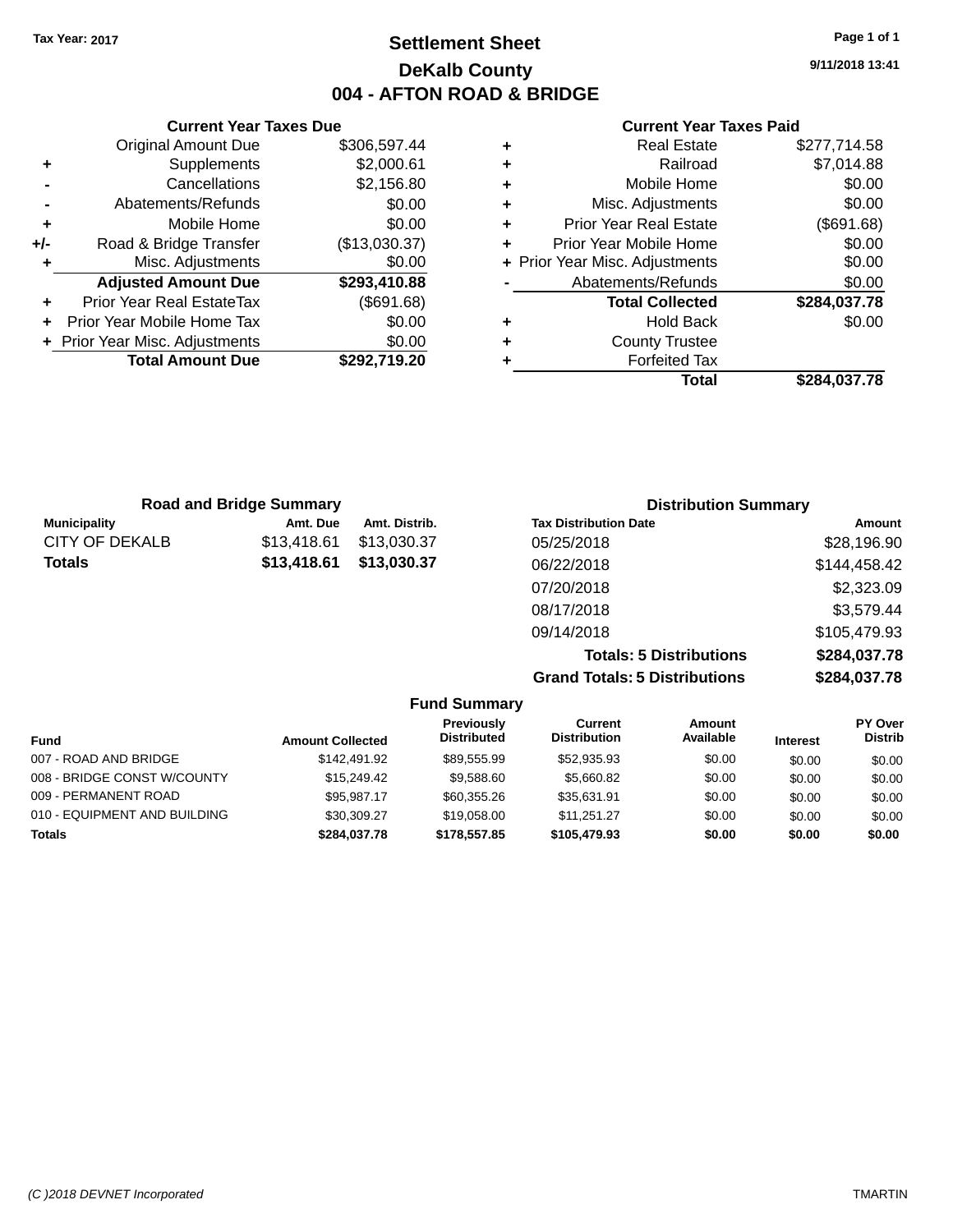## **Settlement Sheet Tax Year: 2017 Page 1 of 1 DeKalb County 005 - CLINTON TOWNSHIP**

**9/11/2018 13:41**

|     | <b>Current Year Taxes Due</b>    |             |     |
|-----|----------------------------------|-------------|-----|
|     | <b>Original Amount Due</b>       | \$99,215.08 |     |
|     | Supplements                      | \$601.51    |     |
|     | Cancellations                    | \$661.79    | ٠   |
|     | Abatements/Refunds               | \$0.01      |     |
|     | Mobile Home                      | \$0.00      |     |
| +/- | Road & Bridge Transfer           | \$0.00      | ٠   |
|     | Misc. Adjustments                | \$0.00      | + F |
|     | <b>Adjusted Amount Due</b>       | \$99,154.79 |     |
|     | <b>Prior Year Real EstateTax</b> | (\$9.43)    |     |
|     | Prior Year Mobile Home Tax       | \$0.00      |     |
|     | Drior Voor Mice, Adjustmants     | ድስ ሰስ       |     |

| <b>Total Amount Due</b>        | \$99,145.36 |
|--------------------------------|-------------|
| + Prior Year Misc. Adjustments | \$0.00      |
|                                |             |

## **Current Year Taxes Paid**

|   | <b>Real Estate</b>             | \$94,725.48 |
|---|--------------------------------|-------------|
| ٠ | Railroad                       | \$2,428.90  |
| ٠ | Mobile Home                    | \$0.00      |
| ٠ | Misc. Adjustments              | \$0.00      |
| ٠ | <b>Prior Year Real Estate</b>  | (\$9.43)    |
| ٠ | Prior Year Mobile Home         | \$0.00      |
|   | + Prior Year Misc. Adjustments | \$0.00      |
|   | Abatements/Refunds             | \$0.01      |
|   | <b>Total Collected</b>         | \$97,144.94 |
| ٠ | <b>Hold Back</b>               | \$0.00      |
| ٠ | <b>County Trustee</b>          |             |
| ٠ | <b>Forfeited Tax</b>           |             |
|   | Total                          | \$97.144.94 |
|   |                                |             |

### **Distribution Summary Tax Distribution Date Amount** 05/25/2018 \$9,770.79 06/22/2018 \$47,357.62 07/20/2018 \$1,090.09 08/17/2018 \$1,100.62 09/14/2018 \$37,825.82 **Totals: 5 Distributions \$97,144.94 Grand Totals: 5 Distributions \$97,144.94**

|                                                     |                         | <b>Fund Summary</b>                     |                                       |                     |                 |                           |
|-----------------------------------------------------|-------------------------|-----------------------------------------|---------------------------------------|---------------------|-----------------|---------------------------|
| <b>Fund</b>                                         | <b>Amount Collected</b> | <b>Previously</b><br><b>Distributed</b> | <b>Current</b><br><b>Distribution</b> | Amount<br>Available | <b>Interest</b> | PY Over<br><b>Distrib</b> |
| 001 - CORPORATE                                     | \$84.454.93             | \$51.570.28                             | \$32.884.65                           | \$0.00              | \$0.00          | \$0.00                    |
| $005 - I. M. R. F.$                                 | \$393.33                | \$240.18                                | \$153.15                              | \$0.00              | \$0.00          | \$0.00                    |
| 027 - AUDIT                                         | \$491.66                | \$300.22                                | \$191.44                              | \$0.00              | \$0.00          | \$0.00                    |
| 035 - TORT JUDGEMENTS/LIABILITY<br><b>INSURANCE</b> | \$4,410.26              | \$2,693.01                              | \$1,717.25                            | \$0.00              | \$0.00          | \$0.00                    |
| 047 - SOCIAL SECURITY                               | \$7,345.62              | \$4,485.42                              | \$2,860.20                            | \$0.00              | \$0.00          | \$0.00                    |
| 054 - GENERAL ASSISTANCE                            | \$49.14                 | \$30.01                                 | \$19.13                               | \$0.00              | \$0.00          | \$0.00                    |
| <b>Totals</b>                                       | \$97.144.94             | \$59,319.12                             | \$37,825.82                           | \$0.00              | \$0.00          | \$0.00                    |
|                                                     |                         | <b>Abatement Detail</b>                 |                                       |                     |                 |                           |

| <u>Year Source</u>                 | <b>Account Type</b> | <b>Amount Adjustment Description</b>             |
|------------------------------------|---------------------|--------------------------------------------------|
| 2017 RE - Real Estate RE Abatement |                     | \$0.01 PTAB INTEREST REFUND 14-16-434-002 by TBA |
| <b>Totals 1 entries</b>            |                     | \$0.01                                           |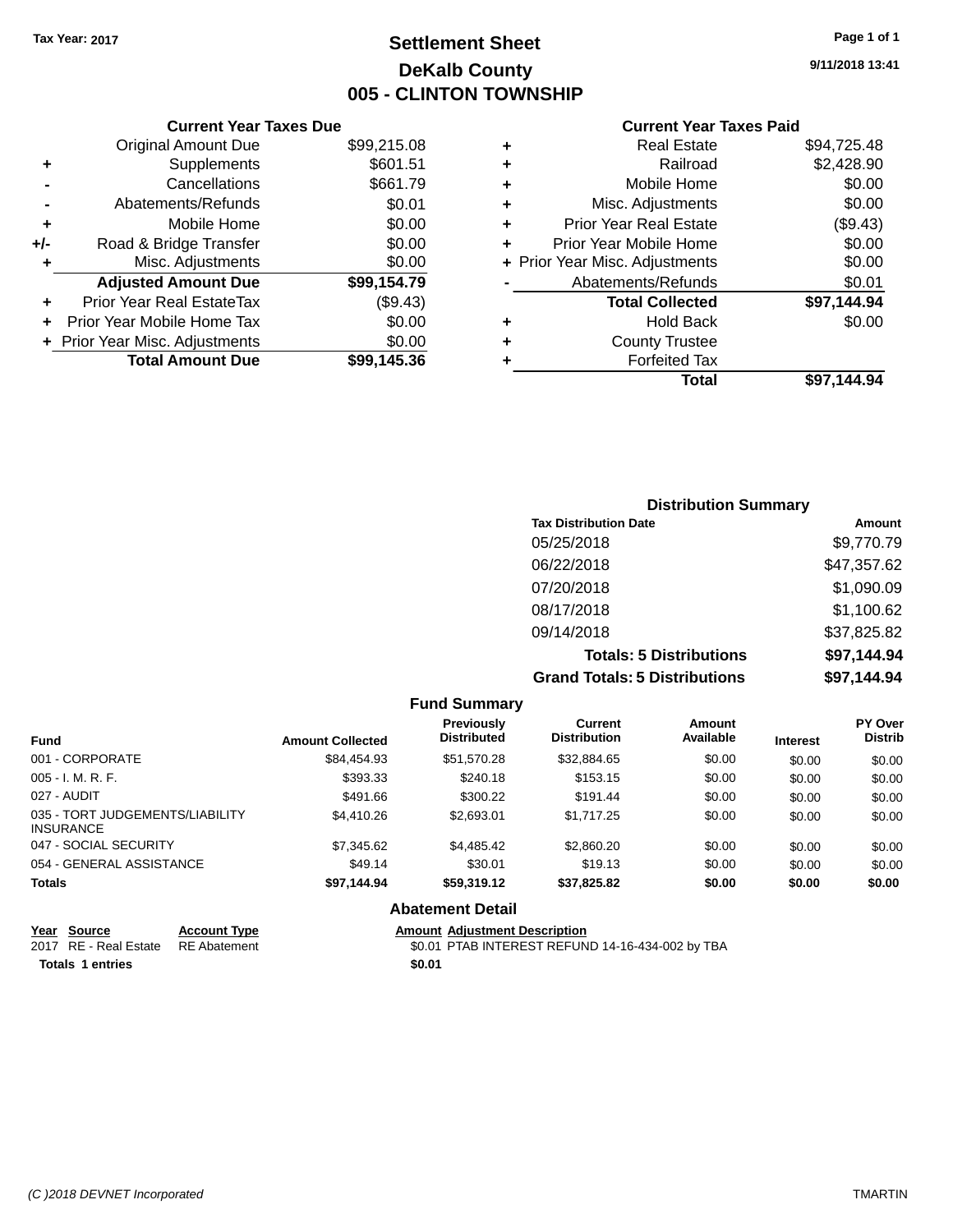## **Settlement Sheet Tax Year: 2017 Page 1 of 1 DeKalb County 006 - CLINTON TWP LIBRARY**

**9/11/2018 13:41**

#### **Current Year Taxes Paid**

| <b>Current Year Taxes Due</b>  |             |  |  |  |  |
|--------------------------------|-------------|--|--|--|--|
| <b>Original Amount Due</b>     | \$93,228.49 |  |  |  |  |
| Supplements                    | \$565.19    |  |  |  |  |
| Cancellations                  | \$621.88    |  |  |  |  |
| Abatements/Refunds             | \$0.01      |  |  |  |  |
| Mobile Home                    | \$0.00      |  |  |  |  |
| Road & Bridge Transfer         | \$0.00      |  |  |  |  |
| Misc. Adjustments              | \$0.00      |  |  |  |  |
| <b>Adjusted Amount Due</b>     | \$93,171.79 |  |  |  |  |
| Prior Year Real EstateTax      | (\$8.86)    |  |  |  |  |
| Prior Year Mobile Home Tax     | \$0.00      |  |  |  |  |
| + Prior Year Misc. Adjustments | \$0.00      |  |  |  |  |
| <b>Total Amount Due</b>        | \$93.162.93 |  |  |  |  |
|                                |             |  |  |  |  |

|   | <b>Real Estate</b>             | \$89,009.84 |
|---|--------------------------------|-------------|
| ٠ | Railroad                       | \$2,282.36  |
| ٠ | Mobile Home                    | \$0.00      |
| ٠ | Misc. Adjustments              | \$0.00      |
| ٠ | Prior Year Real Estate         | (\$8.86)    |
| ٠ | Prior Year Mobile Home         | \$0.00      |
|   | + Prior Year Misc. Adjustments | \$0.00      |
|   | Abatements/Refunds             | \$0.01      |
|   | <b>Total Collected</b>         | \$91,283.33 |
| ٠ | <b>Hold Back</b>               | \$0.00      |
| ٠ | <b>County Trustee</b>          |             |
| ٠ | <b>Forfeited Tax</b>           |             |
|   | <b>Total</b>                   | \$91,283.33 |
|   |                                |             |

|               |                         |                                  |                                       | <b>Distribution Summary</b>    |                 |                           |
|---------------|-------------------------|----------------------------------|---------------------------------------|--------------------------------|-----------------|---------------------------|
|               |                         |                                  | <b>Tax Distribution Date</b>          |                                |                 | Amount                    |
|               |                         |                                  | 05/25/2018                            |                                |                 | \$9,181.30                |
|               |                         |                                  | 06/22/2018                            |                                |                 | \$44,500.80               |
|               |                         |                                  | 07/20/2018                            |                                |                 | \$1,024.32                |
|               |                         |                                  | 08/17/2018                            |                                |                 | \$1,034.18                |
|               |                         |                                  | 09/14/2018                            |                                |                 | \$35,542.73               |
|               |                         |                                  |                                       | <b>Totals: 5 Distributions</b> |                 | \$91,283.33               |
|               |                         |                                  | <b>Grand Totals: 5 Distributions</b>  |                                |                 | \$91,283.33               |
|               |                         | <b>Fund Summary</b>              |                                       |                                |                 |                           |
| <b>Fund</b>   | <b>Amount Collected</b> | Previously<br><b>Distributed</b> | <b>Current</b><br><b>Distribution</b> | <b>Amount</b><br>Available     | <b>Interest</b> | PY Over<br><b>Distrib</b> |
| 016 - LIBRARY | \$91,283.33             | \$55,740.60                      | \$35,542.73                           | \$0.00                         | \$0.00          | \$0.00                    |
| Totals        | \$91,283.33             | \$55,740.60                      | \$35,542.73                           | \$0.00                         | \$0.00          | \$0.00                    |

## **Year Source Account Type Amount Adjustment Description**<br>2017 RE - Real Estate RE Abatement **Amount Adjustment Adjustment** ACCONDING ARTEREST REFUN **Totals 1 entries** \$0.01

#### **Abatement Detail**

\$0.01 PTAB INTEREST REFUND 14-16-434-002 by TBA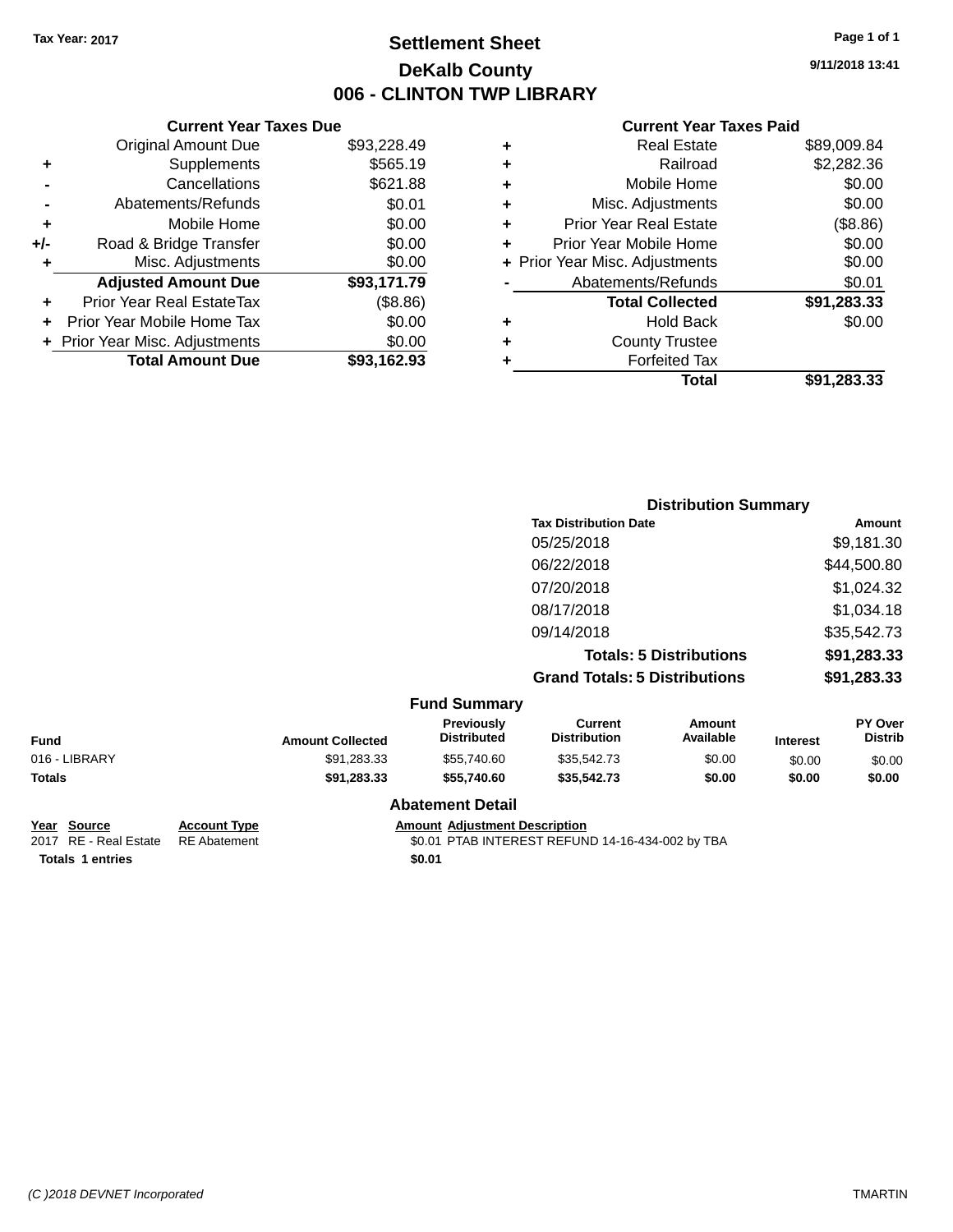## **Settlement Sheet Tax Year: 2017 Page 1 of 1 DeKalb County 007 - CLINTON TWP CEMETERY**

**9/11/2018 13:41**

#### **Current Year Taxes Paid**

|     | <b>Current Year Taxes Due</b>  |             |
|-----|--------------------------------|-------------|
|     | <b>Original Amount Due</b>     | \$22,054.20 |
| ٠   | Supplements                    | \$133.71    |
|     | Cancellations                  | \$147.12    |
|     | Abatements/Refunds             | \$0.00      |
| ٠   | Mobile Home                    | \$0.00      |
| +/- | Road & Bridge Transfer         | \$0.00      |
| ٠   | Misc. Adjustments              | \$0.00      |
|     | <b>Adjusted Amount Due</b>     | \$22,040.79 |
| ٠   | Prior Year Real EstateTax      | (\$2.15)    |
|     | Prior Year Mobile Home Tax     | \$0.00      |
|     | + Prior Year Misc. Adjustments | \$0.00      |
|     | <b>Total Amount Due</b>        | \$22,038.64 |
|     |                                |             |

| ٠ | <b>Real Estate</b>             | \$21,056.14 |
|---|--------------------------------|-------------|
| ٠ | Railroad                       | \$539.94    |
| ٠ | Mobile Home                    | \$0.00      |
| ٠ | Misc. Adjustments              | \$0.00      |
| ٠ | <b>Prior Year Real Estate</b>  | (\$2.15)    |
| ÷ | Prior Year Mobile Home         | \$0.00      |
|   | + Prior Year Misc. Adjustments | \$0.00      |
|   | Abatements/Refunds             | \$0.00      |
|   | <b>Total Collected</b>         | \$21,593.93 |
| ٠ | <b>Hold Back</b>               | \$0.00      |
| ÷ | <b>County Trustee</b>          |             |
| ٠ | <b>Forfeited Tax</b>           |             |
|   | Total                          | \$21,593.93 |
|   |                                |             |

|              |                         |                                  |                                       | <b>Distribution Summary</b>    |                 |                                  |
|--------------|-------------------------|----------------------------------|---------------------------------------|--------------------------------|-----------------|----------------------------------|
|              |                         |                                  | <b>Tax Distribution Date</b>          |                                |                 | <b>Amount</b>                    |
|              |                         |                                  | 05/25/2018                            |                                |                 | \$2,171.99                       |
|              |                         |                                  | 06/22/2018                            |                                |                 | \$10,526.54                      |
|              |                         |                                  | 07/20/2018                            |                                |                 | \$242.33                         |
|              |                         |                                  | 08/17/2018                            |                                |                 | \$244.62                         |
|              |                         |                                  | 09/14/2018                            |                                |                 | \$8,408.45                       |
|              |                         |                                  |                                       | <b>Totals: 5 Distributions</b> |                 | \$21,593.93                      |
|              |                         |                                  | <b>Grand Totals: 5 Distributions</b>  |                                |                 | \$21,593.93                      |
|              |                         | <b>Fund Summary</b>              |                                       |                                |                 |                                  |
|              | <b>Amount Collected</b> | Previously<br><b>Distributed</b> | <b>Current</b><br><b>Distribution</b> | <b>Amount</b><br>Available     | <b>Interest</b> | <b>PY Over</b><br><b>Distrib</b> |
| <b>FTEDV</b> | 0.4.500.00              | $0.40 \times 10^{-10}$           | $0.400 \pm 0.00$                      | 0000                           | $\sim$ $\sim$   | $\sim$ $\sim$                    |

| <b>Fund</b>           |                     | <b>Amount Collected</b> | <b>Previously</b><br><b>Distributed</b>          | Current<br><b>Distribution</b> | Amount<br>Available | <b>Interest</b> | PY Over<br><b>Distrib</b> |
|-----------------------|---------------------|-------------------------|--------------------------------------------------|--------------------------------|---------------------|-----------------|---------------------------|
| 017 - CEMETERY        |                     | \$21,593.93             | \$13,185,48                                      | \$8,408,45                     | \$0.00              | \$0.00          | \$0.00                    |
| <b>Totals</b>         |                     | \$21,593.93             | \$13,185,48                                      | \$8,408,45                     | \$0.00              | \$0.00          | \$0.00                    |
|                       |                     |                         | <b>Abatement Detail</b>                          |                                |                     |                 |                           |
| Year<br>Source        | <b>Account Type</b> |                         | <b>Amount Adiustment Description</b>             |                                |                     |                 |                           |
| 2017 RE - Real Estate | <b>RE</b> Abatement |                         | \$0.00 PTAB INTEREST REFUND 14-16-434-002 by TBA |                                |                     |                 |                           |

**Totals 1 entries** \$0.00

\$0.00 PTAB INTEREST REFUND 14-16-434-002 by TBA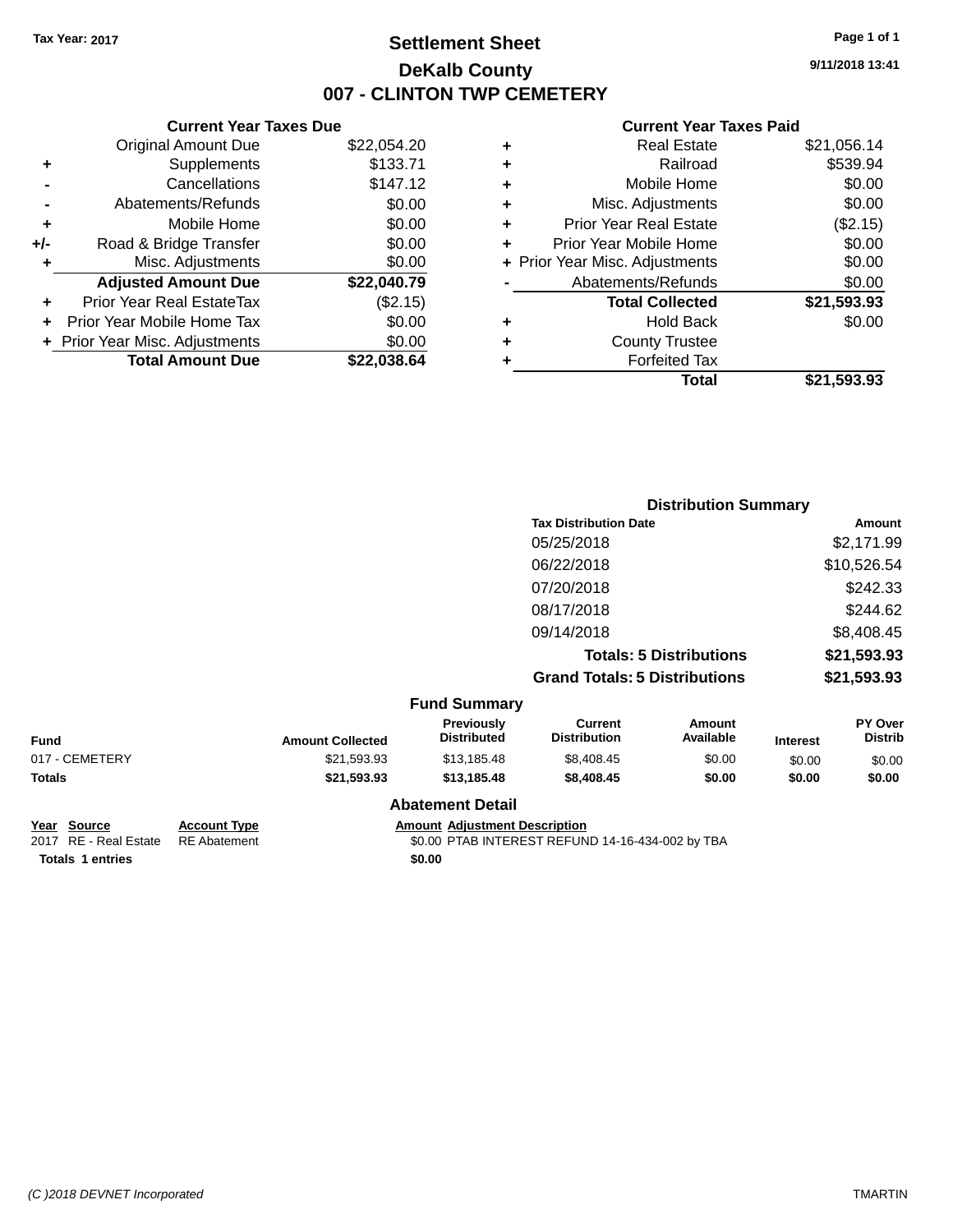## **Settlement Sheet Tax Year: 2017 Page 1 of 1 DeKalb County 008 - CLINTON COMM BLDG**

**9/11/2018 13:41**

#### **Current Year Taxes Paid**

|     | <b>Current Year Taxes Due</b>  |            |
|-----|--------------------------------|------------|
|     | <b>Original Amount Due</b>     | \$9,399.92 |
| ٠   | Supplements                    | \$56.98    |
|     | Cancellations                  | \$62.71    |
|     | Abatements/Refunds             | \$0.00     |
| ٠   | Mobile Home                    | \$0.00     |
| +/- | Road & Bridge Transfer         | \$0.00     |
| ٠   | Misc. Adjustments              | \$0.00     |
|     | <b>Adjusted Amount Due</b>     | \$9,394.19 |
| ÷   | Prior Year Real EstateTax      | (\$0.92)   |
| ÷   | Prior Year Mobile Home Tax     | \$0.00     |
|     | + Prior Year Misc. Adjustments | \$0.00     |
|     | <b>Total Amount Due</b>        | \$9.393.27 |

|   | <b>Real Estate</b>             | \$8,974.48 |
|---|--------------------------------|------------|
| ٠ | Railroad                       | \$230.14   |
| ٠ | Mobile Home                    | \$0.00     |
| ٠ | Misc. Adjustments              | \$0.00     |
| ٠ | <b>Prior Year Real Estate</b>  | (\$0.92)   |
| ٠ | Prior Year Mobile Home         | \$0.00     |
|   | + Prior Year Misc. Adjustments | \$0.00     |
|   | Abatements/Refunds             | \$0.00     |
|   | <b>Total Collected</b>         | \$9,203.70 |
| ٠ | <b>Hold Back</b>               | \$0.00     |
| ٠ | <b>County Trustee</b>          |            |
| ٠ | <b>Forfeited Tax</b>           |            |
|   | Total                          | \$9,203.70 |
|   |                                |            |

|                 |                         |                                  |                                       | <b>Distribution Summary</b>    |                 |                           |
|-----------------|-------------------------|----------------------------------|---------------------------------------|--------------------------------|-----------------|---------------------------|
|                 |                         |                                  | <b>Tax Distribution Date</b>          |                                |                 | Amount                    |
|                 |                         |                                  | 05/25/2018                            |                                |                 | \$925.77                  |
|                 |                         |                                  | 06/22/2018                            |                                |                 | \$4,487.05                |
|                 |                         |                                  | 07/20/2018                            |                                |                 | \$103.28                  |
|                 |                         |                                  | 08/17/2018                            |                                |                 | \$104.22                  |
|                 |                         |                                  | 09/14/2018                            |                                |                 | \$3,583.38                |
|                 |                         |                                  |                                       | <b>Totals: 5 Distributions</b> |                 | \$9,203.70                |
|                 |                         |                                  | <b>Grand Totals: 5 Distributions</b>  |                                |                 | \$9,203.70                |
|                 |                         | <b>Fund Summary</b>              |                                       |                                |                 |                           |
| Fund            | <b>Amount Collected</b> | Previously<br><b>Distributed</b> | <b>Current</b><br><b>Distribution</b> | <b>Amount</b><br>Available     | <b>Interest</b> | PY Over<br><b>Distrib</b> |
| 001 - CORPORATE | \$9,203.70              | \$5,620.32                       | \$3,583.38                            | \$0.00                         | \$0.00          | \$0.00                    |
| Totals          | \$9,203.70              | \$5,620.32                       | \$3,583.38                            | \$0.00                         | \$0.00          | \$0.00                    |

## **Year Source Account Type Amount Adjustment Description**<br>2017 RE - Real Estate RE Abatement **Amount Adjustment Adjustment** ACOUPTAB INTEREST REFUN **Totals 1 entries** \$0.00

**Abatement Detail**

\$0.00 PTAB INTEREST REFUND 14-16-434-002 by TBA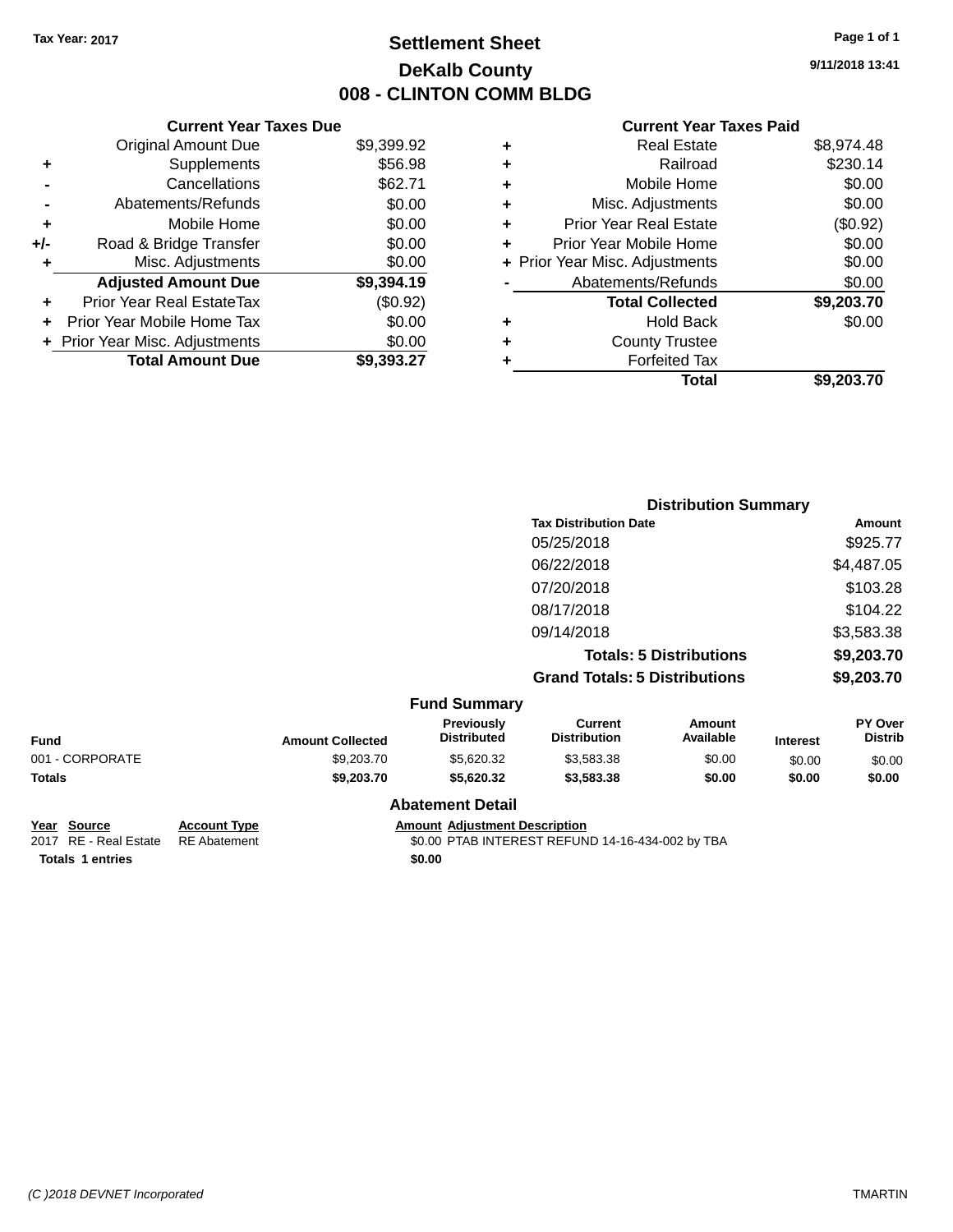## **Settlement Sheet Tax Year: 2017 Page 1 of 1 DeKalb County 009 - CLINTON ROAD & BRIDGE**

**9/11/2018 13:41**

#### **Current Year Taxes Paid**

|       | <b>Current Year Taxes Due</b>  |               |
|-------|--------------------------------|---------------|
|       | <b>Original Amount Due</b>     | \$256,009.78  |
| ٠     | Supplements                    | \$1,353.72    |
|       | Cancellations                  | \$1,489.50    |
|       | Abatements/Refunds             | \$0.02        |
| ٠     | Mobile Home                    | \$0.00        |
| $+/-$ | Road & Bridge Transfer         | (\$31,516.07) |
| ٠     | Misc. Adjustments              | \$0.00        |
|       | <b>Adjusted Amount Due</b>     | \$224,357.91  |
|       | Prior Year Real EstateTax      | (\$21.52)     |
|       | Prior Year Mobile Home Tax     | \$0.00        |
|       | + Prior Year Misc. Adjustments | \$0.00        |
|       | <b>Total Amount Due</b>        | \$224,336.39  |
|       |                                |               |

|   | <b>Real Estate</b>             | \$213,191.62 |
|---|--------------------------------|--------------|
| ٠ | Railroad                       | \$5,981.65   |
| ٠ | Mobile Home                    | \$0.00       |
| ٠ | Misc. Adjustments              | \$0.00       |
| ٠ | <b>Prior Year Real Estate</b>  | (\$21.52)    |
| ٠ | Prior Year Mobile Home         | \$0.00       |
|   | + Prior Year Misc. Adjustments | \$0.00       |
|   | Abatements/Refunds             | \$0.02       |
|   | <b>Total Collected</b>         | \$219,151.73 |
| ٠ | <b>Hold Back</b>               | \$0.00       |
| ٠ | <b>County Trustee</b>          |              |
| ٠ | <b>Forfeited Tax</b>           |              |
|   | Total                          | \$219,151.73 |
|   |                                |              |

| <b>Distribution Summary</b>                    |  |  |
|------------------------------------------------|--|--|
| <b>Tax Distribution Date</b><br>Amount         |  |  |
| \$21,990.48                                    |  |  |
| \$106,842.54                                   |  |  |
| \$2,453.41<br>07/20/2018                       |  |  |
| \$2,476.77                                     |  |  |
| \$85,388.53                                    |  |  |
| \$219,151.73<br><b>Totals: 5 Distributions</b> |  |  |
|                                                |  |  |

**Grand Totals: 5 Distributions \$219,151.73**

|                                         |                     |                         | <b>Fund Summary</b>                     |                                       |                     |                 |                           |
|-----------------------------------------|---------------------|-------------------------|-----------------------------------------|---------------------------------------|---------------------|-----------------|---------------------------|
| <b>Fund</b>                             |                     | <b>Amount Collected</b> | <b>Previously</b><br><b>Distributed</b> | <b>Current</b><br><b>Distribution</b> | Amount<br>Available | <b>Interest</b> | PY Over<br><b>Distrib</b> |
| 007 - ROAD AND BRIDGE                   |                     | \$83,042.86             | \$50,651.30                             | \$32,391.56                           | \$0.00              | \$0.00          | \$0.00                    |
| 009 - PERMANENT ROAD                    |                     | \$84,208.34             | \$51,419.98                             | \$32,788.36                           | \$0.00              | \$0.00          | \$0.00                    |
| 010 - EQUIPMENT AND BUILDING            |                     | \$45,041.75             | \$27,503.76                             | \$17,537.99                           | \$0.00              | \$0.00          | \$0.00                    |
| 035 - TORT JUDGEMENTS/LIABILITY<br>INS. |                     | \$6,858.78              | \$4,188.16                              | \$2,670.62                            | \$0.00              | \$0.00          | \$0.00                    |
| <b>Totals</b>                           |                     | \$219,151.73            | \$133,763,20                            | \$85,388.53                           | \$0.00              | \$0.00          | \$0.00                    |
|                                         |                     |                         | <b>Abatement Detail</b>                 |                                       |                     |                 |                           |
| Year<br>Source                          | <b>Account Type</b> |                         | <b>Amount Adjustment Description</b>    |                                       |                     |                 |                           |

**Totals 1 entries** 

2017 RE - Real Estate RE Abatement \$0.02 PTAB INTEREST REFUND 14-16-434-002 by TBA<br> **Totals 1 entries** \$0.02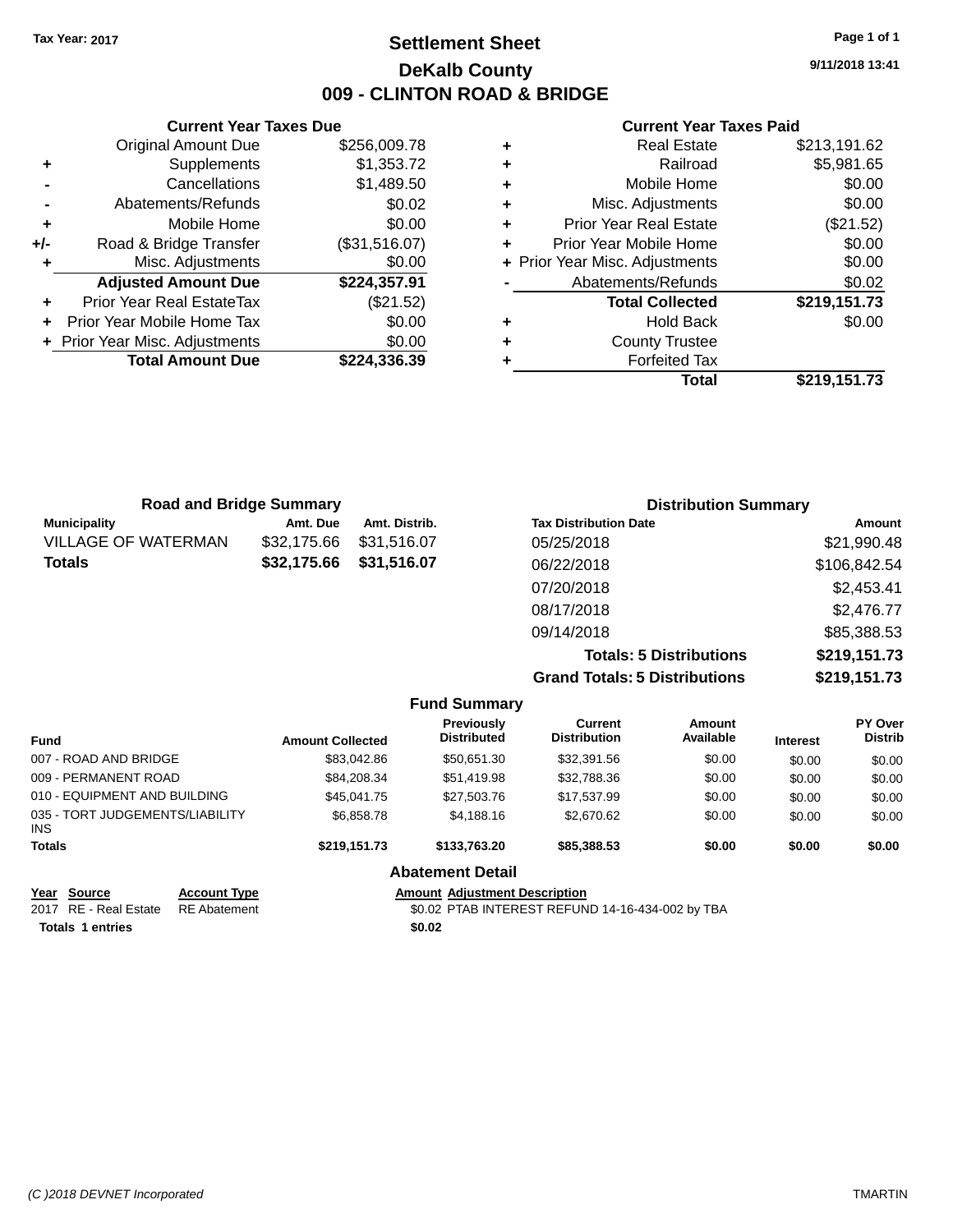## **Settlement Sheet Tax Year: 2017 Page 1 of 1 DeKalb County 010 - CORTLAND TOWNSHIP**

**9/11/2018 13:41**

|     | <b>Current Year Taxes Due</b>  |              |  |  |  |  |  |  |
|-----|--------------------------------|--------------|--|--|--|--|--|--|
|     | <b>Original Amount Due</b>     | \$275,302.03 |  |  |  |  |  |  |
| ٠   | Supplements                    | \$2,484.21   |  |  |  |  |  |  |
|     | Cancellations                  | \$2,771.40   |  |  |  |  |  |  |
|     | Abatements/Refunds             | \$28.34      |  |  |  |  |  |  |
| ٠   | Mobile Home                    | \$0.00       |  |  |  |  |  |  |
| +/- | Road & Bridge Transfer         | \$0.00       |  |  |  |  |  |  |
| ٠   | Misc. Adjustments              | \$0.00       |  |  |  |  |  |  |
|     | <b>Adjusted Amount Due</b>     | \$274,986.50 |  |  |  |  |  |  |
|     | Prior Year Real EstateTax      | (\$16.00)    |  |  |  |  |  |  |
|     | Prior Year Mobile Home Tax     | \$0.00       |  |  |  |  |  |  |
|     | + Prior Year Misc. Adjustments | \$7.11       |  |  |  |  |  |  |
|     | <b>Total Amount Due</b>        | \$274,977.61 |  |  |  |  |  |  |
|     |                                |              |  |  |  |  |  |  |

|   | <b>Real Estate</b>             | \$265,955.69 |
|---|--------------------------------|--------------|
| ٠ | Railroad                       | \$1,854.10   |
| ٠ | Mobile Home                    | \$0.00       |
| ٠ | Misc. Adjustments              | \$0.00       |
| ٠ | <b>Prior Year Real Estate</b>  | (\$16.00)    |
| ٠ | Prior Year Mobile Home         | \$0.00       |
|   | + Prior Year Misc. Adjustments | \$7.11       |
|   | Abatements/Refunds             | \$28.34      |
|   | <b>Total Collected</b>         | \$267,772.56 |
| ٠ | <b>Hold Back</b>               | \$0.00       |
|   | <b>County Trustee</b>          |              |
| ٠ | <b>Forfeited Tax</b>           |              |
|   | Total                          | \$267,772.56 |
|   |                                |              |

| <b>Distribution Summary</b>          |              |
|--------------------------------------|--------------|
| <b>Tax Distribution Date</b>         | Amount       |
| 05/25/2018                           | \$21,572.53  |
| 06/22/2018                           | \$124,036.50 |
| 07/20/2018                           | \$2,943.89   |
| 08/17/2018                           | \$3,640.87   |
| 09/14/2018                           | \$115,578.77 |
| <b>Totals: 5 Distributions</b>       | \$267,772.56 |
| <b>Grand Totals: 5 Distributions</b> | \$267,772.56 |

| <b>Fund Summary</b>                     |                         |                                         |                                       |                            |                 |                                  |  |
|-----------------------------------------|-------------------------|-----------------------------------------|---------------------------------------|----------------------------|-----------------|----------------------------------|--|
| <b>Fund</b>                             | <b>Amount Collected</b> | <b>Previously</b><br><b>Distributed</b> | <b>Current</b><br><b>Distribution</b> | <b>Amount</b><br>Available | <b>Interest</b> | <b>PY Over</b><br><b>Distrib</b> |  |
| 001 - CORPORATE                         | \$221,756.92            | \$126,039.90                            | \$95,717.02                           | \$0.00                     | \$0.00          | \$0.00                           |  |
| $005 - I. M. R. F.$                     | \$17.509.11             | \$9.951.65                              | \$7.557.46                            | \$0.00                     | \$0.00          | \$0.00                           |  |
| 027 - AUDIT                             | \$2,701.04              | \$1,535.19                              | \$1,165.85                            | \$0.00                     | \$0.00          | \$0.00                           |  |
| 035 - TORT JUDGEMENTS/LIABILITY<br>INS. | \$3.907.07              | \$2,220.65                              | \$1,686.42                            | \$0.00                     | \$0.00          | \$0.00                           |  |
| 047 - SOCIAL SECURITY                   | \$10.225.69             | \$5.811.97                              | \$4,413.72                            | \$0.00                     | \$0.00          | \$0.00                           |  |
| 054 - GENERAL ASSISTANCE                | \$11,672,73             | \$6,634.43                              | \$5,038,30                            | \$0.00                     | \$0.00          | \$0.00                           |  |
| <b>Totals</b>                           | \$267,772.56            | \$152.193.79                            | \$115,578.77                          | \$0.00                     | \$0.00          | \$0.00                           |  |
|                                         |                         | <b>Miscellaneous Adjustment Detail</b>  |                                       |                            |                 |                                  |  |

| Year Source             | <b>Account Type</b>       | <b>Amount Adjustment Description</b>                         |
|-------------------------|---------------------------|--------------------------------------------------------------|
| 2016 RE - Real Estate   | <b>Back Tax Collected</b> | \$7.11 RESOURCE BANK TR 1244 REDEMPTION 09-29-254-046 by TBA |
| <b>Totals 1 entries</b> |                           | \$7.11                                                       |
|                         |                           | <b>Abatement Detail</b>                                      |
| Year Source             | <b>Account Type</b>       | <b>Amount Adjustment Description</b>                         |
| 2017 RE - Real Estate   | <b>RE</b> Abatement       | \$28.34 SIE COURT ORDER 14TX38 09-33-100-009 by TBA          |
| <b>Totals 1 entries</b> |                           | \$28.34                                                      |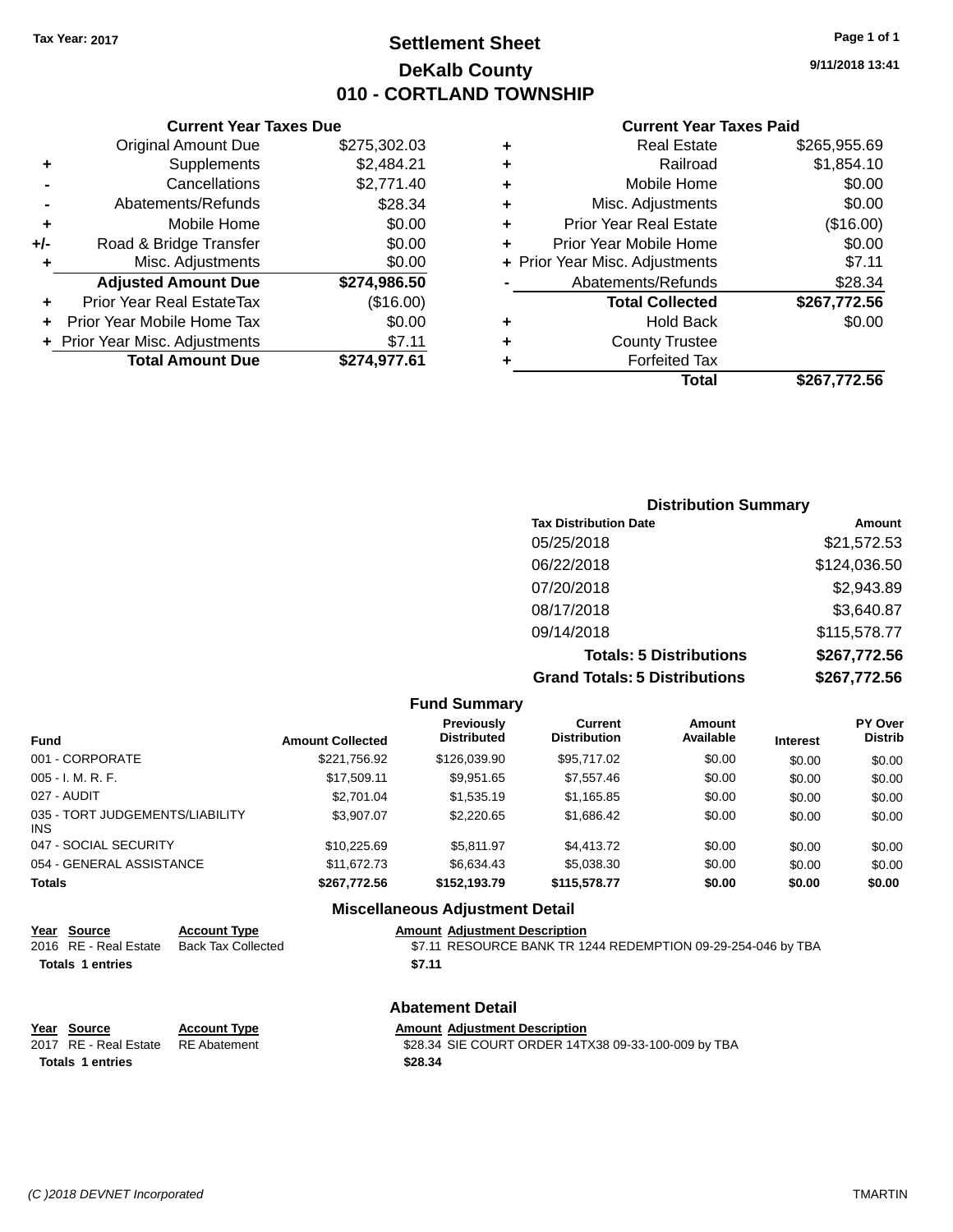## **Settlement Sheet Tax Year: 2017 Page 1 of 1 DeKalb County 011 - CORTLAND ROAD & BRIDGE**

**9/11/2018 13:41**

#### **Current Year Taxes Paid**

|     | <b>Current Year Taxes Due</b>  |               |  |  |  |  |  |
|-----|--------------------------------|---------------|--|--|--|--|--|
|     | <b>Original Amount Due</b>     | \$497,815.24  |  |  |  |  |  |
| ٠   | Supplements                    | \$3,801.05    |  |  |  |  |  |
|     | Cancellations                  | \$4,240.41    |  |  |  |  |  |
|     | Abatements/Refunds             | \$43.51       |  |  |  |  |  |
| ٠   | Mobile Home                    | \$0.00        |  |  |  |  |  |
| +/- | Road & Bridge Transfer         | (\$74,036.54) |  |  |  |  |  |
|     | Misc. Adjustments              | \$0.00        |  |  |  |  |  |
|     | <b>Adjusted Amount Due</b>     | \$423,295.83  |  |  |  |  |  |
| ٠   | Prior Year Real EstateTax      | (\$26.52)     |  |  |  |  |  |
|     | Prior Year Mobile Home Tax     | \$0.00        |  |  |  |  |  |
|     | + Prior Year Misc. Adjustments | \$12.88       |  |  |  |  |  |
|     | <b>Total Amount Due</b>        | \$423,282.19  |  |  |  |  |  |
|     |                                |               |  |  |  |  |  |

| ٠ | <b>Real Estate</b>             | \$406,927.73 |
|---|--------------------------------|--------------|
| ٠ | Railroad                       | \$3,292.58   |
| ٠ | Mobile Home                    | \$0.00       |
| ٠ | Misc. Adjustments              | \$0.00       |
| ٠ | <b>Prior Year Real Estate</b>  | (\$26.52)    |
| ٠ | Prior Year Mobile Home         | \$0.00       |
|   | + Prior Year Misc. Adjustments | \$12.88      |
|   | Abatements/Refunds             | \$43.51      |
|   | <b>Total Collected</b>         | \$410,163.16 |
| ٠ | <b>Hold Back</b>               | \$0.00       |
| ٠ | <b>County Trustee</b>          |              |
| ٠ | <b>Forfeited Tax</b>           |              |
|   | Total                          | \$410,163.16 |
|   |                                |              |

| <b>Road and Bridge Summary</b> |             |               | <b>Distribution Summary</b>    |              |
|--------------------------------|-------------|---------------|--------------------------------|--------------|
| <b>Municipality</b>            | Amt. Due    | Amt. Distrib. | <b>Tax Distribution Date</b>   | Amount       |
| <b>TOWN OF CORTLAND</b>        | \$21,862.20 | \$21,287.12   | 05/25/2018                     | \$33,006.93  |
| CITY OF DEKALB                 | \$1,537.74  | \$1,497.21    | 06/22/2018                     | \$190,010.12 |
| <b>VILLAGE OF MAPLE PARK</b>   | \$5,061.18  | \$4,927.70    | 07/20/2018                     | \$4,504.35   |
| <b>CITY OF SYCAMORE</b>        | \$47,579.74 | \$46,324.51   | 08/17/2018                     | \$5,570.76   |
| <b>Totals</b>                  | \$76,040.86 | \$74,036.54   | 09/14/2018                     | \$177,071.00 |
|                                |             |               | <b>Totals: 5 Distributions</b> | \$410.163.16 |

**Grand To** 

|                      | d Totals: 5 Distributions  |                 | <b>TIVIIVVIIV</b><br>\$410,163.16 |
|----------------------|----------------------------|-----------------|-----------------------------------|
| Current<br>tribution | <b>Amount</b><br>Available | <b>Interest</b> | <b>PY Over</b><br><b>Distrib</b>  |
| る すせる ピタ             | ድስ ሰስ                      | ድስ ሰሰ           | ድስ ሰሰ                             |

| <b>Fund</b>                            | <b>Amount Collected</b> | Previously<br><b>Distributed</b> | Current<br><b>Distribution</b> | Amount<br>Available | <b>Interest</b> | <b>PY Over</b><br><b>Distrib</b> |
|----------------------------------------|-------------------------|----------------------------------|--------------------------------|---------------------|-----------------|----------------------------------|
| 005 - I. M. R. F.                      | \$7,790.26              | \$4,427.73                       | \$3,362.53                     | \$0.00              | \$0.00          | \$0.00                           |
| 007 - ROAD AND BRIDGE                  | \$92.058.01             | \$52,291.61                      | \$39,766.40                    | \$0.00              | \$0.00          | \$0.00                           |
| 009 - PERMANENT ROAD                   | \$243,172.86            | \$138,211.49                     | \$104,961.37                   | \$0.00              | \$0.00          | \$0.00                           |
| 010 - EQUIPMENT AND BUILDING           | \$61.281.77             | \$34,830.55                      | \$26.451.22                    | \$0.00              | \$0.00          | \$0.00                           |
| 027 - AUDIT                            | \$988.73                | \$561.97                         | \$426.76                       | \$0.00              | \$0.00          | \$0.00                           |
| 035 - TORT JUDGEMENTS/LIABILITY<br>INS | \$2.918.27              | \$1,658.64                       | \$1,259.63                     | \$0.00              | \$0.00          | \$0.00                           |
| 047 - SOCIAL SECURITY                  | \$1,953.26              | \$1.110.17                       | \$843.09                       | \$0.00              | \$0.00          | \$0.00                           |
| Totals                                 | \$410,163.16            | \$233,092.16                     | \$177,071.00                   | \$0.00              | \$0.00          | \$0.00                           |

**Fund Summary**

#### **Miscellaneous Adjustment Detail**

|  | Year Source           | <b>Account Type</b> |         | <b>Amount Adiustment Description</b>                          |  |
|--|-----------------------|---------------------|---------|---------------------------------------------------------------|--|
|  | 2016 RE - Real Estate | Back Tax Collected  |         | \$12.88 RESOURCE BANK TR 1244 REDEMPTION 09-29-254-046 by TBA |  |
|  | Totals 1 entries      |                     | \$12.88 |                                                               |  |

| <b>Abatement Detail</b> |                     |                                      |  |
|-------------------------|---------------------|--------------------------------------|--|
| Year Source             | <b>Account Type</b> | <b>Amount Adiustment Description</b> |  |
| 2017 RE - Real Estate   | RE Abatement        | \$51.42 SIE COURT ORDER 14T)         |  |

**Totals \$51.42 1 entries**

\$51.42 SIE COURT ORDER 14TX38 09-33-100-009 by TBA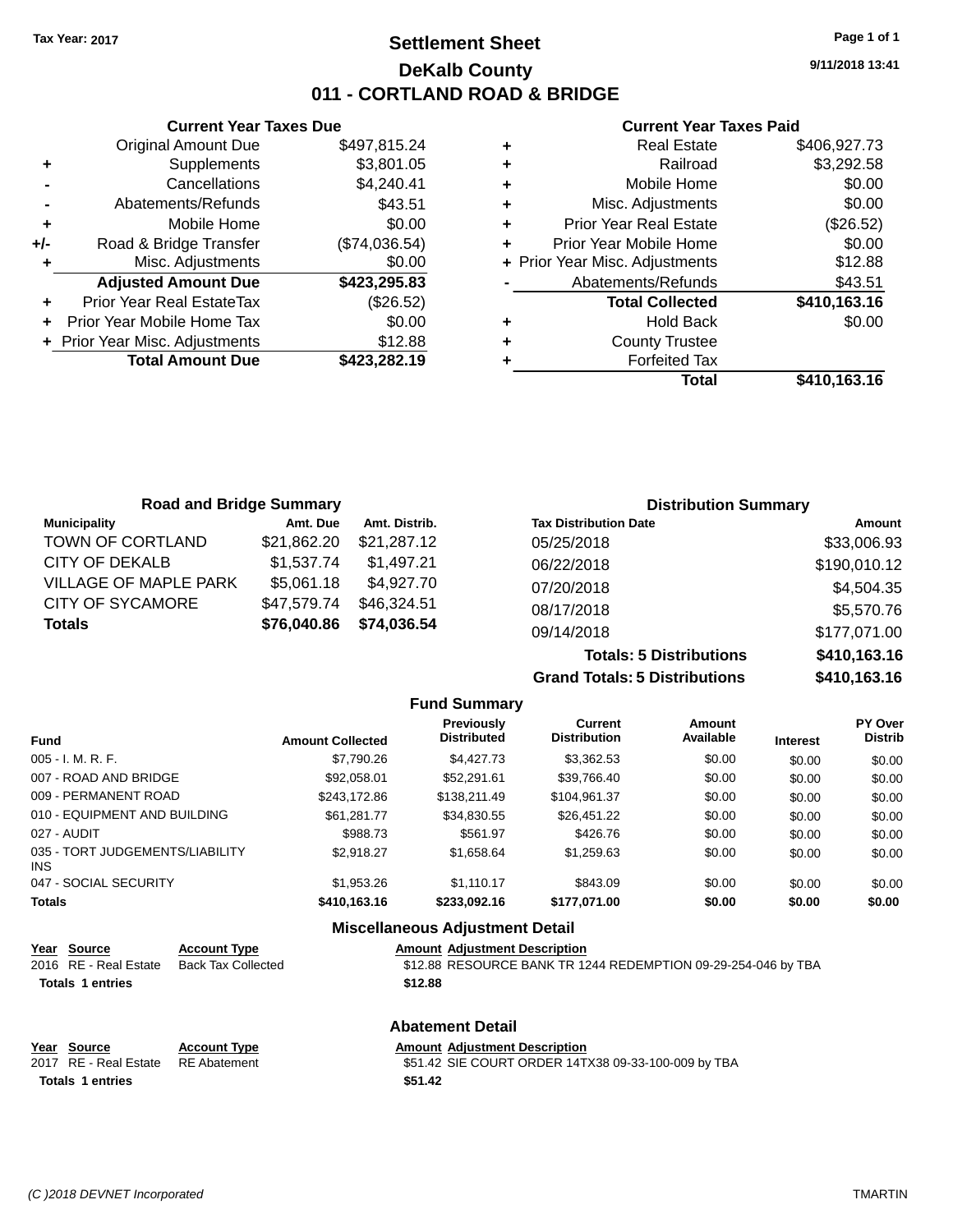## **Settlement Sheet Tax Year: 2017 Page 1 of 2 DeKalb County 012 - DEKALB TOWNSHIP**

**9/11/2018 13:41**

|   | <b>Current Year Taxes Paid</b> |              |
|---|--------------------------------|--------------|
| ٠ | Real Estate                    | \$951,800.08 |
| ٠ | Railroad                       | \$4,858.60   |
| ÷ | Mobile Home                    | \$0.00       |
| ٠ | Misc. Adjustments              | \$494.06     |
| ÷ | <b>Prior Year Real Estate</b>  | (\$374.02)   |
| ٠ | Prior Year Mobile Home         | \$0.00       |
|   | + Prior Year Misc. Adjustments | \$5.52       |
|   | Abatements/Refunds             | \$2.13       |
|   | <b>Total Collected</b>         | \$956,782.11 |
| ٠ | <b>Hold Back</b>               | \$0.00       |
| ٠ | <b>County Trustee</b>          |              |
| ٠ | <b>Forfeited Tax</b>           |              |
|   | Total                          | \$956,782.11 |
|   |                                |              |

#### **Current Year Taxes Due** Original Amount Due \$1,004,117.06 **+** Supplements \$9,096.71 **-** Cancellations \$29,540.24 **-** Abatements/Refunds \$2.13 **+** Mobile Home \$0.00 **+/-** Road & Bridge Transfer \$0.00 **+** Misc. Adjustments \$494.06 **Adjusted Amount Due \$984,165.46 +** Prior Year Real EstateTax (\$374.02) **+** Prior Year Mobile Home Tax \$0.00 **+** Prior Year Misc. Adjustments \$5.52 **Total Amount Due \$983,796.96**

| <b>Distribution Summary</b>          |              |
|--------------------------------------|--------------|
| <b>Tax Distribution Date</b>         | Amount       |
| 05/25/2018                           | \$94,285.25  |
| 06/22/2018                           | \$421,065.96 |
| 07/20/2018                           | \$8,391.21   |
| 08/17/2018                           | \$19,688.23  |
| 09/14/2018                           | \$413,351.46 |
| <b>Totals: 5 Distributions</b>       | \$956,782.11 |
| <b>Grand Totals: 5 Distributions</b> | \$956,782.11 |

#### **Fund Summary**

| Fund                     | <b>Amount Collected</b> | <b>Previously</b><br><b>Distributed</b> | Current<br><b>Distribution</b> | Amount<br>Available | <b>Interest</b> | <b>PY Over</b><br><b>Distrib</b> |
|--------------------------|-------------------------|-----------------------------------------|--------------------------------|---------------------|-----------------|----------------------------------|
| 001 - CORPORATE          | \$731.851.21            | \$415.674.97                            | \$316,176.24                   | \$0.00              | \$0.00          | \$0.00                           |
| 054 - GENERAL ASSISTANCE | \$224.930.90            | \$127.755.68                            | \$97.175.22                    | \$0.00              | \$0.00          | \$0.00                           |
| Totals                   | \$956,782.11            | \$543.430.65                            | \$413,351,46                   | \$0.00              | \$0.00          | \$0.00                           |

**Totals \$499.58 3 entries**

| rear source           | ACCOUNT TV        |
|-----------------------|-------------------|
| 2016 RE - Real Estate | <b>RE</b> Abateme |
| 2016 RE - Real Estate | <b>RE</b> Abateme |
| 2017 RE - Real Estate | <b>RE</b> Abateme |
| 2017 RE - Real Estate | <b>RE</b> Abateme |
| 2017 RE - Real Estate | <b>RE</b> Abateme |
| 2017 RE - Real Estate | <b>RE</b> Abateme |
| 2017 RE - Real Estate | <b>RE</b> Abateme |
| 2017 RE - Real Estate | <b>RE</b> Abateme |
| 2017 RE - Real Estate | <b>RE</b> Abateme |
| 2017 RE - Real Estate | <b>RE</b> Abateme |

#### **Miscellaneous Adjustment Detail Year Source Account Type Amount Adjustment Description**

2016 RE - Real Estate Back Tax Collected **12.533 ORIK WILK BACK BACK BACK BACK BACK TAX COLL** BACK BACK SESS ORIK WILKINSON REDEMPTION 08-12-377-001 by TBA 2017 RE - Real Estate Paymt In Lieu of Tax **\$247.03 HOUSING AUTHORITY DEKALB UNITS by TBA** 2017 RE - Real Estate Paymt In Lieu of Tax S247.03 HOUSING AUTHORITY- PAYMENT IN LIEU OF TAX by TBA

#### **Abatement Detail**

#### **Year Source Account Type Amount Adjustment Description** 2016 RE - Real Estate RE Abatement \$0.23 PTAB INTEREST REFUND 08-29-200-003 by TBA 2016 RE - Real Estate RE Abatement \$0.08 PTAB INTEREST REFUND 08-29-200-003 by TBA 2017 RE - Real Estate RE Abatement \$0.00 PTAB INTEREST REFUND 08-23-105-006 by TBA 2017 RE - Real Estate RE Abatement \$0.00 PTAB INTEREST REFUND 08-14-352-008 by TBA 2017 RE - Real Estate RE Abatement \$0.12 PTAB INTEREST REFUND 08-16-401-008 by TBA 2017 RE - Real Estate RE Abatement \$0.01 PTAB INTEREST REFUND 08-21-426-011 by TBA 2017 RE - Real Estate RE Abatement \$0.03 PTAB INTEREST REFUND 08-23-105-009 by TBA 2017 RE - Real Estate RE Abatement \$0.03 PTAB INTEREST REFUND 08-24-128-026 by TBA 2017 RE - Real Estate RE Abatement \$0.77 PTAB INTEREST REFUND 08-13-151-039 by TBA 2017 RE - Real Estate RE Abatement \$0.85 PTAB INTEREST REFUND 08-12-252-003 by TBA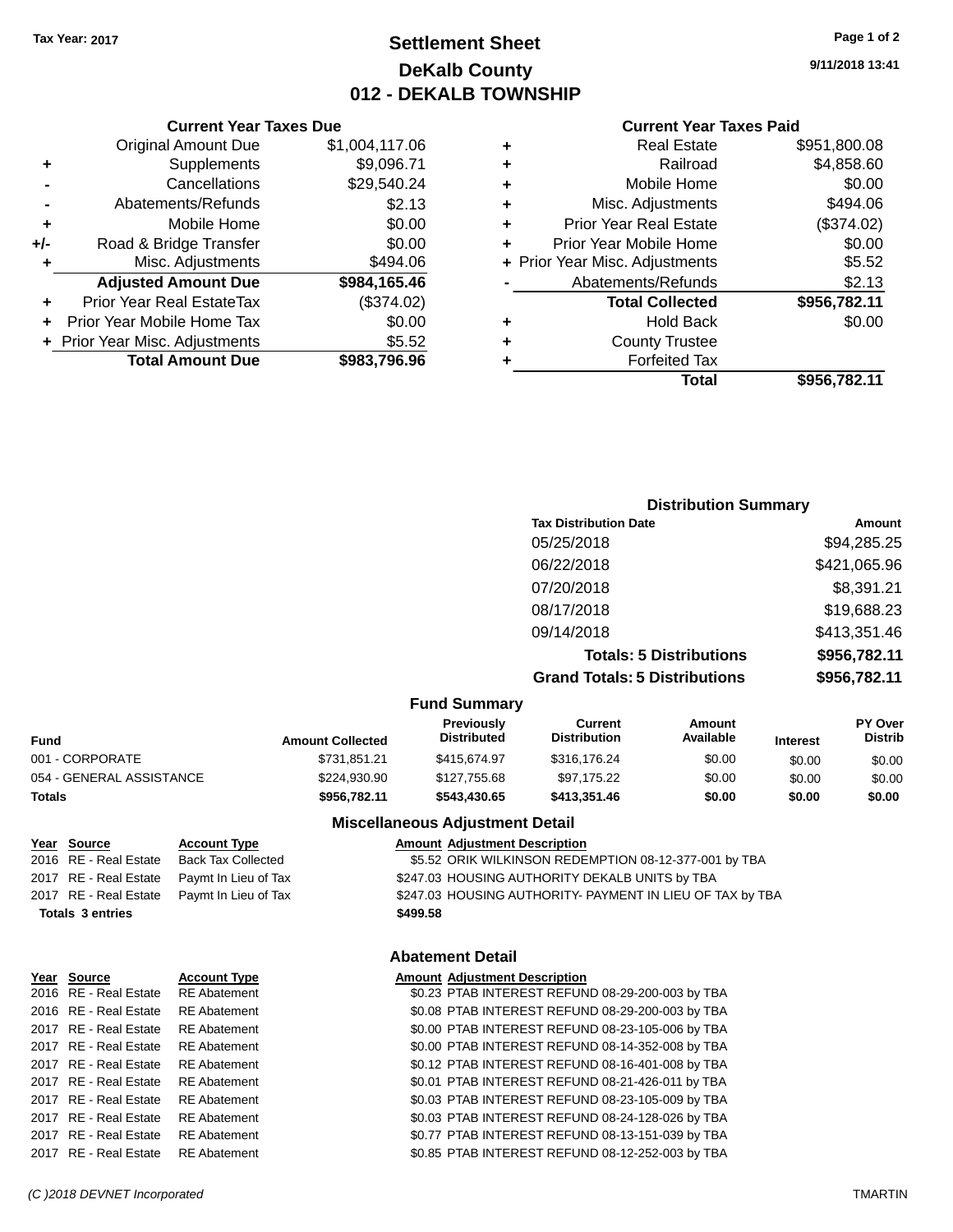## **Settlement Sheet Tax Year: 2017 Page 2 of 2 DeKalb County Abatement Detail**

**9/11/2018 13:41**

**Totals \$2.13 11 entries**

**Year Source Account Type Anneunt Adjustment Description**<br>
2017 RE - Real Estate RE Abatement **Amount Adjustment Description** \$0.01 PTAB INTEREST REFUND 08-22-228-016 by TBA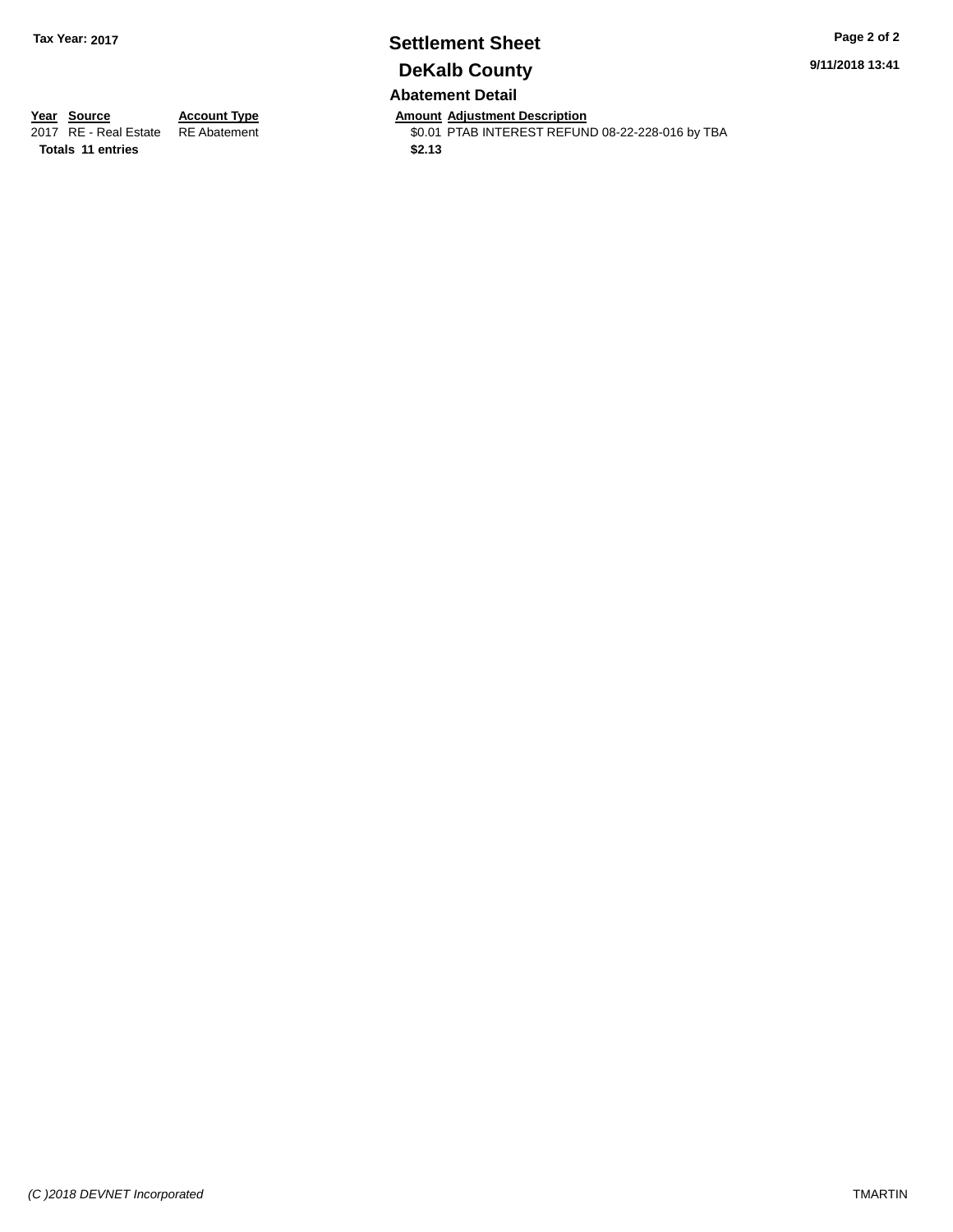## **Settlement Sheet Tax Year: 2017 Page 1 of 2 DeKalb County 013 - DEKALB ROAD & BRIDGE**

**9/11/2018 13:41**

#### **Current Year Taxes Paid**

|   | Real Estate                    | \$1,000,719.62 |
|---|--------------------------------|----------------|
| ٠ | Railroad                       | \$5,184.52     |
| ÷ | Mobile Home                    | \$0.00         |
| ٠ | Misc. Adjustments              | \$580.14       |
| ٠ | Prior Year Real Estate         | (\$385.42)     |
| ٠ | Prior Year Mobile Home         | \$0.00         |
|   | + Prior Year Misc. Adjustments | \$6.47         |
|   | Abatements/Refunds             | \$2.19         |
|   | <b>Total Collected</b>         | \$1,006,103.14 |
| ٠ | Hold Back                      | \$0.00         |
| ٠ | <b>County Trustee</b>          |                |
|   | <b>Forfeited Tax</b>           |                |
|   | Total                          | \$1,006,103.14 |

|       | <b>Current Year Taxes Due</b>    |                |  |  |  |  |
|-------|----------------------------------|----------------|--|--|--|--|
|       | <b>Original Amount Due</b>       | \$1,179,058.21 |  |  |  |  |
| ٠     | Supplements                      | \$29,688.89    |  |  |  |  |
|       | Cancellations                    | \$30,427.97    |  |  |  |  |
|       | Abatements/Refunds               | \$2.19         |  |  |  |  |
| ٠     | Mobile Home                      | \$0.00         |  |  |  |  |
| $+/-$ | Road & Bridge Transfer           | (\$140,617.94) |  |  |  |  |
| ٠     | Misc. Adjustments                | \$580.14       |  |  |  |  |
|       | <b>Adjusted Amount Due</b>       | \$1,038,279.14 |  |  |  |  |
|       | <b>Prior Year Real EstateTax</b> | (\$385.42)     |  |  |  |  |
|       | Prior Year Mobile Home Tax       | \$0.00         |  |  |  |  |
|       | + Prior Year Misc. Adjustments   | \$6.47         |  |  |  |  |
|       | <b>Total Amount Due</b>          | \$1,037,900.19 |  |  |  |  |
|       |                                  |                |  |  |  |  |

|                     | <b>Road and Bridge Summary</b> |                           | <b>Distribution Summary</b>    |                |  |
|---------------------|--------------------------------|---------------------------|--------------------------------|----------------|--|
| <b>Municipality</b> | Amt. Due                       | Amt. Distrib.             | <b>Tax Distribution Date</b>   | Amount         |  |
| CITY OF DEKALB      |                                | \$134,212.19 \$130,595.87 | 05/25/2018                     | \$97,118.25    |  |
| CITY OF SYCAMORE    | \$10.300.52                    | \$10,022.07               | 06/22/2018                     | \$444,002.61   |  |
| Totals              |                                | \$144,512.71 \$140,617.94 | 07/20/2018                     | \$8,643.41     |  |
|                     |                                |                           | 08/17/2018                     | \$20,280.00    |  |
|                     |                                |                           | 09/14/2018                     | \$436,058.87   |  |
|                     |                                |                           | <b>Totals: 5 Distributions</b> | \$1,006,103.14 |  |

**Grand Totals: 5 Distributions \$1,006,103.14**

|                              |                         | <b>Fund Summary</b>              |                                |                     |                 |                                  |
|------------------------------|-------------------------|----------------------------------|--------------------------------|---------------------|-----------------|----------------------------------|
| <b>Fund</b>                  | <b>Amount Collected</b> | Previously<br><b>Distributed</b> | Current<br><b>Distribution</b> | Amount<br>Available | <b>Interest</b> | <b>PY Over</b><br><b>Distrib</b> |
| 007 - ROAD AND BRIDGE        | \$155,378,35            | \$88.025.11                      | \$67,353.24                    | \$0.00              | \$0.00          | \$0.00                           |
| 009 - PERMANENT ROAD         | \$773,910.53            | \$438,496.32                     | \$335,414.21                   | \$0.00              | \$0.00          | \$0.00                           |
| 010 - EQUIPMENT AND BUILDING | \$76,814.26             | \$43.522.84                      | \$33.291.42                    | \$0.00              | \$0.00          | \$0.00                           |
| <b>Totals</b>                | \$1,006,103.14          | \$570.044.27                     | \$436.058.87                   | \$0.00              | \$0.00          | \$0.00                           |

#### **Miscellaneous Adjustment Detail**

| <u>Year Source</u>      | <b>Account Type</b>  |          | <b>Amount Adjustment Description</b>                      |
|-------------------------|----------------------|----------|-----------------------------------------------------------|
| 2016 RE - Real Estate   | Back Tax Collected   |          | \$6.47 ORIK WILKINSON REDEMPTION 08-12-377-001 by TBA     |
| 2017 RE - Real Estate   | Paymt In Lieu of Tax |          | \$290.07 HOUSING AUTHORITY DEKALB UNITS by TBA            |
| 2017 RE - Real Estate   | Paymt In Lieu of Tax |          | \$290.07 HOUSING AUTHORITY- PAYMENT IN LIEU OF TAX by TBA |
| <b>Totals 3 entries</b> |                      | \$586.61 |                                                           |
|                         |                      |          |                                                           |

### **Abatement Detail**

| Year Source           | <b>Account Type</b> | <b>Amount Adjustment Description</b>             |
|-----------------------|---------------------|--------------------------------------------------|
| 2016 RE - Real Estate | <b>RE</b> Abatement | \$0.27 PTAB INTEREST REFUND 08-29-200-003 by TBA |
| 2016 RE - Real Estate | <b>RE</b> Abatement | \$0.09 PTAB INTEREST REFUND 08-29-200-003 by TBA |
| 2017 RE - Real Estate | <b>RE</b> Abatement | \$0.00 PTAB INTEREST REFUND 08-23-105-006 by TBA |
| 2017 RE - Real Estate | <b>RE</b> Abatement | \$0.01 PTAB INTEREST REFUND 08-14-352-008 by TBA |
| 2017 RE - Real Estate | <b>RE</b> Abatement | \$0.14 PTAB INTEREST REFUND 08-16-401-008 by TBA |
| 2017 RE - Real Estate | <b>RE</b> Abatement | \$0.01 PTAB INTEREST REFUND 08-21-426-011 by TBA |
| 2017 RE - Real Estate | <b>RE</b> Abatement | \$0.03 PTAB INTEREST REFUND 08-23-105-009 by TBA |
| 2017 RE - Real Estate | <b>RE</b> Abatement | \$0.03 PTAB INTEREST REFUND 08-24-128-026 by TBA |
| 2017 RE - Real Estate | <b>RE</b> Abatement | \$0.91 PTAB INTEREST REFUND 08-13-151-039 by TBA |
| 2017 RE - Real Estate | <b>RE</b> Abatement | \$0.99 PTAB INTEREST REFUND 08-12-252-003 by TBA |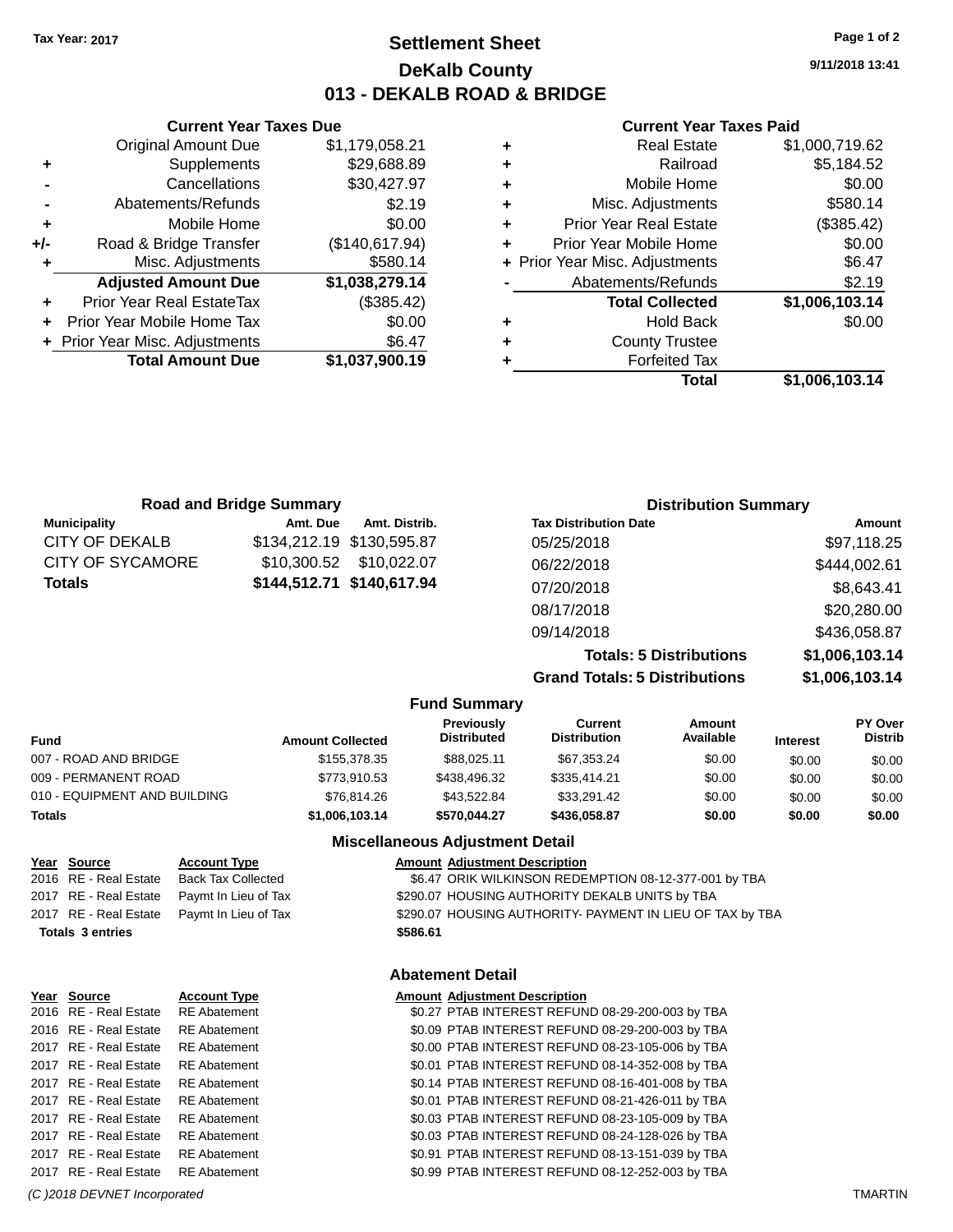## **Settlement Sheet Tax Year: 2017 Page 2 of 2 DeKalb County Abatement Detail**

**9/11/2018 13:41**

**Totals \$2.49 11 entries**

**Year Source Account Type Anneunt Adjustment Description**<br>
2017 RE - Real Estate RE Abatement **Amount Adjustment Description** \$0.01 PTAB INTEREST REFUND 08-22-228-016 by TBA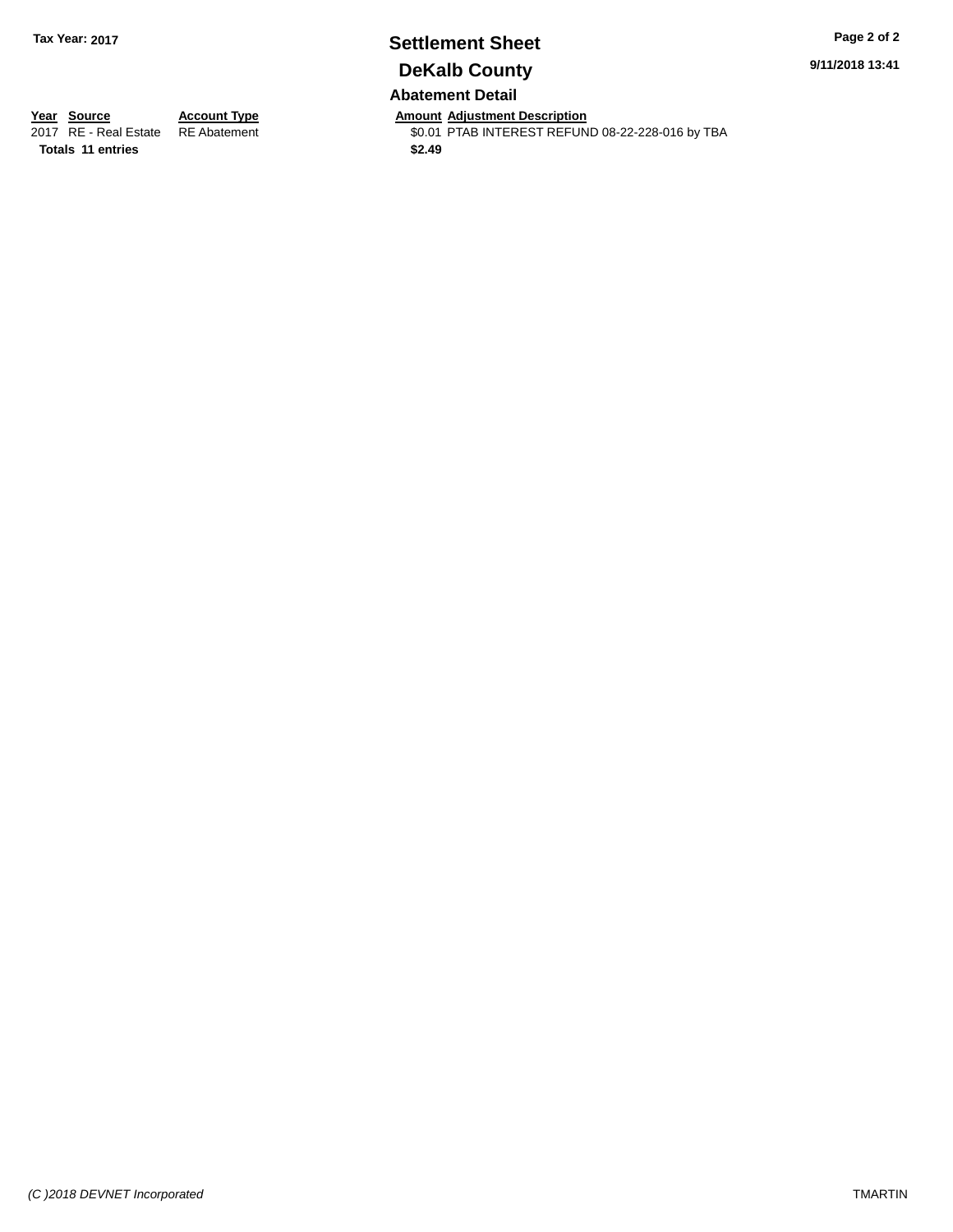## **Settlement Sheet Tax Year: 2017 Page 1 of 1 DeKalb County 014 - FRANKLIN TOWNSHIP**

**9/11/2018 13:41**

| <b>Current Year Taxes Paid</b> |  |  |
|--------------------------------|--|--|
|                                |  |  |

|       | <b>Current Year Taxes Due</b>  |              |
|-------|--------------------------------|--------------|
|       | <b>Original Amount Due</b>     | \$115,420.35 |
| ٠     | Supplements                    | \$1,357.71   |
|       | Cancellations                  | \$1,482.02   |
|       | Abatements/Refunds             | \$0.00       |
| ٠     | Mobile Home                    | \$0.00       |
| $+/-$ | Road & Bridge Transfer         | \$0.00       |
| ÷     | Misc. Adjustments              | \$10.59      |
|       | <b>Adjusted Amount Due</b>     | \$115,306.63 |
| ٠     | Prior Year Real EstateTax      | \$0.00       |
|       | Prior Year Mobile Home Tax     | \$0.00       |
|       | + Prior Year Misc. Adjustments | \$0.00       |
|       | <b>Total Amount Due</b>        | \$115,306.63 |
|       |                                |              |

|   | <b>Real Estate</b>             | \$109,459.07 |
|---|--------------------------------|--------------|
| ٠ | Railroad                       | \$1,321.78   |
| ٠ | Mobile Home                    | \$0.00       |
| ٠ | Misc. Adjustments              | \$10.59      |
| ٠ | <b>Prior Year Real Estate</b>  | \$0.00       |
| ٠ | Prior Year Mobile Home         | \$0.00       |
|   | + Prior Year Misc. Adjustments | \$0.00       |
|   | Abatements/Refunds             | \$0.00       |
|   | <b>Total Collected</b>         | \$110,791.44 |
| ٠ | <b>Hold Back</b>               | \$0.00       |
| ٠ | <b>County Trustee</b>          |              |
| ٠ | <b>Forfeited Tax</b>           |              |
|   | Total                          | \$110,791.44 |
|   |                                |              |

| <b>Distribution Summary</b>          |              |
|--------------------------------------|--------------|
| <b>Tax Distribution Date</b>         | Amount       |
| 05/25/2018                           | \$12,220.06  |
| 06/22/2018                           | \$49,183.92  |
| 07/20/2018                           | \$1,963.42   |
| 08/17/2018                           | \$1,772.33   |
| 09/14/2018                           | \$45,651.71  |
| <b>Totals: 5 Distributions</b>       | \$110,791.44 |
| <b>Grand Totals: 5 Distributions</b> | \$110,791.44 |

| <b>Fund Summary</b>      |                         |                                  |                                |                            |                 |                                  |
|--------------------------|-------------------------|----------------------------------|--------------------------------|----------------------------|-----------------|----------------------------------|
| <b>Fund</b>              | <b>Amount Collected</b> | Previously<br><b>Distributed</b> | Current<br><b>Distribution</b> | <b>Amount</b><br>Available | <b>Interest</b> | <b>PY Over</b><br><b>Distrib</b> |
| 001 - CORPORATE          | \$97,893.53             | \$57.556.41                      | \$40,337.12                    | \$0.00                     | \$0.00          | \$0.00                           |
| 005 - I. M. R. F.        | \$7.277.55              | \$4,278.83                       | \$2.998.72                     | \$0.00                     | \$0.00          | \$0.00                           |
| 054 - GENERAL ASSISTANCE | \$5,620,36              | \$3,304.49                       | \$2.315.87                     | \$0.00                     | \$0.00          | \$0.00                           |
| <b>Totals</b>            | \$110.791.44            | \$65,139.73                      | \$45.651.71                    | \$0.00                     | \$0.00          | \$0.00                           |

### **Miscellaneous Adjustment Detail**

**<u>Year Source</u> Account Type<br>
2017 RE - Real Estate Back Tax Collected** 

**Totals \$10.59 1 entries**

Amount Adjustment Description<br>\$10.59 KETTLESON REDEMPTION 01-19-335-001 by TBA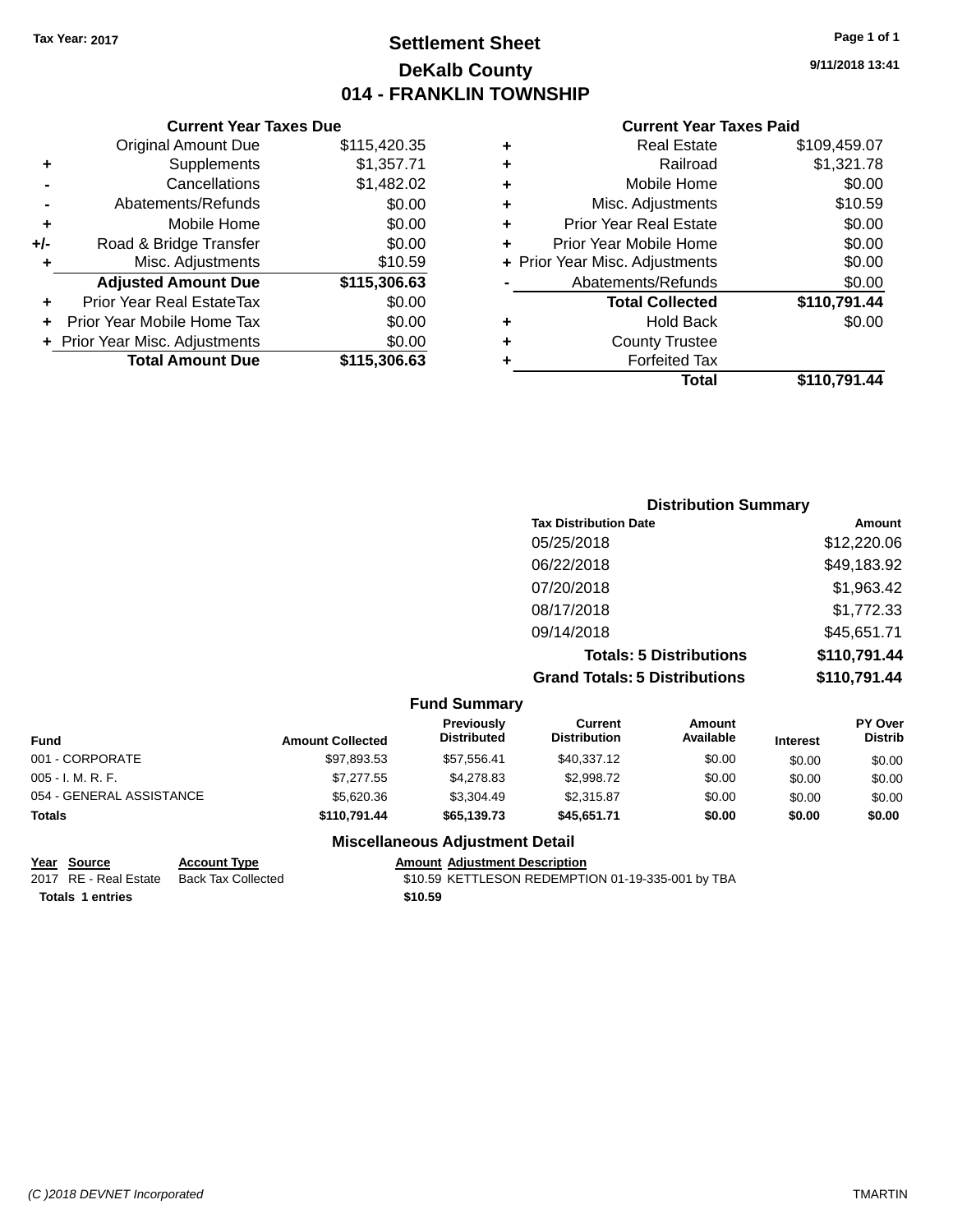## **Settlement Sheet Tax Year: 2017 Page 1 of 1 DeKalb County 015 - FRANKLIN TWP CEMETERY**

**9/11/2018 13:41**

#### **Current Year Taxes Paid**

|       | <b>Current Year Taxes Due</b>  |             |
|-------|--------------------------------|-------------|
|       | <b>Original Amount Due</b>     | \$34,625.13 |
| ٠     | Supplements                    | \$407.31    |
|       | Cancellations                  | \$444.59    |
|       | Abatements/Refunds             | \$0.00      |
| ٠     | Mobile Home                    | \$0.00      |
| $+/-$ | Road & Bridge Transfer         | \$0.00      |
|       | Misc. Adjustments              | \$3.18      |
|       | <b>Adjusted Amount Due</b>     | \$34,591.03 |
| ٠     | Prior Year Real EstateTax      | \$0.00      |
|       | Prior Year Mobile Home Tax     | \$0.00      |
|       | + Prior Year Misc. Adjustments | \$0.00      |
|       | <b>Total Amount Due</b>        | \$34,591.03 |
|       |                                |             |

|   | <b>Real Estate</b>             | \$32,836.85 |
|---|--------------------------------|-------------|
| ٠ | Railroad                       | \$396.52    |
| ٠ | Mobile Home                    | \$0.00      |
| ٠ | Misc. Adjustments              | \$3.18      |
| ٠ | <b>Prior Year Real Estate</b>  | \$0.00      |
| ٠ | Prior Year Mobile Home         | \$0.00      |
|   | + Prior Year Misc. Adjustments | \$0.00      |
|   | Abatements/Refunds             | \$0.00      |
|   | <b>Total Collected</b>         | \$33,236.55 |
| ٠ | <b>Hold Back</b>               | \$0.00      |
| ٠ | <b>County Trustee</b>          |             |
|   | <b>Forfeited Tax</b>           |             |
|   | Total                          | \$33,236.55 |
|   |                                |             |

|                     | <b>Distribution Summary</b>          |             |
|---------------------|--------------------------------------|-------------|
|                     | <b>Tax Distribution Date</b>         | Amount      |
|                     | 05/25/2018                           | \$3,665.85  |
|                     | 06/22/2018                           | \$14,754.92 |
|                     | 07/20/2018                           | \$589.02    |
|                     | 08/17/2018                           | \$531.69    |
|                     | 09/14/2018                           | \$13,695.07 |
|                     | <b>Totals: 5 Distributions</b>       | \$33,236.55 |
|                     | <b>Grand Totals: 5 Distributions</b> | \$33,236.55 |
| <b>Fund Summary</b> |                                      |             |

|                |                         | unu Junnia y                           |                                |                            |                 |                                  |
|----------------|-------------------------|----------------------------------------|--------------------------------|----------------------------|-----------------|----------------------------------|
| <b>Fund</b>    | <b>Amount Collected</b> | <b>Previously</b><br>Distributed       | Current<br><b>Distribution</b> | <b>Amount</b><br>Available | <b>Interest</b> | <b>PY Over</b><br><b>Distrib</b> |
| 017 - CEMETERY | \$33,236.55             | \$19.541.48                            | \$13,695.07                    | \$0.00                     | \$0.00          | \$0.00                           |
| Totals         | \$33,236.55             | \$19,541.48                            | \$13.695.07                    | \$0.00                     | \$0.00          | \$0.00                           |
|                |                         | <b>Miscellaneous Adjustment Detail</b> |                                |                            |                 |                                  |

# **Totals \$3.18 1 entries**

## **Year Source Account Type Account Type Amount Adjustment Description**<br>2017 RE - Real Estate Back Tax Collected \$3.18 KETTLESON REDEMPTI

\$3.18 KETTLESON REDEMPTION 01-19-335-001 by TBA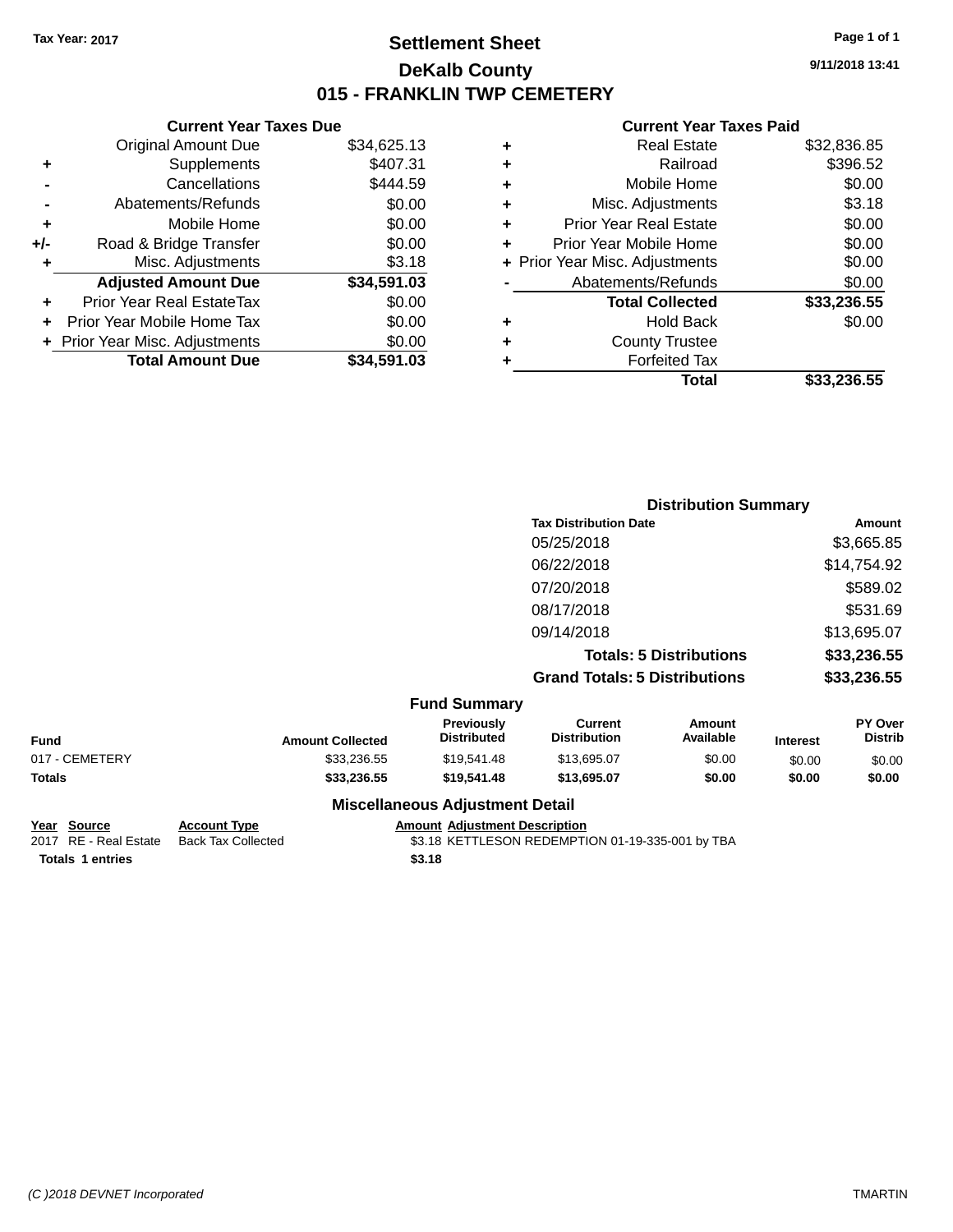## **Settlement Sheet Tax Year: 2017 Page 1 of 1 DeKalb County 016 - FRANKLIN ROAD & BRIDGE**

**9/11/2018 13:41**

#### **Current Year Taxes Paid**

|     | <b>Current Year Taxes Due</b>  |              |
|-----|--------------------------------|--------------|
|     | <b>Original Amount Due</b>     | \$198,420.58 |
| ٠   | Supplements                    | \$2,245.61   |
|     | Cancellations                  | \$2,451.99   |
|     | Abatements/Refunds             | \$0.00       |
| ٠   | Mobile Home                    | \$0.00       |
| +/- | Road & Bridge Transfer         | (\$7,100.59) |
|     | Misc. Adjustments              | \$18.20      |
|     | <b>Adjusted Amount Due</b>     | \$191,131.81 |
| ÷   | Prior Year Real EstateTax      | \$0.00       |
|     | Prior Year Mobile Home Tax     | \$0.00       |
|     | + Prior Year Misc. Adjustments | \$0.00       |
|     | <b>Total Amount Due</b>        | \$191,131.81 |
|     |                                |              |

|   | Total                          | \$183,362.60 |
|---|--------------------------------|--------------|
| ٠ | <b>Forfeited Tax</b>           |              |
| ٠ | <b>County Trustee</b>          |              |
| ٠ | <b>Hold Back</b>               | \$0.00       |
|   | <b>Total Collected</b>         | \$183,362.60 |
|   | Abatements/Refunds             | \$0.00       |
|   | + Prior Year Misc. Adjustments | \$0.00       |
| ٠ | Prior Year Mobile Home         | \$0.00       |
| ٠ | <b>Prior Year Real Estate</b>  | \$0.00       |
| ٠ | Misc. Adjustments              | \$18.20      |
| ٠ | Mobile Home                    | \$0.00       |
| ٠ | Railroad                       | \$2,247.03   |
| ٠ | <b>Real Estate</b>             | \$181,097.37 |

| <b>Road and Bridge Summary</b> |            |               | <b>Distribution Summary</b>  |             |
|--------------------------------|------------|---------------|------------------------------|-------------|
| <b>Municipality</b>            | Amt. Due   | Amt. Distrib. | <b>Tax Distribution Date</b> | Amount      |
| <b>VILLAGE OF KIRKLAND</b>     | \$7,392.41 | \$7.100.59    | 05/25/2018                   | \$20,217.82 |
| <b>Totals</b>                  | \$7,392.41 | \$7,100.59    | 06/22/2018                   | \$81,404.18 |
|                                |            |               | 07/20/2018                   | \$3,248.48  |
|                                |            |               | 08/17/2018                   | \$2,932.27  |
|                                |            |               | 09/14/2018                   | \$75,559.85 |

**Totals: 5 Distributions \$183,362.60 Grand Totals: 5 Distributions \$183,362.60**

|                                         |                         | <b>Fund Summary</b>                     |                                       |                     |                 |                           |
|-----------------------------------------|-------------------------|-----------------------------------------|---------------------------------------|---------------------|-----------------|---------------------------|
| <b>Fund</b>                             | <b>Amount Collected</b> | <b>Previously</b><br><b>Distributed</b> | <b>Current</b><br><b>Distribution</b> | Amount<br>Available | <b>Interest</b> | PY Over<br><b>Distrib</b> |
| 007 - ROAD AND BRIDGE                   | \$21.400.34             | \$12,577.03                             | \$8,823.31                            | \$0.00              | \$0.00          | \$0.00                    |
| 008 - BRIDGE CONST W/COUNTY             | \$23.704.85             | \$13,937.26                             | \$9.767.59                            | \$0.00              | \$0.00          | \$0.00                    |
| 009 - PERMANENT ROAD                    | \$88.593.76             | \$52,088.71                             | \$36,505.05                           | \$0.00              | \$0.00          | \$0.00                    |
| 010 - EQUIPMENT AND BUILDING            | \$42.935.74             | \$25.244.07                             | \$17.691.67                           | \$0.00              | \$0.00          | \$0.00                    |
| 035 - TORT JUDGEMENTS/LIABILITY<br>INS. | \$4.804.43              | \$2,824.76                              | \$1,979.67                            | \$0.00              | \$0.00          | \$0.00                    |
| 047 - SOCIAL SECURITY                   | \$1.923.48              | \$1.130.92                              | \$792.56                              | \$0.00              | \$0.00          | \$0.00                    |
| <b>Totals</b>                           | \$183,362,60            | \$107.802.75                            | \$75,559.85                           | \$0.00              | \$0.00          | \$0.00                    |
|                                         |                         | <b>Miscellaneous Adjustment Detail</b>  |                                       |                     |                 |                           |

| Year Source           | <b>Account Type</b> | <b>Amount Adiustment Description</b>              |
|-----------------------|---------------------|---------------------------------------------------|
| 2017 RE - Real Estate | Back Tax Collected  | \$18.20 KETTLESON REDEMPTION 01-19-335-001 by TBA |
| Totals 1 entries      |                     | \$18.20                                           |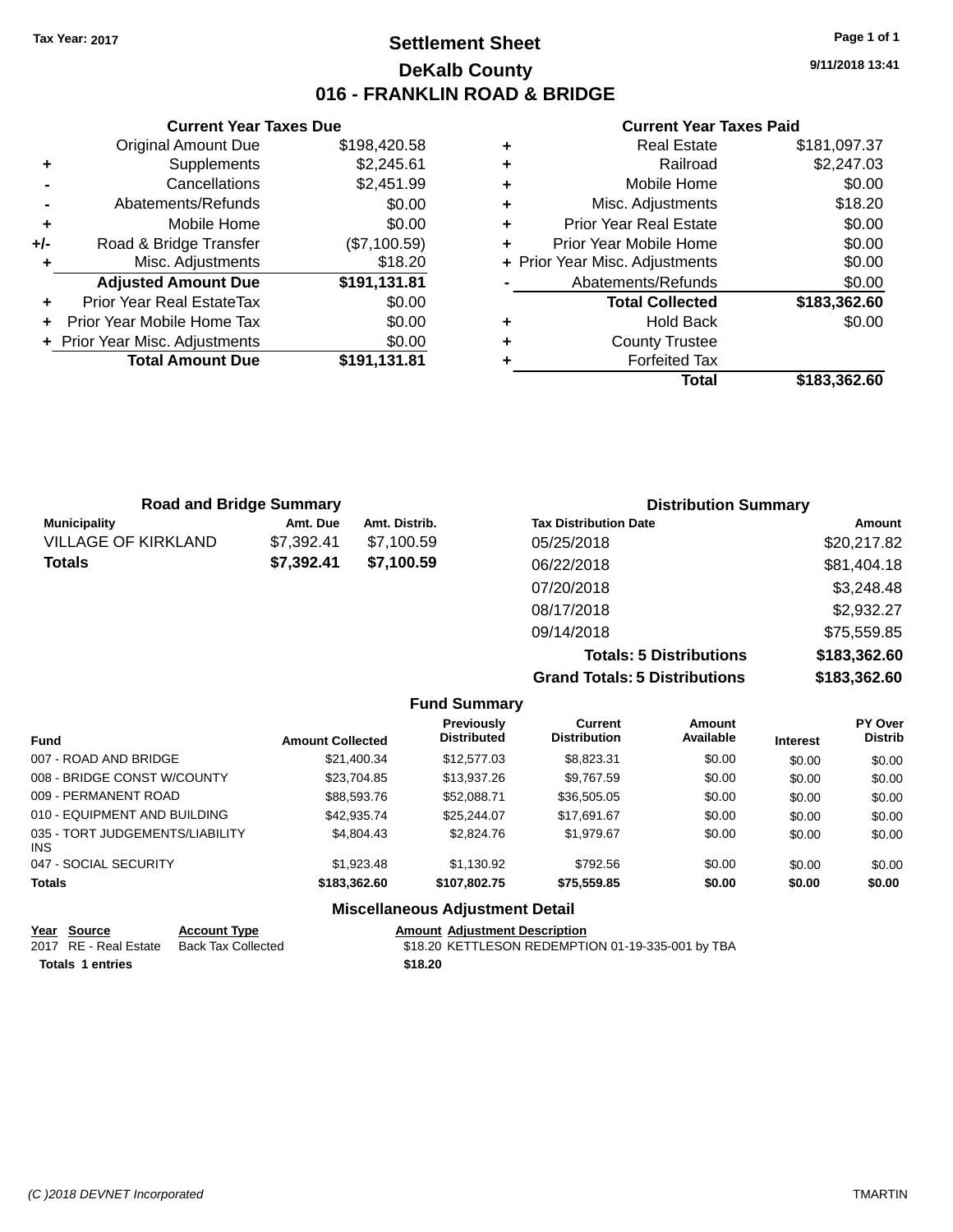## **Settlement Sheet Tax Year: 2017 Page 1 of 1 DeKalb County 017 - GENOA TOWNSHIP**

**9/11/2018 13:41**

|     | <b>Current Year Taxes Due</b>  |              |  |  |  |  |
|-----|--------------------------------|--------------|--|--|--|--|
|     | <b>Original Amount Due</b>     | \$248,981.04 |  |  |  |  |
| ٠   | Supplements                    | \$5,872.38   |  |  |  |  |
|     | Cancellations                  | \$7,107.03   |  |  |  |  |
|     | Abatements/Refunds             | \$0.00       |  |  |  |  |
| ÷   | Mobile Home                    | \$0.00       |  |  |  |  |
| +/- | Road & Bridge Transfer         | \$0.00       |  |  |  |  |
|     | Misc. Adjustments              | \$0.00       |  |  |  |  |
|     | <b>Adjusted Amount Due</b>     | \$247,746.39 |  |  |  |  |
| ÷   | Prior Year Real EstateTax      | \$0.00       |  |  |  |  |
|     | Prior Year Mobile Home Tax     | \$0.00       |  |  |  |  |
|     | + Prior Year Misc. Adjustments | \$0.00       |  |  |  |  |
|     | <b>Total Amount Due</b>        | \$247.746.39 |  |  |  |  |
|     |                                |              |  |  |  |  |

| ٠ | <b>Real Estate</b>             | \$238,641.09 |
|---|--------------------------------|--------------|
| ٠ | Railroad                       | \$2,224.30   |
| ٠ | Mobile Home                    | \$0.00       |
| ٠ | Misc. Adjustments              | \$0.00       |
| ٠ | <b>Prior Year Real Estate</b>  | \$0.00       |
| ٠ | Prior Year Mobile Home         | \$0.00       |
|   | + Prior Year Misc. Adjustments | \$0.00       |
|   | Abatements/Refunds             | \$0.00       |
|   | <b>Total Collected</b>         | \$240,865.39 |
| ٠ | <b>Hold Back</b>               | \$0.00       |
| ÷ | <b>County Trustee</b>          |              |
| ٠ | <b>Forfeited Tax</b>           |              |
|   | Total                          | \$240,865.39 |

| <b>Distribution Summary</b>          |              |
|--------------------------------------|--------------|
| <b>Tax Distribution Date</b>         | Amount       |
| 05/25/2018                           | \$27,867.47  |
| 06/22/2018                           | \$107,113.67 |
| 07/20/2018                           | \$3,095.47   |
| 08/17/2018                           | \$3,883.24   |
| 09/14/2018                           | \$98,905.54  |
| <b>Totals: 5 Distributions</b>       | \$240,865.39 |
| <b>Grand Totals: 5 Distributions</b> | \$240,865.39 |

|                                        |                         | <b>Fund Summary</b>                     |                                |                     |                 |                                  |
|----------------------------------------|-------------------------|-----------------------------------------|--------------------------------|---------------------|-----------------|----------------------------------|
| <b>Fund</b>                            | <b>Amount Collected</b> | <b>Previously</b><br><b>Distributed</b> | Current<br><b>Distribution</b> | Amount<br>Available | <b>Interest</b> | <b>PY Over</b><br><b>Distrib</b> |
| 001 - CORPORATE                        | \$208,525,33            | \$122,899.45                            | \$85,625.88                    | \$0.00              | \$0.00          | \$0.00                           |
| 035 - TORT JUDGEMENTS/LIABILITY<br>INS | \$4.577.66              | \$2,697.95                              | \$1.879.71                     | \$0.00              | \$0.00          | \$0.00                           |
| 047 - SOCIAL SECURITY                  | \$11,468.81             | \$6.759.42                              | \$4.709.39                     | \$0.00              | \$0.00          | \$0.00                           |
| 054 - GENERAL ASSISTANCE               | \$16,293.59             | \$9.603.03                              | \$6,690.56                     | \$0.00              | \$0.00          | \$0.00                           |
| <b>Totals</b>                          | \$240.865.39            | \$141.959.85                            | \$98,905.54                    | \$0.00              | \$0.00          | \$0.00                           |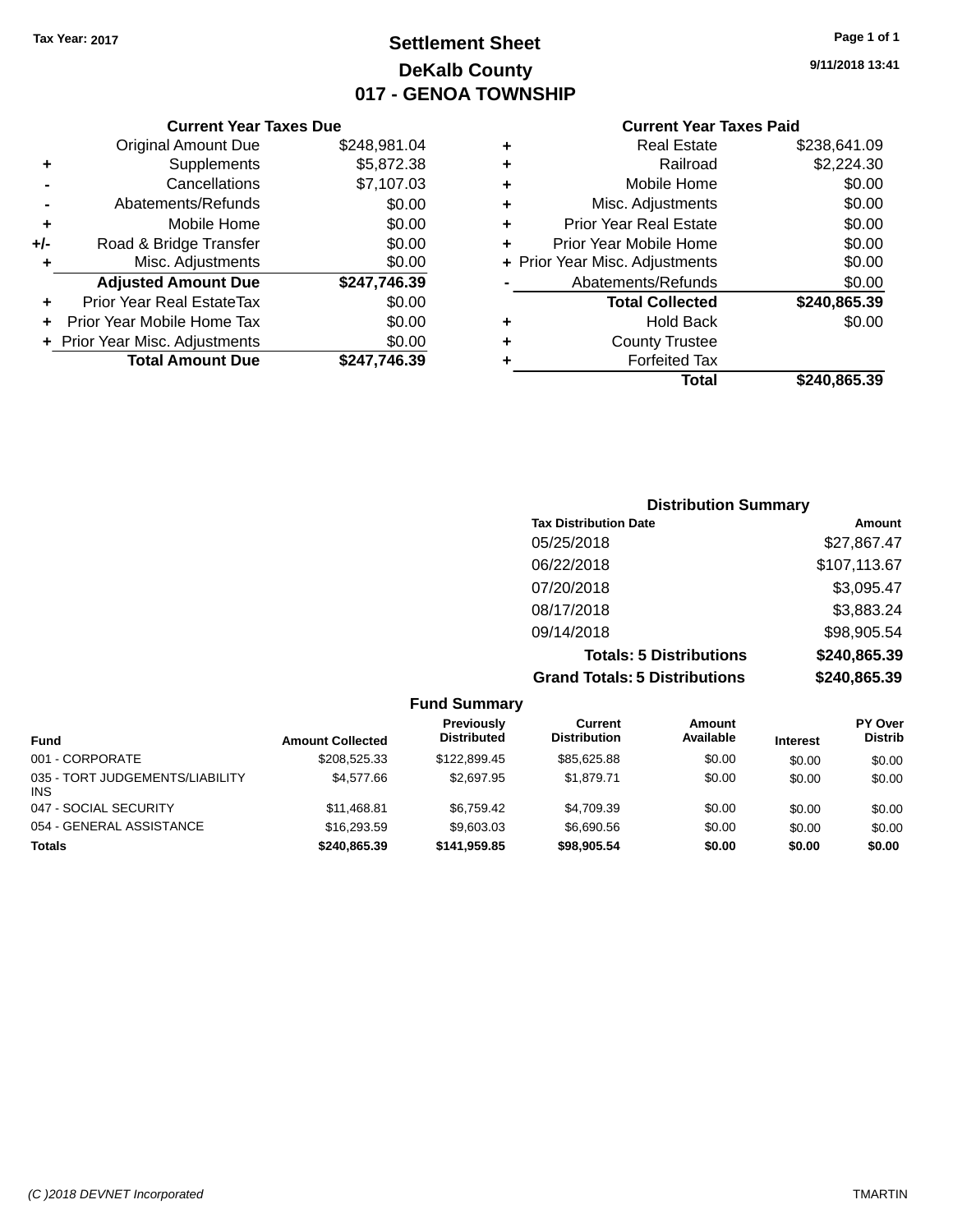## **Settlement Sheet Tax Year: 2017 Page 1 of 1 DeKalb County 018 - GENOA ROAD & BRIDGE**

**9/11/2018 13:41**

#### **Current Year Taxes Paid**

|     | <b>Current Year Taxes Due</b>  |               |  |
|-----|--------------------------------|---------------|--|
|     | <b>Original Amount Due</b>     | \$186,986.47  |  |
|     | Supplements                    | \$4,536.09    |  |
|     | Cancellations                  | \$4,747.27    |  |
|     | Abatements/Refunds             | \$0.00        |  |
|     | Mobile Home                    | \$0.00        |  |
| +/- | Road & Bridge Transfer         | (\$25,330.75) |  |
|     | Misc. Adjustments              | \$0.00        |  |
|     | <b>Adjusted Amount Due</b>     | \$161,444.54  |  |
| ٠   | Prior Year Real EstateTax      | \$0.00        |  |
|     | Prior Year Mobile Home Tax     | \$0.00        |  |
|     | + Prior Year Misc. Adjustments | \$0.00        |  |
|     | <b>Total Amount Due</b>        | \$161,444.54  |  |
|     |                                |               |  |

| ٠ | <b>Real Estate</b>             | \$154,659.58 |
|---|--------------------------------|--------------|
| ÷ | Railroad                       | \$1,582.81   |
| ÷ | Mobile Home                    | \$0.00       |
| ٠ | Misc. Adjustments              | \$0.00       |
| ٠ | <b>Prior Year Real Estate</b>  | \$0.00       |
| ٠ | Prior Year Mobile Home         | \$0.00       |
|   | + Prior Year Misc. Adjustments | \$0.00       |
|   | Abatements/Refunds             | \$0.00       |
|   | <b>Total Collected</b>         | \$156,242.39 |
| ٠ | Hold Back                      | \$0.00       |
| ٠ | <b>County Trustee</b>          |              |
| ٠ | <b>Forfeited Tax</b>           |              |
|   | Total                          | \$156,242.39 |
|   |                                |              |

| <b>Road and Bridge Summary</b> |             |               | <b>Distribution Summary</b>  |             |  |
|--------------------------------|-------------|---------------|------------------------------|-------------|--|
| <b>Municipality</b>            | Amt. Due    | Amt. Distrib. | <b>Tax Distribution Date</b> | Amount      |  |
| <b>CITY OF GENOA</b>           | \$26,055.84 | \$25,330,75   | 05/25/2018                   | \$18,150.93 |  |
| <b>Totals</b>                  | \$26,055.84 | \$25,330.75   | 06/22/2018                   | \$69,442.21 |  |
|                                |             |               | 07/20/2018                   | \$1,998.56  |  |
|                                |             |               | 08/17/2018                   | \$2,507.15  |  |
|                                |             |               | 09/14/2018                   | \$64,143.54 |  |
|                                |             |               |                              |             |  |

**Totals: 5 Distributions \$156,242.39 Grand Totals: 5 Distributions \$156,242.39**

|                                         |                         | <b>Fund Summary</b>              |                                |                     |                 |                                  |
|-----------------------------------------|-------------------------|----------------------------------|--------------------------------|---------------------|-----------------|----------------------------------|
| <b>Fund</b>                             | <b>Amount Collected</b> | Previously<br><b>Distributed</b> | Current<br><b>Distribution</b> | Amount<br>Available | <b>Interest</b> | <b>PY Over</b><br><b>Distrib</b> |
| 007 - ROAD AND BRIDGE                   | \$55.144.47             | \$32,497.01                      | \$22,647.46                    | \$0.00              | \$0.00          | \$0.00                           |
| 008 - BRIDGE CONST W/COUNTY             | \$903.12                | \$532.43                         | \$370.69                       | \$0.00              | \$0.00          | \$0.00                           |
| 009 - PERMANENT ROAD                    | \$79.334.02             | \$46,771.02                      | \$32,563.00                    | \$0.00              | \$0.00          | \$0.00                           |
| 010 - EQUIPMENT AND BUILDING            | \$8,822,62              | \$5,201.34                       | \$3.621.28                     | \$0.00              | \$0.00          | \$0.00                           |
| 035 - TORT JUDGEMENTS/LIABILITY<br>INS. | \$8,832.64              | \$5,207.25                       | \$3,625.39                     | \$0.00              | \$0.00          | \$0.00                           |
| 047 - SOCIAL SECURITY                   | \$3,205.52              | \$1,889.80                       | \$1,315.72                     | \$0.00              | \$0.00          | \$0.00                           |
| Totals                                  | \$156,242.39            | \$92,098.85                      | \$64,143.54                    | \$0.00              | \$0.00          | \$0.00                           |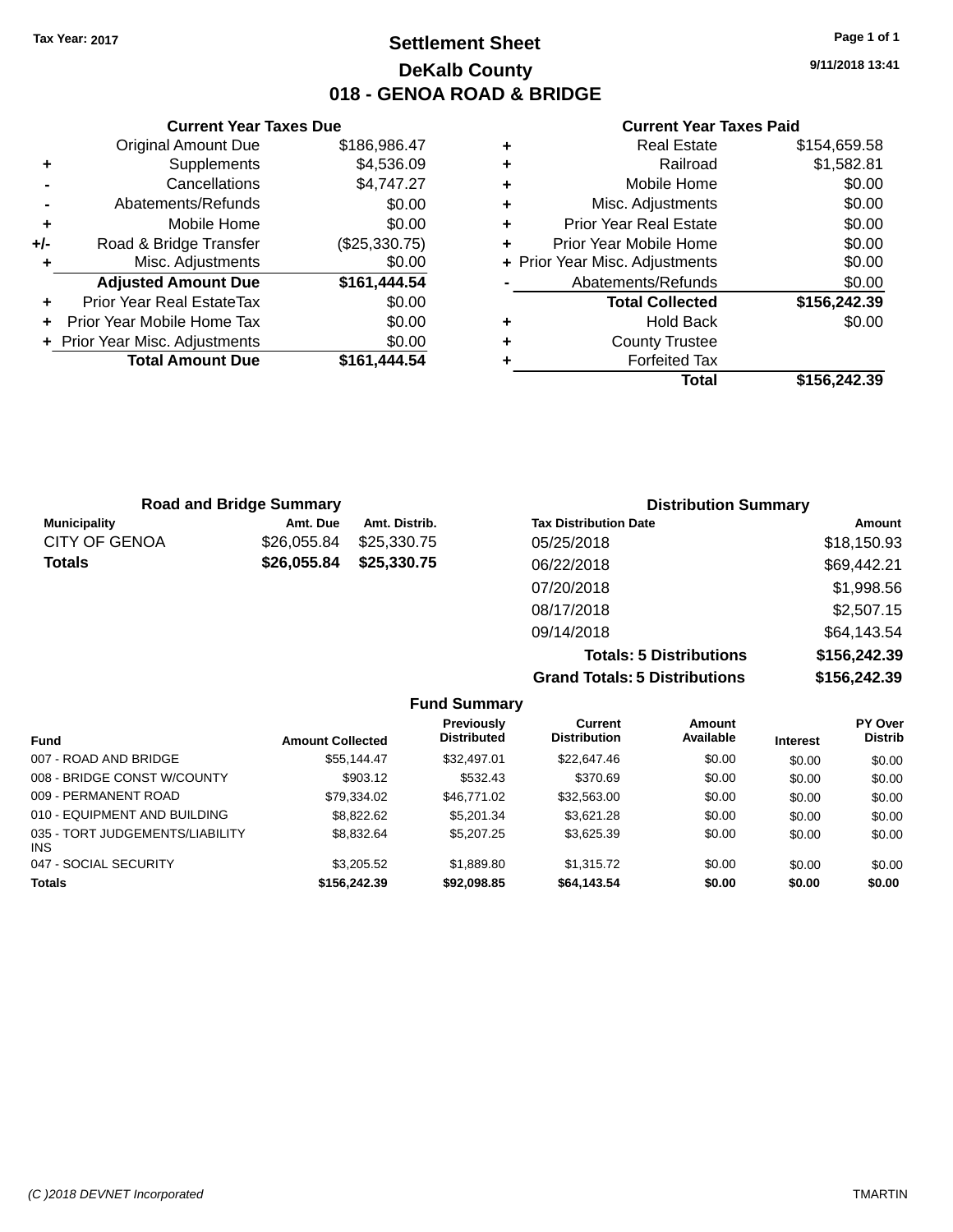## **Settlement Sheet Tax Year: 2017 Page 1 of 1 DeKalb County 019 - KINGSTON TOWNSHIP**

**9/11/2018 13:41**

| <b>Current Year Taxes Paid</b> |  |  |
|--------------------------------|--|--|
|                                |  |  |

|     | <b>Current Year Taxes Due</b>  |             |
|-----|--------------------------------|-------------|
|     | <b>Original Amount Due</b>     | \$91,530.66 |
| ٠   | Supplements                    | \$862.02    |
|     | Cancellations                  | \$1,091.40  |
|     | Abatements/Refunds             | \$0.00      |
| ٠   | Mobile Home                    | \$0.00      |
| +/- | Road & Bridge Transfer         | \$0.00      |
| ٠   | Misc. Adjustments              | \$3.65      |
|     | <b>Adjusted Amount Due</b>     | \$91,304.93 |
| ٠   | Prior Year Real EstateTax      | \$0.00      |
| ÷   | Prior Year Mobile Home Tax     | \$0.00      |
|     | + Prior Year Misc. Adjustments | \$15.38     |
|     | <b>Total Amount Due</b>        | \$91,320.31 |

|   | <b>Real Estate</b>             | \$87,920.03 |
|---|--------------------------------|-------------|
| ٠ | Railroad                       | \$1,407.70  |
| ٠ | Mobile Home                    | \$0.00      |
| ٠ | Misc. Adjustments              | \$3.65      |
| ٠ | <b>Prior Year Real Estate</b>  | \$0.00      |
| ÷ | Prior Year Mobile Home         | \$0.00      |
|   | + Prior Year Misc. Adjustments | \$15.38     |
|   | Abatements/Refunds             | \$0.00      |
|   | <b>Total Collected</b>         | \$89,346.76 |
| ٠ | <b>Hold Back</b>               | \$0.00      |
| ٠ | <b>County Trustee</b>          |             |
| ٠ | <b>Forfeited Tax</b>           |             |
|   | Total                          | \$89,346.76 |
|   |                                |             |

|                     | <b>Distribution Summary</b>          |             |
|---------------------|--------------------------------------|-------------|
|                     | <b>Tax Distribution Date</b>         | Amount      |
|                     | 05/25/2018                           | \$9,330.72  |
|                     | 06/22/2018                           | \$40,505.00 |
|                     | 07/20/2018                           | \$883.23    |
|                     | 08/17/2018                           | \$1,482.46  |
|                     | 09/14/2018                           | \$37,145.35 |
|                     | <b>Totals: 5 Distributions</b>       | \$89,346.76 |
|                     | <b>Grand Totals: 5 Distributions</b> | \$89,346.76 |
| <b>Fund Summary</b> |                                      |             |

| unu vunnuary             |                         |                                         |                                |                     |                 |                                  |
|--------------------------|-------------------------|-----------------------------------------|--------------------------------|---------------------|-----------------|----------------------------------|
| Fund                     | <b>Amount Collected</b> | <b>Previously</b><br><b>Distributed</b> | Current<br><b>Distribution</b> | Amount<br>Available | <b>Interest</b> | <b>PY Over</b><br><b>Distrib</b> |
| 001 - CORPORATE          | \$88,713.21             | \$51,831.26                             | \$36,881.95                    | \$0.00              | \$0.00          | \$0.00                           |
| 054 - GENERAL ASSISTANCE | \$633.55                | \$370.15                                | \$263.40                       | \$0.00              | \$0.00          | \$0.00                           |
| <b>Totals</b>            | \$89,346,76             | \$52.201.41                             | \$37.145.35                    | \$0.00              | \$0.00          | \$0.00                           |

#### **Miscellaneous Adjustment Detail**

**Totals \$19.03 2 entries**

**Year Source Account Type Amount Adjustment Description**<br>2016 RE - Real Estate Back Tax Collected \$15.38 MATHESON REDEMPTIC \$15.38 MATHESON REDEMPTION 02-22-402-003 by TBA 2017 RE - Real Estate Back Tax Collected \$3.65 TRUSTEE SALE 02-24-476-008 by TBA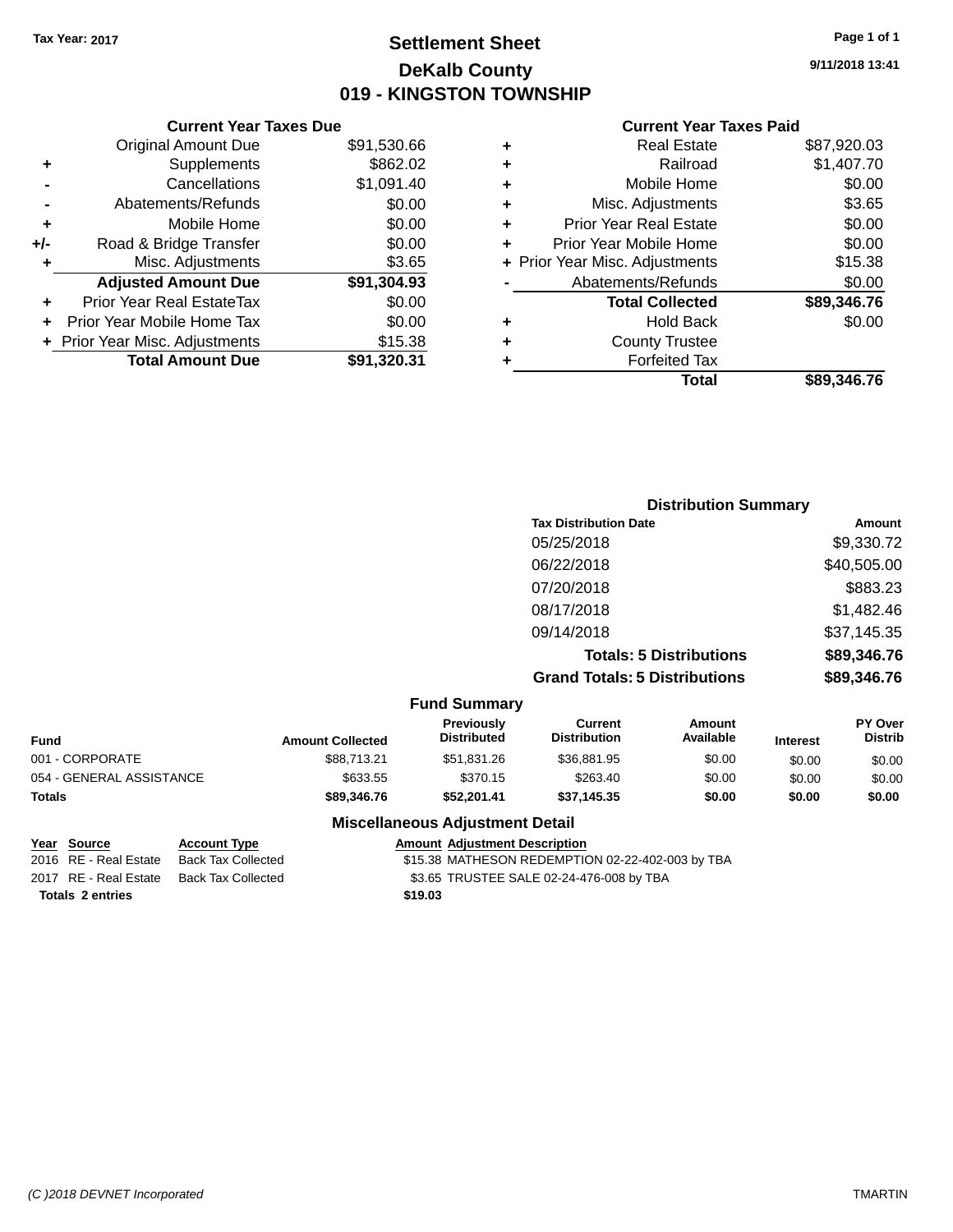## **Settlement Sheet Tax Year: 2017 Page 1 of 1 DeKalb County 020 - KINGSTON ROAD & BRIDGE**

**9/11/2018 13:41**

#### **Current Year Taxes Paid**

|     | <b>Current Year Taxes Due</b>  |               |  |  |  |
|-----|--------------------------------|---------------|--|--|--|
|     | <b>Original Amount Due</b>     | \$329,995.74  |  |  |  |
| ٠   | Supplements                    | \$2,931.79    |  |  |  |
|     | Cancellations                  | \$3,712.77    |  |  |  |
|     | Abatements/Refunds             | \$0.00        |  |  |  |
| ٠   | Mobile Home                    | \$0.00        |  |  |  |
| +/- | Road & Bridge Transfer         | (\$17,935.09) |  |  |  |
| ٠   | Misc. Adjustments              | \$13.18       |  |  |  |
|     | <b>Adjusted Amount Due</b>     | \$311,292.85  |  |  |  |
| ٠   | Prior Year Real EstateTax      | (\$3.02)      |  |  |  |
|     | Prior Year Mobile Home Tax     | \$0.00        |  |  |  |
|     | + Prior Year Misc. Adjustments | \$54.48       |  |  |  |
|     | <b>Total Amount Due</b>        | \$311,344.31  |  |  |  |
|     |                                |               |  |  |  |

| ٠ | <b>Real Estate</b>             | \$299,089.09 |
|---|--------------------------------|--------------|
| ٠ | Railroad                       | \$5,032.44   |
| ٠ | Mobile Home                    | \$0.00       |
| ٠ | Misc. Adjustments              | \$13.18      |
| ٠ | <b>Prior Year Real Estate</b>  | (\$3.02)     |
| ÷ | Prior Year Mobile Home         | \$0.00       |
|   | + Prior Year Misc. Adjustments | \$54.48      |
|   | Abatements/Refunds             | \$0.00       |
|   | <b>Total Collected</b>         | \$304,186.17 |
| ٠ | <b>Hold Back</b>               | \$0.00       |
| ٠ | <b>County Trustee</b>          |              |
| ٠ | <b>Forfeited Tax</b>           |              |
|   | Total                          | \$304,186.17 |
|   |                                |              |

| <b>Road and Bridge Summary</b> |             |               | <b>Distribution Summary</b>    |              |  |  |
|--------------------------------|-------------|---------------|--------------------------------|--------------|--|--|
| <b>Municipality</b>            | Amt. Due    | Amt. Distrib. | <b>Tax Distribution Date</b>   | Amount       |  |  |
| CITY OF GENOA                  | \$7,475.26  | \$7,311.20    | 05/25/2018                     | \$31,740.89  |  |  |
| VILLAGE OF KINGSTON            | \$10,861.40 | \$10,623.89   | 06/22/2018                     | \$137,913.43 |  |  |
| Totals                         | \$18,336.66 | \$17,935.09   | 07/20/2018                     | \$3,004.61   |  |  |
|                                |             |               | 08/17/2018                     | \$5,043.08   |  |  |
|                                |             |               | 09/14/2018                     | \$126,484.16 |  |  |
|                                |             |               | <b>Totals: 5 Distributions</b> | \$304,186.17 |  |  |

**Grand Totals: 5 Distributions** 

|    | .            |
|----|--------------|
| אמ | \$304,186.17 |
|    |              |
|    |              |

| <b>Fund Summary</b>          |                         |                                  |                                |                     |                 |                           |
|------------------------------|-------------------------|----------------------------------|--------------------------------|---------------------|-----------------|---------------------------|
| <b>Fund</b>                  | <b>Amount Collected</b> | Previously<br><b>Distributed</b> | Current<br><b>Distribution</b> | Amount<br>Available | <b>Interest</b> | PY Over<br><b>Distrib</b> |
| 007 - ROAD AND BRIDGE        | \$68,069.34             | \$39,749.41                      | \$28,319.93                    | \$0.00              | \$0.00          | \$0.00                    |
| 008 - BRIDGE CONST W/COUNTY  | \$10.501.17             | \$6,135.37                       | \$4,365.80                     | \$0.00              | \$0.00          | \$0.00                    |
| 009 - PERMANENT ROAD         | \$197.984.75            | \$115,673,72                     | \$82,311,03                    | \$0.00              | \$0.00          | \$0.00                    |
| 010 - EQUIPMENT AND BUILDING | \$27,630.91             | \$16,143.51                      | \$11,487.40                    | \$0.00              | \$0.00          | \$0.00                    |
| <b>Totals</b>                | \$304,186.17            | \$177.702.01                     | \$126,484.16                   | \$0.00              | \$0.00          | \$0.00                    |
|                              |                         | Miscellaneous Adiustment Detail  |                                |                     |                 |                           |

| Year Source             | <b>Account Type</b>       |         | <b>Amount Adjustment Description</b>             |
|-------------------------|---------------------------|---------|--------------------------------------------------|
| 2016 RE - Real Estate   | <b>Back Tax Collected</b> |         | \$54.48 MATHESON REDEMPTION 02-22-402-003 by TBA |
| 2017 RE - Real Estate   | Back Tax Collected        |         | \$13.18 TRUSTEE SALE 02-24-476-008 by TBA        |
| <b>Totals 2 entries</b> |                           | \$67.66 |                                                  |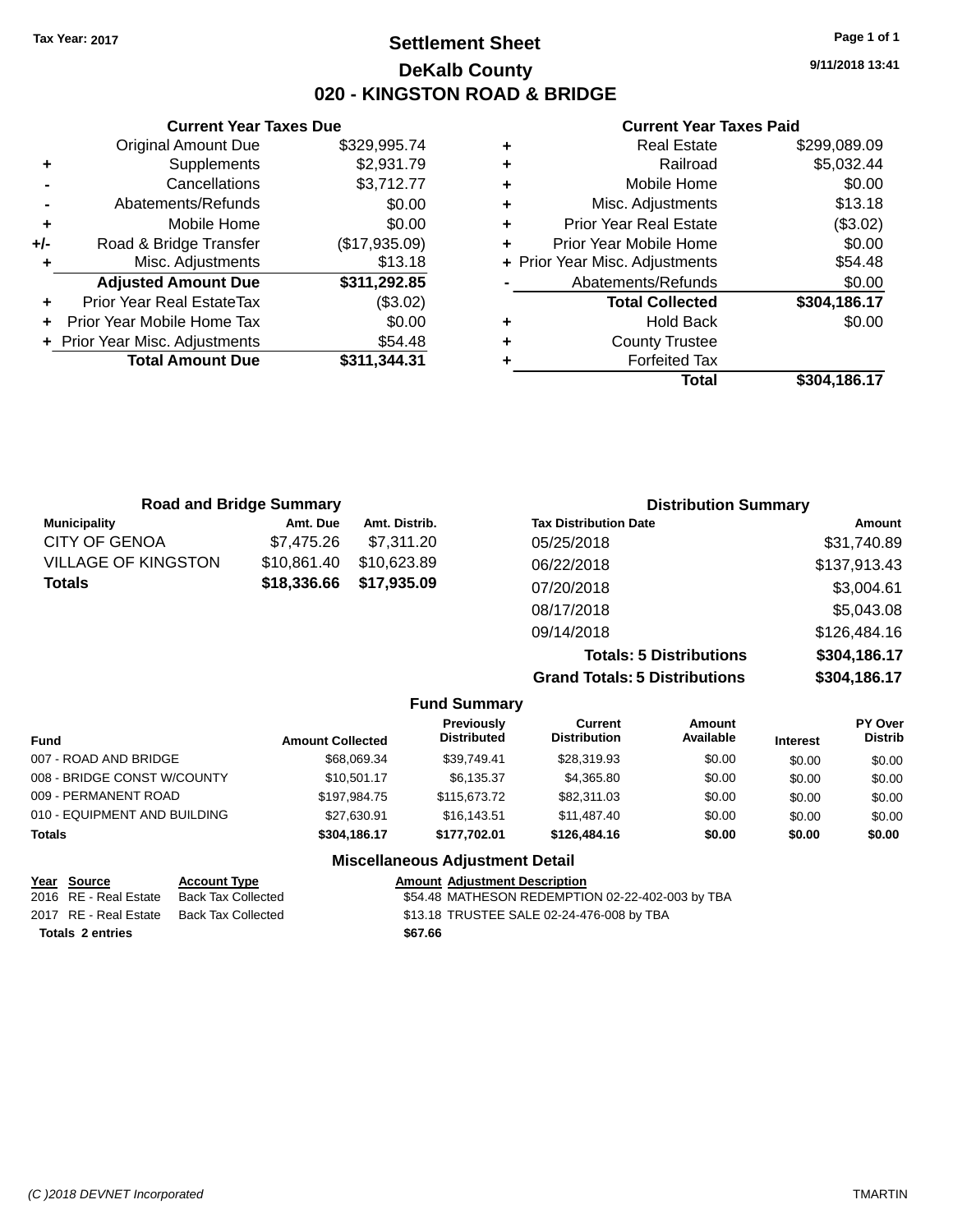## **Settlement Sheet Tax Year: 2017 Page 1 of 1 DeKalb County 021 - KINGSTON TWP CEMETERY**

**9/11/2018 13:41**

#### **Current Year Taxes Paid**

|       | <b>Current Year Taxes Due</b>  |             |
|-------|--------------------------------|-------------|
|       | <b>Original Amount Due</b>     | \$15,471.47 |
| ÷     | Supplements                    | \$145.71    |
|       | Cancellations                  | \$184.50    |
|       | Abatements/Refunds             | \$0.00      |
| ٠     | Mobile Home                    | \$0.00      |
| $+/-$ | Road & Bridge Transfer         | \$0.00      |
|       | Misc. Adjustments              | \$0.62      |
|       | <b>Adjusted Amount Due</b>     | \$15,433.30 |
| ÷     | Prior Year Real EstateTax      | \$0.00      |
|       | Prior Year Mobile Home Tax     | \$0.00      |
|       | + Prior Year Misc. Adjustments | \$2.60      |
|       | <b>Total Amount Due</b>        | \$15,435.90 |
|       |                                |             |

|   | <b>Real Estate</b>             | \$14,861.16 |
|---|--------------------------------|-------------|
| ÷ | Railroad                       | \$237.96    |
| ٠ | Mobile Home                    | \$0.00      |
| ٠ | Misc. Adjustments              | \$0.62      |
| ٠ | <b>Prior Year Real Estate</b>  | \$0.00      |
| ٠ | Prior Year Mobile Home         | \$0.00      |
|   | + Prior Year Misc. Adjustments | \$2.60      |
|   | Abatements/Refunds             | \$0.00      |
|   | <b>Total Collected</b>         | \$15,102.34 |
| ٠ | <b>Hold Back</b>               | \$0.00      |
| ٠ | <b>County Trustee</b>          |             |
| ٠ | <b>Forfeited Tax</b>           |             |
|   | Total                          | \$15,102.34 |
|   |                                |             |

| <b>Distribution Summary</b>          |             |
|--------------------------------------|-------------|
| <b>Tax Distribution Date</b>         | Amount      |
| 05/25/2018                           | \$1,577.20  |
| 06/22/2018                           | \$6,846.47  |
| 07/20/2018                           | \$149.29    |
| 08/17/2018                           | \$250.56    |
| 09/14/2018                           | \$6,278.82  |
| <b>Totals: 5 Distributions</b>       | \$15,102.34 |
| <b>Grand Totals: 5 Distributions</b> | \$15,102.34 |
|                                      |             |

|                |                         | <b>Fund Summary</b>                    |                                |                     |                 |                           |
|----------------|-------------------------|----------------------------------------|--------------------------------|---------------------|-----------------|---------------------------|
| <b>Fund</b>    | <b>Amount Collected</b> | Previously<br><b>Distributed</b>       | Current<br><b>Distribution</b> | Amount<br>Available | <b>Interest</b> | PY Over<br><b>Distrib</b> |
| 017 - CEMETERY | \$15,102.34             | \$8.823.52                             | \$6,278,82                     | \$0.00              | \$0.00          | \$0.00                    |
| <b>Totals</b>  | \$15,102.34             | \$8.823.52                             | \$6,278,82                     | \$0.00              | \$0.00          | \$0.00                    |
|                |                         | <b>Miscellaneous Adjustment Detail</b> |                                |                     |                 |                           |

| Year Source           |  |
|-----------------------|--|
| 2016 RE - Real Estate |  |
| $2047$ BE Beel Estate |  |

**Account Type Allergie Amount Adjustment Description** Back Tax Collected **2016 COLLECT STATE SON REDEMPTION 02-22-402-003 by TBA** 2017 RE - Real Estate Back Tax Collected \$0.62 TRUSTEE SALE 02-24-476-008 by TBA Totals 2 entries **2 and 2 and 2 and 2 and 2 and 2 and 2 and 2 and 2 and 2 and 2 and 2 and 2 and 2 and 2 and 2 and 2 and 2 and 2 and 2 and 2 and 2 and 2 and 2 and 2 and 2 and 2 and 2 and 2 and 2 and 2 and 2 and 2 and 2 and**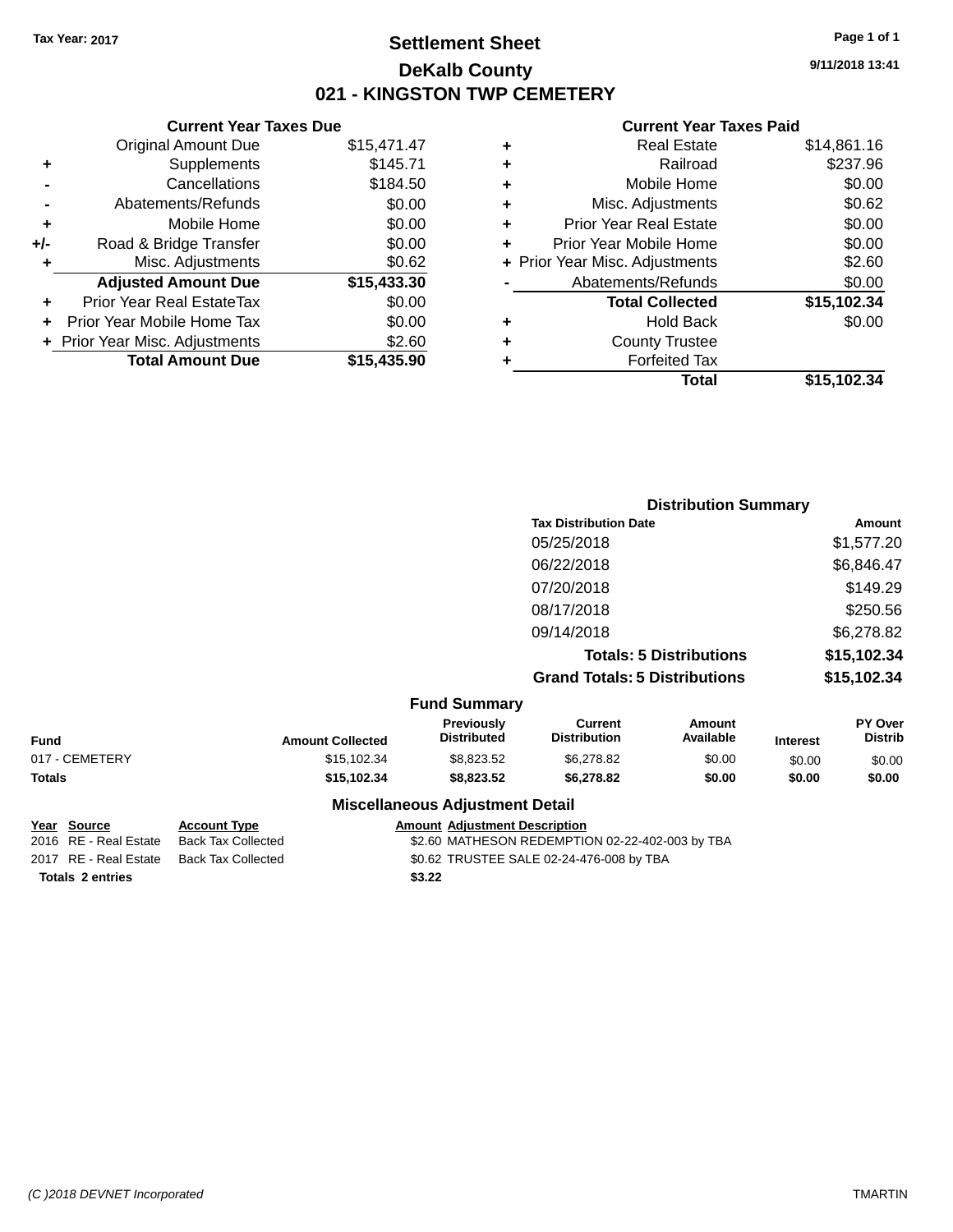## **Settlement Sheet Tax Year: 2017 Page 1 of 1 DeKalb County 022 - MALTA TOWNSHIP**

**9/11/2018 13:41**

## **Current Year Taxes Paid**

|     | <b>Current Year Taxes Due</b>  |             |        |
|-----|--------------------------------|-------------|--------|
|     | <b>Original Amount Due</b>     | \$68,688.53 | ٠      |
|     | Supplements                    | \$372.25    | ٠      |
|     | Cancellations                  | \$519.08    | ٠      |
|     | Abatements/Refunds             | \$0.00      | ٠      |
|     | Mobile Home                    | \$0.00      | ٠      |
| +/- | Road & Bridge Transfer         | \$0.00      | ٠      |
|     | Misc. Adjustments              | \$2.89      | + Pric |
|     | <b>Adjusted Amount Due</b>     | \$68,544.59 |        |
|     | Prior Year Real EstateTax      | \$0.00      |        |
|     | Prior Year Mobile Home Tax     | \$0.00      |        |
|     | + Prior Year Misc. Adjustments | \$0.00      | ٠      |
|     | <b>Total Amount Due</b>        | \$68,544.59 |        |
|     |                                |             |        |

|   | <b>Real Estate</b>             | \$63,274.24 |
|---|--------------------------------|-------------|
| ٠ | Railroad                       | \$3,365.36  |
| ٠ | Mobile Home                    | \$0.00      |
| ٠ | Misc. Adjustments              | \$2.89      |
| ٠ | <b>Prior Year Real Estate</b>  | \$0.00      |
| ٠ | Prior Year Mobile Home         | \$0.00      |
|   | + Prior Year Misc. Adjustments | \$0.00      |
|   | Abatements/Refunds             | \$0.00      |
|   | <b>Total Collected</b>         | \$66,642.49 |
| ٠ | <b>Hold Back</b>               | \$0.00      |
| ٠ | <b>County Trustee</b>          |             |
| ٠ | <b>Forfeited Tax</b>           |             |
|   | Total                          | \$66,642.49 |
|   |                                |             |

| <b>Distribution Summary</b>          |             |
|--------------------------------------|-------------|
| <b>Tax Distribution Date</b>         | Amount      |
| 05/25/2018                           | \$8,612.41  |
| 06/22/2018                           | \$30,306.08 |
| 07/20/2018                           | \$510.58    |
| 08/17/2018                           | \$580.48    |
| 09/14/2018                           | \$26,632.94 |
| <b>Totals: 5 Distributions</b>       | \$66,642.49 |
| <b>Grand Totals: 5 Distributions</b> | \$66,642.49 |

|                          |                         | <b>Fund Summary</b>                     |                                       |                     |                 |                                  |
|--------------------------|-------------------------|-----------------------------------------|---------------------------------------|---------------------|-----------------|----------------------------------|
| Fund                     | <b>Amount Collected</b> | <b>Previously</b><br><b>Distributed</b> | <b>Current</b><br><b>Distribution</b> | Amount<br>Available | <b>Interest</b> | <b>PY Over</b><br><b>Distrib</b> |
| 001 - CORPORATE          | \$65,854.99             | \$39,536,77                             | \$26,318.22                           | \$0.00              | \$0.00          | \$0.00                           |
| 054 - GENERAL ASSISTANCE | \$787.50                | \$472.78                                | \$314.72                              | \$0.00              | \$0.00          | \$0.00                           |
| <b>Totals</b>            | \$66,642.49             | \$40,009.55                             | \$26,632.94                           | \$0.00              | \$0.00          | \$0.00                           |
|                          |                         |                                         |                                       |                     |                 |                                  |

**Totals \$2.89 1 entries**

**Miscellaneous Adjustment Detail**

## **Year Source Account Type Amount Adjustment Description**

\$2.89 BALDWIN REDEMPTION 07-23-326-001 by TBA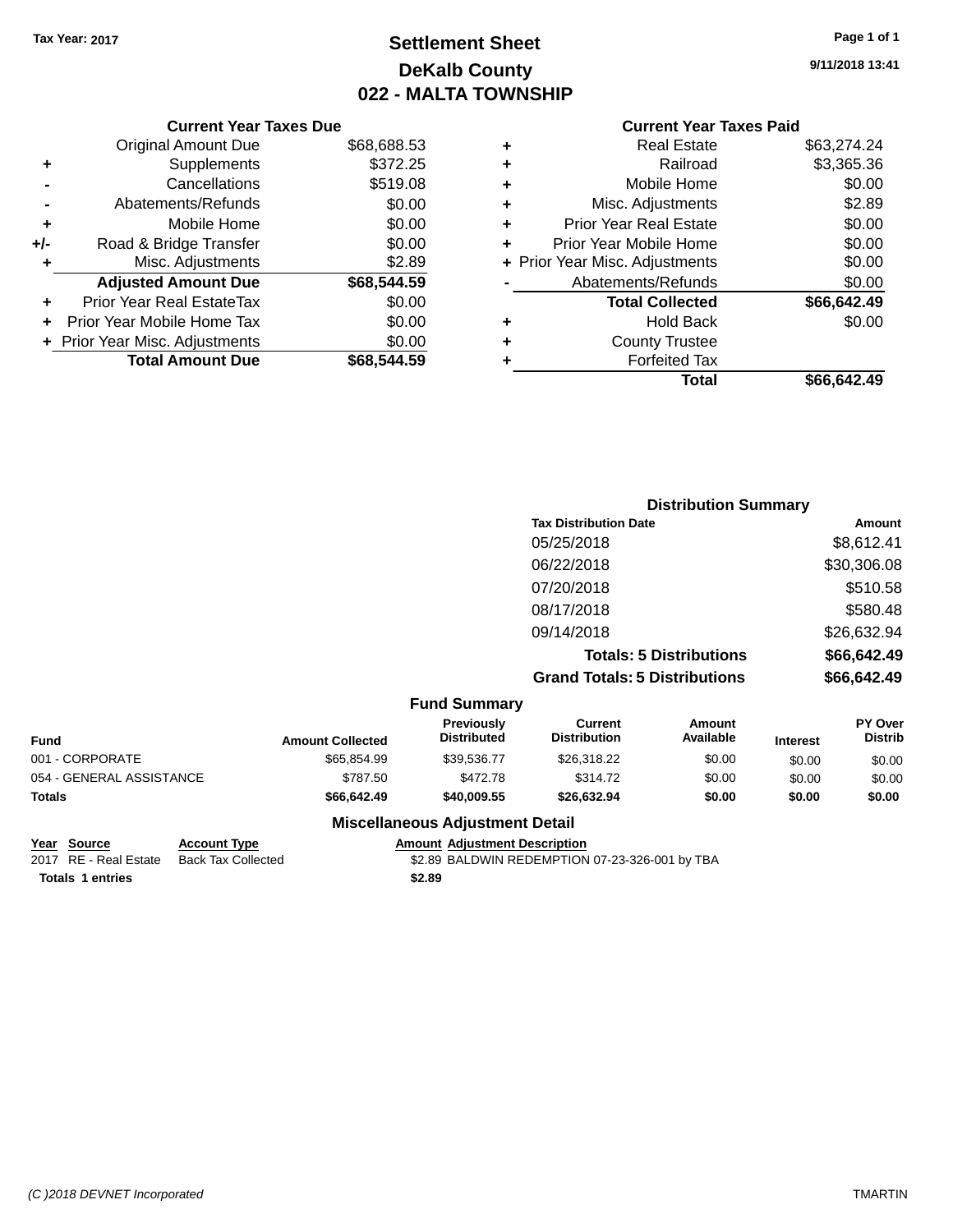## **Settlement Sheet Tax Year: 2017 Page 1 of 1 DeKalb County 023 - MALTA TWP LIBRARY**

**9/11/2018 13:41**

#### **Current Year Taxes Paid**

|     | <b>Current Year Taxes Due</b>  |              |  |  |  |
|-----|--------------------------------|--------------|--|--|--|
|     | <b>Original Amount Due</b>     | \$132,382.56 |  |  |  |
| ٠   | Supplements                    | \$717.46     |  |  |  |
|     | Cancellations                  | \$1,000.43   |  |  |  |
|     | Abatements/Refunds             | \$0.00       |  |  |  |
| ٠   | Mobile Home                    | \$0.00       |  |  |  |
| +/- | Road & Bridge Transfer         | \$0.00       |  |  |  |
| ٠   | Misc. Adjustments              | \$5.57       |  |  |  |
|     | <b>Adjusted Amount Due</b>     | \$132,105.16 |  |  |  |
|     | Prior Year Real EstateTax      | \$0.00       |  |  |  |
|     | Prior Year Mobile Home Tax     | \$0.00       |  |  |  |
|     | + Prior Year Misc. Adjustments | \$0.00       |  |  |  |
|     | <b>Total Amount Due</b>        | \$132,105.16 |  |  |  |
|     |                                |              |  |  |  |

| ٠ | <b>Real Estate</b>             | \$121,947.74 |
|---|--------------------------------|--------------|
| ٠ | Railroad                       | \$6,485.96   |
| ٠ | Mobile Home                    | \$0.00       |
| ٠ | Misc. Adjustments              | \$5.57       |
| ٠ | <b>Prior Year Real Estate</b>  | \$0.00       |
| ٠ | Prior Year Mobile Home         | \$0.00       |
|   | + Prior Year Misc. Adjustments | \$0.00       |
|   | Abatements/Refunds             | \$0.00       |
|   | <b>Total Collected</b>         | \$128,439.27 |
| ٠ | <b>Hold Back</b>               | \$0.00       |
| ٠ | <b>County Trustee</b>          |              |
| ٠ | <b>Forfeited Tax</b>           |              |
|   | Total                          | \$128,439.27 |
|   |                                |              |

|     | <b>Distribution Summary</b>          |              |
|-----|--------------------------------------|--------------|
|     | <b>Tax Distribution Date</b>         | Amount       |
|     | 05/25/2018                           | \$16,598.52  |
|     | 06/22/2018                           | \$58,407.73  |
|     | 07/20/2018                           | \$983.98     |
|     | 08/17/2018                           | \$1,118.77   |
|     | 09/14/2018                           | \$51,330.27  |
|     | <b>Totals: 5 Distributions</b>       | \$128,439.27 |
|     | <b>Grand Totals: 5 Distributions</b> | \$128,439.27 |
| $E$ |                                      |              |

|               |                         | <b>FUILD SUILLING V</b>                |                                |                     |                 |                           |
|---------------|-------------------------|----------------------------------------|--------------------------------|---------------------|-----------------|---------------------------|
| Fund          | <b>Amount Collected</b> | Previously<br><b>Distributed</b>       | Current<br><b>Distribution</b> | Amount<br>Available | <b>Interest</b> | PY Over<br><b>Distrib</b> |
| 016 - LIBRARY | \$128,439.27            | \$77,109.00                            | \$51,330.27                    | \$0.00              | \$0.00          | \$0.00                    |
| Totals        | \$128,439.27            | \$77.109.00                            | \$51.330.27                    | \$0.00              | \$0.00          | \$0.00                    |
|               |                         | <b>Miscellaneous Adjustment Detail</b> |                                |                     |                 |                           |

**Totals \$5.57 1 entries**

**Year Source Account Type Amount Adjustment Description**

\$5.57 BALDWIN REDEMPTION 07-23-326-001 by TBA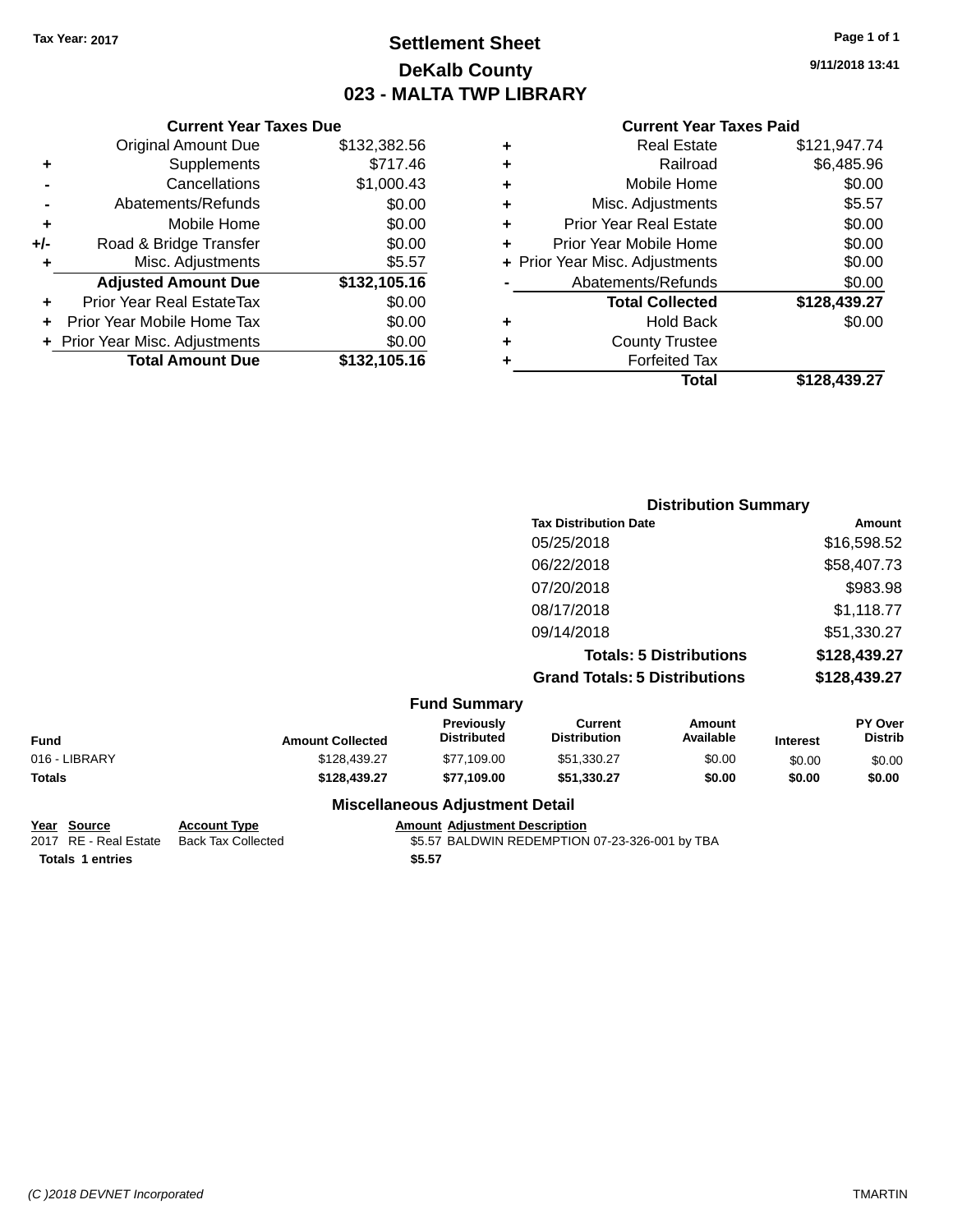## **Settlement Sheet Tax Year: 2017 Page 1 of 1 DeKalb County 024 - MALTA ROAD & BRIDGE**

**9/11/2018 13:41**

|       | <b>Current Year Taxes Due</b>  |               |  |  |
|-------|--------------------------------|---------------|--|--|
|       | <b>Original Amount Due</b>     | \$172,801.14  |  |  |
| ٠     | Supplements                    | \$874.50      |  |  |
|       | Cancellations                  | \$1,220.07    |  |  |
|       | Abatements/Refunds             | \$0.00        |  |  |
| ÷     | Mobile Home                    | \$0.00        |  |  |
| $+/-$ | Road & Bridge Transfer         | (\$10,591.08) |  |  |
|       | Misc. Adjustments              | \$7.26        |  |  |
|       | <b>Adjusted Amount Due</b>     | \$161,871.75  |  |  |
| ٠     | Prior Year Real EstateTax      | \$0.00        |  |  |
|       | Prior Year Mobile Home Tax     | \$0.00        |  |  |
|       | + Prior Year Misc. Adjustments | \$0.00        |  |  |
|       | <b>Total Amount Due</b>        | \$161,871.75  |  |  |
|       |                                |               |  |  |

|   | <b>Real Estate</b>             | \$148,717.99 |
|---|--------------------------------|--------------|
| ٠ | Railroad                       | \$8,337.56   |
| ٠ | Mobile Home                    | \$0.00       |
| ٠ | Misc. Adjustments              | \$7.26       |
| ٠ | <b>Prior Year Real Estate</b>  | \$0.00       |
| ٠ | Prior Year Mobile Home         | \$0.00       |
|   | + Prior Year Misc. Adjustments | \$0.00       |
|   | Abatements/Refunds             | \$0.00       |
|   | <b>Total Collected</b>         | \$157,062.81 |
| ٠ | <b>Hold Back</b>               | \$0.00       |
| ٠ | <b>County Trustee</b>          |              |
| ٠ | <b>Forfeited Tax</b>           |              |
|   | Total                          | \$157,062.81 |

| <b>Road and Bridge Summary</b> |             | <b>Distribution Summary</b> |                                      |              |
|--------------------------------|-------------|-----------------------------|--------------------------------------|--------------|
| <b>Municipality</b>            | Amt. Due    | Amt. Distrib.               | <b>Tax Distribution Date</b>         | Amount       |
| <b>VILLAGE OF MALTA</b>        | \$10,905.56 | \$10,591.08                 | 05/25/2018                           | \$20,242.37  |
| Totals                         | \$10,905.56 | \$10,591.08                 | 06/22/2018                           | \$71,443.82  |
|                                |             |                             | 07/20/2018                           | \$1,200.01   |
|                                |             |                             | 08/17/2018                           | \$1,364.38   |
|                                |             |                             | 09/14/2018                           | \$62,812.23  |
|                                |             |                             | <b>Totals: 5 Distributions</b>       | \$157,062.81 |
|                                |             |                             | <b>Grand Totals: 5 Distributions</b> | \$157,062.81 |

|                              |                         | <b>Fund Summary</b>                     |                                |                     |                 |                           |
|------------------------------|-------------------------|-----------------------------------------|--------------------------------|---------------------|-----------------|---------------------------|
| Fund                         | <b>Amount Collected</b> | <b>Previously</b><br><b>Distributed</b> | Current<br><b>Distribution</b> | Amount<br>Available | <b>Interest</b> | PY Over<br><b>Distrib</b> |
| 007 - ROAD AND BRIDGE        | \$48.621.93             | \$29.147.52                             | \$19,474.41                    | \$0.00              | \$0.00          | \$0.00                    |
| 008 - BRIDGE CONST W/COUNTY  | \$20,036.31             | \$12,028.90                             | \$8,007.41                     | \$0.00              | \$0.00          | \$0.00                    |
| 009 - PERMANENT ROAD         | \$70.647.51             | \$42,413.62                             | \$28,233.89                    | \$0.00              | \$0.00          | \$0.00                    |
| 010 - EQUIPMENT AND BUILDING | \$17.757.06             | \$10.660.54                             | \$7,096.52                     | \$0.00              | \$0.00          | \$0.00                    |
| <b>Totals</b>                | \$157.062.81            | \$94.250.58                             | \$62,812.23                    | \$0.00              | \$0.00          | \$0.00                    |
|                              |                         | <b>Miscellaneous Adjustment Detail</b>  |                                |                     |                 |                           |

| Year Source           | <b>Account Type</b> |        | <b>Amount Adiustment Description</b>           |
|-----------------------|---------------------|--------|------------------------------------------------|
| 2017 RE - Real Estate | Back Tax Collected  |        | \$7.26 BALDWIN REDEMPTION 07-23-326-001 by TBA |
| Totals 1 entries      |                     | \$7.26 |                                                |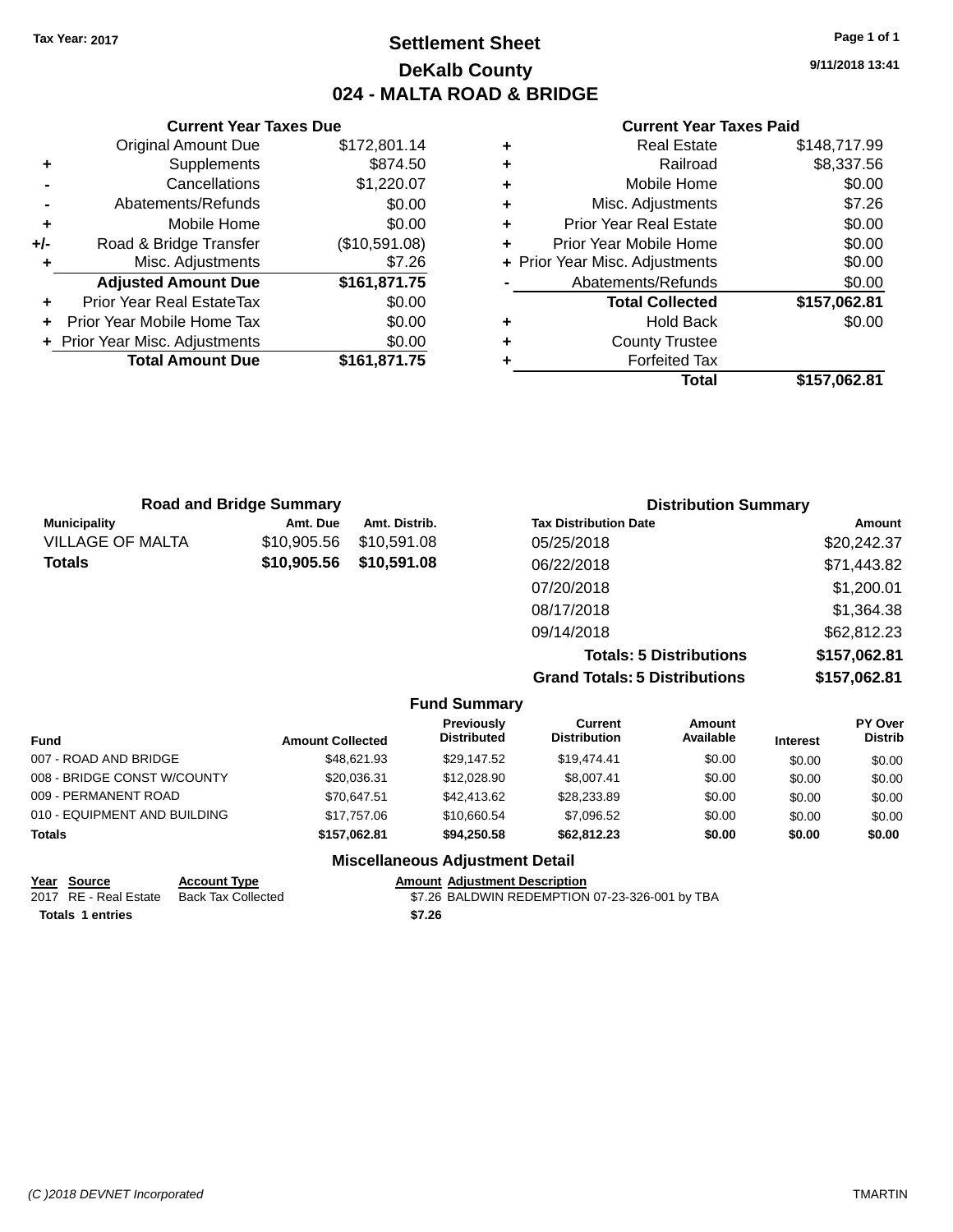## **Settlement Sheet Tax Year: 2017 Page 1 of 1 DeKalb County 025 - MAYFIELD TOWNSHIP**

**9/11/2018 13:41**

|     | <b>Current Year Taxes Due</b>  |             |  |
|-----|--------------------------------|-------------|--|
|     | <b>Original Amount Due</b>     | \$97,503.84 |  |
| ٠   | Supplements                    | \$1,066.45  |  |
|     | Cancellations                  | \$1,142.37  |  |
|     | Abatements/Refunds             | \$0.00      |  |
| ٠   | Mobile Home                    | \$0.00      |  |
| +/- | Road & Bridge Transfer         | \$0.00      |  |
| ٠   | Misc. Adjustments              | \$0.00      |  |
|     | <b>Adjusted Amount Due</b>     | \$97,427.92 |  |
| ÷   | Prior Year Real EstateTax      | \$0.00      |  |
| ÷   | Prior Year Mobile Home Tax     | \$0.00      |  |
|     | + Prior Year Misc. Adjustments | \$0.00      |  |
|     | <b>Total Amount Due</b>        | \$97.427.92 |  |
|     |                                |             |  |

|   | Real Estate                    | \$95,537.40 |
|---|--------------------------------|-------------|
| ٠ | Railroad                       | \$0.00      |
| ٠ | Mobile Home                    | \$0.00      |
| ٠ | Misc. Adjustments              | \$0.00      |
| ٠ | <b>Prior Year Real Estate</b>  | \$0.00      |
| ٠ | Prior Year Mobile Home         | \$0.00      |
|   | + Prior Year Misc. Adjustments | \$0.00      |
|   | Abatements/Refunds             | \$0.00      |
|   | <b>Total Collected</b>         | \$95,537.40 |
| ٠ | <b>Hold Back</b>               | \$0.00      |
| ٠ | <b>County Trustee</b>          |             |
| ٠ | <b>Forfeited Tax</b>           |             |
|   | Total                          | \$95,537.40 |
|   |                                |             |

| <b>Distribution Summary</b>          |             |
|--------------------------------------|-------------|
| <b>Tax Distribution Date</b>         | Amount      |
| 05/25/2018                           | \$11,650.81 |
| 06/22/2018                           | \$44,031.93 |
| 07/20/2018                           | \$514.26    |
| 08/17/2018                           | \$1,930.25  |
| 09/14/2018                           | \$37,410.15 |
| <b>Totals: 5 Distributions</b>       | \$95,537.40 |
| <b>Grand Totals: 5 Distributions</b> | \$95,537.40 |

|                          |                         | <b>Fund Summary</b>              |                                |                     |                 |                                  |
|--------------------------|-------------------------|----------------------------------|--------------------------------|---------------------|-----------------|----------------------------------|
| <b>Fund</b>              | <b>Amount Collected</b> | Previously<br><b>Distributed</b> | Current<br><b>Distribution</b> | Amount<br>Available | <b>Interest</b> | <b>PY Over</b><br><b>Distrib</b> |
| 001 - CORPORATE          | \$88.186.57             | \$53.654.83                      | \$34,531.74                    | \$0.00              | \$0.00          | \$0.00                           |
| 054 - GENERAL ASSISTANCE | \$7,350.83              | \$4.472.42                       | \$2.878.41                     | \$0.00              | \$0.00          | \$0.00                           |
| <b>Totals</b>            | \$95,537,40             | \$58,127,25                      | \$37,410.15                    | \$0.00              | \$0.00          | \$0.00                           |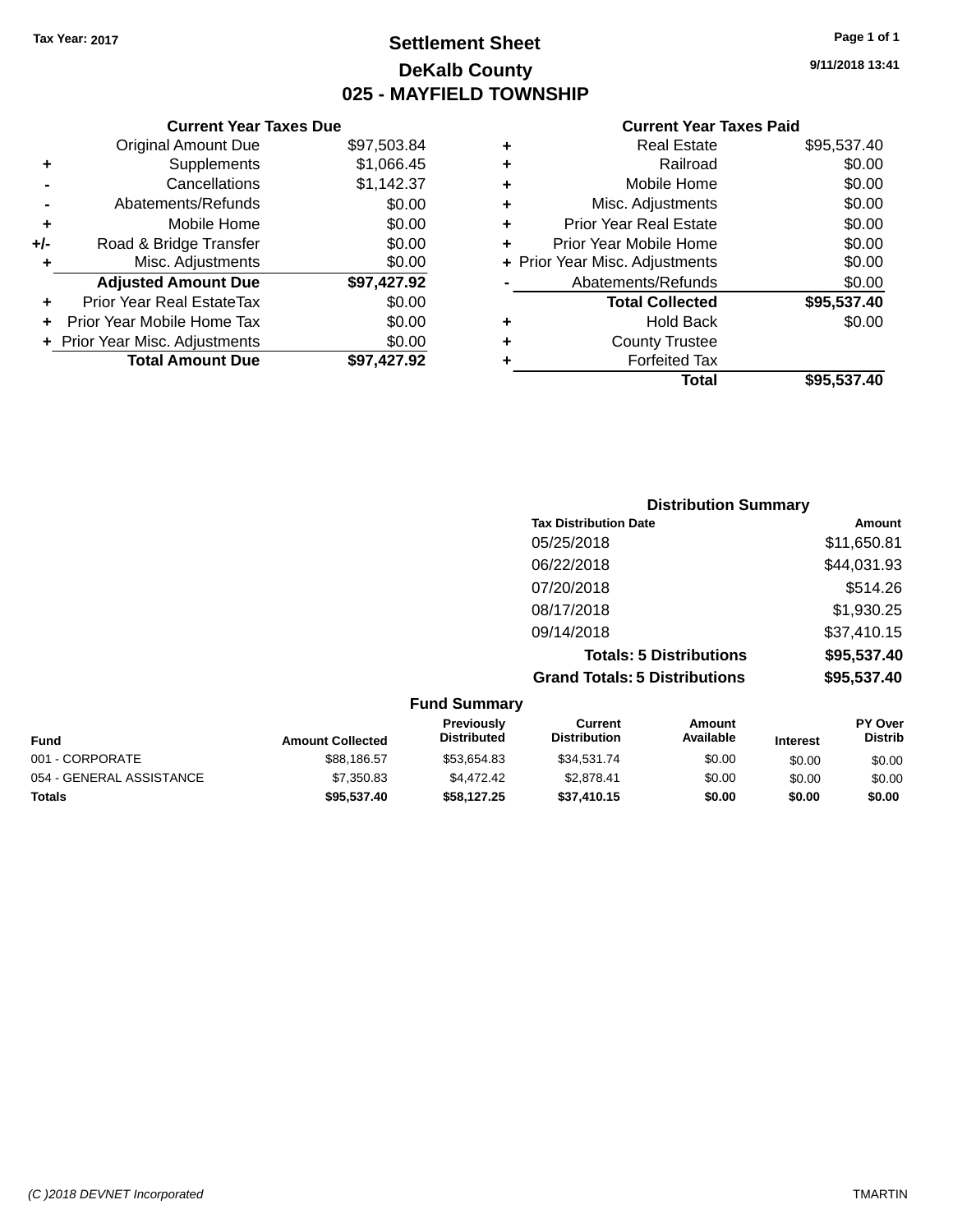## **Settlement Sheet Tax Year: 2017 Page 1 of 1 DeKalb County 026 - MAYFIELD ROAD & BRIDGE**

|     | <b>Current Year Taxes Due</b>  |              |
|-----|--------------------------------|--------------|
|     | <b>Original Amount Due</b>     | \$267,355.89 |
|     | Supplements                    | \$2,924.20   |
|     | Cancellations                  | \$3,132.41   |
|     | Abatements/Refunds             | \$0.00       |
| ٠   | Mobile Home                    | \$0.00       |
| +/- | Road & Bridge Transfer         | \$0.00       |
| ٠   | Misc. Adjustments              | \$0.00       |
|     | <b>Adjusted Amount Due</b>     | \$267,147.68 |
| ٠   | Prior Year Real EstateTax      | \$0.00       |
|     | Prior Year Mobile Home Tax     | \$0.00       |
|     | + Prior Year Misc. Adjustments | \$0.00       |
|     | <b>Total Amount Due</b>        | \$267.147.68 |
|     |                                |              |

#### **Current Year Taxes Paid +** Real Estate \$261,963.77 **+** Railroad \$0.00 **+** Mobile Home \$0.00 **+** Misc. Adjustments \$0.00 **+** Prior Year Real Estate \$0.00 **+** Prior Year Mobile Home \$0.00<br> **Allian Year Miss Adjustments**

|                      | Total                          | \$261,963.77 |
|----------------------|--------------------------------|--------------|
| ÷                    | <b>Forfeited Tax</b>           |              |
|                      | <b>County Trustee</b>          |              |
| $\ddot{\phantom{1}}$ | <b>Hold Back</b>               | \$0.00       |
|                      | <b>Total Collected</b>         | \$261,963.77 |
|                      | Abatements/Refunds             | \$0.00       |
|                      | + Prior Year Misc. Adjustments | \$0.00       |

### **Distribution Summary Tax Distribution Date Amount** 05/25/2018 \$31,946.68 06/22/2018 \$120,735.51 07/20/2018 \$1,410.08 08/17/2018 \$5,292.64 09/14/2018 \$102,578.86 **Totals: 5 Distributions \$261,963.77 Grand Totals: 5 Distributions \$261,963.77**

|                                                     |                         | <b>Fund Summary</b>              |                                |                     |                 |                                  |
|-----------------------------------------------------|-------------------------|----------------------------------|--------------------------------|---------------------|-----------------|----------------------------------|
| <b>Fund</b>                                         | <b>Amount Collected</b> | Previously<br><b>Distributed</b> | Current<br><b>Distribution</b> | Amount<br>Available | <b>Interest</b> | <b>PY Over</b><br><b>Distrib</b> |
| 007 - ROAD AND BRIDGE                               | \$160,332.55            | \$97,550.07                      | \$62,782.48                    | \$0.00              | \$0.00          | \$0.00                           |
| 008 - BRIDGE CONST W/COUNTY                         | \$8,213,63              | \$4.997.37                       | \$3,216,26                     | \$0.00              | \$0.00          | \$0.00                           |
| 009 - PERMANENT ROAD                                | \$68,586.30             | \$41,729.52                      | \$26,856.78                    | \$0.00              | \$0.00          | \$0.00                           |
| 010 - EQUIPMENT AND BUILDING                        | \$12,076.02             | \$7.347.34                       | \$4,728.68                     | \$0.00              | \$0.00          | \$0.00                           |
| 035 - TORT JUDGMENTS, LIABILITY<br><b>INSURANCE</b> | \$7,731.34              | \$4,703.93                       | \$3.027.41                     | \$0.00              | \$0.00          | \$0.00                           |
| 047 - SOCIAL SECURITY                               | \$5.023.93              | \$3.056.68                       | \$1,967.25                     | \$0.00              | \$0.00          | \$0.00                           |
| <b>Totals</b>                                       | \$261,963.77            | \$159,384.91                     | \$102,578.86                   | \$0.00              | \$0.00          | \$0.00                           |

**9/11/2018 13:41**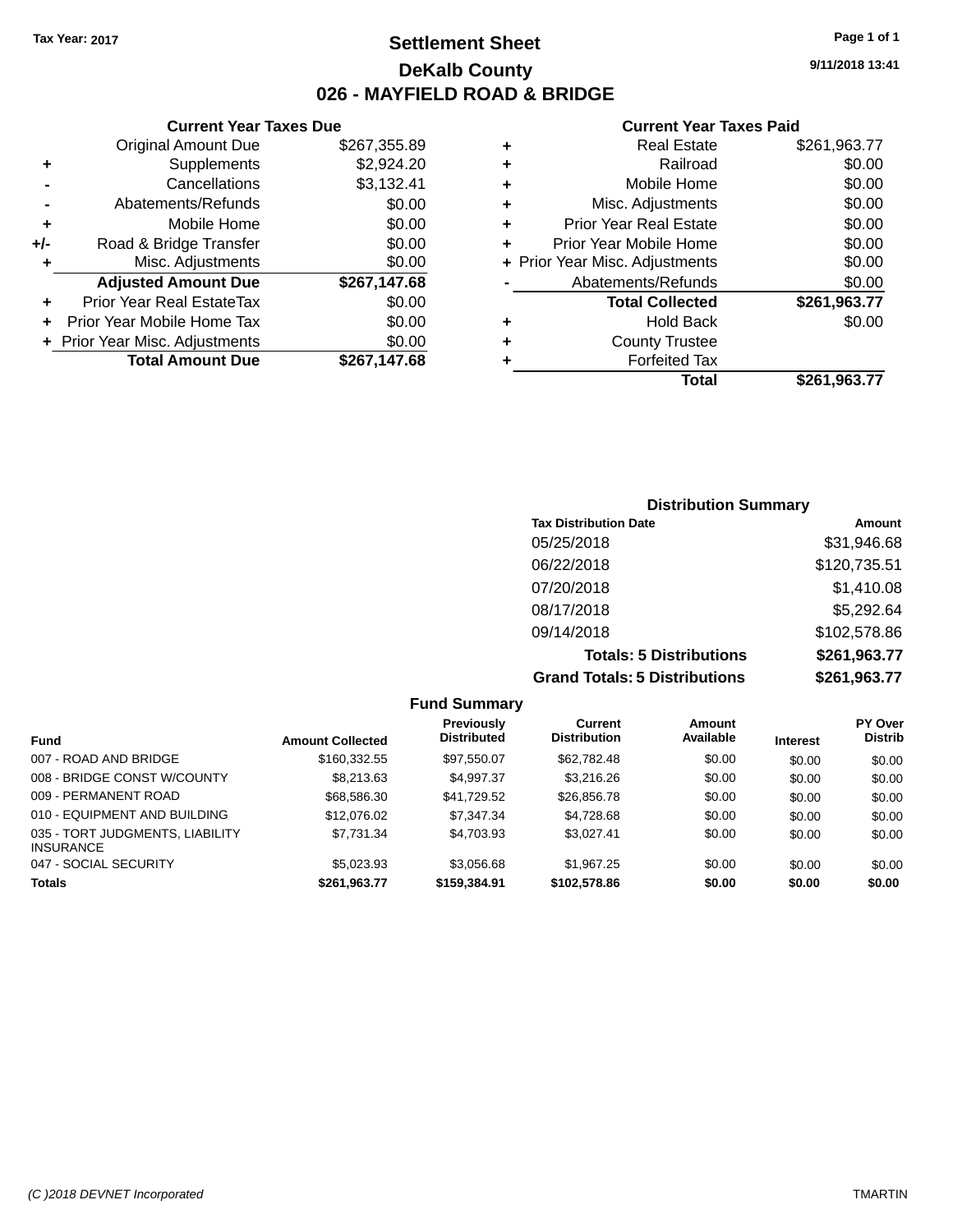## **Settlement Sheet Tax Year: 2017 Page 1 of 1 DeKalb County 027 - MILAN TOWNSHIP**

**9/11/2018 13:41**

|       | <b>Current Year Taxes Due</b>  |             |
|-------|--------------------------------|-------------|
|       | <b>Original Amount Due</b>     | \$40,000.52 |
| ٠     | Supplements                    | \$58.13     |
|       | Cancellations                  | \$66.64     |
|       | Abatements/Refunds             | \$0.00      |
| ٠     | Mobile Home                    | \$0.00      |
| $+/-$ | Road & Bridge Transfer         | \$0.00      |
| ٠     | Misc. Adjustments              | \$0.00      |
|       | <b>Adjusted Amount Due</b>     | \$39,992.01 |
| ٠     | Prior Year Real EstateTax      | \$0.00      |
|       | Prior Year Mobile Home Tax     | \$0.00      |
|       | + Prior Year Misc. Adjustments | \$0.00      |
|       | <b>Total Amount Due</b>        | \$39.992.01 |
|       |                                |             |

| ٠ | <b>Real Estate</b>             | \$39,636.66 |
|---|--------------------------------|-------------|
| ٠ | Railroad                       | \$0.00      |
| ٠ | Mobile Home                    | \$0.00      |
| ٠ | Misc. Adjustments              | \$0.00      |
| ٠ | <b>Prior Year Real Estate</b>  | \$0.00      |
| ٠ | Prior Year Mobile Home         | \$0.00      |
|   | + Prior Year Misc. Adjustments | \$0.00      |
|   | Abatements/Refunds             | \$0.00      |
|   | <b>Total Collected</b>         | \$39,636.66 |
| ٠ | <b>Hold Back</b>               | \$0.00      |
| ٠ | <b>County Trustee</b>          |             |
| ٠ | <b>Forfeited Tax</b>           |             |
|   | Total                          | \$39,636.66 |
|   |                                |             |

|                                      | <b>Distribution Summary</b> |
|--------------------------------------|-----------------------------|
| <b>Tax Distribution Date</b>         | Amount                      |
| 05/25/2018                           | \$2,928.00                  |
| 06/22/2018                           | \$20,103.16                 |
| 07/20/2018                           | \$59.51                     |
| 08/17/2018                           | \$113.44                    |
| 09/14/2018                           | \$16,432.55                 |
| <b>Totals: 5 Distributions</b>       | \$39,636.66                 |
| <b>Grand Totals: 5 Distributions</b> | \$39,636.66                 |
| $E$ und $R$ ummorv                   |                             |

| <b>Fund Summary</b> |                         |                                         |                                |                     |                 |                                  |
|---------------------|-------------------------|-----------------------------------------|--------------------------------|---------------------|-----------------|----------------------------------|
| <b>Fund</b>         | <b>Amount Collected</b> | <b>Previously</b><br><b>Distributed</b> | Current<br><b>Distribution</b> | Amount<br>Available | <b>Interest</b> | <b>PY Over</b><br><b>Distrib</b> |
| 001 - CORPORATE     | \$39,636.66             | \$23.204.11                             | \$16,432.55                    | \$0.00              | \$0.00          | \$0.00                           |
| <b>Totals</b>       | \$39,636,66             | \$23.204.11                             | \$16,432.55                    | \$0.00              | \$0.00          | \$0.00                           |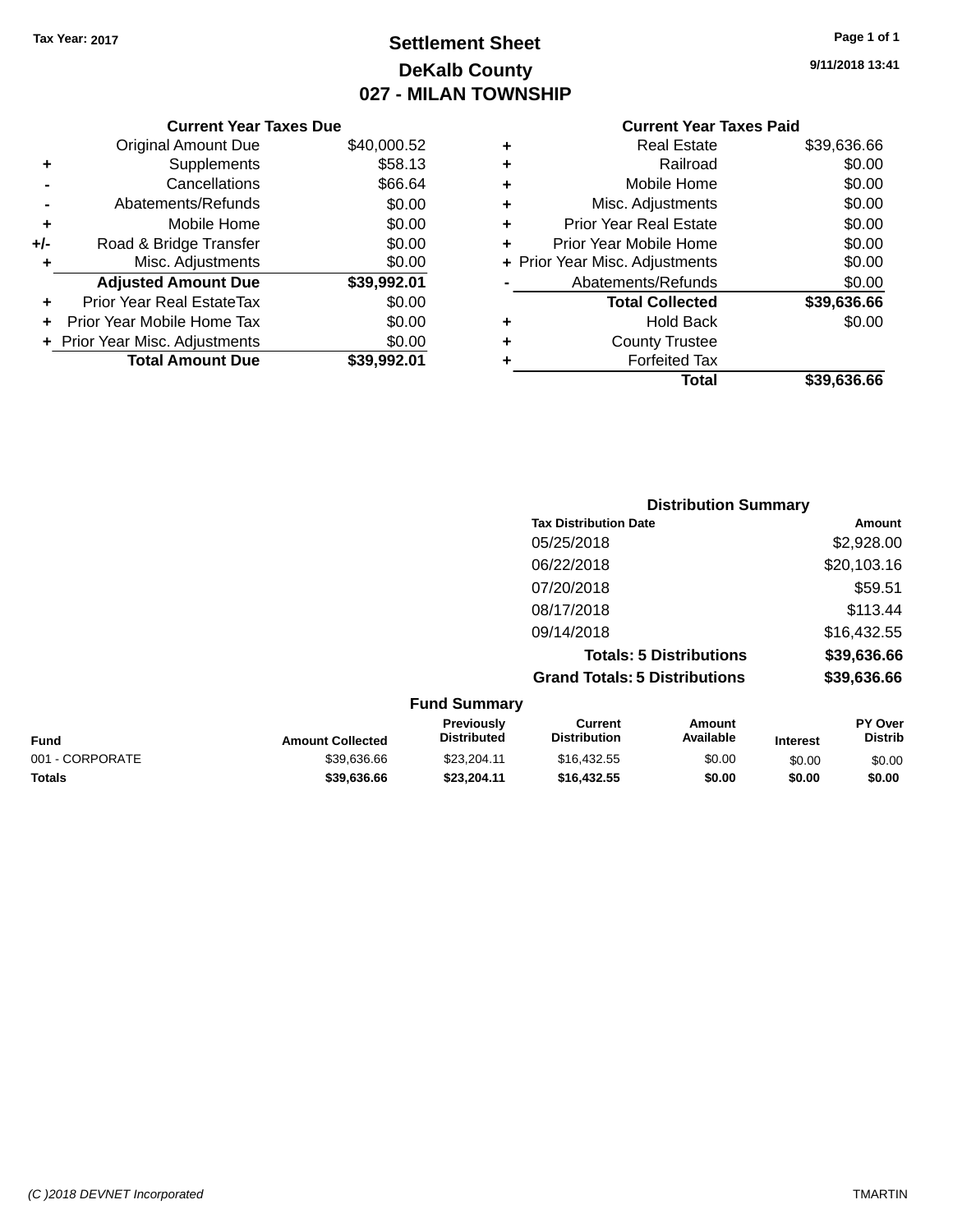## **Settlement Sheet Tax Year: 2017 Page 1 of 1 DeKalb County 028 - MILAN ROAD & BRIDGE**

**9/11/2018 13:41**

|     | <b>Current Year Taxes Due</b>  |             |  |
|-----|--------------------------------|-------------|--|
|     | <b>Original Amount Due</b>     | \$66,004.02 |  |
| ٠   | Supplements                    | \$95.92     |  |
|     | Cancellations                  | \$109.96    |  |
|     | Abatements/Refunds             | \$0.00      |  |
| ٠   | Mobile Home                    | \$0.00      |  |
| +/- | Road & Bridge Transfer         | \$0.00      |  |
| ٠   | Misc. Adjustments              | \$0.00      |  |
|     | <b>Adjusted Amount Due</b>     | \$65,989.98 |  |
| ÷   | Prior Year Real EstateTax      | \$0.00      |  |
|     | Prior Year Mobile Home Tax     | \$0.00      |  |
|     | + Prior Year Misc. Adjustments | \$0.00      |  |
|     | <b>Total Amount Due</b>        | \$65,989.98 |  |
|     |                                |             |  |

|   | <b>Real Estate</b>             | \$65,403.63 |
|---|--------------------------------|-------------|
| ٠ | Railroad                       | \$0.00      |
| ٠ | Mobile Home                    | \$0.00      |
| ٠ | Misc. Adjustments              | \$0.00      |
| ٠ | <b>Prior Year Real Estate</b>  | \$0.00      |
| ٠ | Prior Year Mobile Home         | \$0.00      |
|   | + Prior Year Misc. Adjustments | \$0.00      |
|   | Abatements/Refunds             | \$0.00      |
|   | <b>Total Collected</b>         | \$65,403.63 |
| ٠ | <b>Hold Back</b>               | \$0.00      |
|   | <b>County Trustee</b>          |             |
| ٠ | <b>Forfeited Tax</b>           |             |
|   | Total                          | \$65,403.63 |
|   |                                |             |

| <b>Distribution Summary</b>          |             |
|--------------------------------------|-------------|
| <b>Tax Distribution Date</b>         | Amount      |
| 05/25/2018                           | \$4,831.41  |
| 06/22/2018                           | \$33,171.87 |
| 07/20/2018                           | \$98.19     |
| 08/17/2018                           | \$187.17    |
| 09/14/2018                           | \$27,114.99 |
| <b>Totals: 5 Distributions</b>       | \$65,403.63 |
| <b>Grand Totals: 5 Distributions</b> | \$65,403.63 |

| <b>Fund Summary</b>         |                         |                                  |                                |                            |                 |                                  |
|-----------------------------|-------------------------|----------------------------------|--------------------------------|----------------------------|-----------------|----------------------------------|
| <b>Fund</b>                 | <b>Amount Collected</b> | Previously<br><b>Distributed</b> | Current<br><b>Distribution</b> | <b>Amount</b><br>Available | <b>Interest</b> | <b>PY Over</b><br><b>Distrib</b> |
| 007 - ROAD AND BRIDGE       | \$46,225.10             | \$27.061.12                      | \$19.163.98                    | \$0.00                     | \$0.00          | \$0.00                           |
| 008 - BRIDGE CONST W/COUNTY | \$4.314.03              | \$2,525.53                       | \$1.788.50                     | \$0.00                     | \$0.00          | \$0.00                           |
| 009 - PERMANENT ROAD        | \$14.864.50             | \$8.701.99                       | \$6,162.51                     | \$0.00                     | \$0.00          | \$0.00                           |
| <b>Totals</b>               | \$65,403,63             | \$38,288,64                      | \$27.114.99                    | \$0.00                     | \$0.00          | \$0.00                           |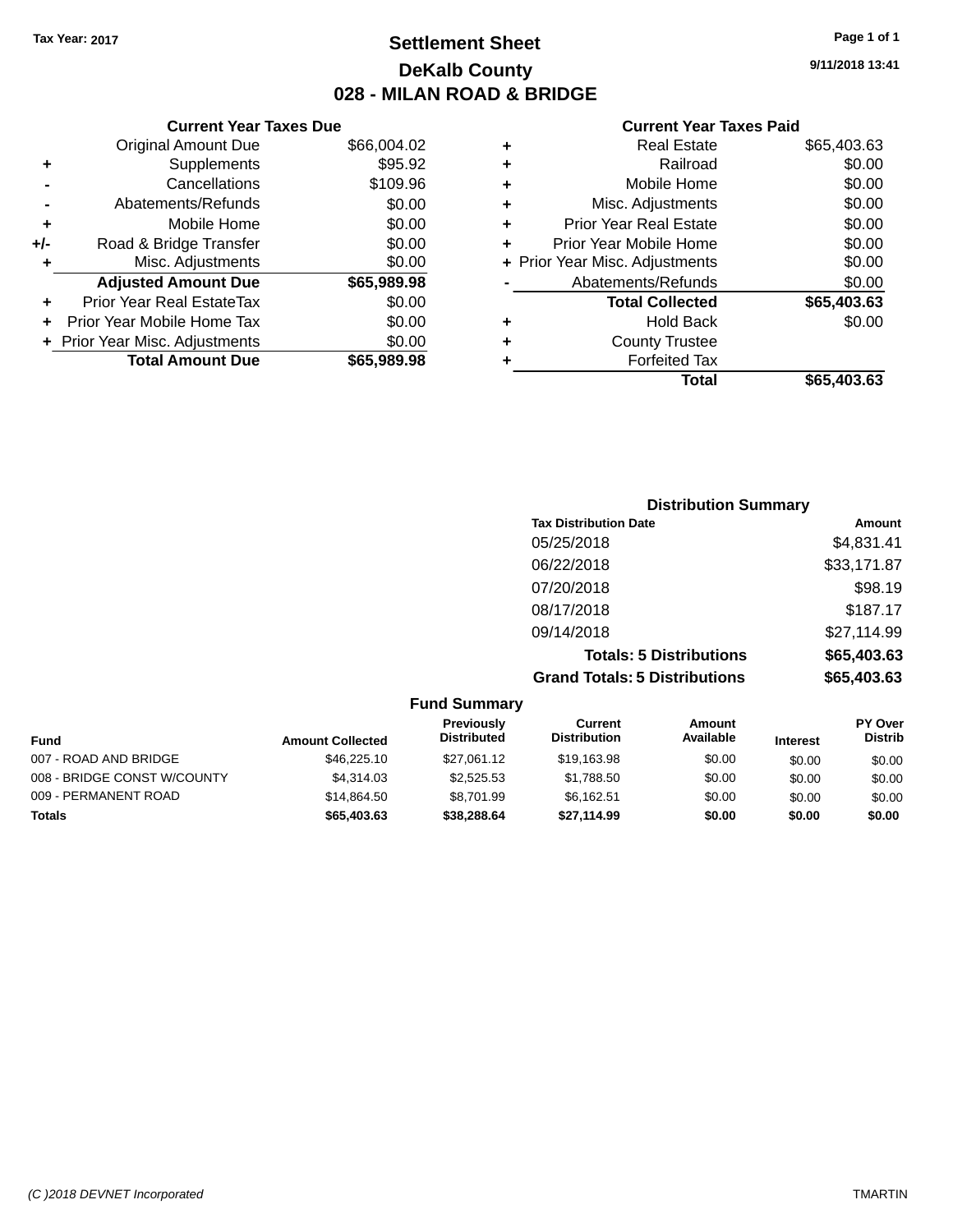## **Settlement Sheet Tax Year: 2017 Page 1 of 1 DeKalb County 029 - PAW PAW TOWNSHIP**

#### **Current Year Taxes Due** Original Amount Due \$70,105.99 **+** Supplements \$0.00 **-** Cancellations \$0.00 **-** Abatements/Refunds \$0.00 **+** Mobile Home \$0.00 **+/-** Road & Bridge Transfer \$0.00<br> **+** Misc. Adjustments \$0.00 **+** Misc. Adjustments **Adjusted Amount Due \$70,105.99 +** Prior Year Real EstateTax \$0.00 **+** Prior Year Mobile Home Tax \$0.00 **+ Prior Year Misc. Adjustments**  $$0.00$ **Total Amount Due \$70,105.99**

|   | <b>Real Estate</b>             | \$63,824.50 |
|---|--------------------------------|-------------|
| ٠ | Railroad                       | \$3,524.74  |
| ٠ | Mobile Home                    | \$0.00      |
| ٠ | Misc. Adjustments              | \$0.00      |
| ٠ | <b>Prior Year Real Estate</b>  | \$0.00      |
| ÷ | Prior Year Mobile Home         | \$0.00      |
|   | + Prior Year Misc. Adjustments | \$0.00      |
|   | Abatements/Refunds             | \$0.00      |
|   | <b>Total Collected</b>         | \$67,349.24 |
| ٠ | <b>Hold Back</b>               | \$0.00      |
| ٠ | <b>County Trustee</b>          |             |
| ٠ | <b>Forfeited Tax</b>           |             |
|   | Total                          | \$67,349.24 |
|   |                                |             |

| <b>Distribution Summary</b>          |             |
|--------------------------------------|-------------|
| <b>Tax Distribution Date</b>         | Amount      |
| 05/25/2018                           | \$5,859.42  |
| 06/22/2018                           | \$33,425.78 |
| 07/20/2018                           | \$413.92    |
| 08/17/2018                           | \$1,273.35  |
| 09/14/2018                           | \$26,376.77 |
| <b>Totals: 5 Distributions</b>       | \$67,349.24 |
| <b>Grand Totals: 5 Distributions</b> | \$67,349.24 |

| <b>Fund Summary</b>      |                         |                                  |                                       |                     |                 |                                  |
|--------------------------|-------------------------|----------------------------------|---------------------------------------|---------------------|-----------------|----------------------------------|
| <b>Fund</b>              | <b>Amount Collected</b> | Previously<br><b>Distributed</b> | <b>Current</b><br><b>Distribution</b> | Amount<br>Available | <b>Interest</b> | <b>PY Over</b><br><b>Distrib</b> |
| 001 - CORPORATE          | \$67,328.26             | \$40.959.71                      | \$26,368.55                           | \$0.00              | \$0.00          | \$0.00                           |
| 017 - CEMETERY           | \$10.49                 | \$6.38                           | \$4.11                                | \$0.00              | \$0.00          | \$0.00                           |
| 034 - GENERAL ASSISTANCE | \$10.49                 | \$6.38                           | \$4.11                                | \$0.00              | \$0.00          | \$0.00                           |
| <b>Totals</b>            | \$67,349.24             | \$40.972.47                      | \$26,376,77                           | \$0.00              | \$0.00          | \$0.00                           |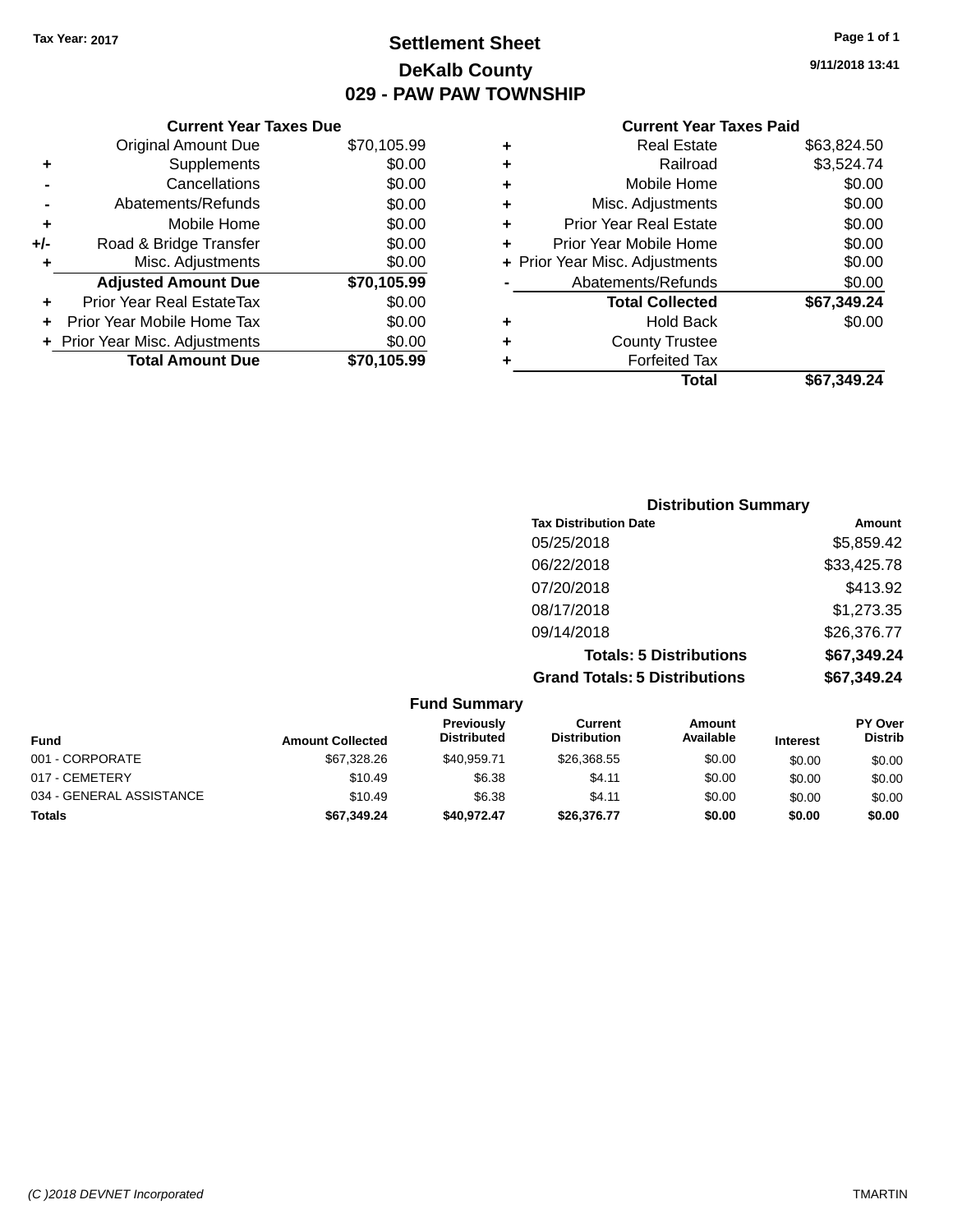## **Settlement Sheet Tax Year: 2017 Page 1 of 1 DeKalb County 030 - PAW PAW ROAD & BRIDGE**

**9/11/2018 13:41**

|     | <b>Current Year Taxes Due</b>  |             |        |
|-----|--------------------------------|-------------|--------|
|     | <b>Original Amount Due</b>     | \$96,696.74 |        |
|     | <b>Supplements</b>             | \$0.00      | ٠      |
|     | Cancellations                  | \$0.00      | ٠      |
|     | Abatements/Refunds             | \$0.00      | ٠      |
|     | Mobile Home                    | \$0.00      | ٠      |
| +/- | Road & Bridge Transfer         | \$0.00      |        |
|     | Misc. Adjustments              | \$0.00      | + Pric |
|     | <b>Adjusted Amount Due</b>     | \$96,696.74 |        |
|     | Prior Year Real EstateTax      | \$0.00      |        |
|     | Prior Year Mobile Home Tax     | \$0.00      | ٠      |
|     | + Prior Year Misc. Adjustments | \$0.00      | ٠      |
|     | <b>Total Amount Due</b>        | \$96,696.74 |        |
|     |                                |             |        |

|   | <b>Real Estate</b>             | \$88,032.74 |
|---|--------------------------------|-------------|
| ÷ | Railroad                       | \$4,861.64  |
| ٠ | Mobile Home                    | \$0.00      |
| ٠ | Misc. Adjustments              | \$0.00      |
| ٠ | <b>Prior Year Real Estate</b>  | \$0.00      |
| ٠ | Prior Year Mobile Home         | \$0.00      |
|   | + Prior Year Misc. Adjustments | \$0.00      |
|   | Abatements/Refunds             | \$0.00      |
|   | <b>Total Collected</b>         | \$92,894.38 |
| ٠ | Hold Back                      | \$0.00      |
| ٠ | <b>County Trustee</b>          |             |
| ٠ | <b>Forfeited Tax</b>           |             |
|   | Total                          | \$92,894.38 |
|   |                                |             |

| <b>Distribution Summary</b>          |             |
|--------------------------------------|-------------|
| <b>Tax Distribution Date</b>         | Amount      |
| 05/25/2018                           | \$8,081.87  |
| 06/22/2018                           | \$46,103.78 |
| 07/20/2018                           | \$570.92    |
| 08/17/2018                           | \$1,756.29  |
| 09/14/2018                           | \$36,381.52 |
| <b>Totals: 5 Distributions</b>       | \$92,894.38 |
| <b>Grand Totals: 5 Distributions</b> | \$92,894.38 |

|                                         |                         | <b>Fund Summary</b>                     |                                       |                     |                 |                           |
|-----------------------------------------|-------------------------|-----------------------------------------|---------------------------------------|---------------------|-----------------|---------------------------|
| <b>Fund</b>                             | <b>Amount Collected</b> | <b>Previously</b><br><b>Distributed</b> | <b>Current</b><br><b>Distribution</b> | Amount<br>Available | <b>Interest</b> | PY Over<br><b>Distrib</b> |
| 007 - ROAD AND BRIDGE                   | \$45,071,26             | \$27,419.37                             | \$17.651.89                           | \$0.00              | \$0.00          | \$0.00                    |
| 009 - PERMANENT ROAD                    | \$36,073.02             | \$21,945.24                             | \$14,127.78                           | \$0.00              | \$0.00          | \$0.00                    |
| 010 - EQUIPMENT AND BUILDING            | \$4,959.16              | \$3.016.94                              | \$1,942.22                            | \$0.00              | \$0.00          | \$0.00                    |
| 027 - AUDIT                             | \$722.91                | \$439.78                                | \$283.13                              | \$0.00              | \$0.00          | \$0.00                    |
| 035 - TORT JUDGEMENTS/LIABILITY<br>INS. | \$4,788.05              | \$2.912.84                              | \$1.875.21                            | \$0.00              | \$0.00          | \$0.00                    |
| 047 - SOCIAL SECURITY                   | \$1,279.98              | \$778.69                                | \$501.29                              | \$0.00              | \$0.00          | \$0.00                    |
| <b>Totals</b>                           | \$92,894.38             | \$56,512.86                             | \$36,381.52                           | \$0.00              | \$0.00          | \$0.00                    |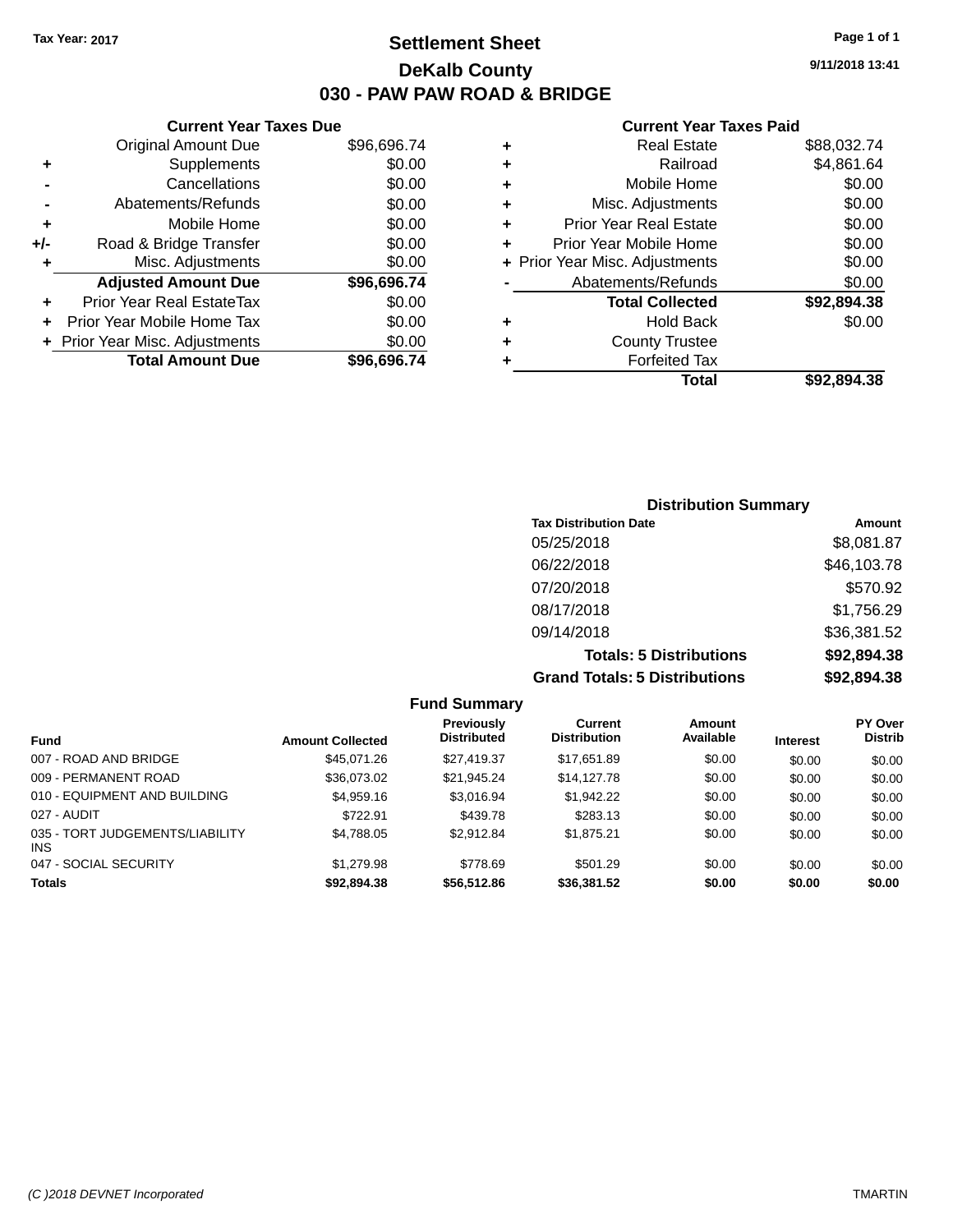## **Settlement Sheet Tax Year: 2017 Page 1 of 1 DeKalb County 031 - PIERCE TOWNSHIP**

**9/11/2018 13:41**

|     | <b>Current Year Taxes Due</b>      |             |  |  |  |  |  |
|-----|------------------------------------|-------------|--|--|--|--|--|
|     | \$58,770.66<br>Original Amount Due |             |  |  |  |  |  |
| ٠   | Supplements                        | \$104.38    |  |  |  |  |  |
|     | Cancellations                      | \$109.81    |  |  |  |  |  |
|     | Abatements/Refunds                 | \$0.00      |  |  |  |  |  |
| ٠   | Mobile Home                        | \$0.00      |  |  |  |  |  |
| +/- | Road & Bridge Transfer             | \$0.00      |  |  |  |  |  |
| ٠   | Misc. Adjustments                  | \$0.00      |  |  |  |  |  |
|     | <b>Adjusted Amount Due</b>         | \$58,765.23 |  |  |  |  |  |
|     | Prior Year Real EstateTax          | \$0.00      |  |  |  |  |  |
|     | Prior Year Mobile Home Tax         | \$0.00      |  |  |  |  |  |
|     | + Prior Year Misc. Adjustments     | \$0.00      |  |  |  |  |  |
|     | <b>Total Amount Due</b>            | \$58,765.23 |  |  |  |  |  |
|     |                                    |             |  |  |  |  |  |

| ٠ | <b>Real Estate</b>             | \$57,389.17 |
|---|--------------------------------|-------------|
| ٠ | Railroad                       | \$0.00      |
| ٠ | Mobile Home                    | \$0.00      |
| ٠ | Misc. Adjustments              | \$0.00      |
| ٠ | <b>Prior Year Real Estate</b>  | \$0.00      |
| ٠ | Prior Year Mobile Home         | \$0.00      |
|   | + Prior Year Misc. Adjustments | \$0.00      |
|   | Abatements/Refunds             | \$0.00      |
|   | <b>Total Collected</b>         | \$57,389.17 |
| ٠ | Hold Back                      | \$0.00      |
| ٠ | <b>County Trustee</b>          |             |
| ٠ | <b>Forfeited Tax</b>           |             |
|   | Total                          | \$57,389.17 |
|   |                                |             |

| <b>Distribution Summary</b>          |             |
|--------------------------------------|-------------|
| <b>Tax Distribution Date</b>         | Amount      |
| 05/25/2018                           | \$10,932.16 |
| 06/22/2018                           | \$23,987.63 |
| 07/20/2018                           | \$263.94    |
| 08/17/2018                           | \$479.64    |
| 09/14/2018                           | \$21,725.80 |
| <b>Totals: 5 Distributions</b>       | \$57,389.17 |
| <b>Grand Totals: 5 Distributions</b> | \$57,389.17 |

| <b>Fund Summary</b>                     |                         |                                  |                                |                     |                 |                                  |
|-----------------------------------------|-------------------------|----------------------------------|--------------------------------|---------------------|-----------------|----------------------------------|
| <b>Fund</b>                             | <b>Amount Collected</b> | Previously<br><b>Distributed</b> | Current<br><b>Distribution</b> | Amount<br>Available | <b>Interest</b> | <b>PY Over</b><br><b>Distrib</b> |
| 001 - CORPORATE                         | \$42,166.66             | \$26,203.63                      | \$15,963.03                    | \$0.00              | \$0.00          | \$0.00                           |
| $005 - I. M. R. F.$                     | \$4,394.36              | \$2,730.79                       | \$1,663.57                     | \$0.00              | \$0.00          | \$0.00                           |
| 027 - AUDIT                             | \$1,058.89              | \$658.03                         | \$400.86                       | \$0.00              | \$0.00          | \$0.00                           |
| 035 - TORT JUDGEMENTS/LIABILITY<br>INS. | \$4,004.68              | \$2,488.63                       | \$1,516.05                     | \$0.00              | \$0.00          | \$0.00                           |
| 047 - SOCIAL SECURITY                   | \$2,833.59              | \$1,760.88                       | \$1.072.71                     | \$0.00              | \$0.00          | \$0.00                           |
| 054 - GENERAL ASSISTANCE                | \$2,930.99              | \$1.821.41                       | \$1.109.58                     | \$0.00              | \$0.00          | \$0.00                           |
| <b>Totals</b>                           | \$57,389.17             | \$35,663.37                      | \$21,725.80                    | \$0.00              | \$0.00          | \$0.00                           |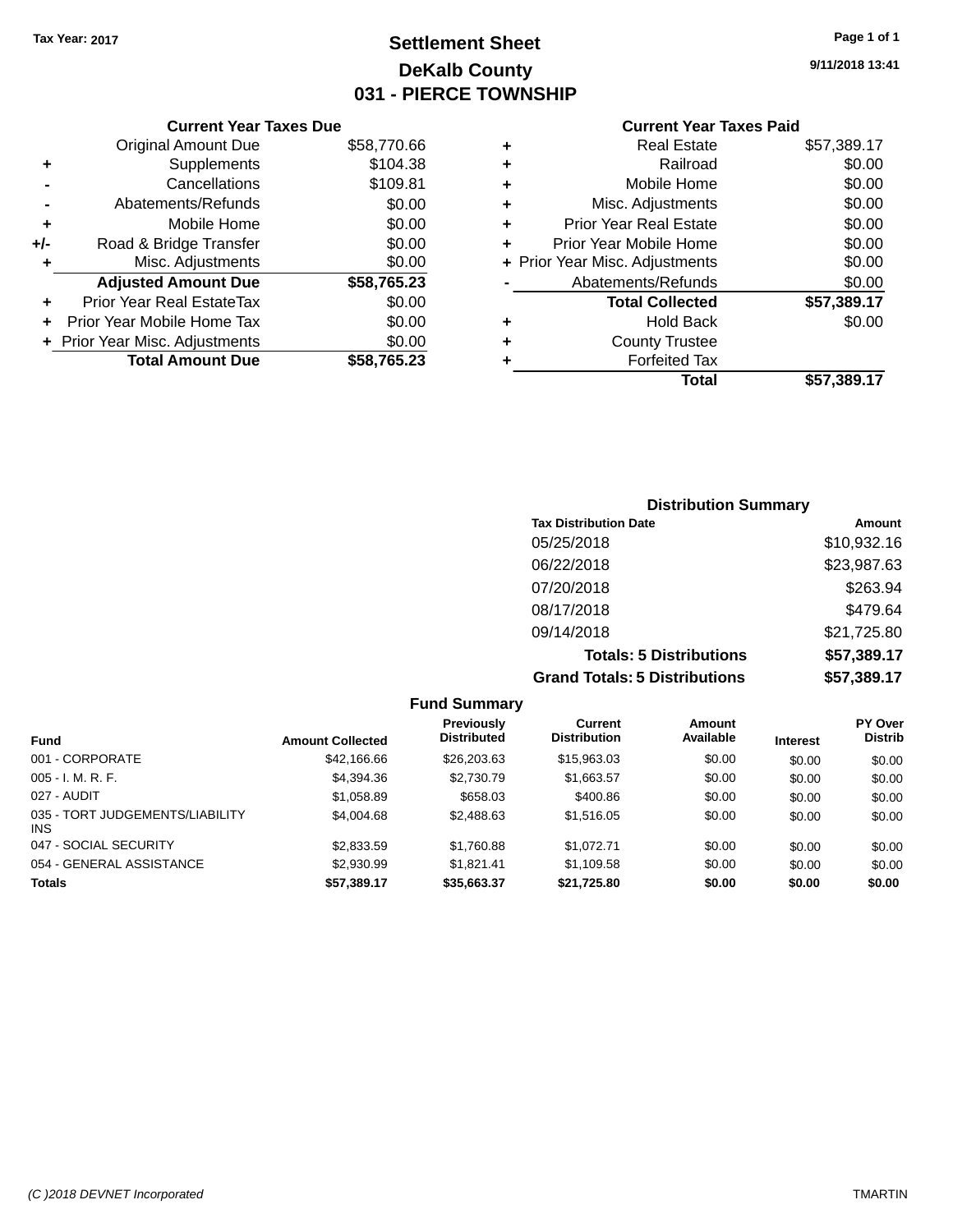## **Settlement Sheet Tax Year: 2017 Page 1 of 1 DeKalb County 032 - PIERCE ROAD & BRIDGE**

**9/11/2018 13:41**

|                            | <b>Current Year Taxes Due</b>  |              |  |  |  |  |
|----------------------------|--------------------------------|--------------|--|--|--|--|
|                            | <b>Original Amount Due</b>     | \$173,336.39 |  |  |  |  |
| ٠                          | Supplements                    | \$307.91     |  |  |  |  |
|                            | Cancellations                  | \$323.88     |  |  |  |  |
|                            | Abatements/Refunds             | \$0.00       |  |  |  |  |
| \$0.00<br>Mobile Home<br>٠ |                                |              |  |  |  |  |
| +/-                        | Road & Bridge Transfer         | \$0.00       |  |  |  |  |
| ٠                          | Misc. Adjustments              | \$0.00       |  |  |  |  |
|                            | <b>Adjusted Amount Due</b>     | \$173,320.42 |  |  |  |  |
| ٠                          | Prior Year Real EstateTax      | \$0.00       |  |  |  |  |
| ÷                          | Prior Year Mobile Home Tax     | \$0.00       |  |  |  |  |
|                            | + Prior Year Misc. Adjustments | \$0.00       |  |  |  |  |
|                            | <b>Total Amount Due</b>        | \$173.320.42 |  |  |  |  |
|                            |                                |              |  |  |  |  |

| ٠ | <b>Real Estate</b>             | \$169,261.79 |
|---|--------------------------------|--------------|
| ٠ | Railroad                       | \$0.00       |
| ٠ | Mobile Home                    | \$0.00       |
| ٠ | Misc. Adjustments              | \$0.00       |
| ٠ | <b>Prior Year Real Estate</b>  | \$0.00       |
| ٠ | Prior Year Mobile Home         | \$0.00       |
|   | + Prior Year Misc. Adjustments | \$0.00       |
|   | Abatements/Refunds             | \$0.00       |
|   | <b>Total Collected</b>         | \$169,261.79 |
| ٠ | Hold Back                      | \$0.00       |
| ٠ | <b>County Trustee</b>          |              |
| ٠ | <b>Forfeited Tax</b>           |              |
|   | Total                          | \$169,261.79 |
|   |                                |              |

| <b>Distribution Summary</b>          |              |  |  |  |
|--------------------------------------|--------------|--|--|--|
| <b>Tax Distribution Date</b>         | Amount       |  |  |  |
| 05/25/2018                           | \$32,242.97  |  |  |  |
| 06/22/2018                           | \$70,748.22  |  |  |  |
| 07/20/2018                           | \$778.48     |  |  |  |
| 08/17/2018                           | \$1,414.65   |  |  |  |
| 09/14/2018                           | \$64,077.47  |  |  |  |
| <b>Totals: 5 Distributions</b>       | \$169,261.79 |  |  |  |
| <b>Grand Totals: 5 Distributions</b> | \$169,261.79 |  |  |  |

| <b>Fund Summary</b>          |                         |                                         |                                       |                     |                 |                                  |
|------------------------------|-------------------------|-----------------------------------------|---------------------------------------|---------------------|-----------------|----------------------------------|
| <b>Fund</b>                  | <b>Amount Collected</b> | <b>Previously</b><br><b>Distributed</b> | <b>Current</b><br><b>Distribution</b> | Amount<br>Available | <b>Interest</b> | <b>PY Over</b><br><b>Distrib</b> |
| $005 - I. M. R. F.$          | \$122.71                | \$76.26                                 | \$46.45                               | \$0.00              | \$0.00          | \$0.00                           |
| 007 - ROAD AND BRIDGE        | \$120,413.52            | \$74,828.55                             | \$45.584.97                           | \$0.00              | \$0.00          | \$0.00                           |
| 008 - BRIDGE CONST W/COUNTY  | \$9.563.80              | \$5,943.23                              | \$3.620.57                            | \$0.00              | \$0.00          | \$0.00                           |
| 009 - PERMANENT ROAD         | \$31,239.12             | \$19,412.92                             | \$11,826.20                           | \$0.00              | \$0.00          | \$0.00                           |
| 010 - EQUIPMENT AND BUILDING | \$6,698.54              | \$4.162.67                              | \$2,535.87                            | \$0.00              | \$0.00          | \$0.00                           |
| 047 - SOCIAL SECURITY        | \$1,224.10              | \$760.69                                | \$463.41                              | \$0.00              | \$0.00          | \$0.00                           |
| <b>Totals</b>                | \$169,261.79            | \$105,184.32                            | \$64,077.47                           | \$0.00              | \$0.00          | \$0.00                           |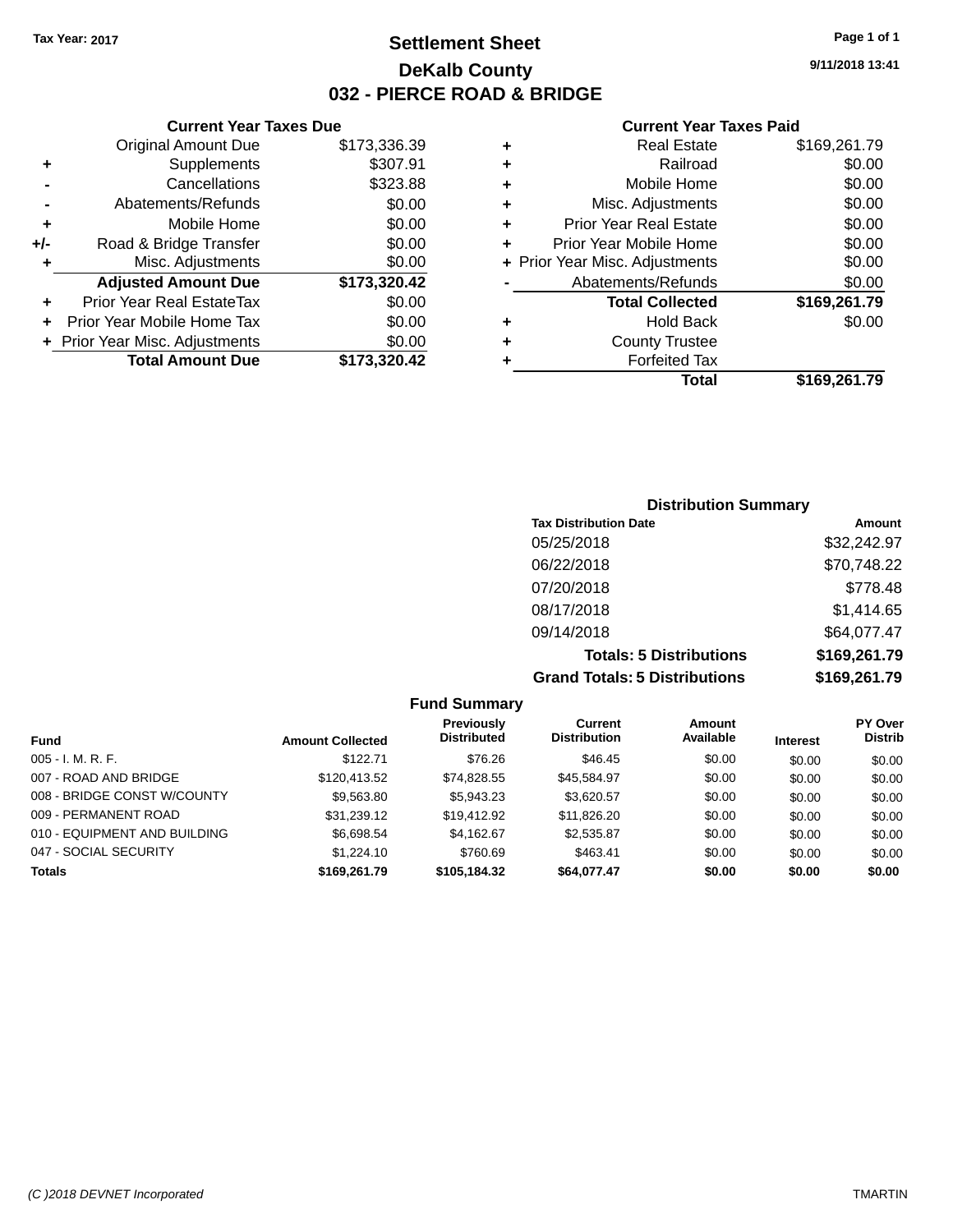### **Settlement Sheet Tax Year: 2017 Page 1 of 1 DeKalb County 033 - SANDWICH TOWNSHIP**

**9/11/2018 13:41**

#### **Current Year Taxes Paid**

| ٠ | <b>Real Estate</b>             | \$245,549.11 |
|---|--------------------------------|--------------|
| ٠ | Railroad                       | \$1,186.08   |
| ÷ | Mobile Home                    | \$0.00       |
| ٠ | Misc. Adjustments              | \$0.00       |
| ٠ | <b>Prior Year Real Estate</b>  | \$0.00       |
| ٠ | Prior Year Mobile Home         | \$0.00       |
|   | + Prior Year Misc. Adjustments | \$254.18     |
|   | Abatements/Refunds             | \$0.00       |
|   | <b>Total Collected</b>         | \$246,989.37 |
| ٠ | Hold Back                      | \$0.00       |
| ٠ | <b>County Trustee</b>          |              |
|   | <b>Forfeited Tax</b>           |              |
|   | Total                          | \$246.989.37 |
|   |                                |              |

|     | <b>Current Year Taxes Due</b>  |              |  |  |  |
|-----|--------------------------------|--------------|--|--|--|
|     | <b>Original Amount Due</b>     | \$257,758.22 |  |  |  |
| ٠   | Supplements                    | \$2,652.52   |  |  |  |
|     | Cancellations                  | \$3,073.75   |  |  |  |
|     | Abatements/Refunds             | \$0.00       |  |  |  |
| ٠   | Mobile Home                    | \$0.00       |  |  |  |
| +/- | Road & Bridge Transfer         | \$0.00       |  |  |  |
| ٠   | Misc. Adjustments              | \$0.00       |  |  |  |
|     | <b>Adjusted Amount Due</b>     | \$257,336.99 |  |  |  |
| ٠   | Prior Year Real EstateTax      | \$0.00       |  |  |  |
| ÷   | Prior Year Mobile Home Tax     | \$0.00       |  |  |  |
|     | + Prior Year Misc. Adjustments | \$254.18     |  |  |  |
|     | <b>Total Amount Due</b>        | \$257,591.17 |  |  |  |

| <b>Distribution Summary</b>          |              |  |  |  |  |
|--------------------------------------|--------------|--|--|--|--|
| <b>Tax Distribution Date</b>         | Amount       |  |  |  |  |
| 05/25/2018                           | \$28,434.31  |  |  |  |  |
| 06/22/2018                           | \$111,959.00 |  |  |  |  |
| 07/20/2018                           | \$3,681.35   |  |  |  |  |
| 08/17/2018                           | \$4,892.50   |  |  |  |  |
| 09/14/2018                           | \$98,022.21  |  |  |  |  |
| <b>Totals: 5 Distributions</b>       | \$246,989.37 |  |  |  |  |
| <b>Grand Totals: 5 Distributions</b> | \$246,989.37 |  |  |  |  |

|                          |                         | <b>Fund Summary</b>                     |                                |                     |                 |                           |
|--------------------------|-------------------------|-----------------------------------------|--------------------------------|---------------------|-----------------|---------------------------|
| <b>Fund</b>              | <b>Amount Collected</b> | <b>Previously</b><br><b>Distributed</b> | Current<br><b>Distribution</b> | Amount<br>Available | <b>Interest</b> | PY Over<br><b>Distrib</b> |
| 001 - CORPORATE          | \$133,244.84            | \$80,364.23                             | \$52,880.61                    | \$0.00              | \$0.00          | \$0.00                    |
| $005 - I. M. R. F.$      | \$14,346.61             | \$8,652.89                              | \$5,693.72                     | \$0.00              | \$0.00          | \$0.00                    |
| 017 - CEMETERY           | \$88,858.87             | \$53,593.62                             | \$35,265.25                    | \$0.00              | \$0.00          | \$0.00                    |
| 047 - SOCIAL SECURITY    | \$9,569.13              | \$5.771.44                              | \$3,797.69                     | \$0.00              | \$0.00          | \$0.00                    |
| 054 - GENERAL ASSISTANCE | \$969.92                | \$584.98                                | \$384.94                       | \$0.00              | \$0.00          | \$0.00                    |
| <b>Totals</b>            | \$246.989.37            | \$148,967.16                            | \$98,022.21                    | \$0.00              | \$0.00          | \$0.00                    |
|                          |                         | <b>Miscellaneous Adjustment Detail</b>  |                                |                     |                 |                           |

#### **Miscellaneous Adjustment Detail**

|                         | Year Source           | <b>Account Type</b>       | <b>Amount Adjustment Description</b> |  |
|-------------------------|-----------------------|---------------------------|--------------------------------------|--|
|                         | 2016 RE - Real Estate | <b>Back Tax Collected</b> | \$22.43 DOBSON REDEMPTION            |  |
|                         | 2016 RE - Real Estate | Back Tax Collected        | \$231.75 CHICAGO TITLE LAND T        |  |
| <b>Totals 2 entries</b> |                       |                           | \$254.18                             |  |

 $$22.43$  DOBSON REDEMPTION 19-26-481-012 by TBA \$231.75 CHICAGO TITLE LAND TR CO 19-26-484-016 by TBA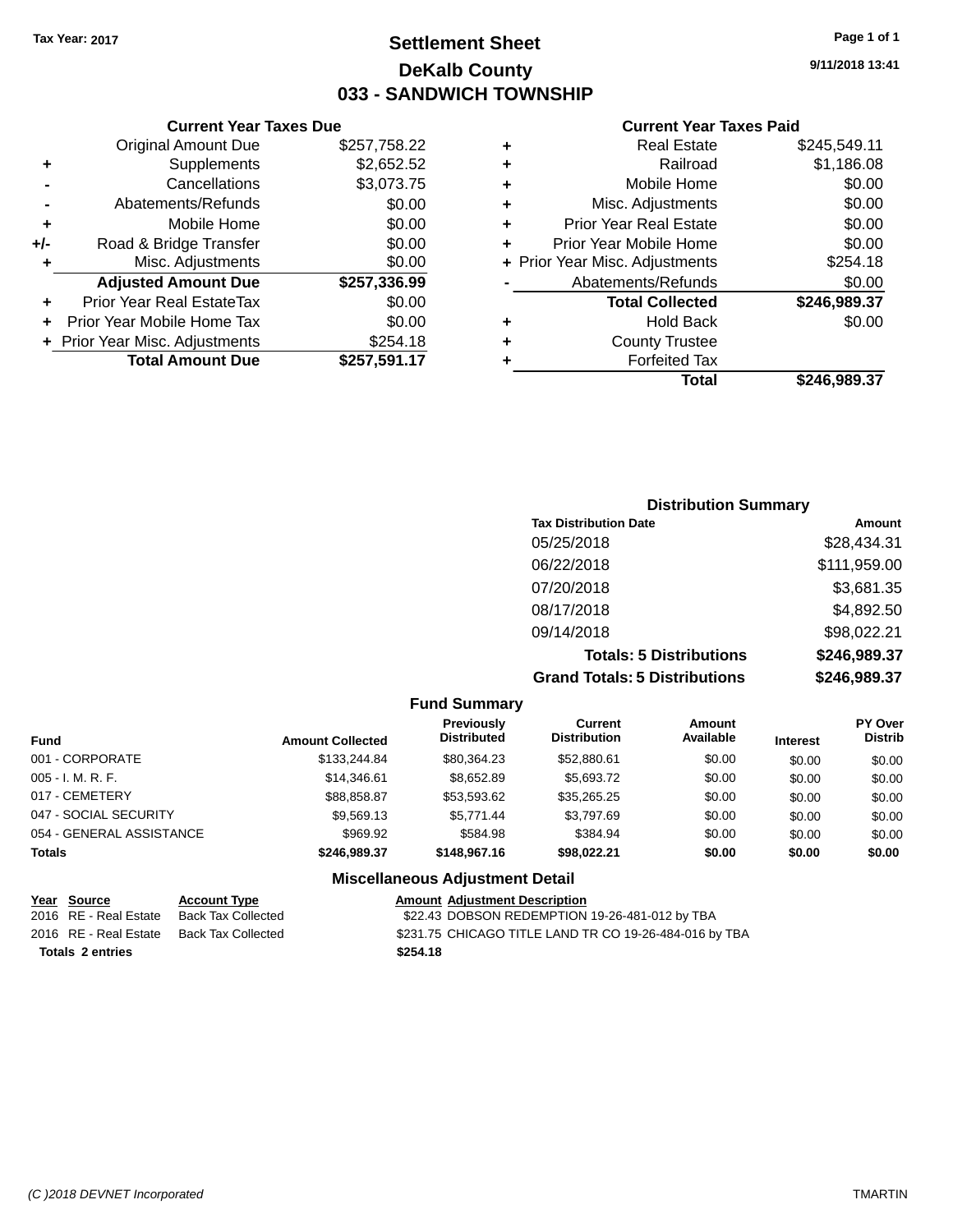### **Settlement Sheet Tax Year: 2017 Page 1 of 1 DeKalb County 034 - SANDWICH PUBLIC LIBRARY DISTRICT**

#### **Current Year Taxes Due**

|       | <b>Original Amount Due</b>     | \$575,526.78 |
|-------|--------------------------------|--------------|
|       | Supplements                    | \$5,922.59   |
|       | Cancellations                  | \$6,863.16   |
|       | Abatements/Refunds             | \$0.00       |
| ٠     | Mobile Home                    | \$0.00       |
| $+/-$ | Road & Bridge Transfer         | \$0.00       |
| ٠     | Misc. Adjustments              | \$0.00       |
|       | <b>Adjusted Amount Due</b>     | \$574,586.21 |
| ÷     | Prior Year Real EstateTax      | (\$0.01)     |
|       | Prior Year Mobile Home Tax     | \$0.00       |
|       | + Prior Year Misc. Adjustments | \$568.48     |
|       | <b>Total Amount Due</b>        | \$575,154.68 |
|       |                                |              |

#### **Current Year Taxes Paid**

| ٠ | <b>Real Estate</b>             | \$548,265.62 |
|---|--------------------------------|--------------|
| ٠ | Railroad                       | \$2,648.28   |
| ٠ | Mobile Home                    | \$0.00       |
| ٠ | Misc. Adjustments              | \$0.00       |
| ٠ | <b>Prior Year Real Estate</b>  | (\$0.01)     |
| ٠ | Prior Year Mobile Home         | \$0.00       |
|   | + Prior Year Misc. Adjustments | \$568.48     |
|   | Abatements/Refunds             | \$0.00       |
|   | <b>Total Collected</b>         | \$551,482.37 |
| ٠ | <b>Hold Back</b>               | \$0.00       |
| ٠ | <b>County Trustee</b>          |              |
| ٠ | <b>Forfeited Tax</b>           |              |
|   | Total                          | \$551,482,37 |
|   |                                |              |

### **Distribution Summary Tax Distribution Date Amount** 05/25/2018 \$63,489.15 06/22/2018 \$249,983.12 07/20/2018 \$8,219.77 08/17/2018 \$10,923.93 09/14/2018 \$218,866.40 **Totals: 5 Distributions \$551,482.37 Grand Totals: 5 Distributions \$551,482.37**

**Fund Summary Fund Interest Amount Collected Distributed PY Over Distrib Amount Available Current Distribution Previously** 001 - CORPORATE \$274,047.02 \$165,286.20 \$108,760.82 \$0.00 \$0.00 \$0.00 003 - BONDS AND INTEREST  $$199,665.29$   $$120,424.27$   $$79,241.02$   $$0.00$   $$0.00$   $$0.00$ 004 - OPERATIONS & MAINTENANCE \$26,825.75 \$16,179.43 \$10,646.32 \$0.00 \$0.00 \$0.00 005 - I. M. R. F. \$21,281.16 \$12,835.32 \$8,445.84 \$0.00 \$0.00 \$0.00 027 - AUDIT \$2,996.76 \$1,807.43 \$1,189.33 \$0.00 \$0.00 \$0.00 035 - TORT JUDGEMENTS/LIABILITY INS \$14,737.26 \$8,888.49 \$5,848.77 \$0.00 \$0.00 \$0.00 047 - SOCIAL SECURITY \$11,929.13 \$7,194.83 \$4,734.30 \$0.00 \$0.00 \$0.00 \$0.00 **Totals \$551,482.37 \$332,615.97 \$218,866.40 \$0.00 \$0.00 \$0.00 Miscellaneous Adjustment Detail**

#### **Year Source Account Type Amount Adjustment Description** 2016 RE - Real Estate Back Tax Collected \$50.16 DOBSON REDEMPTION 19-26-481-012 by TBA 2016 RE - Real Estate Back Tax Collected \$518.32 CHICAGO TITLE LAND TR CO 19-26-484-016 by TBA **Totals \$568.48 2 entries**

**9/11/2018 13:41**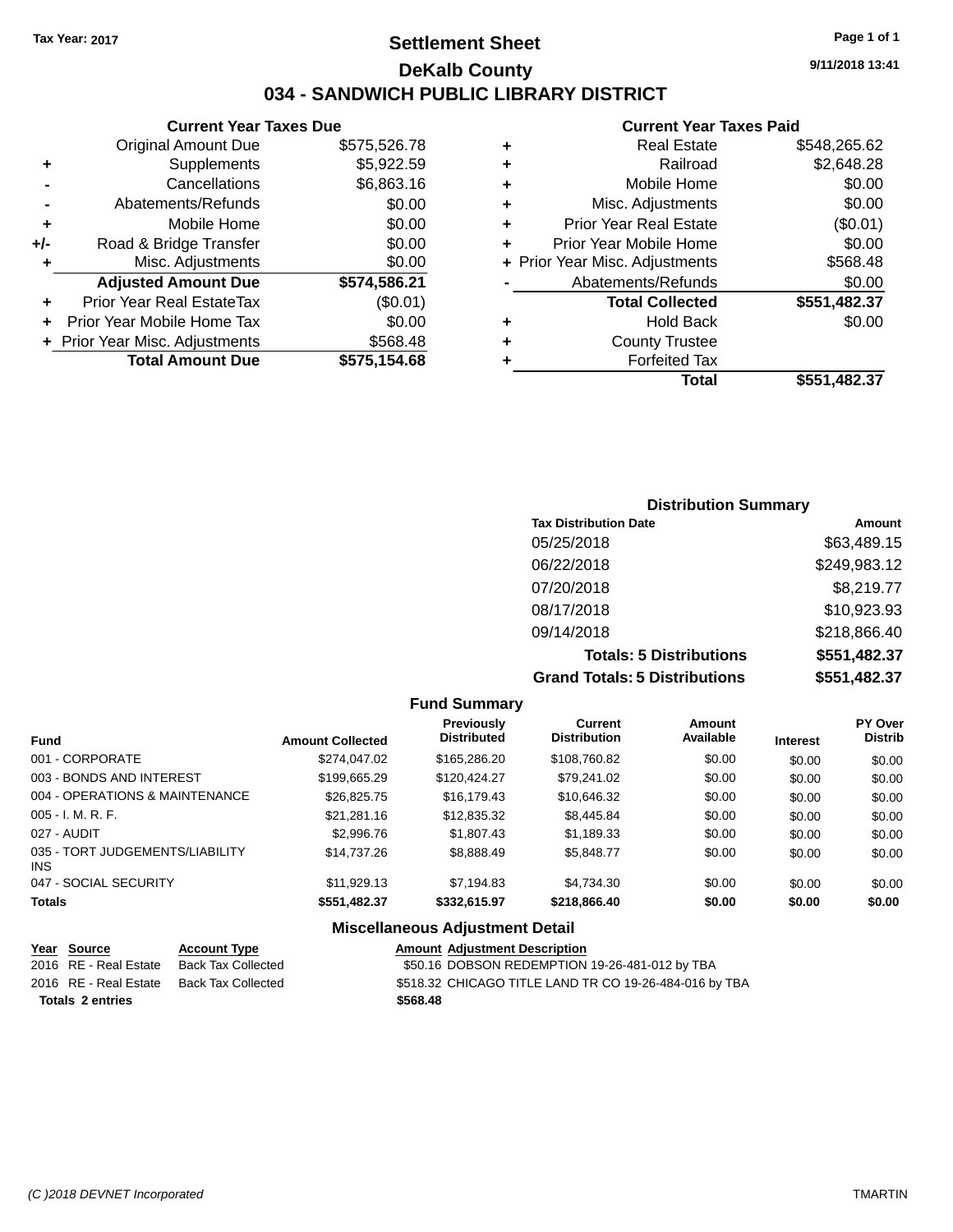### **Settlement Sheet Tax Year: 2017 Page 1 of 1 DeKalb County 035 - SANDWICH ROAD & BRIDGE**

**9/11/2018 13:41**

|     | <b>Current Year Taxes Due</b>    |               |  |
|-----|----------------------------------|---------------|--|
|     | <b>Original Amount Due</b>       | \$248,860.15  |  |
| ٠   | Supplements                      | \$2,340.77    |  |
|     | Cancellations                    | \$2,712.47    |  |
|     | Abatements/Refunds               | \$0.00        |  |
| ٠   | Mobile Home                      | \$0.00        |  |
| +/- | Road & Bridge Transfer           | (\$20,465.43) |  |
| ٠   | Misc. Adjustments                | \$0.00        |  |
|     | <b>Adjusted Amount Due</b>       | \$228,023.02  |  |
| ٠   | <b>Prior Year Real EstateTax</b> | (\$21.11)     |  |
|     | Prior Year Mobile Home Tax       | \$0.00        |  |
|     | + Prior Year Misc. Adjustments   | \$245.41      |  |
|     | <b>Total Amount Due</b>          | \$228.247.32  |  |
|     |                                  |               |  |

| ٠ | <b>Real Estate</b>             | \$216,687.56 |
|---|--------------------------------|--------------|
| ٠ | Railroad                       | \$1,085.54   |
| ٠ | Mobile Home                    | \$0.00       |
| ٠ | Misc. Adjustments              | \$0.00       |
| ٠ | <b>Prior Year Real Estate</b>  | (\$21.11)    |
| ٠ | Prior Year Mobile Home         | \$0.00       |
|   | + Prior Year Misc. Adjustments | \$245.41     |
|   | Abatements/Refunds             | \$0.00       |
|   | <b>Total Collected</b>         | \$217,997.40 |
| ٠ | Hold Back                      | \$0.00       |
| ٠ | <b>County Trustee</b>          |              |
| ٠ | <b>Forfeited Tax</b>           |              |
|   | Total                          | \$217,997.40 |
|   |                                |              |

|                         | <b>Road and Bridge Summary</b> |               | <b>Distribution Summary</b>          |              |
|-------------------------|--------------------------------|---------------|--------------------------------------|--------------|
| <b>Municipality</b>     | Amt. Due                       | Amt. Distrib. | <b>Tax Distribution Date</b>         | Amount       |
| <b>CITY OF SANDWICH</b> | \$21,345.57                    | \$20,465.43   | 05/25/2018                           | \$25,092.11  |
| Totals                  | \$21,345.57                    | \$20,465.43   | 06/22/2018                           | \$98,818.48  |
|                         |                                |               | 07/20/2018                           | \$3,248.67   |
|                         |                                |               | 08/17/2018                           | \$4,317.44   |
|                         |                                |               | 09/14/2018                           | \$86,520.70  |
|                         |                                |               | <b>Totals: 5 Distributions</b>       | \$217,997.40 |
|                         |                                |               | <b>Grand Totals: 5 Distributions</b> | \$217,997.40 |

|                              |                         | <b>Fund Summary</b>                     |                                       |                            |                 |                           |
|------------------------------|-------------------------|-----------------------------------------|---------------------------------------|----------------------------|-----------------|---------------------------|
| <b>Fund</b>                  | <b>Amount Collected</b> | <b>Previously</b><br><b>Distributed</b> | <b>Current</b><br><b>Distribution</b> | <b>Amount</b><br>Available | <b>Interest</b> | PY Over<br><b>Distrib</b> |
| 007 - ROAD AND BRIDGE        | \$26,410.87             | \$15,925.17                             | \$10.485.70                           | \$0.00                     | \$0.00          | \$0.00                    |
| 009 - PERMANENT ROAD         | \$138,586.95            | \$83,585.92                             | \$55,001.03                           | \$0.00                     | \$0.00          | \$0.00                    |
| 010 - EQUIPMENT AND BUILDING | \$51,580.95             | \$31,110,00                             | \$20.470.95                           | \$0.00                     | \$0.00          | \$0.00                    |
| 047 - SOCIAL SECURITY        | \$1,418.63              | \$855.61                                | \$563.02                              | \$0.00                     | \$0.00          | \$0.00                    |
| <b>Totals</b>                | \$217.997.40            | \$131.476.70                            | \$86,520,70                           | \$0.00                     | \$0.00          | \$0.00                    |
|                              |                         | <b>Miscellaneous Adiustment Detail</b>  |                                       |                            |                 |                           |

| Year Source             | <b>Account Type</b> | <b>Amount Adjustment Description</b> |                                                        |
|-------------------------|---------------------|--------------------------------------|--------------------------------------------------------|
| 2016 RE - Real Estate   | Back Tax Collected  |                                      | \$21.65 DOBSON REDEMPTION 19-26-481-012 by TBA         |
| 2016 RE - Real Estate   | Back Tax Collected  |                                      | \$223.76 CHICAGO TITLE LAND TR CO 19-26-484-016 by TBA |
| <b>Totals 2 entries</b> |                     | \$245.41                             |                                                        |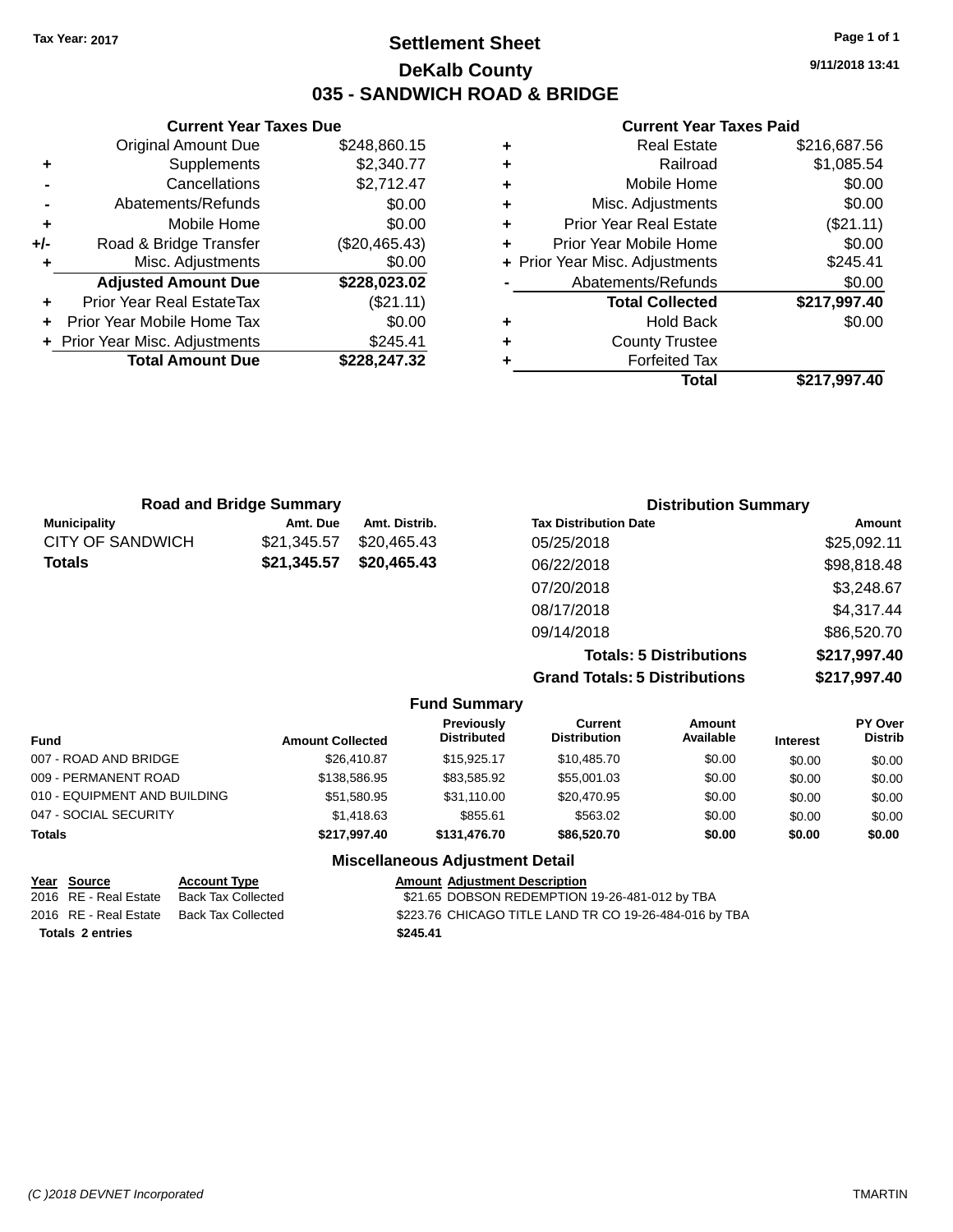### **Settlement Sheet Tax Year: 2017 Page 1 of 1 DeKalb County 036 - SHABBONA TOWNSHIP**

**9/11/2018 13:41**

#### **Current Year Taxes Paid**

| \$96,804.69                                                                                                               |
|---------------------------------------------------------------------------------------------------------------------------|
|                                                                                                                           |
|                                                                                                                           |
|                                                                                                                           |
|                                                                                                                           |
|                                                                                                                           |
|                                                                                                                           |
|                                                                                                                           |
|                                                                                                                           |
|                                                                                                                           |
|                                                                                                                           |
|                                                                                                                           |
|                                                                                                                           |
| \$137.48<br>\$155.40<br>\$0.00<br>\$0.00<br>\$0.00<br>\$25.53<br>\$96,812.30<br>\$0.00<br>\$0.00<br>\$0.00<br>\$96,812,30 |

|   | <b>Real Estate</b>             | \$90,881.56 |
|---|--------------------------------|-------------|
| ٠ | Railroad                       | \$4,245.38  |
| ٠ | Mobile Home                    | \$0.00      |
| ٠ | Misc. Adjustments              | \$25.53     |
| ٠ | Prior Year Real Estate         | \$0.00      |
| ÷ | Prior Year Mobile Home         | \$0.00      |
|   | + Prior Year Misc. Adjustments | \$0.00      |
|   | Abatements/Refunds             | \$0.00      |
|   | <b>Total Collected</b>         | \$95,152.47 |
| ٠ | Hold Back                      | \$0.00      |
| ٠ | <b>County Trustee</b>          |             |
| ٠ | <b>Forfeited Tax</b>           |             |
|   | Total                          | \$95,152.47 |
|   |                                |             |

| <b>Distribution Summary</b>          |             |
|--------------------------------------|-------------|
| <b>Tax Distribution Date</b>         | Amount      |
| 05/25/2018                           | \$8,193.09  |
| 06/22/2018                           | \$45,457.45 |
| 07/20/2018                           | \$522.05    |
| 08/17/2018                           | \$1,270.36  |
| 09/14/2018                           | \$39,709.52 |
| <b>Totals: 5 Distributions</b>       | \$95,152.47 |
| <b>Grand Totals: 5 Distributions</b> | \$95,152.47 |

| <b>Fund Summary</b>                                                                                                                                                                                      |             |             |             |        |        |        |
|----------------------------------------------------------------------------------------------------------------------------------------------------------------------------------------------------------|-------------|-------------|-------------|--------|--------|--------|
| <b>PY Over</b><br>Previously<br><b>Current</b><br><b>Amount</b><br>Available<br><b>Distrib</b><br><b>Distribution</b><br><b>Distributed</b><br><b>Fund</b><br><b>Amount Collected</b><br><b>Interest</b> |             |             |             |        |        |        |
| 001 - CORPORATE                                                                                                                                                                                          | \$62,614.80 | \$36,484.07 | \$26,130.73 | \$0.00 | \$0.00 | \$0.00 |
| 017 - CEMETERY                                                                                                                                                                                           | \$32,438.13 | \$18,900.88 | \$13,537.25 | \$0.00 | \$0.00 | \$0.00 |
| 054 - GENERAL ASSISTANCE                                                                                                                                                                                 | \$99.54     | \$58.00     | \$41.54     | \$0.00 | \$0.00 | \$0.00 |
| <b>Totals</b>                                                                                                                                                                                            | \$95.152.47 | \$55,442.95 | \$39.709.52 | \$0.00 | \$0.00 | \$0.00 |

### **Miscellaneous Adjustment Detail**

**<u>Year Source</u> Account Type**<br>
2017 RE - Real Estate Paymt In Lieu of Tax Amount Adjustment Description<br>\$25.53 HOUSING AUTHORITY SEQUOYA APTS by TBA **Totals \$25.53 1 entries**

*(C )2018 DEVNET Incorporated* TMARTIN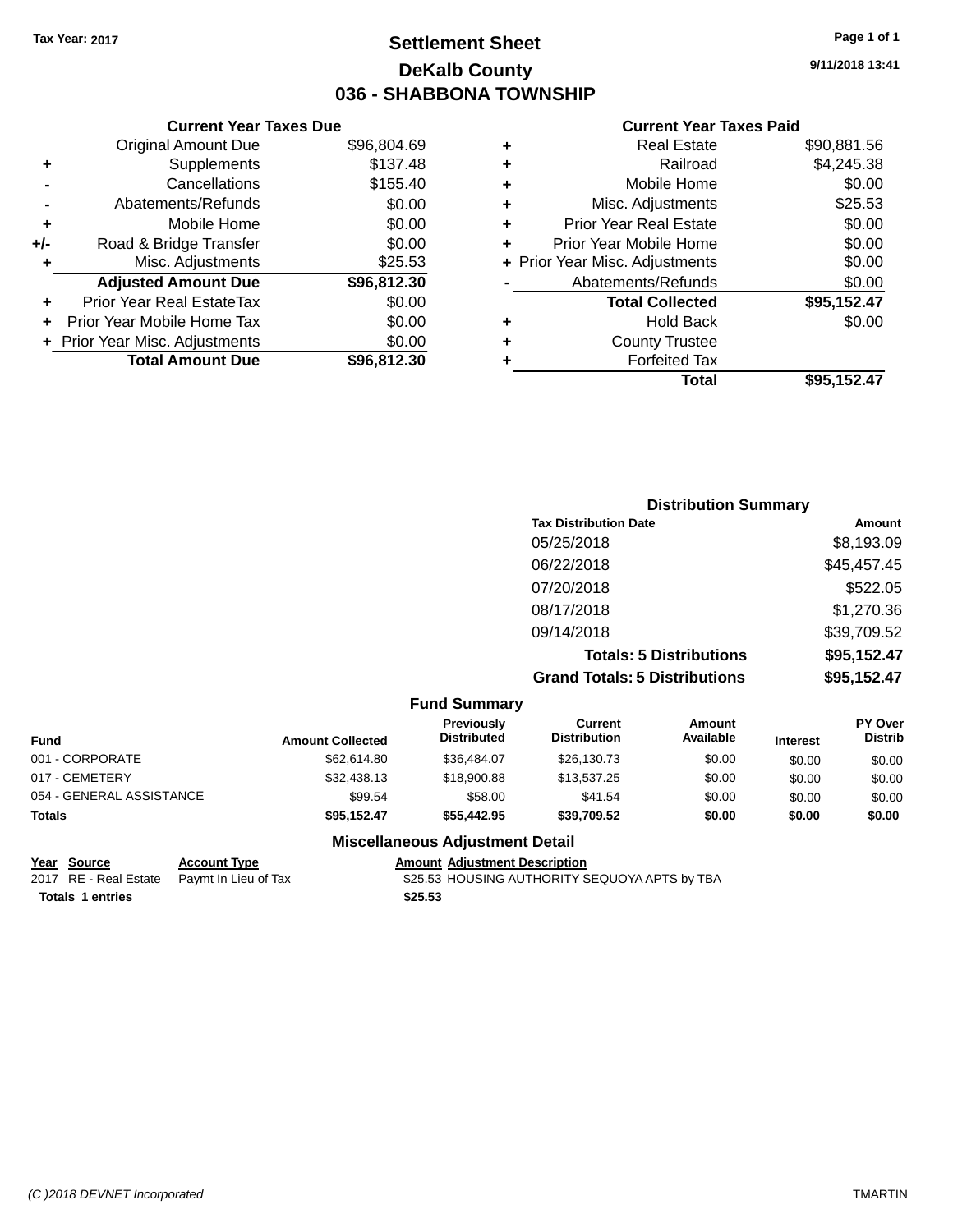### **Settlement Sheet Tax Year: 2017 Page 1 of 1 DeKalb County 037 - SHABBONA ROAD & BRIDGE**

**9/11/2018 13:41**

#### **Current Year Taxes Paid**

|     | <b>Current Year Taxes Due</b>  |               |
|-----|--------------------------------|---------------|
|     | <b>Original Amount Due</b>     | \$177,685.84  |
| ٠   | Supplements                    | \$230.41      |
|     | Cancellations                  | \$264.36      |
|     | Abatements/Refunds             | \$0.00        |
| ÷   | Mobile Home                    | \$0.00        |
| +/- | Road & Bridge Transfer         | (\$12,546.70) |
|     | Misc. Adjustments              | \$46.86       |
|     | <b>Adjusted Amount Due</b>     | \$165,152.05  |
|     | Prior Year Real EstateTax      | \$0.00        |
|     | Prior Year Mobile Home Tax     | \$0.00        |
|     | + Prior Year Misc. Adjustments | \$0.00        |
|     | <b>Total Amount Due</b>        | \$165,152.05  |
|     |                                |               |

| ٠ | <b>Real Estate</b>             | \$154,594.15 |
|---|--------------------------------|--------------|
| ٠ | Railroad                       | \$7,465.49   |
| ٠ | Mobile Home                    | \$0.00       |
| ٠ | Misc. Adjustments              | \$46.86      |
| ٠ | <b>Prior Year Real Estate</b>  | \$0.00       |
| ÷ | Prior Year Mobile Home         | \$0.00       |
|   | + Prior Year Misc. Adjustments | \$0.00       |
|   | Abatements/Refunds             | \$0.00       |
|   | <b>Total Collected</b>         | \$162,106.50 |
| ٠ | <b>Hold Back</b>               | \$0.00       |
| ٠ | <b>County Trustee</b>          |              |
| ٠ | <b>Forfeited Tax</b>           |              |
|   | Total                          | \$162,106.50 |
|   |                                |              |

| <b>Road and Bridge Summary</b> |             | <b>Distribution Summary</b> |                                |              |
|--------------------------------|-------------|-----------------------------|--------------------------------|--------------|
| <b>Municipality</b>            | Amt. Due    | Amt. Distrib.               | <b>Tax Distribution Date</b>   | Amount       |
| <b>VILLAGE OF LEE</b>          | \$1,600.44  | \$1,572.88                  | 05/25/2018                     | \$13,937.13  |
| <b>VILLAGE OF SHABBONA</b>     | \$11,169.34 | \$10,973.82                 | 06/22/2018                     | \$77,449.16  |
| <b>Totals</b>                  | \$12,769.78 | \$12,546.70                 | 07/20/2018                     | \$888.05     |
|                                |             |                             | 08/17/2018                     | \$2,160.99   |
|                                |             |                             | 09/14/2018                     | \$67,671.17  |
|                                |             |                             | <b>Totals: 5 Distributions</b> | \$162,106.50 |

|              |                                         |                                |                     |                                      | \$162,106.50              |
|--------------|-----------------------------------------|--------------------------------|---------------------|--------------------------------------|---------------------------|
|              | <b>Fund Summary</b>                     |                                |                     |                                      |                           |
|              | <b>Previously</b><br><b>Distributed</b> | Current<br><b>Distribution</b> | Amount<br>Available | <b>Interest</b>                      | PY Over<br><b>Distrib</b> |
| \$46,384.97  | \$27,007.23                             | \$19,377,74                    | \$0.00              | \$0.00                               | \$0.00                    |
| \$2.950.41   | \$1,719.13                              | \$1,231.28                     | \$0.00              | \$0.00                               | \$0.00                    |
| \$73,476.61  | \$42,813,02                             | \$30,663.59                    | \$0.00              | \$0.00                               | \$0.00                    |
| \$39.294.51  | \$22,895.95                             | \$16,398.56                    | \$0.00              | \$0.00                               | \$0.00                    |
| \$162,106.50 | \$94,435.33                             | \$67,671.17                    | \$0.00              | \$0.00                               | \$0.00                    |
|              | <b>Amount Collected</b>                 |                                |                     | <b>Grand Totals: 5 Distributions</b> |                           |

#### **Miscellaneous Adjustment Detail**

| Year Source             | <b>Account Type</b>                        | <b>Amount Adjustment Description</b>          |
|-------------------------|--------------------------------------------|-----------------------------------------------|
|                         | 2017 RE - Real Estate Paymt In Lieu of Tax | \$46.86 HOUSING AUTHORITY SEQUOYA APTS by TBA |
| <b>Totals 1 entries</b> |                                            | \$46.86                                       |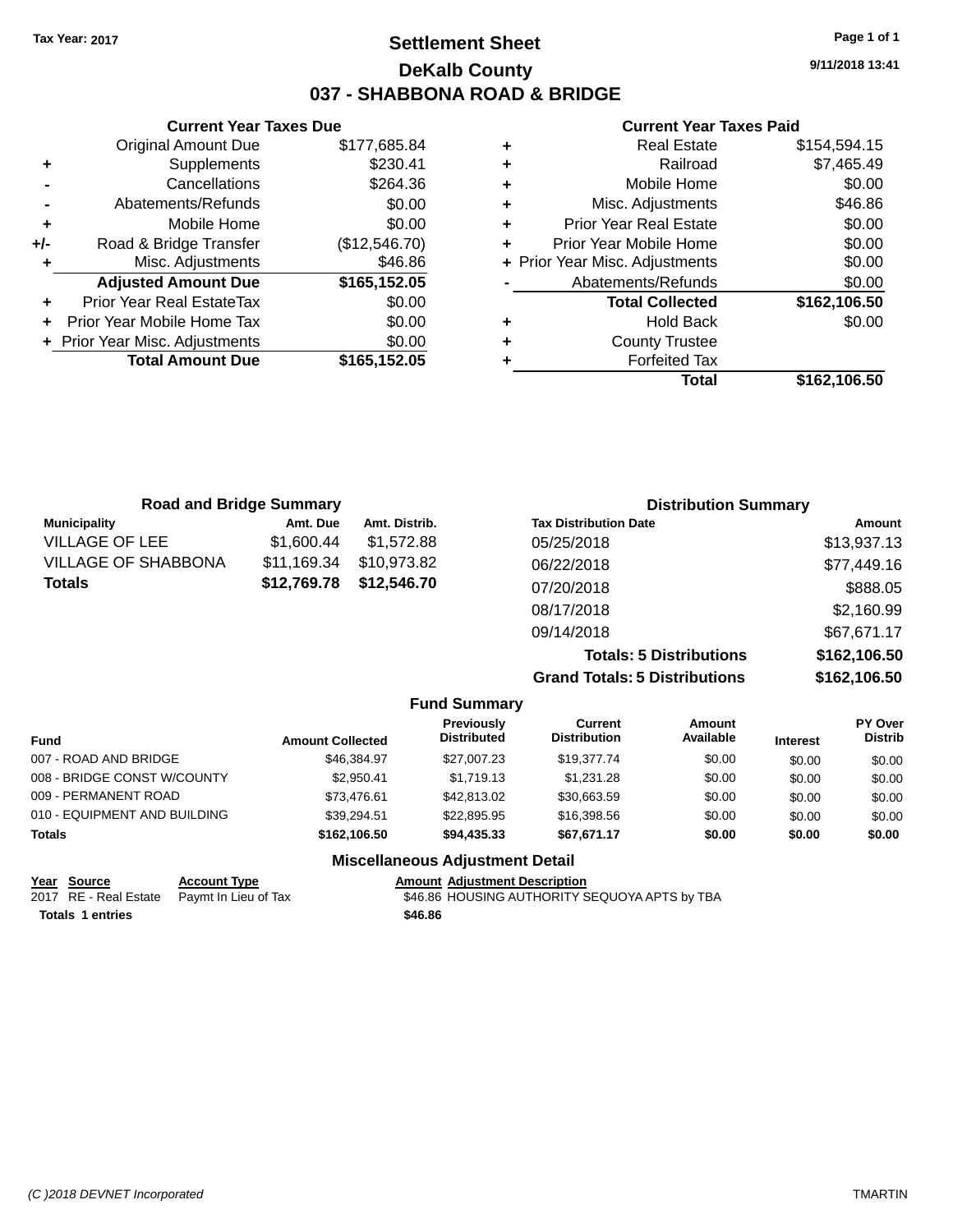### **Settlement Sheet Tax Year: 2017 Page 1 of 1 DeKalb County 038 - SOMONAUK TOWNSHIP**

**9/11/2018 13:41**

|       | <b>Current Year Taxes Due</b>  |             |
|-------|--------------------------------|-------------|
|       | <b>Original Amount Due</b>     | \$85,664.89 |
| ٠     | Supplements                    | \$1,103.54  |
|       | Cancellations                  | \$1,253.86  |
|       | Abatements/Refunds             | \$0.00      |
| ٠     | Mobile Home                    | \$0.00      |
| $+/-$ | Road & Bridge Transfer         | \$0.00      |
|       | Misc. Adjustments              | \$0.00      |
|       | <b>Adjusted Amount Due</b>     | \$85,514.57 |
| ٠     | Prior Year Real EstateTax      | \$0.00      |
|       | Prior Year Mobile Home Tax     | \$0.00      |
|       | + Prior Year Misc. Adjustments | \$0.00      |
|       | <b>Total Amount Due</b>        | \$85,514.57 |
|       |                                |             |

|   | <b>Real Estate</b>             | \$80,842.52 |
|---|--------------------------------|-------------|
| ٠ | Railroad                       | \$1,875.12  |
| ٠ | Mobile Home                    | \$0.00      |
| ٠ | Misc. Adjustments              | \$0.00      |
| ٠ | <b>Prior Year Real Estate</b>  | \$0.00      |
| ٠ | Prior Year Mobile Home         | \$0.00      |
|   | + Prior Year Misc. Adjustments | \$0.00      |
|   | Abatements/Refunds             | \$0.00      |
|   | <b>Total Collected</b>         | \$82,717.64 |
| ٠ | <b>Hold Back</b>               | \$0.00      |
| ٠ | <b>County Trustee</b>          |             |
| ٠ | <b>Forfeited Tax</b>           |             |
|   | Total                          | \$82.717.64 |
|   |                                |             |

| <b>Distribution Summary</b>          |             |
|--------------------------------------|-------------|
| <b>Tax Distribution Date</b>         | Amount      |
| 05/25/2018                           | \$8,554.17  |
| 06/22/2018                           | \$39,928.24 |
| 07/20/2018                           | \$664.06    |
| 08/17/2018                           | \$1,133.96  |
| 09/14/2018                           | \$32,437.21 |
| <b>Totals: 5 Distributions</b>       | \$82,717.64 |
| <b>Grand Totals: 5 Distributions</b> | \$82,717.64 |

| <b>Fund Summary</b>      |                         |                                  |                                |                            |                 |                           |
|--------------------------|-------------------------|----------------------------------|--------------------------------|----------------------------|-----------------|---------------------------|
| <b>Fund</b>              | <b>Amount Collected</b> | Previously<br><b>Distributed</b> | Current<br><b>Distribution</b> | <b>Amount</b><br>Available | <b>Interest</b> | PY Over<br><b>Distrib</b> |
| 001 - CORPORATE          | \$82.431.84             | \$50,106,70                      | \$32,325.14                    | \$0.00                     | \$0.00          | \$0.00                    |
| 054 - GENERAL ASSISTANCE | \$285.80                | \$173.73                         | \$112.07                       | \$0.00                     | \$0.00          | \$0.00                    |
| <b>Totals</b>            | \$82,717.64             | \$50,280,43                      | \$32,437,21                    | \$0.00                     | \$0.00          | \$0.00                    |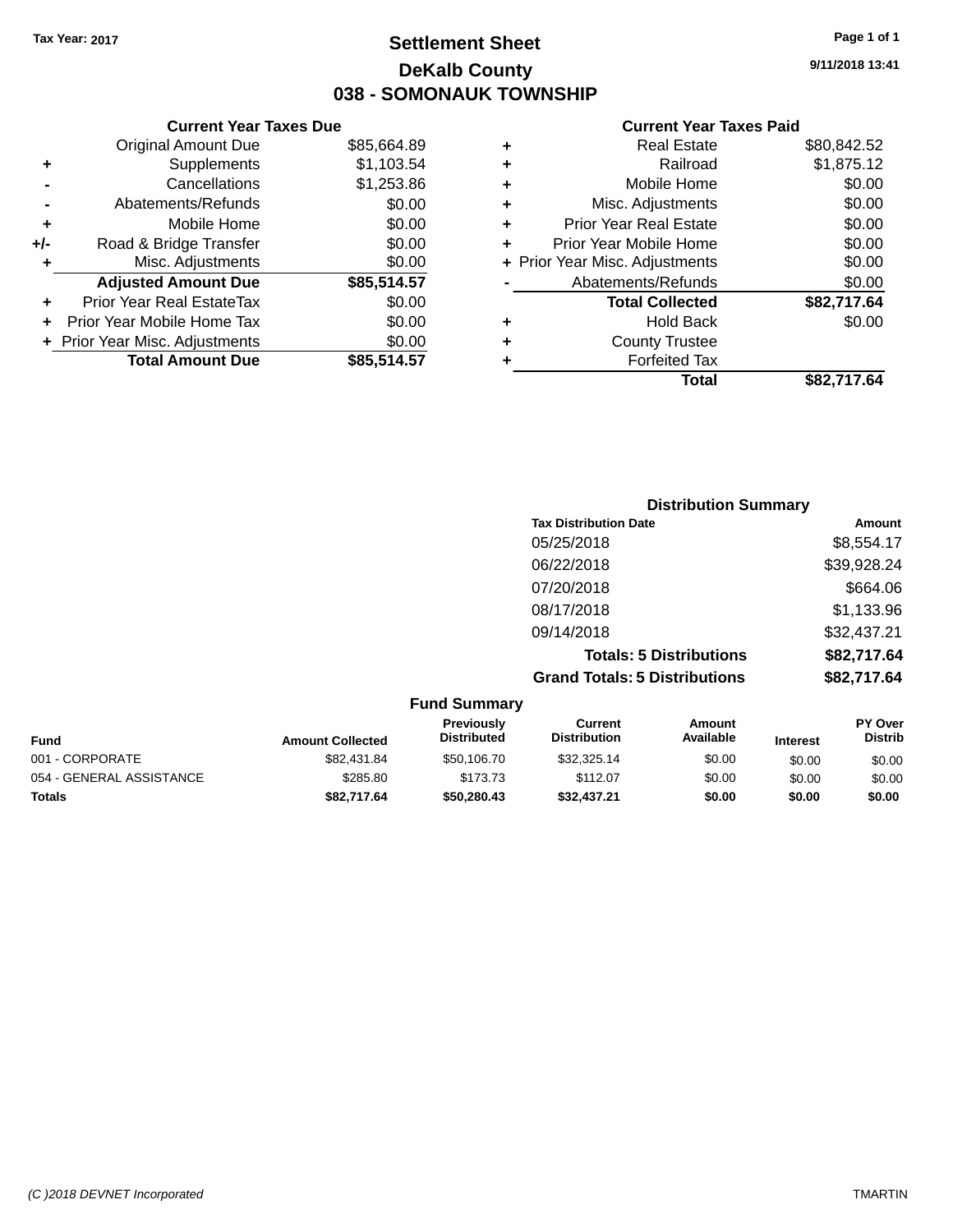### **Settlement Sheet Tax Year: 2017 Page 1 of 1 DeKalb County 039 - SOMONAUK ROAD & BRIDGE**

**9/11/2018 13:41**

#### **Current Year Taxes Paid**

|                | <b>Current Year Taxes Due</b>  |               |  |  |  |  |
|----------------|--------------------------------|---------------|--|--|--|--|
|                | <b>Original Amount Due</b>     | \$266,005.31  |  |  |  |  |
| ٠              | Supplements                    | \$2,662.00    |  |  |  |  |
|                | Cancellations                  | \$3,024.58    |  |  |  |  |
| $\blacksquare$ | Abatements/Refunds             | \$0.00        |  |  |  |  |
| ٠              | Mobile Home                    | \$0.00        |  |  |  |  |
| +/-            | Road & Bridge Transfer         | (\$56,661.66) |  |  |  |  |
| ٠              | Misc. Adjustments              | \$0.00        |  |  |  |  |
|                | <b>Adjusted Amount Due</b>     | \$208,981.07  |  |  |  |  |
| ٠              | Prior Year Real EstateTax      | \$0.00        |  |  |  |  |
| ÷              | Prior Year Mobile Home Tax     | \$0.00        |  |  |  |  |
|                | + Prior Year Misc. Adjustments | \$0.00        |  |  |  |  |
|                | <b>Total Amount Due</b>        | \$208,981.07  |  |  |  |  |
|                |                                |               |  |  |  |  |

|   | <b>Real Estate</b>             | \$195,010.68 |
|---|--------------------------------|--------------|
| ÷ | Railroad                       | \$5,181.33   |
| ٠ | Mobile Home                    | \$0.00       |
| ٠ | Misc. Adjustments              | \$0.00       |
| ٠ | <b>Prior Year Real Estate</b>  | \$0.00       |
| ٠ | Prior Year Mobile Home         | \$0.00       |
|   | + Prior Year Misc. Adjustments | \$0.00       |
|   | Abatements/Refunds             | \$0.00       |
|   | <b>Total Collected</b>         | \$200,192.01 |
| ٠ | <b>Hold Back</b>               | \$0.00       |
| ٠ | <b>County Trustee</b>          |              |
| ٠ | <b>Forfeited Tax</b>           |              |
|   | Total                          | \$200,192.01 |
|   |                                |              |

| <b>Road and Bridge Summary</b> |             |               | <b>Distribution Summary</b>  |             |
|--------------------------------|-------------|---------------|------------------------------|-------------|
| <b>Municipality</b>            | Amt. Due    | Amt. Distrib. | <b>Tax Distribution Date</b> | Amount      |
| CITY OF SANDWICH               | \$1,083.89  | \$1.047.60    | 05/25/2018                   | \$20,634.58 |
| <b>VILLAGE OF SOMONAUK</b>     | \$57,516.02 | \$55.614.06   | 06/22/2018                   | \$96,645.38 |
| <b>Totals</b>                  | \$58,599.91 | \$56,661.66   | 07/20/2018                   | \$1,601.84  |
|                                |             |               | 08/17/2018                   | \$2,735.36  |
|                                |             |               | 09/14/2018                   | \$78,574.85 |

**Totals: 5 Distributions \$200,192.01 Grand Totals: 5 Distributions \$200,192.01**

| <b>Fund Summary</b>          |                         |                                  |                                |                     |                 |                           |
|------------------------------|-------------------------|----------------------------------|--------------------------------|---------------------|-----------------|---------------------------|
| <b>Fund</b>                  | <b>Amount Collected</b> | Previously<br><b>Distributed</b> | Current<br><b>Distribution</b> | Amount<br>Available | <b>Interest</b> | PY Over<br><b>Distrib</b> |
| 007 - ROAD AND BRIDGE        | \$116,392.72            | \$70.679.17                      | \$45,713.55                    | \$0.00              | \$0.00          | \$0.00                    |
| 008 - BRIDGE CONST W/COUNTY  | \$61.67                 | \$37.49                          | \$24.18                        | \$0.00              | \$0.00          | \$0.00                    |
| 009 - PERMANENT ROAD         | \$65.988.51             | \$40,111.58                      | \$25,876.93                    | \$0.00              | \$0.00          | \$0.00                    |
| 010 - EQUIPMENT AND BUILDING | \$17.749.11             | \$10.788.92                      | \$6,960.19                     | \$0.00              | \$0.00          | \$0.00                    |
| <b>Totals</b>                | \$200,192.01            | \$121,617.16                     | \$78,574.85                    | \$0.00              | \$0.00          | \$0.00                    |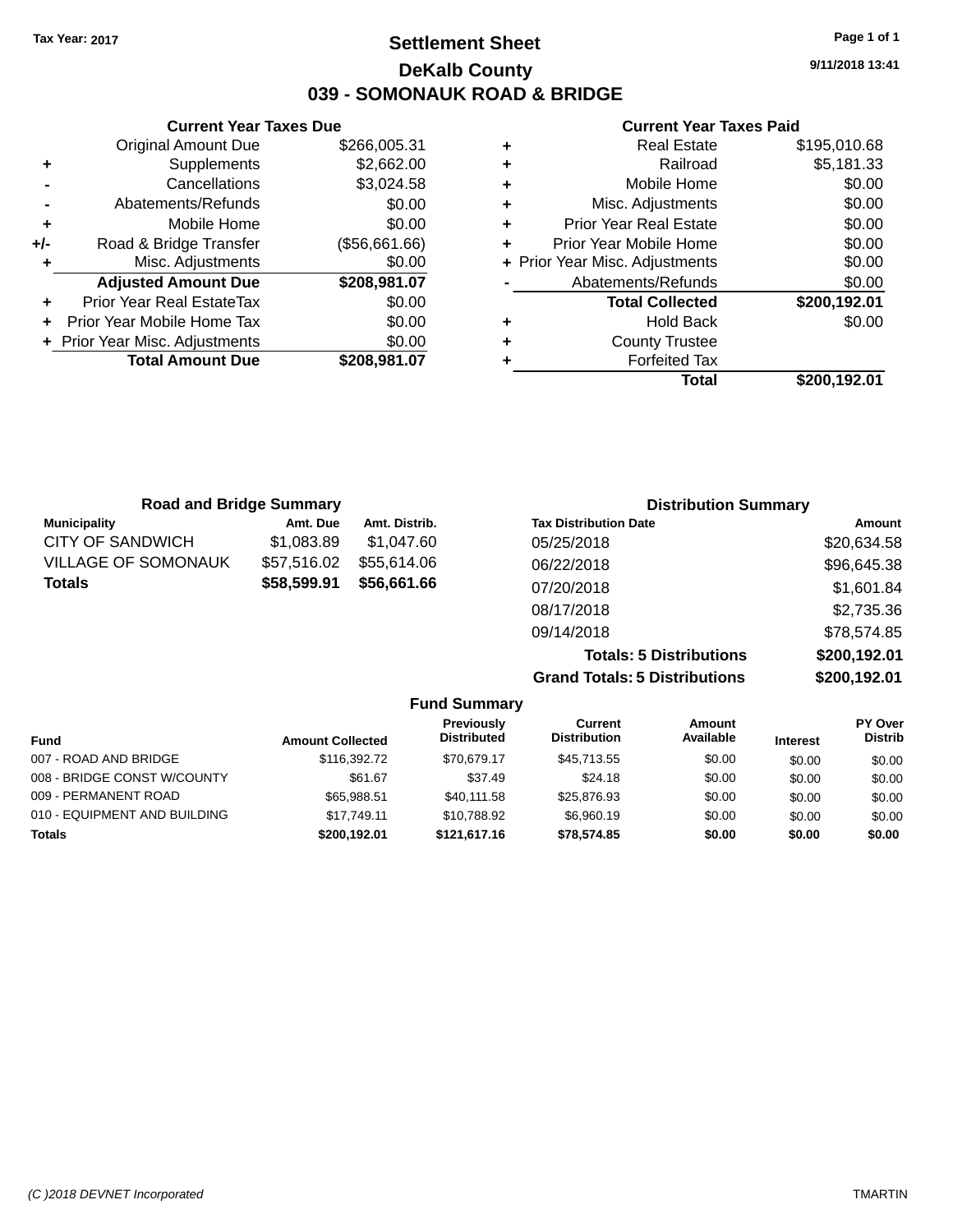**Original Amount Due** 

**Adjusted Amount Due** 

**Total Amount Due** 

**+** Supplements **-** Cancellations **-** Abatements/Refunds **+** Mobile Home **+/-** Road & Bridge Transfer **+** Misc. Adjustments

**+** Prior Year Real EstateTax \$0.00 **+** Prior Year Mobile Home Tax **+** Prior Year Misc. Adjustments

### **Settlement Sheet Tax Year: 2017 Page 1 of 1 DeKalb County 040 - SOUTH GROVE TOWNSHIP**

**9/11/2018 13:41**

**Total \$74,681.51**

| <b>Current Year Taxes Due</b> |             |   | <b>Current Year Taxes Paid</b> |             |  |  |
|-------------------------------|-------------|---|--------------------------------|-------------|--|--|
| ่<br>เl Amount Due            | \$80,752.20 | ٠ | <b>Real Estate</b>             | \$74,681.51 |  |  |
| Supplements                   | \$601.76    | ٠ | Railroad                       | \$0.00      |  |  |
| Cancellations                 | \$642.16    | ÷ | Mobile Home                    | \$0.00      |  |  |
| าents/Refunds                 | \$0.00      | ÷ | Misc. Adjustments              | \$0.00      |  |  |
| Mobile Home                   | \$0.00      | ÷ | <b>Prior Year Real Estate</b>  | \$0.00      |  |  |
| ridge Transfer                | \$0.00      | ٠ | Prior Year Mobile Home         | \$0.00      |  |  |
| :. Adjustments                | \$0.00      |   | + Prior Year Misc. Adjustments | \$0.00      |  |  |
| <b>Amount Due</b>             | \$80,711.80 |   | Abatements/Refunds             | \$0.00      |  |  |
| leal EstateTax≀               | \$0.00      |   | <b>Total Collected</b>         | \$74,681.51 |  |  |
| bile Home Tax                 | \$0.00      | ٠ | <b>Hold Back</b>               | \$0.00      |  |  |
| . Adjustments                 | \$0.00      | ÷ | <b>County Trustee</b>          |             |  |  |
| <b>Amount Due</b>             | \$80,711.80 |   | <b>Forfeited Tax</b>           |             |  |  |
|                               |             |   | Total                          | \$74,681.51 |  |  |

| <b>Distribution Summary</b>          |             |  |  |  |  |
|--------------------------------------|-------------|--|--|--|--|
| <b>Tax Distribution Date</b>         | Amount      |  |  |  |  |
| 05/25/2018                           | \$7,653.82  |  |  |  |  |
| 06/22/2018                           | \$38,065.55 |  |  |  |  |
| 07/20/2018                           | \$443.57    |  |  |  |  |
| 08/17/2018                           | \$1,280.15  |  |  |  |  |
| 09/14/2018                           | \$27,238.42 |  |  |  |  |
| <b>Totals: 5 Distributions</b>       | \$74,681.51 |  |  |  |  |
| <b>Grand Totals: 5 Distributions</b> | \$74,681.51 |  |  |  |  |

| <b>Fund Summary</b>                     |                         |                                         |                                |                     |                 |                                  |
|-----------------------------------------|-------------------------|-----------------------------------------|--------------------------------|---------------------|-----------------|----------------------------------|
| <b>Fund</b>                             | <b>Amount Collected</b> | <b>Previously</b><br><b>Distributed</b> | Current<br><b>Distribution</b> | Amount<br>Available | <b>Interest</b> | <b>PY Over</b><br><b>Distrib</b> |
| 001 - CORPORATE                         | \$54,565.21             | \$34,663.76                             | \$19,901.45                    | \$0.00              | \$0.00          | \$0.00                           |
| 027 - AUDIT                             | \$924.19                | \$587.11                                | \$337.08                       | \$0.00              | \$0.00          | \$0.00                           |
| 034 - GENERAL ASSISTANCE                | \$7,399.22              | \$4.700.52                              | \$2,698.70                     | \$0.00              | \$0.00          | \$0.00                           |
| 035 - TORT JUDGEMENTS/LIABILITY<br>INS. | \$5,548.92              | \$3,525.08                              | \$2,023.84                     | \$0.00              | \$0.00          | \$0.00                           |
| 047 - SOCIAL SECURITY                   | \$6.243.97              | \$3.966.62                              | \$2,277.35                     | \$0.00              | \$0.00          | \$0.00                           |
| Totals                                  | \$74,681.51             | \$47,443.09                             | \$27,238.42                    | \$0.00              | \$0.00          | \$0.00                           |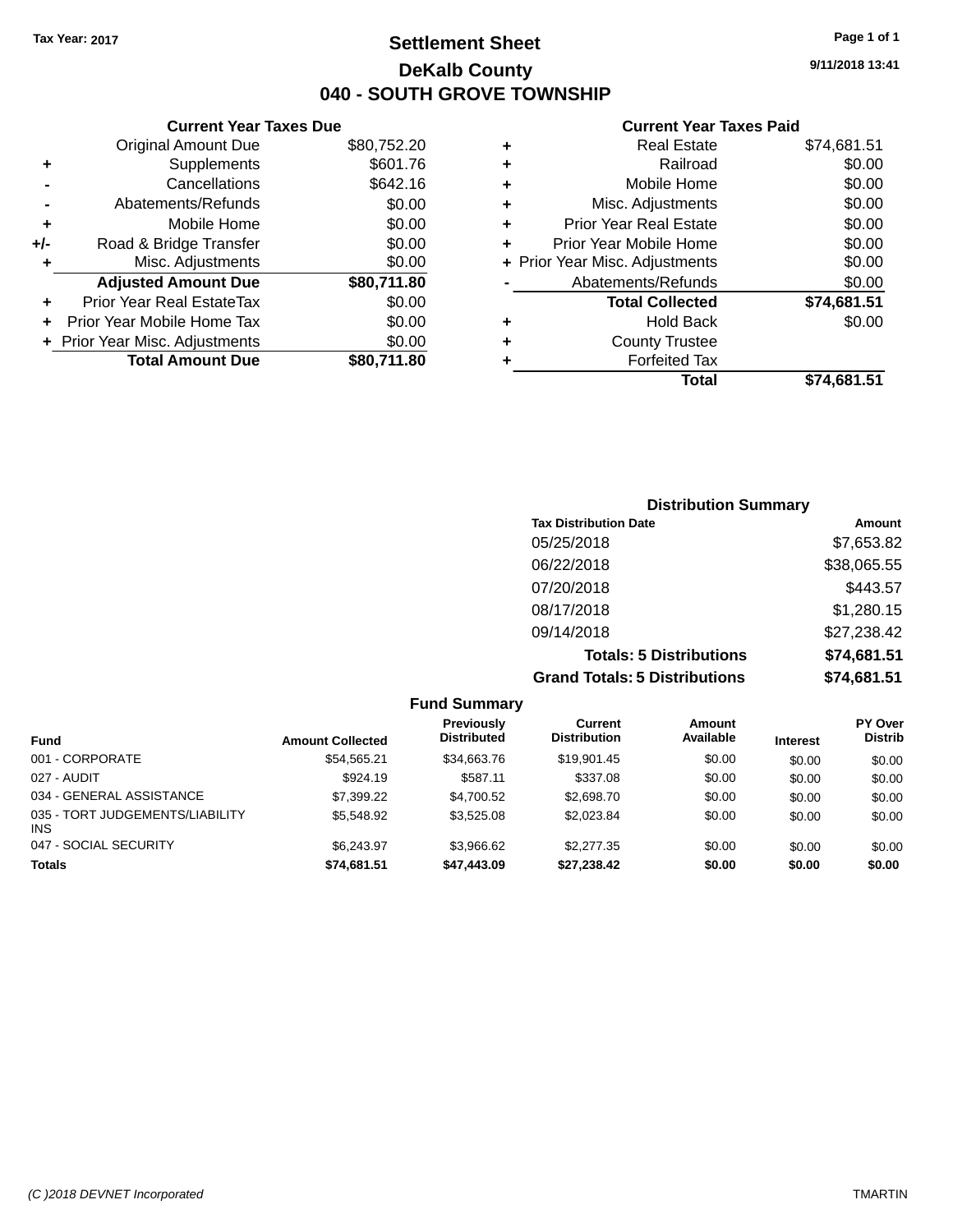### **Settlement Sheet Tax Year: 2017 Page 1 of 1 DeKalb County 041 - SOUTH GROVE ROAD & BRIDGE**

**9/11/2018 13:41**

|     | <b>Current Year Taxes Due</b>  |              |   |
|-----|--------------------------------|--------------|---|
|     | <b>Original Amount Due</b>     | \$122,032.75 |   |
| ٠   | <b>Supplements</b>             | \$909.38     | ٠ |
|     | Cancellations                  | \$970.43     |   |
|     | Abatements/Refunds             | \$0.00       |   |
|     | Mobile Home                    | \$0.00       | ٠ |
| +/- | Road & Bridge Transfer         | \$0.00       |   |
| ٠   | Misc. Adjustments              | \$0.00       |   |
|     | <b>Adjusted Amount Due</b>     | \$121,971.70 |   |
|     | Prior Year Real EstateTax      | \$0.00       |   |
|     | Prior Year Mobile Home Tax     | \$0.00       | ٠ |
|     | + Prior Year Misc. Adjustments | \$0.00       |   |
|     | <b>Total Amount Due</b>        | \$121,971.70 |   |
|     |                                |              |   |

|   | <b>Real Estate</b>             | \$112,858.70 |
|---|--------------------------------|--------------|
| ٠ | Railroad                       | \$0.00       |
| ٠ | Mobile Home                    | \$0.00       |
| ٠ | Misc. Adjustments              | \$0.00       |
| ٠ | <b>Prior Year Real Estate</b>  | \$0.00       |
| ٠ | Prior Year Mobile Home         | \$0.00       |
|   | + Prior Year Misc. Adjustments | \$0.00       |
|   | Abatements/Refunds             | \$0.00       |
|   | <b>Total Collected</b>         | \$112,858.70 |
| ٠ | <b>Hold Back</b>               | \$0.00       |
| ٠ | <b>County Trustee</b>          |              |
|   | <b>Forfeited Tax</b>           |              |
|   | Total                          | \$112,858.70 |
|   |                                |              |

| <b>Distribution Summary</b>          |              |
|--------------------------------------|--------------|
| <b>Tax Distribution Date</b>         | Amount       |
| 05/25/2018                           | \$11,566.49  |
| 06/22/2018                           | \$57,524.81  |
| 07/20/2018                           | \$670.31     |
| 08/17/2018                           | \$1,934.56   |
| 09/14/2018                           | \$41,162.53  |
| <b>Totals: 5 Distributions</b>       | \$112,858.70 |
| <b>Grand Totals: 5 Distributions</b> | \$112,858.70 |

| <b>Fund Summary</b>          |                         |                                         |                                |                     |                 |                           |
|------------------------------|-------------------------|-----------------------------------------|--------------------------------|---------------------|-----------------|---------------------------|
| <b>Fund</b>                  | <b>Amount Collected</b> | <b>Previously</b><br><b>Distributed</b> | Current<br><b>Distribution</b> | Amount<br>Available | <b>Interest</b> | PY Over<br><b>Distrib</b> |
| 007 - ROAD AND BRIDGE        | \$61.992.16             | \$39.382.00                             | \$22,610.16                    | \$0.00              | \$0.00          | \$0.00                    |
| 008 - BRIDGE CONST W/COUNTY  | \$9.249.45              | \$5,875.93                              | \$3,373.52                     | \$0.00              | \$0.00          | \$0.00                    |
| 009 - PERMANENT ROAD         | \$27.744.73             | \$17.625.50                             | \$10.119.23                    | \$0.00              | \$0.00          | \$0.00                    |
| 010 - EQUIPMENT AND BUILDING | \$13,872.36             | \$8.812.74                              | \$5,059.62                     | \$0.00              | \$0.00          | \$0.00                    |
| <b>Totals</b>                | \$112,858.70            | \$71.696.17                             | \$41,162.53                    | \$0.00              | \$0.00          | \$0.00                    |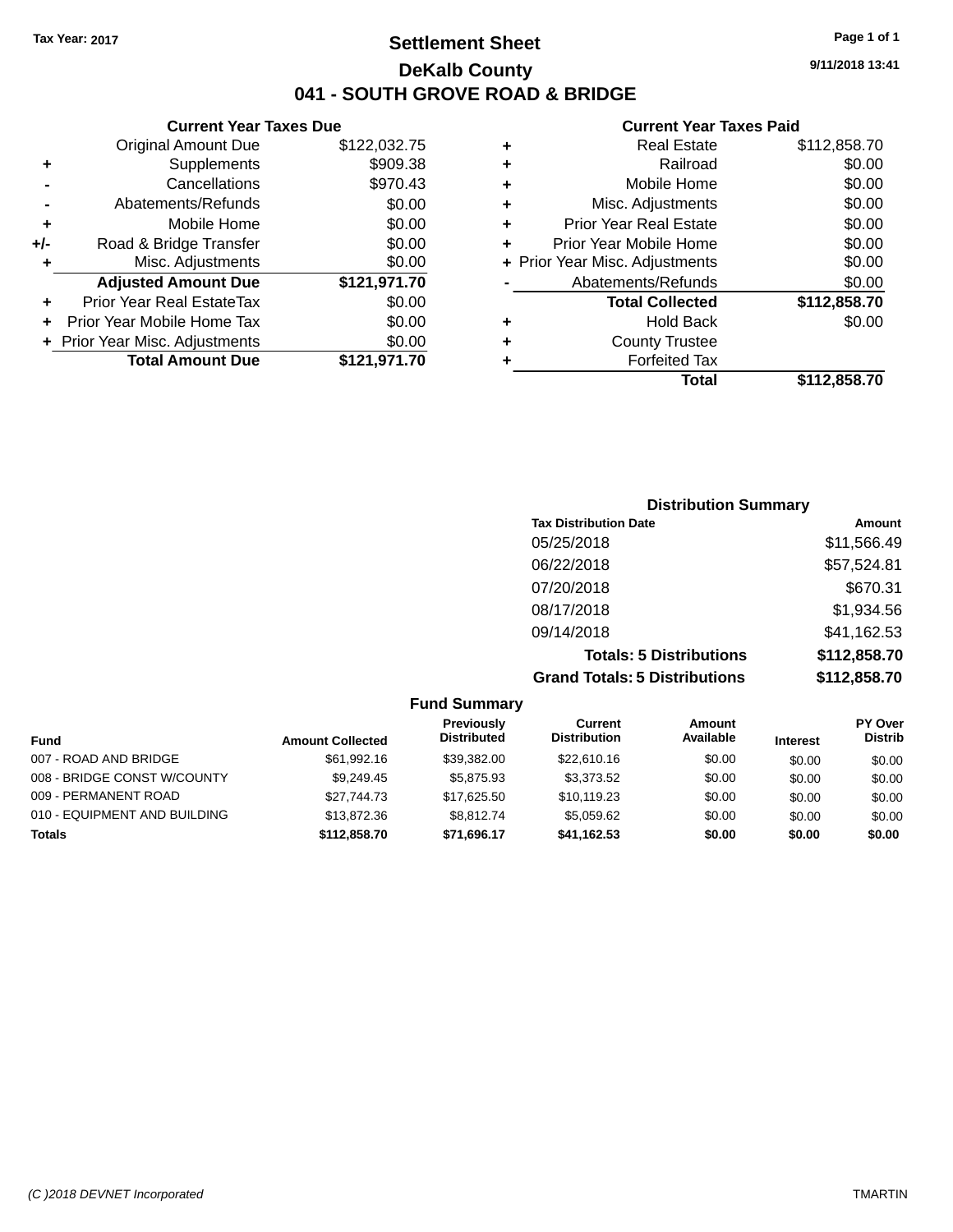### **Settlement Sheet Tax Year: 2017 Page 1 of 1 DeKalb County 042 - SQUAW GROVE TOWNSHIP**

**9/11/2018 13:41**

| <b>Real Estate</b>             | \$119,475.36 |
|--------------------------------|--------------|
| Railroad                       | \$1,835.20   |
| Mobile Home                    | \$0.00       |
| Misc. Adjustments              | \$16.49      |
| <b>Prior Year Real Estate</b>  | \$0.00       |
| Prior Year Mobile Home         | \$0.00       |
| + Prior Year Misc. Adjustments | \$0.00       |
| Abatements/Refunds             | \$0.00       |
| <b>Total Collected</b>         | \$121,327.05 |
| <b>Hold Back</b>               | \$0.00       |
| <b>County Trustee</b>          |              |
| <b>Forfeited Tax</b>           |              |
| Total                          | \$121,327.05 |
|                                |              |

|     | <b>Current Year Taxes Due</b>  |              |
|-----|--------------------------------|--------------|
|     | <b>Original Amount Due</b>     | \$124,995.56 |
| ٠   | Supplements                    | \$957.39     |
|     | Cancellations                  | \$1,058.28   |
|     | Abatements/Refunds             | \$0.00       |
| ٠   | Mobile Home                    | \$0.00       |
| +/- | Road & Bridge Transfer         | \$0.00       |
| ٠   | Misc. Adjustments              | \$16.49      |
|     | <b>Adjusted Amount Due</b>     | \$124,911.16 |
| ٠   | Prior Year Real EstateTax      | \$0.00       |
|     | Prior Year Mobile Home Tax     | \$0.00       |
|     | + Prior Year Misc. Adjustments | \$0.00       |
|     | <b>Total Amount Due</b>        | \$124,911.16 |

| <b>Distribution Summary</b>          |              |  |
|--------------------------------------|--------------|--|
| <b>Tax Distribution Date</b>         | Amount       |  |
| 05/25/2018                           | \$10,084.61  |  |
| 06/22/2018                           | \$58,559.94  |  |
| 07/20/2018                           | \$1,292.99   |  |
| 08/17/2018                           | \$1,699.05   |  |
| 09/14/2018                           | \$49,690.46  |  |
| <b>Totals: 5 Distributions</b>       | \$121,327.05 |  |
| <b>Grand Totals: 5 Distributions</b> | \$121,327.05 |  |

|                          |                         | <b>Fund Summary</b>                     |                                |                     |                 |                                  |
|--------------------------|-------------------------|-----------------------------------------|--------------------------------|---------------------|-----------------|----------------------------------|
| <b>Fund</b>              | <b>Amount Collected</b> | <b>Previously</b><br><b>Distributed</b> | Current<br><b>Distribution</b> | Amount<br>Available | <b>Interest</b> | <b>PY Over</b><br><b>Distrib</b> |
| 001 - CORPORATE          | \$80.981.47             | \$47,814.86                             | \$33,166.61                    | \$0.00              | \$0.00          | \$0.00                           |
| 017 - CEMETERY           | \$12,241.52             | \$7,227.91                              | \$5,013.61                     | \$0.00              | \$0.00          | \$0.00                           |
| 019 - COMMUNITY BUILDING | \$24,855.53             | \$14,675.75                             | \$10,179.78                    | \$0.00              | \$0.00          | \$0.00                           |
| 054 - GENERAL ASSISTANCE | \$3,248.53              | \$1,918.07                              | \$1,330.46                     | \$0.00              | \$0.00          | \$0.00                           |
| <b>Totals</b>            | \$121.327.05            | \$71,636.59                             | \$49,690.46                    | \$0.00              | \$0.00          | \$0.00                           |
|                          |                         | <b>Miscellaneous Adjustment Detail</b>  |                                |                     |                 |                                  |

| Year Source             | <b>Account Type</b>                        | <b>Amount Adjustment Description</b>               |
|-------------------------|--------------------------------------------|----------------------------------------------------|
|                         | 2017 RE - Real Estate Paymt In Lieu of Tax | \$16.49 HOUSING AUTHORITY SUNSET VIEW APTS. by TBA |
| <b>Totals 1 entries</b> |                                            | \$16.49                                            |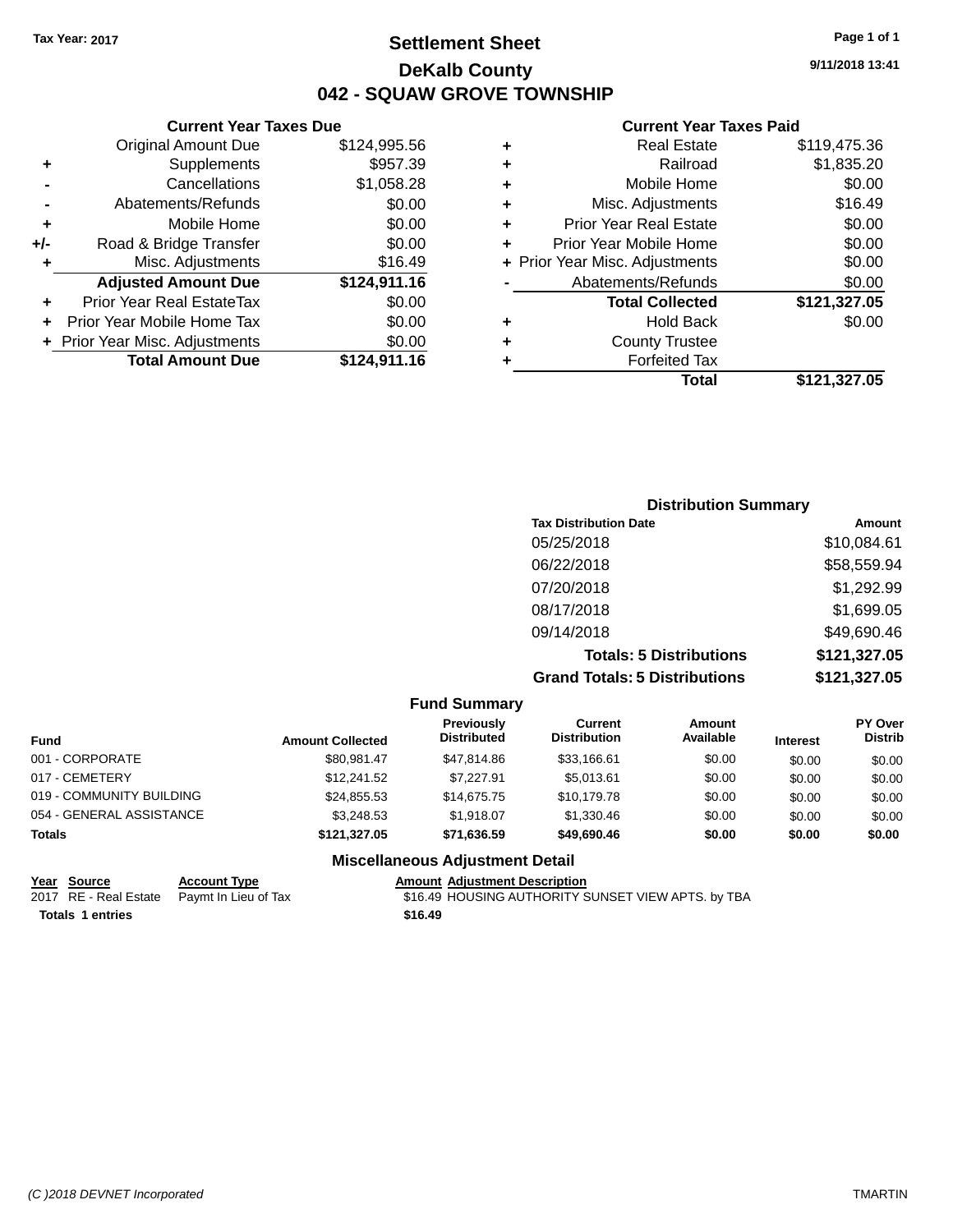### **Settlement Sheet Tax Year: 2017 Page 1 of 1 DeKalb County 043 - HINCKLEY PUBLIC LIBRARY DISTRICT**

**9/11/2018 13:41**

#### **Current Year Taxes Paid**

|     | <b>Current Year Taxes Due</b>            |              |  |  |
|-----|------------------------------------------|--------------|--|--|
|     | <b>Original Amount Due</b>               | \$182,780.45 |  |  |
| ٠   | Supplements                              | \$1,400.03   |  |  |
|     | Cancellations                            | \$1,547.55   |  |  |
|     | Abatements/Refunds                       | \$0.00       |  |  |
| ٠   | Mobile Home                              | \$0.00       |  |  |
| +/- | Road & Bridge Transfer                   | \$0.00       |  |  |
| ٠   | Misc. Adjustments                        | \$24.12      |  |  |
|     | <b>Adjusted Amount Due</b>               | \$182,657.05 |  |  |
| ÷   | Prior Year Real EstateTax                | \$0.00       |  |  |
|     | Prior Year Mobile Home Tax               | \$0.00       |  |  |
|     | \$0.00<br>+ Prior Year Misc. Adjustments |              |  |  |
|     | <b>Total Amount Due</b>                  | \$182,657.05 |  |  |
|     |                                          |              |  |  |

| ٠ | <b>Real Estate</b>             | \$174,708.32 |
|---|--------------------------------|--------------|
| ٠ | Railroad                       | \$2,683.60   |
| ٠ | Mobile Home                    | \$0.00       |
| ٠ | Misc. Adjustments              | \$24.12      |
| ٠ | <b>Prior Year Real Estate</b>  | \$0.00       |
| ٠ | Prior Year Mobile Home         | \$0.00       |
|   | + Prior Year Misc. Adjustments | \$0.00       |
|   | Abatements/Refunds             | \$0.00       |
|   | <b>Total Collected</b>         | \$177,416.04 |
| ٠ | <b>Hold Back</b>               | \$0.00       |
| ٠ | <b>County Trustee</b>          |              |
| ٠ | <b>Forfeited Tax</b>           |              |
|   | Total                          | \$177.416.04 |
|   |                                |              |

| <b>Distribution Summary</b>          |              |
|--------------------------------------|--------------|
| <b>Tax Distribution Date</b>         | Amount       |
| 05/25/2018                           | \$14,746.55  |
| 06/22/2018                           | \$85,631.86  |
| 07/20/2018                           | \$1,890.70   |
| 08/17/2018                           | \$2,484.48   |
| 09/14/2018                           | \$72,662.45  |
| <b>Totals: 5 Distributions</b>       | \$177,416.04 |
| <b>Grand Totals: 5 Distributions</b> | \$177,416.04 |

|                                               |                         | <b>Fund Summary</b>                     |                                       |                     |                 |                                  |
|-----------------------------------------------|-------------------------|-----------------------------------------|---------------------------------------|---------------------|-----------------|----------------------------------|
| <b>Fund</b>                                   | <b>Amount Collected</b> | <b>Previously</b><br><b>Distributed</b> | <b>Current</b><br><b>Distribution</b> | Amount<br>Available | <b>Interest</b> | <b>PY Over</b><br><b>Distrib</b> |
| 001 - CORPORATE                               | \$152,694.50            | \$90,157.00                             | \$62,537.50                           | \$0.00              | \$0.00          | \$0.00                           |
| 004 - OPERATIONS & MAINTENANCE                | \$12,338,42             | \$7,285.10                              | \$5,053.32                            | \$0.00              | \$0.00          | \$0.00                           |
| $005 - I. M. R. F.$                           | \$5,699.85              | \$3,365.42                              | \$2,334.43                            | \$0.00              | \$0.00          | \$0.00                           |
| 027 - AUDIT                                   | \$29.82                 | \$17.60                                 | \$12.22                               | \$0.00              | \$0.00          | \$0.00                           |
| 035 - TORT JUDGEMENTS/LIABILITY<br><b>INS</b> | \$953.60                | \$563.05                                | \$390.55                              | \$0.00              | \$0.00          | \$0.00                           |
| 047 - SOCIAL SECURITY                         | \$5,699.85              | \$3,365.42                              | \$2,334.43                            | \$0.00              | \$0.00          | \$0.00                           |
| <b>Totals</b>                                 | \$177,416.04            | \$104,753.59                            | \$72,662.45                           | \$0.00              | \$0.00          | \$0.00                           |
|                                               |                         |                                         |                                       |                     |                 |                                  |

#### **Miscellaneous Adjustment Detail**

|                  | Year Source | <b>Account Type</b>                        | <b>Amount Adjustment Description</b>               |
|------------------|-------------|--------------------------------------------|----------------------------------------------------|
|                  |             | 2017 RE - Real Estate Paymt In Lieu of Tax | \$24.12 HOUSING AUTHORITY SUNSET VIEW APTS. by TBA |
| Totals 1 entries |             |                                            | \$24.12                                            |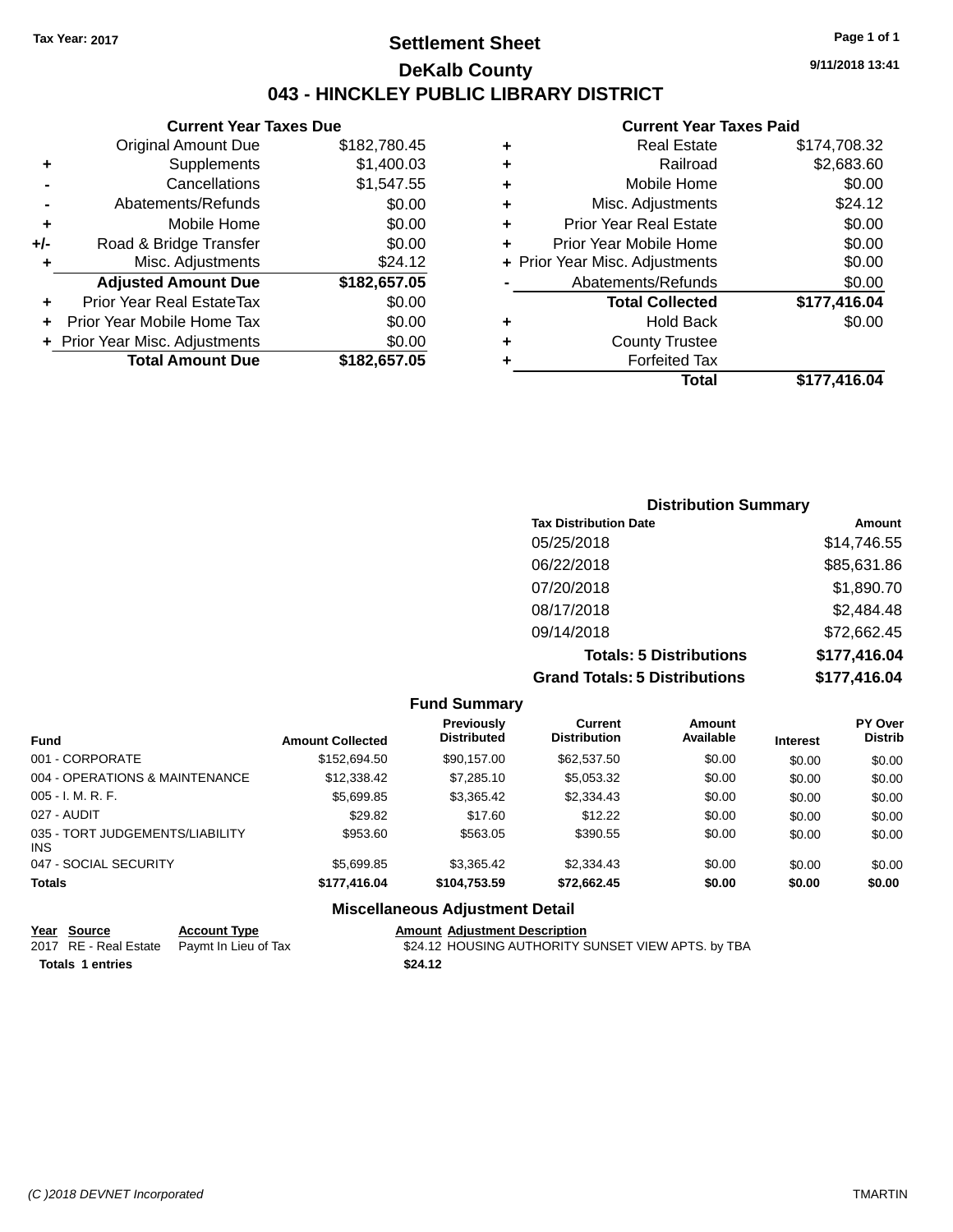### **Settlement Sheet Tax Year: 2017 Page 1 of 1 DeKalb County 044 - SQUAW GROVE ROAD & BRIDGE**

**9/11/2018 13:41**

|       | <b>Current Year Taxes Due</b>  |               |
|-------|--------------------------------|---------------|
|       | <b>Original Amount Due</b>     | \$299,877.33  |
| ٠     | Supplements                    | \$2,054.06    |
|       | Cancellations                  | \$2,275.05    |
|       | Abatements/Refunds             | \$0.00        |
| ٠     | Mobile Home                    | \$0.00        |
| $+/-$ | Road & Bridge Transfer         | (\$29,995.74) |
|       | Misc. Adjustments              | \$39.57       |
|       | <b>Adjusted Amount Due</b>     | \$269,700.17  |
|       | Prior Year Real EstateTax      | \$0.00        |
|       | Prior Year Mobile Home Tax     | \$0.00        |
|       | + Prior Year Misc. Adjustments | \$0.00        |
|       | <b>Total Amount Due</b>        | \$269.700.17  |
|       |                                |               |

|   | <b>Real Estate</b>             | \$256,835.90 |
|---|--------------------------------|--------------|
| ٠ | Railroad                       | \$4,205.04   |
| ٠ | Mobile Home                    | \$0.00       |
| ٠ | Misc. Adjustments              | \$39.57      |
| ٠ | <b>Prior Year Real Estate</b>  | \$0.00       |
| ٠ | Prior Year Mobile Home         | \$0.00       |
|   | + Prior Year Misc. Adjustments | \$0.00       |
|   | Abatements/Refunds             | \$0.00       |
|   | <b>Total Collected</b>         | \$261,080.51 |
| ٠ | <b>Hold Back</b>               | \$0.00       |
| ٠ | <b>County Trustee</b>          |              |
|   | <b>Forfeited Tax</b>           |              |
|   | Total                          | \$261,080.51 |

|                            | <b>Road and Bridge Summary</b> |               | <b>Distribution Summary</b>          |              |  |
|----------------------------|--------------------------------|---------------|--------------------------------------|--------------|--|
| <b>Municipality</b>        | Amt. Due                       | Amt. Distrib. | <b>Tax Distribution Date</b>         | Amount       |  |
| <b>VILLAGE OF HINCKLEY</b> | \$30,889.55                    | \$29,995.74   | 05/25/2018                           | \$21,679.19  |  |
| <b>Totals</b>              | \$30,889.55                    | \$29,995.74   | 06/22/2018                           | \$126,017.74 |  |
|                            |                                |               | 07/20/2018                           | \$2,779.64   |  |
|                            |                                |               | 08/17/2018                           | \$3,652.51   |  |
|                            |                                |               | 09/14/2018                           | \$106,951.43 |  |
|                            |                                |               | <b>Totals: 5 Distributions</b>       | \$261,080.51 |  |
|                            |                                |               | <b>Grand Totals: 5 Distributions</b> | \$261,080.51 |  |

|                                         |                         | <b>Fund Summary</b>                     |                                |                     |                 |                           |
|-----------------------------------------|-------------------------|-----------------------------------------|--------------------------------|---------------------|-----------------|---------------------------|
| <b>Fund</b>                             | <b>Amount Collected</b> | <b>Previously</b><br><b>Distributed</b> | Current<br><b>Distribution</b> | Amount<br>Available | <b>Interest</b> | PY Over<br><b>Distrib</b> |
| 007 - ROAD AND BRIDGE                   | \$78,285.49             | \$46,199.44                             | \$32,086.05                    | \$0.00              | \$0.00          | \$0.00                    |
| 008 - BRIDGE CONST W/COUNTY             | \$21.063.15             | \$12,436.54                             | \$8.626.61                     | \$0.00              | \$0.00          | \$0.00                    |
| 009 - PERMANENT ROAD                    | \$117.996.49            | \$69,669.94                             | \$48,326.55                    | \$0.00              | \$0.00          | \$0.00                    |
| 010 - EQUIPMENT AND BUILDING            | \$37,290.66             | \$22,017.93                             | \$15,272.73                    | \$0.00              | \$0.00          | \$0.00                    |
| 035 - TORT JUDGEMENTS/LIABILITY<br>INS. | \$6,444.72              | \$3,805.23                              | \$2,639.49                     | \$0.00              | \$0.00          | \$0.00                    |
| <b>Totals</b>                           | \$261.080.51            | \$154,129,08                            | \$106,951.43                   | \$0.00              | \$0.00          | \$0.00                    |
|                                         |                         | <b>Miscellaneous Adjustment Detail</b>  |                                |                     |                 |                           |

| Year Source             | <b>Account Type</b>                        | <b>Amount Adiustment Description</b>               |
|-------------------------|--------------------------------------------|----------------------------------------------------|
|                         | 2017 RE - Real Estate Paymt In Lieu of Tax | \$39.57 HOUSING AUTHORITY SUNSET VIEW APTS. by TBA |
| <b>Totals 1 entries</b> |                                            | \$39.57                                            |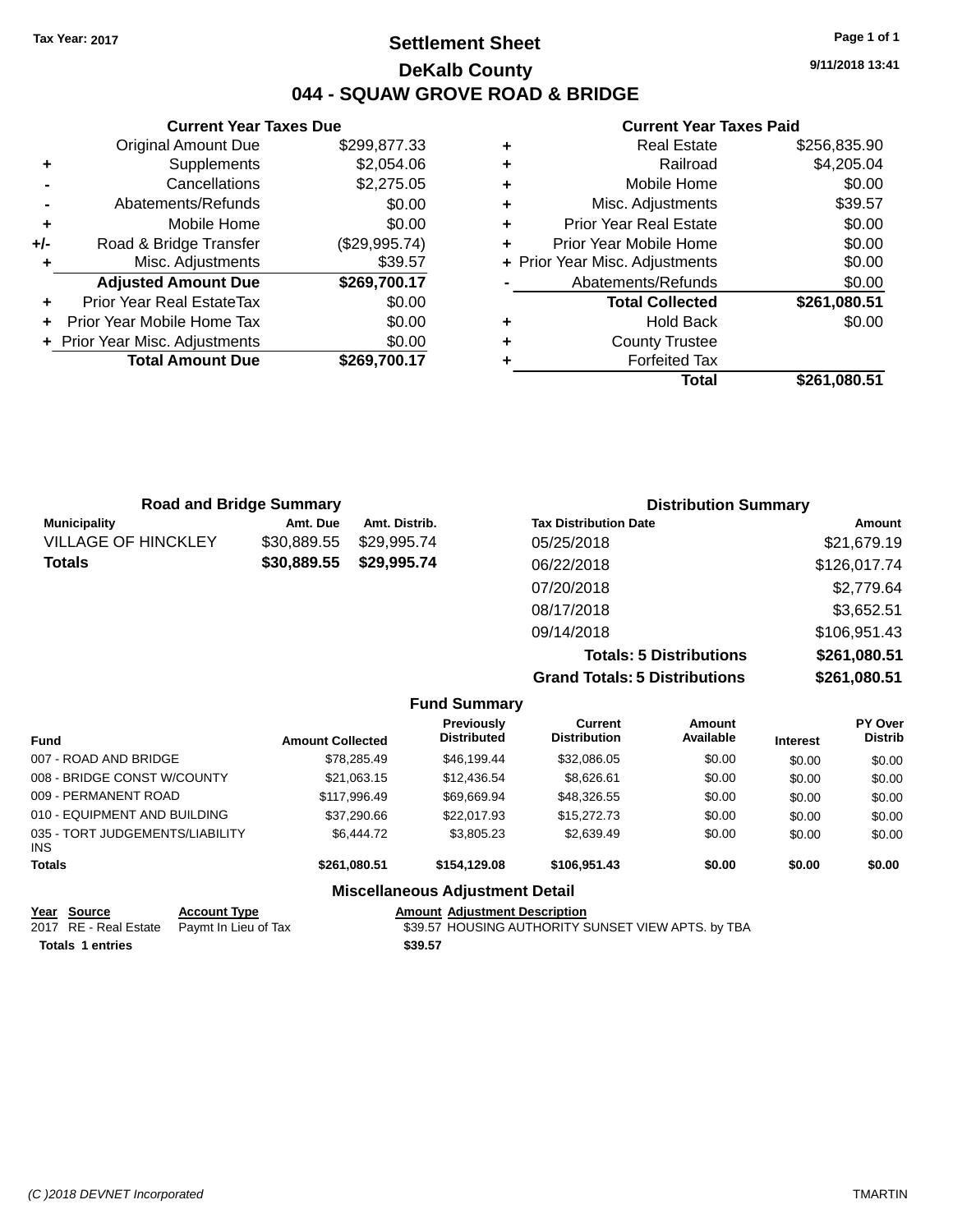### **Settlement Sheet Tax Year: 2017 Page 1 of 1 DeKalb County 045 - SYCAMORE TOWNSHIP**

**9/11/2018 13:41**

#### **Current Year Taxes Paid**

|     | <b>Current Year Taxes Due</b>  |              |  |  |  |  |
|-----|--------------------------------|--------------|--|--|--|--|
|     | <b>Original Amount Due</b>     | \$427,531.92 |  |  |  |  |
| ٠   | Supplements                    | \$3,866.21   |  |  |  |  |
|     | \$4,249.86<br>Cancellations    |              |  |  |  |  |
|     | Abatements/Refunds             | \$0.00       |  |  |  |  |
| ٠   | Mobile Home                    | \$0.00       |  |  |  |  |
| +/- | Road & Bridge Transfer         | \$0.00       |  |  |  |  |
| ٠   | Misc. Adjustments              | \$3,019.72   |  |  |  |  |
|     | <b>Adjusted Amount Due</b>     | \$430,167.99 |  |  |  |  |
|     | Prior Year Real EstateTax      | \$79.76      |  |  |  |  |
|     | Prior Year Mobile Home Tax     | \$0.00       |  |  |  |  |
|     | + Prior Year Misc. Adjustments | \$2.86       |  |  |  |  |
|     | <b>Total Amount Due</b>        | \$430,250.61 |  |  |  |  |
|     |                                |              |  |  |  |  |

|   | <b>Real Estate</b>             | \$415,926.92 |
|---|--------------------------------|--------------|
| ٠ | Railroad                       | \$312.76     |
| ٠ | Mobile Home                    | \$0.00       |
| ٠ | Misc. Adjustments              | \$3,019.72   |
| ٠ | <b>Prior Year Real Estate</b>  | \$79.76      |
| ٠ | Prior Year Mobile Home         | \$0.00       |
|   | + Prior Year Misc. Adjustments | \$2.86       |
|   | Abatements/Refunds             | \$0.00       |
|   | <b>Total Collected</b>         | \$419,342.02 |
| ٠ | <b>Hold Back</b>               | \$0.00       |
| ٠ | <b>County Trustee</b>          |              |
| ٠ | <b>Forfeited Tax</b>           |              |
|   | <b>Total</b>                   | \$419,342.02 |
|   |                                |              |

| <b>Distribution Summary</b>          |              |
|--------------------------------------|--------------|
| <b>Tax Distribution Date</b>         | Amount       |
| 05/25/2018                           | \$43,758.54  |
| 06/22/2018                           | \$188,223.40 |
| 07/20/2018                           | \$3,349.95   |
| 08/17/2018                           | \$6,874.78   |
| 09/14/2018                           | \$177,135.35 |
| <b>Totals: 5 Distributions</b>       | \$419,342.02 |
| <b>Grand Totals: 5 Distributions</b> | \$419,342.02 |

|                          |                         | <b>Fund Summary</b>              |                                |                            |                 |                                  |
|--------------------------|-------------------------|----------------------------------|--------------------------------|----------------------------|-----------------|----------------------------------|
| Fund                     | <b>Amount Collected</b> | Previously<br><b>Distributed</b> | Current<br><b>Distribution</b> | <b>Amount</b><br>Available | <b>Interest</b> | <b>PY Over</b><br><b>Distrib</b> |
| 001 - CORPORATE          | \$378,095.96            | \$218,383,46                     | \$159,712.50                   | \$0.00                     | \$0.00          | \$0.00                           |
| 005 - I. M. R. F.        | \$31,410.38             | \$18,142.24                      | \$13.268.14                    | \$0.00                     | \$0.00          | \$0.00                           |
| 054 - GENERAL ASSISTANCE | \$9,835,68              | \$5.680.97                       | \$4.154.71                     | \$0.00                     | \$0.00          | \$0.00                           |
| <b>Totals</b>            | \$419,342.02            | \$242,206.67                     | \$177.135.35                   | \$0.00                     | \$0.00          | \$0.00                           |

### **Miscellaneous Adjustment Detail**

| Year Source             | <b>Account Type</b>       | <b>Amount Adjustment Description</b>                      |
|-------------------------|---------------------------|-----------------------------------------------------------|
| 2016 RE - Real Estate   | <b>Back Tax Collected</b> | \$2.86 TRUSTEE SALE 06-21-440-012 by TBA                  |
| 2017 RE - Real Estate   | Back Tax Collected        | \$2,688.00 2008 & 2009 AMB TRUST #2567 by TBA             |
| 2017 RE - Real Estate   | Paymt In Lieu of Tax      | \$165.86 HOUSING AUTHORITY DEKALB UNITS by TBA            |
| 2017 RE - Real Estate   | Paymt In Lieu of Tax      | \$165.86 HOUSING AUTHORITY- PAYMENT IN LIEU OF TAX by TBA |
| <b>Totals 4 entries</b> |                           | \$3,022.58                                                |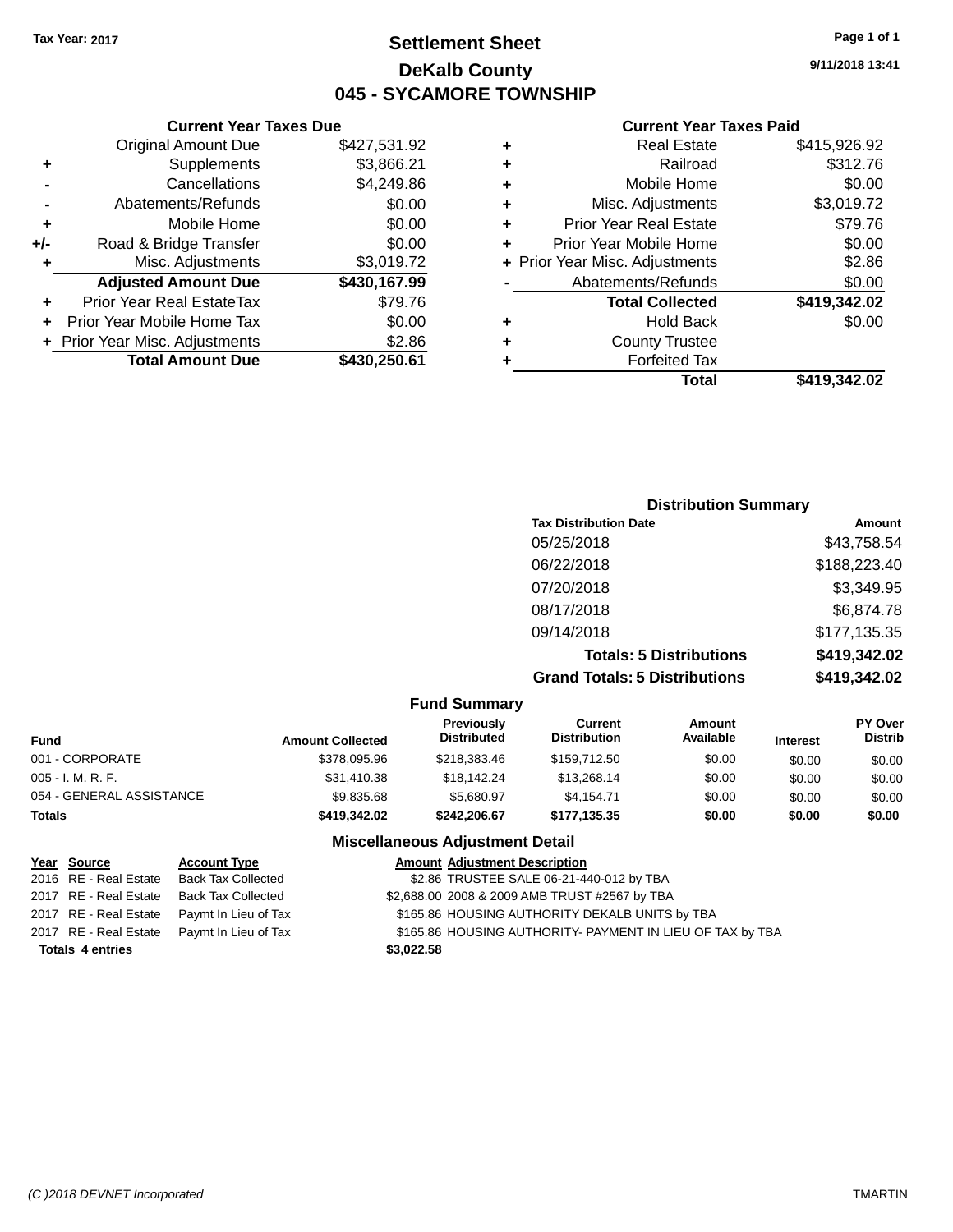**Original Amount Due** 

**Adjusted Amount Due** 

**Total Amount Due** 

**+** Supplements **-** Cancellations **-** Abatements/Refunds **+** Mobile Home **+/-** Road & Bridge Transfer **+** Misc. Adjustments

**+** Prior Year Real EstateTax **+** Prior Year Mobile Home Tax **+ Prior Year Misc. Adjustments** 

### **Settlement Sheet Tax Year: 2017 Page 1 of 1 DeKalb County 046 - SYCAMORE ROAD & BRIDGE**

**9/11/2018 13:41**

#### **Current Year Taxes Paid**

| <b>Current Year Taxes Due</b> |               |   | <b>Current Year Taxes Paid</b> |              |  |  |  |
|-------------------------------|---------------|---|--------------------------------|--------------|--|--|--|
| ่<br>เl Amount Due            | \$865,836.05  | ÷ | <b>Real Estate</b>             | \$820,325.44 |  |  |  |
| Supplements                   | \$7,468.20    | ÷ | Railroad                       | \$633.42     |  |  |  |
| Cancellations                 | \$8,383.49    | ÷ | Mobile Home                    | \$0.00       |  |  |  |
| าents/Refunds                 | \$0.00        | ÷ | Misc. Adjustments              | \$6,111.80   |  |  |  |
| Mobile Home                   | \$0.00        | ÷ | <b>Prior Year Real Estate</b>  | \$157.21     |  |  |  |
| ridge Transfer                | (\$22,012.54) | ÷ | Prior Year Mobile Home         | \$0.00       |  |  |  |
| . Adjustments                 | \$6,111.80    |   | + Prior Year Misc. Adjustments | \$5.79       |  |  |  |
| <b>Amount Due</b>             | \$849,020.02  |   | Abatements/Refunds             | \$0.00       |  |  |  |
| leal EstateTax≀               | \$157.21      |   | <b>Total Collected</b>         | \$827,233.66 |  |  |  |
| bile Home Tax                 | \$0.00        | ٠ | <b>Hold Back</b>               | \$0.00       |  |  |  |
| . Adjustments                 | \$5.79        | ÷ | <b>County Trustee</b>          |              |  |  |  |
| <b>Amount Due</b>             | \$849,183.02  |   | <b>Forfeited Tax</b>           |              |  |  |  |
|                               |               |   | <b>Total</b>                   | \$827,233.66 |  |  |  |

| <b>Road and Bridge Summary</b> |             |               | <b>Distribution Summary</b>  |              |
|--------------------------------|-------------|---------------|------------------------------|--------------|
| <b>Municipality</b>            | Amt. Due    | Amt. Distrib. | <b>Tax Distribution Date</b> | Amount       |
| <b>CITY OF SYCAMORE</b>        | \$22,585.60 | \$22,012.54   | 05/25/2018                   | \$86,317.58  |
| <b>Totals</b>                  | \$22,585.60 | \$22,012.54   | 06/22/2018                   | \$371,311.13 |
|                                |             |               | 07/20/2018                   | \$6,608.14   |
|                                |             |               | 08/17/2018                   | \$13,561.60  |

**Grand Totals: 5 Distributions \$827,233.66**

09/14/2018 \$349,435.21

**Totals: 5 Distributions \$827,233.66**

|                                         |                         | <b>Fund Summary</b>                     |                                       |                     |                 |                           |
|-----------------------------------------|-------------------------|-----------------------------------------|---------------------------------------|---------------------|-----------------|---------------------------|
| <b>Fund</b>                             | <b>Amount Collected</b> | <b>Previously</b><br><b>Distributed</b> | <b>Current</b><br><b>Distribution</b> | Amount<br>Available | <b>Interest</b> | PY Over<br><b>Distrib</b> |
| $005 - I. M. R. F.$                     | \$19,638.77             | \$11.343.10                             | \$8.295.67                            | \$0.00              | \$0.00          | \$0.00                    |
| 007 - ROAD AND BRIDGE                   | \$36.841.91             | \$21.278.15                             | \$15,563,76                           | \$0.00              | \$0.00          | \$0.00                    |
| 008 - BRIDGE CONST W/COUNTY             | \$39,247.07             | \$22,668.61                             | \$16,578.46                           | \$0.00              | \$0.00          | \$0.00                    |
| 009 - PERMANENT ROAD                    | \$603.961.85            | \$348,840.75                            | \$255,121.10                          | \$0.00              | \$0.00          | \$0.00                    |
| 010 - EQUIPMENT AND BUILDING            | \$98,100.68             | \$56.661.72                             | \$41.438.96                           | \$0.00              | \$0.00          | \$0.00                    |
| 035 - TORT JUDGEMENTS/LIABILITY<br>INS. | \$14.721.69             | \$8,503.06                              | \$6.218.63                            | \$0.00              | \$0.00          | \$0.00                    |
| 047 - SOCIAL SECURITY                   | \$14.721.69             | \$8,503,06                              | \$6.218.63                            | \$0.00              | \$0.00          | \$0.00                    |
| <b>Totals</b>                           | \$827,233.66            | \$477,798.45                            | \$349,435.21                          | \$0.00              | \$0.00          | \$0.00                    |

#### **Miscellaneous Adjustment Detail**

| Year Source             | <b>Account Type</b>                        | <b>Amount Adjustment Description</b>                      |
|-------------------------|--------------------------------------------|-----------------------------------------------------------|
|                         | 2016 RE - Real Estate Back Tax Collected   | \$5.79 TRUSTEE SALE 06-21-440-012 by TBA                  |
| 2017 RE - Real Estate   | Back Tax Collected                         | \$5,440.00 2008 & 2009 AMB TRUST #2567 by TBA             |
|                         | 2017 RE - Real Estate Paymt In Lieu of Tax | \$335.90 HOUSING AUTHORITY DEKALB UNITS by TBA            |
|                         | 2017 RE - Real Estate Paymt In Lieu of Tax | \$335.90 HOUSING AUTHORITY- PAYMENT IN LIEU OF TAX by TBA |
| <b>Totals 4 entries</b> |                                            | \$6,117.59                                                |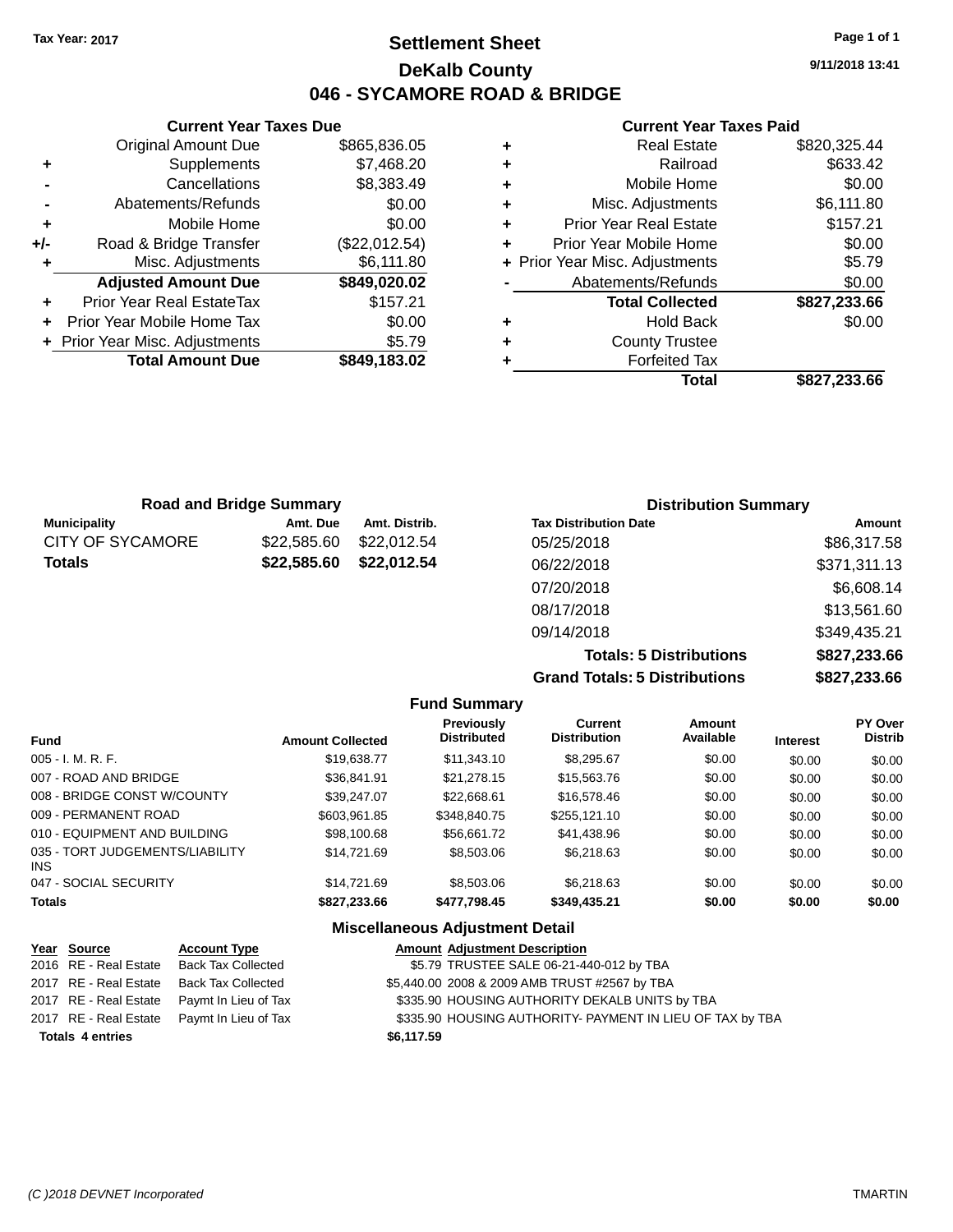### **Settlement Sheet Tax Year: 2017 Page 1 of 1 DeKalb County 047 - VICTOR TOWNSHIP**

**9/11/2018 13:41**

|     | <b>Current Year Taxes Due</b>  |             |  |  |
|-----|--------------------------------|-------------|--|--|
|     | <b>Original Amount Due</b>     | \$57,095.30 |  |  |
| ٠   | Supplements                    | \$107.34    |  |  |
|     | Cancellations                  | \$124.87    |  |  |
|     | Abatements/Refunds             | \$0.00      |  |  |
| ٠   | Mobile Home                    | \$0.00      |  |  |
| +/- | Road & Bridge Transfer         | \$0.00      |  |  |
|     | \$0.00<br>Misc. Adjustments    |             |  |  |
|     | <b>Adjusted Amount Due</b>     | \$57,077.77 |  |  |
|     | Prior Year Real EstateTax      | \$0.00      |  |  |
|     | Prior Year Mobile Home Tax     | \$0.00      |  |  |
|     | + Prior Year Misc. Adjustments | \$0.00      |  |  |
|     | <b>Total Amount Due</b>        | \$57.077.77 |  |  |
|     |                                |             |  |  |

| ٠ | <b>Real Estate</b>             | \$55,638.36 |
|---|--------------------------------|-------------|
| ٠ | Railroad                       | \$25.16     |
| ٠ | Mobile Home                    | \$0.00      |
| ٠ | Misc. Adjustments              | \$0.00      |
| ٠ | <b>Prior Year Real Estate</b>  | \$0.00      |
| ٠ | Prior Year Mobile Home         | \$0.00      |
|   | + Prior Year Misc. Adjustments | \$0.00      |
|   | Abatements/Refunds             | \$0.00      |
|   | <b>Total Collected</b>         | \$55,663.52 |
| ٠ | <b>Hold Back</b>               | \$0.00      |
| ٠ | <b>County Trustee</b>          |             |
| ٠ | <b>Forfeited Tax</b>           |             |
|   | Total                          | \$55,663.52 |
|   |                                |             |

| <b>Distribution Summary</b>          |             |
|--------------------------------------|-------------|
| <b>Tax Distribution Date</b>         | Amount      |
| 05/25/2018                           | \$5,899.98  |
| 06/22/2018                           | \$30,646.02 |
| 07/20/2018                           | \$265.38    |
| 08/17/2018                           | \$632.81    |
| 09/14/2018                           | \$18,219.33 |
| <b>Totals: 5 Distributions</b>       | \$55,663.52 |
| <b>Grand Totals: 5 Distributions</b> | \$55,663.52 |

|                                               |                         | <b>Fund Summary</b>              |                                |                     |                 |                                  |
|-----------------------------------------------|-------------------------|----------------------------------|--------------------------------|---------------------|-----------------|----------------------------------|
| <b>Fund</b>                                   | <b>Amount Collected</b> | Previously<br><b>Distributed</b> | Current<br><b>Distribution</b> | Amount<br>Available | <b>Interest</b> | <b>PY Over</b><br><b>Distrib</b> |
| 001 - CORPORATE                               | \$47.381.59             | \$31,873.04                      | \$15,508.55                    | \$0.00              | \$0.00          | \$0.00                           |
| 034 - GENERAL ASSISTANCE                      | \$6.227.18              | \$4.188.94                       | \$2.038.24                     | \$0.00              | \$0.00          | \$0.00                           |
| 035 - TORT JUDGEMENTS/LIABILITY<br><b>INS</b> | \$2.054.75              | \$1.382.21                       | \$672.54                       | \$0.00              | \$0.00          | \$0.00                           |
| <b>Totals</b>                                 | \$55,663.52             | \$37,444.19                      | \$18,219,33                    | \$0.00              | \$0.00          | \$0.00                           |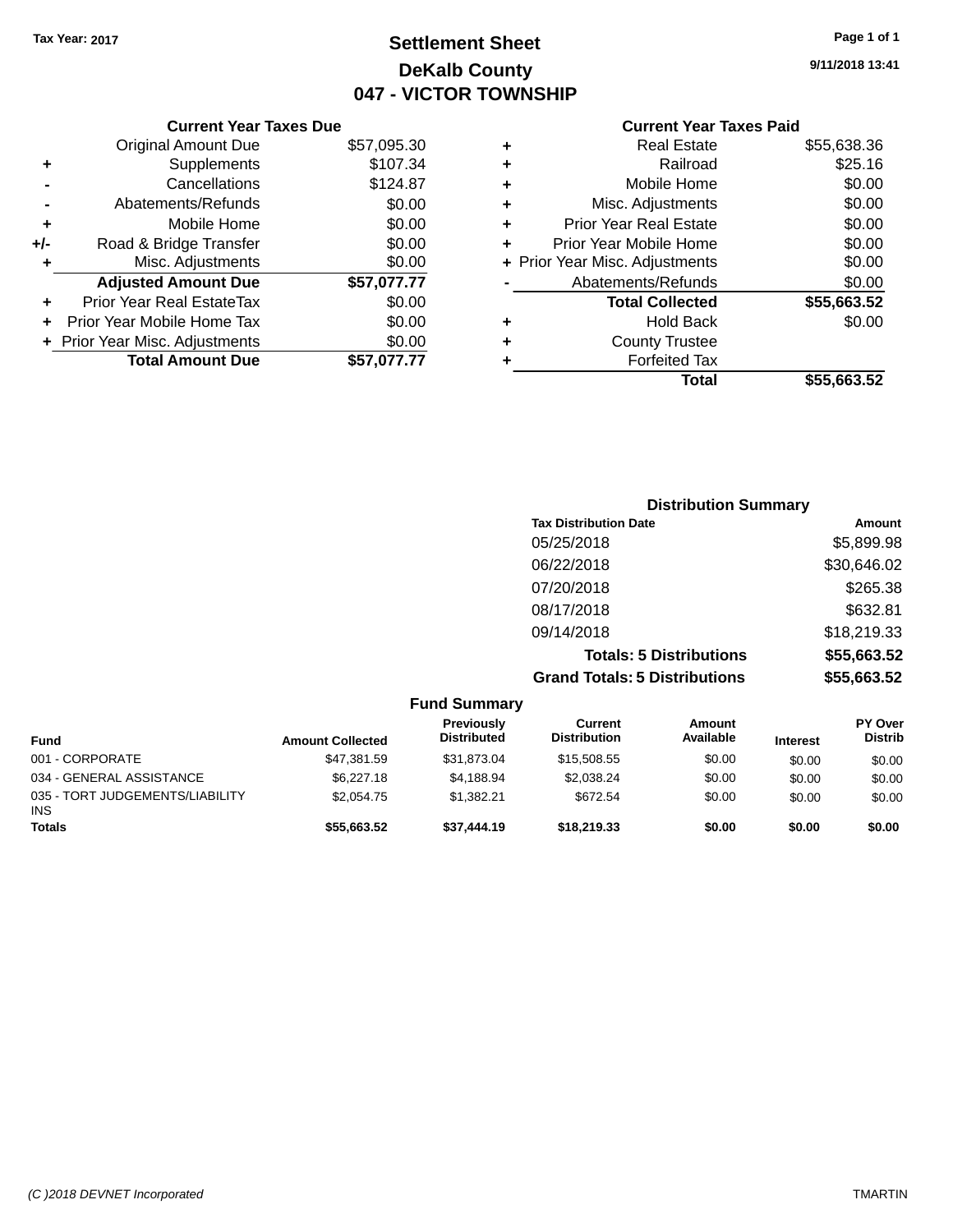### **Settlement Sheet Tax Year: 2017 Page 1 of 1 DeKalb County 048 - VICTOR ROAD & BRIDGE**

**9/11/2018 13:41**

| <b>Current Year Taxes Paid</b> |  |  |  |
|--------------------------------|--|--|--|
|--------------------------------|--|--|--|

|     | <b>Current Year Taxes Due</b>  |              |  |  |
|-----|--------------------------------|--------------|--|--|
|     | <b>Original Amount Due</b>     | \$110,075.23 |  |  |
| ٠   | Supplements                    | \$206.95     |  |  |
|     | Cancellations                  | \$240.73     |  |  |
|     | Abatements/Refunds             | \$0.00       |  |  |
| ٠   | Mobile Home                    | \$0.00       |  |  |
| +/- | Road & Bridge Transfer         | \$0.00       |  |  |
| ٠   | Misc. Adjustments              | \$0.00       |  |  |
|     | <b>Adjusted Amount Due</b>     | \$110,041.45 |  |  |
| ٠   | Prior Year Real EstateTax      | \$0.00       |  |  |
| ٠   | Prior Year Mobile Home Tax     | \$0.00       |  |  |
|     | + Prior Year Misc. Adjustments | \$0.00       |  |  |
|     | <b>Total Amount Due</b>        | \$110,041.45 |  |  |

|   | <b>Real Estate</b>             | \$107,266.32 |
|---|--------------------------------|--------------|
| ٠ | Railroad                       | \$48.52      |
| ٠ | Mobile Home                    | \$0.00       |
| ٠ | Misc. Adjustments              | \$0.00       |
| ٠ | <b>Prior Year Real Estate</b>  | \$0.00       |
| ٠ | Prior Year Mobile Home         | \$0.00       |
|   | + Prior Year Misc. Adjustments | \$0.00       |
|   | Abatements/Refunds             | \$0.00       |
|   | <b>Total Collected</b>         | \$107,314.84 |
| ٠ | <b>Hold Back</b>               | \$0.00       |
| ٠ | <b>County Trustee</b>          |              |
| ٠ | <b>Forfeited Tax</b>           |              |
|   | Total                          | \$107,314.84 |
|   |                                |              |

| <b>Distribution Summary</b>          |              |  |  |  |
|--------------------------------------|--------------|--|--|--|
| <b>Tax Distribution Date</b>         | Amount       |  |  |  |
| 05/25/2018                           | \$11,374.79  |  |  |  |
| 06/22/2018                           | \$59,083.01  |  |  |  |
| 07/20/2018                           | \$511.65     |  |  |  |
| 08/17/2018                           | \$1,220.03   |  |  |  |
| 09/14/2018                           | \$35,125.36  |  |  |  |
| <b>Totals: 5 Distributions</b>       | \$107,314.84 |  |  |  |
| <b>Grand Totals: 5 Distributions</b> | \$107,314.84 |  |  |  |

| <b>Fund Summary</b>                     |                         |                                         |                                       |                     |                 |                                  |
|-----------------------------------------|-------------------------|-----------------------------------------|---------------------------------------|---------------------|-----------------|----------------------------------|
| <b>Fund</b>                             | <b>Amount Collected</b> | <b>Previously</b><br><b>Distributed</b> | <b>Current</b><br><b>Distribution</b> | Amount<br>Available | <b>Interest</b> | <b>PY Over</b><br><b>Distrib</b> |
| 007 - ROAD AND BRIDGE                   | \$59.784.47             | \$40,216.34                             | \$19,568.13                           | \$0.00              | \$0.00          | \$0.00                           |
| 008 - BRIDGE CONST W/COUNTY             | \$2,150.05              | \$1,446.31                              | \$703.74                              | \$0.00              | \$0.00          | \$0.00                           |
| 009 - PERMANENT ROAD                    | \$31.115.08             | \$20,930.76                             | \$10,184.32                           | \$0.00              | \$0.00          | \$0.00                           |
| 010 - EQUIPMENT AND BUILDING            | \$12,221.86             | \$8.221.51                              | \$4,000.35                            | \$0.00              | \$0.00          | \$0.00                           |
| 035 - TORT JUDGEMENTS/LIABILITY<br>INS. | \$2,043,38              | \$1,374.56                              | \$668.82                              | \$0.00              | \$0.00          | \$0.00                           |
| Totals                                  | \$107,314.84            | \$72,189.48                             | \$35,125.36                           | \$0.00              | \$0.00          | \$0.00                           |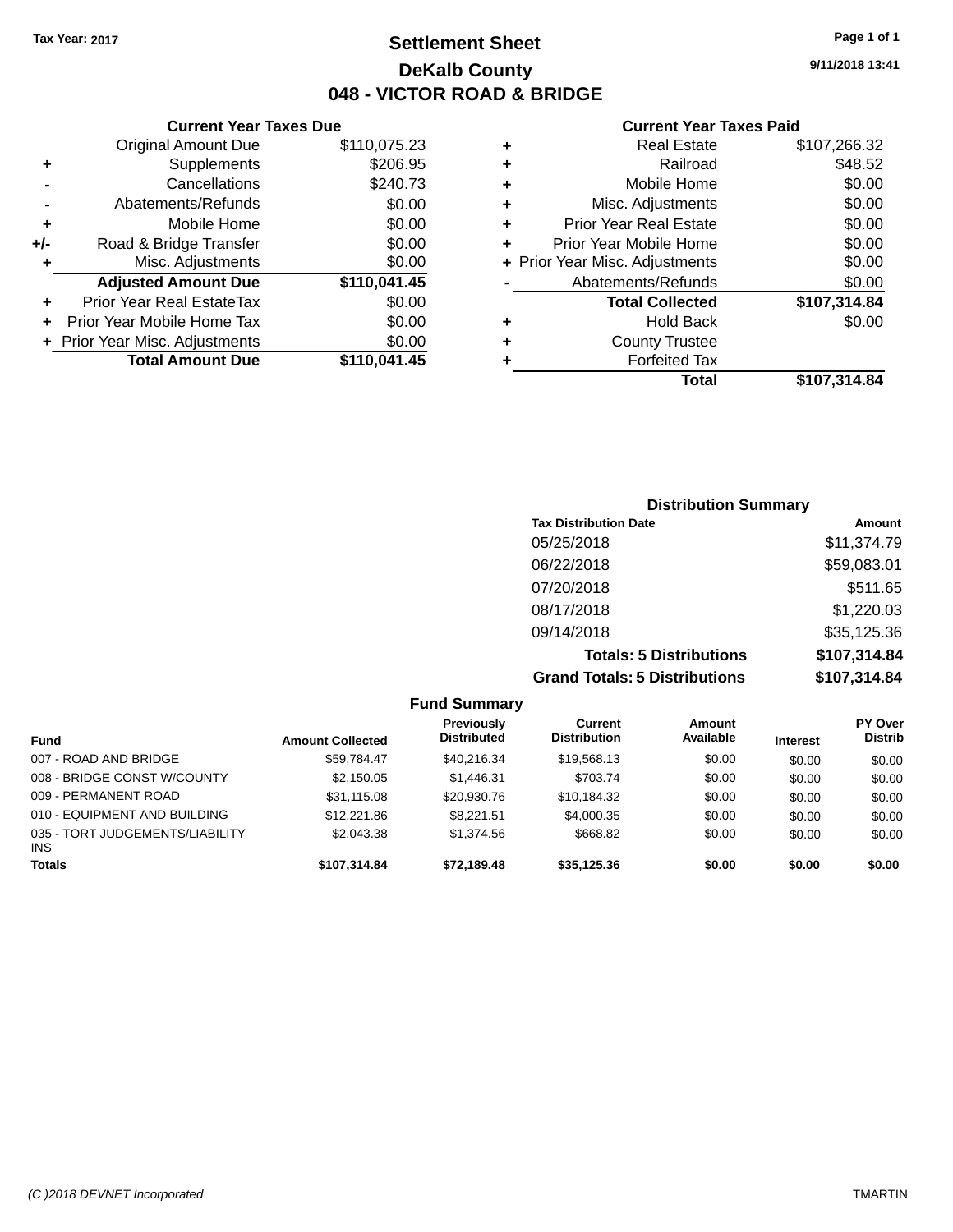### **Settlement Sheet Tax Year: 2017 Page 1 of 1 DeKalb County 056 - TOWN OF CORTLAND**

**9/11/2018 13:41**

#### **Current Year Taxes Paid**

|   | Total                          | \$677.768.95 |
|---|--------------------------------|--------------|
|   | <b>Forfeited Tax</b>           |              |
| ٠ | <b>County Trustee</b>          |              |
| ٠ | <b>Hold Back</b>               | \$0.00       |
|   | <b>Total Collected</b>         | \$677,768.95 |
|   | Abatements/Refunds             | \$256.34     |
|   | + Prior Year Misc. Adjustments | \$65.63      |
| ÷ | Prior Year Mobile Home         | \$0.00       |
| ٠ | <b>Prior Year Real Estate</b>  | (\$148.46)   |
| ٠ | Misc. Adjustments              | \$27,482.03  |
| ÷ | Mobile Home                    | \$0.00       |
| ٠ | Railroad                       | \$1,842.78   |
| ٠ | <b>Real Estate</b>             | \$648,783.31 |

| +/- | Road & Bridge Transfer           | \$21,287.12  |   | Prior Year        |
|-----|----------------------------------|--------------|---|-------------------|
| ٠   | Misc. Adjustments                | \$27,482.03  |   | + Prior Year Mise |
|     | <b>Adjusted Amount Due</b>       | \$697,527.45 |   | Abater            |
| ٠   | <b>Prior Year Real EstateTax</b> | (\$148.46)   |   | Т                 |
|     | + Prior Year Mobile Home Tax     | \$0.00       | ٠ |                   |
|     | + Prior Year Misc. Adjustments   | \$65.63      | ٠ |                   |
|     | <b>Total Amount Due</b>          | \$697,444.62 |   |                   |
|     |                                  |              |   |                   |
|     |                                  |              |   |                   |
|     |                                  |              |   |                   |

**Current Year Taxes Due** Original Amount Due \$649,398.33

**+** Supplements \$4,031.93 **-** Cancellations \$4,415.62 **-** Abatements/Refunds \$256.34 **+** Mobile Home \$0.00

| <b>Road and Bridge Summary</b> |             |               | <b>Distribution Summary</b>    |               |  |
|--------------------------------|-------------|---------------|--------------------------------|---------------|--|
| Rd./Br. District               | Amt. Due    | Amt. Distrib. | <b>Tax Distribution Date</b>   | <b>Amount</b> |  |
| CORTLAND ROAD & BRIDG          | \$21,862.20 | \$21,287.12   | 05/25/2018                     | \$53,812.77   |  |
| Totals                         | \$21,862.20 | \$21.287.12   | 06/22/2018                     | \$314,299.31  |  |
|                                |             |               | 07/20/2018                     | \$5,820.35    |  |
|                                |             |               | 08/17/2018                     | \$8,099.97    |  |
|                                |             |               | 09/14/2018                     | \$295,736.55  |  |
|                                |             |               | <b>Totals: 5 Distributions</b> | \$677,768.95  |  |

**Grand Totals: 5 Distributions \$677,768.95**

|                         |                         | <b>Fund Summary</b>                     |                                |                     |                 |                           |
|-------------------------|-------------------------|-----------------------------------------|--------------------------------|---------------------|-----------------|---------------------------|
| <b>Fund</b>             | <b>Amount Collected</b> | <b>Previously</b><br><b>Distributed</b> | Current<br><b>Distribution</b> | Amount<br>Available | <b>Interest</b> | PY Over<br><b>Distrib</b> |
| 001 - CORPORATE         | \$469,752.82            | \$264,705.68                            | \$205,047.14                   | \$0.00              | \$0.00          | \$0.00                    |
| 005 - I. M. R. F.       | \$57,353.51             | \$32,318.70                             | \$25,034.81                    | \$0.00              | \$0.00          | \$0.00                    |
| 007 - ROAD AND BRIDGE   | \$21.287.12             | \$12,104.93                             | \$9.182.19                     | \$0.00              | \$0.00          | \$0.00                    |
| 014 - POLICE PROTECTION | \$77,007.30             | \$43,393.61                             | \$33,613.69                    | \$0.00              | \$0.00          | \$0.00                    |
| 047 - SOCIAL SECURITY   | \$52,368.20             | \$29.509.48                             | \$22,858.72                    | \$0.00              | \$0.00          | \$0.00                    |
| <b>Totals</b>           | \$677,768.95            | \$382.032.40                            | \$295,736.55                   | \$0.00              | \$0.00          | \$0.00                    |
|                         |                         | <b>Miscellaneous Adjustment Detail</b>  |                                |                     |                 |                           |

| Year Source             | <b>Account Type</b>                      |             | <b>Amount Adjustment Description</b>                          |
|-------------------------|------------------------------------------|-------------|---------------------------------------------------------------|
| 2016 RE - Real Estate   | Back Tax Collected                       |             | \$65.63 RESOURCE BANK TR 1244 REDEMPTION 09-29-254-046 by TBA |
|                         | 2017 RE - Real Estate Back Tax Collected |             | \$27,482.03 SIE COURT ORDER 14TX38 09-33-100-009 by TBA       |
| <b>Totals 2 entries</b> |                                          | \$27,547.66 |                                                               |

#### **Abatement Detail**

| Year Source | <b>Account Type</b> | <b>Amount Adjustment Description</b> |  |
|-------------|---------------------|--------------------------------------|--|
|             |                     |                                      |  |

2017 RE - Real Estate RE Abatement \$254.07 SIE COURT ORDER 14TX38 09-33-100-009 by TBA **Totals \$254.07 1 entries**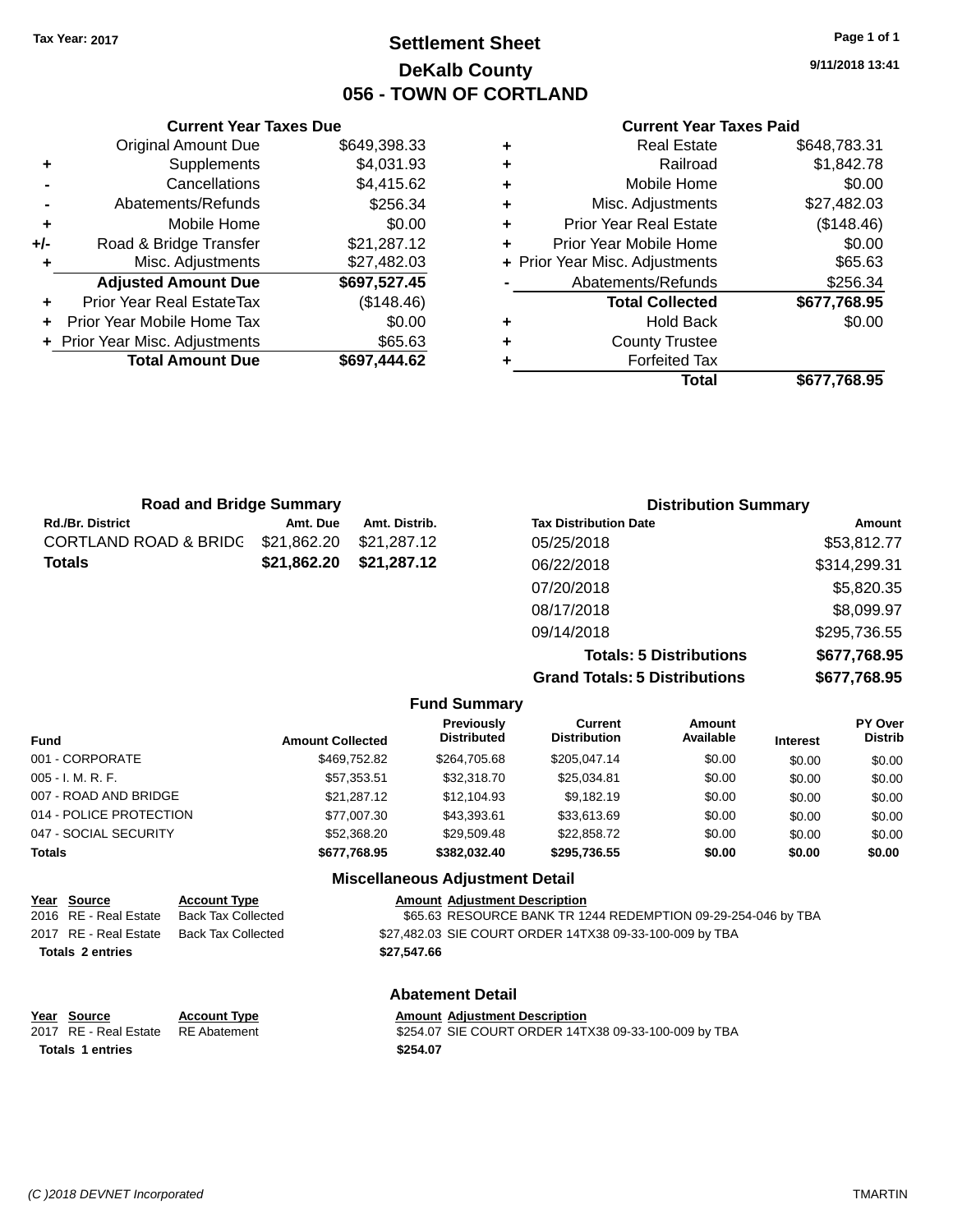### **Settlement Sheet Tax Year: 2017 Page 1 of 1 DeKalb County 057 - CORTLAND LIBRARY**

**9/11/2018 13:41**

|       | <b>Current Year Taxes Due</b>  |              |
|-------|--------------------------------|--------------|
|       | <b>Original Amount Due</b>     | \$226,869.47 |
| ٠     | Supplements                    | \$1,339.29   |
|       | Cancellations                  | \$1,465.34   |
|       | Abatements/Refunds             | \$99.69      |
| ٠     | Mobile Home                    | \$0.00       |
| $+/-$ | Road & Bridge Transfer         | \$0.00       |
| ٠     | Misc. Adjustments              | \$0.00       |
|       | <b>Adjusted Amount Due</b>     | \$226,643.73 |
| ٠     | Prior Year Real EstateTax      | (\$51.61)    |
| ÷     | Prior Year Mobile Home Tax     | \$0.00       |
|       | + Prior Year Misc. Adjustments | \$22.93      |
|       | <b>Total Amount Due</b>        | \$226.615.05 |
|       |                                |              |

|   | <b>Real Estate</b>             | \$219,237.74 |
|---|--------------------------------|--------------|
| ٠ | Railroad                       | \$622.80     |
| ٠ | Mobile Home                    | \$0.00       |
| ٠ | Misc. Adjustments              | \$0.00       |
| ٠ | <b>Prior Year Real Estate</b>  | (\$51.61)    |
| ٠ | Prior Year Mobile Home         | \$0.00       |
|   | + Prior Year Misc. Adjustments | \$22.93      |
|   | Abatements/Refunds             | \$99.69      |
|   | <b>Total Collected</b>         | \$219,732.17 |
| ٠ | <b>Hold Back</b>               | \$0.00       |
| ٠ | <b>County Trustee</b>          |              |
| ٠ | <b>Forfeited Tax</b>           |              |
|   | Total                          | \$219,732.17 |
|   |                                |              |

| <b>Distribution Summary</b>          |              |
|--------------------------------------|--------------|
| <b>Tax Distribution Date</b>         | Amount       |
| 05/25/2018                           | \$8,586.12   |
| 06/22/2018                           | \$106,357.73 |
| 07/20/2018                           | \$1,951.25   |
| 08/17/2018                           | \$2,728.26   |
| 09/14/2018                           | \$100,108.81 |
| <b>Totals: 5 Distributions</b>       | \$219,732.17 |
| <b>Grand Totals: 5 Distributions</b> | \$219,732.17 |

|                                                     |                         | <b>Fund Summary</b>                     |                                       |                     |                 |                           |
|-----------------------------------------------------|-------------------------|-----------------------------------------|---------------------------------------|---------------------|-----------------|---------------------------|
| <b>Fund</b>                                         | <b>Amount Collected</b> | <b>Previously</b><br><b>Distributed</b> | <b>Current</b><br><b>Distribution</b> | Amount<br>Available | <b>Interest</b> | PY Over<br><b>Distrib</b> |
| 004 - OPERATIONS & MAINTENANCE                      | \$4.764.47              | \$2,593.80                              | \$2.170.67                            | \$0.00              | \$0.00          | \$0.00                    |
| $005 - I. M. R. F.$                                 | \$4.782.91              | \$2,603.84                              | \$2.179.07                            | \$0.00              | \$0.00          | \$0.00                    |
| 016 - LIBRARY (township, municipalities)            | \$203,475.49            | \$110.773.14                            | \$92,702.35                           | \$0.00              | \$0.00          | \$0.00                    |
| 027 - AUDIT                                         | \$1,440.34              | \$784.13                                | \$656.21                              | \$0.00              | \$0.00          | \$0.00                    |
| 035 - TORT JUDGMENTS, LIABILITY<br><b>INSURANCE</b> | \$1,440.34              | \$784.13                                | \$656.21                              | \$0.00              | \$0.00          | \$0.00                    |
| 047 - SOCIAL SECURITY                               | \$3.828.62              | \$2,084.32                              | \$1.744.30                            | \$0.00              | \$0.00          | \$0.00                    |
| <b>Totals</b>                                       | \$219,732.17            | \$119,623.36                            | \$100,108.81                          | \$0.00              | \$0.00          | \$0.00                    |
|                                                     |                         | Missellenseus Adjustment Detail         |                                       |                     |                 |                           |

|                                      |                                                  | <b>Miscellaneous Adjustment Detail</b>                                                                |  |  |  |
|--------------------------------------|--------------------------------------------------|-------------------------------------------------------------------------------------------------------|--|--|--|
| Year Source<br>2016 RE - Real Estate | <b>Account Type</b><br><b>Back Tax Collected</b> | <b>Amount Adjustment Description</b><br>\$22.93 RESOURCE BANK TR 1244 REDEMPTION 09-29-254-046 by TBA |  |  |  |
| <b>Totals 1 entries</b>              |                                                  | \$22.93                                                                                               |  |  |  |
|                                      | <b>Abatement Detail</b>                          |                                                                                                       |  |  |  |
| Year Source                          | <b>Account Type</b>                              | <b>Amount Adiustment Description</b>                                                                  |  |  |  |
| 2017 RE - Real Estate                | <b>RE</b> Abatement                              | \$99.69 SIE COURT ORDER 14TX38 09-33-100-009 by TBA                                                   |  |  |  |
| <b>Totals 1 entries</b>              |                                                  | \$99.69                                                                                               |  |  |  |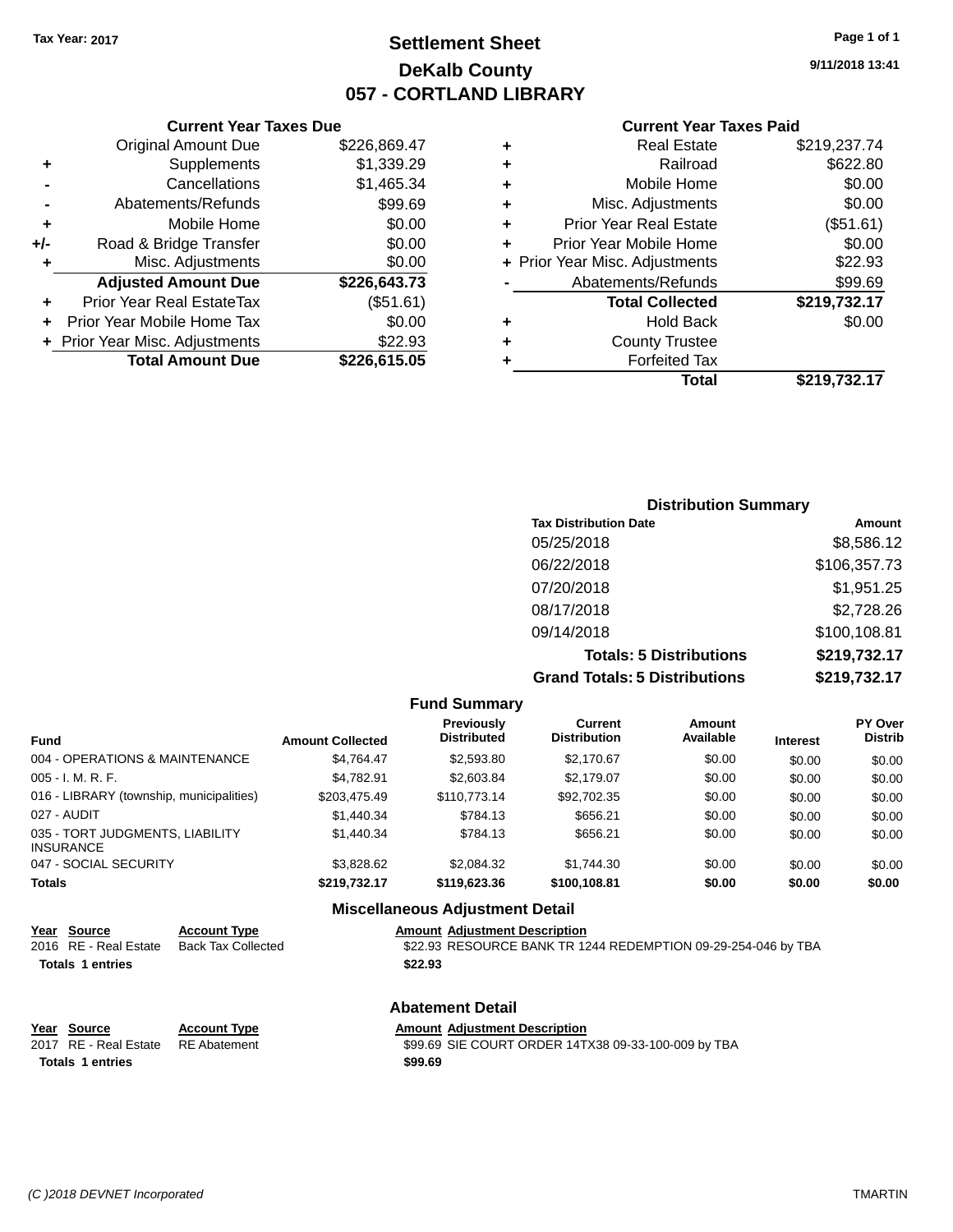**Current Year Taxes Due**

### **Settlement Sheet Tax Year: 2017 Page 1 of 2 DeKalb County 058 - CITY OF DEKALB**

**9/11/2018 13:41**

#### **Current Year Taxes Paid**

|     |                                |                |   | Total                          | \$6,330,850.35 |
|-----|--------------------------------|----------------|---|--------------------------------|----------------|
|     | <b>Total Amount Due</b>        | \$6,497,767.36 |   | <b>Forfeited Tax</b>           |                |
|     | + Prior Year Misc. Adjustments | \$38.50        | ٠ | <b>County Trustee</b>          |                |
| ÷.  | Prior Year Mobile Home Tax     | \$0.00         | ٠ | <b>Hold Back</b>               | \$0.00         |
| ÷.  | Prior Year Real EstateTax      | (\$3,159.32)   |   | <b>Total Collected</b>         | \$6,330,850.35 |
|     | <b>Adjusted Amount Due</b>     | \$6,500,888.18 |   | Abatements/Refunds             | \$7.45         |
|     | Misc. Adjustments              | \$3,547.44     |   | + Prior Year Misc. Adjustments | \$38.50        |
| +/- | Road & Bridge Transfer         | \$145,123.45   |   | Prior Year Mobile Home         | \$0.00         |
| ٠   | Mobile Home                    | \$0.00         | ٠ | <b>Prior Year Real Estate</b>  | (\$3,159.32)   |
|     | Abatements/Refunds             | \$7.45         | ٠ | Misc. Adjustments              | \$3,547.44     |
|     | Cancellations                  | \$212,277.80   | ٠ | Mobile Home                    | \$0.00         |
| ٠   | Supplements                    | \$66,850.84    | ٠ | Railroad                       | \$25,178.34    |
|     | <b>Original Amount Due</b>     | \$6,497,651.70 | ٠ | <b>Real Estate</b>             | \$6,305,252.84 |
|     |                                |                |   |                                |                |

| <b>Road and Bridge Summary</b>   |                           |                           | <b>Distribution Summary</b>  |                |  |
|----------------------------------|---------------------------|---------------------------|------------------------------|----------------|--|
| <b>Rd./Br. District</b>          | Amt. Due                  | Amt. Distrib.             | <b>Tax Distribution Date</b> | Amount         |  |
| AFTON ROAD & BRIDGE              | \$13,418.61               | \$13.030.37               | 05/25/2018                   | \$614,031.69   |  |
| <b>CORTLAND ROAD &amp; BRIDC</b> | \$1.537.74                | \$1.497.21                | 06/22/2018                   | \$2,788,473.28 |  |
| DEKALB ROAD & BRIDGE             | \$134,212.19 \$130,595.87 |                           | 07/20/2018                   | \$55,736.89    |  |
| <b>Totals</b>                    |                           | \$149,168.54 \$145,123.45 | 08/17/2018                   | \$126,761.19   |  |

**Totals: 5 Distributions \$6,330,850.35 Grand Totals: 5 Distributions \$6,330,850.35**

09/14/2018 \$2,745,847.30

|                             |                         | <b>Fund Summary</b>                     |                                       |                     |                 |                           |
|-----------------------------|-------------------------|-----------------------------------------|---------------------------------------|---------------------|-----------------|---------------------------|
| <b>Fund</b>                 | <b>Amount Collected</b> | <b>Previously</b><br><b>Distributed</b> | <b>Current</b><br><b>Distribution</b> | Amount<br>Available | <b>Interest</b> | PY Over<br><b>Distrib</b> |
| 001 - CORPORATE             | \$0.00                  | \$0.00                                  | \$0.00                                | \$0.00              | \$0.00          | \$0.00                    |
| 003 - BONDS AND INTEREST    | \$469,366.77            | \$265,721.69                            | \$203,645.08                          | \$0.00              | \$0.00          | \$0.00                    |
| 005 - I. M. R. F.           | \$0.00                  | \$0.00                                  | \$0.00                                | \$0.00              | \$0.00          | \$0.00                    |
| 007 - ROAD AND BRIDGE       | \$145.123.41            | \$83,089.73                             | \$62,033.68                           | \$0.00              | \$0.00          | \$0.00                    |
| 013 - FIREFIGHTER'S PENSION | \$3,070,953.62          | \$1,738,552.87                          | \$1,332,400.75                        | \$0.00              | \$0.00          | \$0.00                    |
| 015 - POLICE PENSION        | \$2,645,406.55          | \$1,497,638.76                          | \$1,147,767.79                        | \$0.00              | \$0.00          | \$0.00                    |
| 047 - SOCIAL SECURITY       | \$0.00                  | \$0.00                                  | \$0.00                                | \$0.00              | \$0.00          | \$0.00                    |
| <b>Totals</b>               | \$6,330,850.35          | \$3,585,003.05                          | \$2,745,847.30                        | \$0.00              | \$0.00          | \$0.00                    |

#### **Miscellaneous Adjustment Detail**

| Year Source             | <b>Account Type</b>       |            | <b>Amount Adjustment Description</b>                        |
|-------------------------|---------------------------|------------|-------------------------------------------------------------|
| 2016 RE - Real Estate   | <b>Back Tax Collected</b> |            | \$38.50 ORIK WILKINSON REDEMPTION 08-12-377-001 by TBA      |
| 2017 RE - Real Estate   | Paymt In Lieu of Tax      |            | \$1,773.72 HOUSING AUTHORITY DEKALB UNITS by TBA            |
| 2017 RE - Real Estate   | Paymt In Lieu of Tax      |            | \$1,773.72 HOUSING AUTHORITY- PAYMENT IN LIEU OF TAX by TBA |
| <b>Totals 3 entries</b> |                           | \$3,585.94 |                                                             |
|                         |                           |            | <b>Abatement Detail</b>                                     |

#### **Abatement Detail**

| Year Source                        | <b>Account Type</b> | <b>Amount Adjustment Description</b>             |
|------------------------------------|---------------------|--------------------------------------------------|
| 2017 RE - Real Estate RE Abatement |                     | \$0.02 PTAB INTEREST REFUND 08-23-105-006 by TBA |
| 2017 RE - Real Estate RE Abatement |                     | \$0.03 PTAB INTEREST REFUND 08-14-352-008 by TBA |
| 2017 RE - Real Estate RE Abatement |                     | \$0.85 PTAB INTEREST REFUND 08-16-401-008 by TBA |
| 2017 RE - Real Estate RE Abatement |                     | \$0.06 PTAB INTEREST REFUND 08-21-426-011 by TBA |
| 2017 RE - Real Estate RE Abatement |                     | \$0.21 PTAB INTEREST REFUND 08-23-105-009 by TBA |
| 2017 RE - Real Estate RE Abatement |                     | \$0.19 PTAB INTEREST REFUND 08-24-128-026 by TBA |
|                                    |                     |                                                  |

#### *(C )2018 DEVNET Incorporated* TMARTIN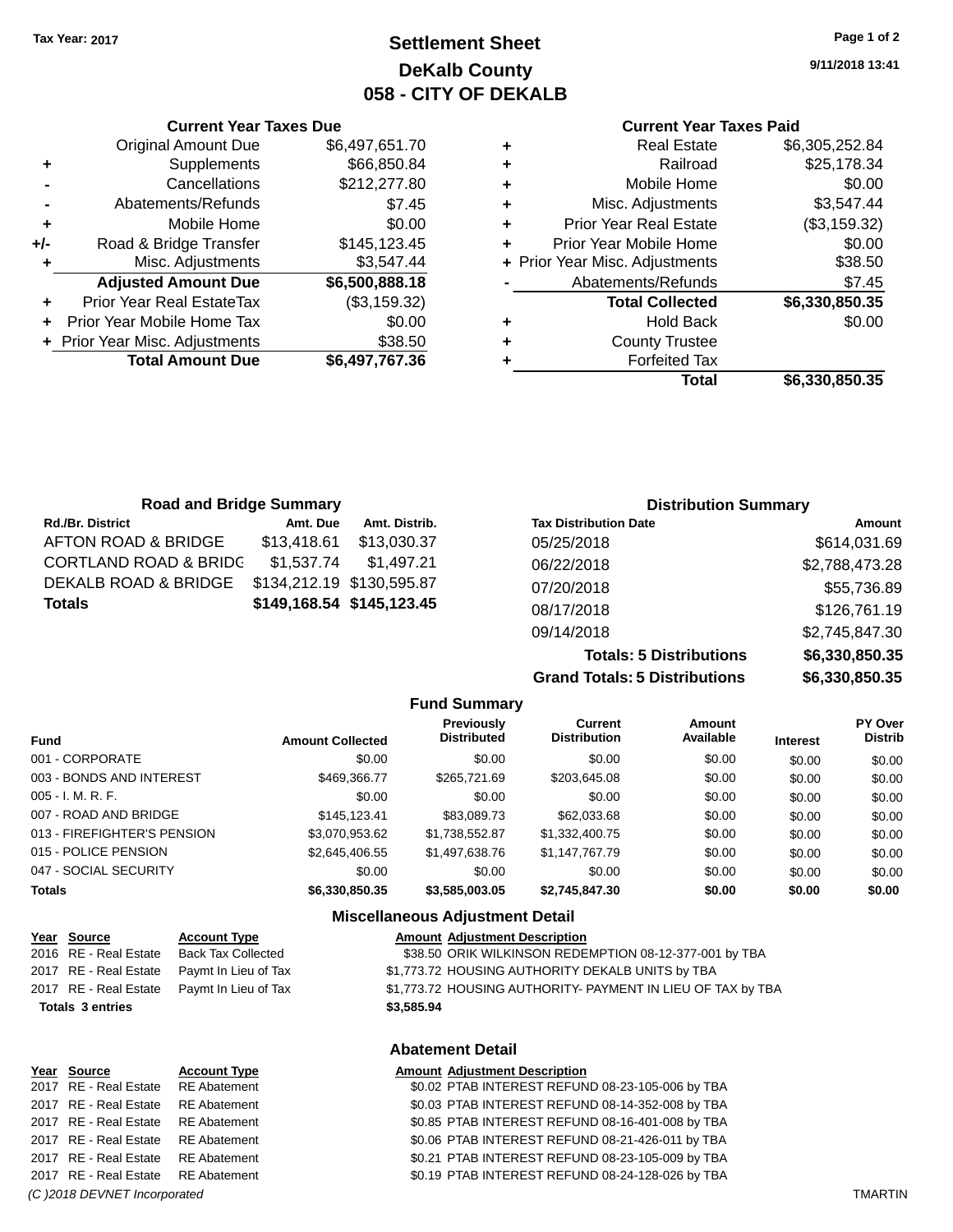### **Settlement Sheet Tax Year: 2017 Page 2 of 2 DeKalb County**

### **Abatement Detail**

**9/11/2018 13:41**

**Totals 8 entries** \$7.00

**Year Source Account Type Amount Adjustment Description**<br>2017 RE - Real Estate RE Abatement **Amount SE.56 PTAB INTEREST REFUN** \$5.56 PTAB INTEREST REFUND 08-13-151-039 by TBA 2017 RE - Real Estate RE Abatement \$0.08 PTAB INTEREST REFUND 08-22-228-016 by TBA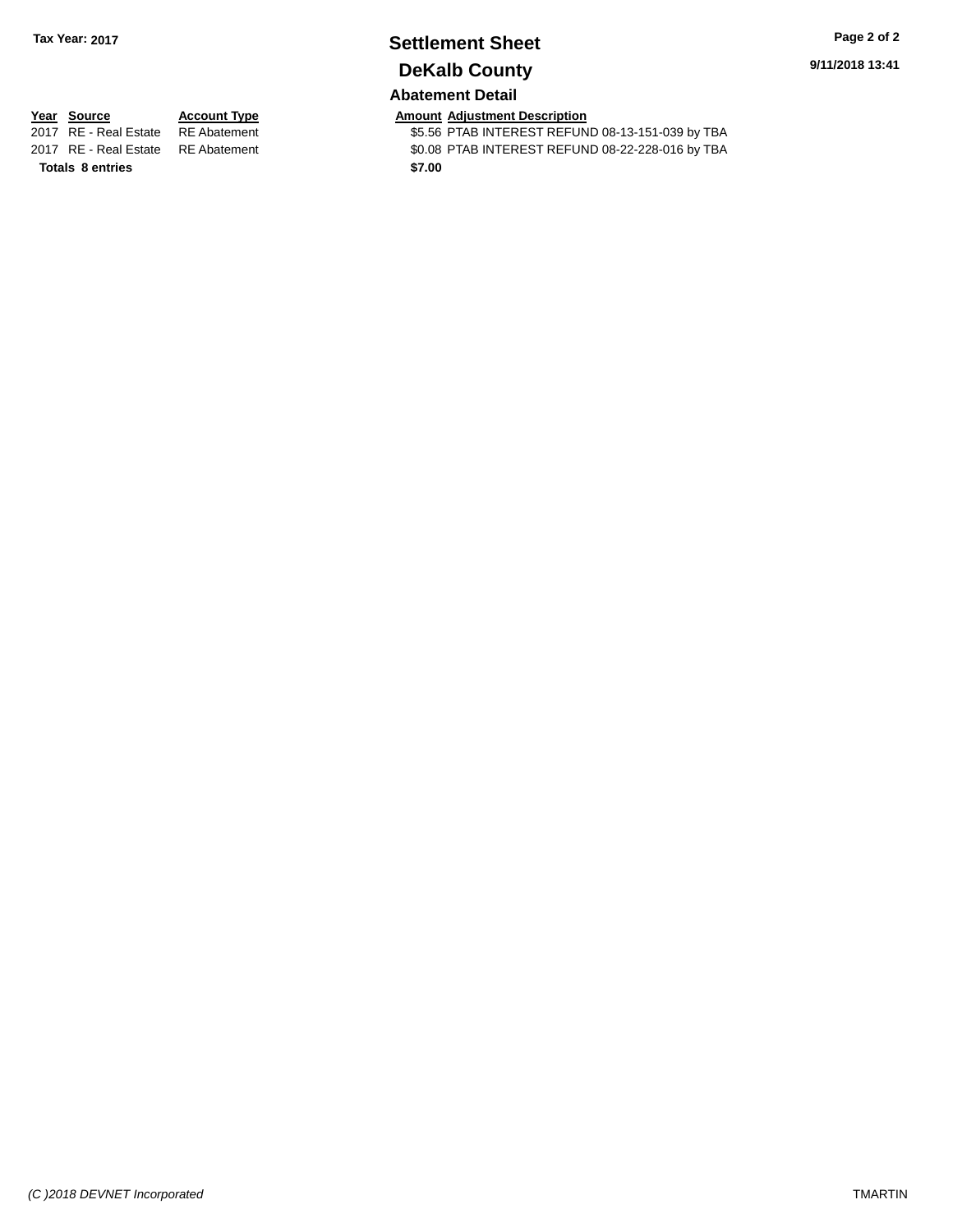**Original Amount Due** 

**Adjusted Amount Due** 

**Total Amount Due** 

**+** Supplements **-** Cancellations **-** Abatements/Refunds **+** Mobile Home **+/-** Road & Bridge Transfer **+** Misc. Adjustments

**+** Prior Year Real EstateTax **+** Prior Year Mobile Home Tax **+** Prior Year Misc. Adjustments

### **Settlement Sheet Tax Year: 2017 Page 1 of 1 DeKalb County 059 - DE KALB LIBRARY**

**9/11/2018 13:41**

**Total \$1,952,060.23**

### **Current Year Taxes Paid**

| <b>Current Year Taxes Due</b> |                |   | <b>Current Year Taxes Paid</b> |                |
|-------------------------------|----------------|---|--------------------------------|----------------|
| ıl Amount Due                 | \$2,050,724.36 | ÷ | <b>Real Estate</b>             | \$1,944,337.36 |
| <b>Supplements</b>            | \$19,823.22    | ÷ | Railroad                       | \$7,782.24     |
| Cancellations                 | \$65,712.10    | ÷ | Mobile Home                    | \$0.00         |
| ents/Refunds                  | \$2.20         | ÷ | Misc. Adjustments              | \$1,119.60     |
| Mobile Home                   | \$0.00         | ÷ | <b>Prior Year Real Estate</b>  | (\$1,191.38)   |
| ridge Transfer                | \$0.00         | ÷ | Prior Year Mobile Home         | \$0.00         |
| . Adjustments                 | \$1,119.60     |   | + Prior Year Misc. Adjustments | \$14.61        |
| <b>Amount Due</b>             | \$2,005,952.88 |   | Abatements/Refunds             | \$2.20         |
| eal EstateTax:                | (\$1,191.38)   |   | <b>Total Collected</b>         | \$1,952,060.23 |
| pile Home Tax                 | \$0.00         | ٠ | <b>Hold Back</b>               | \$0.00         |
| . Adjustments                 | \$14.61        | ÷ | <b>County Trustee</b>          |                |
| <b>Amount Due</b>             | \$2,004,776.11 | ٠ | <b>Forfeited Tax</b>           |                |
|                               |                |   | Total                          | \$1,952,060.23 |

### **Distribution Summary Tax Distribution Date Amount** 05/25/2018 \$189,199.58 06/22/2018 \$859,572.74 07/20/2018 \$17,196.93 08/17/2018 \$39,111.07 09/14/2018 \$846,979.91 **Totals: 5 Distributions \$1,952,060.23 Grand Totals: 5 Distributions \$1,952,060.23**

#### **Fund Summary**

| Fund                                     | <b>Amount Collected</b> | <b>Previously</b><br><b>Distributed</b> | Current<br><b>Distribution</b> | Amount<br>Available | <b>Interest</b> | <b>PY Over</b><br><b>Distrib</b> |
|------------------------------------------|-------------------------|-----------------------------------------|--------------------------------|---------------------|-----------------|----------------------------------|
| 016 - LIBRARY (township, municipalities) | \$1,952,060.23          | \$1.105.080.32                          | \$846.979.91                   | \$0.00              | \$0.00          | \$0.00                           |
| Totals                                   | \$1.952.060.23          | \$1.105.080.32                          | \$846,979.91                   | \$0.00              | \$0.00          | \$0.00                           |
|                                          |                         |                                         |                                |                     |                 |                                  |

#### **Miscellaneous Adjustment Detail**

| Year Source             | <b>Account Type</b>       | <b>Amount Adjustment Description</b>                      |
|-------------------------|---------------------------|-----------------------------------------------------------|
| 2016 RE - Real Estate   | <b>Back Tax Collected</b> | \$14.61 ORIK WILKINSON REDEMPTION 08-12-377-001 by TBA    |
| 2017 RE - Real Estate   | Paymt In Lieu of Tax      | \$559.80 HOUSING AUTHORITY DEKALB UNITS by TBA            |
| 2017 RE - Real Estate   | Paymt In Lieu of Tax      | \$559.80 HOUSING AUTHORITY- PAYMENT IN LIEU OF TAX by TBA |
| <b>Totals 3 entries</b> |                           | \$1,134.21                                                |
|                         |                           |                                                           |
|                         |                           |                                                           |

### **Abatement Detail**

| Year Source             | <b>Account Type</b> |        | <b>Amount Adjustment Description</b>             |
|-------------------------|---------------------|--------|--------------------------------------------------|
| 2017 RE - Real Estate   | <b>RE</b> Abatement |        | \$0.01 PTAB INTEREST REFUND 08-23-105-006 by TBA |
| 2017 RE - Real Estate   | <b>RE</b> Abatement |        | \$0.01 PTAB INTEREST REFUND 08-14-352-008 by TBA |
| 2017 RE - Real Estate   | <b>RE</b> Abatement |        | \$0.27 PTAB INTEREST REFUND 08-16-401-008 by TBA |
| 2017 RE - Real Estate   | <b>RE</b> Abatement |        | \$0.02 PTAB INTEREST REFUND 08-21-426-011 by TBA |
| 2017 RE - Real Estate   | <b>RE</b> Abatement |        | \$0.07 PTAB INTEREST REFUND 08-23-105-009 by TBA |
| 2017 RE - Real Estate   | <b>RE</b> Abatement |        | \$0.06 PTAB INTEREST REFUND 08-24-128-026 by TBA |
| 2017 RE - Real Estate   | <b>RE</b> Abatement |        | \$1.75 PTAB INTEREST REFUND 08-13-151-039 by TBA |
| 2017 RE - Real Estate   | <b>RE</b> Abatement |        | \$0.02 PTAB INTEREST REFUND 08-22-228-016 by TBA |
| <b>Totals 8 entries</b> |                     | \$2.21 |                                                  |
|                         |                     |        |                                                  |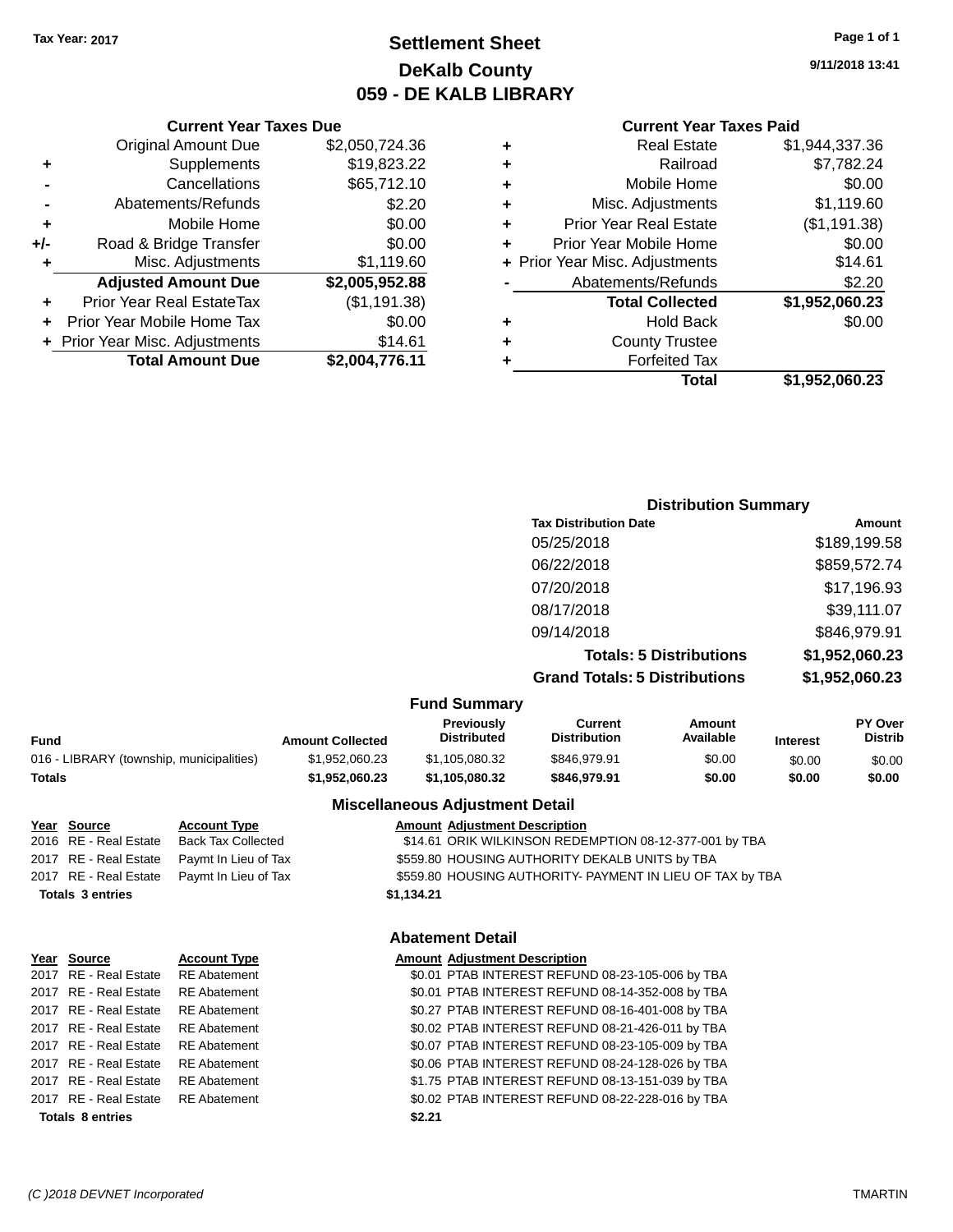### **Settlement Sheet Tax Year: 2017 Page 1 of 1 DeKalb County 060 - DEKALB SSA #3**

**9/11/2018 13:41**

|   | <b>Current Year Taxes Paid</b> |          |
|---|--------------------------------|----------|
| ٠ | Real Estate                    | \$966.46 |
| ٠ | Railroad                       | \$0.00   |
| ٠ | Mobile Home                    | \$0.00   |
| ٠ | Misc. Adjustments              | \$0.00   |
| ٠ | <b>Prior Year Real Estate</b>  | \$0.00   |
| ٠ | Prior Year Mobile Home         | \$0.00   |
|   | + Prior Year Misc. Adjustments | \$0.00   |
|   | Abatements/Refunds             | \$0.00   |
|   | <b>Total Collected</b>         | \$966.46 |
| ٠ | <b>Hold Back</b>               | \$0.00   |
|   | <b>County Trustee</b>          |          |
| ٠ | <b>Forfeited Tax</b>           |          |
|   | Total                          | \$966.46 |

|     | <b>Current Year Taxes Due</b>    |            |
|-----|----------------------------------|------------|
|     | <b>Original Amount Due</b>       | \$1,000.22 |
| ٠   | Supplements                      | \$0.00     |
|     | Cancellations                    | \$0.00     |
|     | Abatements/Refunds               | \$0.00     |
| ٠   | Mobile Home                      | \$0.00     |
| +/- | Road & Bridge Transfer           | \$0.00     |
| ٠   | Misc. Adjustments                | \$0.00     |
|     | <b>Adjusted Amount Due</b>       | \$1,000.22 |
|     | <b>Prior Year Real EstateTax</b> | \$0.00     |
|     | Prior Year Mobile Home Tax       | \$0.00     |
|     | + Prior Year Misc. Adjustments   | \$0.00     |
|     | <b>Total Amount Due</b>          | \$1,000.22 |
|     |                                  |            |

|                            |                         |                                  |                                       | <b>Distribution Summary</b>    |                 |                           |
|----------------------------|-------------------------|----------------------------------|---------------------------------------|--------------------------------|-----------------|---------------------------|
|                            |                         |                                  | <b>Tax Distribution Date</b>          |                                |                 | Amount                    |
|                            |                         |                                  | 05/25/2018                            |                                |                 | \$133.28                  |
|                            |                         |                                  | 06/22/2018                            |                                |                 | \$424.65                  |
|                            |                         |                                  | 08/17/2018                            |                                |                 | \$12.79                   |
|                            |                         |                                  | 09/14/2018                            |                                |                 | \$395.74                  |
|                            |                         |                                  |                                       | <b>Totals: 4 Distributions</b> |                 | \$966.46                  |
|                            |                         |                                  | <b>Grand Totals: 4 Distributions</b>  |                                |                 | \$966.46                  |
|                            |                         | <b>Fund Summary</b>              |                                       |                                |                 |                           |
| <b>Fund</b>                | <b>Amount Collected</b> | Previously<br><b>Distributed</b> | <b>Current</b><br><b>Distribution</b> | Amount<br>Available            | <b>Interest</b> | PY Over<br><b>Distrib</b> |
| 023 - SPECIAL SERVICE AREA | \$966.46                | \$570.72                         | \$395.74                              | \$0.00                         | \$0.00          | \$0.00                    |

**Totals \$966.46 \$570.72 \$395.74 \$0.00 \$0.00 \$0.00**

#### *(C )2018 DEVNET Incorporated* TMARTIN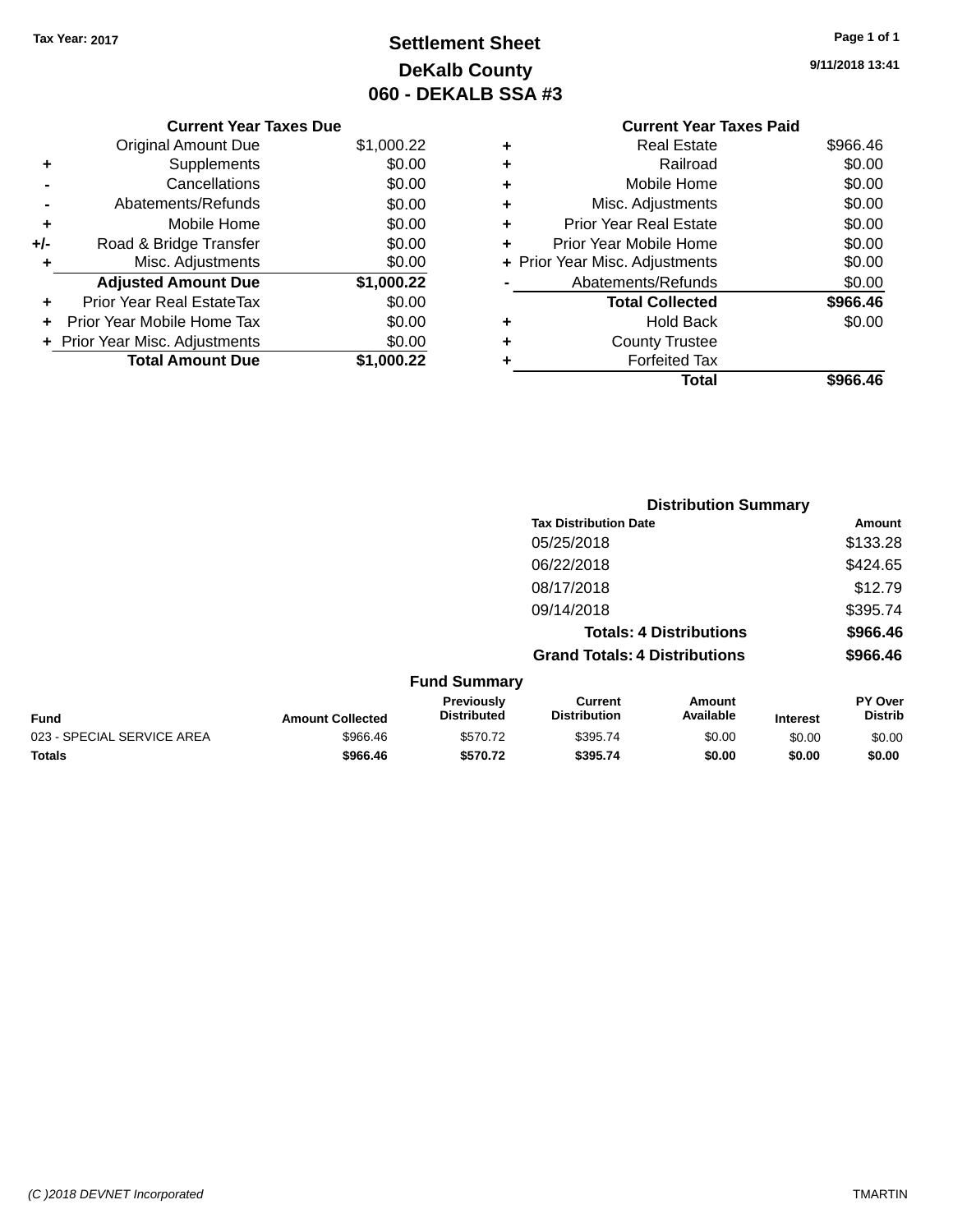### **Settlement Sheet Tax Year: 2017 Page 1 of 1 DeKalb County 061 - DEKALB SSA #4**

**9/11/2018 13:41**

|   | <b>Current Year Taxes Paid</b> |            |
|---|--------------------------------|------------|
| ٠ | <b>Real Estate</b>             | \$5,425.72 |
| ٠ | Railroad                       | \$0.00     |
| ٠ | Mobile Home                    | \$0.00     |
| ٠ | Misc. Adjustments              | \$0.00     |
| ٠ | <b>Prior Year Real Estate</b>  | (\$1.96)   |
| ÷ | Prior Year Mobile Home         | \$0.00     |
|   | + Prior Year Misc. Adjustments | \$0.00     |
|   | Abatements/Refunds             | \$0.00     |
|   | <b>Total Collected</b>         | \$5,423.76 |
| ٠ | <b>Hold Back</b>               | \$0.00     |
|   | <b>County Trustee</b>          |            |
|   | <b>Forfeited Tax</b>           |            |
|   | Total                          | \$5.423.76 |

|     | <b>Current Year Taxes Due</b>    |            |
|-----|----------------------------------|------------|
|     | <b>Original Amount Due</b>       | \$5,500.46 |
| ٠   | Supplements                      | \$65.19    |
|     | Cancellations                    | \$74.83    |
|     | Abatements/Refunds               | \$0.00     |
| ٠   | Mobile Home                      | \$0.00     |
| +/- | Road & Bridge Transfer           | \$0.00     |
| ٠   | Misc. Adjustments                | \$0.00     |
|     | <b>Adjusted Amount Due</b>       | \$5,490.82 |
|     | <b>Prior Year Real EstateTax</b> | (\$1.96)   |
|     | Prior Year Mobile Home Tax       | \$0.00     |
|     | + Prior Year Misc. Adjustments   | \$0.00     |
|     | <b>Total Amount Due</b>          | \$5.488.86 |
|     |                                  |            |

|                         |                                  |                                       | <b>Distribution Summary</b>    |          |                           |
|-------------------------|----------------------------------|---------------------------------------|--------------------------------|----------|---------------------------|
|                         |                                  | <b>Tax Distribution Date</b>          |                                |          | Amount                    |
|                         |                                  | 05/25/2018                            |                                |          | \$325.55                  |
|                         |                                  | 06/22/2018                            |                                |          | \$2,636.08                |
|                         |                                  | 07/20/2018                            |                                |          | \$47.41                   |
|                         |                                  | 08/17/2018                            |                                |          | \$270.90                  |
|                         |                                  | 09/14/2018                            |                                |          | \$2,143.82                |
|                         |                                  |                                       | <b>Totals: 5 Distributions</b> |          | \$5,423.76                |
|                         |                                  | <b>Grand Totals: 5 Distributions</b>  |                                |          | \$5,423.76                |
|                         | <b>Fund Summary</b>              |                                       |                                |          |                           |
| <b>Amount Collected</b> | Previously<br><b>Distributed</b> | <b>Current</b><br><b>Distribution</b> | Amount<br>Available            | Interest | PY Over<br><b>Distrib</b> |

| Fund                       | <b>Amount Collected</b> | <b>Previously</b><br><b>Distributed</b> | Current<br><b>Distribution</b> | Amount<br>Available | <b>Interest</b> | <b>PY Over</b><br><b>Distrib</b> |
|----------------------------|-------------------------|-----------------------------------------|--------------------------------|---------------------|-----------------|----------------------------------|
| 023 - SPECIAL SERVICE AREA | \$5,423.76              | \$3.279.94                              | \$2.143.82                     | \$0.00              | \$0.00          | \$0.00                           |
| Totals                     | \$5,423,76              | \$3.279.94                              | \$2,143.82                     | \$0.00              | \$0.00          | \$0.00                           |
|                            |                         | <b>Abatement Detail</b>                 |                                |                     |                 |                                  |

**Totals 1 entries** \$0.00

**Year Source Account Type Amount Adjustment Description**<br>2017 RE - Real Estate RE Abatement \$0.00 PTAB INTEREST REFUN \$0.00 PTAB INTEREST REFUND 08-21-426-011 by TBA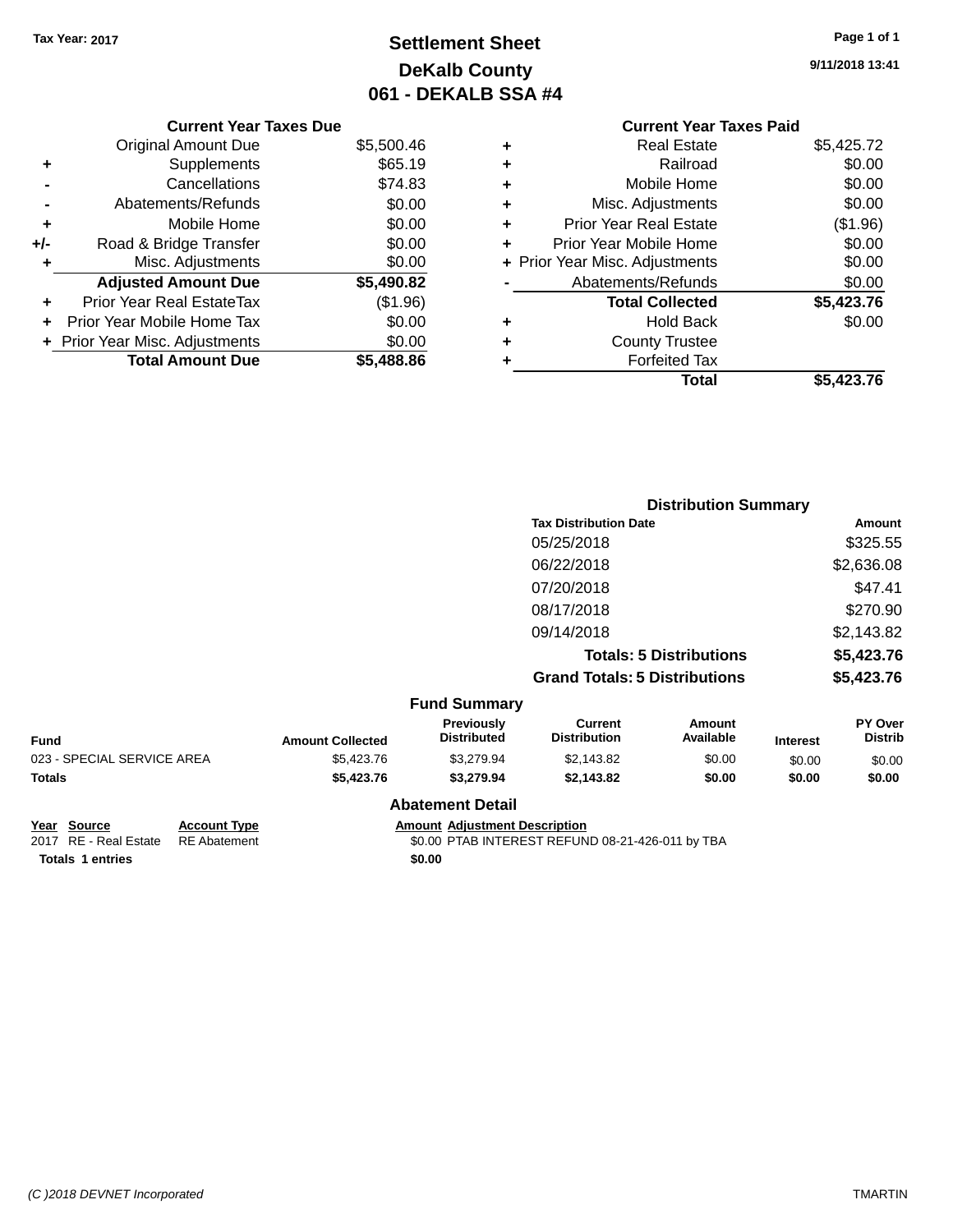### **Settlement Sheet Tax Year: 2017 Page 1 of 1 DeKalb County 062 - CITY OF GENOA**

**9/11/2018 13:41**

## **Current Year Taxes Paid**

|     | <b>Current Year Taxes Due</b>  |              |
|-----|--------------------------------|--------------|
|     | <b>Original Amount Due</b>     | \$718,216.11 |
| ٠   | Supplements                    | \$16,793.55  |
|     | Cancellations                  | \$22,840.04  |
|     | Abatements/Refunds             | \$0.00       |
| ٠   | Mobile Home                    | \$0.00       |
| +/- | Road & Bridge Transfer         | \$32,641.95  |
| ٠   | Misc. Adjustments              | \$29.77      |
|     | <b>Adjusted Amount Due</b>     | \$744,841.34 |
|     | Prior Year Real EstateTax      | \$1.21       |
|     | Prior Year Mobile Home Tax     | \$0.00       |
|     | + Prior Year Misc. Adjustments | \$0.00       |
|     | <b>Total Amount Due</b>        | \$744.842.55 |
|     |                                |              |

| ٠ | <b>Real Estate</b>             | \$722,276.48 |
|---|--------------------------------|--------------|
| ٠ | Railroad                       | \$2,074.31   |
| ٠ | Mobile Home                    | \$0.00       |
| ٠ | Misc. Adjustments              | \$29.77      |
| ٠ | <b>Prior Year Real Estate</b>  | \$1.21       |
| ٠ | Prior Year Mobile Home         | \$0.00       |
|   | + Prior Year Misc. Adjustments | \$0.00       |
|   | Abatements/Refunds             | \$0.00       |
|   | <b>Total Collected</b>         | \$724,381.77 |
| ٠ | Hold Back                      | \$0.00       |
| ٠ | <b>County Trustee</b>          |              |
| ٠ | <b>Forfeited Tax</b>           |              |
|   | Total                          | \$724,381.77 |
|   |                                |              |

| <b>Road and Bridge Summary</b> |             |               | <b>Distribution Summary</b>  |              |  |
|--------------------------------|-------------|---------------|------------------------------|--------------|--|
| <b>Rd./Br. District</b>        | Amt. Due    | Amt. Distrib. | <b>Tax Distribution Date</b> | Amount       |  |
| <b>GENOA ROAD &amp; BRIDGE</b> | \$26,055.84 | \$25,330,75   | 05/25/2018                   | \$72,322.53  |  |
| KINGSTON ROAD & BRIDG          | \$7,475.26  | \$7.311.20    | 06/22/2018                   | \$320,633.13 |  |
| <b>Totals</b>                  | \$33,531.10 | \$32,641.95   | 07/20/2018                   | \$9,900.29   |  |
|                                |             |               | 08/17/2018                   | \$10,164.50  |  |
|                                |             |               | 09/14/2018                   | \$311,361.32 |  |

**Totals: 5 Distributions \$724,381.77 Grand Totals: 5 Distributions \$724,381.77**

|                          |                         | <b>Fund Summary</b>                     |                                       |                            |                 |                           |
|--------------------------|-------------------------|-----------------------------------------|---------------------------------------|----------------------------|-----------------|---------------------------|
| <b>Fund</b>              | <b>Amount Collected</b> | <b>Previously</b><br><b>Distributed</b> | <b>Current</b><br><b>Distribution</b> | <b>Amount</b><br>Available | <b>Interest</b> | PY Over<br><b>Distrib</b> |
| 001 - CORPORATE          | \$300,156.93            | \$170,872.71                            | \$129,284.22                          | \$0.00                     | \$0.00          | \$0.00                    |
| 003 - BONDS AND INTEREST | \$0.00                  | \$0.00                                  | \$0.00                                | \$0.00                     | \$0.00          | \$0.00                    |
| 007 - ROAD AND BRIDGE    | \$32.641.95             | \$19,228.22                             | \$13,413.73                           | \$0.00                     | \$0.00          | \$0.00                    |
| 014 - POLICE PROTECTION  | \$370.404.53            | \$210.863.14                            | \$159.541.39                          | \$0.00                     | \$0.00          | \$0.00                    |
| 047 - SOCIAL SECURITY    | \$10,589.18             | \$6,028.19                              | \$4,560.99                            | \$0.00                     | \$0.00          | \$0.00                    |
| 143 - MEDICARE           | \$10,589.18             | \$6,028.19                              | \$4,560.99                            | \$0.00                     | \$0.00          | \$0.00                    |
| <b>Totals</b>            | \$724.381.77            | \$413.020.45                            | \$311,361.32                          | \$0.00                     | \$0.00          | \$0.00                    |
|                          |                         | <b>Miscellaneous Adjustment Detail</b>  |                                       |                            |                 |                           |

| Year Source             | <b>Account Type</b> | <b>Amount Adiustment Description</b>      |
|-------------------------|---------------------|-------------------------------------------|
| 2017 RE - Real Estate   | Back Tax Collected  | \$29.77 TRUSTEE SALE 02-24-476-008 by TBA |
| <b>Totals 1 entries</b> |                     | \$29.77                                   |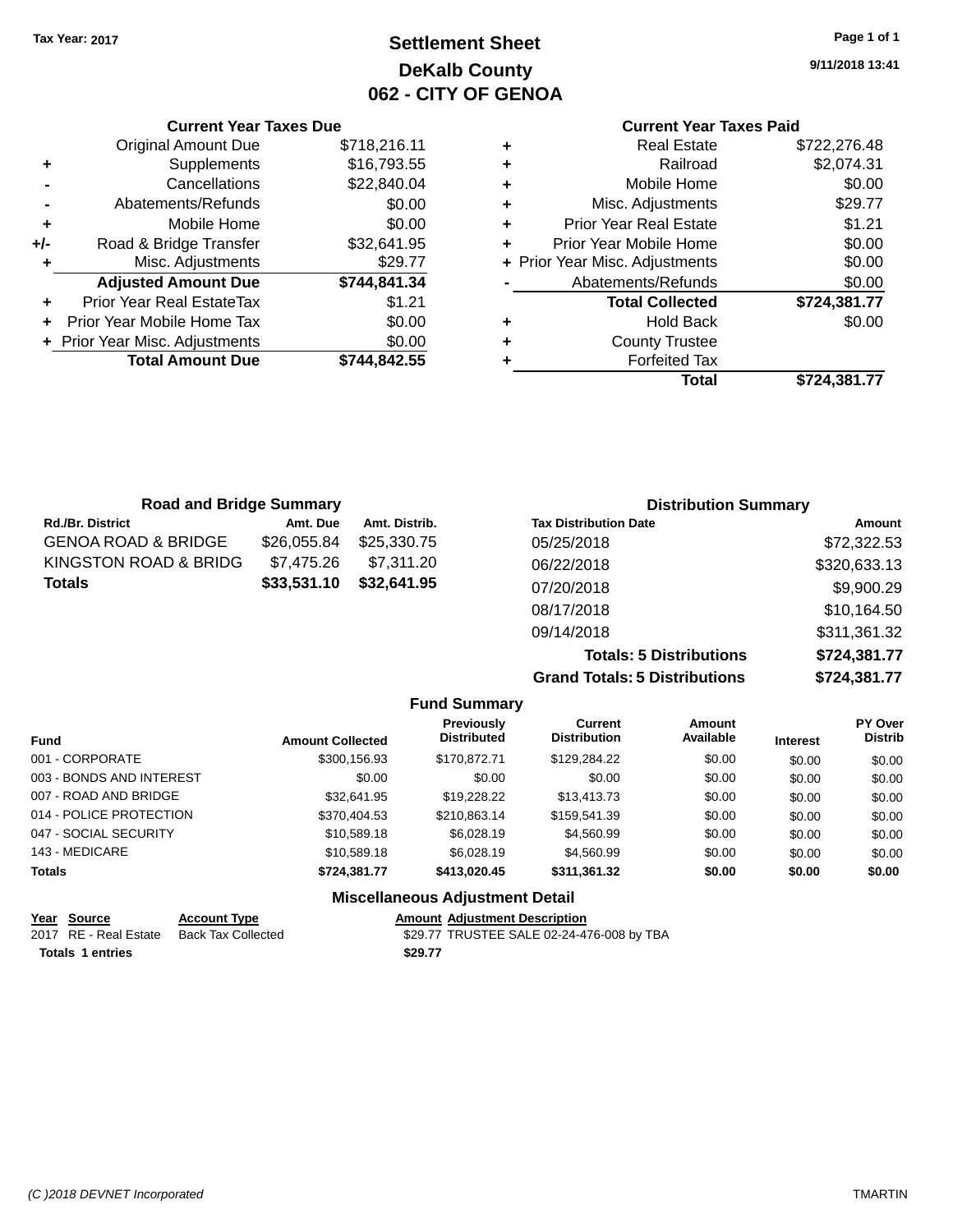### **Settlement Sheet Tax Year: 2017 Page 1 of 1 DeKalb County 063 - VILLAGE OF HINCKLEY**

**9/11/2018 13:41**

|     | <b>Current Year Taxes Due</b>  |              |   |
|-----|--------------------------------|--------------|---|
|     | <b>Original Amount Due</b>     | \$272,593.58 | ٠ |
| ٠   | Supplements                    | \$2,509.25   | ٠ |
|     | Cancellations                  | \$2,863.26   | ٠ |
|     | Abatements/Refunds             | \$0.00       | ٠ |
|     | Mobile Home                    | \$0.00       | ٠ |
| +/- | Road & Bridge Transfer         | \$29,995.74  | ٠ |
|     | Misc. Adjustments              | \$64.90      | ٠ |
|     | <b>Adjusted Amount Due</b>     | \$302,300.21 |   |
| ٠   | Prior Year Real EstateTax      | \$0.00       |   |
|     | Prior Year Mobile Home Tax     | \$0.00       | ٠ |
|     | + Prior Year Misc. Adjustments | \$0.00       |   |
|     | <b>Total Amount Due</b>        | \$302,300.21 |   |
|     |                                |              |   |

|   | <b>Real Estate</b>             | \$292,893.66 |
|---|--------------------------------|--------------|
| ٠ | Railroad                       | \$1,941.98   |
| ٠ | Mobile Home                    | \$0.00       |
| ٠ | Misc. Adjustments              | \$64.90      |
| ٠ | <b>Prior Year Real Estate</b>  | \$0.00       |
| ٠ | Prior Year Mobile Home         | \$0.00       |
|   | + Prior Year Misc. Adjustments | \$0.00       |
|   | Abatements/Refunds             | \$0.00       |
|   | <b>Total Collected</b>         | \$294,900.54 |
| ٠ | <b>Hold Back</b>               | \$0.00       |
| ٠ | <b>County Trustee</b>          |              |
|   | <b>Forfeited Tax</b>           |              |
|   | Total                          | \$294,900.54 |
|   |                                |              |

| <b>Road and Bridge Summary</b> |             |               | <b>Distribution Summary</b>    |                  |  |
|--------------------------------|-------------|---------------|--------------------------------|------------------|--|
| Rd./Br. District               | Amt. Due    | Amt. Distrib. | <b>Tax Distribution Date</b>   | Amount           |  |
| SQUAW GROVE ROAD & B           | \$30,889.55 | \$29,995.74   | 05/25/2018                     | \$20,707.20      |  |
| Totals                         | \$30,889.55 | \$29.995.74   | 06/22/2018                     | \$137,076.28     |  |
|                                |             |               | 07/20/2018                     | \$4,225.70       |  |
|                                |             |               | 08/17/2018                     | \$4,118.08       |  |
|                                |             |               | 09/14/2018                     | \$128,773.28     |  |
|                                |             |               | <b>Totale: 5 Dictributione</b> | $$20A$$ and $5A$ |  |

**Totals: 5 Distributions \$294,900.54 Grand Totals: 5 Distributions \$294,900.54**

|                                         |                         |                                         | Grand Totals: 5 Distributions         |                     | \$294,900.54    |                           |
|-----------------------------------------|-------------------------|-----------------------------------------|---------------------------------------|---------------------|-----------------|---------------------------|
|                                         |                         | <b>Fund Summary</b>                     |                                       |                     |                 |                           |
| <b>Fund</b>                             | <b>Amount Collected</b> | <b>Previously</b><br><b>Distributed</b> | <b>Current</b><br><b>Distribution</b> | Amount<br>Available | <b>Interest</b> | PY Over<br><b>Distrib</b> |
| 001 - CORPORATE                         | \$127,889.14            | \$71,640.29                             | \$56,248.85                           | \$0.00              | \$0.00          | \$0.00                    |
| $005 - I. M. R. F.$                     | \$28.914.36             | \$16,197.10                             | \$12,717.26                           | \$0.00              | \$0.00          | \$0.00                    |
| 007 - ROAD AND BRIDGE                   | \$29,995.74             | \$17,734.21                             | \$12,261.53                           | \$0.00              | \$0.00          | \$0.00                    |
| 014 - POLICE PROTECTION                 | \$41.984.77             | \$23,518.82                             | \$18,465.95                           | \$0.00              | \$0.00          | \$0.00                    |
| 027 - AUDIT                             | \$9,329.41              | \$5,226.10                              | \$4,103.31                            | \$0.00              | \$0.00          | \$0.00                    |
| 035 - TORT JUDGEMENTS/LIABILITY<br>INS. | \$9,515.39              | \$5,330.29                              | \$4,185.10                            | \$0.00              | \$0.00          | \$0.00                    |
| 047 - SOCIAL SECURITY                   | \$27,980.30             | \$15,673.87                             | \$12,306.43                           | \$0.00              | \$0.00          | \$0.00                    |
| 048 - SCHOOL CROSSING GUARDS            | \$6,560.11              | \$3,674.81                              | \$2,885.30                            | \$0.00              | \$0.00          | \$0.00                    |
| 062 - WORKERS COMPENSATION              | \$12,731.32             | \$7,131.77                              | \$5,599.55                            | \$0.00              | \$0.00          | \$0.00                    |
| Totals                                  | \$294,900.54            | \$166,127.26                            | \$128,773.28                          | \$0.00              | \$0.00          | \$0.00                    |
|                                         |                         | Missellanes: a Adjustment Datail        |                                       |                     |                 |                           |

#### **Miscellaneous Adjustment Detail**

|                         | <u>Year Source</u> | <b>Account Type</b>                        | <b>Amount Adjustment Description</b>               |
|-------------------------|--------------------|--------------------------------------------|----------------------------------------------------|
|                         |                    | 2017 RE - Real Estate Paymt In Lieu of Tax | \$64.90 HOUSING AUTHORITY SUNSET VIEW APTS. by TBA |
| <b>Totals 1 entries</b> |                    |                                            | \$64.90                                            |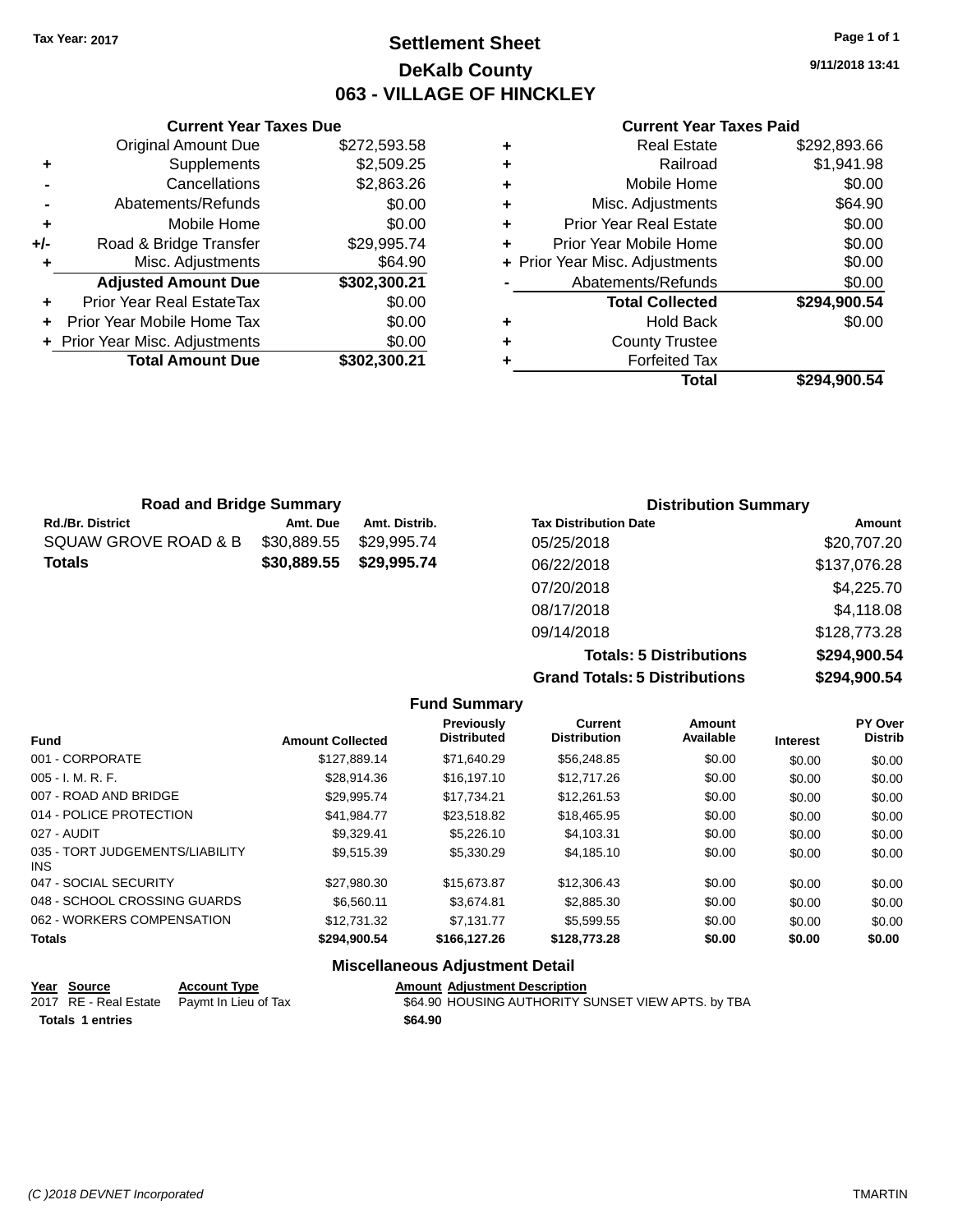### **Settlement Sheet Tax Year: 2017 Page 1 of 1 DeKalb County 064 - VILLAGE OF KINGSTON**

**9/11/2018 13:41**

#### **Current Year Taxes Paid**

|     | <b>Current Year Taxes Due</b>    |              |  |  |  |
|-----|----------------------------------|--------------|--|--|--|
|     | <b>Original Amount Due</b>       | \$154,589.52 |  |  |  |
| ٠   | Supplements                      | \$488.35     |  |  |  |
|     | Cancellations                    | \$1,159.35   |  |  |  |
|     | Abatements/Refunds               | \$0.00       |  |  |  |
| ٠   | Mobile Home                      | \$0.00       |  |  |  |
| +/- | Road & Bridge Transfer           | \$10,623.89  |  |  |  |
|     | Misc. Adjustments                | \$0.00       |  |  |  |
|     | <b>Adjusted Amount Due</b>       | \$164,542.41 |  |  |  |
|     | <b>Prior Year Real EstateTax</b> | \$1.81       |  |  |  |
|     | Prior Year Mobile Home Tax       | \$0.00       |  |  |  |
|     | + Prior Year Misc. Adjustments   | \$106.21     |  |  |  |
|     | <b>Total Amount Due</b>          | \$164,650.43 |  |  |  |
|     |                                  |              |  |  |  |

| ٠ | <b>Real Estate</b>             | \$161,744.71 |
|---|--------------------------------|--------------|
| ٠ | Railroad                       | \$649.28     |
| ٠ | Mobile Home                    | \$0.00       |
| ٠ | Misc. Adjustments              | \$0.00       |
| ٠ | <b>Prior Year Real Estate</b>  | \$1.81       |
| ٠ | Prior Year Mobile Home         | \$0.00       |
|   | + Prior Year Misc. Adjustments | \$106.21     |
|   | Abatements/Refunds             | \$0.00       |
|   | <b>Total Collected</b>         | \$162,502.01 |
| ٠ | <b>Hold Back</b>               | \$0.00       |
| ٠ | <b>County Trustee</b>          |              |
| ٠ | <b>Forfeited Tax</b>           |              |
|   | Total                          | \$162,502.01 |
|   |                                |              |

| <b>Road and Bridge Summary</b> |             |               | <b>Distribution Summary</b>  |             |
|--------------------------------|-------------|---------------|------------------------------|-------------|
| Rd./Br. District               | Amt. Due    | Amt. Distrib. | <b>Tax Distribution Date</b> | Amount      |
| KINGSTON ROAD & BRIDG          | \$10,861.40 | \$10,623.89   | 05/25/2018                   | \$12,522.42 |
| Totals                         | \$10.861.40 | \$10,623,89   | 06/22/2018                   | \$74,788.79 |
|                                |             |               | 07/20/2018                   | \$1,547.78  |
|                                |             |               | 08/17/2018                   | \$2,400.55  |
|                                |             |               | 09/14/2018                   | \$71,242.47 |

**Totals: 5 Distributions \$162,502.01 Grand Totals: 5 Distributions \$162,502.01**

|                                         |                         | <b>Fund Summary</b>              |                                |                     |                 |                           |
|-----------------------------------------|-------------------------|----------------------------------|--------------------------------|---------------------|-----------------|---------------------------|
| <b>Fund</b>                             | <b>Amount Collected</b> | Previously<br><b>Distributed</b> | Current<br><b>Distribution</b> | Amount<br>Available | <b>Interest</b> | PY Over<br><b>Distrib</b> |
| 001 - CORPORATE                         | \$53,703.49             | \$30.070.44                      | \$23,633.05                    | \$0.00              | \$0.00          | \$0.00                    |
| $005 - I. M. R. F.$                     | \$13,112.69             | \$7.342.25                       | \$5,770.44                     | \$0.00              | \$0.00          | \$0.00                    |
| 007 - ROAD AND BRIDGE                   | \$10,623.89             | \$6,217.74                       | \$4,406.15                     | \$0.00              | \$0.00          | \$0.00                    |
| 014 - POLICE PROTECTION                 | \$17,635.18             | \$9,874.55                       | \$7,760.63                     | \$0.00              | \$0.00          | \$0.00                    |
| 025 - GARBAGE DISPOSAL                  | \$6,823.28              | \$3,820.58                       | \$3,002.70                     | \$0.00              | \$0.00          | \$0.00                    |
| 027 - AUDIT                             | \$9,565.13              | \$5,355.85                       | \$4,209.28                     | \$0.00              | \$0.00          | \$0.00                    |
| 031 - WORKING CASH                      | \$520.04                | \$291.19                         | \$228.85                       | \$0.00              | \$0.00          | \$0.00                    |
| 035 - TORT JUDGEMENTS/LIABILITY<br>INS. | \$42,060.21             | \$23,550.96                      | \$18,509.25                    | \$0.00              | \$0.00          | \$0.00                    |
| 047 - SOCIAL SECURITY                   | \$8,458,10              | \$4,735.98                       | \$3.722.12                     | \$0.00              | \$0.00          | \$0.00                    |
| <b>Totals</b>                           | \$162,502.01            | \$91,259.54                      | \$71,242.47                    | \$0.00              | \$0.00          | \$0.00                    |
|                                         | --- --                  |                                  |                                |                     |                 |                           |

#### **Miscellaneous Adjustment Detail**

| <u>Year Source</u>      | <b>Account Type</b> | <b>Amount Adiustment Description</b>              |
|-------------------------|---------------------|---------------------------------------------------|
| 2016 RE - Real Estate   | Back Tax Collected  | \$106.21 MATHESON REDEMPTION 02-22-402-003 by TBA |
| <b>Totals 1 entries</b> |                     | \$106.21                                          |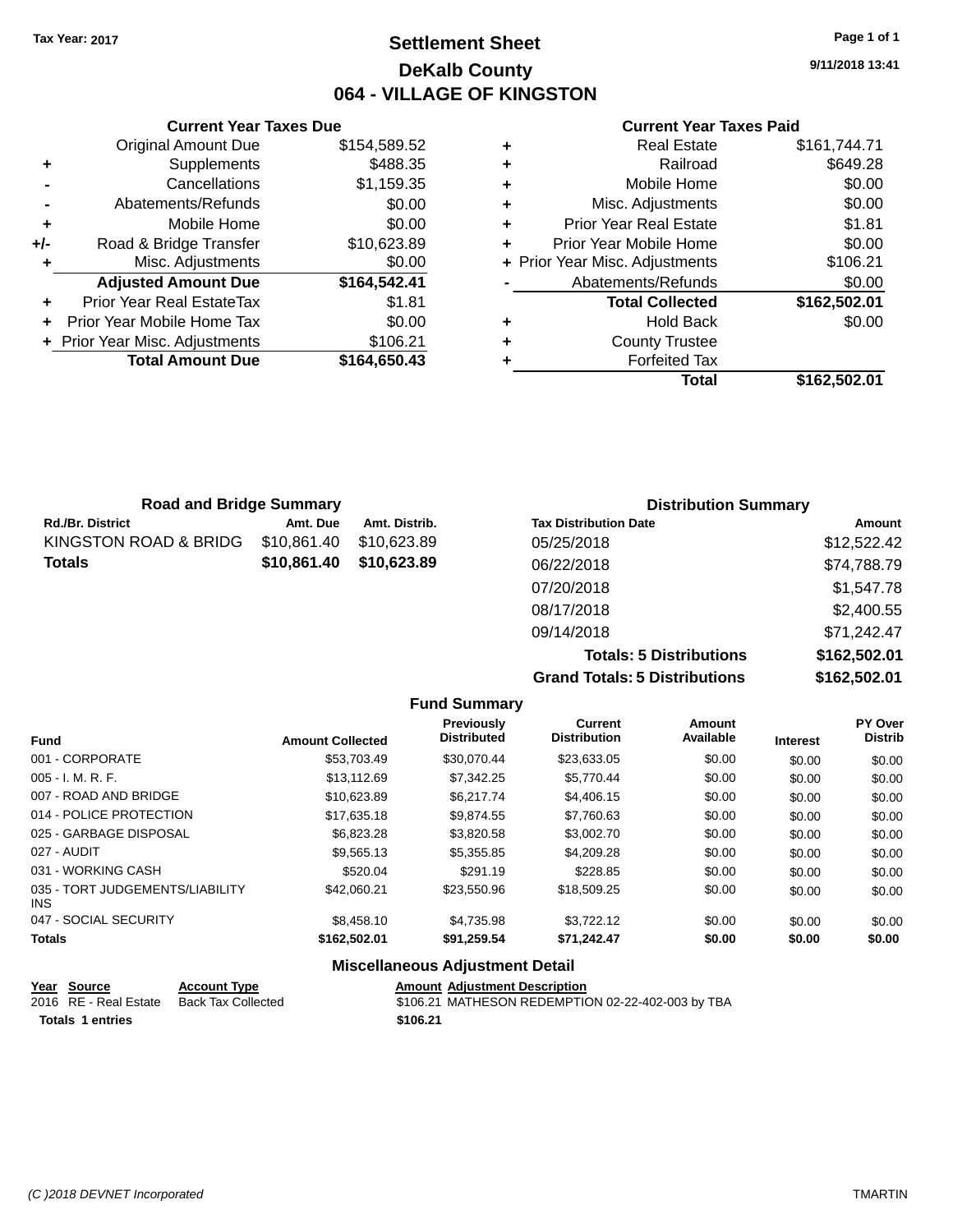### **Settlement Sheet Tax Year: 2017 Page 1 of 1 DeKalb County 065 - VILLAGE OF KIRKLAND**

**9/11/2018 13:41**

| <b>Current Year Taxes Paid</b> |  |
|--------------------------------|--|
| Real Estate                    |  |

|     | <b>Original Amount Due</b>     | \$203,420.46 |
|-----|--------------------------------|--------------|
| ٠   | Supplements                    | \$494.67     |
|     | Cancellations                  | \$528.58     |
|     | Abatements/Refunds             | \$0.00       |
| ٠   | Mobile Home                    | \$0.00       |
| +/- | Road & Bridge Transfer         | \$7,100.59   |
| ٠   | Misc. Adjustments              | \$0.00       |
|     |                                |              |
|     | <b>Adjusted Amount Due</b>     | \$210,487.14 |
| ٠   | Prior Year Real EstateTax      | \$0.00       |
| ÷   | Prior Year Mobile Home Tax     | \$0.00       |
|     | + Prior Year Misc. Adjustments | \$0.00       |
|     | <b>Total Amount Due</b>        | \$210,487.14 |

**Current Year Taxes Due**

| ٠ | <b>Real Estate</b>             | \$202,420.37 |
|---|--------------------------------|--------------|
| ٠ | Railroad                       | \$719.45     |
| ٠ | Mobile Home                    | \$0.00       |
| ٠ | Misc. Adjustments              | \$0.00       |
| ٠ | <b>Prior Year Real Estate</b>  | \$0.00       |
| ٠ | Prior Year Mobile Home         | \$0.00       |
|   | + Prior Year Misc. Adjustments | \$0.00       |
|   | Abatements/Refunds             | \$0.00       |
|   | <b>Total Collected</b>         | \$203,139.82 |
| ٠ | <b>Hold Back</b>               | \$0.00       |
| ٠ | <b>County Trustee</b>          |              |
| ٠ | <b>Forfeited Tax</b>           |              |
|   | Total                          | \$203,139.82 |
|   |                                |              |

| <b>Road and Bridge Summary</b> |            |               | <b>Distribution Summary</b>    |               |
|--------------------------------|------------|---------------|--------------------------------|---------------|
| <b>Rd./Br. District</b>        | Amt. Due   | Amt. Distrib. | <b>Tax Distribution Date</b>   | <b>Amount</b> |
| FRANKLIN ROAD & BRIDGI         | \$7,392.41 | \$7,100.59    | 05/25/2018                     | \$19,373.45   |
| Totals                         | \$7,392.41 | \$7,100.59    | 06/22/2018                     | \$89,632.61   |
|                                |            |               | 07/20/2018                     | \$2,890.86    |
|                                |            |               | 08/17/2018                     | \$2,432.40    |
|                                |            |               | 09/14/2018                     | \$88,810.50   |
|                                |            |               | <b>Totals: 5 Distributions</b> | \$203,139.82  |

**Grand Totals: 5 Distributions \$203,139.82**

|                                               |                         | <b>Fund Summary</b>                     |                                |                     |                 |                                  |
|-----------------------------------------------|-------------------------|-----------------------------------------|--------------------------------|---------------------|-----------------|----------------------------------|
| <b>Fund</b>                                   | <b>Amount Collected</b> | <b>Previously</b><br><b>Distributed</b> | Current<br><b>Distribution</b> | Amount<br>Available | <b>Interest</b> | <b>PY Over</b><br><b>Distrib</b> |
| 001 - CORPORATE                               | \$76,501.34             | \$42,984.06                             | \$33,517.28                    | \$0.00              | \$0.00          | \$0.00                           |
| 007 - ROAD AND BRIDGE                         | \$7,100.59              | \$4,180.09                              | \$2,920.50                     | \$0.00              | \$0.00          | \$0.00                           |
| 014 - POLICE PROTECTION                       | \$95,628.14             | \$53.730.91                             | \$41,897.23                    | \$0.00              | \$0.00          | \$0.00                           |
| 027 - AUDIT                                   | \$4.782.78              | \$2,687.32                              | \$2,095.46                     | \$0.00              | \$0.00          | \$0.00                           |
| 035 - TORT JUDGEMENTS/LIABILITY<br><b>INS</b> | \$19.126.97             | \$10.746.94                             | \$8,380.03                     | \$0.00              | \$0.00          | \$0.00                           |
| <b>Totals</b>                                 | \$203,139.82            | \$114,329.32                            | \$88,810,50                    | \$0.00              | \$0.00          | \$0.00                           |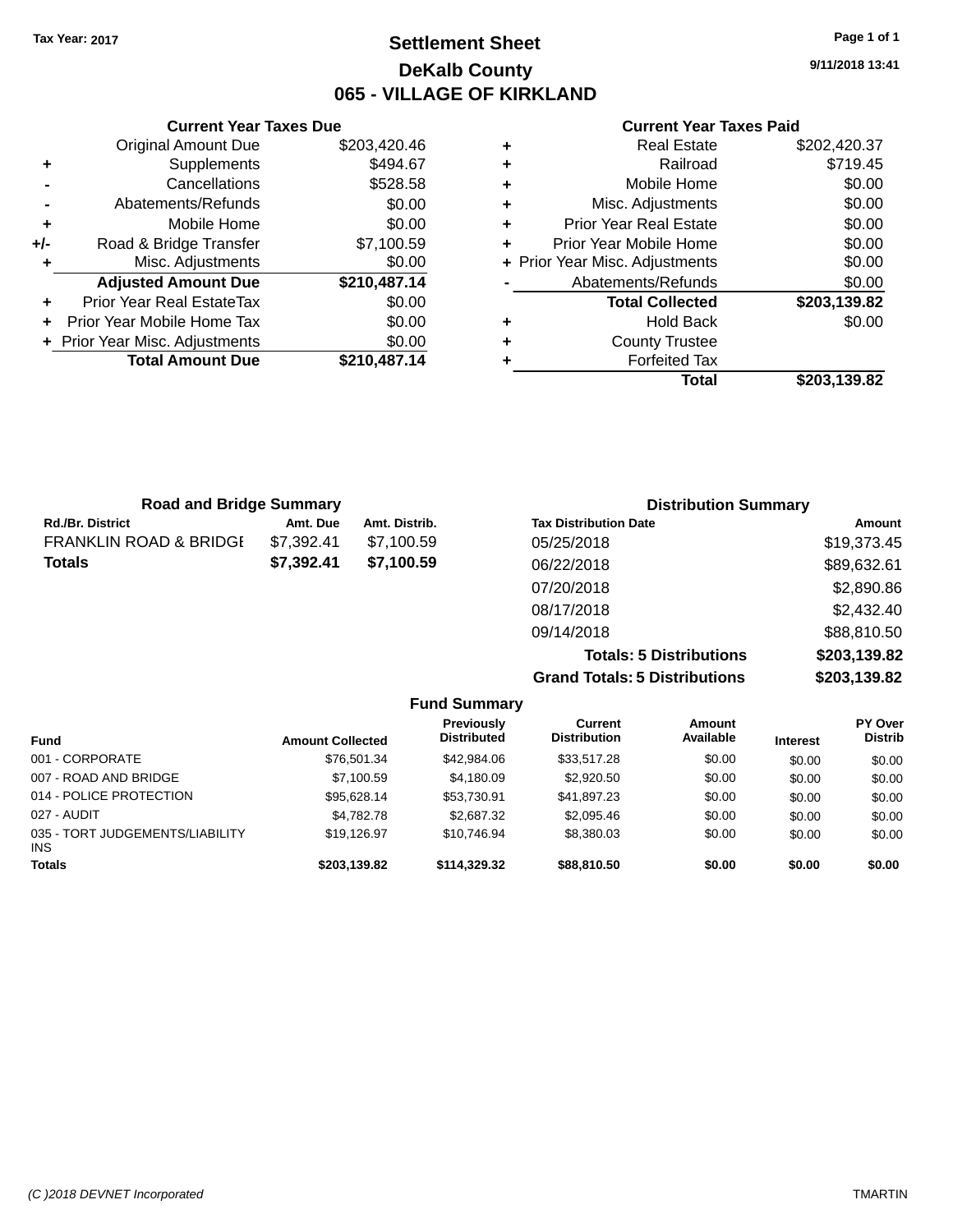### **Settlement Sheet Tax Year: 2017 Page 1 of 1 DeKalb County 066 - KIRKLAND LIBRARY**

#### **Current Year Taxes Due**

|     | <b>Original Amount Due</b>     | \$49,885.35 |
|-----|--------------------------------|-------------|
| ٠   | Supplements                    | \$99.63     |
|     | Cancellations                  | \$106.14    |
|     | Abatements/Refunds             | \$0.00      |
| ٠   | Mobile Home                    | \$0.00      |
| +/- | Road & Bridge Transfer         | \$0.00      |
| ٠   | Misc. Adjustments              | \$0.00      |
|     | <b>Adjusted Amount Due</b>     | \$49,878.84 |
| ÷   | Prior Year Real EstateTax      | \$0.00      |
|     | Prior Year Mobile Home Tax     | \$0.00      |
|     | + Prior Year Misc. Adjustments | \$0.00      |
|     | <b>Total Amount Due</b>        | \$49.878.84 |

### **Current Year Taxes Paid**

| <b>Real Estate</b>            | \$47,904.99                    |
|-------------------------------|--------------------------------|
| Railroad                      | \$170.24                       |
| Mobile Home                   | \$0.00                         |
| Misc. Adjustments             | \$0.00                         |
| <b>Prior Year Real Estate</b> | \$0.00                         |
| Prior Year Mobile Home        | \$0.00                         |
|                               | \$0.00                         |
| Abatements/Refunds            | \$0.00                         |
| <b>Total Collected</b>        | \$48,075.23                    |
| Hold Back                     | \$0.00                         |
| <b>County Trustee</b>         |                                |
| <b>Forfeited Tax</b>          |                                |
| Total                         | \$48,075.23                    |
|                               | + Prior Year Misc. Adjustments |

### **Distribution Summary Tax Distribution Date Amount** 05/25/2018 \$4,557.32 06/22/2018 \$21,208.72 07/20/2018 \$677.79 08/17/2018 \$568.39 09/14/2018 \$21,063.01 **Totals: 5 Distributions \$48,075.23 Grand Totals: 5 Distributions \$48,075.23**

| <b>Fund Summary</b>                      |                         |                                  |                                |                     |                 |                                  |
|------------------------------------------|-------------------------|----------------------------------|--------------------------------|---------------------|-----------------|----------------------------------|
| <b>Fund</b>                              | <b>Amount Collected</b> | Previously<br><b>Distributed</b> | Current<br><b>Distribution</b> | Amount<br>Available | <b>Interest</b> | <b>PY Over</b><br><b>Distrib</b> |
| $005 - I. M. R. F.$                      | \$8.61                  | \$4.83                           | \$3.78                         | \$0.00              | \$0.00          | \$0.00                           |
| 016 - LIBRARY (township, municipalities) | \$45,879.35             | \$25,778.42                      | \$20,100.93                    | \$0.00              | \$0.00          | \$0.00                           |
| 047 - SOCIAL SECURITY                    | \$2.187.27              | \$1.228.97                       | \$958.30                       | \$0.00              | \$0.00          | \$0.00                           |
| <b>Totals</b>                            | \$48,075.23             | \$27,012.22                      | \$21,063.01                    | \$0.00              | \$0.00          | \$0.00                           |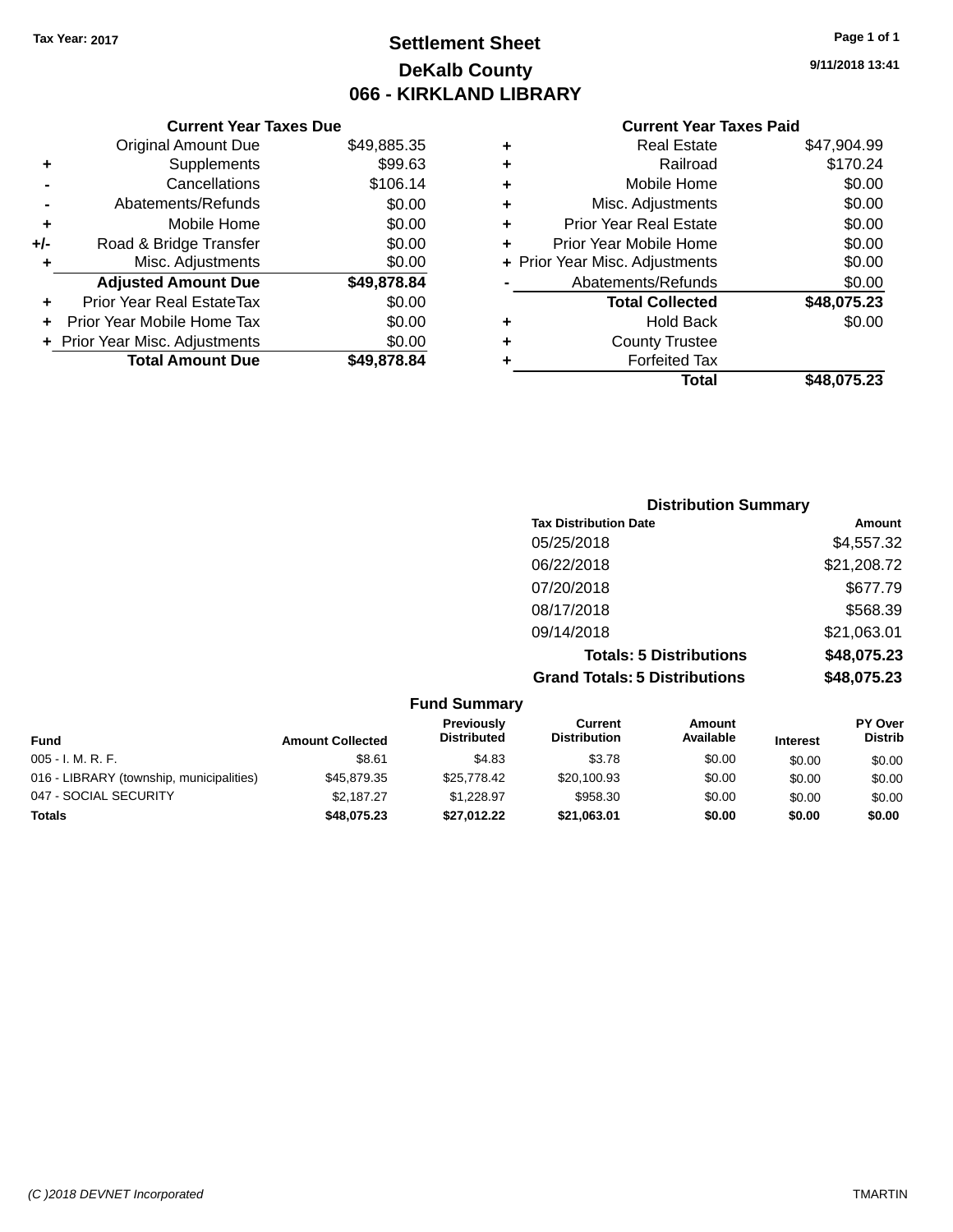### **Settlement Sheet Tax Year: 2017 Page 1 of 1 DeKalb County 067 - VILLAGE OF LEE**

**9/11/2018 13:41**

#### **Current Year Taxes Paid +** Real Estate \$10,502.09 **+** Railroad \$497.04 **+** Mobile Home \$0.00 **+** Misc. Adjustments \$0.00 **+** Prior Year Real Estate \$0.00 **+** Prior Year Mobile Home \$0.00<br> **+** Prior Year Misc. Adjustments \$0.00 **+ Prior Year Misc. Adjustments -** Abatements/Refunds \$0.00 **Total Collected \$10,999.13 +** Hold Back \$0.00 **+** County Trustee **+** Forfeited Tax **Total \$10,999.13**

|     | <b>Current Year Taxes Due</b>  |             |  |  |  |  |  |
|-----|--------------------------------|-------------|--|--|--|--|--|
|     | <b>Original Amount Due</b>     | \$10,953.31 |  |  |  |  |  |
| ٠   | Supplements                    | \$2.70      |  |  |  |  |  |
|     | Cancellations                  | \$2.58      |  |  |  |  |  |
|     | Abatements/Refunds             | \$0.00      |  |  |  |  |  |
| ٠   | Mobile Home                    | \$0.00      |  |  |  |  |  |
| +/- | Road & Bridge Transfer         | \$1,572.88  |  |  |  |  |  |
| ٠   | Misc. Adjustments              | \$0.00      |  |  |  |  |  |
|     | <b>Adjusted Amount Due</b>     | \$12,526.31 |  |  |  |  |  |
|     | Prior Year Real EstateTax      | \$0.00      |  |  |  |  |  |
|     | Prior Year Mobile Home Tax     | \$0.00      |  |  |  |  |  |
|     | + Prior Year Misc. Adjustments | \$0.00      |  |  |  |  |  |
|     | <b>Total Amount Due</b>        | \$12,526.31 |  |  |  |  |  |
|     |                                |             |  |  |  |  |  |

| <b>Road and Bridge Summary</b>   |            |               | <b>Distribution Summary</b>    |               |
|----------------------------------|------------|---------------|--------------------------------|---------------|
| <b>Rd./Br. District</b>          | Amt. Due   | Amt. Distrib. | <b>Tax Distribution Date</b>   | <b>Amount</b> |
| <b>SHABBONA ROAD &amp; BRIDG</b> | \$1,600.44 | \$1,572.88    | 05/25/2018                     | \$847.44      |
| Totals                           | \$1,600.44 | \$1,572.88    | 06/22/2018                     | \$5,465.90    |
|                                  |            |               | 07/20/2018                     | \$430.40      |
|                                  |            |               | 08/17/2018                     | \$72.27       |
|                                  |            |               | 09/14/2018                     | \$4,183.12    |
|                                  |            |               | <b>Totals: 5 Distributions</b> | \$10,999.13   |

**Grand Totals: 5 Distributions \$10,999.13**

| <b>Fund Summary</b>                     |                         |                                         |                                       |                     |                 |                           |  |  |
|-----------------------------------------|-------------------------|-----------------------------------------|---------------------------------------|---------------------|-----------------|---------------------------|--|--|
| <b>Fund</b>                             | <b>Amount Collected</b> | <b>Previously</b><br><b>Distributed</b> | <b>Current</b><br><b>Distribution</b> | Amount<br>Available | <b>Interest</b> | PY Over<br><b>Distrib</b> |  |  |
| 001 - CORPORATE                         | \$2,889.89              | \$1,808.49                              | \$1,081.40                            | \$0.00              | \$0.00          | \$0.00                    |  |  |
| 007 - ROAD AND BRIDGE                   | \$1,572.88              | \$917.07                                | \$655.81                              | \$0.00              | \$0.00          | \$0.00                    |  |  |
| 025 - GARBAGE DISPOSAL                  | \$1,027.36              | \$642.92                                | \$384.44                              | \$0.00              | \$0.00          | \$0.00                    |  |  |
| 027 - AUDIT                             | \$1,150.38              | \$719.91                                | \$430.47                              | \$0.00              | \$0.00          | \$0.00                    |  |  |
| 035 - TORT JUDGEMENTS/LIABILITY<br>INS. | \$2,377.57              | \$1,487.88                              | \$889.69                              | \$0.00              | \$0.00          | \$0.00                    |  |  |
| 072 - WATERWORKS SYSTEM                 | \$1,981.05              | \$1.239.74                              | \$741.31                              | \$0.00              | \$0.00          | \$0.00                    |  |  |
| <b>Totals</b>                           | \$10,999.13             | \$6,816.01                              | \$4,183.12                            | \$0.00              | \$0.00          | \$0.00                    |  |  |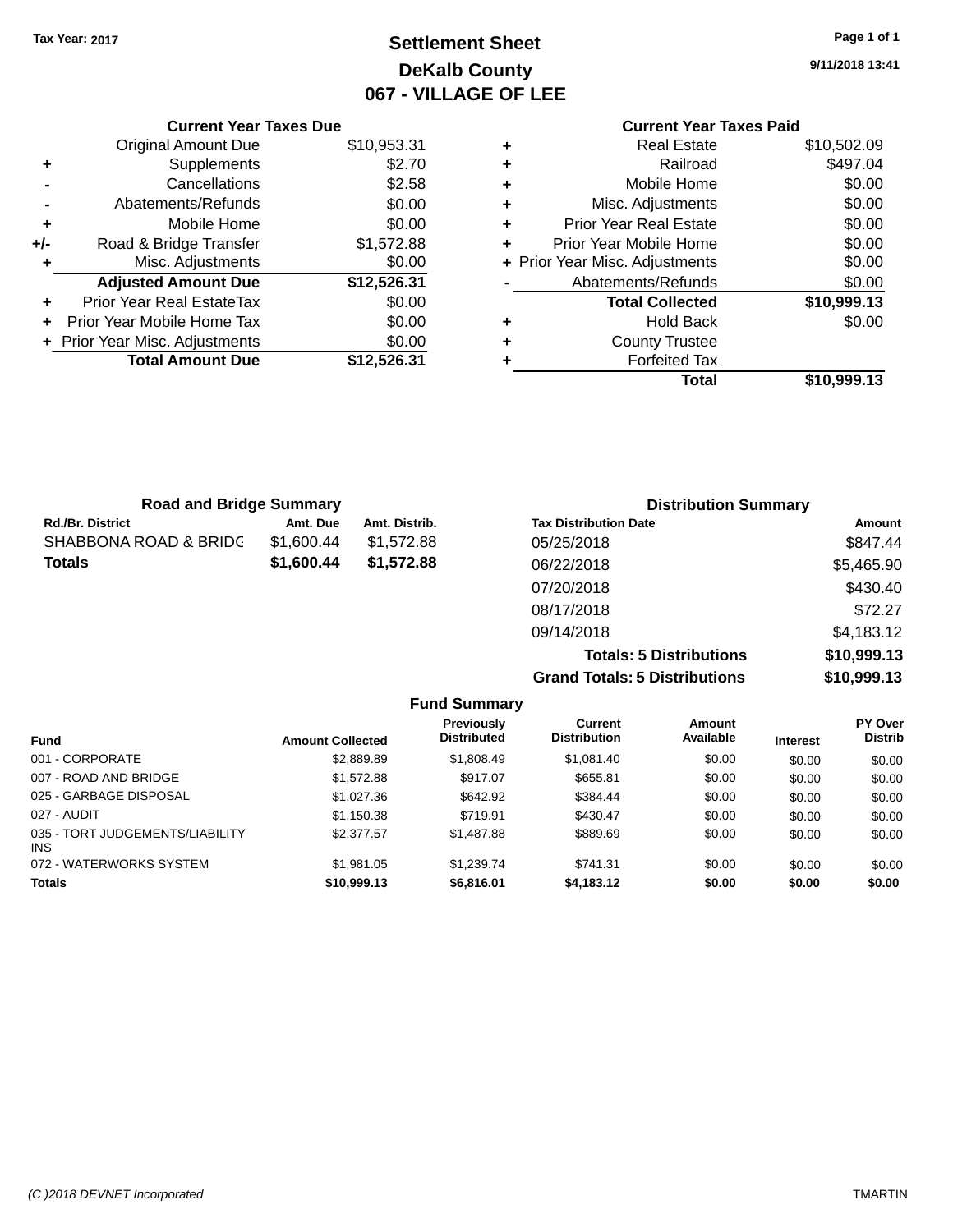### **Settlement Sheet Tax Year: 2017 Page 1 of 1 DeKalb County 068 - VILLAGE OF MALTA**

**9/11/2018 13:41**

#### **Current Year Taxes Paid**

|     | <b>Current Year Taxes Due</b>  |              |
|-----|--------------------------------|--------------|
|     | <b>Original Amount Due</b>     | \$107,754.09 |
| ٠   | Supplements                    | \$1,692.67   |
|     | Cancellations                  | \$2,359.55   |
|     | Abatements/Refunds             | \$0.00       |
| ٠   | Mobile Home                    | \$0.00       |
| +/- | Road & Bridge Transfer         | \$10,591.08  |
|     | Misc. Adjustments              | \$12.65      |
|     | <b>Adjusted Amount Due</b>     | \$117,690.94 |
| ٠   | Prior Year Real EstateTax      | \$0.00       |
|     | Prior Year Mobile Home Tax     | \$0.00       |
|     | + Prior Year Misc. Adjustments | \$0.00       |
|     | <b>Total Amount Due</b>        | \$117,690.94 |
|     |                                |              |

| ٠ | <b>Real Estate</b>             | \$112,066.99 |
|---|--------------------------------|--------------|
| ٠ | Railroad                       | \$1,397.34   |
| ٠ | Mobile Home                    | \$0.00       |
| ٠ | Misc. Adjustments              | \$12.65      |
| ٠ | <b>Prior Year Real Estate</b>  | \$0.00       |
| ٠ | Prior Year Mobile Home         | \$0.00       |
|   | + Prior Year Misc. Adjustments | \$0.00       |
|   | Abatements/Refunds             | \$0.00       |
|   | <b>Total Collected</b>         | \$113,476.98 |
| ٠ | Hold Back                      | \$0.00       |
|   | <b>County Trustee</b>          |              |
| ٠ | <b>Forfeited Tax</b>           |              |
|   | <b>Total</b>                   | \$113,476.98 |
|   |                                |              |

| <b>Road and Bridge Summary</b> |             |               | <b>Distribution Summary</b>  |             |  |
|--------------------------------|-------------|---------------|------------------------------|-------------|--|
| <b>Rd./Br. District</b>        | Amt. Due    | Amt. Distrib. | <b>Tax Distribution Date</b> | Amount      |  |
| <b>MALTA ROAD &amp; BRIDGE</b> | \$10,905.56 | \$10,591.08   | 05/25/2018                   | \$10,146.27 |  |
| <b>Totals</b>                  | \$10,905.56 | \$10,591.08   | 06/22/2018                   | \$52,272.17 |  |
|                                |             |               | 07/20/2018                   | \$1,431.27  |  |
|                                |             |               | 08/17/2018                   | \$1,089.82  |  |
|                                |             |               | 09/14/2018                   | \$48,537.45 |  |

**Totals: 5 Distributions \$113,476.98 Grand Totals: 5 Distributions \$113,476.98**

|                                         |                         | <b>Fund Summary</b>              |                                |                     |                 |                           |
|-----------------------------------------|-------------------------|----------------------------------|--------------------------------|---------------------|-----------------|---------------------------|
| <b>Fund</b>                             | <b>Amount Collected</b> | Previously<br><b>Distributed</b> | Current<br><b>Distribution</b> | Amount<br>Available | <b>Interest</b> | PY Over<br><b>Distrib</b> |
| 001 - CORPORATE                         | \$39,386.47             | \$22,409.41                      | \$16,977.06                    | \$0.00              | \$0.00          | \$0.00                    |
| 003 - BONDS AND INTEREST                | \$0.00                  | \$0.00                           | \$0.00                         | \$0.00              | \$0.00          | \$0.00                    |
| $005 - I. M. R. F.$                     | \$11,459.03             | \$6,519.76                       | \$4,939.27                     | \$0.00              | \$0.00          | \$0.00                    |
| 007 - ROAD AND BRIDGE                   | \$10.591.08             | \$6,401.34                       | \$4,189.74                     | \$0.00              | \$0.00          | \$0.00                    |
| 014 - POLICE PROTECTION                 | \$0.00                  | \$0.00                           | \$0.00                         | \$0.00              | \$0.00          | \$0.00                    |
| 025 - GARBAGE DISPOSAL                  | \$955.70                | \$543.76                         | \$411.94                       | \$0.00              | \$0.00          | \$0.00                    |
| 027 - AUDIT                             | \$8.116.97              | \$4.618.25                       | \$3,498.72                     | \$0.00              | \$0.00          | \$0.00                    |
| 035 - TORT JUDGEMENTS/LIABILITY<br>INS. | \$28,645.20             | \$16,298.04                      | \$12,347.16                    | \$0.00              | \$0.00          | \$0.00                    |
| 041 - STREET LIGHTING                   | \$0.00                  | \$0.00                           | \$0.00                         | \$0.00              | \$0.00          | \$0.00                    |
| 047 - SOCIAL SECURITY                   | \$14,322.53             | \$8,148.97                       | \$6,173.56                     | \$0.00              | \$0.00          | \$0.00                    |
| <b>Totals</b>                           | \$113,476.98            | \$64,939.53                      | \$48,537.45                    | \$0.00              | \$0.00          | \$0.00                    |

#### **Miscellaneous Adjustment Detail**

| Year Source             | <b>Account Type</b> |         | <b>Amount Adiustment Description</b>            |
|-------------------------|---------------------|---------|-------------------------------------------------|
| 2017 RE - Real Estate   | Back Tax Collected  |         | \$12.65 BALDWIN REDEMPTION 07-23-326-001 by TBA |
| <b>Totals 1 entries</b> |                     | \$12.65 |                                                 |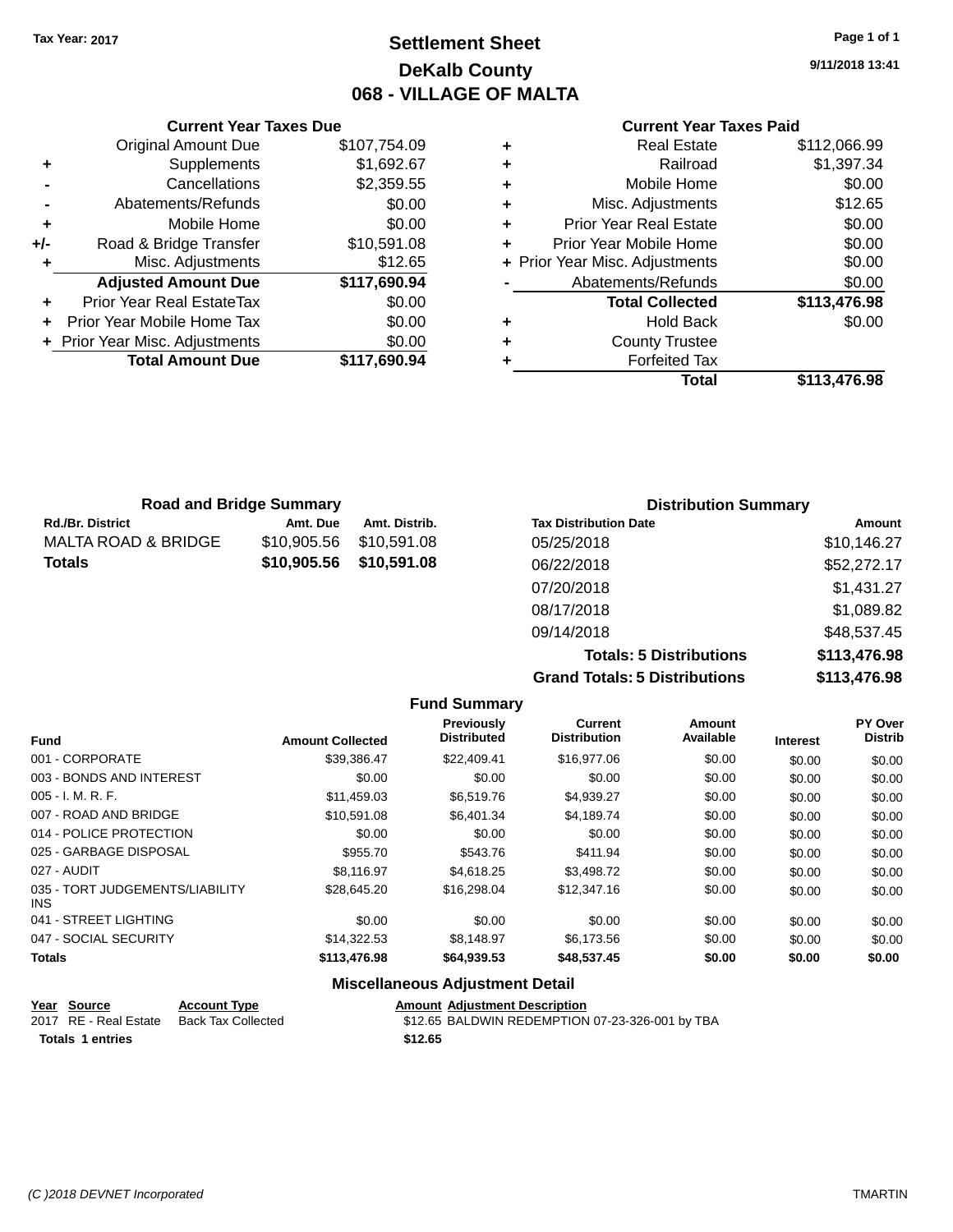### **Settlement Sheet Tax Year: 2017 Page 1 of 1 DeKalb County 069 - VILLAGE OF MAPLE PARK**

**9/11/2018 13:41**

#### **Current Year Taxes Paid**

|     | <b>Current Year Taxes Due</b>  |              |
|-----|--------------------------------|--------------|
|     | <b>Original Amount Due</b>     | \$114,487.55 |
| ٠   | Supplements                    | \$3,339.76   |
|     | Cancellations                  | \$3,680.45   |
|     | Abatements/Refunds             | \$0.53       |
| ٠   | Mobile Home                    | \$0.00       |
| +/- | Road & Bridge Transfer         | \$4,927.70   |
|     | Misc. Adjustments              | \$0.00       |
|     | <b>Adjusted Amount Due</b>     | \$119,074.03 |
| ٠   | Prior Year Real EstateTax      | (\$0.17)     |
|     | Prior Year Mobile Home Tax     | \$0.00       |
|     | + Prior Year Misc. Adjustments | \$0.00       |
|     | <b>Total Amount Due</b>        | \$119.073.86 |
|     |                                |              |

| ٠ | <b>Real Estate</b>             | \$117,580.32 |
|---|--------------------------------|--------------|
| ٠ | Railroad                       | \$0.00       |
| ٠ | Mobile Home                    | \$0.00       |
| ٠ | Misc. Adjustments              | \$0.00       |
| ٠ | <b>Prior Year Real Estate</b>  | (\$0.17)     |
| ٠ | Prior Year Mobile Home         | \$0.00       |
|   | + Prior Year Misc. Adjustments | \$0.00       |
|   | Abatements/Refunds             | \$0.53       |
|   | <b>Total Collected</b>         | \$117,579.62 |
| ٠ | <b>Hold Back</b>               | \$0.00       |
| ٠ | <b>County Trustee</b>          |              |
|   | <b>Forfeited Tax</b>           |              |
|   | Total                          | \$117,579.62 |

| <b>Road and Bridge Summary</b>   |            |               | <b>Distribution Summary</b>  |                                 |  |
|----------------------------------|------------|---------------|------------------------------|---------------------------------|--|
| <b>Rd./Br. District</b>          | Amt. Due   | Amt. Distrib. | <b>Tax Distribution Date</b> | Amount                          |  |
| <b>CORTLAND ROAD &amp; BRIDG</b> | \$5,061.18 | \$4,927.70    | 05/25/2018                   | \$8,077.03                      |  |
| <b>Totals</b>                    | \$5,061.18 | \$4,927.70    | 06/22/2018                   | \$55,312.07                     |  |
|                                  |            |               | 07/20/2018                   | \$1,260.24                      |  |
|                                  |            |               | 08/17/2018                   | \$684.44                        |  |
|                                  |            |               | 09/14/2018                   | \$52,245.84                     |  |
|                                  |            |               | Tatalan F. Biatollantiana.   | $A \rightarrow F \rightarrow A$ |  |

**Totals: 5 Distributions \$117,579.62 Grand Totals: 5 Distributions \$117,579.62**

|                                               |                         | <b>Fund Summary</b>              |                                |                     |                 |                           |
|-----------------------------------------------|-------------------------|----------------------------------|--------------------------------|---------------------|-----------------|---------------------------|
| <b>Fund</b>                                   | <b>Amount Collected</b> | Previously<br><b>Distributed</b> | Current<br><b>Distribution</b> | Amount<br>Available | <b>Interest</b> | PY Over<br><b>Distrib</b> |
| 001 - CORPORATE                               | \$60,450.48             | \$33,554.78                      | \$26,895.70                    | \$0.00              | \$0.00          | \$0.00                    |
| 003 - BONDS AND INTEREST                      | \$0.00                  | \$0.00                           | \$0.00                         | \$0.00              | \$0.00          | \$0.00                    |
| 007 - ROAD AND BRIDGE                         | \$4,927.70              | \$2,803.09                       | \$2.124.61                     | \$0.00              | \$0.00          | \$0.00                    |
| 014 - POLICE PROTECTION                       | \$37,284.86             | \$20,696.03                      | \$16,588.83                    | \$0.00              | \$0.00          | \$0.00                    |
| 027 - AUDIT                                   | \$4,972.23              | \$2,759.98                       | \$2,212.25                     | \$0.00              | \$0.00          | \$0.00                    |
| 035 - TORT JUDGEMENTS/LIABILITY<br><b>INS</b> | \$9,944.35              | \$5,519.90                       | \$4,424.45                     | \$0.00              | \$0.00          | \$0.00                    |
| <b>Totals</b>                                 | \$117,579.62            | \$65,333.78                      | \$52,245.84                    | \$0.00              | \$0.00          | \$0.00                    |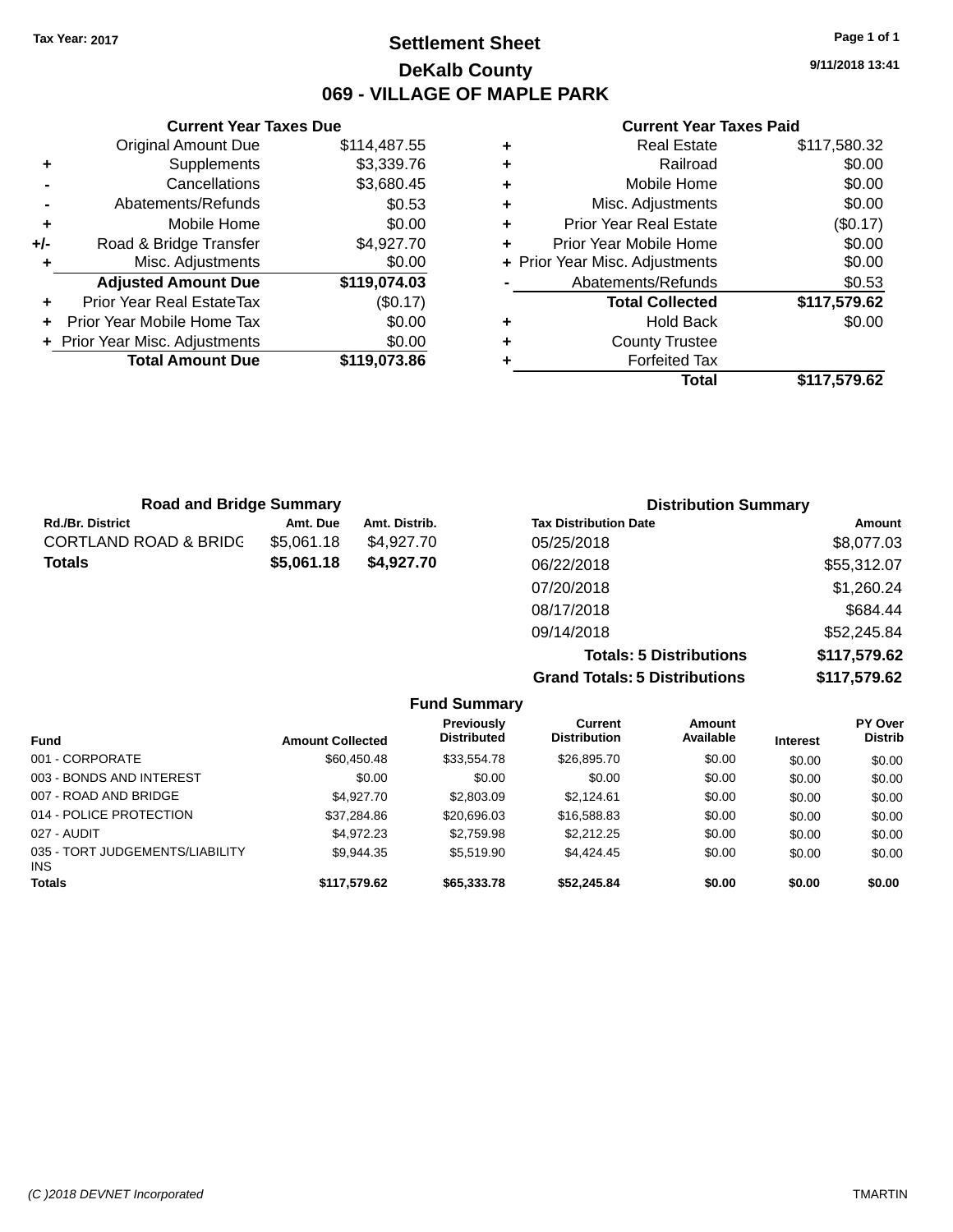### **Settlement Sheet Tax Year: 2017 Page 1 of 1 DeKalb County 070 - MAPLE PARK LIBRARY**

**9/11/2018 13:41**

|     | <b>Current Year Taxes Due</b>  |             |                     |
|-----|--------------------------------|-------------|---------------------|
|     | <b>Original Amount Due</b>     | \$10,727.63 | ٠                   |
|     | Supplements                    | \$318.95    |                     |
|     | Cancellations                  | \$351.43    | ٠                   |
|     | Abatements/Refunds             | \$0.00      |                     |
|     | Mobile Home                    | \$0.00      |                     |
| +/- | Road & Bridge Transfer         | \$0.00      |                     |
|     | Misc. Adjustments              | \$0.00      | $+$ Prior $\lambda$ |
|     | <b>Adjusted Amount Due</b>     | \$10,695.15 |                     |
| ÷   | Prior Year Real EstateTax      | \$0.00      |                     |
|     | Prior Year Mobile Home Tax     | \$0.00      |                     |
|     | + Prior Year Misc. Adjustments | \$0.00      |                     |
|     | <b>Total Amount Due</b>        | \$10,695.15 |                     |
|     |                                |             |                     |

| ٠ | <b>Real Estate</b>             | \$10,595.10 |
|---|--------------------------------|-------------|
| ٠ | Railroad                       | \$0.00      |
| ٠ | Mobile Home                    | \$0.00      |
| ٠ | Misc. Adjustments              | \$0.00      |
| ٠ | <b>Prior Year Real Estate</b>  | \$0.00      |
| ÷ | Prior Year Mobile Home         | \$0.00      |
|   | + Prior Year Misc. Adjustments | \$0.00      |
|   | Abatements/Refunds             | \$0.00      |
|   | <b>Total Collected</b>         | \$10,595.10 |
| ٠ | <b>Hold Back</b>               | \$0.00      |
| ٠ | <b>County Trustee</b>          |             |
| ٠ | <b>Forfeited Tax</b>           |             |
|   | Total                          | \$10,595.10 |
|   |                                |             |

|                                      | <b>Distribution Summary</b> |  |  |  |  |
|--------------------------------------|-----------------------------|--|--|--|--|
| <b>Tax Distribution Date</b>         | Amount                      |  |  |  |  |
| 05/25/2018                           | \$665.49                    |  |  |  |  |
| 06/22/2018                           | \$4,976.73                  |  |  |  |  |
| 07/20/2018                           | \$116.75                    |  |  |  |  |
| 08/17/2018                           | \$59.76                     |  |  |  |  |
| 09/14/2018                           | \$4,776.37                  |  |  |  |  |
| <b>Totals: 5 Distributions</b>       | \$10,595.10                 |  |  |  |  |
| <b>Grand Totals: 5 Distributions</b> | \$10,595.10                 |  |  |  |  |
| $E_{t}$ and $C_{t}$ in $B_{t}$       |                             |  |  |  |  |

| <b>Fund Summary</b> |                         |                                         |                                |                     |                 |                                  |
|---------------------|-------------------------|-----------------------------------------|--------------------------------|---------------------|-----------------|----------------------------------|
| <b>Fund</b>         | <b>Amount Collected</b> | <b>Previously</b><br><b>Distributed</b> | Current<br><b>Distribution</b> | Amount<br>Available | <b>Interest</b> | <b>PY Over</b><br><b>Distrib</b> |
| 001 - CORPORATE     | \$10.595.10             | \$5,818,73                              | \$4.776.37                     | \$0.00              | \$0.00          | \$0.00                           |
| <b>Totals</b>       | \$10.595.10             | \$5,818,73                              | \$4.776.37                     | \$0.00              | \$0.00          | \$0.00                           |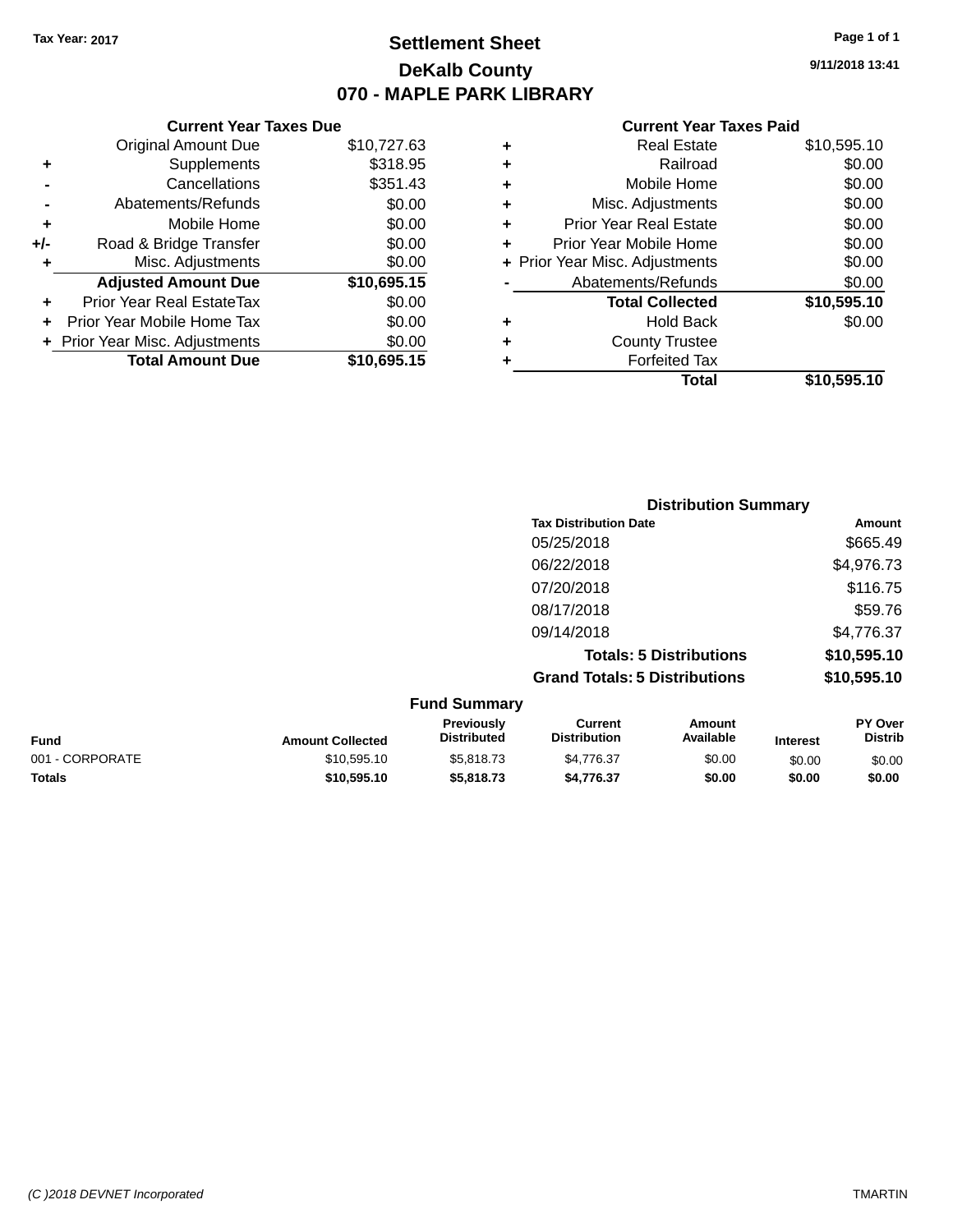### **Settlement Sheet Tax Year: 2017 Page 1 of 2 DeKalb County 071 - CITY OF SANDWICH**

**9/11/2018 13:41**

#### **Current Year Taxes Paid**

|     | <b>Current Year Taxes Due</b>    |                |   |
|-----|----------------------------------|----------------|---|
|     | <b>Original Amount Due</b>       | \$1,346,887.00 |   |
| ٠   | Supplements                      | \$13,912.01    | ٠ |
|     | Cancellations                    | \$16,119.15    |   |
|     | Abatements/Refunds               | \$0.00         | ٠ |
|     | Mobile Home                      | \$0.00         | ٠ |
| +/- | Road & Bridge Transfer           | \$21,513.03    |   |
| ٠   | Misc. Adjustments                | \$0.00         | ٠ |
|     | <b>Adjusted Amount Due</b>       | \$1,366,192.89 |   |
| ٠   | <b>Prior Year Real EstateTax</b> | \$21.12        |   |
|     | Prior Year Mobile Home Tax       | \$0.00         |   |
|     | + Prior Year Misc. Adjustments   | \$1,516.18     |   |
|     | <b>Total Amount Due</b>          | \$1,367,730.19 |   |
|     |                                  |                |   |

| ٠ | <b>Real Estate</b>             | \$1,306,265.95 |
|---|--------------------------------|----------------|
| ٠ | Railroad                       | \$3,801.76     |
| ٠ | Mobile Home                    | \$0.00         |
| ٠ | Misc. Adjustments              | \$0.00         |
| ٠ | <b>Prior Year Real Estate</b>  | \$21.12        |
| ÷ | Prior Year Mobile Home         | \$0.00         |
|   | + Prior Year Misc. Adjustments | \$1,516.18     |
|   | Abatements/Refunds             | \$0.00         |
|   | <b>Total Collected</b>         | \$1,311,605.01 |
| ٠ | Hold Back                      | \$0.00         |
| ٠ | <b>County Trustee</b>          |                |
| ٠ | <b>Forfeited Tax</b>           |                |
|   | Total                          | \$1,311,605.01 |
|   |                                |                |

| <b>Road and Bridge Summary</b> |             |               | <b>Distribution Summary</b>  |              |  |
|--------------------------------|-------------|---------------|------------------------------|--------------|--|
| <b>Rd./Br. District</b>        | Amt. Due    | Amt. Distrib. | <b>Tax Distribution Date</b> | Amount       |  |
| SANDWICH ROAD & BRIDG          | \$21,345.57 | \$20,465.43   | 05/25/2018                   | \$142,019.01 |  |
| SOMONAUK ROAD & BRIDI          | \$1,083.89  | \$1.047.60    | 06/22/2018                   | \$591,853.61 |  |
| <b>Totals</b>                  | \$22,429.46 | \$21,513.03   | 07/20/2018                   | \$20,685.61  |  |
|                                |             |               | 08/17/2018                   | \$25,328.40  |  |

| 09/14/2018                           | \$531.718.38   |
|--------------------------------------|----------------|
| <b>Totals: 5 Distributions</b>       | \$1,311,605.01 |
| <b>Grand Totals: 5 Distributions</b> | \$1,311,605.01 |
|                                      |                |

|                                                     |                         | <b>Fund Summary</b>                    |                                       |                            |                 |                           |
|-----------------------------------------------------|-------------------------|----------------------------------------|---------------------------------------|----------------------------|-----------------|---------------------------|
| <b>Fund</b>                                         | <b>Amount Collected</b> | Previously<br><b>Distributed</b>       | <b>Current</b><br><b>Distribution</b> | <b>Amount</b><br>Available | <b>Interest</b> | PY Over<br><b>Distrib</b> |
| 001 - CORPORATE                                     | \$407,943.90            | \$242,503.72                           | \$165,440.18                          | \$0.00                     | \$0.00          | \$0.00                    |
| 003 - BONDS AND INTEREST                            | \$0.00                  | \$0.00                                 | \$0.00                                | \$0.00                     | \$0.00          | \$0.00                    |
| 005 - I. M. R. F.                                   | \$94,549.55             | \$56,205.33                            | \$38,344.22                           | \$0.00                     | \$0.00          | \$0.00                    |
| 007 - ROAD AND BRIDGE                               | \$21,513.03             | \$12,986.74                            | \$8,526.29                            | \$0.00                     | \$0.00          | \$0.00                    |
| 014 - POLICE PROTECTION                             | \$162,692.21            | \$96,712.98                            | \$65,979.23                           | \$0.00                     | \$0.00          | \$0.00                    |
| 015 - POLICE PENSION                                | \$238,930.18            | \$142,032.91                           | \$96,897.27                           | \$0.00                     | \$0.00          | \$0.00                    |
| 027 - AUDIT                                         | \$17,042.13             | \$10,130.76                            | \$6,911.37                            | \$0.00                     | \$0.00          | \$0.00                    |
| 035 - TORT JUDGMENTS, LIABILITY<br><b>INSURANCE</b> | \$34.084.23             | \$20,261.50                            | \$13,822.73                           | \$0.00                     | \$0.00          | \$0.00                    |
| 040 - STREET AND BRIDGE                             | \$13,082.80             | \$7,777.12                             | \$5,305.68                            | \$0.00                     | \$0.00          | \$0.00                    |
| 041 - STREET LIGHTING                               | \$60,058.93             | \$35,702.24                            | \$24,356.69                           | \$0.00                     | \$0.00          | \$0.00                    |
| 045 - PUBLIC BENEFIT                                | \$0.00                  | \$0.00                                 | \$0.00                                | \$0.00                     | \$0.00          | \$0.00                    |
| 046 - EMERGENCY SERV & DISASTER<br><b>OPER</b>      | \$4,263.74              | \$2,534.60                             | \$1,729.14                            | \$0.00                     | \$0.00          | \$0.00                    |
| 047 - SOCIAL SECURITY                               | \$94.549.55             | \$56,205.33                            | \$38,344.22                           | \$0.00                     | \$0.00          | \$0.00                    |
| 048 - SCHOOL CROSSING GUARDS                        | \$12,778.37             | \$7,596.15                             | \$5,182.22                            | \$0.00                     | \$0.00          | \$0.00                    |
| 060 - UNEMPLOYMENT INSURANCE                        | \$21,305.87             | \$12,665.36                            | \$8,640.51                            | \$0.00                     | \$0.00          | \$0.00                    |
| 062 - WORKERS COMPENSATION                          | \$85,780.79             | \$50,992.71                            | \$34,788.08                           | \$0.00                     | \$0.00          | \$0.00                    |
| 065 - FORESTRY PROGRAM                              | \$43,029.73             | \$25,579.18                            | \$17,450.55                           | \$0.00                     | \$0.00          | \$0.00                    |
| <b>Totals</b>                                       | \$1,311,605.01          | \$779,886.63                           | \$531,718.38                          | \$0.00                     | \$0.00          | \$0.00                    |
|                                                     |                         | <b>Miscellaneous Adjustment Detail</b> |                                       |                            |                 |                           |

**Year Source Account Type Account Type Amount Adjustment Description**<br>2016 RE - Real Estate Back Tax Collected \$133.77 DOBSON REDEMPTION

\$133.77 DOBSON REDEMPTION 19-26-481-012 by TBA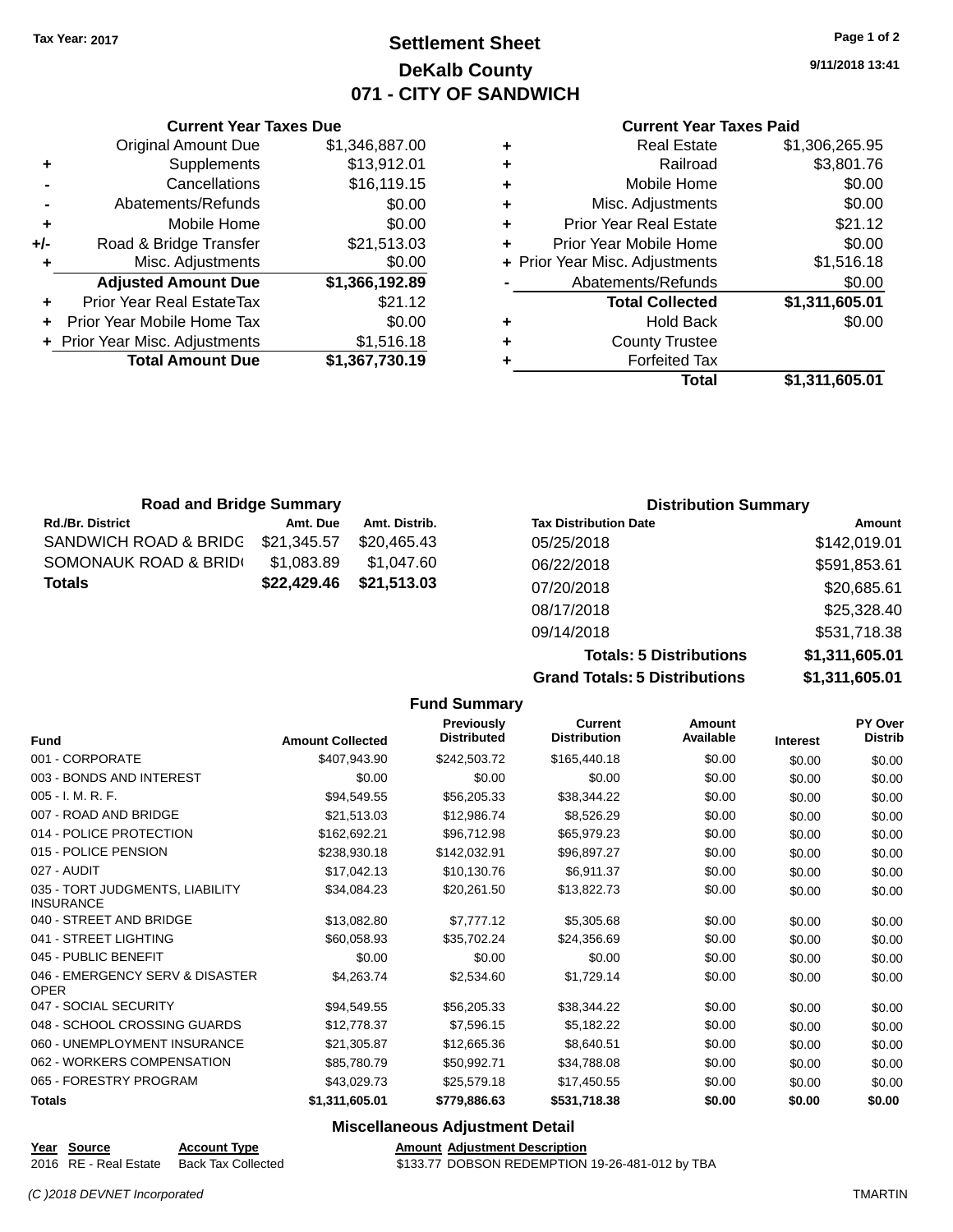### **Settlement Sheet Tax Year: 2017 Page 2 of 2**

**9/11/2018 13:41**

### **DeKalb County**

#### **Miscellaneous Adjustment Detail**

**<u>Year Source</u> Account Type<br>
2016 RE - Real Estate Back Tax Collected** 

**Totals \$1,516.18 2 entries**

Amount Adjustment Description<br>\$1,382.41 CHICAGO TITLE LAND TR CO 19-26-484-016 by TBA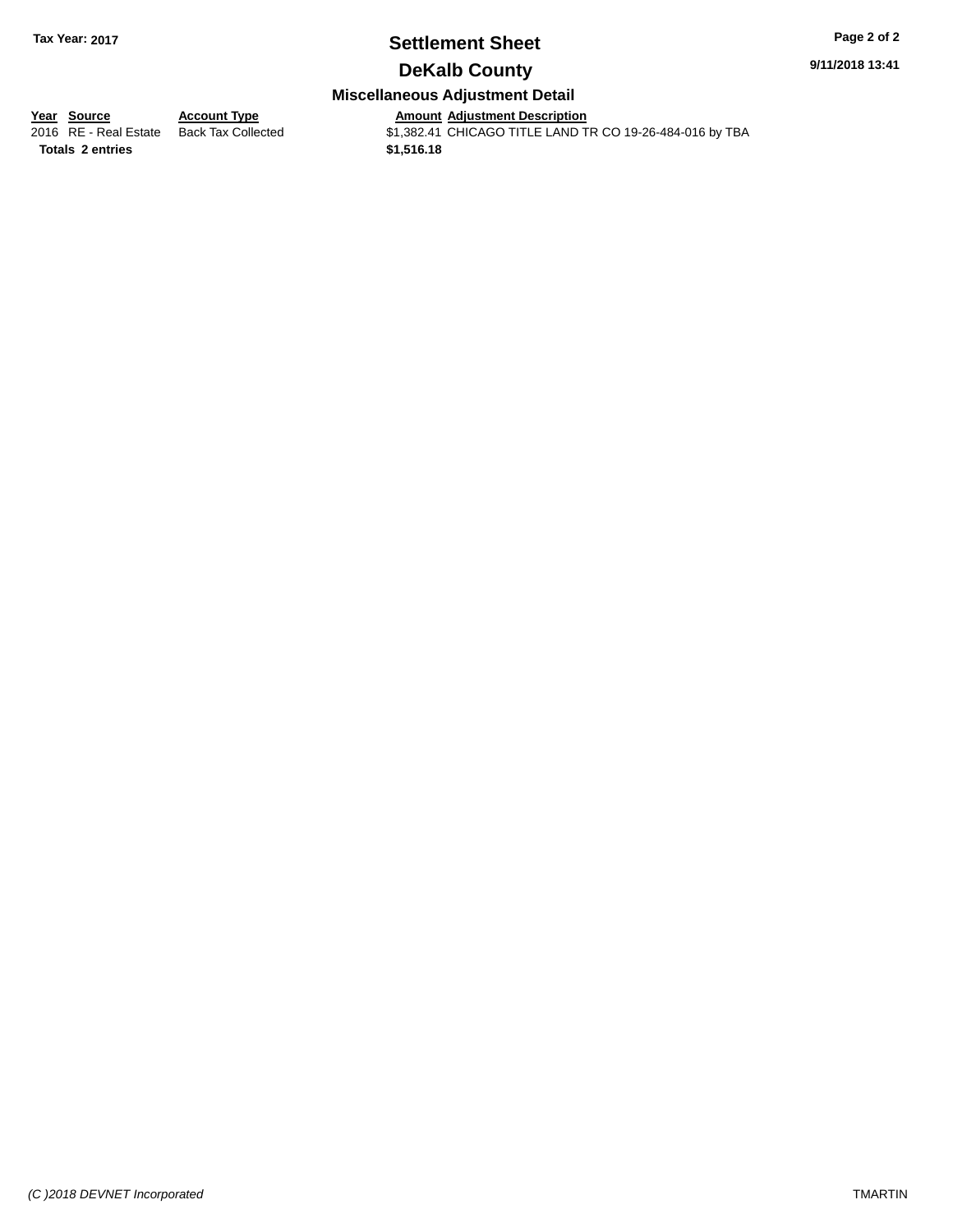### **Settlement Sheet Tax Year: 2017 Page 1 of 1 DeKalb County 072 - VILLAGE OF SHABBONA**

**9/11/2018 13:41**

#### **Current Year Taxes Paid**

|       | <b>Current Year Taxes Due</b>    |              |   | <b>Current Year 1</b>          |
|-------|----------------------------------|--------------|---|--------------------------------|
|       | <b>Original Amount Due</b>       | \$100,814.69 | ٠ | <b>Real Estate</b>             |
|       | Supplements                      | \$403.54     | ٠ | Railroad                       |
|       | Cancellations                    | \$452.73     | ٠ | Mobile Home                    |
|       | Abatements/Refunds               | \$0.00       | ٠ | Misc. Adjustments              |
| ٠     | Mobile Home                      | \$0.00       | ٠ | <b>Prior Year Real Estate</b>  |
| $+/-$ | Road & Bridge Transfer           | \$10,973.82  | ٠ | Prior Year Mobile Home         |
|       | Misc. Adjustments                | \$71.36      |   | + Prior Year Misc. Adjustments |
|       | <b>Adjusted Amount Due</b>       | \$111,810.68 |   | Abatements/Refunds             |
|       | <b>Prior Year Real EstateTax</b> | \$0.00       |   | <b>Total Collected</b>         |
|       | Prior Year Mobile Home Tax       | \$0.00       | ٠ | <b>Hold Back</b>               |
|       | + Prior Year Misc. Adjustments   | \$0.00       | ٠ | <b>County Trustee</b>          |
|       | <b>Total Amount Due</b>          | \$111,810.68 |   | <b>Forfeited Tax</b>           |
|       |                                  |              |   | Total                          |

|   | Total                          | \$110,173.14 |
|---|--------------------------------|--------------|
| ٠ | <b>Forfeited Tax</b>           |              |
| ÷ | <b>County Trustee</b>          |              |
| ÷ | <b>Hold Back</b>               | \$0.00       |
|   | <b>Total Collected</b>         | \$110,173.14 |
|   | Abatements/Refunds             | \$0.00       |
|   | + Prior Year Misc. Adjustments | \$0.00       |
| ٠ | Prior Year Mobile Home         | \$0.00       |
| ÷ | <b>Prior Year Real Estate</b>  | \$0.00       |
| ÷ | Misc. Adjustments              | \$71.36      |
| ÷ | Mobile Home                    | \$0.00       |
| ÷ | Railroad                       | \$2,642.97   |
| ÷ | <b>Real Estate</b>             | \$107,458.81 |

| <b>Road and Bridge Summary</b> |             |               | <b>Distribution Summary</b>  |             |  |
|--------------------------------|-------------|---------------|------------------------------|-------------|--|
| <b>Rd./Br. District</b>        | Amt. Due    | Amt. Distrib. | <b>Tax Distribution Date</b> | Amount      |  |
| SHABBONA ROAD & BRIDG          | \$11,169.34 | \$10,973.82   | 05/25/2018                   | \$10,051.23 |  |
| <b>Totals</b>                  | \$11,169.34 | \$10,973.82   | 06/22/2018                   | \$52,632.42 |  |
|                                |             |               | 07/20/2018                   | \$221.47    |  |
|                                |             |               | 08/17/2018                   | \$2,722.38  |  |
|                                |             |               | 09/14/2018                   | \$44,545.64 |  |

**Totals: 5 Distributions \$110,173.14 Grand Totals: 5 Distributions \$110,173.14**

| <b>Fund Summary</b>          |                         |                                         |                                       |                            |                 |                           |
|------------------------------|-------------------------|-----------------------------------------|---------------------------------------|----------------------------|-----------------|---------------------------|
| <b>Fund</b>                  | <b>Amount Collected</b> | <b>Previously</b><br><b>Distributed</b> | <b>Current</b><br><b>Distribution</b> | <b>Amount</b><br>Available | <b>Interest</b> | PY Over<br><b>Distrib</b> |
| 001 - CORPORATE              | \$52,081.53             | \$31.088.35                             | \$20.993.18                           | \$0.00                     | \$0.00          | \$0.00                    |
| $005 - I. M. R. F.$          | \$1,608.13              | \$959.92                                | \$648.21                              | \$0.00                     | \$0.00          | \$0.00                    |
| 007 - ROAD AND BRIDGE        | \$10.973.82             | \$6,413.74                              | \$4,560.08                            | \$0.00                     | \$0.00          | \$0.00                    |
| 014 - POLICE PROTECTION      | \$30.398.14             | \$18.145.17                             | \$12,252.97                           | \$0.00                     | \$0.00          | \$0.00                    |
| 047 - SOCIAL SECURITY        | \$11.332.53             | \$6.764.58                              | \$4,567.95                            | \$0.00                     | \$0.00          | \$0.00                    |
| 060 - UNEMPLOYMENT INSURANCE | \$1.152.29              | \$687.82                                | \$464.47                              | \$0.00                     | \$0.00          | \$0.00                    |
| 062 - WORKERS COMPENSATION   | \$2,626,70              | \$1,567.92                              | \$1,058.78                            | \$0.00                     | \$0.00          | \$0.00                    |
| <b>Totals</b>                | \$110,173.14            | \$65,627.50                             | \$44,545,64                           | \$0.00                     | \$0.00          | \$0.00                    |
|                              |                         | <b>Miscellaneous Adjustment Detail</b>  |                                       |                            |                 |                           |

| Year Source             | <b>Account Type</b>                        | <b>Amount Adiustment Description</b>          |  |
|-------------------------|--------------------------------------------|-----------------------------------------------|--|
|                         | 2017 RE - Real Estate Paymt In Lieu of Tax | \$71.36 HOUSING AUTHORITY SEQUOYA APTS by TBA |  |
| <b>Totals 1 entries</b> |                                            | \$71.36                                       |  |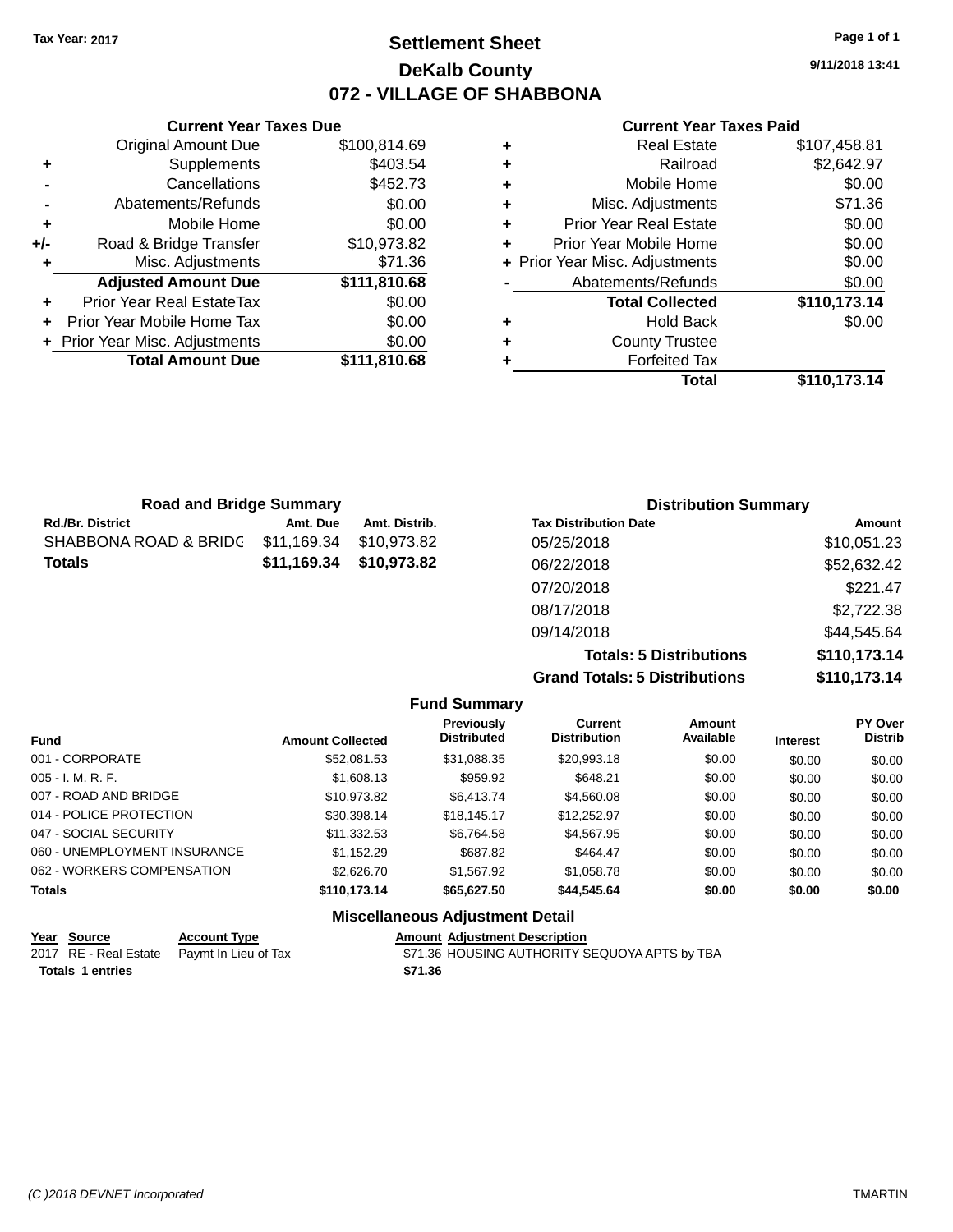### **Settlement Sheet Tax Year: 2017 Page 1 of 1 DeKalb County 073 - FLEWELLIN MEMORIAL LIBRARY**

**9/11/2018 13:41**

#### **Current Year Taxes Paid**

| <b>Current Year Taxes Due</b> |                                |
|-------------------------------|--------------------------------|
| <b>Original Amount Due</b>    | \$27,079.86                    |
| Supplements                   | \$103.23                       |
| Cancellations                 | \$116.70                       |
| Abatements/Refunds            | \$0.00                         |
| Mobile Home                   | \$0.00                         |
| Road & Bridge Transfer        | \$0.00                         |
| Misc. Adjustments             | \$19.17                        |
| <b>Adjusted Amount Due</b>    | \$27,085.56                    |
| Prior Year Real EstateTax     | \$0.00                         |
| Prior Year Mobile Home Tax    | \$0.00                         |
|                               | \$0.00                         |
| <b>Total Amount Due</b>       | \$27.085.56                    |
|                               | + Prior Year Misc. Adjustments |

|   | <b>Real Estate</b>             | \$25,987.65 |
|---|--------------------------------|-------------|
| ٠ | Railroad                       | \$639.14    |
| ٠ | Mobile Home                    | \$0.00      |
| ٠ | Misc. Adjustments              | \$19.17     |
| ٠ | <b>Prior Year Real Estate</b>  | \$0.00      |
|   | Prior Year Mobile Home         | \$0.00      |
|   | + Prior Year Misc. Adjustments | \$0.00      |
|   | Abatements/Refunds             | \$0.00      |
|   | <b>Total Collected</b>         | \$26,645.96 |
| ٠ | Hold Back                      | \$0.00      |
| ٠ | <b>County Trustee</b>          |             |
| ٠ | <b>Forfeited Tax</b>           |             |
|   | Total                          | \$26,645.96 |
|   |                                |             |

|                     | <b>Distribution Summary</b>          |             |  |
|---------------------|--------------------------------------|-------------|--|
|                     | <b>Tax Distribution Date</b>         | Amount      |  |
|                     | 05/25/2018                           | \$2,440.55  |  |
|                     | 06/22/2018                           | \$12,730.85 |  |
|                     | 07/20/2018                           | \$42.98     |  |
|                     | 08/17/2018                           | \$691.04    |  |
|                     | 09/14/2018                           | \$10,740.54 |  |
|                     | <b>Totals: 5 Distributions</b>       | \$26,645.96 |  |
|                     | <b>Grand Totals: 5 Distributions</b> | \$26,645.96 |  |
| <b>Fund Summary</b> |                                      |             |  |

|                 |                         | unu Junnuary                            |                                |                     |                 |                                  |
|-----------------|-------------------------|-----------------------------------------|--------------------------------|---------------------|-----------------|----------------------------------|
| Fund            | <b>Amount Collected</b> | <b>Previously</b><br><b>Distributed</b> | Current<br><b>Distribution</b> | Amount<br>Available | <b>Interest</b> | <b>PY Over</b><br><b>Distrib</b> |
| 001 - CORPORATE | \$26,645.96             | \$15,905.42                             | \$10,740.54                    | \$0.00              | \$0.00          | \$0.00                           |
| Totals          | \$26,645.96             | \$15,905,42                             | \$10.740.54                    | \$0.00              | \$0.00          | \$0.00                           |
|                 |                         | Missellanesse Adhistocat Datall         |                                |                     |                 |                                  |

# **Totals 1 entries 1.17 1.17 1.17 1.17 1.17**

### **Miscellaneous Adjustment Detail**

**Year Source Account Type Amount Adjustment Description**<br>2017 RE - Real Estate Paymt In Lieu of Tax \$19.17 HOUSING AUTHORITY S \$19.17 HOUSING AUTHORITY SEQUOYA APTS by TBA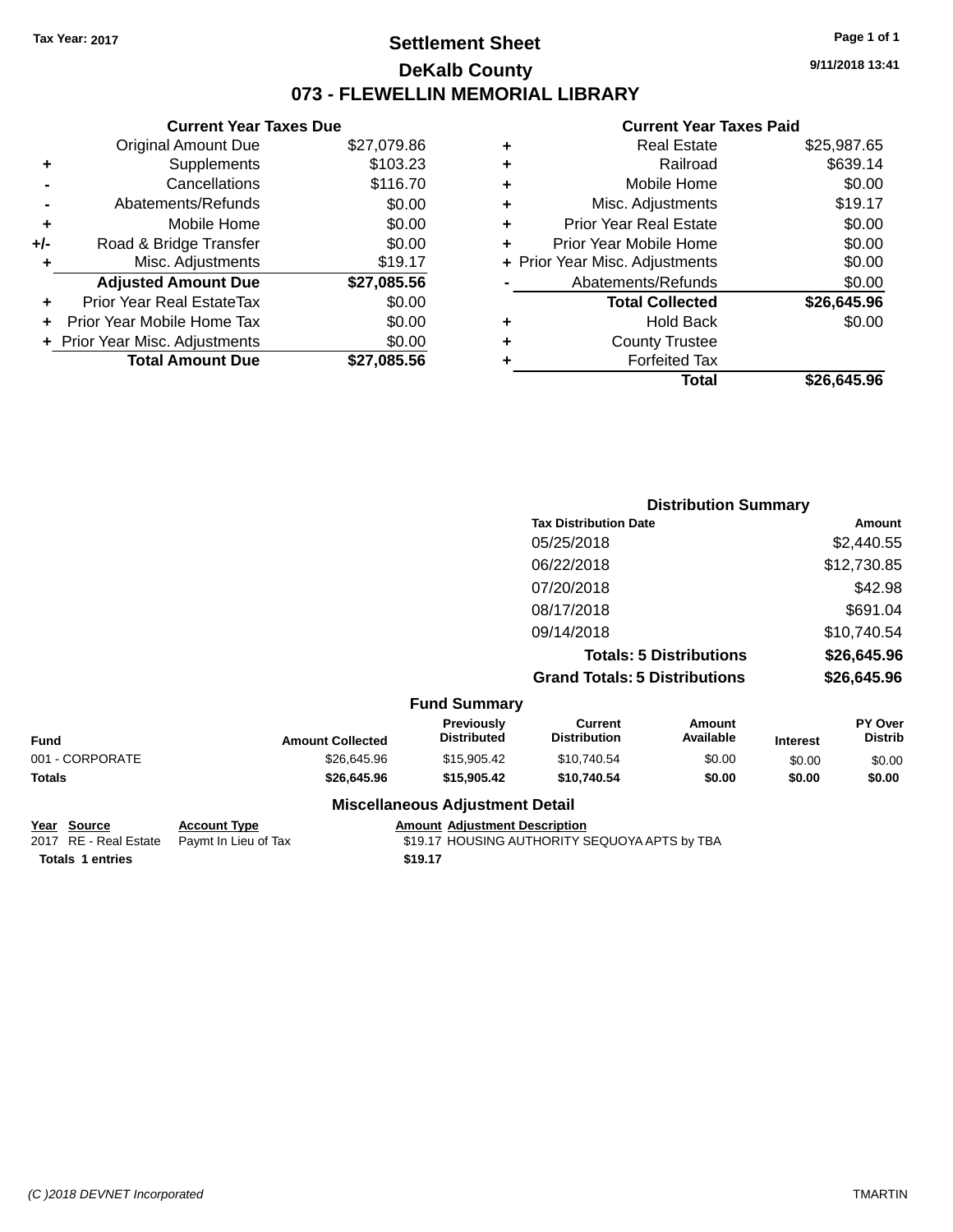## **Settlement Sheet Tax Year: 2017 Page 1 of 1 DeKalb County 074 - VILLAGE OF SOMONAUK**

**9/11/2018 13:41**

## **Current Year Taxes Paid**

|     | <b>Current Year Taxes Due</b>  |              |
|-----|--------------------------------|--------------|
|     | <b>Original Amount Due</b>     | \$439,331.32 |
| ٠   | Supplements                    | \$7,557.27   |
|     | Cancellations                  | \$8,624.49   |
|     | Abatements/Refunds             | \$0.00       |
| ٠   | Mobile Home                    | \$0.00       |
| +/- | Road & Bridge Transfer         | \$55,614.06  |
| ٠   | Misc. Adjustments              | \$0.00       |
|     | <b>Adjusted Amount Due</b>     | \$493,878.16 |
| ٠   | Prior Year Real EstateTax      | \$0.00       |
|     | Prior Year Mobile Home Tax     | \$0.00       |
|     | + Prior Year Misc. Adjustments | \$0.00       |
|     | <b>Total Amount Due</b>        | \$493.878.16 |
|     |                                |              |

| <b>Real Estate</b>             | \$474,521.66 |
|--------------------------------|--------------|
| Railroad                       | \$5,530.85   |
| Mobile Home                    | \$0.00       |
| Misc. Adjustments              | \$0.00       |
| <b>Prior Year Real Estate</b>  | \$0.00       |
| Prior Year Mobile Home         | \$0.00       |
| + Prior Year Misc. Adjustments | \$0.00       |
| Abatements/Refunds             | \$0.00       |
| <b>Total Collected</b>         | \$480,052.51 |
| <b>Hold Back</b>               | \$0.00       |
| <b>County Trustee</b>          |              |
| <b>Forfeited Tax</b>           |              |
| Total                          | \$480,052.51 |
|                                |              |

| <b>Road and Bridge Summary</b> |             |               | <b>Distribution Summary</b>  |              |  |
|--------------------------------|-------------|---------------|------------------------------|--------------|--|
| <b>Rd./Br. District</b>        | Amt. Due    | Amt. Distrib. | <b>Tax Distribution Date</b> | Amount       |  |
| SOMONAUK ROAD & BRID(          | \$57,516.02 | \$55,614.06   | 05/25/2018                   | \$45,420.43  |  |
| <b>Totals</b>                  | \$57,516.02 | \$55,614.06   | 06/22/2018                   | \$232,365.76 |  |
|                                |             |               | 07/20/2018                   | \$2,576.47   |  |
|                                |             |               | 08/17/2018                   | \$6,440.20   |  |
|                                |             |               | 09/14/2018                   | \$193,249.65 |  |

**Totals: 5 Distributions \$480,052.51 Grand Totals: 5 Distributions \$480,052.51**

|                                         |                         | <b>Fund Summary</b>              |                                       |                     |                 |                           |
|-----------------------------------------|-------------------------|----------------------------------|---------------------------------------|---------------------|-----------------|---------------------------|
| <b>Fund</b>                             | <b>Amount Collected</b> | Previously<br><b>Distributed</b> | <b>Current</b><br><b>Distribution</b> | Amount<br>Available | <b>Interest</b> | PY Over<br><b>Distrib</b> |
| 001 - CORPORATE                         | \$120.021.82            | \$71.522.74                      | \$48,499.08                           | \$0.00              | \$0.00          | \$0.00                    |
| 003 - BONDS AND INTEREST                | \$165,971.12            | \$98,904.62                      | \$67.066.50                           | \$0.00              | \$0.00          | \$0.00                    |
| 007 - ROAD AND BRIDGE                   | \$55,614.06             | \$33,873,77                      | \$21.740.29                           | \$0.00              | \$0.00          | \$0.00                    |
| 014 - POLICE PROTECTION                 | \$25,096.23             | \$14,955.22                      | \$10.141.01                           | \$0.00              | \$0.00          | \$0.00                    |
| 025 - GARBAGE DISPOSAL                  | \$16,732,64             | \$9.971.23                       | \$6.761.41                            | \$0.00              | \$0.00          | \$0.00                    |
| 027 - AUDIT                             | \$18,404.08             | \$10.967.26                      | \$7,436.82                            | \$0.00              | \$0.00          | \$0.00                    |
| 035 - TORT JUDGEMENTS/LIABILITY<br>INS. | \$40.988.46             | \$24,425.63                      | \$16,562.83                           | \$0.00              | \$0.00          | \$0.00                    |
| 047 - SOCIAL SECURITY                   | \$37.224.10             | \$22.182.39                      | \$15.041.71                           | \$0.00              | \$0.00          | \$0.00                    |
| <b>Totals</b>                           | \$480.052.51            | \$286,802.86                     | \$193,249.65                          | \$0.00              | \$0.00          | \$0.00                    |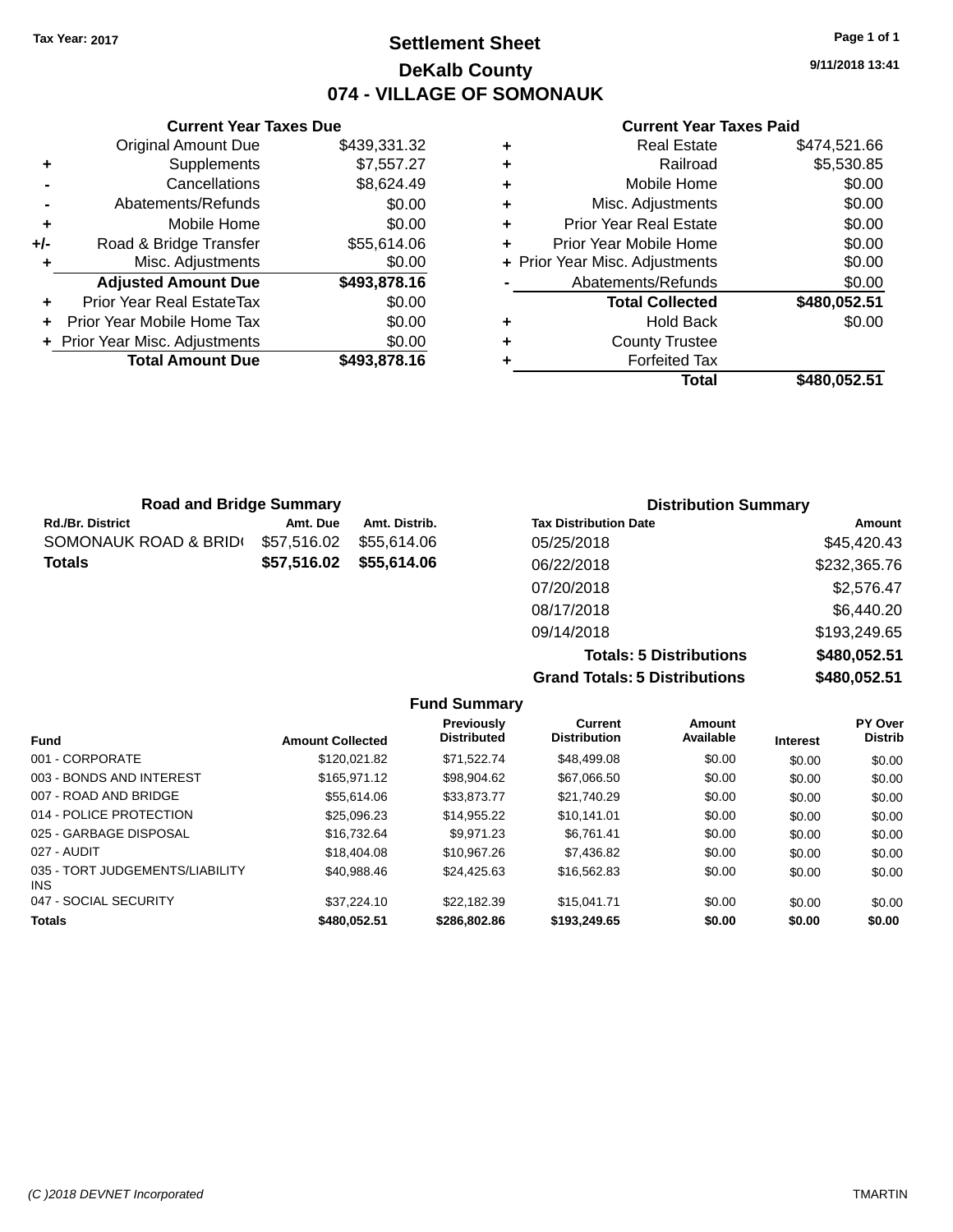# **Settlement Sheet Tax Year: 2017 Page 1 of 1 DeKalb County 075 - SOMONAUK LIBRARY**

**9/11/2018 13:41**

### **Current Year Taxes Paid**

|     | <b>Current Year Taxes Due</b>  |              |
|-----|--------------------------------|--------------|
|     | <b>Original Amount Due</b>     | \$139,167.91 |
| ٠   | Supplements                    | \$2,092.19   |
|     | Cancellations                  | \$2,377.19   |
| -   | Abatements/Refunds             | \$0.00       |
| ٠   | Mobile Home                    | \$0.00       |
| +/- | Road & Bridge Transfer         | \$0.00       |
| ٠   | Misc. Adjustments              | \$0.00       |
|     | <b>Adjusted Amount Due</b>     | \$138,882.91 |
| ٠   | Prior Year Real EstateTax      | \$0.00       |
| ÷   | Prior Year Mobile Home Tax     | \$0.00       |
|     | + Prior Year Misc. Adjustments | \$0.00       |
|     | <b>Total Amount Due</b>        | \$138,882.91 |
|     |                                |              |

| ٠ | <b>Real Estate</b>             | \$132,693.05 |
|---|--------------------------------|--------------|
| ٠ | Railroad                       | \$1,713.70   |
| ٠ | Mobile Home                    | \$0.00       |
| ٠ | Misc. Adjustments              | \$0.00       |
| ٠ | <b>Prior Year Real Estate</b>  | \$0.00       |
| ٠ | Prior Year Mobile Home         | \$0.00       |
|   | + Prior Year Misc. Adjustments | \$0.00       |
|   | Abatements/Refunds             | \$0.00       |
|   | <b>Total Collected</b>         | \$134,406.75 |
| ٠ | <b>Hold Back</b>               | \$0.00       |
| ٠ | <b>County Trustee</b>          |              |
| ٠ | <b>Forfeited Tax</b>           |              |
|   | Total                          | \$134,406.75 |
|   |                                |              |

| <b>Distribution Summary</b>          |              |
|--------------------------------------|--------------|
| <b>Tax Distribution Date</b>         | Amount       |
| 05/25/2018                           | \$13,983.81  |
| 06/22/2018                           | \$65,138.99  |
| 07/20/2018                           | \$505.10     |
| 08/17/2018                           | \$1,808.35   |
| 09/14/2018                           | \$52,970.50  |
| <b>Totals: 5 Distributions</b>       | \$134,406.75 |
| <b>Grand Totals: 5 Distributions</b> | \$134,406.75 |

|                                         |                         | <b>Fund Summary</b>              |                                       |                     |                 |                           |
|-----------------------------------------|-------------------------|----------------------------------|---------------------------------------|---------------------|-----------------|---------------------------|
| <b>Fund</b>                             | <b>Amount Collected</b> | Previously<br><b>Distributed</b> | <b>Current</b><br><b>Distribution</b> | Amount<br>Available | <b>Interest</b> | PY Over<br><b>Distrib</b> |
| 001 - CORPORATE                         | \$55.135.84             | \$33,406.49                      | \$21.729.35                           | \$0.00              | \$0.00          | \$0.00                    |
| 003 - BONDS AND INTEREST                | \$57,905.37             | \$35,084.52                      | \$22,820.85                           | \$0.00              | \$0.00          | \$0.00                    |
| 004 - OPERATIONS & MAINTENANCE          | \$7,332.82              | \$4.442.91                       | \$2,889.91                            | \$0.00              | \$0.00          | \$0.00                    |
| $005 - I. M. R. F.$                     | \$5.569.41              | \$3.374.47                       | \$2.194.94                            | \$0.00              | \$0.00          | \$0.00                    |
| 027 - AUDIT                             | \$1,838.81              | \$1.114.12                       | \$724.69                              | \$0.00              | \$0.00          | \$0.00                    |
| 035 - TORT JUDGEMENTS/LIABILITY<br>INS. | \$5.569.41              | \$3.374.47                       | \$2.194.94                            | \$0.00              | \$0.00          | \$0.00                    |
| 047 - SOCIAL SECURITY                   | \$3.715.42              | \$2,251.15                       | \$1,464.27                            | \$0.00              | \$0.00          | \$0.00                    |
| 109 - PRIOR YEAR ADJUSTMENT             | $$-2.660.33$            | $$-1.611.88$                     | $$-1.048.45$                          | \$0.00              | \$0.00          | \$0.00                    |
| <b>Totals</b>                           | \$134,406.75            | \$81,436.25                      | \$52,970.50                           | \$0.00              | \$0.00          | \$0.00                    |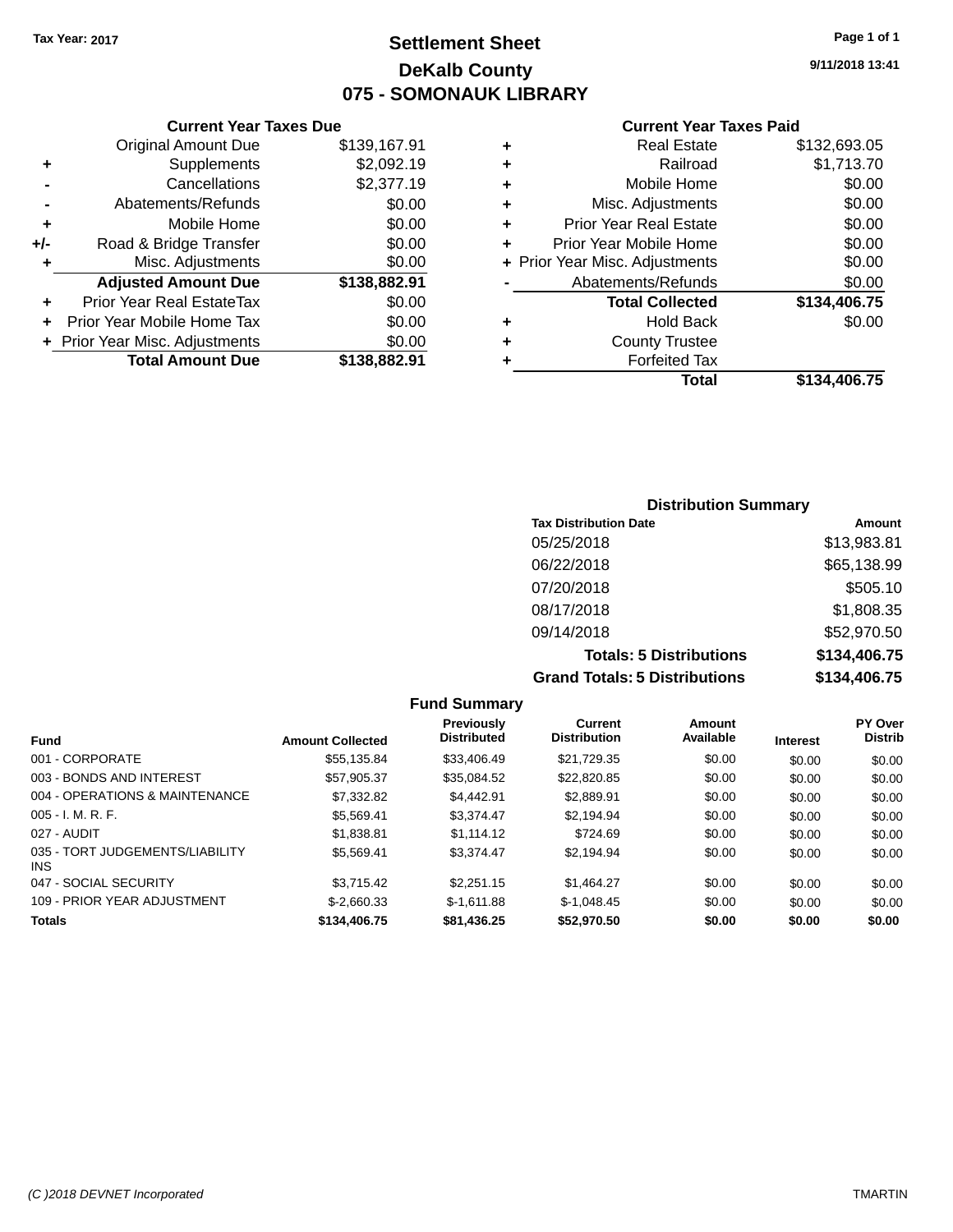# **Settlement Sheet Tax Year: 2017 Page 1 of 2 DeKalb County 076 - CITY OF SYCAMORE**

**9/11/2018 13:41**

### **Current Year Taxes Paid**

|     | <b>Current Year Taxes Due</b>  |                |   |
|-----|--------------------------------|----------------|---|
|     | <b>Original Amount Due</b>     | \$2,975,550.24 | ٠ |
| ٠   | Supplements                    | \$23,563.31    | ٠ |
|     | Cancellations                  | \$26,064.30    | ٠ |
|     | Abatements/Refunds             | \$8.48         | ٠ |
|     | Mobile Home                    | \$0.00         | ٠ |
| +/- | Road & Bridge Transfer         | \$78,359.12    | ٠ |
|     | Misc. Adjustments              | \$16,410.32    | ٠ |
|     | <b>Adjusted Amount Due</b>     | \$3,067,810.21 |   |
| ÷   | Prior Year Real EstateTax      | \$152.16       |   |
|     | Prior Year Mobile Home Tax     | \$0.00         |   |
|     | + Prior Year Misc. Adjustments | \$15.56        | ÷ |
|     | <b>Total Amount Due</b>        | \$3,067,977.93 |   |
|     |                                |                |   |

|   | <b>Real Estate</b>             | \$2,968,334.52 |
|---|--------------------------------|----------------|
| ٠ | Railroad                       | \$0.34         |
| ٠ | Mobile Home                    | \$0.00         |
| ٠ | Misc. Adjustments              | \$16,410.32    |
| ٠ | <b>Prior Year Real Estate</b>  | \$152.16       |
| ÷ | Prior Year Mobile Home         | \$0.00         |
|   | + Prior Year Misc. Adjustments | \$15.56        |
|   | Abatements/Refunds             | \$8.48         |
|   | <b>Total Collected</b>         | \$2,984,904.42 |
| ٠ | <b>Hold Back</b>               | \$0.00         |
| ÷ | <b>County Trustee</b>          |                |
|   | <b>Forfeited Tax</b>           |                |
|   | Total                          | \$2,984,904.42 |
|   |                                |                |

| <b>Road and Bridge Summary</b>   |             |               | <b>Distribution Summary</b>  |                |
|----------------------------------|-------------|---------------|------------------------------|----------------|
| <b>Rd./Br. District</b>          | Amt. Due    | Amt. Distrib. | <b>Tax Distribution Date</b> | Amount         |
| <b>CORTLAND ROAD &amp; BRIDG</b> | \$47,579.74 | \$46.324.51   | 05/25/2018                   | \$294,664.01   |
| DEKALB ROAD & BRIDGE             | \$10,300.52 | \$10.022.07   | 06/22/2018                   | \$1,330,698.75 |
| SYCAMORE ROAD & BRID(            | \$22,585.60 | \$22,012.54   | 07/20/2018                   | \$30,824.67    |
| <b>Totals</b>                    | \$80,465.86 | \$78,359.12   | 08/17/2018                   | \$51,317.55    |
|                                  |             |               | 09/14/2018                   | \$1,277,399.44 |

**Totals: 5 Distributions Grand Totals: 5 Distributions** 

| \$2,984,904.42 |
|----------------|
| \$2,984,904.42 |
|                |

|                              |                         | <b>Fund Summary</b>                     |                                       |                            |                 |                           |
|------------------------------|-------------------------|-----------------------------------------|---------------------------------------|----------------------------|-----------------|---------------------------|
| <b>Fund</b>                  | <b>Amount Collected</b> | <b>Previously</b><br><b>Distributed</b> | <b>Current</b><br><b>Distribution</b> | <b>Amount</b><br>Available | <b>Interest</b> | PY Over<br><b>Distrib</b> |
| 001 - CORPORATE              | \$1,247,864.11          | \$713,869.45                            | \$533,994.66                          | \$0.00                     | \$0.00          | \$0.00                    |
| 003 - BONDS AND INTEREST     | \$152.924.99            | \$87.484.27                             | \$65,440.72                           | \$0.00                     | \$0.00          | \$0.00                    |
| 005 - I. M. R. F.            | \$152,555.85            | \$87,273,10                             | \$65,282,75                           | \$0.00                     | \$0.00          | \$0.00                    |
| 007 - ROAD AND BRIDGE        | \$78.359.12             | \$44.748.64                             | \$33,610.48                           | \$0.00                     | \$0.00          | \$0.00                    |
| 013 - FIREFIGHTER'S PENSION  | \$599.399.41            | \$342,900.28                            | \$256,499.13                          | \$0.00                     | \$0.00          | \$0.00                    |
| 015 - POLICE PENSION         | \$557.394.00            | \$318,870.10                            | \$238,523.90                          | \$0.00                     | \$0.00          | \$0.00                    |
| 047 - SOCIAL SECURITY        | \$91.024.29             | \$52,072.55                             | \$38.951.74                           | \$0.00                     | \$0.00          | \$0.00                    |
| 048 - SCHOOL CROSSING GUARDS | \$19,566.89             | \$11,193.70                             | \$8,373.19                            | \$0.00                     | \$0.00          | \$0.00                    |
| 143 - MEDICARE               | \$85,815,76             | \$49.092.89                             | \$36,722.87                           | \$0.00                     | \$0.00          | \$0.00                    |
| <b>Totals</b>                | \$2,984,904.42          | \$1,707,504.98                          | \$1,277,399.44                        | \$0.00                     | \$0.00          | \$0.00                    |
|                              |                         |                                         |                                       |                            |                 |                           |

### **Miscellaneous Adjustment Detail**

| Year Source             | <b>Account Type</b>                        |             | <b>Amount Adjustment Description</b>                      |
|-------------------------|--------------------------------------------|-------------|-----------------------------------------------------------|
| 2016 RE - Real Estate   | <b>Back Tax Collected</b>                  |             | \$15.56 TRUSTEE SALE 06-21-440-012 by TBA                 |
| 2017 RE - Real Estate   | Back Tax Collected                         |             | \$14,632.00 2008 & 2009 AMB TRUST #2567 by TBA            |
| 2017 RE - Real Estate   | Paymt In Lieu of Tax                       |             | \$889.16 HOUSING AUTHORITY DEKALB UNITS by TBA            |
|                         | 2017 RE - Real Estate Paymt In Lieu of Tax |             | \$889.16 HOUSING AUTHORITY- PAYMENT IN LIEU OF TAX by TBA |
| <b>Totals 4 entries</b> |                                            | \$16,425.88 |                                                           |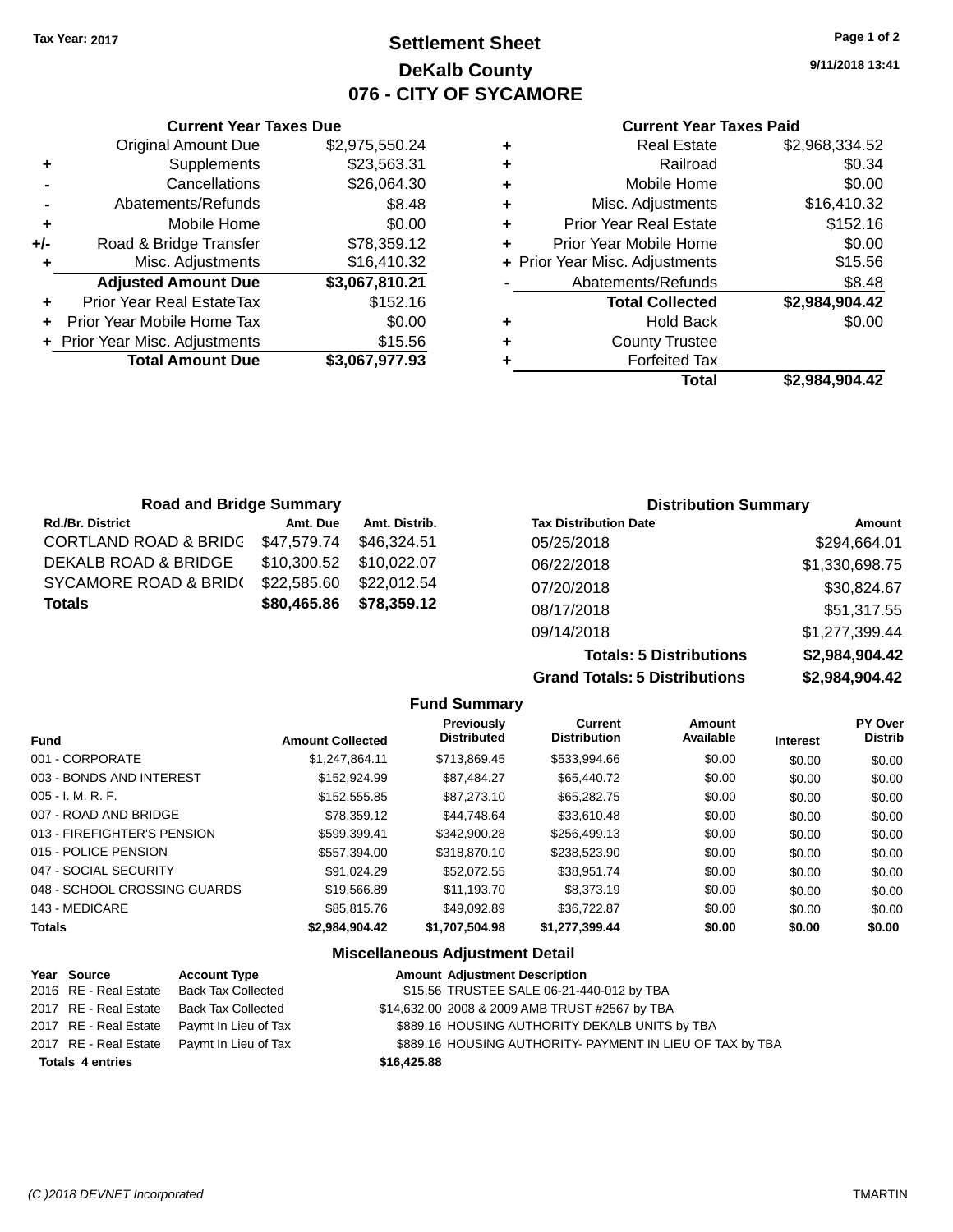## **Settlement Sheet Tax Year: 2017 Page 2 of 2 DeKalb County Abatement Detail**

**9/11/2018 13:41**

**Totals 1 entries** \$3.51

**Year Source Account Type And Amount Adjustment Description**<br>2017 RE - Real Estate RE Abatement **Account 1998 AMOU SENSE ARE ADDER** S3.51 PTAB INTEREST REFUN \$3.51 PTAB INTEREST REFUND 08-12-252-003 by TBA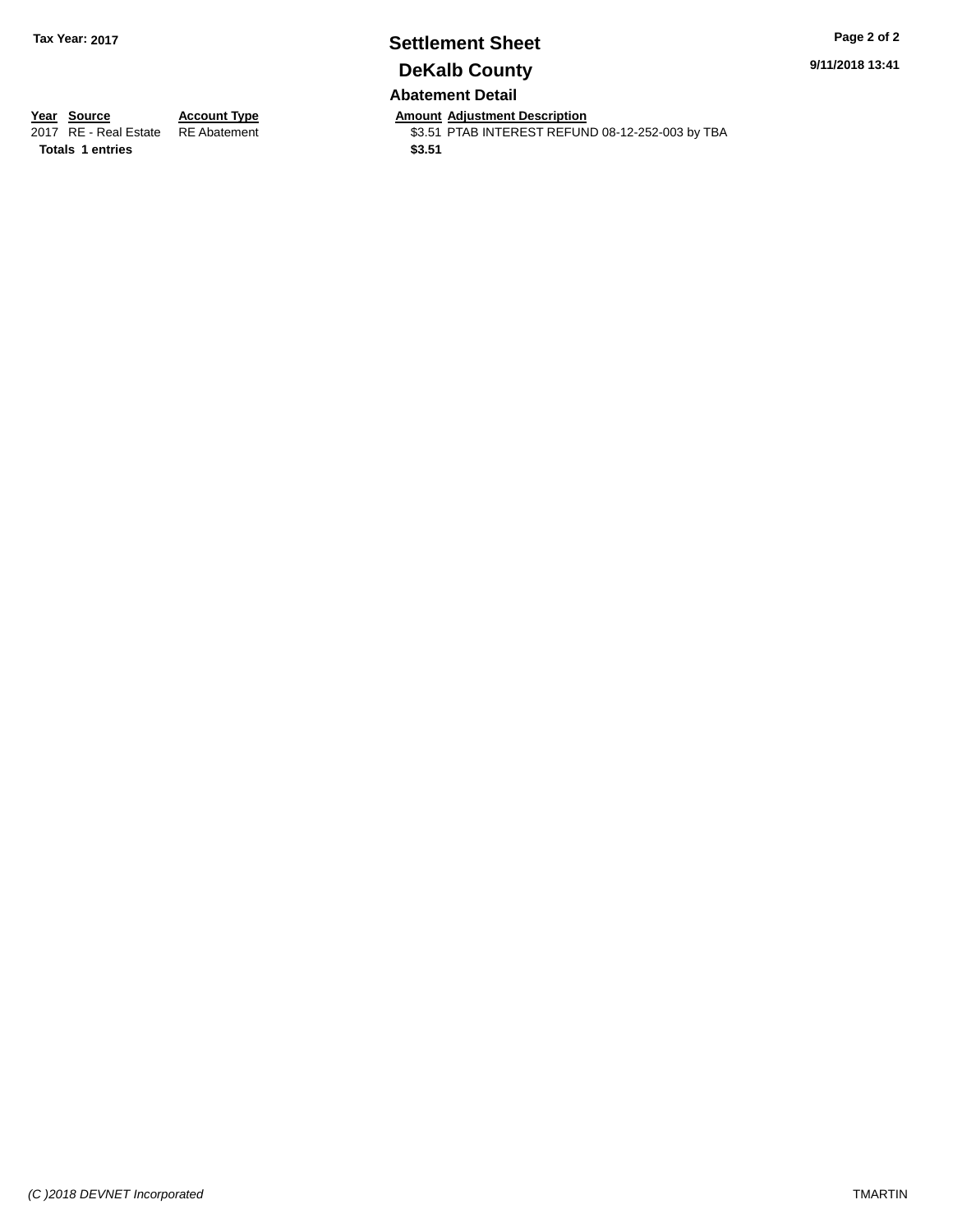# **Settlement Sheet Tax Year: 2017 Page 1 of 1 DeKalb County 077 - SYCAMORE LIBRARY**

**9/11/2018 13:41**

### **Current Year Taxes Paid**

|   | Total                          | \$1,093,431.08 |
|---|--------------------------------|----------------|
|   | <b>Forfeited Tax</b>           |                |
|   | <b>County Trustee</b>          |                |
|   | <b>Hold Back</b>               | \$0.00         |
|   | <b>Total Collected</b>         | \$1,093,431.08 |
|   | Abatements/Refunds             | \$1.32         |
|   | + Prior Year Misc. Adjustments | \$5.74         |
|   | Prior Year Mobile Home         | \$0.00         |
| ٠ | <b>Prior Year Real Estate</b>  | \$54.65        |
| ٠ | Misc. Adjustments              | \$6,069.06     |
|   | Mobile Home                    | \$0.00         |
|   | Railroad                       | \$0.14         |
| ٠ | <b>Real Estate</b>             | \$1,087,302.81 |
|   |                                |                |

## **Current Year Taxes Due** Original Amount Due \$1,119,500.99 **+** Supplements \$8,452.39 **-** Cancellations \$9,426.04 **-** Abatements/Refunds \$1.32 **+** Mobile Home \$0.00 **+/-** Road & Bridge Transfer \$0.00<br>**+** Misc. Adjustments \$6,069.06 **+** Misc. Adjustments **Adjusted Amount Due \$1,124,595.08 +** Prior Year Real EstateTax \$54.65 **+** Prior Year Mobile Home Tax \$0.00 **+** Prior Year Misc. Adjustments \$5.74 **Total Amount Due \$1,124,655.47**

|                                      | <b>Distribution Summary</b> |
|--------------------------------------|-----------------------------|
| <b>Tax Distribution Date</b>         | Amount                      |
| 05/25/2018                           | \$108,110.32                |
| 06/22/2018                           | \$487,204.75                |
| 07/20/2018                           | \$11,305.70                 |
| 08/17/2018                           | \$18,855.86                 |
| 09/14/2018                           | \$467.954.45                |
| <b>Totals: 5 Distributions</b>       | \$1,093,431.08              |
| <b>Grand Totals: 5 Distributions</b> | \$1,093,431.08              |

|                                          |                         | <b>Fund Summary</b>              |                                       |                            |                 |                                  |
|------------------------------------------|-------------------------|----------------------------------|---------------------------------------|----------------------------|-----------------|----------------------------------|
| <b>Fund</b>                              | <b>Amount Collected</b> | Previously<br><b>Distributed</b> | <b>Current</b><br><b>Distribution</b> | <b>Amount</b><br>Available | <b>Interest</b> | <b>PY Over</b><br><b>Distrib</b> |
| $005 - I. M. R. F.$                      | \$0.00                  | \$0.00                           | \$0.00                                | \$0.00                     | \$0.00          | \$0.00                           |
| 016 - LIBRARY (township, municipalities) | \$1,093,431.08          | \$625,476.63                     | \$467.954.45                          | \$0.00                     | \$0.00          | \$0.00                           |
| 027 - AUDIT                              | \$0.00                  | \$0.00                           | \$0.00                                | \$0.00                     | \$0.00          | \$0.00                           |
| 047 - SOCIAL SECURITY                    | \$0.00                  | \$0.00                           | \$0.00                                | \$0.00                     | \$0.00          | \$0.00                           |
| <b>Totals</b>                            | \$1,093,431.08          | \$625,476.63                     | \$467.954.45                          | \$0.00                     | \$0.00          | \$0.00                           |

### **Miscellaneous Adjustment Detail**

| Year Source             | <b>Account Type</b>       | <b>Amount Adjustment Description</b>                      |
|-------------------------|---------------------------|-----------------------------------------------------------|
| 2016 RE - Real Estate   | <b>Back Tax Collected</b> | \$5.74 TRUSTEE SALE 06-21-440-012 by TBA                  |
| 2017 RE - Real Estate   | <b>Back Tax Collected</b> | \$5,400.00 2008 & 2009 AMB TRUST #2567 by TBA             |
| 2017 RE - Real Estate   | Paymt In Lieu of Tax      | \$334.53 HOUSING AUTHORITY DEKALB UNITS by TBA            |
| 2017 RE - Real Estate   | Paymt In Lieu of Tax      | \$334.53 HOUSING AUTHORITY- PAYMENT IN LIEU OF TAX by TBA |
| <b>Totals 4 entries</b> |                           | \$6,074.80                                                |
|                         |                           | <b>Abatement Detail</b>                                   |

| Year Source                        | <b>Account Type</b> | <b>Amount Adiustment Description</b>             |
|------------------------------------|---------------------|--------------------------------------------------|
| 2017 RE - Real Estate RE Abatement |                     | \$1.32 PTAB INTEREST REFUND 08-12-252-003 by TBA |
| <b>Totals 1 entries</b>            |                     | \$1.32                                           |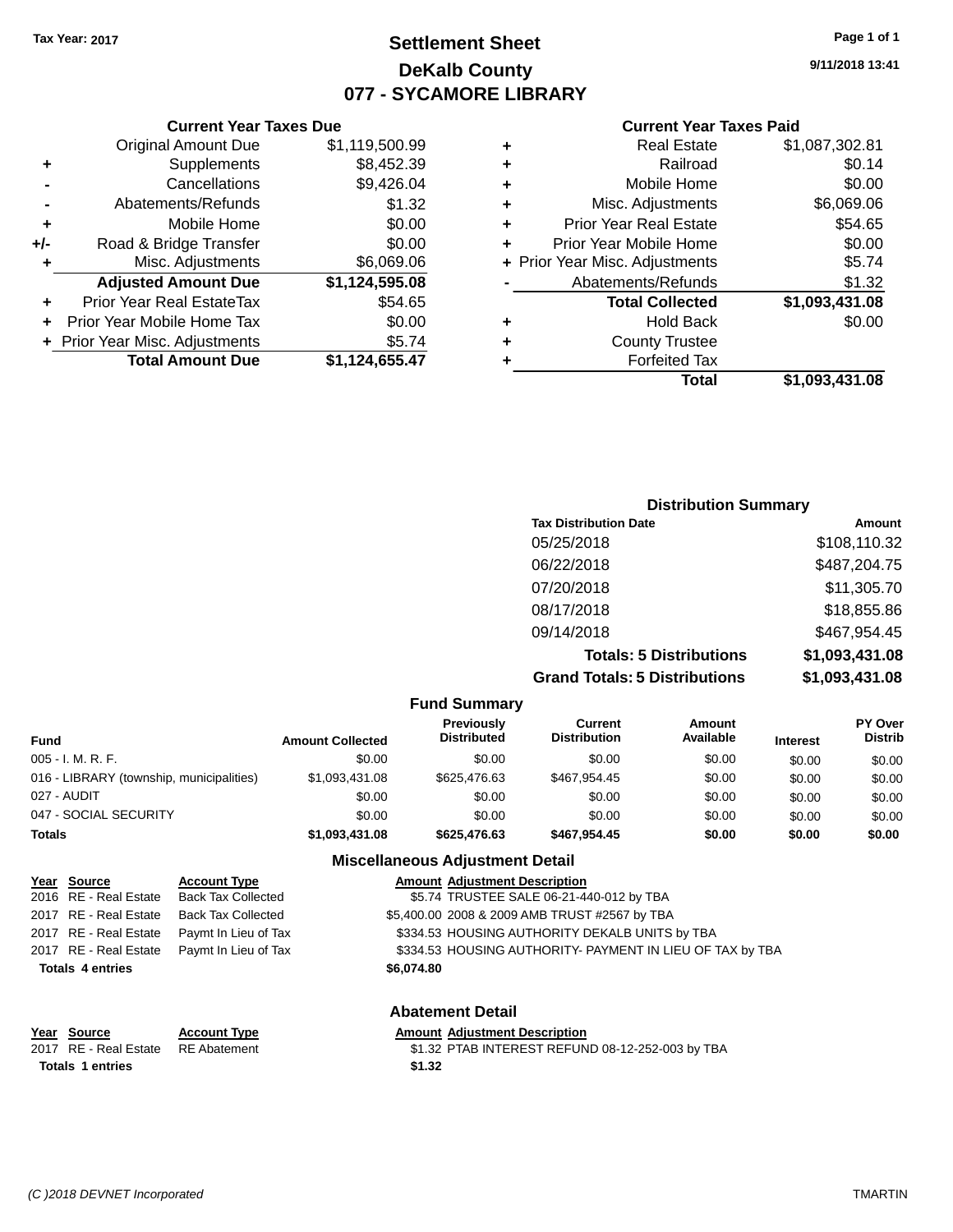## **Settlement Sheet Tax Year: 2017 Page 1 of 1 DeKalb County 078 - VILLAGE OF WATERMAN**

**9/11/2018 13:41**

## **Current Year Taxes Paid**

|     | <b>Current Year Taxes Due</b>    |              |
|-----|----------------------------------|--------------|
|     | <b>Original Amount Due</b>       | \$185,613.81 |
| ٠   | Supplements                      | \$1,094.48   |
|     | Cancellations                    | \$1,199.81   |
|     | Abatements/Refunds               | \$0.03       |
| ÷   | Mobile Home                      | \$0.00       |
| +/- | Road & Bridge Transfer           | \$31,516.07  |
| ٠   | Misc. Adjustments                | \$0.00       |
|     | <b>Adjusted Amount Due</b>       | \$217,024.52 |
|     | <b>Prior Year Real EstateTax</b> | (\$35.12)    |
|     | Prior Year Mobile Home Tax       | \$0.00       |
|     | + Prior Year Misc. Adjustments   | \$0.00       |
|     | <b>Total Amount Due</b>          | \$216,989.40 |
|     |                                  |              |

| ٠ | <b>Real Estate</b>             | \$210,739.37 |
|---|--------------------------------|--------------|
| ٠ | Railroad                       | \$1,933.41   |
| ٠ | Mobile Home                    | \$0.00       |
| ٠ | Misc. Adjustments              | \$0.00       |
| ٠ | <b>Prior Year Real Estate</b>  | (\$35.12)    |
| ٠ | Prior Year Mobile Home         | \$0.00       |
|   | + Prior Year Misc. Adjustments | \$0.00       |
|   | Abatements/Refunds             | \$0.03       |
|   | <b>Total Collected</b>         | \$212,637.63 |
| ٠ | <b>Hold Back</b>               | \$0.00       |
| ٠ | <b>County Trustee</b>          |              |
| ٠ | <b>Forfeited Tax</b>           |              |
|   | Total                          | \$212,637.63 |
|   |                                |              |

| <b>Road and Bridge Summary</b>   |             |               |                              | <b>Distribution Summary</b> |
|----------------------------------|-------------|---------------|------------------------------|-----------------------------|
| Rd./Br. District                 | Amt. Due    | Amt. Distrib. | <b>Tax Distribution Date</b> | Amount                      |
| <b>CLINTON ROAD &amp; BRIDGE</b> | \$32,175.66 | \$31,516.07   | 05/25/2018                   | \$18,371.50                 |
| Totals                           | \$32,175.66 | \$31,516.07   | 06/22/2018                   | \$106,627.82                |
|                                  |             |               | 07/20/2018                   | \$3,173.25                  |
|                                  |             |               | 08/17/2018                   | \$2,621.90                  |
|                                  |             |               | 09/14/2018                   | \$81,843.16                 |
|                                  |             |               |                              |                             |

**Totals: 5 Distributions \$212,637.63 Grand Totals: 5 Distributions \$212,637.63**

|                                         |                         | <b>Fund Summary</b>              |                                       |                     |                 |                           |
|-----------------------------------------|-------------------------|----------------------------------|---------------------------------------|---------------------|-----------------|---------------------------|
| <b>Fund</b>                             | <b>Amount Collected</b> | Previously<br><b>Distributed</b> | <b>Current</b><br><b>Distribution</b> | Amount<br>Available | <b>Interest</b> | PY Over<br><b>Distrib</b> |
| 001 - CORPORATE                         | \$100.426.29            | \$61.819.33                      | \$38,606.96                           | \$0.00              | \$0.00          | \$0.00                    |
| 007 - ROAD AND BRIDGE                   | \$31.516.07             | \$19.301.58                      | \$12,214.49                           | \$0.00              | \$0.00          | \$0.00                    |
| 014 - POLICE PROTECTION                 | \$29.798.49             | \$18,343.05                      | \$11,455.44                           | \$0.00              | \$0.00          | \$0.00                    |
| 027 - AUDIT                             | \$15,183.79             | \$9,346.68                       | \$5.837.11                            | \$0.00              | \$0.00          | \$0.00                    |
| 035 - TORT JUDGEMENTS/LIABILITY<br>INS. | \$32,304.12             | \$19,885.43                      | \$12,418.69                           | \$0.00              | \$0.00          | \$0.00                    |
| 047 - SOCIAL SECURITY                   | \$2.963.87              | \$1.824.47                       | \$1.139.40                            | \$0.00              | \$0.00          | \$0.00                    |
| 073 - CHLORINATION OF SEWAGE            | \$445.00                | \$273.93                         | \$171.07                              | \$0.00              | \$0.00          | \$0.00                    |
| <b>Totals</b>                           | \$212,637.63            | \$130,794.47                     | \$81,843.16                           | \$0.00              | \$0.00          | \$0.00                    |
|                                         |                         | <b>Abatement Detail</b>          |                                       |                     |                 |                           |

| Year Source                        | <b>Account Type</b> | <b>Amount Adiustment Description</b>             |
|------------------------------------|---------------------|--------------------------------------------------|
| 2017 RE - Real Estate RE Abatement |                     | \$0.03 PTAB INTEREST REFUND 14-16-434-002 by TBA |
| Totals 1 entries                   |                     | \$0.03                                           |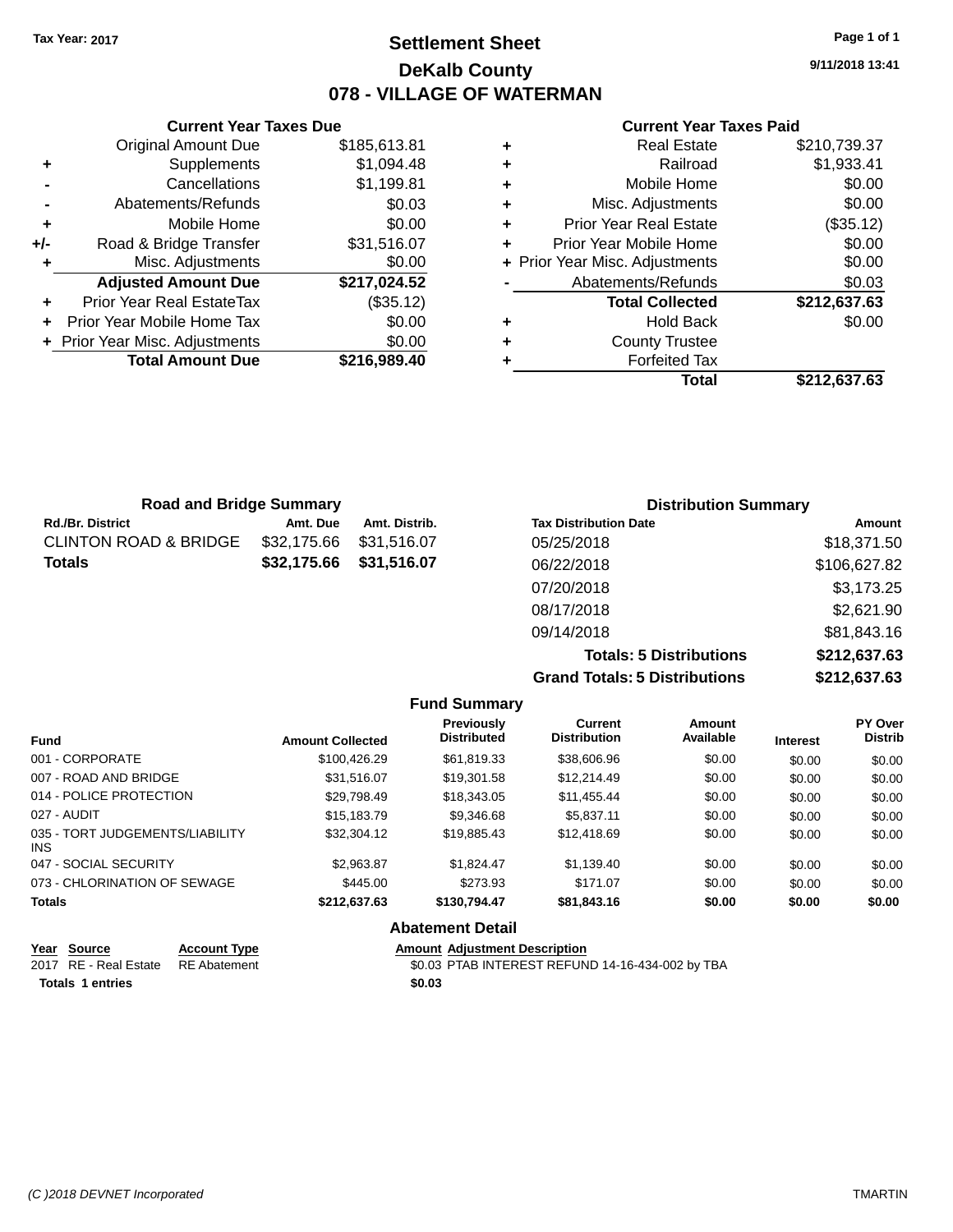# **Settlement Sheet Tax Year: 2017 Page 1 of 1 DeKalb County 079 - HINCKLEY SPEC SERV #1**

**9/11/2018 13:41**

### **Current Year Taxes Paid**

|     | <b>Current Year Taxes Due</b>     |          |  |  |  |
|-----|-----------------------------------|----------|--|--|--|
|     | <b>Original Amount Due</b>        | \$450.04 |  |  |  |
| ÷   | Supplements                       | \$0.00   |  |  |  |
|     | Cancellations                     | \$0.00   |  |  |  |
|     | Abatements/Refunds                | \$0.00   |  |  |  |
| ٠   | Mobile Home                       | \$0.00   |  |  |  |
| +/- | Road & Bridge Transfer            | \$0.00   |  |  |  |
| ٠   | Misc. Adjustments                 | \$0.00   |  |  |  |
|     | <b>Adjusted Amount Due</b>        | \$450.04 |  |  |  |
| ÷   | Prior Year Real EstateTax         | \$0.00   |  |  |  |
| ÷   | <b>Prior Year Mobile Home Tax</b> | \$0.00   |  |  |  |
|     | + Prior Year Misc. Adjustments    | \$0.00   |  |  |  |
|     | <b>Total Amount Due</b>           | \$450.04 |  |  |  |

| ٠ | <b>Real Estate</b>             | \$443.30 |
|---|--------------------------------|----------|
| ٠ | Railroad                       | \$0.00   |
| ٠ | Mobile Home                    | \$0.00   |
| ٠ | Misc. Adjustments              | \$0.00   |
| ٠ | <b>Prior Year Real Estate</b>  | \$0.00   |
| ٠ | Prior Year Mobile Home         | \$0.00   |
|   | + Prior Year Misc. Adjustments | \$0.00   |
|   | Abatements/Refunds             | \$0.00   |
|   | <b>Total Collected</b>         | \$443.30 |
| ٠ | <b>Hold Back</b>               | \$0.00   |
| ٠ | <b>County Trustee</b>          |          |
| ٠ | <b>Forfeited Tax</b>           |          |
|   | Total                          | \$443.30 |
|   |                                |          |

|                            |                         |                                  | <b>Distribution Summary</b>           |                                |                 |                                  |  |
|----------------------------|-------------------------|----------------------------------|---------------------------------------|--------------------------------|-----------------|----------------------------------|--|
|                            |                         |                                  | <b>Tax Distribution Date</b>          |                                |                 | Amount                           |  |
|                            |                         |                                  | 05/25/2018                            |                                |                 | \$18.50                          |  |
|                            |                         |                                  | 06/22/2018                            |                                |                 | \$215.73                         |  |
|                            |                         |                                  | 09/14/2018                            |                                |                 | \$209.07                         |  |
|                            |                         |                                  |                                       | <b>Totals: 3 Distributions</b> |                 | \$443.30                         |  |
|                            |                         |                                  | <b>Grand Totals: 3 Distributions</b>  |                                |                 | \$443.30                         |  |
|                            |                         | <b>Fund Summary</b>              |                                       |                                |                 |                                  |  |
| <b>Fund</b>                | <b>Amount Collected</b> | Previously<br><b>Distributed</b> | <b>Current</b><br><b>Distribution</b> | Amount<br>Available            | <b>Interest</b> | <b>PY Over</b><br><b>Distrib</b> |  |
| 023 - SPECIAL SERVICE AREA | \$443.30                | \$234.23                         | \$209.07                              | \$0.00                         | \$0.00          | \$0.00                           |  |
| <b>Totals</b>              | \$443.30                | \$234.23                         | \$209.07                              | \$0.00                         | \$0.00          | \$0.00                           |  |
|                            |                         |                                  |                                       |                                |                 |                                  |  |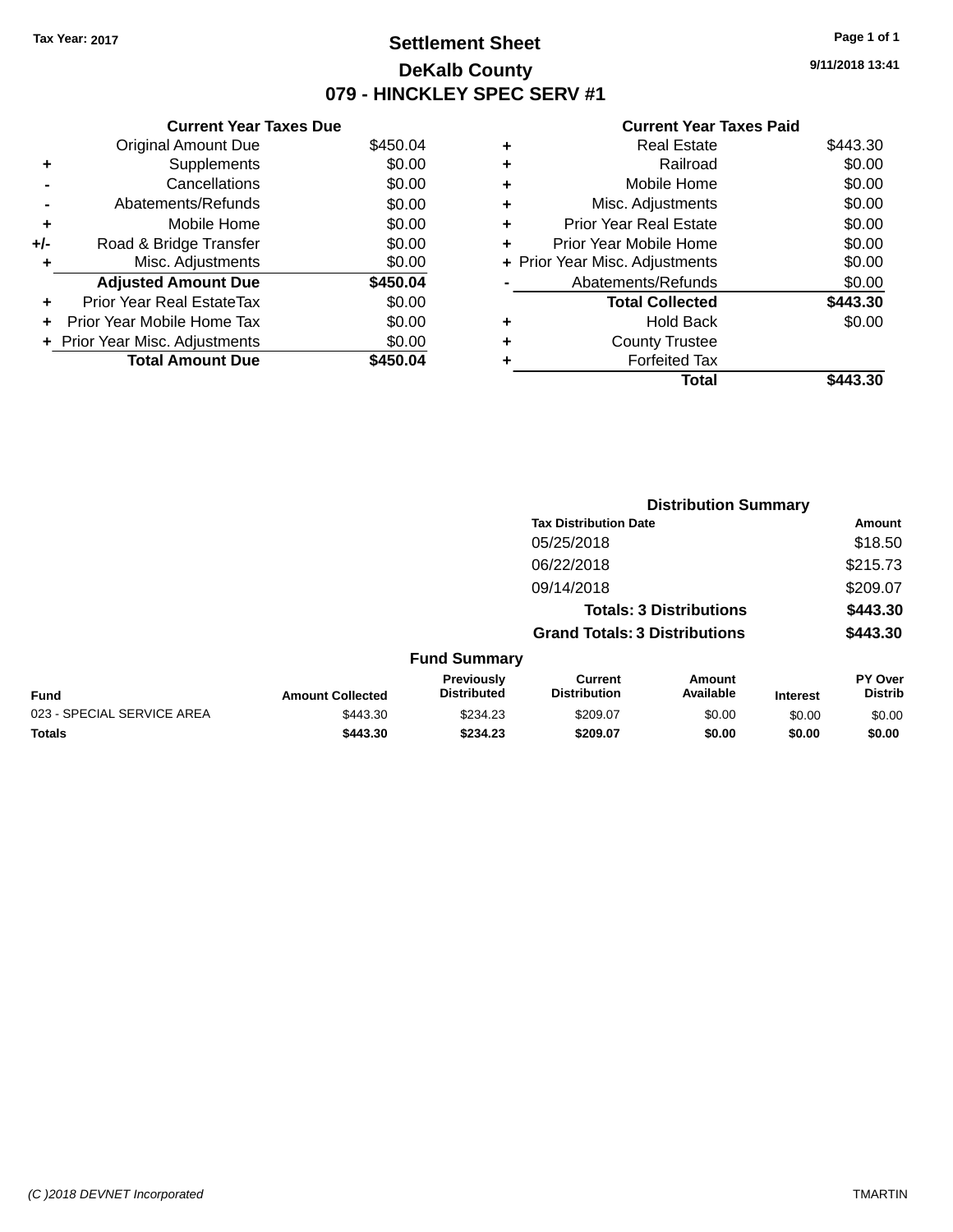**Current Year Taxes Due** Original Amount Due \$460.05

**Adjusted Amount Due \$459.58**

Total Amount Due \$459.58

**+** Supplements \$5.20 **-** Cancellations \$5.67 **-** Abatements/Refunds \$0.00 **+** Mobile Home \$0.00 **+/-** Road & Bridge Transfer \$0.00 **+** Misc. Adjustments \$0.00

**+** Prior Year Real EstateTax \$0.00 **+** Prior Year Mobile Home Tax \$0.00 **+ Prior Year Misc. Adjustments**  $$0.00$ 

## **Settlement Sheet Tax Year: 2017 Page 1 of 1 DeKalb County 080 - HINCKLEY SPEC SERV #2**

**9/11/2018 13:41**

### **Current Year Taxes Paid**

| Total                         | \$446.42                                                                    |
|-------------------------------|-----------------------------------------------------------------------------|
| <b>Forfeited Tax</b>          |                                                                             |
| <b>County Trustee</b>         |                                                                             |
| <b>Hold Back</b>              | \$0.00                                                                      |
| <b>Total Collected</b>        | \$446.42                                                                    |
| Abatements/Refunds            | \$0.00                                                                      |
|                               | \$0.00                                                                      |
| Prior Year Mobile Home        | \$0.00                                                                      |
| <b>Prior Year Real Estate</b> | \$0.00                                                                      |
| Misc. Adjustments             | \$0.00                                                                      |
| Mobile Home                   | \$0.00                                                                      |
| Railroad                      | \$0.00                                                                      |
| <b>Real Estate</b>            | \$446.42                                                                    |
|                               | ٠<br>٠<br>÷<br>٠<br>÷<br>٠<br>+ Prior Year Misc. Adjustments<br>٠<br>٠<br>٠ |

|                            |                         |                                  |                                       | <b>Distribution Summary</b>    |                 |                           |
|----------------------------|-------------------------|----------------------------------|---------------------------------------|--------------------------------|-----------------|---------------------------|
|                            |                         |                                  | <b>Tax Distribution Date</b>          |                                |                 | Amount                    |
|                            |                         |                                  | 05/25/2018                            |                                |                 | \$21.14                   |
|                            |                         |                                  | 06/22/2018                            |                                |                 | \$214.06                  |
|                            |                         |                                  | 07/20/2018                            |                                |                 | \$7.16                    |
|                            |                         |                                  | 08/17/2018                            |                                |                 | \$2.90                    |
|                            |                         |                                  | 09/14/2018                            |                                |                 | \$201.16                  |
|                            |                         |                                  |                                       | <b>Totals: 5 Distributions</b> |                 | \$446.42                  |
|                            |                         |                                  | <b>Grand Totals: 5 Distributions</b>  |                                |                 | \$446.42                  |
|                            |                         | <b>Fund Summary</b>              |                                       |                                |                 |                           |
| <b>Fund</b>                | <b>Amount Collected</b> | Previously<br><b>Distributed</b> | <b>Current</b><br><b>Distribution</b> | Amount<br>Available            | <b>Interest</b> | PY Over<br><b>Distrib</b> |
| 023 - SPECIAL SERVICE AREA | \$446.42                | \$245.26                         | \$201.16                              | \$0.00                         | \$0.00          | \$0.00                    |

**Totals \$446.42 \$245.26 \$201.16 \$0.00 \$0.00 \$0.00**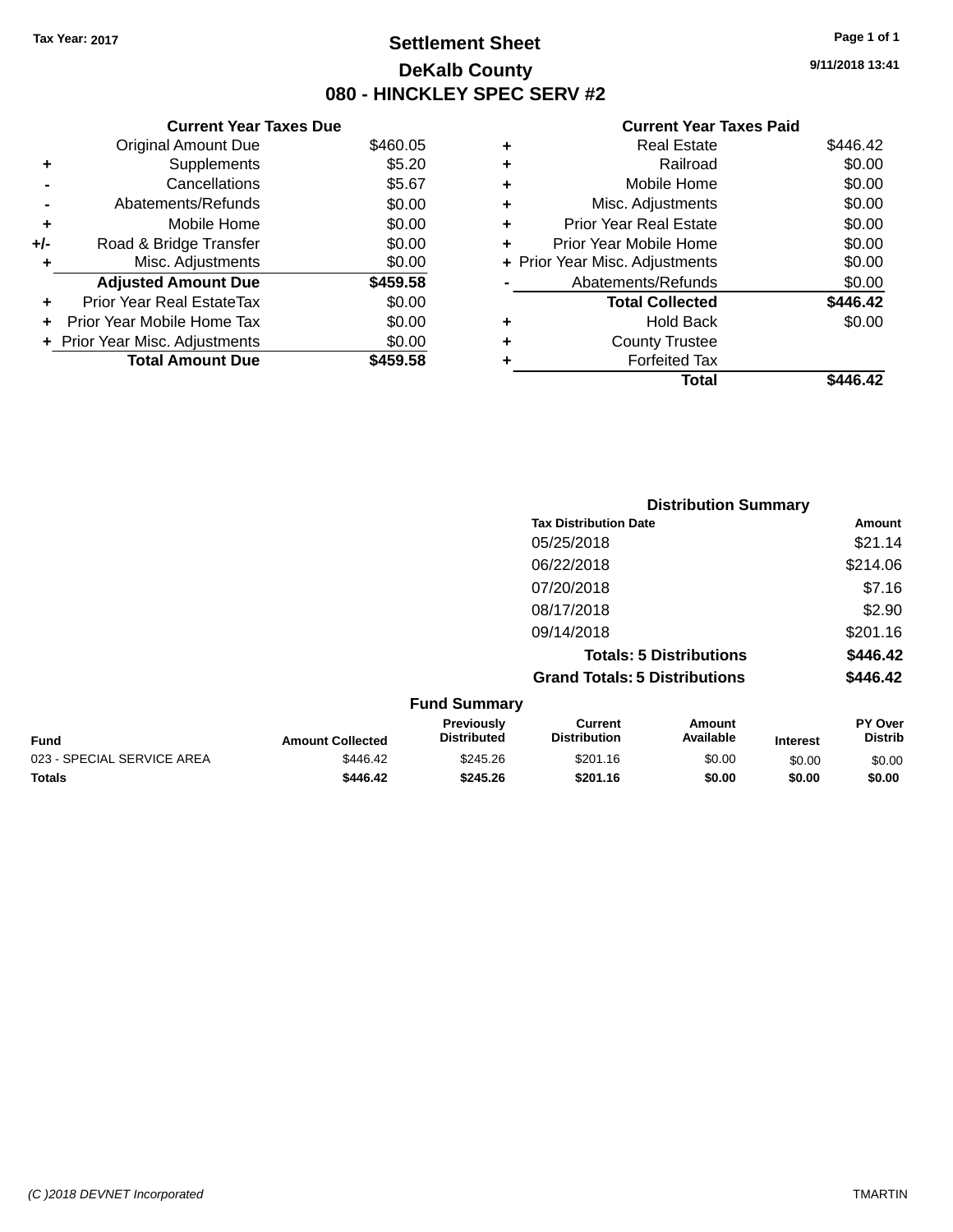# **Settlement Sheet Tax Year: 2017 Page 1 of 1 DeKalb County 083 - TOWN OF CORTLAND SBA #1**

**9/11/2018 13:41**

| <b>Current Year Taxes Paid</b> |  |  |
|--------------------------------|--|--|
|                                |  |  |

|     | <b>Current Year Taxes Due</b>  |        |  |  |  |
|-----|--------------------------------|--------|--|--|--|
|     | Original Amount Due            | \$0.00 |  |  |  |
| ÷   | Supplements                    | \$0.00 |  |  |  |
|     | Cancellations                  | \$0.00 |  |  |  |
|     | Abatements/Refunds             | \$0.00 |  |  |  |
| ٠   | Mobile Home                    | \$0.00 |  |  |  |
| +/- | Road & Bridge Transfer         | \$0.00 |  |  |  |
| ٠   | Misc. Adjustments              | \$0.00 |  |  |  |
|     | <b>Adjusted Amount Due</b>     | \$0.00 |  |  |  |
| ÷   | Prior Year Real EstateTax      | \$0.00 |  |  |  |
| ÷   | Prior Year Mobile Home Tax     | \$0.00 |  |  |  |
|     | + Prior Year Misc. Adjustments | \$0.00 |  |  |  |
|     | <b>Total Amount Due</b>        | \$0.00 |  |  |  |
|     |                                |        |  |  |  |

|   | <b>Real Estate</b>             | \$0.00 |
|---|--------------------------------|--------|
| ٠ | Railroad                       | \$0.00 |
| ٠ | Mobile Home                    | \$0.00 |
| ٠ | Misc. Adjustments              | \$0.00 |
| ٠ | <b>Prior Year Real Estate</b>  | \$0.00 |
| ٠ | Prior Year Mobile Home         | \$0.00 |
|   | + Prior Year Misc. Adjustments | \$0.00 |
|   | Abatements/Refunds             | \$0.00 |
|   | <b>Total Collected</b>         | \$0.00 |
|   | <b>Hold Back</b>               | \$0.00 |
| ٠ | <b>County Trustee</b>          |        |
|   | <b>Forfeited Tax</b>           |        |
|   | Total                          |        |

| <b>Fund Summary</b>                                                                                                                                           |        |        |        |        |        |                                  |
|---------------------------------------------------------------------------------------------------------------------------------------------------------------|--------|--------|--------|--------|--------|----------------------------------|
| <b>Previously</b><br>Amount<br>Current<br>Available<br><b>Distribution</b><br><b>Distributed</b><br><b>Fund</b><br><b>Amount Collected</b><br><b>Interest</b> |        |        |        |        |        | <b>PY Over</b><br><b>Distrib</b> |
| 003 - BONDS AND INTEREST                                                                                                                                      | \$0.00 | \$0.00 | \$0.00 | \$0.00 | \$0.00 | \$0.00                           |
| <b>Totals</b>                                                                                                                                                 | \$0.00 | \$0.00 | \$0.00 | \$0.00 | \$0.00 | \$0.00                           |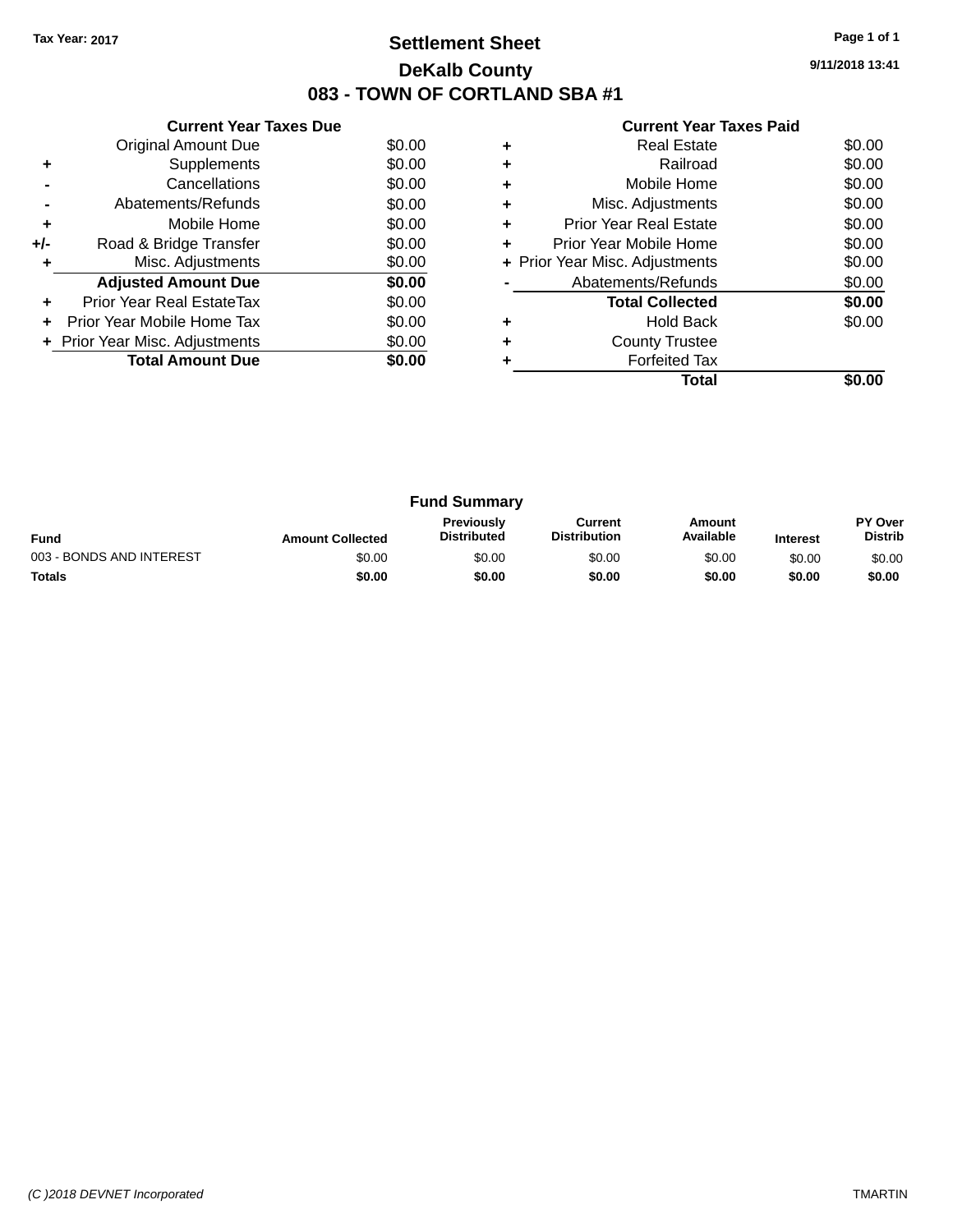# **Settlement Sheet Tax Year: 2017 Page 1 of 1 DeKalb County 085 - BURLINGTON FIRE**

**9/11/2018 13:41**

# **Current Year Taxes Paid**

|     | <b>Current Year Taxes Due</b>  |             |
|-----|--------------------------------|-------------|
|     | <b>Original Amount Due</b>     | \$13,374.84 |
| ٠   | Supplements                    | \$0.00      |
|     | Cancellations                  | \$0.00      |
|     | Abatements/Refunds             | \$0.00      |
| ٠   | Mobile Home                    | \$0.00      |
| +/- | Road & Bridge Transfer         | \$0.00      |
| ٠   | Misc. Adjustments              | \$0.00      |
|     | <b>Adjusted Amount Due</b>     | \$13,374.84 |
| ٠   | Prior Year Real EstateTax      | \$0.00      |
|     | Prior Year Mobile Home Tax     | \$0.00      |
|     | + Prior Year Misc. Adjustments | \$0.00      |
|     | <b>Total Amount Due</b>        | \$13,374.84 |
|     |                                |             |

| ٠ | <b>Real Estate</b>             | \$12,273.97 |
|---|--------------------------------|-------------|
| ٠ | Railroad                       | \$717.40    |
| ٠ | Mobile Home                    | \$0.00      |
| ٠ | Misc. Adjustments              | \$0.00      |
| ٠ | <b>Prior Year Real Estate</b>  | \$0.00      |
|   | Prior Year Mobile Home         | \$0.00      |
|   | + Prior Year Misc. Adjustments | \$0.00      |
|   | Abatements/Refunds             | \$0.00      |
|   | <b>Total Collected</b>         | \$12,991.37 |
| ٠ | <b>Hold Back</b>               | \$0.00      |
| ٠ | <b>County Trustee</b>          |             |
|   | <b>Forfeited Tax</b>           |             |
|   | Total                          | \$12.991.37 |
|   |                                |             |

| <b>Distribution Summary</b>          |             |
|--------------------------------------|-------------|
| <b>Tax Distribution Date</b>         | Amount      |
| 05/25/2018                           | \$627.57    |
| 06/22/2018                           | \$6,784.88  |
| 09/14/2018                           | \$5,578.92  |
| <b>Totals: 3 Distributions</b>       | \$12,991.37 |
| <b>Grand Totals: 3 Distributions</b> | \$12,991.37 |

## **Fund Summary**

| <b>Fund</b>                                         | <b>Amount Collected</b> | Previously<br><b>Distributed</b> | Current<br><b>Distribution</b> | Amount<br>Available | <b>Interest</b> | <b>PY Over</b><br><b>Distrib</b> |
|-----------------------------------------------------|-------------------------|----------------------------------|--------------------------------|---------------------|-----------------|----------------------------------|
| 001 - CORPORATE                                     | \$5,230.36              | \$2.984.27                       | \$2,246.09                     | \$0.00              | \$0.00          | \$0.00                           |
| 035 - TORT JUDGMENTS, LIABILITY<br><b>INSURANCE</b> | \$2,005.78              | \$1,144,43                       | \$861.35                       | \$0.00              | \$0.00          | \$0.00                           |
| 047 - SOCIAL SECURITY                               | \$349.74                | \$199.55                         | \$150.19                       | \$0.00              | \$0.00          | \$0.00                           |
| 064 - AMBULANCE                                     | \$5,230.62              | \$2.984.42                       | \$2,246,20                     | \$0.00              | \$0.00          | \$0.00                           |
| 143 - MEDICARE                                      | \$174.87                | \$99.78                          | \$75.09                        | \$0.00              | \$0.00          | \$0.00                           |
| <b>Totals</b>                                       | \$12.991.37             | \$7.412.45                       | \$5,578.92                     | \$0.00              | \$0.00          | \$0.00                           |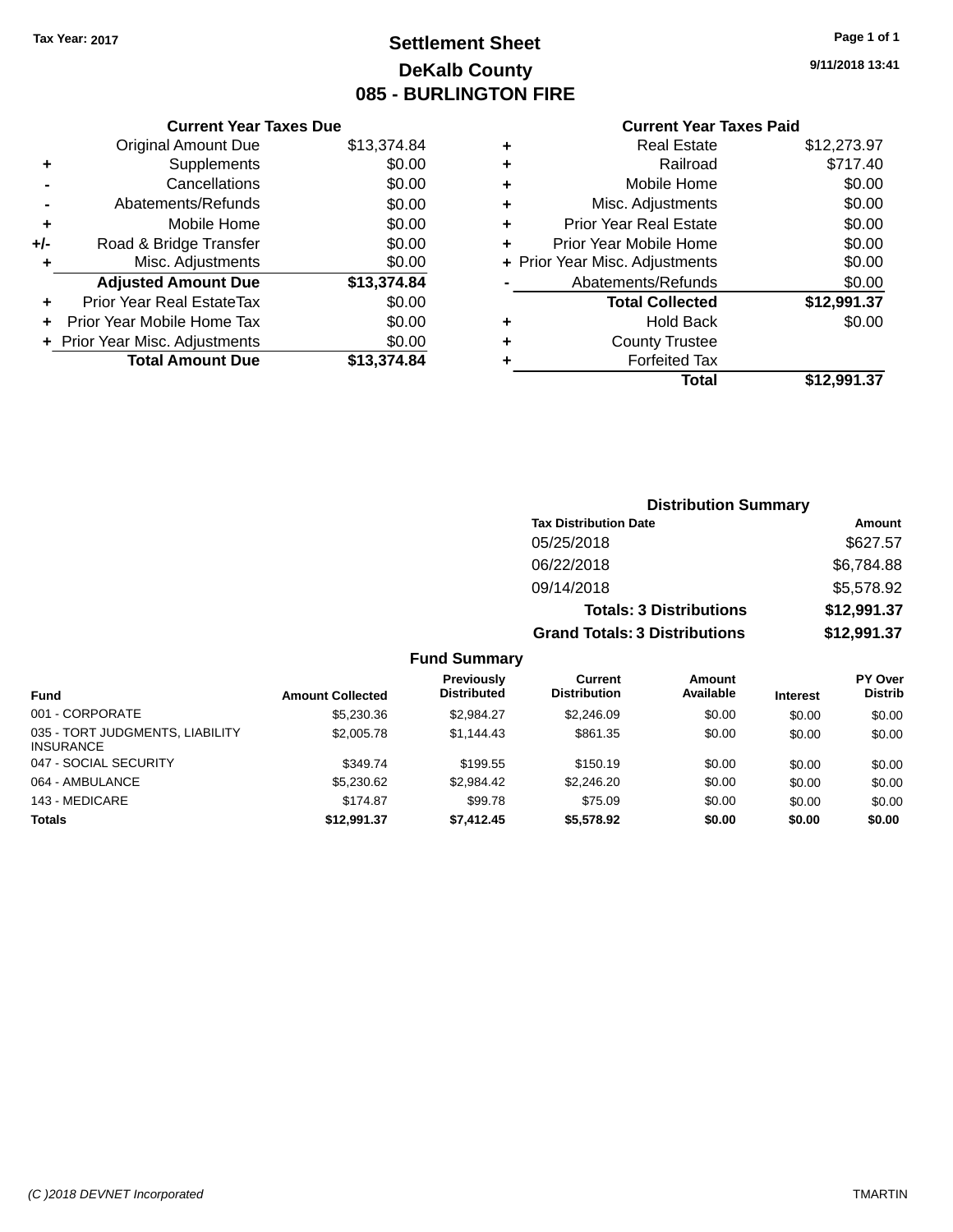# **Settlement Sheet Tax Year: 2017 Page 1 of 1 DeKalb County 086 - CORTLAND FIRE**

#### **Current Year Taxes Due**

|       | <b>Total Amount Due</b>        | \$494,894.86 |
|-------|--------------------------------|--------------|
|       | + Prior Year Misc. Adjustments | \$40.14      |
|       | Prior Year Mobile Home Tax     | \$0.00       |
|       | Prior Year Real EstateTax      | (\$90.35)    |
|       | <b>Adjusted Amount Due</b>     | \$494,945.07 |
| ٠     | Misc. Adjustments              | \$0.00       |
| $+/-$ | Road & Bridge Transfer         | \$0.00       |
| ÷     | Mobile Home                    | \$0.00       |
|       | Abatements/Refunds             | \$157.92     |
|       | Cancellations                  | \$2,572.64   |
| ٠     | Supplements                    | \$2,351.34   |
|       | <b>Original Amount Due</b>     | \$495,324.29 |
|       |                                |              |

## **Current Year Taxes Paid**

| ٠ | <b>Real Estate</b>             | \$477.452.18 |
|---|--------------------------------|--------------|
| ٠ | Railroad                       | \$4,269.56   |
| ٠ | Mobile Home                    | \$0.00       |
| ٠ | Misc. Adjustments              | \$0.00       |
| ٠ | <b>Prior Year Real Estate</b>  | (\$90.35)    |
| ٠ | Prior Year Mobile Home         | \$0.00       |
|   | + Prior Year Misc. Adjustments | \$40.14      |
|   | Abatements/Refunds             | \$157.92     |
|   | <b>Total Collected</b>         | \$481,513.61 |
| ٠ | <b>Hold Back</b>               | \$0.00       |
| ٠ | <b>County Trustee</b>          |              |
| ٠ | <b>Forfeited Tax</b>           |              |
|   | Total                          | \$481,513.61 |
|   |                                |              |

## **Distribution Summary Tax Distribution Date Amount** 05/25/2018 \$30,618.15 06/22/2018 \$229,741.98 07/20/2018 \$3,668.18 08/17/2018 \$6,200.85 09/14/2018 \$211,284.45 **Totals: 5 Distributions \$481,513.61 Grand Totals: 5 Distributions \$481,513.61**

|                 |                         | <b>Fund Summary</b>                     |                                       |                     |                 |                                  |
|-----------------|-------------------------|-----------------------------------------|---------------------------------------|---------------------|-----------------|----------------------------------|
| <b>Fund</b>     | <b>Amount Collected</b> | <b>Previously</b><br><b>Distributed</b> | <b>Current</b><br><b>Distribution</b> | Amount<br>Available | <b>Interest</b> | <b>PY Over</b><br><b>Distrib</b> |
| 001 - CORPORATE | \$225.959.41            | \$126,810.17                            | \$99,149.24                           | \$0.00              | \$0.00          | \$0.00                           |
| 064 - AMBULANCE | \$255,554.20            | \$143,418.99                            | \$112.135.21                          | \$0.00              | \$0.00          | \$0.00                           |
| <b>Totals</b>   | \$481.513.61            | \$270,229.16                            | \$211.284.45                          | \$0.00              | \$0.00          | \$0.00                           |
|                 |                         | <b>Miscellaneous Adjustment Detail</b>  |                                       |                     |                 |                                  |

**Totals \$40.14 1 entries**

**Year Source Account Type Amount Adjustment Description**

\$40.14 RESOURCE BANK TR 1244 REDEMPTION 09-29-254-046 by TBA

#### **Abatement Detail**

| Year Source             | <b>Account Type</b> | <b>Amount Adjustment Description</b>                 |
|-------------------------|---------------------|------------------------------------------------------|
| 2017 RE - Real Estate   | RE Abatement        | \$157.92 SIE COURT ORDER 14TX38 09-33-100-009 by TBA |
| <b>Totals 1 entries</b> |                     | \$157.92                                             |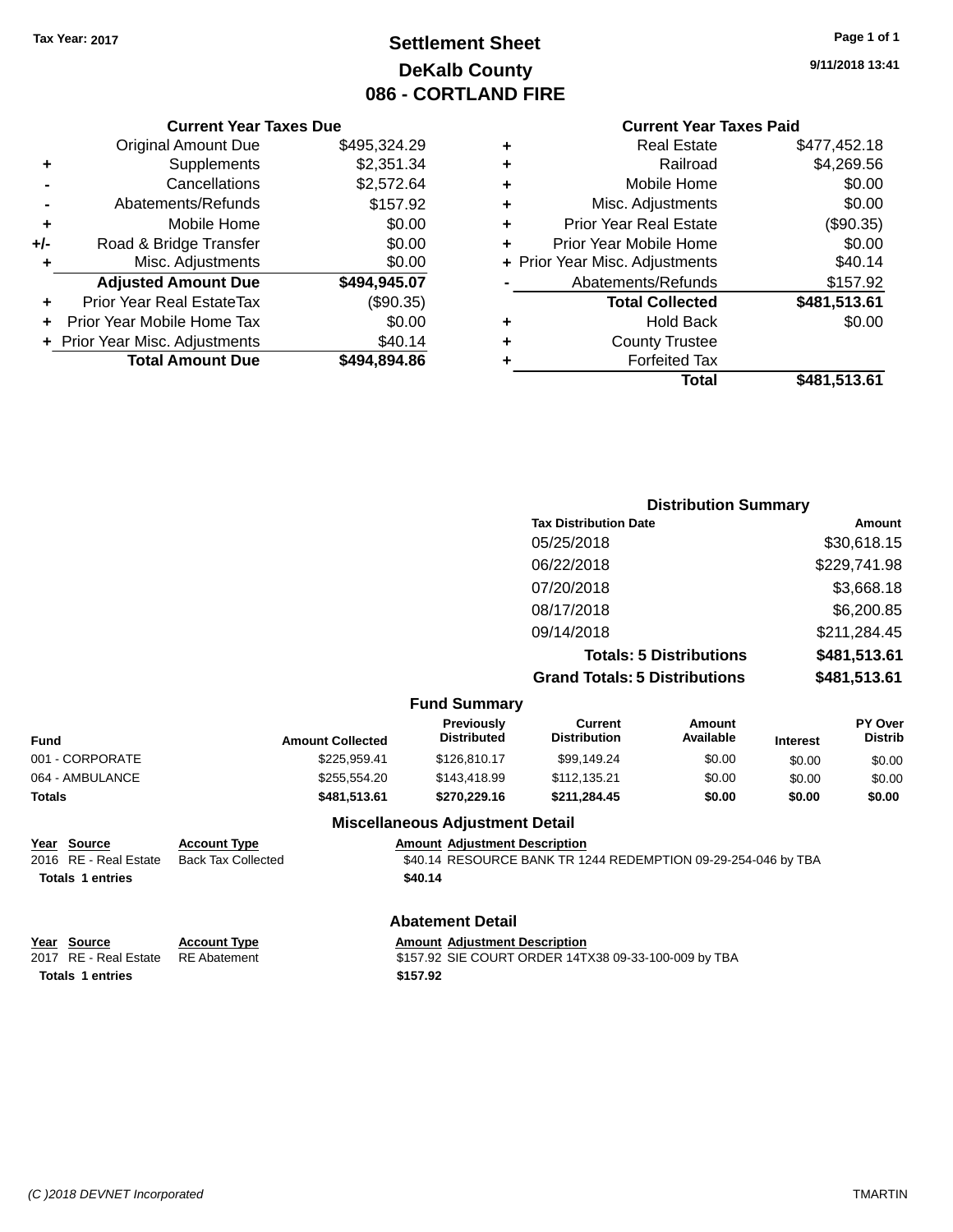# **Settlement Sheet Tax Year: 2017 Page 1 of 1 DeKalb County 087 - DE KALB FIRE**

**9/11/2018 13:41**

|     | <b>Original Amount Due</b>     | \$139,204.29 |
|-----|--------------------------------|--------------|
| ٠   | Supplements                    | \$857.51     |
|     | Cancellations                  | \$1,165.73   |
|     | Abatements/Refunds             | \$0.55       |
| ٠   | Mobile Home                    | \$0.00       |
| +/- | Road & Bridge Transfer         | \$0.00       |
| ٠   | Misc. Adjustments              | \$0.00       |
|     | <b>Adjusted Amount Due</b>     | \$138,895.52 |
| ٠   | Prior Year Real EstateTax      | (\$10.59)    |
|     | Prior Year Mobile Home Tax     | \$0.00       |
|     | + Prior Year Misc. Adjustments | \$0.00       |
|     | <b>Total Amount Due</b>        | \$138,884.93 |

#### **Current Year Taxes Paid +** Real Estate \$131,029.78

|   | Total                          | \$135,132.00 |
|---|--------------------------------|--------------|
|   | <b>Forfeited Tax</b>           |              |
| ٠ | <b>County Trustee</b>          |              |
| ٠ | <b>Hold Back</b>               | \$0.00       |
|   | <b>Total Collected</b>         | \$135,132.00 |
|   | Abatements/Refunds             | \$0.55       |
|   | + Prior Year Misc. Adjustments | \$0.00       |
| ٠ | Prior Year Mobile Home         | \$0.00       |
| ٠ | <b>Prior Year Real Estate</b>  | (\$10.59)    |
| ٠ | Misc. Adjustments              | \$0.00       |
| ÷ | Mobile Home                    | \$0.00       |
| ÷ | Railroad                       | \$4,113.36   |
| ٠ | Real Estate                    | \$131,029.78 |

|                     | <b>Distribution Summary</b>          |              |
|---------------------|--------------------------------------|--------------|
|                     | <b>Tax Distribution Date</b>         | Amount       |
|                     | 05/25/2018                           | \$13,848.12  |
|                     | 06/22/2018                           | \$65,161.42  |
|                     | 07/20/2018                           | \$1,044.15   |
|                     | 08/17/2018                           | \$2,816.41   |
|                     | 09/14/2018                           | \$52,261.90  |
|                     | <b>Totals: 5 Distributions</b>       | \$135,132.00 |
|                     | <b>Grand Totals: 5 Distributions</b> | \$135,132.00 |
| <b>Fund Summary</b> |                                      |              |

|                 |                     |                                      | .  -                                    |                                |                     |                 |                           |
|-----------------|---------------------|--------------------------------------|-----------------------------------------|--------------------------------|---------------------|-----------------|---------------------------|
| <b>Fund</b>     |                     | <b>Amount Collected</b>              | <b>Previously</b><br><b>Distributed</b> | Current<br><b>Distribution</b> | Amount<br>Available | <b>Interest</b> | PY Over<br><b>Distrib</b> |
| 001 - CORPORATE |                     | \$135,132.00                         | \$82,870.10                             | \$52,261.90                    | \$0.00              | \$0.00          | \$0.00                    |
| <b>Totals</b>   |                     | \$135,132.00                         | \$82,870.10                             | \$52,261.90                    | \$0.00              | \$0.00          | \$0.00                    |
|                 |                     |                                      | <b>Abatement Detail</b>                 |                                |                     |                 |                           |
| Year<br>Source  | <b>Account Type</b> | <b>Amount Adjustment Description</b> |                                         |                                |                     |                 |                           |

**Totals \$0.55 2 entries**

2016 RE - Real Estate RE Abatement \$0.41 PTAB INTEREST REFUND 08-29-200-003 by TBA 2016 RE - Real Estate RE Abatement \$0.14 PTAB INTEREST REFUND 08-29-200-003 by TBA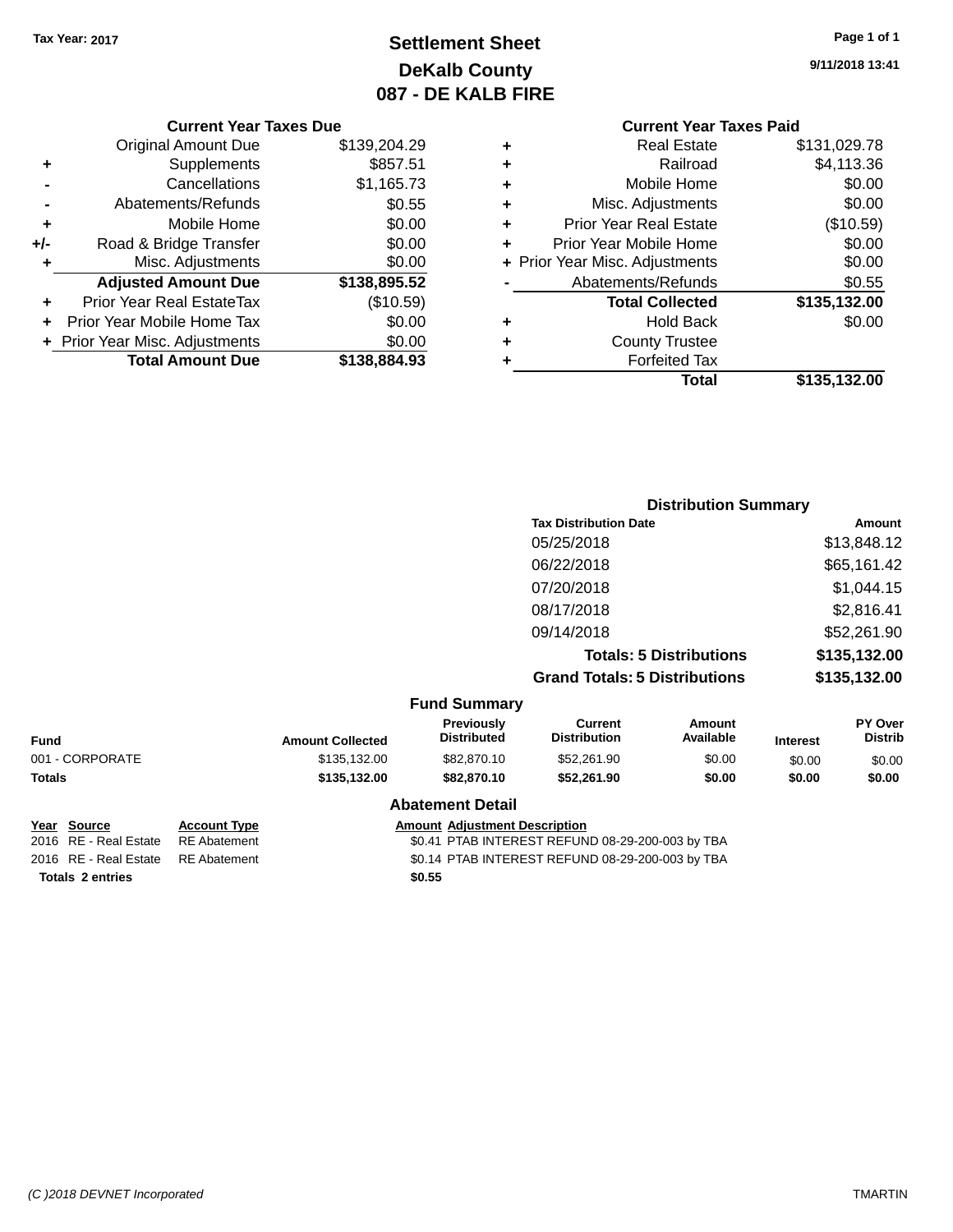# **Settlement Sheet Tax Year: 2017 Page 1 of 1 DeKalb County 088 - EARLVILLE FIRE**

**9/11/2018 13:41**

# **Current Year Taxes Paid**

| <b>Current Year Taxes Due</b>  |            |
|--------------------------------|------------|
| <b>Original Amount Due</b>     | \$4,598.69 |
| Supplements                    | \$0.00     |
| Cancellations                  | \$0.00     |
| Abatements/Refunds             | \$0.00     |
| Mobile Home                    | \$0.00     |
| Road & Bridge Transfer         | \$0.00     |
| Misc. Adjustments              | \$0.00     |
| <b>Adjusted Amount Due</b>     | \$4,598.69 |
| Prior Year Real EstateTax      | \$0.00     |
| Prior Year Mobile Home Tax     | \$0.00     |
| + Prior Year Misc. Adjustments | \$0.00     |
| <b>Total Amount Due</b>        | \$4.598.69 |
|                                |            |

|   | <b>Real Estate</b>             | \$4,130.29 |
|---|--------------------------------|------------|
| ٠ | Railroad                       | \$403.98   |
| ٠ | Mobile Home                    | \$0.00     |
| ٠ | Misc. Adjustments              | \$0.00     |
| ٠ | <b>Prior Year Real Estate</b>  | \$0.00     |
| ÷ | Prior Year Mobile Home         | \$0.00     |
|   | + Prior Year Misc. Adjustments | \$0.00     |
|   | Abatements/Refunds             | \$0.00     |
|   | <b>Total Collected</b>         | \$4,534.27 |
| ٠ | <b>Hold Back</b>               | \$0.00     |
| ÷ | <b>County Trustee</b>          |            |
| ٠ | <b>Forfeited Tax</b>           |            |
|   | Total                          | \$4.534.27 |

| <b>Distribution Summary</b>          |            |
|--------------------------------------|------------|
| <b>Tax Distribution Date</b>         | Amount     |
| 05/25/2018                           | \$612.70   |
| 06/22/2018                           | \$2,133.22 |
| 07/20/2018                           | \$54.34    |
| 09/14/2018                           | \$1,734.01 |
| <b>Totals: 4 Distributions</b>       | \$4,534.27 |
| <b>Grand Totals: 4 Distributions</b> | \$4,534.27 |
| <b>Fund Summary</b>                  |            |

| <b>Fund</b>     | <b>Amount Collected</b> | <b>Previously</b><br><b>Distributed</b> | Current<br><b>Distribution</b> | Amount<br>Available | <b>Interest</b> | <b>PY Over</b><br><b>Distrib</b> |
|-----------------|-------------------------|-----------------------------------------|--------------------------------|---------------------|-----------------|----------------------------------|
| 001 - CORPORATE | \$2.409.97              | \$1,488.34                              | \$921.63                       | \$0.00              | \$0.00          | \$0.00                           |
| 064 - AMBULANCE | \$2.124.30              | \$1.311.92                              | \$812.38                       | \$0.00              | \$0.00          | \$0.00                           |
| Totals          | \$4.534.27              | \$2,800.26                              | \$1.734.01                     | \$0.00              | \$0.00          | \$0.00                           |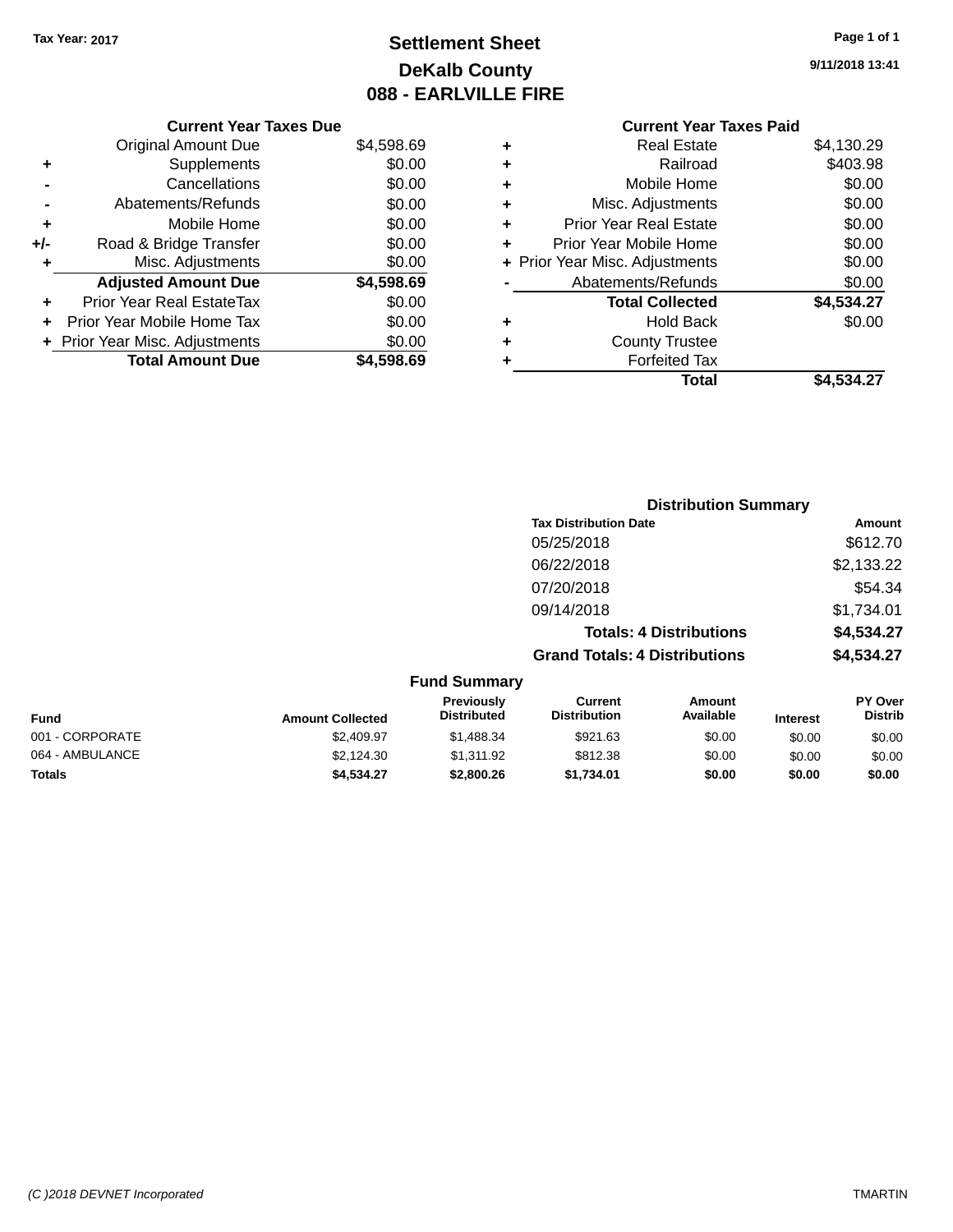# **Settlement Sheet Tax Year: 2017 Page 1 of 1 DeKalb County 089 - GENOA-KINGSTON FIRE**

**9/11/2018 13:41**

## **Current Year Taxes Paid**

|   | Total                          | \$957,674.08 |
|---|--------------------------------|--------------|
|   | <b>Forfeited Tax</b>           |              |
| ٠ | <b>County Trustee</b>          |              |
| ٠ | <b>Hold Back</b>               | \$0.00       |
|   | <b>Total Collected</b>         | \$957,674.08 |
|   | Abatements/Refunds             | \$0.00       |
|   | + Prior Year Misc. Adjustments | \$68.60      |
| ٠ | Prior Year Mobile Home         | \$0.00       |
| ٠ | <b>Prior Year Real Estate</b>  | \$0.00       |
| ÷ | Misc. Adjustments              | \$16.36      |
| ٠ | Mobile Home                    | \$0.00       |
| ٠ | Railroad                       | \$9,421.94   |
| ٠ | <b>Real Estate</b>             | \$948,167.18 |
|   |                                |              |

|     | <b>Current Year Taxes Due</b>  |              |
|-----|--------------------------------|--------------|
|     | <b>Original Amount Due</b>     | \$986,539.77 |
| ٠   | Supplements                    | \$17,805.22  |
|     | Cancellations                  | \$21,662.75  |
|     | Abatements/Refunds             | \$0.00       |
| ٠   | Mobile Home                    | \$0.00       |
| +/- | Road & Bridge Transfer         | \$0.00       |
| ٠   | Misc. Adjustments              | \$16.36      |
|     | <b>Adjusted Amount Due</b>     | \$982,698.60 |
| ٠   | Prior Year Real EstateTax      | \$0.00       |
| ٠   | Prior Year Mobile Home Tax     | \$0.00       |
|     | + Prior Year Misc. Adjustments | \$68.60      |
|     | <b>Total Amount Due</b>        | \$982,767.20 |

| <b>Distribution Summary</b>          |              |
|--------------------------------------|--------------|
| <b>Tax Distribution Date</b>         | Amount       |
| 05/25/2018                           | \$100,592.03 |
| 06/22/2018                           | \$432,300.24 |
| 07/20/2018                           | \$10,282.73  |
| 08/17/2018                           | \$15,519.92  |
| 09/14/2018                           | \$398,979.16 |
| <b>Totals: 5 Distributions</b>       | \$957,674.08 |
| <b>Grand Totals: 5 Distributions</b> | \$957,674.08 |

|                                               |                         | <b>Fund Summary</b>              |                                |                     |                 |                                  |
|-----------------------------------------------|-------------------------|----------------------------------|--------------------------------|---------------------|-----------------|----------------------------------|
| <b>Fund</b>                                   | <b>Amount Collected</b> | Previously<br><b>Distributed</b> | Current<br><b>Distribution</b> | Amount<br>Available | <b>Interest</b> | <b>PY Over</b><br><b>Distrib</b> |
| 001 - CORPORATE                               | \$225.034.26            | \$131,282.13                     | \$93.752.13                    | \$0.00              | \$0.00          | \$0.00                           |
| 035 - TORT JUDGEMENTS/LIABILITY<br><b>INS</b> | \$191.542.48            | \$111,743.46                     | \$79,799.02                    | \$0.00              | \$0.00          | \$0.00                           |
| 064 - AMBULANCE                               | \$541,097.34            | \$315,669.33                     | \$225.428.01                   | \$0.00              | \$0.00          | \$0.00                           |
| <b>Totals</b>                                 | \$957.674.08            | \$558,694.92                     | \$398,979.16                   | \$0.00              | \$0.00          | \$0.00                           |
|                                               |                         |                                  |                                |                     |                 |                                  |

## **Miscellaneous Adjustment Detail**

| <u>Year Source</u>      | <b>Account Type</b> | <b>Amount Adjustment Description</b>             |
|-------------------------|---------------------|--------------------------------------------------|
| 2016 RE - Real Estate   | Back Tax Collected  | \$68.60 MATHESON REDEMPTION 02-22-402-003 by TBA |
| 2017 RE - Real Estate   | Back Tax Collected  | \$16.36 TRUSTEE SALE 02-24-476-008 by TBA        |
| <b>Totals 2 entries</b> |                     | \$84.96                                          |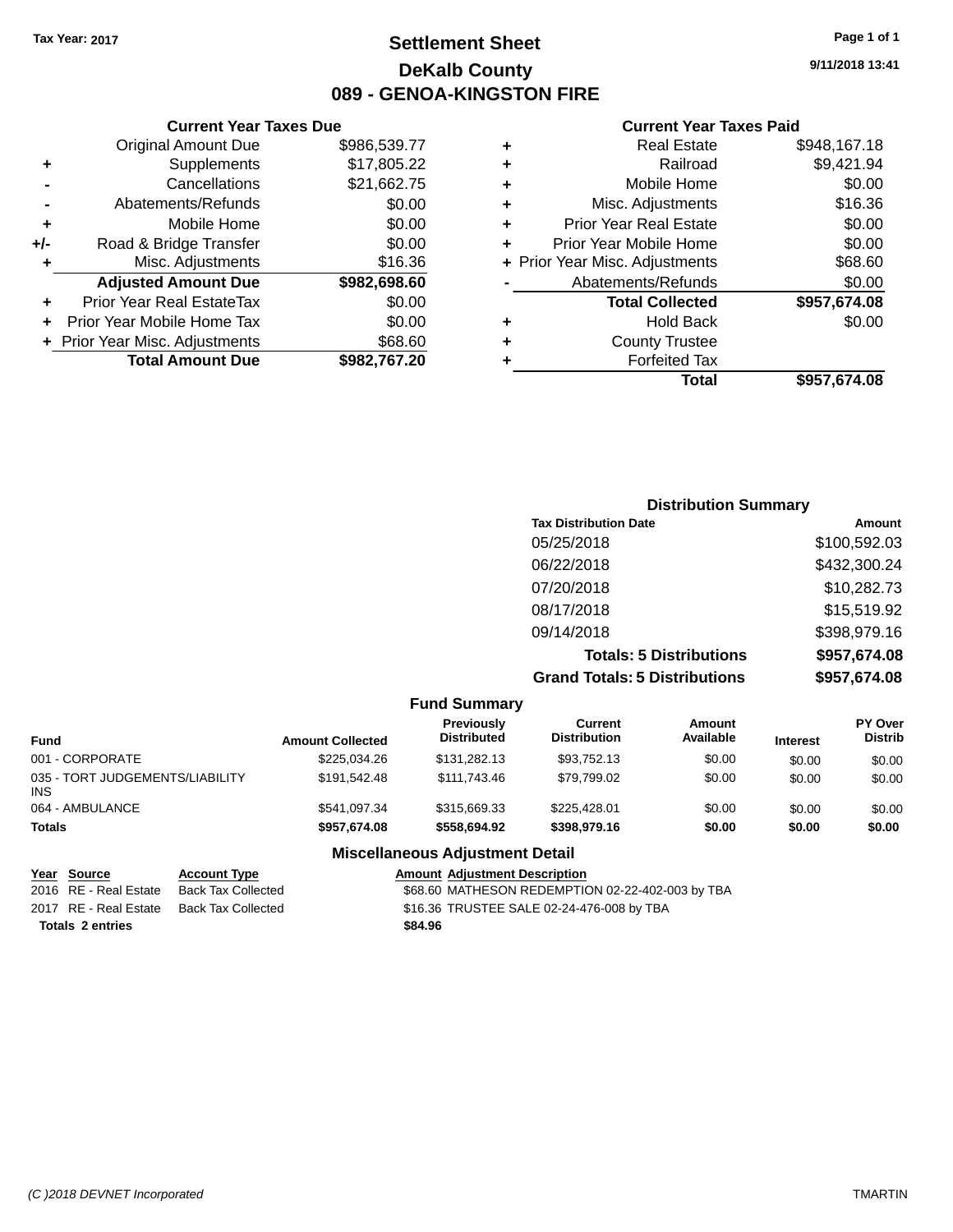# **Settlement Sheet Tax Year: 2017 Page 1 of 1 DeKalb County 090 - HAMPSHIRE FIRE**

**9/11/2018 13:41**

|     | <b>Current Year Taxes Due</b>  |             |
|-----|--------------------------------|-------------|
|     | <b>Original Amount Due</b>     | \$24,872.70 |
| ٠   | Supplements                    | \$0.00      |
|     | Cancellations                  | \$0.00      |
|     | Abatements/Refunds             | \$0.00      |
| ٠   | Mobile Home                    | \$0.00      |
| +/- | Road & Bridge Transfer         | \$0.00      |
|     | Misc. Adjustments              | \$0.00      |
|     | <b>Adjusted Amount Due</b>     | \$24,872.70 |
| ÷   | Prior Year Real EstateTax      | \$0.00      |
| ÷   | Prior Year Mobile Home Tax     | \$0.00      |
|     | + Prior Year Misc. Adjustments | \$0.00      |
|     | <b>Total Amount Due</b>        | \$24.872.70 |
|     |                                |             |

|   | <b>Current Year Taxes Paid</b> |             |
|---|--------------------------------|-------------|
| ٠ | <b>Real Estate</b>             | \$24,058.21 |
| ٠ | Railroad                       | \$514.68    |
| ٠ | Mobile Home                    | \$0.00      |
| ٠ | Misc. Adjustments              | \$0.00      |
| ٠ | <b>Prior Year Real Estate</b>  | \$0.00      |
| ÷ | Prior Year Mobile Home         | \$0.00      |
|   | + Prior Year Misc. Adjustments | \$0.00      |
|   | Abatements/Refunds             | \$0.00      |
|   | <b>Total Collected</b>         | \$24,572.89 |
| ٠ | <b>Hold Back</b>               | \$0.00      |
| ٠ | <b>County Trustee</b>          |             |
| ٠ | <b>Forfeited Tax</b>           |             |
|   | <b>Total</b>                   | \$24,572.89 |

| <b>Distribution Summary</b>          |             |
|--------------------------------------|-------------|
| <b>Tax Distribution Date</b>         | Amount      |
| 05/25/2018                           | \$4,606.10  |
| 06/22/2018                           | \$10,662.00 |
| 07/20/2018                           | \$324.44    |
| 08/17/2018                           | \$429.26    |
| 09/14/2018                           | \$8,551.09  |
| <b>Totals: 5 Distributions</b>       | \$24,572.89 |
| <b>Grand Totals: 5 Distributions</b> | \$24,572.89 |

|                             |                         | <b>Fund Summary</b>              |                                       |                     |                 |                                  |
|-----------------------------|-------------------------|----------------------------------|---------------------------------------|---------------------|-----------------|----------------------------------|
| <b>Fund</b>                 | <b>Amount Collected</b> | Previously<br><b>Distributed</b> | <b>Current</b><br><b>Distribution</b> | Amount<br>Available | <b>Interest</b> | <b>PY Over</b><br><b>Distrib</b> |
| 001 - CORPORATE             | \$12,070.61             | \$7,870.17                       | \$4,200.44                            | \$0.00              | \$0.00          | \$0.00                           |
| 013 - FIREFIGHTER'S PENSION | \$431.63                | \$281.43                         | \$150.20                              | \$0.00              | \$0.00          | \$0.00                           |
| 064 - AMBULANCE             | \$12,070.65             | \$7,870.20                       | \$4,200.45                            | \$0.00              | \$0.00          | \$0.00                           |
| <b>Totals</b>               | \$24,572.89             | \$16,021.80                      | \$8,551.09                            | \$0.00              | \$0.00          | \$0.00                           |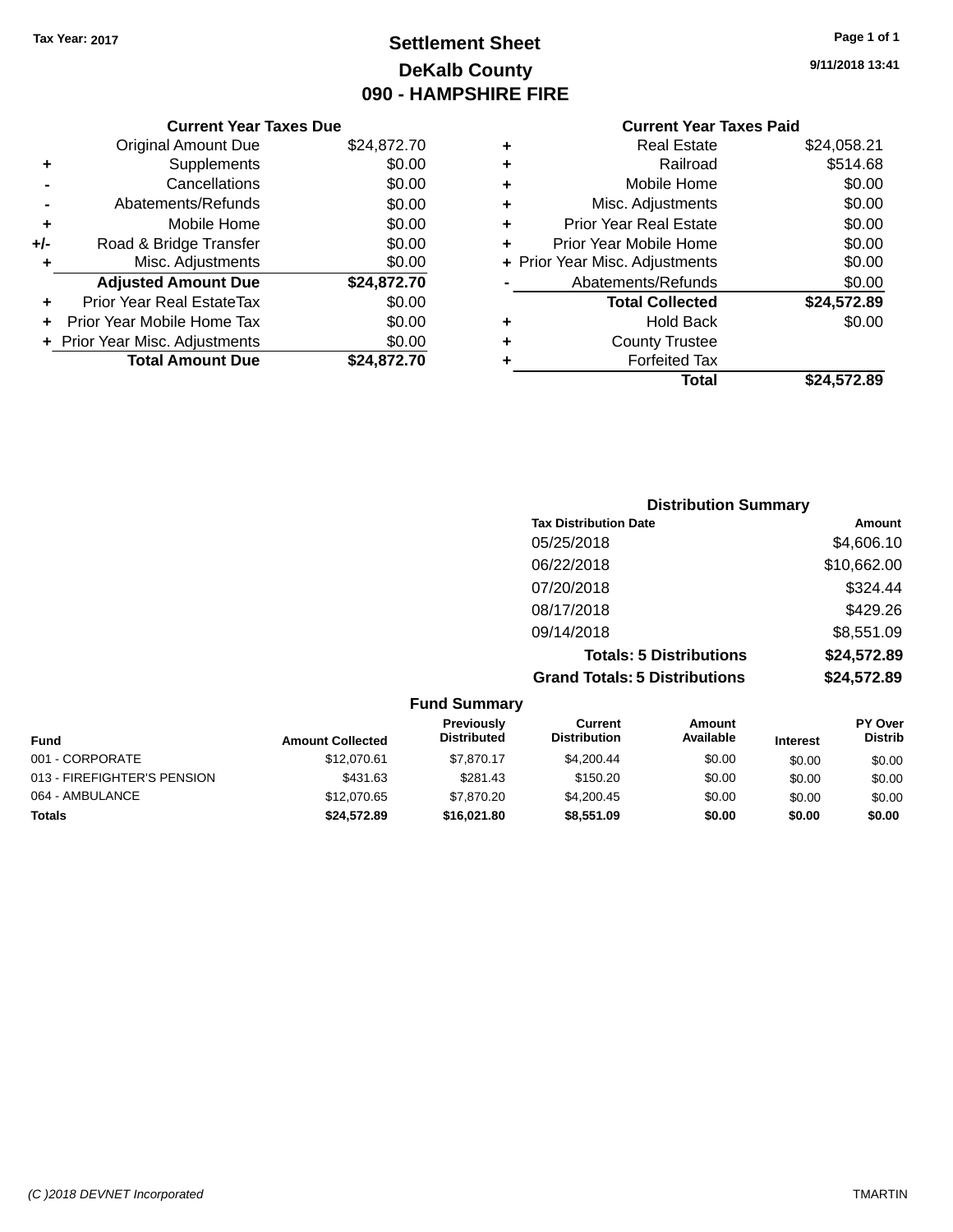# **Settlement Sheet Tax Year: 2017 Page 1 of 1 DeKalb County 091 - HINCKLEY FIRE**

**9/11/2018 13:41**

## **Current Year Taxes Due**

|       | <b>Original Amount Due</b>     | \$402,232.01 |
|-------|--------------------------------|--------------|
| ٠     | Supplements                    | \$2,770.16   |
|       | Cancellations                  | \$3,062.06   |
|       | Abatements/Refunds             | \$0.00       |
| ٠     | Mobile Home                    | \$0.00       |
| $+/-$ | Road & Bridge Transfer         | \$0.00       |
| ٠     | Misc. Adjustments              | \$47.72      |
|       | <b>Adjusted Amount Due</b>     | \$401,987.83 |
|       | Prior Year Real EstateTax      | \$0.00       |
|       | Prior Year Mobile Home Tax     | \$0.00       |
|       | + Prior Year Misc. Adjustments | \$0.00       |
|       | <b>Total Amount Due</b>        | \$401,987.83 |

|   | <b>Current Year Taxes Paid</b> |              |  |  |
|---|--------------------------------|--------------|--|--|
| ٠ | <b>Real Estate</b>             | \$385,444.99 |  |  |
| ٠ | Railroad                       | \$5,309.94   |  |  |
| ٠ | Mobile Home                    | \$0.00       |  |  |
| ٠ | Misc. Adjustments              | \$47.72      |  |  |
| ٠ | <b>Prior Year Real Estate</b>  | \$0.00       |  |  |
| ٠ | Prior Year Mobile Home         | \$0.00       |  |  |
|   | + Prior Year Misc. Adjustments | \$0.00       |  |  |
|   | Abatements/Refunds             | \$0.00       |  |  |
|   | <b>Total Collected</b>         | \$390,802.65 |  |  |
| ٠ | <b>Hold Back</b>               | \$0.00       |  |  |
| ٠ | <b>County Trustee</b>          |              |  |  |
| ٠ | <b>Forfeited Tax</b>           |              |  |  |
|   | Total                          | \$390,802.65 |  |  |
|   |                                |              |  |  |

| <b>Distribution Summary</b>          |              |
|--------------------------------------|--------------|
| <b>Tax Distribution Date</b>         | Amount       |
| 05/25/2018                           | \$37,054.83  |
| 06/22/2018                           | \$186,206.30 |
| 07/20/2018                           | \$4,200.01   |
| 08/17/2018                           | \$5,183.14   |
| 09/14/2018                           | \$158,158.37 |
| <b>Totals: 5 Distributions</b>       | \$390,802.65 |
| <b>Grand Totals: 5 Distributions</b> | \$390,802.65 |

|                             |                         | <b>Fund Summary</b>              |                                |                     |                 |                           |
|-----------------------------|-------------------------|----------------------------------|--------------------------------|---------------------|-----------------|---------------------------|
| <b>Fund</b>                 | <b>Amount Collected</b> | Previously<br><b>Distributed</b> | Current<br><b>Distribution</b> | Amount<br>Available | <b>Interest</b> | PY Over<br><b>Distrib</b> |
| 001 - CORPORATE             | \$237.470.84            | \$141.366.07                     | \$96.104.77                    | \$0.00              | \$0.00          | \$0.00                    |
| 013 - FIREFIGHTER'S PENSION | \$7,440.11              | \$4,429.08                       | \$3,011.03                     | \$0.00              | \$0.00          | \$0.00                    |
| 064 - AMBULANCE             | \$145,891.70            | \$86,849.13                      | \$59.042.57                    | \$0.00              | \$0.00          | \$0.00                    |
| <b>Totals</b>               | \$390,802.65            | \$232.644.28                     | \$158,158,37                   | \$0.00              | \$0.00          | \$0.00                    |

## **Miscellaneous Adjustment Detail**

**<u>Year Source</u> Account Type**<br>
2017 RE - Real Estate Paymt In Lieu of Tax **Totals \$47.72 1 entries**

Amount Adjustment Description<br>\$47.72 HOUSING AUTHORITY SUNSET VIEW APTS. by TBA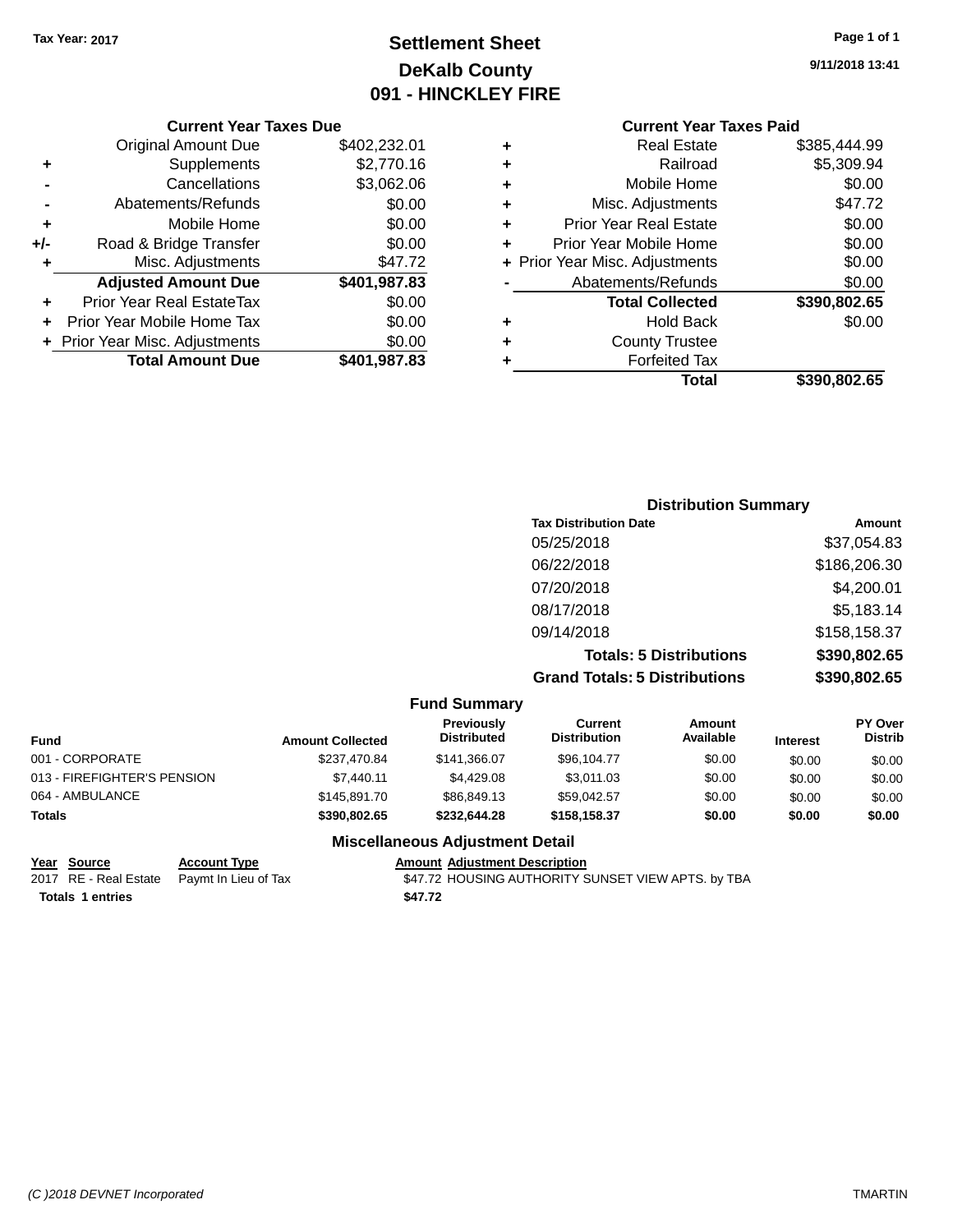# **Settlement Sheet Tax Year: 2017 Page 1 of 1 DeKalb County 092 - KIRKLAND FIRE**

**9/11/2018 13:41**

## **Current Year Taxes Paid**

|     | <b>Current Year Taxes Due</b>  |              |  |  |
|-----|--------------------------------|--------------|--|--|
|     | <b>Original Amount Due</b>     | \$353,753.06 |  |  |
| ٠   | Supplements                    | \$3,704.97   |  |  |
|     | Cancellations                  | \$4,024.05   |  |  |
|     | Abatements/Refunds             | \$0.00       |  |  |
| ٠   | Mobile Home                    | \$0.00       |  |  |
| +/- | Road & Bridge Transfer         | \$0.00       |  |  |
| ٠   | Misc. Adjustments              | \$20.72      |  |  |
|     | <b>Adjusted Amount Due</b>     | \$353,454.70 |  |  |
|     | Prior Year Real EstateTax      | \$0.00       |  |  |
|     | Prior Year Mobile Home Tax     | \$0.00       |  |  |
|     | + Prior Year Misc. Adjustments | \$0.00       |  |  |
|     | <b>Total Amount Due</b>        | \$353,454.70 |  |  |
|     |                                |              |  |  |

| ٠ | <b>Real Estate</b>             | \$331,509.24 |
|---|--------------------------------|--------------|
| ٠ | Railroad                       | \$4,375.08   |
| ٠ | Mobile Home                    | \$0.00       |
| ٠ | Misc. Adjustments              | \$20.72      |
| ٠ | <b>Prior Year Real Estate</b>  | \$0.00       |
| ÷ | Prior Year Mobile Home         | \$0.00       |
|   | + Prior Year Misc. Adjustments | \$0.00       |
|   | Abatements/Refunds             | \$0.00       |
|   | <b>Total Collected</b>         | \$335,905.04 |
| ٠ | Hold Back                      | \$0.00       |
| ٠ | <b>County Trustee</b>          |              |
| ٠ | <b>Forfeited Tax</b>           |              |
|   | Total                          | \$335,905.04 |
|   |                                |              |

| <b>Distribution Summary</b>          |              |
|--------------------------------------|--------------|
| <b>Tax Distribution Date</b>         | Amount       |
| 05/25/2018                           | \$42,738.24  |
| 06/22/2018                           | \$151,495.86 |
| 07/20/2018                           | \$4,609.73   |
| 08/17/2018                           | \$5,729.59   |
| 09/14/2018                           | \$131,331.62 |
| <b>Totals: 5 Distributions</b>       | \$335,905.04 |
| <b>Grand Totals: 5 Distributions</b> | \$335,905.04 |

|                                                     |                         | <b>Fund Summary</b>                              |                                       |                     |                 |                                  |
|-----------------------------------------------------|-------------------------|--------------------------------------------------|---------------------------------------|---------------------|-----------------|----------------------------------|
| <b>Fund</b>                                         | <b>Amount Collected</b> | <b>Previously</b><br><b>Distributed</b>          | <b>Current</b><br><b>Distribution</b> | Amount<br>Available | <b>Interest</b> | <b>PY Over</b><br><b>Distrib</b> |
| 001 - CORPORATE                                     | \$190,883.41            | \$116,252.10                                     | \$74,631.31                           | \$0.00              | \$0.00          | \$0.00                           |
| 027 - AUDIT                                         | \$2,207.91              | \$1,344.67                                       | \$863.24                              | \$0.00              | \$0.00          | \$0.00                           |
| 035 - TORT JUDGMENTS, LIABILITY<br><b>INSURANCE</b> | \$11.944.46             | \$7,274,44                                       | \$4,670.02                            | \$0.00              | \$0.00          | \$0.00                           |
| 062 - WORKERS COMPENSATION                          | \$7.468.51              | \$4,548,49                                       | \$2,920.02                            | \$0.00              | \$0.00          | \$0.00                           |
| 064 - AMBULANCE                                     | \$123,400.75            | \$75,153.72                                      | \$48,247,03                           | \$0.00              | \$0.00          | \$0.00                           |
| Totals                                              | \$335,905.04            | \$204.573.42                                     | \$131.331.62                          | \$0.00              | \$0.00          | \$0.00                           |
|                                                     |                         | <b>Address House Court A. Househouse Books H</b> |                                       |                     |                 |                                  |

## **Miscellaneous Adjustment Detail**

| Year Source             | <b>Account Type</b> | <b>Amount Adjustment Description</b>              |
|-------------------------|---------------------|---------------------------------------------------|
| 2017 RE - Real Estate   | Back Tax Collected  | \$20.72 KETTLESON REDEMPTION 01-19-335-001 by TBA |
| <b>Totals 1 entries</b> |                     | \$20.72                                           |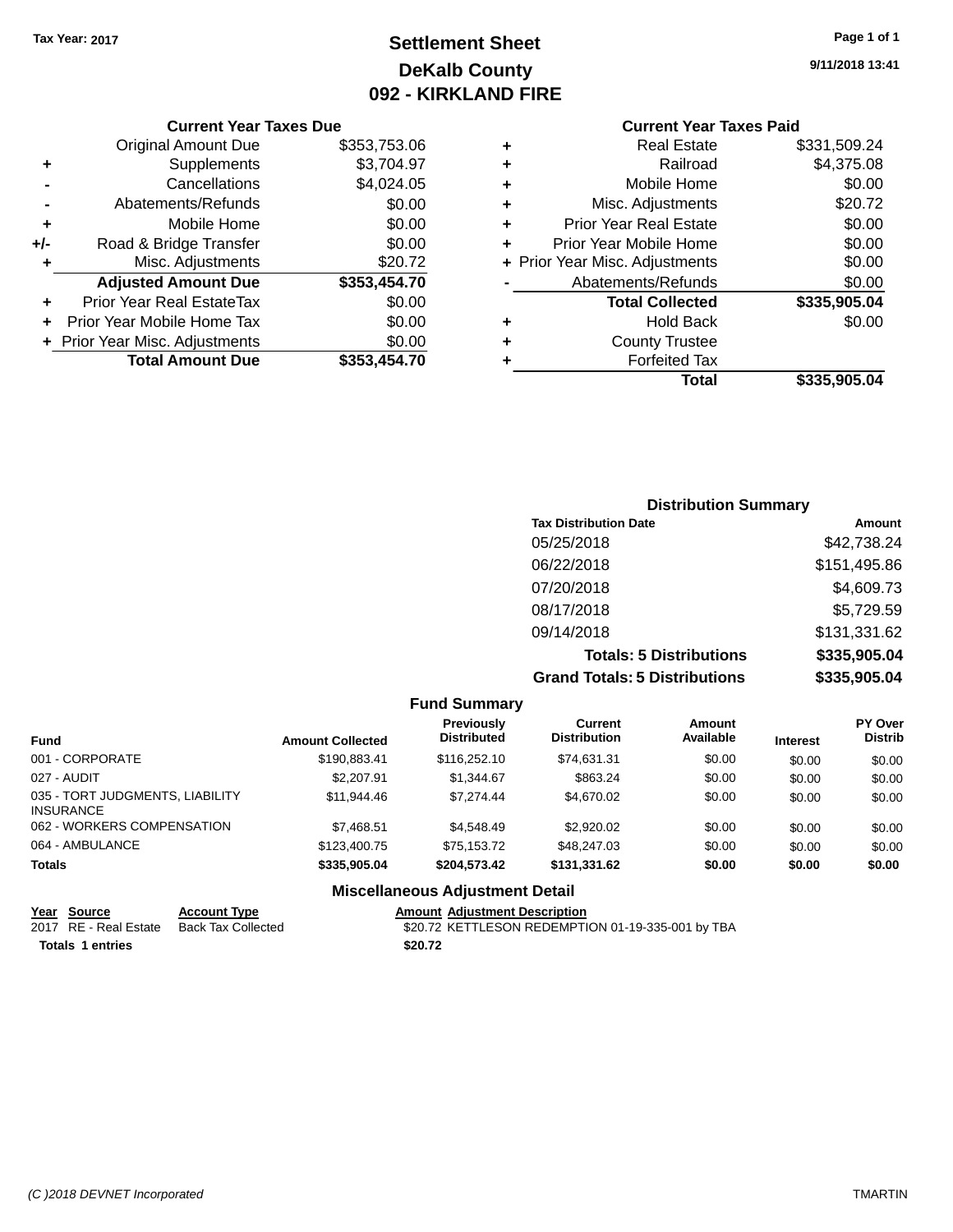# **Settlement Sheet Tax Year: 2017 Page 1 of 1 DeKalb County 093 - LEE FIRE**

|     | <b>Current Year Taxes Due</b>  |             |
|-----|--------------------------------|-------------|
|     | <b>Original Amount Due</b>     | \$40,793.69 |
| ٠   | Supplements                    | \$0.00      |
|     | Cancellations                  | \$0.00      |
|     | Abatements/Refunds             | \$0.00      |
| ٠   | Mobile Home                    | \$0.00      |
| +/- | Road & Bridge Transfer         | \$0.00      |
| ٠   | Misc. Adjustments              | \$0.00      |
|     | <b>Adjusted Amount Due</b>     | \$40,793.69 |
|     | Prior Year Real EstateTax      | \$0.00      |
|     | Prior Year Mobile Home Tax     | \$0.00      |
|     | + Prior Year Misc. Adjustments | \$0.00      |
|     | <b>Total Amount Due</b>        | \$40.793.69 |

|   | <b>Current Year Taxes Paid</b> |             |
|---|--------------------------------|-------------|
| ÷ | Real Estate                    | \$38,162.55 |
| ÷ | Railroad                       | \$1,142.68  |
| ÷ | Mobile Home                    | \$0.00      |
| ÷ | Misc. Adjustments              | \$0.00      |
| ÷ | <b>Prior Year Real Estate</b>  | \$0.00      |
| ÷ | Prior Year Mobile Home         | \$0.00      |
|   | + Prior Year Misc. Adjustments | \$0.00      |
|   | Abatements/Refunds             | \$0.00      |
|   | <b>Total Collected</b>         | \$39,305.23 |
| ٠ | <b>Hold Back</b>               | \$0.00      |
| ÷ | <b>County Trustee</b>          |             |
| ٠ | <b>Forfeited Tax</b>           |             |
|   | Total                          | \$39,305.23 |

| <b>Distribution Summary</b>          |             |
|--------------------------------------|-------------|
| <b>Tax Distribution Date</b>         | Amount      |
| 05/25/2018                           | \$2,811.63  |
| 06/22/2018                           | \$19,309.59 |
| 07/20/2018                           | \$370.38    |
| 08/17/2018                           | \$44.94     |
| 09/14/2018                           | \$16,768.69 |
| <b>Totals: 5 Distributions</b>       | \$39,305.23 |
| <b>Grand Totals: 5 Distributions</b> | \$39,305.23 |

|                                               |                         | <b>Fund Summary</b>              |                                |                     |                 |                                  |
|-----------------------------------------------|-------------------------|----------------------------------|--------------------------------|---------------------|-----------------|----------------------------------|
| <b>Fund</b>                                   | <b>Amount Collected</b> | Previously<br><b>Distributed</b> | Current<br><b>Distribution</b> | Amount<br>Available | <b>Interest</b> | <b>PY Over</b><br><b>Distrib</b> |
| 001 - CORPORATE                               | \$26,340.73             | \$15,103,06                      | \$11,237.67                    | \$0.00              | \$0.00          | \$0.00                           |
| 035 - TORT JUDGEMENTS/LIABILITY<br><b>INS</b> | \$3.036.41              | \$1.740.99                       | \$1.295.42                     | \$0.00              | \$0.00          | \$0.00                           |
| 064 - AMBULANCE                               | \$9.928.09              | \$5.692.49                       | \$4.235.60                     | \$0.00              | \$0.00          | \$0.00                           |
| <b>Totals</b>                                 | \$39,305.23             | \$22.536.54                      | \$16,768,69                    | \$0.00              | \$0.00          | \$0.00                           |

**9/11/2018 13:41**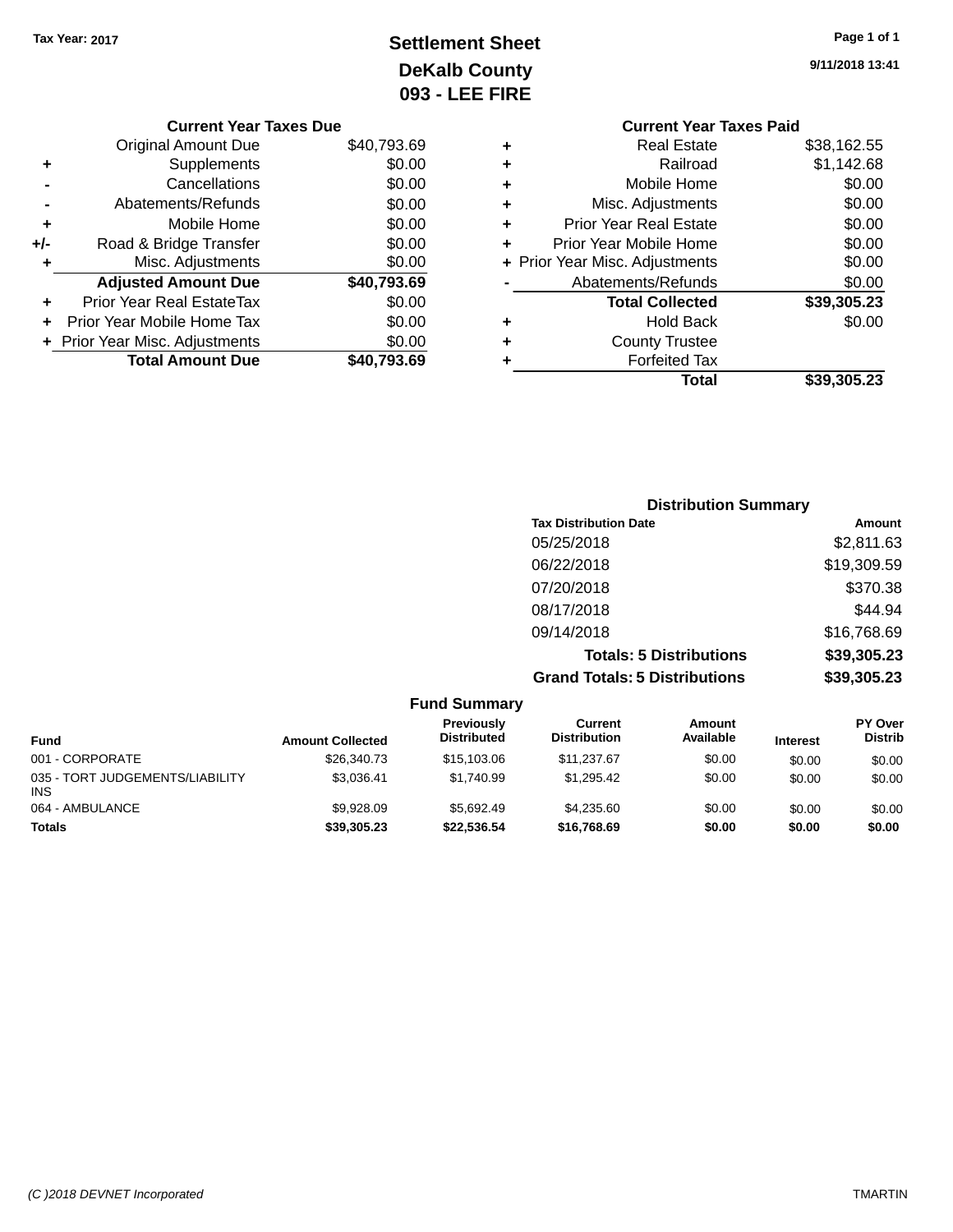# **Settlement Sheet Tax Year: 2017 Page 1 of 1 DeKalb County 094 - LELAND FIRE**

**9/11/2018 13:41**

# **Current Year Taxes Due**

|       | VUITCHL TCUL TUACS DUC           |             |
|-------|----------------------------------|-------------|
|       | <b>Original Amount Due</b>       | \$30,127.34 |
| ٠     | Supplements                      | \$71.84     |
|       | Cancellations                    | \$83.56     |
|       | Abatements/Refunds               | \$0.00      |
| ÷     | Mobile Home                      | \$0.00      |
| $+/-$ | Road & Bridge Transfer           | \$0.00      |
|       | Misc. Adjustments                | \$0.00      |
|       | <b>Adjusted Amount Due</b>       | \$30,115.62 |
|       | <b>Prior Year Real EstateTax</b> | \$0.00      |
|       | Prior Year Mobile Home Tax       | \$0.00      |
|       | + Prior Year Misc. Adjustments   | \$0.00      |
|       | <b>Total Amount Due</b>          | \$30,115.62 |
|       |                                  |             |

|   | <b>Current Year Taxes Paid</b> |             |  |  |  |  |
|---|--------------------------------|-------------|--|--|--|--|
| ٠ | <b>Real Estate</b>             | \$28,849.39 |  |  |  |  |
| ٠ | Railroad                       | \$0.00      |  |  |  |  |
| ٠ | Mobile Home                    | \$0.00      |  |  |  |  |
| ٠ | Misc. Adjustments              | \$0.00      |  |  |  |  |
| ÷ | <b>Prior Year Real Estate</b>  | \$0.00      |  |  |  |  |
| ٠ | Prior Year Mobile Home         | \$0.00      |  |  |  |  |
|   | + Prior Year Misc. Adjustments | \$0.00      |  |  |  |  |
|   | Abatements/Refunds             | \$0.00      |  |  |  |  |
|   | <b>Total Collected</b>         | \$28,849.39 |  |  |  |  |
| ٠ | Hold Back                      | \$0.00      |  |  |  |  |
|   | <b>County Trustee</b>          |             |  |  |  |  |
|   | <b>Forfeited Tax</b>           |             |  |  |  |  |
|   | Total                          | \$28.849.39 |  |  |  |  |
|   |                                |             |  |  |  |  |

| <b>Distribution Summary</b>          |             |
|--------------------------------------|-------------|
| <b>Tax Distribution Date</b>         | Amount      |
| 05/25/2018                           | \$2,872.06  |
| 06/22/2018                           | \$16,051.72 |
| 07/20/2018                           | \$228.19    |
| 08/17/2018                           | \$344.98    |
| 09/14/2018                           | \$9,352.44  |
| <b>Totals: 5 Distributions</b>       | \$28,849.39 |
| <b>Grand Totals: 5 Distributions</b> | \$28,849.39 |

|                             |                         | <b>Fund Summary</b>              |                                |                     |                 |                                  |
|-----------------------------|-------------------------|----------------------------------|--------------------------------|---------------------|-----------------|----------------------------------|
| <b>Fund</b>                 | <b>Amount Collected</b> | Previously<br><b>Distributed</b> | Current<br><b>Distribution</b> | Amount<br>Available | <b>Interest</b> | <b>PY Over</b><br><b>Distrib</b> |
| 001 - CORPORATE             | \$29.903.39             | \$20,209.26                      | \$9.694.13                     | \$0.00              | \$0.00          | \$0.00                           |
| 109 - PRIOR YEAR ADJUSTMENT | $$-1,054.00$            | $$-712.31$                       | $$-341.69$                     | \$0.00              | \$0.00          | \$0.00                           |
| <b>Totals</b>               | \$28,849.39             | \$19,496.95                      | \$9.352.44                     | \$0.00              | \$0.00          | \$0.00                           |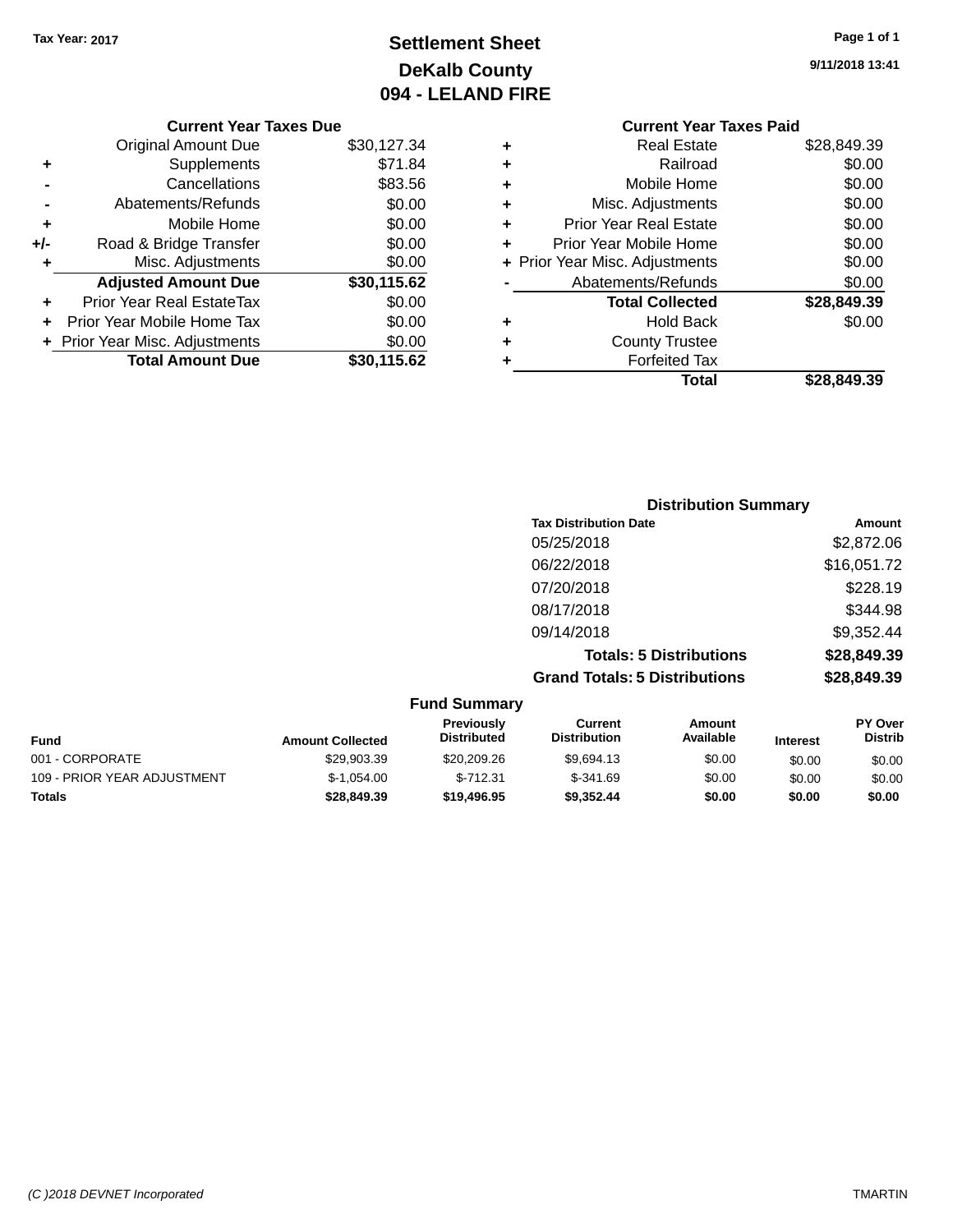# **Settlement Sheet Tax Year: 2017 Page 1 of 1 DeKalb County 095 - MALTA FIRE**

**9/11/2018 13:41**

### **Current Year Taxes Due**

|     | <b>Original Amount Due</b>     | \$196,530.53 |
|-----|--------------------------------|--------------|
| ٠   | Supplements                    | \$692.23     |
|     | Cancellations                  | \$965.27     |
|     | Abatements/Refunds             | \$0.00       |
| ٠   | Mobile Home                    | \$0.00       |
| +/- | Road & Bridge Transfer         | \$0.00       |
| ٠   | Misc. Adjustments              | \$5.37       |
|     | <b>Adjusted Amount Due</b>     | \$196,262.86 |
| ÷   | Prior Year Real EstateTax      | \$0.00       |
|     | Prior Year Mobile Home Tax     | \$0.00       |
|     | + Prior Year Misc. Adjustments | \$0.00       |
|     | <b>Total Amount Due</b>        | \$196,262.86 |

## **Current Year Taxes Paid +** Real Estate \$185,787.64 **+** Railroad \$6,257.86 **+** Mobile Home \$0.00 **+** Misc. Adjustments \$5.37 **+** Prior Year Real Estate \$0.00 **+** Prior Year Mobile Home \$0.00 **+ Prior Year Misc. Adjustments**  $$0.00$ Abatements/Refunds \$0.00 **Total Collected \$192,050.87 +** Hold Back \$0.00 **+** County Trustee **+** Forfeited **Total \$192,050.87**

| d Tax |  |
|-------|--|
| Total |  |

| <b>Distribution Summary</b>          |              |
|--------------------------------------|--------------|
| <b>Tax Distribution Date</b>         | Amount       |
| 05/25/2018                           | \$19,799.67  |
| 06/22/2018                           | \$92,104.61  |
| 07/20/2018                           | \$1,150.72   |
| 08/17/2018                           | \$1,504.61   |
| 09/14/2018                           | \$77,491.26  |
| <b>Totals: 5 Distributions</b>       | \$192,050.87 |
| <b>Grand Totals: 5 Distributions</b> | \$192,050.87 |

|                 |                         | <b>Fund Summary</b>                     |                                |                     |                 |                                  |
|-----------------|-------------------------|-----------------------------------------|--------------------------------|---------------------|-----------------|----------------------------------|
| <b>Fund</b>     | <b>Amount Collected</b> | <b>Previously</b><br><b>Distributed</b> | Current<br><b>Distribution</b> | Amount<br>Available | <b>Interest</b> | <b>PY Over</b><br><b>Distrib</b> |
| 001 - CORPORATE | \$96,022.93             | \$57,278,31                             | \$38,744.62                    | \$0.00              | \$0.00          | \$0.00                           |
| 064 - AMBULANCE | \$96,027.94             | \$57,281.30                             | \$38,746.64                    | \$0.00              | \$0.00          | \$0.00                           |
| <b>Totals</b>   | \$192,050.87            | \$114,559.61                            | \$77,491.26                    | \$0.00              | \$0.00          | \$0.00                           |

**Totals \$5.37 1 entries**

**Miscellaneous Adjustment Detail**

# **Year Source Account Type Amount Adjustment Description**

\$5.37 BALDWIN REDEMPTION 07-23-326-001 by TBA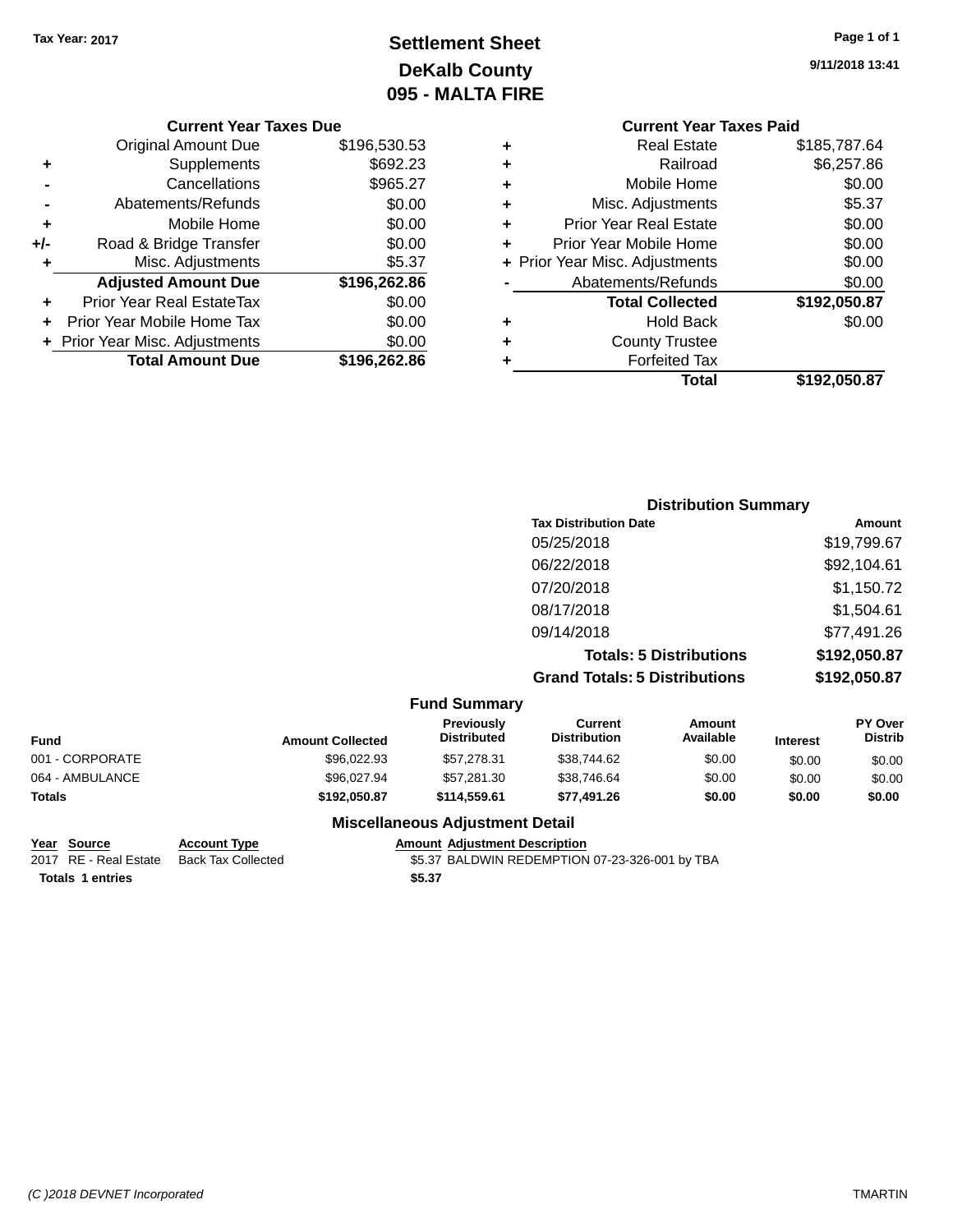# **Settlement Sheet Tax Year: 2017 Page 1 of 1 DeKalb County 096 - MAPLE PARK FIRE**

**9/11/2018 13:41**

### **Current Year Taxes Paid**

| <b>Current Year Taxes Due</b> |                                |              |  |  |  |
|-------------------------------|--------------------------------|--------------|--|--|--|
|                               | <b>Original Amount Due</b>     | \$200,140.39 |  |  |  |
| ٠                             | Supplements                    | \$3,603.35   |  |  |  |
|                               | Cancellations                  | \$3,973.02   |  |  |  |
|                               | Abatements/Refunds             | \$0.00       |  |  |  |
| ٠                             | Mobile Home                    | \$0.00       |  |  |  |
| +/-                           | Road & Bridge Transfer         | \$0.00       |  |  |  |
| ٠                             | Misc. Adjustments              | \$0.00       |  |  |  |
|                               | <b>Adjusted Amount Due</b>     | \$199,770.72 |  |  |  |
| ٠                             | Prior Year Real EstateTax      | \$0.00       |  |  |  |
| ٠                             | Prior Year Mobile Home Tax     | \$0.00       |  |  |  |
|                               | + Prior Year Misc. Adjustments | \$0.00       |  |  |  |
|                               | <b>Total Amount Due</b>        | \$199,770.72 |  |  |  |

|   | <b>Real Estate</b>             | \$188,331.82 |
|---|--------------------------------|--------------|
| ٠ | Railroad                       | \$6,624.74   |
| ٠ | Mobile Home                    | \$0.00       |
| ٠ | Misc. Adjustments              | \$0.00       |
| ٠ | <b>Prior Year Real Estate</b>  | \$0.00       |
| ÷ | Prior Year Mobile Home         | \$0.00       |
|   | + Prior Year Misc. Adjustments | \$0.00       |
|   | Abatements/Refunds             | \$0.00       |
|   | <b>Total Collected</b>         | \$194,956.56 |
| ٠ | Hold Back                      | \$0.00       |
| ٠ | <b>County Trustee</b>          |              |
| ٠ | <b>Forfeited Tax</b>           |              |
|   | Total                          | \$194,956.56 |
|   |                                |              |

## **Distribution Summary Tax Distribution Date Amount** 05/25/2018 \$18,798.25 06/22/2018 \$90,497.92 07/20/2018 \$1,259.98 08/17/2018 \$2,393.48 09/14/2018 \$82,006.93 **Totals: 5 Distributions \$194,956.56 Grand Totals: 5 Distributions \$194,956.56**

|                                         |                         | <b>Fund Summary</b>              |                                |                     |                 |                                  |
|-----------------------------------------|-------------------------|----------------------------------|--------------------------------|---------------------|-----------------|----------------------------------|
| <b>Fund</b>                             | <b>Amount Collected</b> | Previously<br><b>Distributed</b> | Current<br><b>Distribution</b> | Amount<br>Available | <b>Interest</b> | <b>PY Over</b><br><b>Distrib</b> |
| 001 - CORPORATE                         | \$86,850.01             | \$50.317.25                      | \$36,532.76                    | \$0.00              | \$0.00          | \$0.00                           |
| 013 - FIREFIGHTER'S PENSION             | \$2,379.83              | \$1.378.77                       | \$1,001.06                     | \$0.00              | \$0.00          | \$0.00                           |
| 027 - AUDIT                             | \$386.99                | \$224.20                         | \$162.79                       | \$0.00              | \$0.00          | \$0.00                           |
| 035 - TORT JUDGEMENTS/LIABILITY<br>INS. | \$17,154.24             | \$9,938.45                       | \$7,215.79                     | \$0.00              | \$0.00          | \$0.00                           |
| 064 - AMBULANCE                         | \$68,226.60             | \$39.527.62                      | \$28,698.98                    | \$0.00              | \$0.00          | \$0.00                           |
| 109A - MANUAL PRIOR YEAR<br>ADJUSTMENT  | \$19,958.89             | \$11,563.34                      | \$8,395.55                     | \$0.00              | \$0.00          | \$0.00                           |
| <b>Totals</b>                           | \$194,956.56            | \$112,949.63                     | \$82,006.93                    | \$0.00              | \$0.00          | \$0.00                           |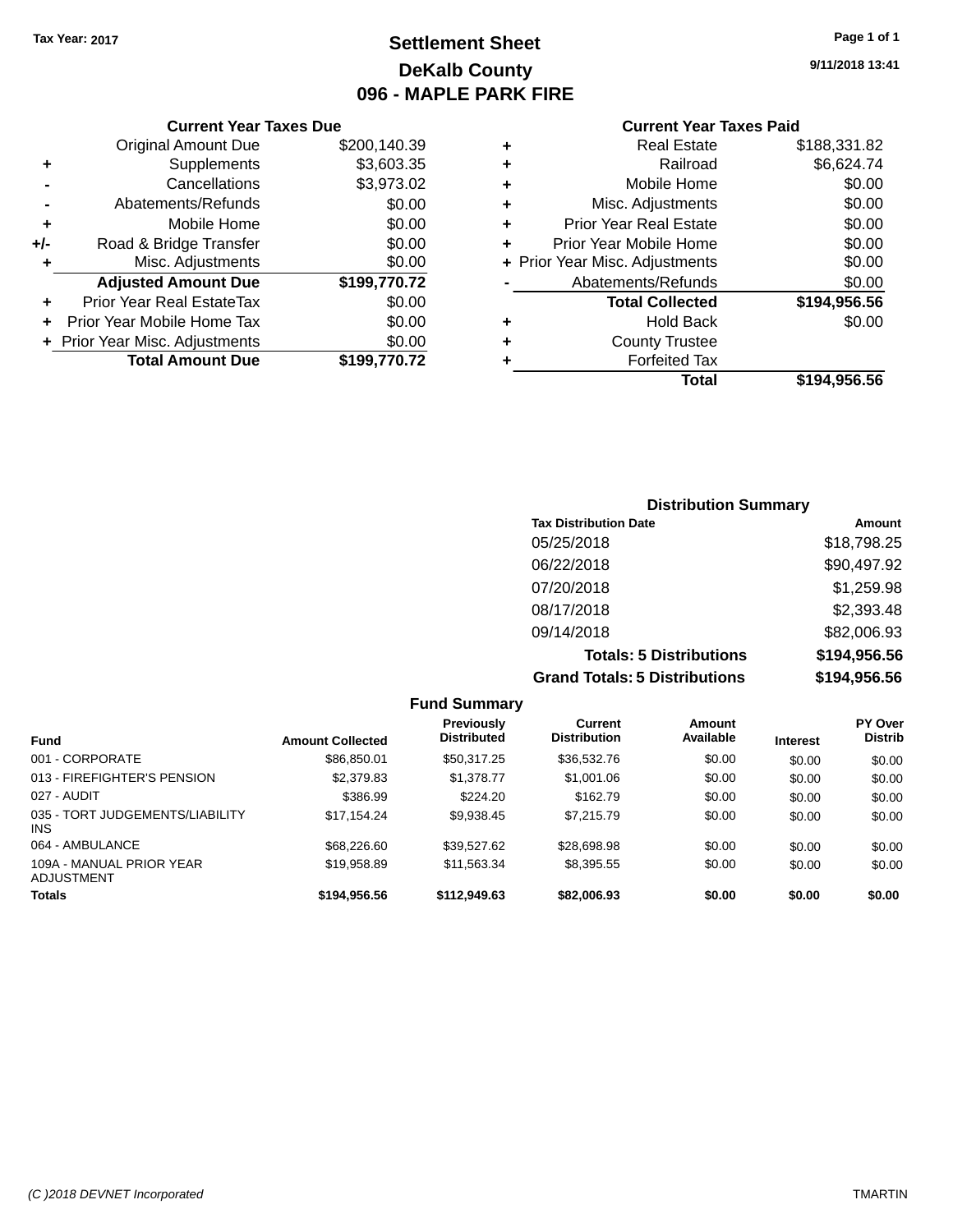# **Settlement Sheet Tax Year: 2017 Page 1 of 1 DeKalb County 097 - PAW PAW FIRE**

**9/11/2018 13:41**

|       | <b>Current Year Taxes Due</b>  |             |
|-------|--------------------------------|-------------|
|       | <b>Original Amount Due</b>     | \$39,387.89 |
| ٠     | Supplements                    | \$0.00      |
|       | Cancellations                  | \$0.00      |
|       | Abatements/Refunds             | \$0.00      |
| ٠     | Mobile Home                    | \$0.00      |
| $+/-$ | Road & Bridge Transfer         | \$0.00      |
| ٠     | Misc. Adjustments              | \$0.00      |
|       | <b>Adjusted Amount Due</b>     | \$39,387.89 |
| ÷     | Prior Year Real EstateTax      | \$0.00      |
|       | Prior Year Mobile Home Tax     | \$0.00      |
|       | + Prior Year Misc. Adjustments | \$0.00      |
|       | <b>Total Amount Due</b>        | \$39,387.89 |
|       |                                |             |

|   | <b>Current Year Taxes Paid</b> |             |
|---|--------------------------------|-------------|
| ٠ | Real Estate                    | \$35,903.73 |
| ٠ | Railroad                       | \$2,327.78  |
| ٠ | Mobile Home                    | \$0.00      |
| ٠ | Misc. Adjustments              | \$0.00      |
| ٠ | <b>Prior Year Real Estate</b>  | \$0.00      |
| ٠ | Prior Year Mobile Home         | \$0.00      |
|   | + Prior Year Misc. Adjustments | \$0.00      |
|   | Abatements/Refunds             | \$0.00      |
|   | <b>Total Collected</b>         | \$38,231.51 |
| ٠ | Hold Back                      | \$0.00      |
|   | <b>County Trustee</b>          |             |
| ٠ | <b>Forfeited Tax</b>           |             |
|   | Total                          | \$38,231.51 |
|   |                                |             |

| <b>Distribution Summary</b>          |             |
|--------------------------------------|-------------|
| <b>Tax Distribution Date</b>         | Amount      |
| 05/25/2018                           | \$3,385.54  |
| 06/22/2018                           | \$17,808.73 |
| 07/20/2018                           | \$186.76    |
| 08/17/2018                           | \$798.65    |
| 09/14/2018                           | \$16,051.83 |
| <b>Totals: 5 Distributions</b>       | \$38,231.51 |
| <b>Grand Totals: 5 Distributions</b> | \$38,231.51 |

|                                               |                         | <b>Fund Summary</b>              |                                |                     |                 |                                  |
|-----------------------------------------------|-------------------------|----------------------------------|--------------------------------|---------------------|-----------------|----------------------------------|
| <b>Fund</b>                                   | <b>Amount Collected</b> | Previously<br><b>Distributed</b> | Current<br><b>Distribution</b> | Amount<br>Available | <b>Interest</b> | <b>PY Over</b><br><b>Distrib</b> |
| 001 - CORPORATE                               | \$33,643.23             | \$19.517.83                      | \$14,125,40                    | \$0.00              | \$0.00          | \$0.00                           |
| 035 - TORT JUDGEMENTS/LIABILITY<br><b>INS</b> | \$4,588,28              | \$2,661.85                       | \$1,926,43                     | \$0.00              | \$0.00          | \$0.00                           |
| <b>Totals</b>                                 | \$38,231.51             | \$22,179.68                      | \$16,051.83                    | \$0.00              | \$0.00          | \$0.00                           |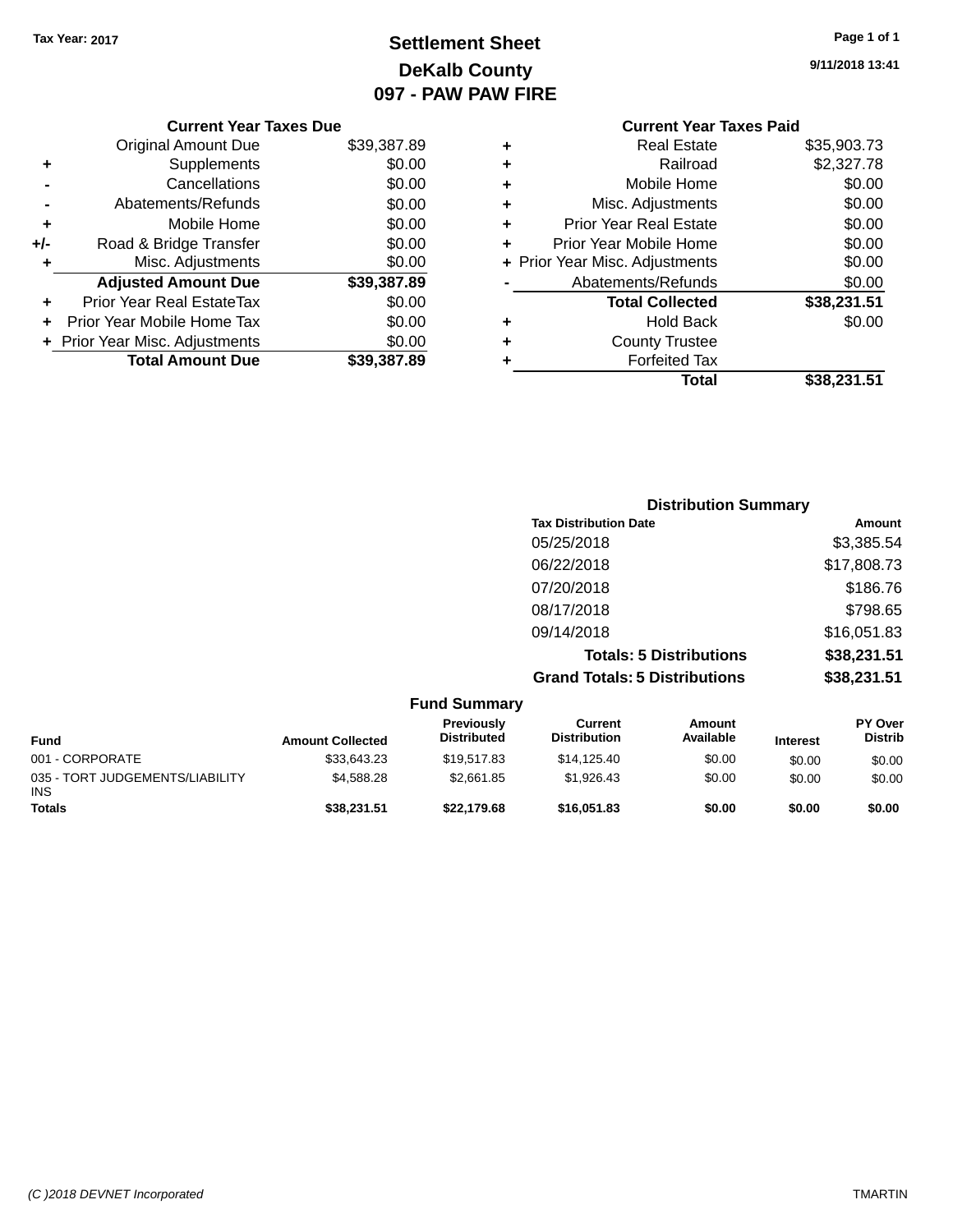**Current Year Taxes Due** Original Amount Due \$588,911.64

**Adjusted Amount Due \$587,954.59**

**Total Amount Due \$588,537.00**

**+** Supplements \$6,026.62 **-** Cancellations \$6,983.67 **-** Abatements/Refunds \$0.00 **+** Mobile Home \$0.00 **+/-** Road & Bridge Transfer \$0.00 **+** Misc. Adjustments \$0.00

**+** Prior Year Real EstateTax \$0.00 **+** Prior Year Mobile Home Tax \$0.00 **+ Prior Year Misc. Adjustments \$582.41** 

# **Settlement Sheet Tax Year: 2017 Page 1 of 1 DeKalb County 098 - SANDWICH FIRE**

**9/11/2018 13:41**

## **Current Year Taxes Paid**

|   | Total                          | \$564.424.82 |
|---|--------------------------------|--------------|
| ٠ | <b>Forfeited Tax</b>           |              |
| ٠ | <b>County Trustee</b>          |              |
| ٠ | <b>Hold Back</b>               | \$0.00       |
|   | <b>Total Collected</b>         | \$564,424.82 |
|   | Abatements/Refunds             | \$0.00       |
|   | + Prior Year Misc. Adjustments | \$582.41     |
| ٠ | Prior Year Mobile Home         | \$0.00       |
| ٠ | <b>Prior Year Real Estate</b>  | \$0.00       |
| ٠ | Misc. Adjustments              | \$0.00       |
| ٠ | Mobile Home                    | \$0.00       |
| ٠ | Railroad                       | \$2,694.78   |
| ٠ | <b>Real Estate</b>             | \$561,147.63 |
|   |                                |              |

# **Distribution Summary Tax Distribution Date Amount** 05/25/2018 \$64,902.11 06/22/2018 \$256,323.00 07/20/2018 \$8,364.21 08/17/2018 \$11,124.47 09/14/2018 \$223,711.03

**Totals: 5 Distributions \$564,424.82 Grand Totals: 5 Distributions \$564,424.82**

|                                         |                     |                         | <b>Fund Summary</b>                     |                                       |                     |                 |                                  |
|-----------------------------------------|---------------------|-------------------------|-----------------------------------------|---------------------------------------|---------------------|-----------------|----------------------------------|
| <b>Fund</b>                             |                     | <b>Amount Collected</b> | <b>Previously</b><br><b>Distributed</b> | <b>Current</b><br><b>Distribution</b> | Amount<br>Available | <b>Interest</b> | <b>PY Over</b><br><b>Distrib</b> |
| 001 - CORPORATE                         |                     | \$503.137.87            | \$303,718.05                            | \$199,419.82                          | \$0.00              | \$0.00          | \$0.00                           |
| 027 - AUDIT                             |                     | \$4,979.93              | \$3,006.12                              | \$1.973.81                            | \$0.00              | \$0.00          | \$0.00                           |
| 035 - TORT JUDGEMENTS/LIABILITY<br>INS. |                     | \$62,728.49             | \$37,865.93                             | \$24,862.56                           | \$0.00              | \$0.00          | \$0.00                           |
| 109 - PRIOR YEAR ADJUSTMENT             |                     | $$-6.421.47$            | $$-3.876.31$                            | $$-2.545.16$                          | \$0.00              | \$0.00          | \$0.00                           |
| <b>Totals</b>                           |                     | \$564,424.82            | \$340,713.79                            | \$223,711.03                          | \$0.00              | \$0.00          | \$0.00                           |
|                                         |                     |                         | <b>Miscellaneous Adjustment Detail</b>  |                                       |                     |                 |                                  |
| Year Source                             | <b>Account Type</b> |                         | <b>Amount Adjustment Description</b>    |                                       |                     |                 |                                  |

| Year Source             | <b>Account Type</b>       | Amount   |
|-------------------------|---------------------------|----------|
| 2016 RE - Real Estate   | <b>Back Tax Collected</b> | \$51.39  |
| 2016 RE - Real Estate   | Back Tax Collected        | \$531.02 |
| <b>Totals 2 entries</b> |                           | \$582.41 |

\$51.39 DOBSON REDEMPTION 19-26-481-012 by TBA \$531.02 CHICAGO TITLE LAND TR CO 19-26-484-016 by TBA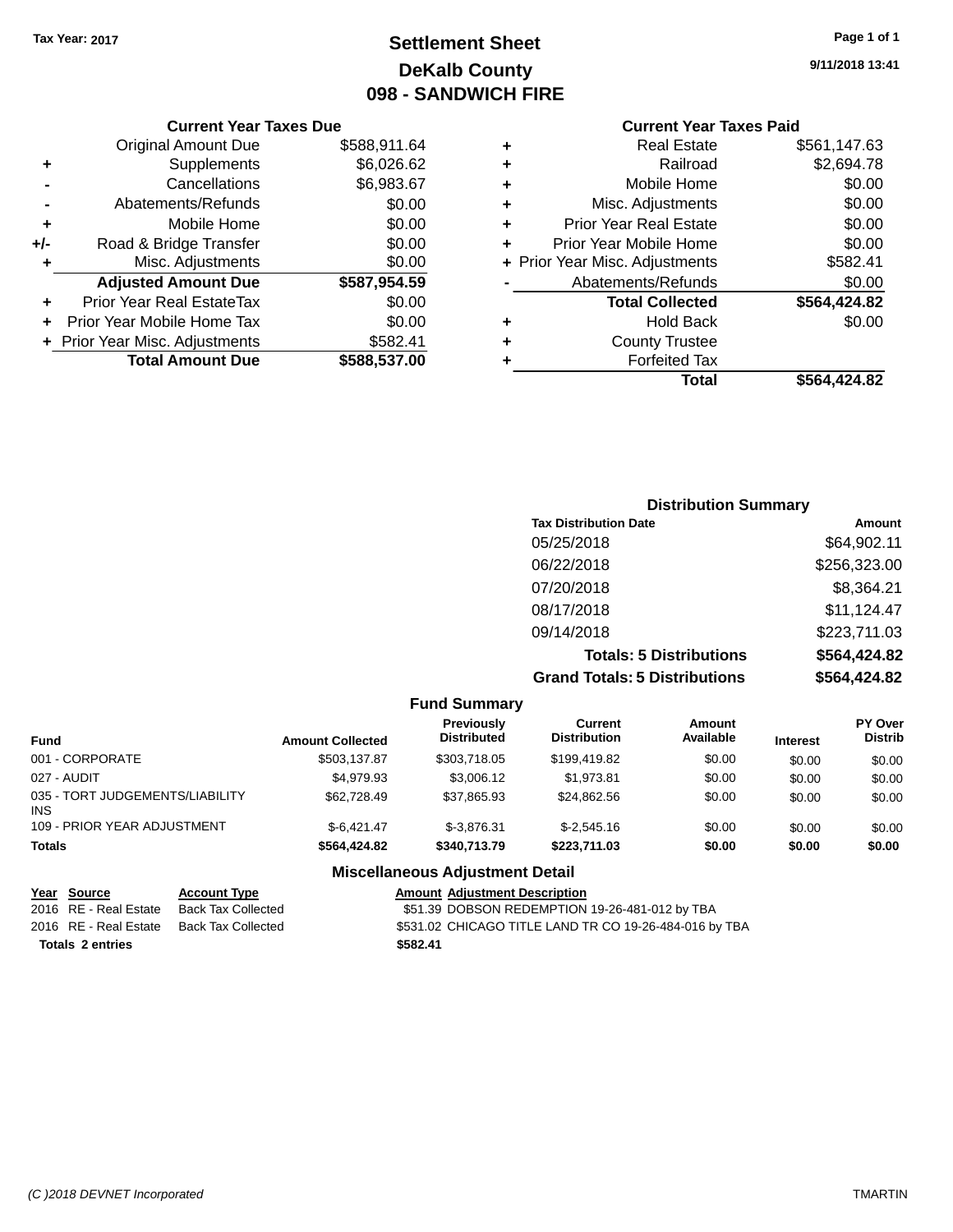# **Settlement Sheet Tax Year: 2017 Page 1 of 1 DeKalb County 099 - SHABBONA FIRE**

**9/11/2018 13:41**

## **Current Year Taxes Paid**

|     | <b>Current Year Taxes Due</b>  |              |  |  |  |  |
|-----|--------------------------------|--------------|--|--|--|--|
|     | <b>Original Amount Due</b>     | \$193,854.53 |  |  |  |  |
| ٠   | Supplements                    | \$424.86     |  |  |  |  |
|     | Cancellations                  | \$483.08     |  |  |  |  |
|     | Abatements/Refunds             | \$0.00       |  |  |  |  |
| ٠   | Mobile Home                    | \$0.00       |  |  |  |  |
| +/- | Road & Bridge Transfer         | \$0.00       |  |  |  |  |
| ٠   | Misc. Adjustments              | \$46.07      |  |  |  |  |
|     | <b>Adjusted Amount Due</b>     | \$193,842.38 |  |  |  |  |
| ٠   | Prior Year Real EstateTax      | \$0.00       |  |  |  |  |
|     | Prior Year Mobile Home Tax     | \$0.00       |  |  |  |  |
|     | + Prior Year Misc. Adjustments | \$0.00       |  |  |  |  |
|     | <b>Total Amount Due</b>        | \$193,842.38 |  |  |  |  |
|     |                                |              |  |  |  |  |

| ٠ | <b>Real Estate</b>             | \$185,695.73 |
|---|--------------------------------|--------------|
| ٠ | Railroad                       | \$6,219.72   |
| ٠ | Mobile Home                    | \$0.00       |
| ٠ | Misc. Adjustments              | \$46.07      |
| ٠ | <b>Prior Year Real Estate</b>  | \$0.00       |
| ÷ | Prior Year Mobile Home         | \$0.00       |
|   | + Prior Year Misc. Adjustments | \$0.00       |
|   | Abatements/Refunds             | \$0.00       |
|   | <b>Total Collected</b>         | \$191,961.52 |
| ٠ | <b>Hold Back</b>               | \$0.00       |
| ٠ | <b>County Trustee</b>          |              |
| ٠ | <b>Forfeited Tax</b>           |              |
|   | Total                          | \$191,961.52 |
|   |                                |              |

| <b>Distribution Summary</b>          |              |
|--------------------------------------|--------------|
| <b>Tax Distribution Date</b>         | Amount       |
| 05/25/2018                           | \$16,849.12  |
| 06/22/2018                           | \$94,119.35  |
| 07/20/2018                           | \$725.63     |
| 08/17/2018                           | \$2,555.57   |
| 09/14/2018                           | \$77,711.85  |
| <b>Totals: 5 Distributions</b>       | \$191,961.52 |
| <b>Grand Totals: 5 Distributions</b> | \$191,961.52 |

|                                               |                         | <b>Fund Summary</b>              |                                       |                     |                 |                                  |
|-----------------------------------------------|-------------------------|----------------------------------|---------------------------------------|---------------------|-----------------|----------------------------------|
| <b>Fund</b>                                   | <b>Amount Collected</b> | Previously<br><b>Distributed</b> | <b>Current</b><br><b>Distribution</b> | Amount<br>Available | <b>Interest</b> | <b>PY Over</b><br><b>Distrib</b> |
| 001 - CORPORATE                               | \$131,168.45            | \$78,067.48                      | \$53,100.97                           | \$0.00              | \$0.00          | \$0.00                           |
| 035 - TORT JUDGEMENTS/LIABILITY<br><b>INS</b> | \$26,433.11             | \$15,732.19                      | \$10,700.92                           | \$0.00              | \$0.00          | \$0.00                           |
| 064 - AMBULANCE                               | \$34,359.96             | \$20.450.00                      | \$13,909.96                           | \$0.00              | \$0.00          | \$0.00                           |
| <b>Totals</b>                                 | \$191.961.52            | \$114,249.67                     | \$77.711.85                           | \$0.00              | \$0.00          | \$0.00                           |
|                                               |                         | Missellenseus Adjustment Detail  |                                       |                     |                 |                                  |

**Miscellaneous Adjustment Detail**

**Year Source Account Type Account Type Amount Adjustment Description**<br>2017 RE - Real Estate Paymt In Lieu of Tax \$46.07 HOUSING AUTHORITY S

Totals 1 entries **\$46.07** 

\$46.07 HOUSING AUTHORITY SEQUOYA APTS by TBA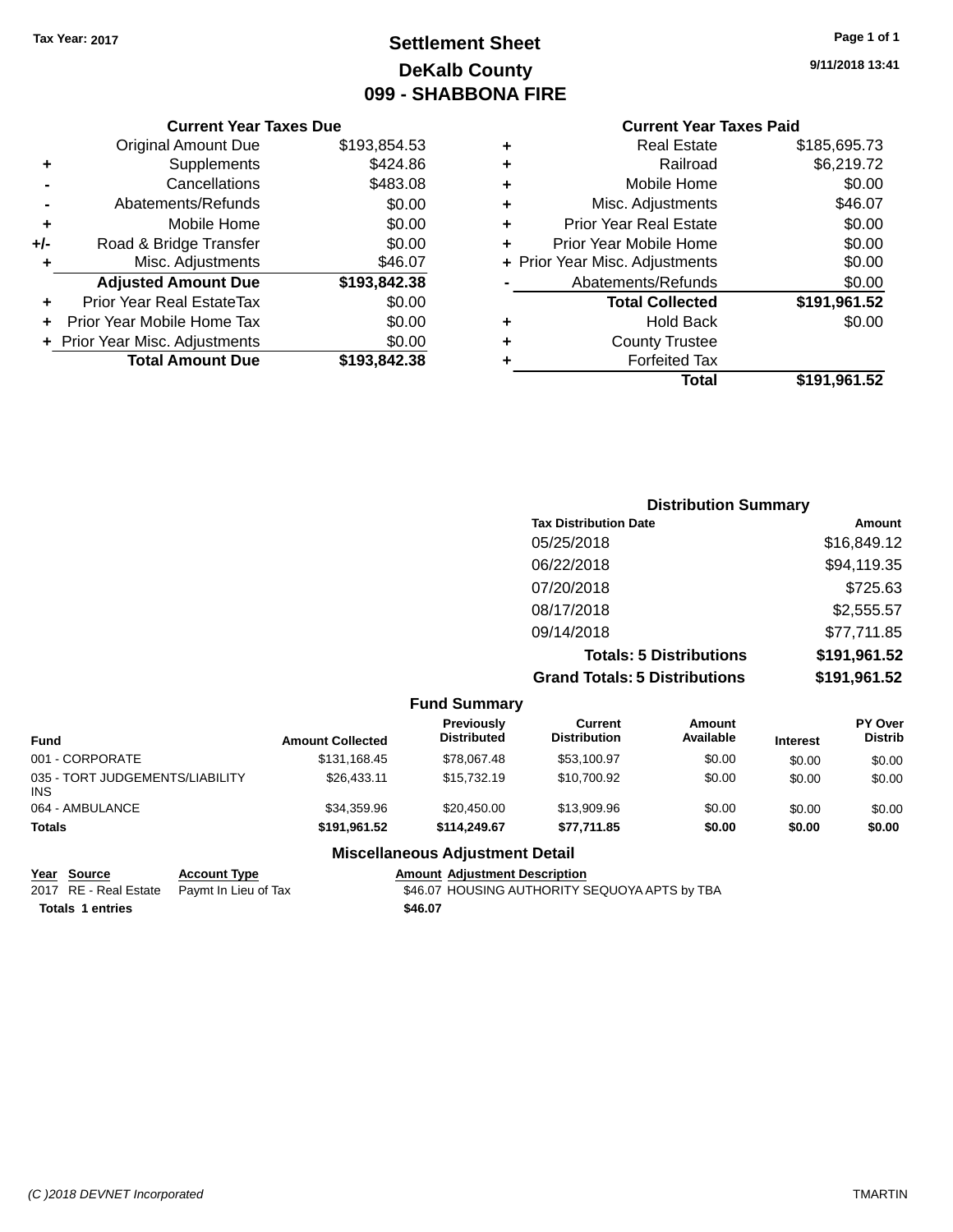# **Settlement Sheet Tax Year: 2017 Page 1 of 1 DeKalb County 100 - SOMONAUK FIRE**

| <b>Current Year Taxes Due</b>    |              |
|----------------------------------|--------------|
| <b>Original Amount Due</b>       | \$263,031.25 |
| Supplements                      | \$3,024.24   |
| Cancellations                    | \$3,436.20   |
| Abatements/Refunds               | \$0.00       |
| Mobile Home                      | \$0.00       |
| Road & Bridge Transfer           | \$0.00       |
| Misc. Adjustments                | \$0.00       |
| <b>Adjusted Amount Due</b>       | \$262,619.29 |
| <b>Prior Year Real EstateTax</b> | \$0.00       |
| Prior Year Mobile Home Tax       | \$0.00       |
| + Prior Year Misc. Adjustments   | \$0.00       |
| <b>Total Amount Due</b>          | \$262,619.29 |
|                                  |              |

# **Current Year Taxes Paid**

| ٠ | <b>Real Estate</b>             | \$249,158.03 |
|---|--------------------------------|--------------|
| ٠ | Railroad                       | \$5,183.20   |
| ٠ | Mobile Home                    | \$0.00       |
| ٠ | Misc. Adjustments              | \$0.00       |
| ٠ | <b>Prior Year Real Estate</b>  | \$0.00       |
| ٠ | Prior Year Mobile Home         | \$0.00       |
|   | + Prior Year Misc. Adjustments | \$0.00       |
|   | Abatements/Refunds             | \$0.00       |
|   | <b>Total Collected</b>         | \$254,341.23 |
| ٠ | <b>Hold Back</b>               | \$0.00       |
| ٠ | <b>County Trustee</b>          |              |
| ٠ | <b>Forfeited Tax</b>           |              |
|   | Total                          | \$254,341.23 |
|   |                                |              |

## **Distribution Summary Tax Distribution Date Amount** 05/25/2018 \$26,410.18 06/22/2018 \$124,329.92 07/20/2018 \$1,819.84 08/17/2018 \$3,562.91 09/14/2018 \$98,218.38 **Totals: 5 Distributions \$254,341.23 Grand Totals: 5 Distributions \$254,341.23**

|                             |                         | <b>Fund Summary</b>                     |                                |                     |                 |                                  |
|-----------------------------|-------------------------|-----------------------------------------|--------------------------------|---------------------|-----------------|----------------------------------|
| <b>Fund</b>                 | <b>Amount Collected</b> | <b>Previously</b><br><b>Distributed</b> | Current<br><b>Distribution</b> | Amount<br>Available | <b>Interest</b> | <b>PY Over</b><br><b>Distrib</b> |
| 001 - CORPORATE             | \$143,192.82            | \$87,896.37                             | \$55,296.45                    | \$0.00              | \$0.00          | \$0.00                           |
| 064 - AMBULANCE             | \$118,503.44            | \$72.741.23                             | \$45,762.21                    | \$0.00              | \$0.00          | \$0.00                           |
| 109 - PRIOR YEAR ADJUSTMENT | $$-7,355.03$            | $$-4.514.75$                            | $$-2,840.28$                   | \$0.00              | \$0.00          | \$0.00                           |
| <b>Totals</b>               | \$254,341.23            | \$156,122.85                            | \$98,218.38                    | \$0.00              | \$0.00          | \$0.00                           |

**9/11/2018 13:41**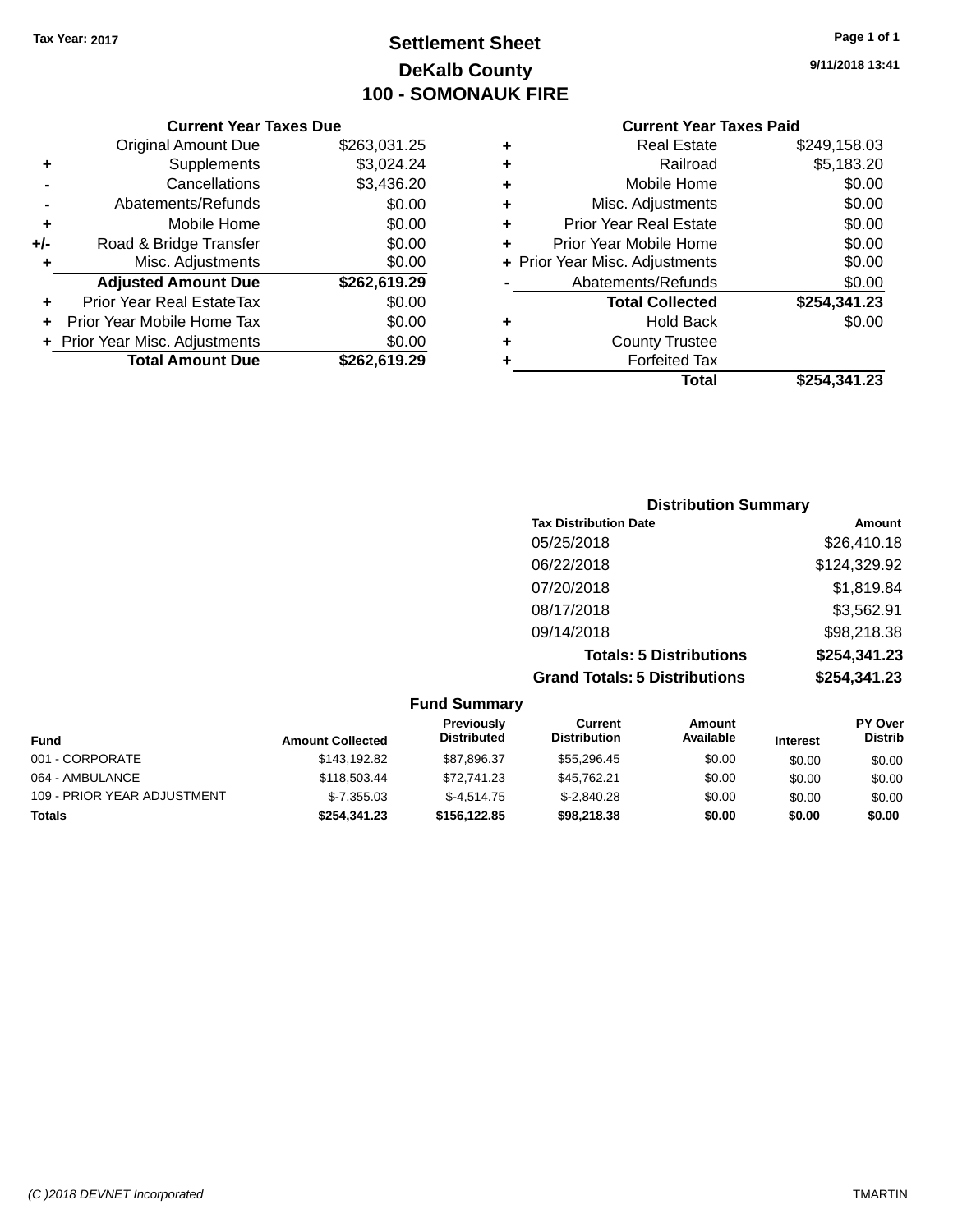# **Settlement Sheet Tax Year: 2017 Page 1 of 1 DeKalb County 101 - SYCAMORE FIRE**

#### **Current Year Taxes Due**

|       | <b>Original Amount Due</b>     | \$346,054.40 |
|-------|--------------------------------|--------------|
| ٠     | Supplements                    | \$4,051.73   |
|       | Cancellations                  | \$4,324.15   |
|       | Abatements/Refunds             | \$0.00       |
| ٠     | Mobile Home                    | \$0.00       |
| $+/-$ | Road & Bridge Transfer         | \$0.00       |
| ٠     | Misc. Adjustments              | \$0.00       |
|       | <b>Adjusted Amount Due</b>     | \$345,781.98 |
|       | Prior Year Real EstateTax      | \$0.00       |
|       | Prior Year Mobile Home Tax     | \$0.00       |
|       | + Prior Year Misc. Adjustments | \$0.00       |
|       | <b>Total Amount Due</b>        | \$345.781.98 |

## **Current Year Taxes Paid**

| ٠ | <b>Real Estate</b>             | \$338,218.01 |
|---|--------------------------------|--------------|
| ٠ | Railroad                       | \$0.00       |
| ٠ | Mobile Home                    | \$0.00       |
| ٠ | Misc. Adjustments              | \$0.00       |
| ٠ | <b>Prior Year Real Estate</b>  | \$0.00       |
| ٠ | Prior Year Mobile Home         | \$0.00       |
|   | + Prior Year Misc. Adjustments | \$0.00       |
|   | Abatements/Refunds             | \$0.00       |
|   | <b>Total Collected</b>         | \$338,218.01 |
| ٠ | <b>Hold Back</b>               | \$0.00       |
| ٠ | <b>County Trustee</b>          |              |
|   | <b>Forfeited Tax</b>           |              |
|   | Total                          | \$338.218.01 |
|   |                                |              |

## **Distribution Summary Tax Distribution Date Amount** 05/25/2018 \$41,324.34 06/22/2018 \$152,895.27 07/20/2018 \$2,299.83 08/17/2018 \$4,517.29 09/14/2018 \$137,181.28 **Totals: 5 Distributions \$338,218.01 Grand Totals: 5 Distributions \$338,218.01**

|                 |                         | <b>Fund Summary</b>              |                                |                            |                 |                                  |
|-----------------|-------------------------|----------------------------------|--------------------------------|----------------------------|-----------------|----------------------------------|
| Fund            | <b>Amount Collected</b> | Previously<br><b>Distributed</b> | Current<br><b>Distribution</b> | <b>Amount</b><br>Available | <b>Interest</b> | <b>PY Over</b><br><b>Distrib</b> |
| 001 - CORPORATE | \$174,792.76            | \$103,896,79                     | \$70,895.97                    | \$0.00                     | \$0.00          | \$0.00                           |
| 064 - AMBULANCE | \$163,425.25            | \$97,139.94                      | \$66,285.31                    | \$0.00                     | \$0.00          | \$0.00                           |
| <b>Totals</b>   | \$338,218,01            | \$201,036.73                     | \$137,181.28                   | \$0.00                     | \$0.00          | \$0.00                           |

**9/11/2018 13:41**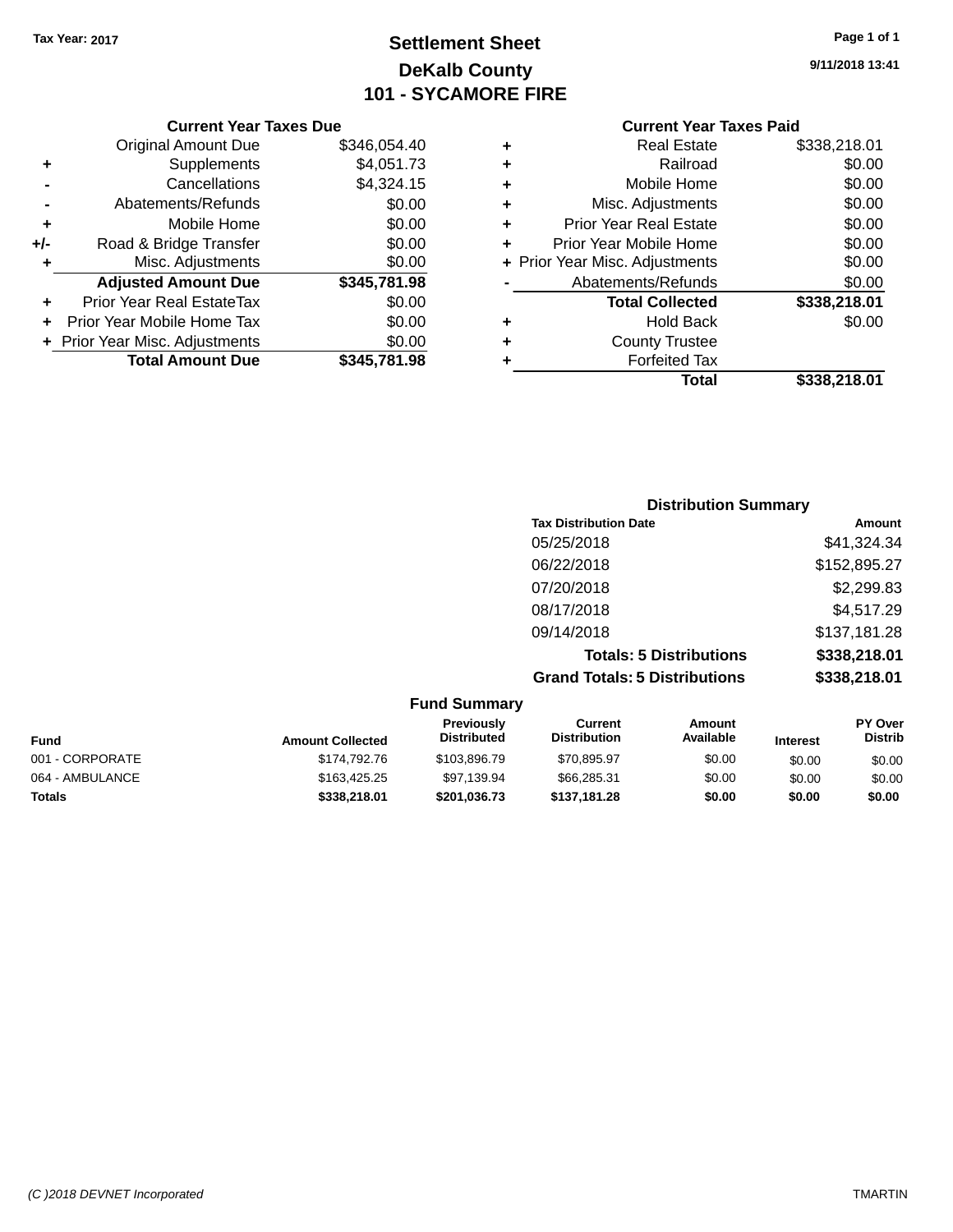# **Settlement Sheet Tax Year: 2017 Page 1 of 1 DeKalb County 102 - WATERMAN FIRE**

**9/11/2018 13:41**

|  | t Year Taxes Due |  |  |
|--|------------------|--|--|

|       | <b>Current Year Taxes Due</b>    |              |
|-------|----------------------------------|--------------|
|       | <b>Original Amount Due</b>       | \$157,773.29 |
| ٠     | Supplements                      | \$1,047.53   |
|       | Cancellations                    | \$1,161.42   |
|       | Abatements/Refunds               | \$0.01       |
| ٠     | Mobile Home                      | \$0.00       |
| $+/-$ | Road & Bridge Transfer           | \$0.00       |
| ٠     | Misc. Adjustments                | \$0.00       |
|       | <b>Adjusted Amount Due</b>       | \$157,659.39 |
| ÷     | <b>Prior Year Real EstateTax</b> | (\$11.22)    |
|       | Prior Year Mobile Home Tax       | \$0.00       |
|       | + Prior Year Misc. Adjustments   | \$0.00       |
|       | <b>Total Amount Due</b>          | \$157,648.17 |
|       |                                  |              |

# **Current Year Taxes Paid**

| ٠ | <b>Real Estate</b>             | \$150,963.33 |
|---|--------------------------------|--------------|
| ٠ | Railroad                       | \$3,285.96   |
| ٠ | Mobile Home                    | \$0.00       |
| ٠ | Misc. Adjustments              | \$0.00       |
| ٠ | <b>Prior Year Real Estate</b>  | (\$11.22)    |
| ٠ | Prior Year Mobile Home         | \$0.00       |
|   | + Prior Year Misc. Adjustments | \$0.00       |
|   | Abatements/Refunds             | \$0.01       |
|   | <b>Total Collected</b>         | \$154,238.06 |
| ٠ | <b>Hold Back</b>               | \$0.00       |
| ٠ | <b>County Trustee</b>          |              |
| ٠ | <b>Forfeited Tax</b>           |              |
|   | Total                          | \$154,238.06 |
|   |                                |              |

| <b>Tax Distribution Date</b><br>05/25/2018<br>06/22/2018<br>07/20/2018<br>08/17/2018<br>09/14/2018<br><b>Totals: 5 Distributions</b><br><b>Grand Totals: 5 Distributions</b><br><b>Fund Summary</b><br>Previously<br><b>Current</b><br><b>Amount</b><br>Available<br><b>Distributed</b><br><b>Distribution</b><br><b>Fund</b><br><b>Amount Collected</b><br><b>Interest</b><br>001 - CORPORATE<br>\$0.00<br>\$154,238.06<br>\$95,365.75<br>\$58,872.31<br>\$0.00 |  |  | <b>Distribution Summary</b> |  |                           |
|------------------------------------------------------------------------------------------------------------------------------------------------------------------------------------------------------------------------------------------------------------------------------------------------------------------------------------------------------------------------------------------------------------------------------------------------------------------|--|--|-----------------------------|--|---------------------------|
|                                                                                                                                                                                                                                                                                                                                                                                                                                                                  |  |  |                             |  | <b>Amount</b>             |
|                                                                                                                                                                                                                                                                                                                                                                                                                                                                  |  |  |                             |  | \$15,015.47               |
|                                                                                                                                                                                                                                                                                                                                                                                                                                                                  |  |  |                             |  | \$77,378.43               |
|                                                                                                                                                                                                                                                                                                                                                                                                                                                                  |  |  |                             |  | \$1,374.88                |
|                                                                                                                                                                                                                                                                                                                                                                                                                                                                  |  |  |                             |  | \$1,596.97                |
|                                                                                                                                                                                                                                                                                                                                                                                                                                                                  |  |  |                             |  | \$58,872.31               |
|                                                                                                                                                                                                                                                                                                                                                                                                                                                                  |  |  |                             |  | \$154,238.06              |
|                                                                                                                                                                                                                                                                                                                                                                                                                                                                  |  |  |                             |  | \$154,238.06              |
|                                                                                                                                                                                                                                                                                                                                                                                                                                                                  |  |  |                             |  |                           |
|                                                                                                                                                                                                                                                                                                                                                                                                                                                                  |  |  |                             |  | PY Over<br><b>Distrib</b> |
|                                                                                                                                                                                                                                                                                                                                                                                                                                                                  |  |  |                             |  | \$0.00                    |
| Totals<br>\$154,238.06<br>\$95,365.75<br>\$58,872.31<br>\$0.00<br>\$0.00                                                                                                                                                                                                                                                                                                                                                                                         |  |  |                             |  | \$0.00                    |

**Year Source Account Type Amount Adjustment Description**<br>2017 RE - Real Estate RE Abatement **Amount 1998** 1999 **AMOUNT ADJUSTER** ACCOUNTEREST REFUN **Totals 1 entries** \$0.01

**Abatement Detail**

\$0.01 PTAB INTEREST REFUND 14-16-434-002 by TBA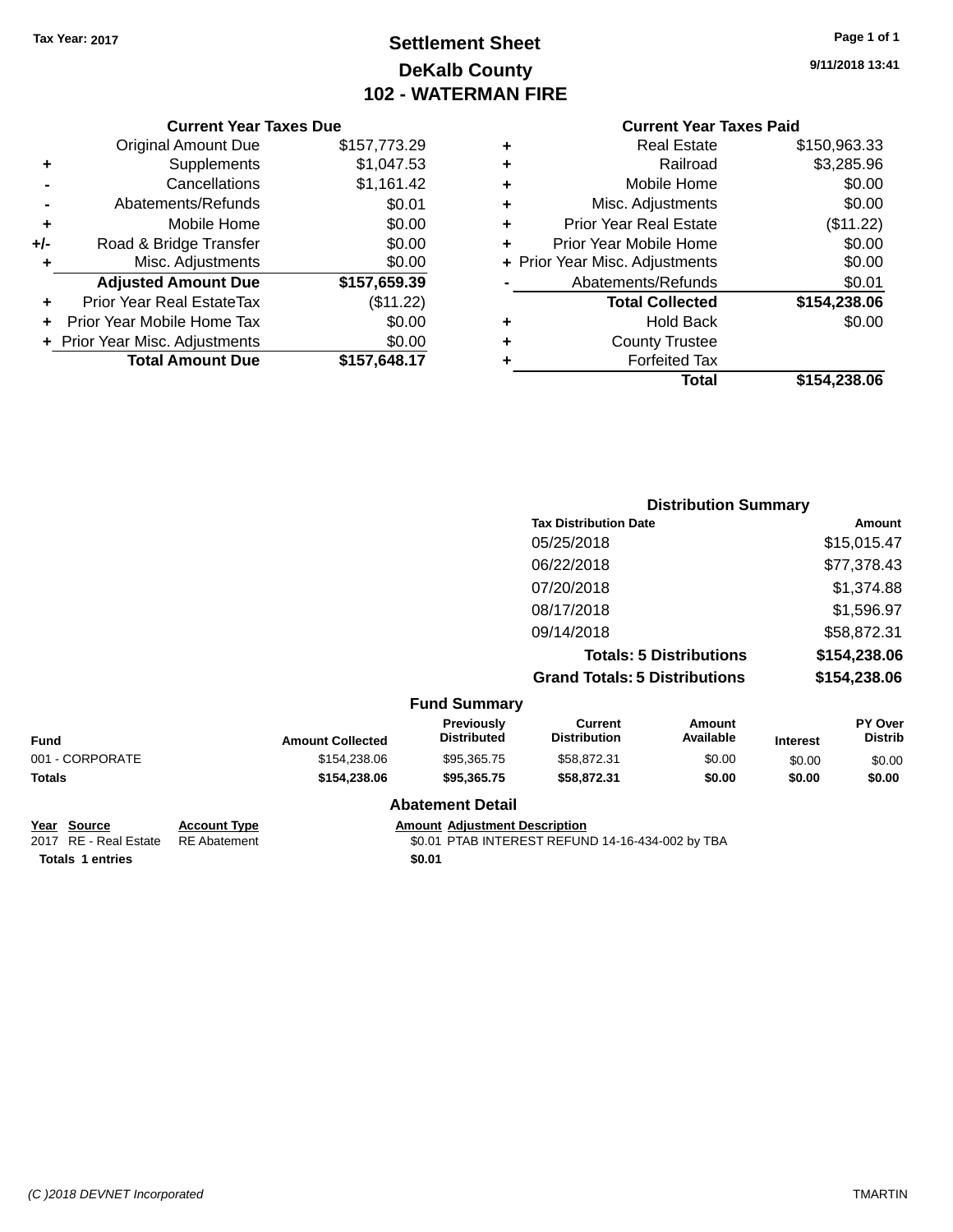## **Settlement Sheet Tax Year: 2017 Page 1 of 1 DeKalb County 103 - EARLVILLE LIBRARY DISTRICT**

**9/11/2018 13:41**

## **Current Year Taxes Paid**

|     | <b>Current Year Taxes Due</b> |            |
|-----|-------------------------------|------------|
|     | <b>Original Amount Due</b>    | \$5,052.71 |
| ٠   | Supplements                   | \$0.00     |
|     | Cancellations                 | \$0.00     |
|     | Abatements/Refunds            | \$0.00     |
| ٠   | Mobile Home                   | \$0.00     |
| +/- | Road & Bridge Transfer        | \$0.00     |
| ٠   | Misc. Adjustments             | \$0.00     |
|     | <b>Adjusted Amount Due</b>    | \$5,052.71 |
| ÷   | Prior Year Real EstateTax     | \$0.00     |
|     | Prior Year Mobile Home Tax    | \$0.00     |
|     | Prior Year Misc. Adjustments  | \$0.00     |
|     | <b>Total Amount Due</b>       | \$5,052.71 |

| <b>Distribution Summary</b>          |            |
|--------------------------------------|------------|
| <b>Tax Distribution Date</b>         | Amount     |
| 05/25/2018                           | \$838.95   |
| 06/22/2018                           | \$1,970.52 |
| 07/20/2018                           | \$51.84    |
| 09/14/2018                           | \$1,963.60 |
| <b>Totals: 4 Distributions</b>       | \$4,824.91 |
| <b>Grand Totals: 4 Distributions</b> | \$4,824.91 |

| <b>Fund Summary</b>                                 |                         |                                         |                                       |                     |                 |                                  |
|-----------------------------------------------------|-------------------------|-----------------------------------------|---------------------------------------|---------------------|-----------------|----------------------------------|
| <b>Fund</b>                                         | <b>Amount Collected</b> | <b>Previously</b><br><b>Distributed</b> | <b>Current</b><br><b>Distribution</b> | Amount<br>Available | <b>Interest</b> | <b>PY Over</b><br><b>Distrib</b> |
| 001 - CORPORATE                                     | \$2,682.97              | \$1,591.08                              | \$1.091.89                            | \$0.00              | \$0.00          | \$0.00                           |
| 004 - OPERATIONS & MAINTENANCE                      | \$355.12                | \$210.60                                | \$144.52                              | \$0.00              | \$0.00          | \$0.00                           |
| 027 - AUDIT                                         | \$82.17                 | \$48.73                                 | \$33.44                               | \$0.00              | \$0.00          | \$0.00                           |
| 031 - WORKING CASH                                  | \$0.00                  | \$0.00                                  | \$0.00                                | \$0.00              | \$0.00          | \$0.00                           |
| 035 - TORT JUDGMENTS, LIABILITY<br><b>INSURANCE</b> | \$1,388.84              | \$823.62                                | \$565.22                              | \$0.00              | \$0.00          | \$0.00                           |
| 047 - SOCIAL SECURITY                               | \$315.81                | \$187.28                                | \$128.53                              | \$0.00              | \$0.00          | \$0.00                           |
| <b>Totals</b>                                       | \$4,824.91              | \$2,861.31                              | \$1,963.60                            | \$0.00              | \$0.00          | \$0.00                           |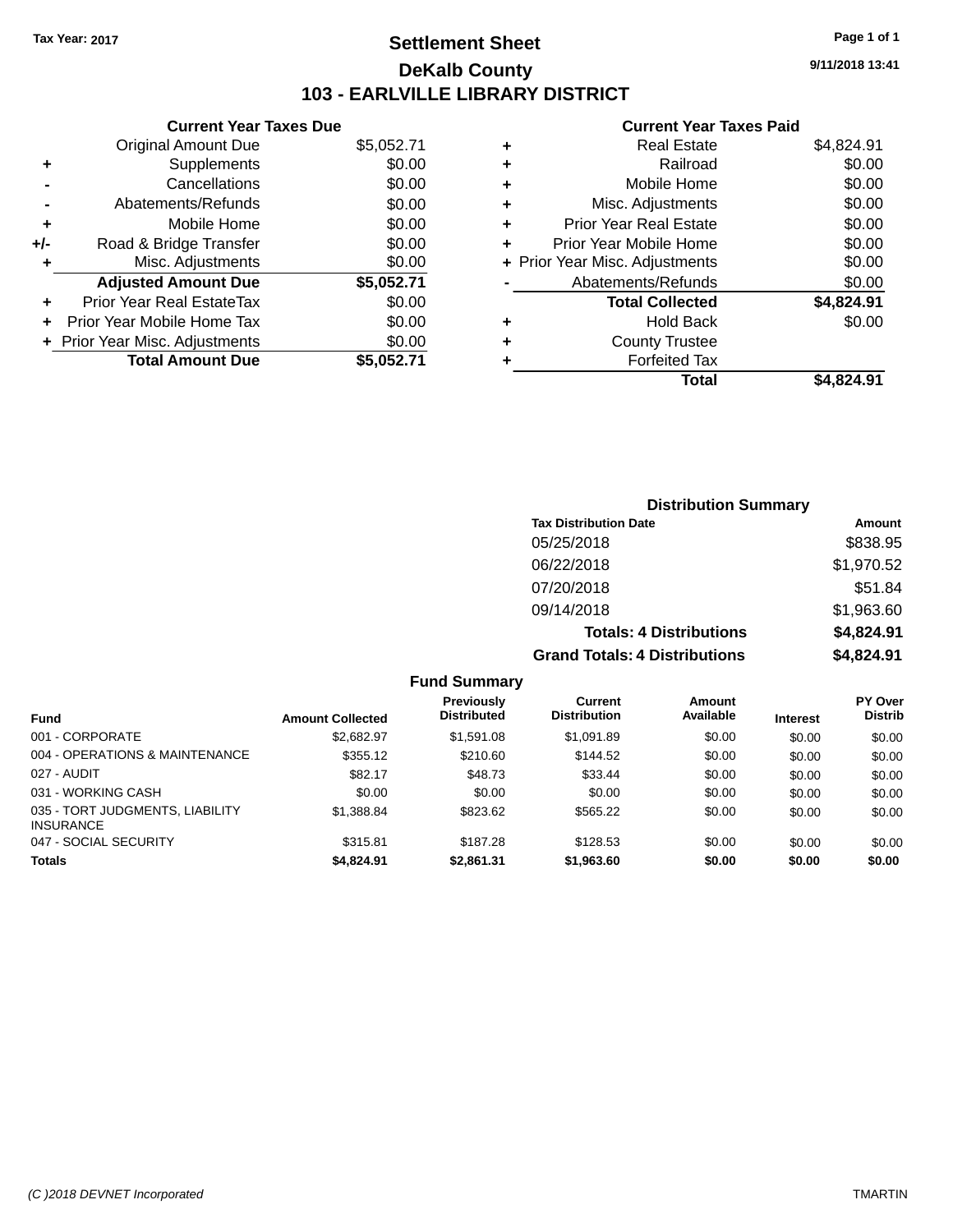# **Settlement Sheet Tax Year: 2017 Page 1 of 2 DeKalb County 110 - DEKALB PARK**

**9/11/2018 13:41**

| <b>Current Year Taxes Due</b> |  |
|-------------------------------|--|
|-------------------------------|--|

|       | <b>Original Amount Due</b>     | \$3,961,924.33 |
|-------|--------------------------------|----------------|
| ٠     | Supplements                    | \$38,458.49    |
|       | Cancellations                  | \$126,766.91   |
|       | Abatements/Refunds             | \$27,390.21    |
| ٠     | Mobile Home                    | \$0.00         |
| $+/-$ | Road & Bridge Transfer         | \$0.00         |
| ٠     | Misc. Adjustments              | \$2,154.30     |
|       | <b>Adjusted Amount Due</b>     | \$3,848,380.00 |
|       | Prior Year Real EstateTax      | (\$2,027.33)   |
|       | Prior Year Mobile Home Tax     | \$0.00         |
|       | + Prior Year Misc. Adjustments | \$24.21        |
|       | <b>Total Amount Due</b>        | \$3,846,376.88 |

## **Current Year Taxes Paid**

| ٠ | <b>Real Estate</b>             | \$3,756,938.07 |
|---|--------------------------------|----------------|
| ٠ | Railroad                       | \$14,974.40    |
| ٠ | Mobile Home                    | \$0.00         |
| ٠ | Misc. Adjustments              | \$2,154.30     |
| ٠ | <b>Prior Year Real Estate</b>  | (\$2,027.33)   |
| ٠ | Prior Year Mobile Home         | \$0.00         |
|   | + Prior Year Misc. Adjustments | \$24.21        |
|   | Abatements/Refunds             | \$27,390.21    |
|   | <b>Total Collected</b>         | \$3,744,673.44 |
| ٠ | <b>Hold Back</b>               | \$0.00         |
| ٠ | <b>County Trustee</b>          |                |
| ٠ | <b>Forfeited Tax</b>           |                |
|   | Total                          | \$3,744,673.44 |
|   |                                |                |

## **Distribution Summary**

| <b>Tax Distribution Date</b>         | Amount         |
|--------------------------------------|----------------|
| 05/25/2018                           | \$357,443.50   |
| 06/22/2018                           | \$1,660,990.28 |
| 07/20/2018                           | \$12,875.97    |
| 08/17/2018                           | \$75,285.72    |
| 09/14/2018                           | \$1,638,077.97 |
| <b>Totals: 5 Distributions</b>       | \$3,744,673.44 |
| <b>Grand Totals: 5 Distributions</b> | \$3,744,673.44 |

#### **Fund Summary Fund Interest Amount Collected Distributed PY Over Distrib Amount Available Current Distribution Previously** 001 - CORPORATE 6 \$1,284,580.19 \$722,650.67 \$561,929.52 \$0.00 \$0.00 \$0.00 \$0.00 \$0.00 \$0.00 \$0.00 \$0.00 003 - BONDS AND INTEREST  $$1,209,087.66$   $$680,181.77$   $$528,905.89$  \$0.00 \$0.00 \$0.00 \$0.00 005 - I. M. R. F. \$326,449.41 \$183,646.69 \$142,802.72 \$0.00 \$0.00 \$0.00 027 - AUDIT \$25,130.51 \$14,137.36 \$10,993.15 \$0.00 \$0.00 \$0.00 035 - TORT JUDGEMENTS/LIABILITY INS \$59,457.95 \$33,448.54 \$26,009.41 \$0.00 \$0.00 \$0.00 047 - SOCIAL SECURITY 60.00 \$158,523.28 \$89,178.51 \$69,344.77 \$0.00 \$0.00 \$0.00 \$0.00 060 - UNEMPLOYMENT INSURANCE \$18,948.04 \$10,659.36 \$8,288.68 \$0.00 \$0.00 \$0.00 062 - WORKERS COMPENSATION \$47,246.56 \$26,578.93 \$20,667.63 \$0.00 \$0.00 \$0.00 \$0.00 122 - RECREATION \$297,196.00 \$167,189.94 \$130,006.06 \$0.00 \$0.00 \$0.00 123 - AQUARIUM AND MUSEUM \$117,009.80 \$65,824.79 \$51,185.01 \$0.00 \$0.00 \$0.00 126 - REC PROGRAMS/HANDICAPPED \$201,044.04 \$113,098.91 \$87,945.13 \$0.00 \$0.00 \$0.00 **Totals \$3,744,673.44 \$2,106,595.47 \$1,638,077.97 \$0.00 \$0.00 \$0.00**

#### **Miscellaneous Adjustment Detail**

| Year Source             | <b>Account Type</b>                        | <b>Amount Adjustment Description</b>                        |
|-------------------------|--------------------------------------------|-------------------------------------------------------------|
| 2016 RE - Real Estate   | <b>Back Tax Collected</b>                  | \$24.21 ORIK WILKINSON REDEMPTION 08-12-377-001 by TBA      |
|                         | 2017 RE - Real Estate Paymt In Lieu of Tax | \$1,077.15 HOUSING AUTHORITY DEKALB UNITS by TBA            |
|                         | 2017 RE - Real Estate Paymt In Lieu of Tax | \$1,077.15 HOUSING AUTHORITY- PAYMENT IN LIEU OF TAX by TBA |
| <b>Totals 3 entries</b> |                                            | \$2.178.51                                                  |

### **Abatement Detail**

# **Year Source Account Type Amount Adjustment Description**

2017 RE - Real Estate RE Abatement \$0.01 PTAB INTEREST REFUND 08-23-105-006 by TBA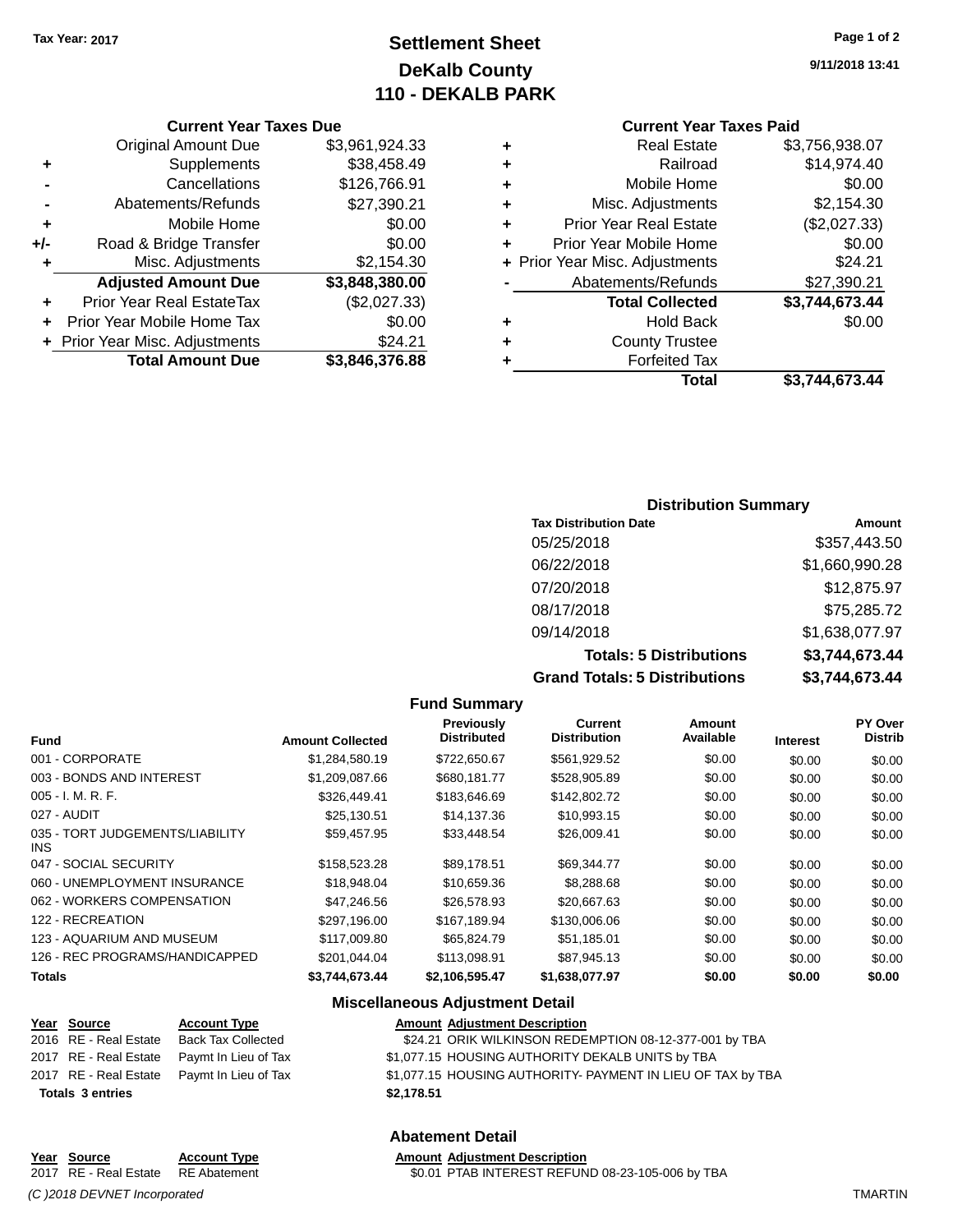| Year Source                        | <b>Account Type</b> |             | <b>Amount Adjustment Description</b> |
|------------------------------------|---------------------|-------------|--------------------------------------|
| 2017 RE - Real Estate              | <b>RE</b> Abatement |             | \$0.02 PTAB INTEREST REFUN           |
| 2017 RE - Real Estate              | <b>RE</b> Abatement |             | \$0.51 PTAB INTEREST REFUN           |
| 2017 RE - Real Estate              | <b>RE</b> Abatement |             | \$0.04 PTAB INTEREST REFUN           |
| 2017 RE - Real Estate              | <b>RE</b> Abatement |             | \$0.13 PTAB INTEREST REFUN           |
| 2017 RE - Real Estate              | <b>RE</b> Abatement |             | \$0.12 PTAB INTEREST REFUN           |
| 2017 RE - Real Estate              | <b>RE</b> Abatement |             | \$7.185.95 16TX27 TAX OBJECTION      |
| 2017 RE - Real Estate              | <b>RE</b> Abatement |             | \$20,200.00 17TX23 TAX OBJECTION     |
| 2017 RE - Real Estate              | <b>RE</b> Abatement |             | \$3.38 PTAB INTEREST REFUN           |
| 2017 RE - Real Estate RE Abatement |                     |             | \$0.05 PTAB INTEREST REFUN           |
| <b>Totals 10 entries</b>           |                     | \$27,390.21 |                                      |

## **Settlement Sheet Tax Year: 2017 Page 2 of 2 DeKalb County Abatement Detail**

|                          |                     |             | ANGICIIIGIIL DULAII                                      |
|--------------------------|---------------------|-------------|----------------------------------------------------------|
| Year Source              | <b>Account Type</b> |             | <b>Amount Adjustment Description</b>                     |
| 2017 RE - Real Estate    | <b>RE</b> Abatement |             | \$0.02 PTAB INTEREST REFUND 08-14-352-008 by TBA         |
| 2017 RE - Real Estate    | <b>RE</b> Abatement |             | \$0.51 PTAB INTEREST REFUND 08-16-401-008 by TBA         |
| 2017 RE - Real Estate    | <b>RE</b> Abatement |             | \$0.04 PTAB INTEREST REFUND 08-21-426-011 by TBA         |
| 2017 RE - Real Estate    | <b>RE</b> Abatement |             | \$0.13 PTAB INTEREST REFUND 08-23-105-009 by TBA         |
| 2017 RE - Real Estate    | <b>RE</b> Abatement |             | \$0.12 PTAB INTEREST REFUND 08-24-128-026 by TBA         |
| 2017 RE - Real Estate    | <b>RE</b> Abatement |             | \$7,185.95 16TX27 TAX OBJECTION COMPLAINT REFUND by TBA  |
| 2017 RE - Real Estate    | <b>RE</b> Abatement |             | \$20,200.00 17TX23 TAX OBJECTION COMPLAINT REFUND by TBA |
| 2017 RE - Real Estate    | <b>RE</b> Abatement |             | \$3.38 PTAB INTEREST REFUND 08-13-151-039 by TBA         |
| 2017 RE - Real Estate    | <b>RE</b> Abatement |             | \$0.05 PTAB INTEREST REFUND 08-22-228-016 by TBA         |
| <b>Totals 10 entries</b> |                     | \$27,390.21 |                                                          |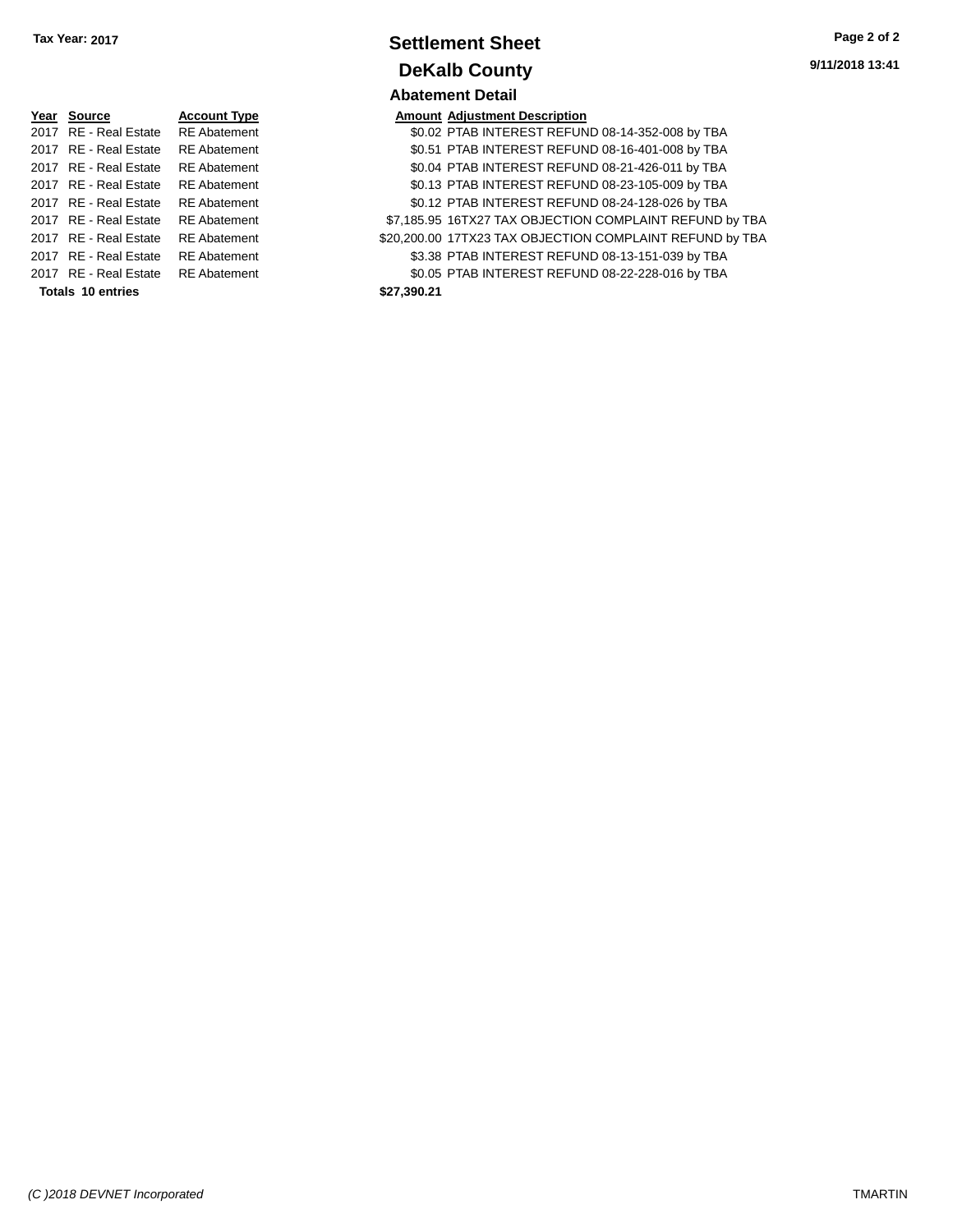# **Settlement Sheet Tax Year: 2017 Page 1 of 1 DeKalb County 111 - FRANKLIN TWP PARK**

**9/11/2018 13:41**

|     | <b>Current Year Taxes Due</b>             |             |  |  |  |  |
|-----|-------------------------------------------|-------------|--|--|--|--|
|     | <b>Original Amount Due</b><br>\$43,146.35 |             |  |  |  |  |
| ٠   | Supplements                               | \$507.53    |  |  |  |  |
|     | Cancellations                             | \$554.01    |  |  |  |  |
|     | Abatements/Refunds                        | \$0.00      |  |  |  |  |
| ٠   | Mobile Home                               | \$0.00      |  |  |  |  |
| +/- | Road & Bridge Transfer                    | \$0.00      |  |  |  |  |
|     | \$3.96<br>Misc. Adjustments               |             |  |  |  |  |
|     | <b>Adjusted Amount Due</b>                | \$43,103.83 |  |  |  |  |
| ÷   | Prior Year Real EstateTax                 | \$0.00      |  |  |  |  |
|     | Prior Year Mobile Home Tax                | \$0.00      |  |  |  |  |
|     | + Prior Year Misc. Adjustments            | \$0.00      |  |  |  |  |
|     | <b>Total Amount Due</b>                   | \$43,103.83 |  |  |  |  |
|     |                                           |             |  |  |  |  |

#### **Current Year Taxes Paid HITCHE IVAL TRAVO FRIMERS AND 018.01**

|   | Total                          | \$41,416.07 |
|---|--------------------------------|-------------|
| ٠ | <b>Forfeited Tax</b>           |             |
| ÷ | <b>County Trustee</b>          |             |
| ٠ | Hold Back                      | \$0.00      |
|   | <b>Total Collected</b>         | \$41,416.07 |
|   | Abatements/Refunds             | \$0.00      |
|   | + Prior Year Misc. Adjustments | \$0.00      |
| ٠ | Prior Year Mobile Home         | \$0.00      |
| ÷ | <b>Prior Year Real Estate</b>  | \$0.00      |
| ÷ | Misc. Adjustments              | \$3.96      |
| ÷ | Mobile Home                    | \$0.00      |
| ÷ | Railroad                       | \$494.10    |
| ٠ | Real Estate                    | \$40,918.01 |

|            |                         |                                  |                                       | <b>Distribution Summary</b>    |                 |                           |
|------------|-------------------------|----------------------------------|---------------------------------------|--------------------------------|-----------------|---------------------------|
|            |                         |                                  | <b>Tax Distribution Date</b>          |                                |                 | Amount                    |
|            |                         |                                  | 05/25/2018                            |                                |                 | \$4,568.05                |
|            |                         |                                  | 06/22/2018                            |                                |                 | \$18,385.87               |
|            |                         |                                  | 07/20/2018                            |                                |                 | \$734.00                  |
|            |                         |                                  | 08/17/2018                            |                                |                 | \$662.59                  |
|            |                         |                                  | 09/14/2018                            |                                |                 | \$17,065.56               |
|            |                         |                                  |                                       | <b>Totals: 5 Distributions</b> |                 | \$41,416.07               |
|            |                         |                                  | <b>Grand Totals: 5 Distributions</b>  |                                |                 | \$41,416.07               |
|            |                         | <b>Fund Summary</b>              |                                       |                                |                 |                           |
| nd         | <b>Amount Collected</b> | Previously<br><b>Distributed</b> | <b>Current</b><br><b>Distribution</b> | Amount<br>Available            | <b>Interest</b> | PY Over<br><b>Distrib</b> |
| 0000000000 | 0.00000000              | 0.0000007                        | 0.100200                              | $\sim$ $\sim$                  | $\cdots$        | $\cdots$                  |

| <b>Fund</b>                                   | <b>Amount Collected</b> | <b>Previously</b><br><b>Distributed</b> | Current<br><b>Distribution</b> | Amount<br>Available | <b>Interest</b> | <b>PY Over</b><br><b>Distrib</b> |
|-----------------------------------------------|-------------------------|-----------------------------------------|--------------------------------|---------------------|-----------------|----------------------------------|
| 001 - CORPORATE                               | \$39,067.49             | \$22.969.67                             | \$16,097.82                    | \$0.00              | \$0.00          | \$0.00                           |
| 035 - TORT JUDGEMENTS/LIABILITY<br><b>INS</b> | \$2,348.58              | \$1,380.84                              | \$967.74                       | \$0.00              | \$0.00          | \$0.00                           |
| <b>Totals</b>                                 | \$41,416.07             | \$24.350.51                             | \$17.065.56                    | \$0.00              | \$0.00          | \$0.00                           |
|                                               |                         | Miscellaneous Adjustment Detail         |                                |                     |                 |                                  |

## **Miscellaneous Adjustment Detail**

|                       | mooonanoodo Aajaothiont Botan |                                                  |  |
|-----------------------|-------------------------------|--------------------------------------------------|--|
| Year Source           | <b>Account Type</b>           | <b>Amount Adiustment Description</b>             |  |
| 2017 RE - Real Estate | Back Tax Collected            | \$3.96 KETTLESON REDEMPTION 01-19-335-001 by TBA |  |
| Totals 1 entries      |                               | \$3.96                                           |  |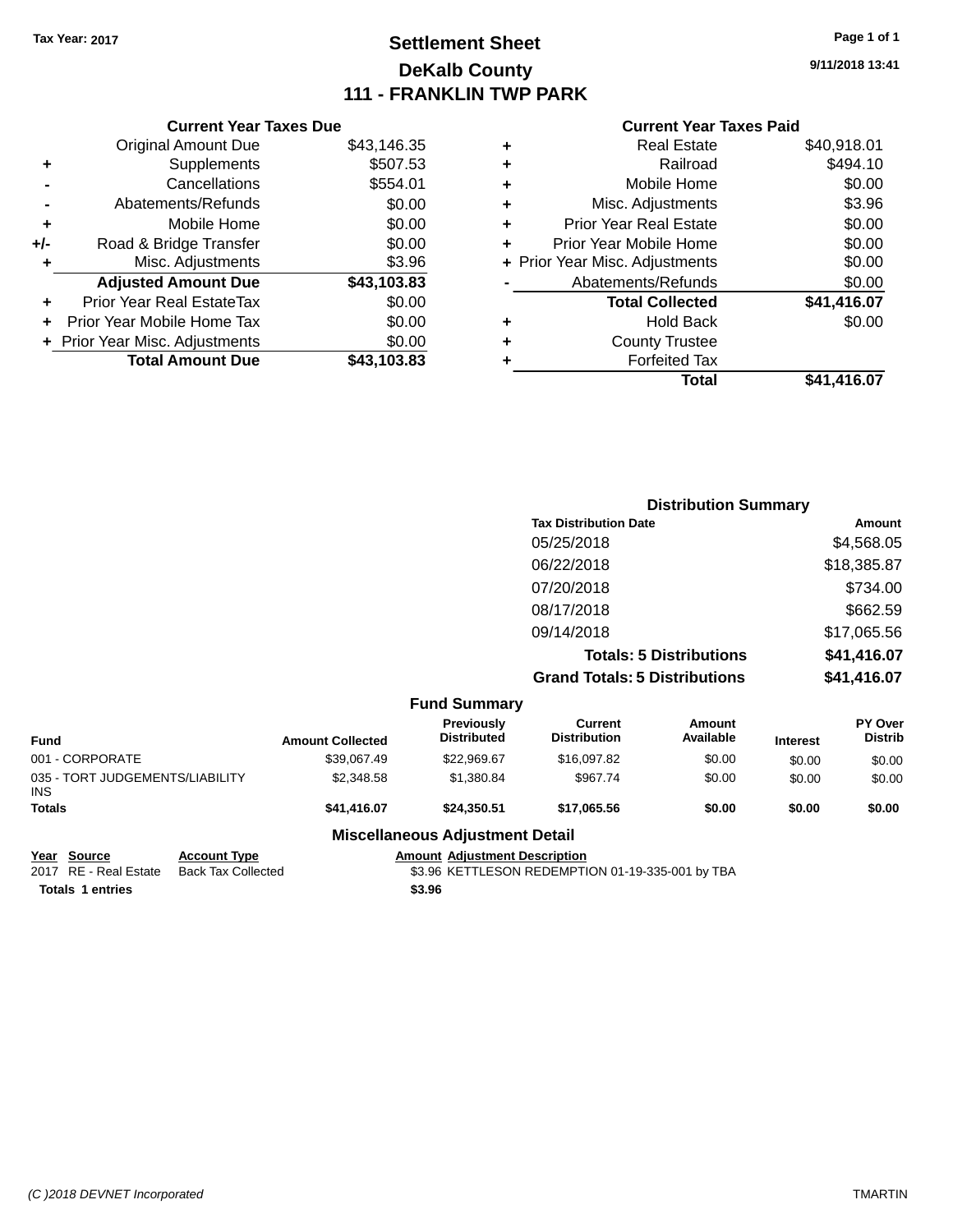# **Settlement Sheet Tax Year: 2017 Page 1 of 1 DeKalb County 112 - GENOA TWP PARK**

**9/11/2018 13:41**

|     | <b>Current Year Taxes Due</b>  |              |
|-----|--------------------------------|--------------|
|     | <b>Original Amount Due</b>     | \$631,323.68 |
| ٠   | Supplements                    | \$15,513.75  |
|     | Cancellations                  | \$18,644.39  |
|     | Abatements/Refunds             | \$0.00       |
| ٠   | Mobile Home                    | \$0.00       |
| +/- | Road & Bridge Transfer         | \$0.00       |
| ٠   | Misc. Adjustments              | \$0.00       |
|     | <b>Adjusted Amount Due</b>     | \$628,193.04 |
| ٠   | Prior Year Real EstateTax      | \$0.00       |
|     | Prior Year Mobile Home Tax     | \$0.00       |
|     | + Prior Year Misc. Adjustments | \$0.00       |
|     | <b>Total Amount Due</b>        | \$628,193.04 |
|     |                                |              |

## **Current Year Taxes Paid**

| ٠ | <b>Real Estate</b>             | \$605,105.45 |
|---|--------------------------------|--------------|
| ٠ | Railroad                       | \$5,639.94   |
| ٠ | Mobile Home                    | \$0.00       |
| ٠ | Misc. Adjustments              | \$0.00       |
| ٠ | <b>Prior Year Real Estate</b>  | \$0.00       |
| ٠ | Prior Year Mobile Home         | \$0.00       |
|   | + Prior Year Misc. Adjustments | \$0.00       |
|   | Abatements/Refunds             | \$0.00       |
|   | <b>Total Collected</b>         | \$610,745.39 |
| ٠ | Hold Back                      | \$0.00       |
| ٠ | <b>County Trustee</b>          |              |
| ٠ | <b>Forfeited Tax</b>           |              |
|   | Total                          | \$610,745.39 |
|   |                                |              |

## **Distribution Summary Tax Distribution Date Amount** 05/25/2018 \$70,661.54 06/22/2018 \$271,600.48 07/20/2018 \$7,849.14 08/17/2018 \$9,846.35 09/14/2018 \$250,787.88 **Totals: 5 Distributions \$610,745.39 Grand Totals: 5 Distributions \$610,745.39**

|                                         |                         | <b>Fund Summary</b>              |                                       |                     |                 |                                  |
|-----------------------------------------|-------------------------|----------------------------------|---------------------------------------|---------------------|-----------------|----------------------------------|
| <b>Fund</b>                             | <b>Amount Collected</b> | Previously<br><b>Distributed</b> | <b>Current</b><br><b>Distribution</b> | Amount<br>Available | <b>Interest</b> | <b>PY Over</b><br><b>Distrib</b> |
| 001 - CORPORATE                         | \$180,761.83            | \$106,536.38                     | \$74,225.45                           | \$0.00              | \$0.00          | \$0.00                           |
| 003 - BONDS AND INTEREST                | \$269,893.28            | \$159,068.11                     | \$110,825.17                          | \$0.00              | \$0.00          | \$0.00                           |
| $005 - I. M. R. F.$                     | \$929.54                | \$547.84                         | \$381.70                              | \$0.00              | \$0.00          | \$0.00                           |
| 027 - AUDIT                             | \$929.54                | \$547.84                         | \$381.70                              | \$0.00              | \$0.00          | \$0.00                           |
| 035 - TORT JUDGEMENTS/LIABILITY<br>INS. | \$929.54                | \$547.84                         | \$381.70                              | \$0.00              | \$0.00          | \$0.00                           |
| 047 - SOCIAL SECURITY                   | \$929.54                | \$547.84                         | \$381.70                              | \$0.00              | \$0.00          | \$0.00                           |
| 060 - UNEMPLOYMENT INSURANCE            | \$929.54                | \$547.84                         | \$381.70                              | \$0.00              | \$0.00          | \$0.00                           |
| 062 - WORKERS COMPENSATION              | \$929.54                | \$547.84                         | \$381.70                              | \$0.00              | \$0.00          | \$0.00                           |
| 122 - RECREATION                        | \$114,035.92            | \$67,209.82                      | \$46,826.10                           | \$0.00              | \$0.00          | \$0.00                           |
| 126 - REC PROGRAMS/HANDICAPPED          | \$39.547.58             | \$23,308.32                      | \$16,239.26                           | \$0.00              | \$0.00          | \$0.00                           |
| 143 - MEDICARE                          | \$929.54                | \$547.84                         | \$381.70                              | \$0.00              | \$0.00          | \$0.00                           |
| Totals                                  | \$610,745.39            | \$359,957.51                     | \$250,787.88                          | \$0.00              | \$0.00          | \$0.00                           |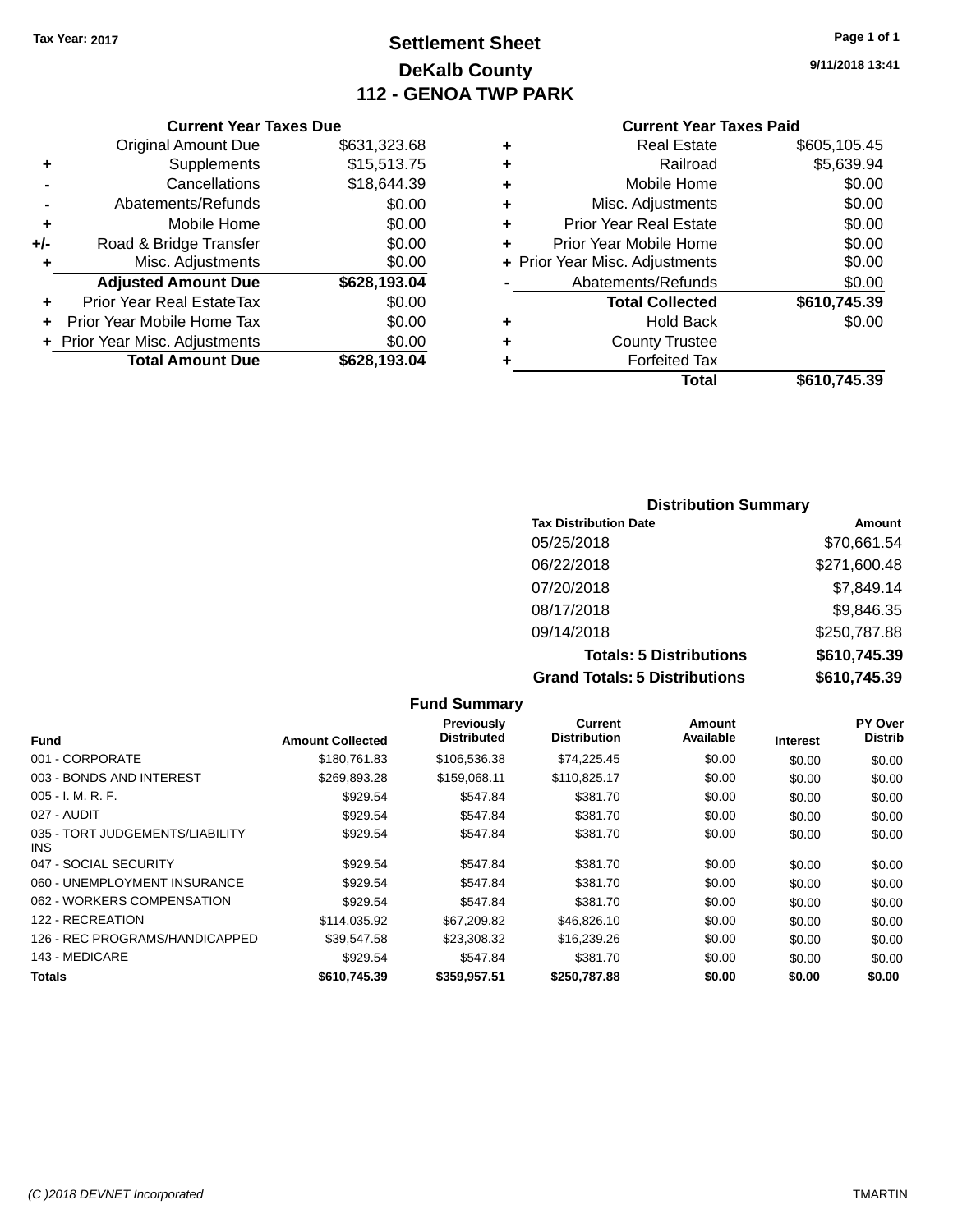# **Settlement Sheet Tax Year: 2017 Page 1 of 1 DeKalb County 113 - KINGSTON TWP PARK**

**9/11/2018 13:41**

|     | <b>Current Year Taxes Due</b>  |             |
|-----|--------------------------------|-------------|
|     | <b>Original Amount Due</b>     | \$53,659.27 |
| ٠   | Supplements                    | \$505.37    |
|     | Cancellations                  | \$639.84    |
|     | Abatements/Refunds             | \$0.00      |
| ÷   | Mobile Home                    | \$0.00      |
| +/- | Road & Bridge Transfer         | \$0.00      |
|     | Misc. Adjustments              | \$2.14      |
|     | <b>Adjusted Amount Due</b>     | \$53,526.94 |
| ٠   | Prior Year Real EstateTax      | \$0.00      |
|     | Prior Year Mobile Home Tax     | \$0.00      |
|     | + Prior Year Misc. Adjustments | \$9.03      |
|     | <b>Total Amount Due</b>        | \$53,535.97 |
|     |                                |             |

### **Current Year Taxes Paid**

|   | Total                          | \$52,378.95 |
|---|--------------------------------|-------------|
| ٠ | <b>Forfeited Tax</b>           |             |
| ٠ | <b>County Trustee</b>          |             |
| ٠ | Hold Back                      | \$0.00      |
|   | <b>Total Collected</b>         | \$52,378.95 |
|   | Abatements/Refunds             | \$0.00      |
|   | + Prior Year Misc. Adjustments | \$9.03      |
| ٠ | Prior Year Mobile Home         | \$0.00      |
| ٠ | <b>Prior Year Real Estate</b>  | \$0.00      |
| ٠ | Misc. Adjustments              | \$2.14      |
| ٠ | Mobile Home                    | \$0.00      |
| ÷ | Railroad                       | \$825.26    |
| ٠ | <b>Real Estate</b>             | \$51,542.52 |

| <b>Distribution Summary</b>          |               |
|--------------------------------------|---------------|
| <b>Tax Distribution Date</b>         | <b>Amount</b> |
| 05/25/2018                           | \$5,470.14    |
| 06/22/2018                           | \$23,745.66   |
| 07/20/2018                           | \$517.76      |
| 08/17/2018                           | \$869.06      |
| 09/14/2018                           | \$21,776.33   |
| <b>Totals: 5 Distributions</b>       | \$52,378.95   |
| <b>Grand Totals: 5 Distributions</b> | \$52,378.95   |

|                                               |                         | <b>Fund Summary</b>              |                                       |                     |                 |                                  |
|-----------------------------------------------|-------------------------|----------------------------------|---------------------------------------|---------------------|-----------------|----------------------------------|
| <b>Fund</b>                                   | <b>Amount Collected</b> | Previously<br><b>Distributed</b> | <b>Current</b><br><b>Distribution</b> | Amount<br>Available | <b>Interest</b> | <b>PY Over</b><br><b>Distrib</b> |
| 001 - CORPORATE                               | \$42,131,20             | \$24.615.32                      | \$17.515.88                           | \$0.00              | \$0.00          | \$0.00                           |
| 035 - TORT JUDGEMENTS/LIABILITY<br><b>INS</b> | \$4,791.28              | \$2.799.33                       | \$1.991.95                            | \$0.00              | \$0.00          | \$0.00                           |
| 122 - RECREATION                              | \$5.456.47              | \$3.187.97                       | \$2.268.50                            | \$0.00              | \$0.00          | \$0.00                           |
| <b>Totals</b>                                 | \$52,378.95             | \$30,602.62                      | \$21,776.33                           | \$0.00              | \$0.00          | \$0.00                           |

## **Miscellaneous Adjustment Detail**

#### **Year Source Account Type Amount Adjustment Description** \$9.03 MATHESON REDEMPTION 02-22-402-003 by TBA

2017 RE - Real Estate Back Tax Collected \$2.14 TRUSTEE SALE 02-24-476-008 by TBA

**Totals 2 entries** \$11.17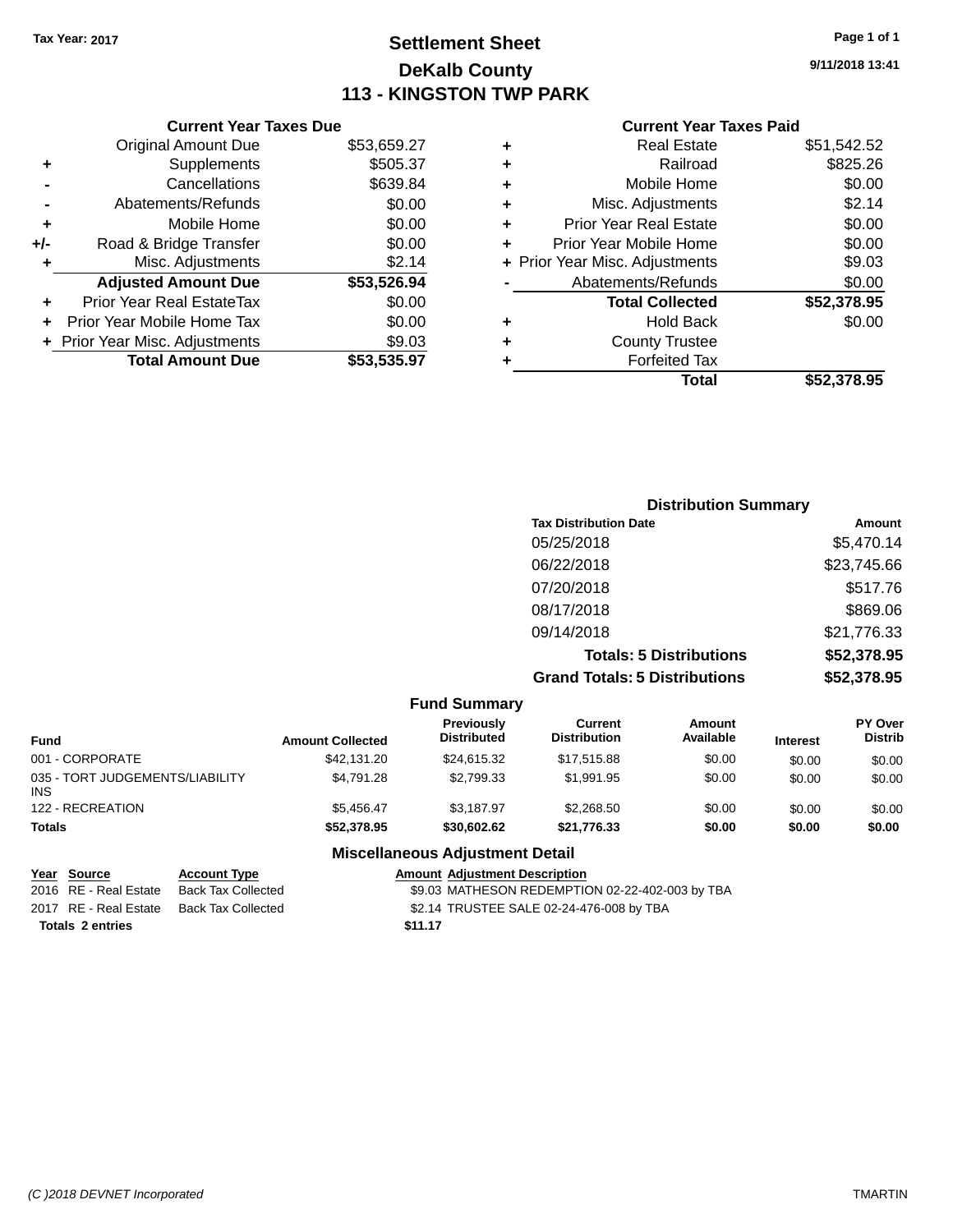# **Settlement Sheet Tax Year: 2017 Page 1 of 1 DeKalb County 114 - SANDWICH PARK**

**9/11/2018 13:41**

## **Current Year Taxes Paid**

|       | <b>Current Year Taxes Due</b>  |              |  |  |  |
|-------|--------------------------------|--------------|--|--|--|
|       | <b>Original Amount Due</b>     | \$547,020.88 |  |  |  |
| ٠     | Supplements                    | \$5,564.61   |  |  |  |
|       | Cancellations                  | \$6,447.49   |  |  |  |
|       | Abatements/Refunds             | \$0.00       |  |  |  |
| ٠     | Mobile Home                    | \$0.00       |  |  |  |
| $+/-$ | Road & Bridge Transfer         | \$0.00       |  |  |  |
| ٠     | Misc. Adjustments              | \$0.00       |  |  |  |
|       | <b>Adjusted Amount Due</b>     | \$546,138.00 |  |  |  |
| ٠     | Prior Year Real EstateTax      | \$0.00       |  |  |  |
|       | Prior Year Mobile Home Tax     | \$0.00       |  |  |  |
|       | + Prior Year Misc. Adjustments | \$621.11     |  |  |  |
|       | <b>Total Amount Due</b>        | \$546,759.11 |  |  |  |
|       |                                |              |  |  |  |

|   | <b>Real Estate</b>             | \$521,874.38 |
|---|--------------------------------|--------------|
| ٠ | Railroad                       | \$1,522.48   |
| ٠ | Mobile Home                    | \$0.00       |
| ٠ | Misc. Adjustments              | \$0.00       |
| ٠ | <b>Prior Year Real Estate</b>  | \$0.00       |
| ٠ | Prior Year Mobile Home         | \$0.00       |
|   | + Prior Year Misc. Adjustments | \$621.11     |
|   | Abatements/Refunds             | \$0.00       |
|   | <b>Total Collected</b>         | \$524,017.97 |
| ٠ | Hold Back                      | \$0.00       |
| ٠ | <b>County Trustee</b>          |              |
| ٠ | <b>Forfeited Tax</b>           |              |
|   | Total                          | \$524,017.97 |
|   |                                |              |

## **Distribution Summary Tax Distribution Date Amount** 05/25/2018 \$56,667.72 06/22/2018 \$236,418.76 07/20/2018 \$8,287.95 08/17/2018 \$10,125.67 09/14/2018 \$212,517.87 **Totals: 5 Distributions \$524,017.97 Grand Totals: 5 Distributions \$524,017.97**

|                                         |                         | <b>Fund Summary</b>              |                                |                            |                 |                                  |
|-----------------------------------------|-------------------------|----------------------------------|--------------------------------|----------------------------|-----------------|----------------------------------|
| <b>Fund</b>                             | <b>Amount Collected</b> | Previously<br><b>Distributed</b> | Current<br><b>Distribution</b> | <b>Amount</b><br>Available | <b>Interest</b> | <b>PY Over</b><br><b>Distrib</b> |
| 001 - CORPORATE                         | \$154,029,77            | \$91.562.26                      | \$62,467.51                    | \$0.00                     | \$0.00          | \$0.00                           |
| 003 - BONDS AND INTEREST                | \$101.162.74            | \$60.135.74                      | \$41,027.00                    | \$0.00                     | \$0.00          | \$0.00                           |
| $005 - I. M. R. F.$                     | \$29.063.07             | \$17,276.41                      | \$11,786.66                    | \$0.00                     | \$0.00          | \$0.00                           |
| 027 - AUDIT                             | \$6,208.06              | \$3,690.36                       | \$2,517.70                     | \$0.00                     | \$0.00          | \$0.00                           |
| 035 - TORT JUDGEMENTS/LIABILITY<br>INS. | \$27,352.69             | \$16,259.68                      | \$11,093.01                    | \$0.00                     | \$0.00          | \$0.00                           |
| 047 - SOCIAL SECURITY                   | \$23,082.98             | \$13,721.58                      | \$9,361.40                     | \$0.00                     | \$0.00          | \$0.00                           |
| 060 - UNEMPLOYMENT INSURANCE            | \$21.372.62             | \$12,704.86                      | \$8,667.76                     | \$0.00                     | \$0.00          | \$0.00                           |
| 122 - RECREATION                        | \$111,931.28            | \$66,537.04                      | \$45,394.24                    | \$0.00                     | \$0.00          | \$0.00                           |
| 125 - PAVING & LIGHTING, STREETS        | \$2,571.90              | \$1,528.86                       | \$1,043.04                     | \$0.00                     | \$0.00          | \$0.00                           |
| 126 - REC PROGRAMS/HANDICAPPED          | \$47,242.86             | \$28,083.31                      | \$19,159.55                    | \$0.00                     | \$0.00          | \$0.00                           |
| <b>Totals</b>                           | \$524,017.97            | \$311,500.10                     | \$212,517.87                   | \$0.00                     | \$0.00          | \$0.00                           |

## **Miscellaneous Adjustment Detail**

|                  | Year Source           | <b>Account Type</b> | <b>Amount Adjustment Description</b>                   |
|------------------|-----------------------|---------------------|--------------------------------------------------------|
|                  | 2016 RE - Real Estate | Back Tax Collected  | \$54.80 DOBSON REDEMPTION 19-26-481-012 by TBA         |
|                  | 2016 RE - Real Estate | Back Tax Collected  | \$566.31 CHICAGO TITLE LAND TR CO 19-26-484-016 by TBA |
| Totals 2 entries |                       |                     | \$621.11                                               |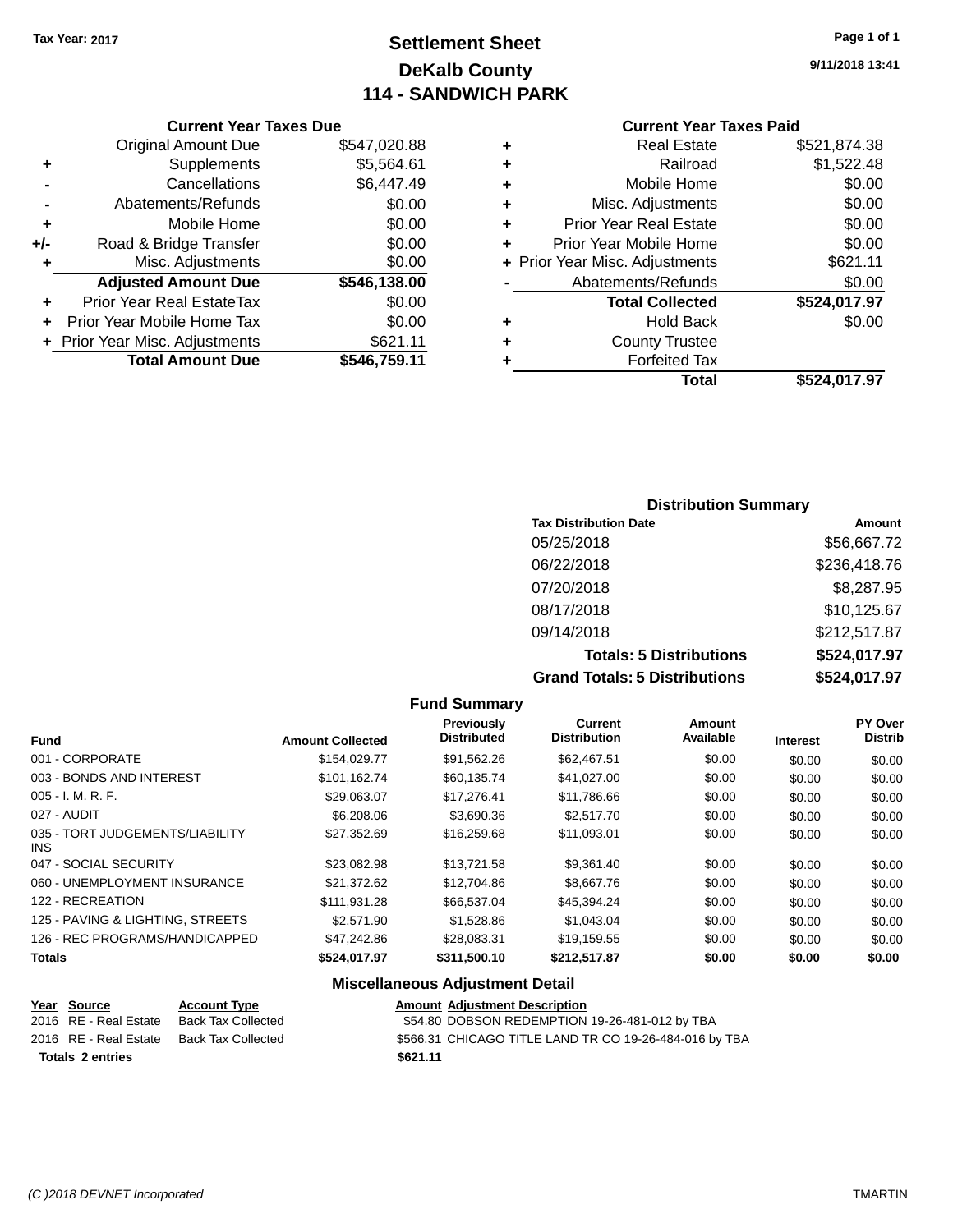# **Settlement Sheet Tax Year: 2017 Page 1 of 2 DeKalb County 115 - SYCAMORE PARK**

**9/11/2018 13:41**

## **Current Year Taxes Paid**

| ٠ | <b>Real Estate</b>             | \$3,114,311.75 |
|---|--------------------------------|----------------|
| ٠ | Railroad                       | \$0.34         |
| ٠ | Mobile Home                    | \$0.00         |
| ٠ | Misc. Adjustments              | \$16,282.16    |
| ٠ | <b>Prior Year Real Estate</b>  | \$124.08       |
| ÷ | Prior Year Mobile Home         | \$0.00         |
|   | + Prior Year Misc. Adjustments | \$15.42        |
|   | Abatements/Refunds             | \$3.52         |
|   | <b>Total Collected</b>         | \$3,130,730.23 |
| ٠ | <b>Hold Back</b>               | \$0.00         |
| ٠ | <b>County Trustee</b>          |                |
|   | <b>Forfeited Tax</b>           |                |
|   | Total                          | \$3,130,730.23 |
|   |                                |                |

|     | <b>Current Year Taxes Due</b>    |                |
|-----|----------------------------------|----------------|
|     | <b>Original Amount Due</b>       | \$3,205,602.17 |
| ٠   | Supplements                      | \$25,315.40    |
|     | Cancellations                    | \$28,137.67    |
|     | Abatements/Refunds               | \$3.52         |
| ٠   | Mobile Home                      | \$0.00         |
| +/- | Road & Bridge Transfer           | \$0.00         |
| ٠   | Misc. Adjustments                | \$16,282.16    |
|     | <b>Adjusted Amount Due</b>       | \$3,219,058.54 |
|     | <b>Prior Year Real EstateTax</b> | \$124.08       |
|     | Prior Year Mobile Home Tax       | \$0.00         |
|     | + Prior Year Misc. Adjustments   | \$15.42        |
|     | <b>Total Amount Due</b>          | \$3,219,198.04 |

## **Distribution Summary**

| <b>Tax Distribution Date</b>         | Amount         |  |  |
|--------------------------------------|----------------|--|--|
| 05/25/2018                           | \$312,296.99   |  |  |
| 06/22/2018                           | \$1,398,736.41 |  |  |
| 07/20/2018                           | \$31,636.70    |  |  |
| 08/17/2018                           | \$52,397.87    |  |  |
| 09/14/2018                           | \$1,335,662.26 |  |  |
| <b>Totals: 5 Distributions</b>       | \$3,130,730.23 |  |  |
| <b>Grand Totals: 5 Distributions</b> | \$3,130,730.23 |  |  |

|                                                |                         | <b>Fund Summary</b>              |                                |                     |                 |                           |
|------------------------------------------------|-------------------------|----------------------------------|--------------------------------|---------------------|-----------------|---------------------------|
| <b>Fund</b>                                    | <b>Amount Collected</b> | Previously<br><b>Distributed</b> | Current<br><b>Distribution</b> | Amount<br>Available | <b>Interest</b> | PY Over<br><b>Distrib</b> |
| 001 - CORPORATE                                | \$1,222,766.26          | \$701,098.00                     | \$521,668.26                   | \$0.00              | \$0.00          | \$0.00                    |
| 003 - BONDS AND INTEREST                       | \$593,345.37            | \$340,206.65                     | \$253,138.72                   | \$0.00              | \$0.00          | \$0.00                    |
| $005 - I. M. R. F.$                            | \$88,906.47             | \$50,976.33                      | \$37,930.14                    | \$0.00              | \$0.00          | \$0.00                    |
| 014 - POLICE PROTECTION                        | \$175.32                | \$100.51                         | \$74.81                        | \$0.00              | \$0.00          | \$0.00                    |
| 027 - AUDIT                                    | \$14,692.49             | \$8,424.23                       | \$6,268.26                     | \$0.00              | \$0.00          | \$0.00                    |
| 035 - TORT JUDGEMENTS/LIABILITY<br><b>INS</b>  | \$70,341.21             | \$40,331.56                      | \$30,009.65                    | \$0.00              | \$0.00          | \$0.00                    |
| 039 - PLAYGROUND AND RECREATION<br><b>COMM</b> | \$395,915.27            | \$227,006.08                     | \$168,909.19                   | \$0.00              | \$0.00          | \$0.00                    |
| 047 - SOCIAL SECURITY                          | \$96,692.60             | \$55,440.67                      | \$41,251.93                    | \$0.00              | \$0.00          | \$0.00                    |
| 122 - RECREATION                               | \$471,757.24            | \$270.491.64                     | \$201.265.60                   | \$0.00              | \$0.00          | \$0.00                    |
| 125 - PAVING & LIGHTING, STREETS               | \$175.32                | \$100.51                         | \$74.81                        | \$0.00              | \$0.00          | \$0.00                    |
| 126 - REC PROGRAMS/HANDICAPPED                 | \$175,962.68            | \$100,891.79                     | \$75,070.89                    | \$0.00              | \$0.00          | \$0.00                    |
| <b>Totals</b>                                  | \$3,130,730.23          | \$1,795,067.97                   | \$1,335,662.26                 | \$0.00              | \$0.00          | \$0.00                    |

## **Miscellaneous Adjustment Detail**

## **Year** Source **Account Type Account Type Amount Adjustment Description**

| <b>Totals 4 entries</b> |                       |                                            | \$16,297.58                                               |
|-------------------------|-----------------------|--------------------------------------------|-----------------------------------------------------------|
|                         |                       | 2017 RE - Real Estate Paymt In Lieu of Tax | \$893.08 HOUSING AUTHORITY- PAYMENT IN LIEU OF TAX by TBA |
|                         |                       | 2017 RE - Real Estate Paymt In Lieu of Tax | \$893.08 HOUSING AUTHORITY DEKALB UNITS by TBA            |
|                         | 2017 RE - Real Estate | Back Tax Collected                         | \$14,496.00 2008 & 2009 AMB TRUST #2567 by TBA            |
|                         | 2016 RE - Real Estate | Back Tax Collected                         | \$15.42 TRUSTEE SALE 06-21-440-012 by TBA                 |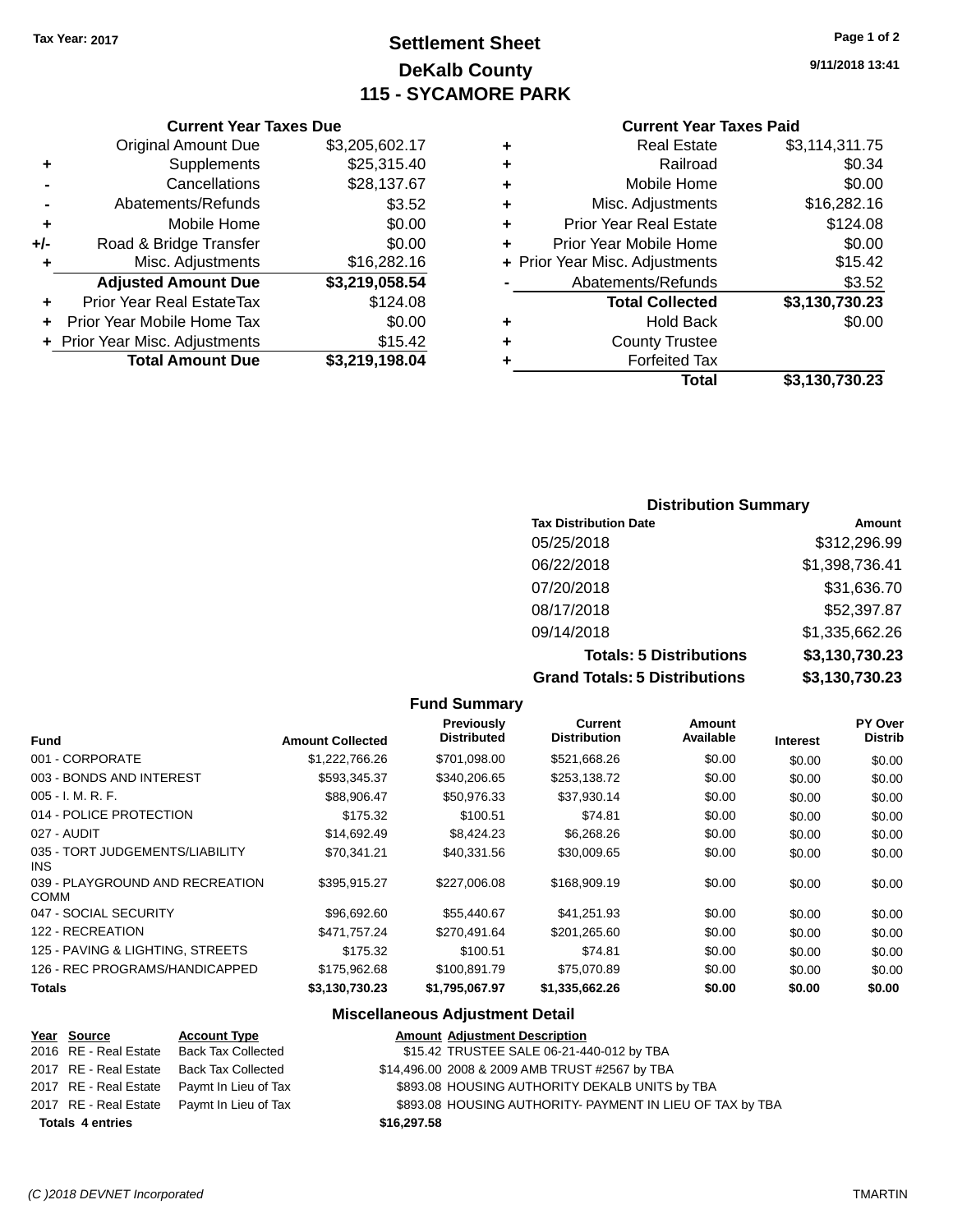## **Settlement Sheet Tax Year: 2017 Page 2 of 2 DeKalb County Abatement Detail**

**9/11/2018 13:41**

**Totals 1 entries** \$3.52

**Year Source Account Type And Amount Adjustment Description**<br>2017 RE - Real Estate RE Abatement **Account 1998 AMOU SENSE ARE ADDER** S3.52 PTAB INTEREST REFUN \$3.52 PTAB INTEREST REFUND 08-12-252-003 by TBA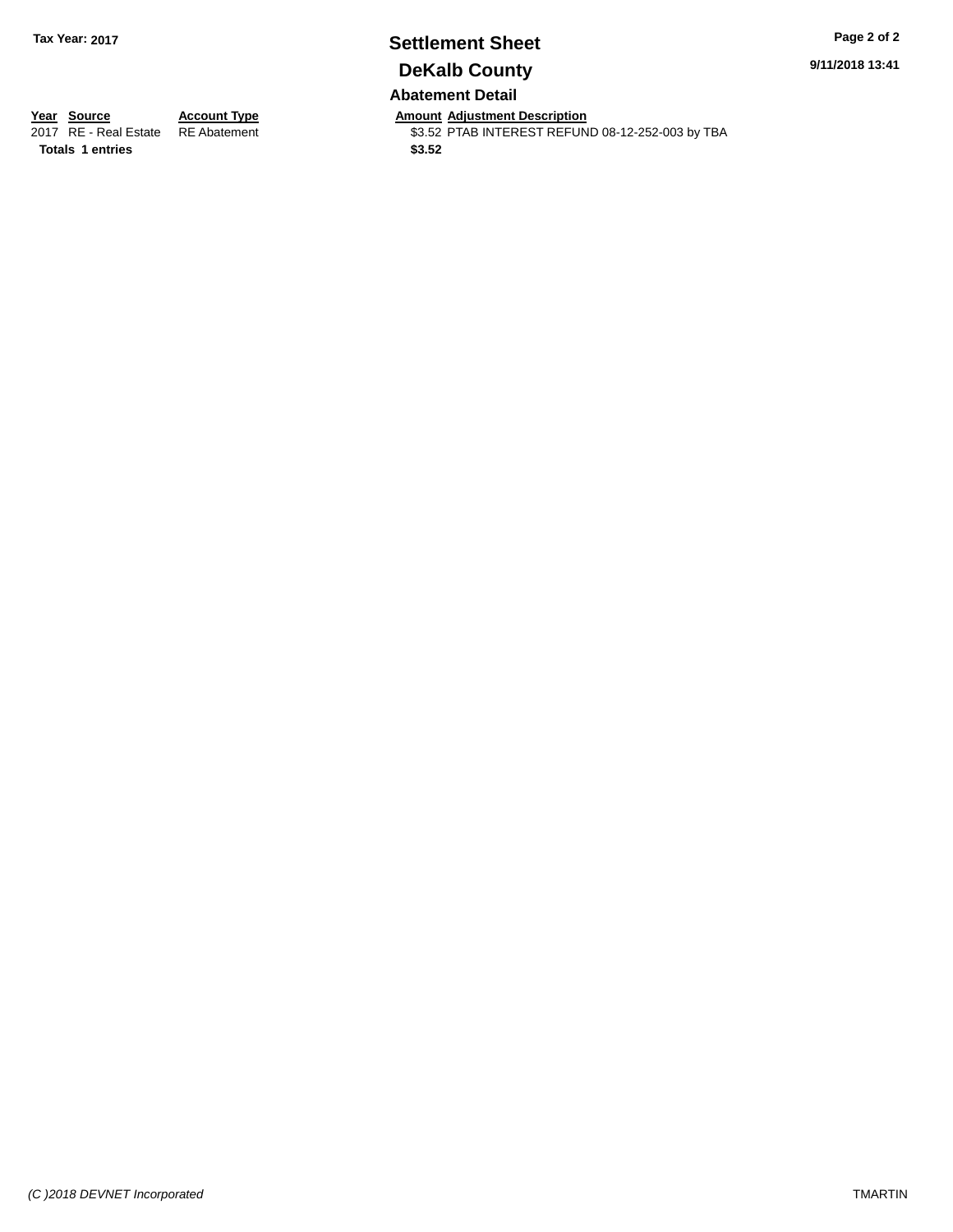# **Settlement Sheet Tax Year: 2017 Page 1 of 1 DeKalb County 120 - SCHOOL DISTRICT 1**

**9/11/2018 13:41**

### **Current Year Taxes Paid**

| 29,094.13  | ٠ | <b>Forfeited Tax</b>           | \$607,626.38 |
|------------|---|--------------------------------|--------------|
| \$0.00     | ٠ | <b>County Trustee</b>          |              |
| \$0.00     | ٠ | <b>Hold Back</b>               | \$0.00       |
| \$0.00     |   | <b>Total Collected</b>         | \$607,626.38 |
| 29,094.13  |   | Abatements/Refunds             | \$0.00       |
| \$0.00     |   | + Prior Year Misc. Adjustments | \$0.00       |
| \$0.00     | ÷ | Prior Year Mobile Home         | \$0.00       |
| \$0.00     | ٠ | <b>Prior Year Real Estate</b>  | \$0.00       |
| \$0.00     | ٠ | Misc. Adjustments              | \$0.00       |
| \$2,615.25 | ٠ | Mobile Home                    | \$0.00       |
| \$2,248.28 | ٠ | Railroad                       | \$0.00       |
| 29,461.10  | ٠ | <b>Real Estate</b>             | \$607,626.38 |
|            |   |                                |              |

|     | <b>Current Year Taxes Due</b>    |              |
|-----|----------------------------------|--------------|
|     | <b>Original Amount Due</b>       | \$629,461.10 |
| ٠   | Supplements                      | \$2,248.28   |
|     | Cancellations                    | \$2,615.25   |
|     | Abatements/Refunds               | \$0.00       |
| ٠   | Mobile Home                      | \$0.00       |
| +/- | Road & Bridge Transfer           | \$0.00       |
| ٠   | Misc. Adjustments                | \$0.00       |
|     | <b>Adjusted Amount Due</b>       | \$629,094.13 |
| ٠   | <b>Prior Year Real EstateTax</b> | \$0.00       |
| ÷   | Prior Year Mobile Home Tax       | \$0.00       |
|     | + Prior Year Misc. Adjustments   | \$0.00       |
|     | <b>Total Amount Due</b>          | \$629,094.13 |

### **Distribution Summary**

| <b>Tax Distribution Date</b>         | Amount       |
|--------------------------------------|--------------|
| 05/25/2018                           | \$63,875.36  |
| 06/22/2018                           | \$337,331.51 |
| 07/20/2018                           | \$4,036.64   |
| 08/17/2018                           | \$10,796.39  |
| 09/14/2018                           | \$191,586.48 |
| <b>Totals: 5 Distributions</b>       | \$607,626.38 |
| <b>Grand Totals: 5 Distributions</b> | \$607,626.38 |

|                                         |                         | <b>Fund Summary</b>                     |                                       |                            |                 |                                  |
|-----------------------------------------|-------------------------|-----------------------------------------|---------------------------------------|----------------------------|-----------------|----------------------------------|
| <b>Fund</b>                             | <b>Amount Collected</b> | <b>Previously</b><br><b>Distributed</b> | <b>Current</b><br><b>Distribution</b> | <b>Amount</b><br>Available | <b>Interest</b> | <b>PY Over</b><br><b>Distrib</b> |
| 002 - EDUCATION                         | \$397,374.87            | \$272,081.33                            | \$125,293.54                          | \$0.00                     | \$0.00          | \$0.00                           |
| 003 - BONDS AND INTEREST                | \$55,043.65             | \$37,688.22                             | \$17,355.43                           | \$0.00                     | \$0.00          | \$0.00                           |
| 004 - OPERATIONS & MAINTENANCE          | \$49,671.64             | \$34,010.02                             | \$15,661.62                           | \$0.00                     | \$0.00          | \$0.00                           |
| $005 - I. M. R. F.$                     | \$8,671.45              | \$5,937.32                              | \$2,734.13                            | \$0.00                     | \$0.00          | \$0.00                           |
| 030 - TRANSPORTATION SYSTEM             | \$19,868.77             | \$13,604.08                             | \$6,264.69                            | \$0.00                     | \$0.00          | \$0.00                           |
| 031 - WORKING CASH                      | \$4,967.35              | \$3,401.13                              | \$1,566.22                            | \$0.00                     | \$0.00          | \$0.00                           |
| 032 - FIRE PREV/SFTY/ENERGY             | \$4.967.35              | \$3,401.13                              | \$1,566.22                            | \$0.00                     | \$0.00          | \$0.00                           |
| 033 - SPECIAL EDUCATION                 | \$3,973.88              | \$2,720.90                              | \$1,252.98                            | \$0.00                     | \$0.00          | \$0.00                           |
| 035 - TORT JUDGEMENTS/LIABILITY<br>INS. | \$50,256.17             | \$34,410.25                             | \$15,845.92                           | \$0.00                     | \$0.00          | \$0.00                           |
| 047 - SOCIAL SECURITY                   | \$13,008.06             | \$8,906.58                              | \$4,101.48                            | \$0.00                     | \$0.00          | \$0.00                           |
| 057 - LEASE/PURCHASE/RENTAL             | \$4,967.35              | \$3,401.13                              | \$1,566.22                            | \$0.00                     | \$0.00          | \$0.00                           |
| 109 - PRIOR YEAR ADJUSTMENT             | $$-5,144.16$            | $$-3,522.19$                            | $$-1,621.97$                          | \$0.00                     | \$0.00          | \$0.00                           |
| Totals                                  | \$607,626.38            | \$416.039.90                            | \$191,586.48                          | \$0.00                     | \$0.00          | \$0.00                           |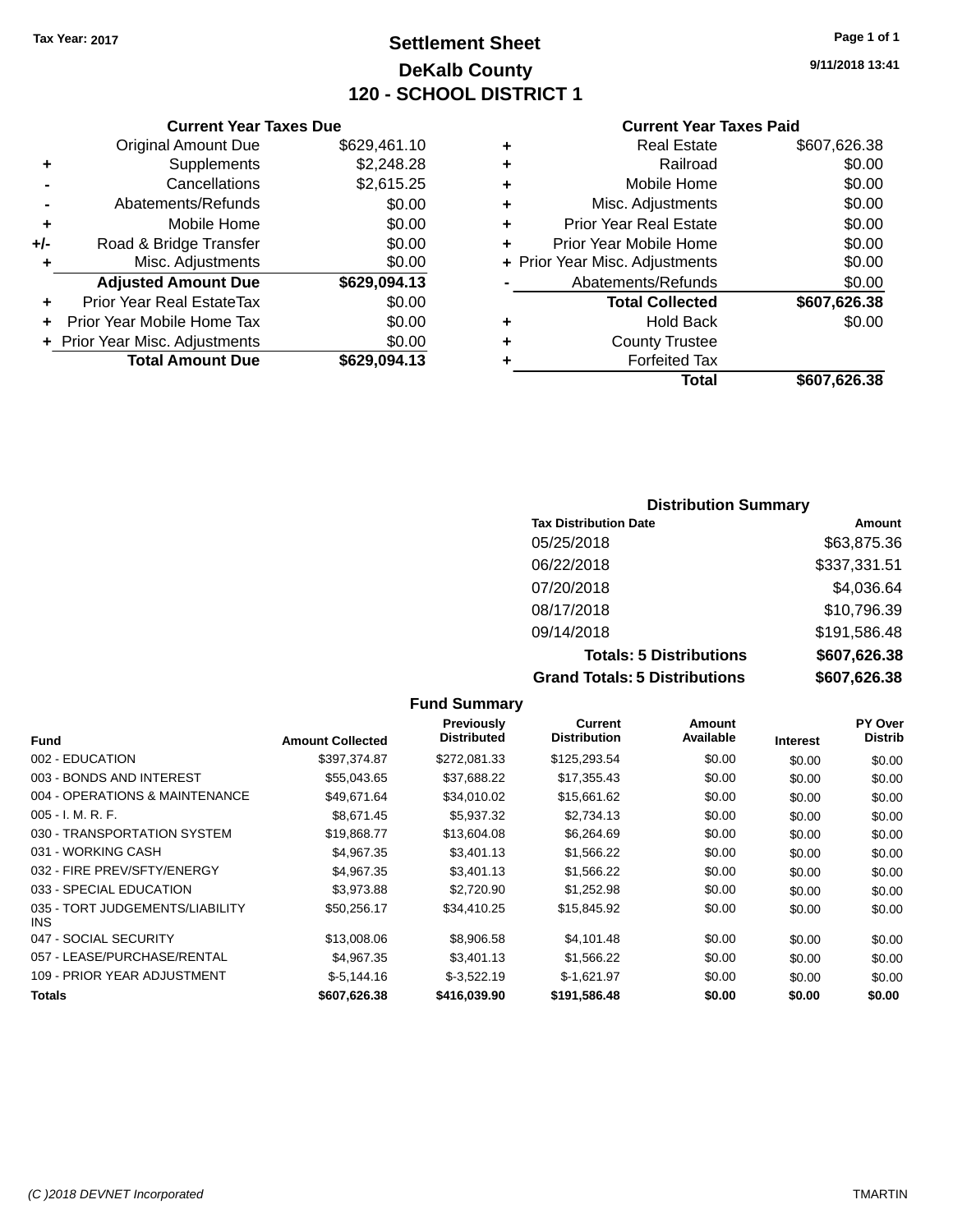# **Settlement Sheet Tax Year: 2017 Page 1 of 1 DeKalb County 121 - SCHOOL DISTRICT 9**

**9/11/2018 13:41**

#### **Current Year Taxes Paid**

|     | <b>Current Year Taxes Due</b>  |              |  |
|-----|--------------------------------|--------------|--|
|     | <b>Original Amount Due</b>     | \$130,195.70 |  |
| ٠   | Supplements                    | \$0.00       |  |
|     | Cancellations                  | \$0.00       |  |
|     | Abatements/Refunds             | \$0.00       |  |
| ٠   | Mobile Home                    | \$0.00       |  |
| +/- | Road & Bridge Transfer         | \$0.00       |  |
| ٠   | Misc. Adjustments              | \$0.00       |  |
|     | <b>Adjusted Amount Due</b>     | \$130,195.70 |  |
| ÷   | Prior Year Real EstateTax      | \$0.00       |  |
| ٠   | Prior Year Mobile Home Tax     | \$0.00       |  |
|     | + Prior Year Misc. Adjustments | \$0.00       |  |
|     | <b>Total Amount Due</b>        | \$130,195.70 |  |
|     |                                |              |  |

| ٠ | <b>Real Estate</b>             | \$115,514.41 |
|---|--------------------------------|--------------|
| ٠ | Railroad                       | \$9,227.74   |
| ٠ | Mobile Home                    | \$0.00       |
| ٠ | Misc. Adjustments              | \$0.00       |
| ٠ | <b>Prior Year Real Estate</b>  | \$0.00       |
| ٠ | Prior Year Mobile Home         | \$0.00       |
|   | + Prior Year Misc. Adjustments | \$0.00       |
|   | Abatements/Refunds             | \$0.00       |
|   | <b>Total Collected</b>         | \$124,742.15 |
| ٠ | <b>Hold Back</b>               | \$0.00       |
| ٠ | <b>County Trustee</b>          |              |
|   | <b>Forfeited Tax</b>           |              |
|   | Total                          | \$124,742.15 |
|   |                                |              |

### **Distribution Summary**

| <b>Tax Distribution Date</b>         | Amount       |
|--------------------------------------|--------------|
| 05/25/2018                           | \$20,085.81  |
| 06/22/2018                           | \$51,790.07  |
| 07/20/2018                           | \$1,241.13   |
| 09/14/2018                           | \$51,625.14  |
| <b>Totals: 4 Distributions</b>       | \$124,742.15 |
| <b>Grand Totals: 4 Distributions</b> | \$124,742.15 |

#### **Fund Interest Amount Collected Distributed PY Over Distrib Amount Available Current Distribution Previously** 002 - EDUCATION \$80,271.79 \$47,050.91 \$33,220.88 \$0.00 \$0.00 \$0.00 003 - BONDS AND INTEREST 60.00 \$13,226.78 \$13,226.78 \$147,752.81 \$5,473.97 \$0.00 \$0.00 \$0.00 \$0.00 004 - OPERATIONS & MAINTENANCE \$14,251.91 \$8,353.69 \$5,898.22 \$0.00 \$0.00 \$0.00 005 - I. M. R. F. \$1,910.31 \$1,119.72 \$790.59 \$0.00 \$0.00 \$0.00 030 - TRANSPORTATION SYSTEM \$4,043.13 \$2,369.86 \$1,673.27 \$0.00 \$0.00 \$0.00 \$0.00 031 - WORKING CASH \$1,010.80 \$592.48 \$418.32 \$0.00 \$0.00 \$0.00 \$0.00 032 - FIRE PREV/SFTY/ENERGY \$1,010.80 \$592.48 \$418.32 \$0.00 \$0.00 \$0.00 \$0.00 033 - SPECIAL EDUCATION \$808.60 \$473.96 \$334.64 \$0.00 \$0.00 \$0.00 035 - TORT JUDGEMENTS/LIABILITY INS \$5,283.70 \$3,097.01 \$2,186.69 \$0.00 \$0.00 \$0.00 047 - SOCIAL SECURITY \$2,845.11 \$1,667.65 \$1,177.46 \$0.00 \$0.00 \$0.00 057 - LEASE/PURCHASE/RENTAL \$1,010.80 \$592.48 \$418.32 \$0.00 \$0.00 \$0.00 \$0.00 109 - PRIOR YEAR ADJUSTMENT \$-931.58 \$-546.04 \$-385.54 \$0.00 \$0.00 \$0.00 **Totals \$124,742.15 \$73,117.01 \$51,625.14 \$0.00 \$0.00 \$0.00**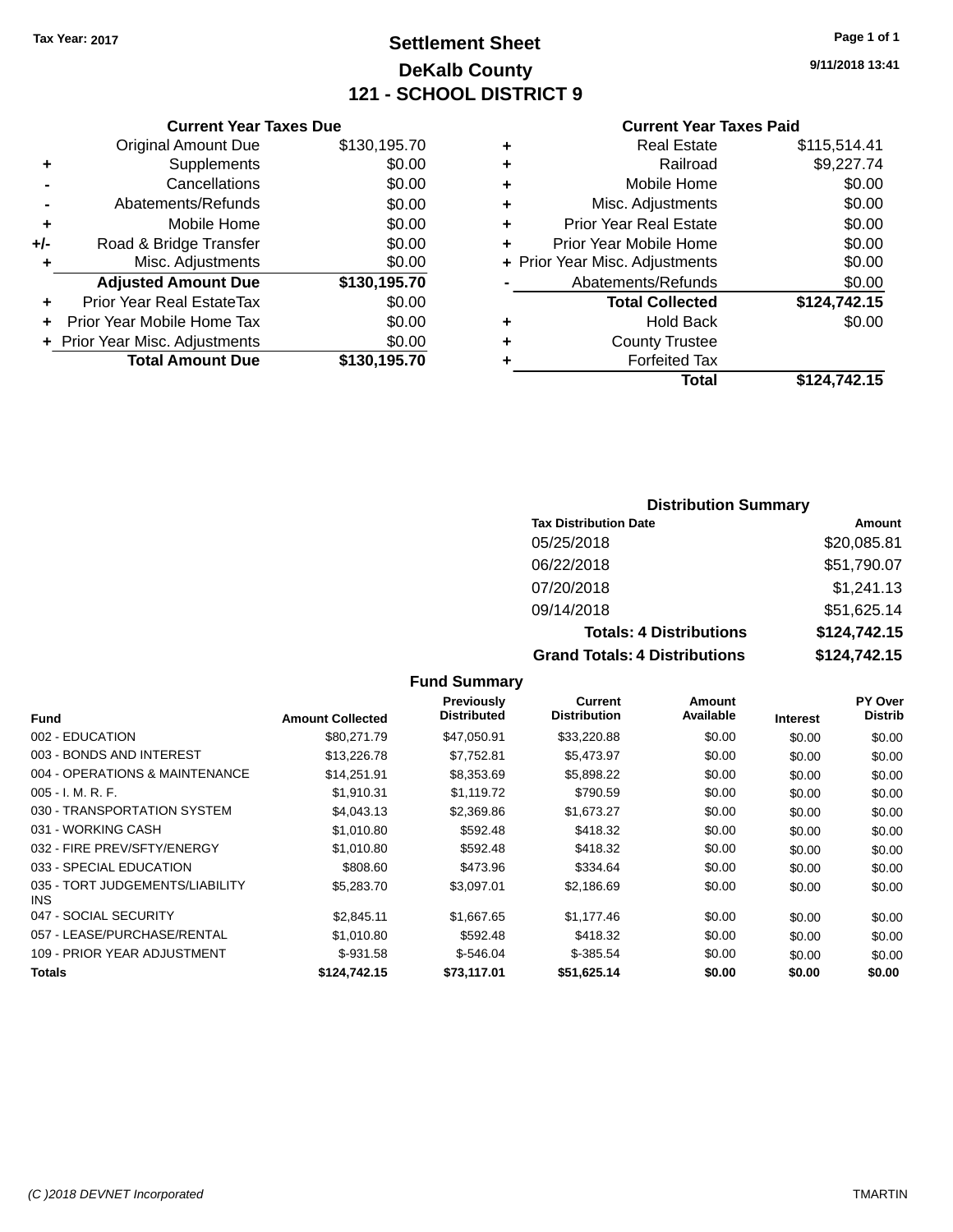# **Settlement Sheet Tax Year: 2017 Page 1 of 1 DeKalb County 122 - SCHOOL DISTRICT 100**

**9/11/2018 13:41**

#### **Current Year Taxes Paid**

|     | <b>Current Year Taxes Due</b>  |             |  |  |  |
|-----|--------------------------------|-------------|--|--|--|
|     | <b>Original Amount Due</b>     | \$14,472.15 |  |  |  |
| ٠   | Supplements                    | \$0.00      |  |  |  |
|     | Cancellations                  | \$0.00      |  |  |  |
|     | Abatements/Refunds             | \$0.00      |  |  |  |
| ٠   | Mobile Home                    | \$0.00      |  |  |  |
| +/- | Road & Bridge Transfer         | \$0.00      |  |  |  |
| ٠   | Misc. Adjustments              | \$0.00      |  |  |  |
|     | <b>Adjusted Amount Due</b>     | \$14,472.15 |  |  |  |
| ٠   | Prior Year Real EstateTax      | \$0.00      |  |  |  |
| ٠   | Prior Year Mobile Home Tax     | \$0.00      |  |  |  |
|     | + Prior Year Misc. Adjustments | \$0.00      |  |  |  |
|     | <b>Total Amount Due</b>        | \$14,472.15 |  |  |  |
|     |                                |             |  |  |  |

|   | <b>Real Estate</b>             | \$11,544.78 |
|---|--------------------------------|-------------|
| ٠ | Railroad                       | \$0.00      |
| ٠ | Mobile Home                    | \$0.00      |
| ٠ | Misc. Adjustments              | \$0.00      |
| ٠ | <b>Prior Year Real Estate</b>  | \$0.00      |
| ٠ | Prior Year Mobile Home         | \$0.00      |
|   | + Prior Year Misc. Adjustments | \$0.00      |
|   | Abatements/Refunds             | \$0.00      |
|   | <b>Total Collected</b>         | \$11,544.78 |
| ٠ | <b>Hold Back</b>               | \$0.00      |
| ٠ | <b>County Trustee</b>          |             |
| ٠ | <b>Forfeited Tax</b>           |             |
|   | Total                          | \$11,544.78 |
|   |                                |             |

| <b>Distribution Summary</b>          |             |  |  |
|--------------------------------------|-------------|--|--|
| <b>Tax Distribution Date</b>         | Amount      |  |  |
| 05/25/2018                           | \$8,158.95  |  |  |
| 06/22/2018                           | \$1,692.91  |  |  |
| 09/14/2018                           | \$1,692.92  |  |  |
| <b>Totals: 3 Distributions</b>       | \$11,544.78 |  |  |
| <b>Grand Totals: 3 Distributions</b> | \$11,544.78 |  |  |

|                                               |                         | <b>Previously</b>  | Current             | Amount    |                 | PY Over        |
|-----------------------------------------------|-------------------------|--------------------|---------------------|-----------|-----------------|----------------|
| <b>Fund</b>                                   | <b>Amount Collected</b> | <b>Distributed</b> | <b>Distribution</b> | Available | <b>Interest</b> | <b>Distrib</b> |
| 002 - EDUCATION                               | \$6.615.60              | \$5.645.49         | \$970.11            | \$0.00    | \$0.00          | \$0.00         |
| 003 - BONDS AND INTEREST                      | \$1.731.46              | \$1,477.56         | \$253.90            | \$0.00    | \$0.00          | \$0.00         |
| 004 - OPERATIONS & MAINTENANCE                | \$1.344.11              | \$1.147.01         | \$197.10            | \$0.00    | \$0.00          | \$0.00         |
| $005 - I. M. R. F.$                           | \$126.83                | \$108.23           | \$18.60             | \$0.00    | \$0.00          | \$0.00         |
| 030 - TRANSPORTATION SYSTEM                   | \$617.49                | \$526.94           | \$90.55             | \$0.00    | \$0.00          | \$0.00         |
| 031 - WORKING CASH                            | \$1.11                  | \$0.95             | \$0.16              | \$0.00    | \$0.00          | \$0.00         |
| 032 - FIRE PREV/SFTY/ENERGY                   | \$176.43                | \$150.56           | \$25.87             | \$0.00    | \$0.00          | \$0.00         |
| 033 - SPECIAL EDUCATION                       | \$573.37                | \$489.29           | \$84.08             | \$0.00    | \$0.00          | \$0.00         |
| 035 - TORT JUDGEMENTS/LIABILITY<br><b>INS</b> | \$181.95                | \$155.27           | \$26.68             | \$0.00    | \$0.00          | \$0.00         |
| 047 - SOCIAL SECURITY                         | \$176.43                | \$150.56           | \$25.87             | \$0.00    | \$0.00          | \$0.00         |
| <b>Totals</b>                                 | \$11,544.78             | \$9,851.86         | \$1,692.92          | \$0.00    | \$0.00          | \$0.00         |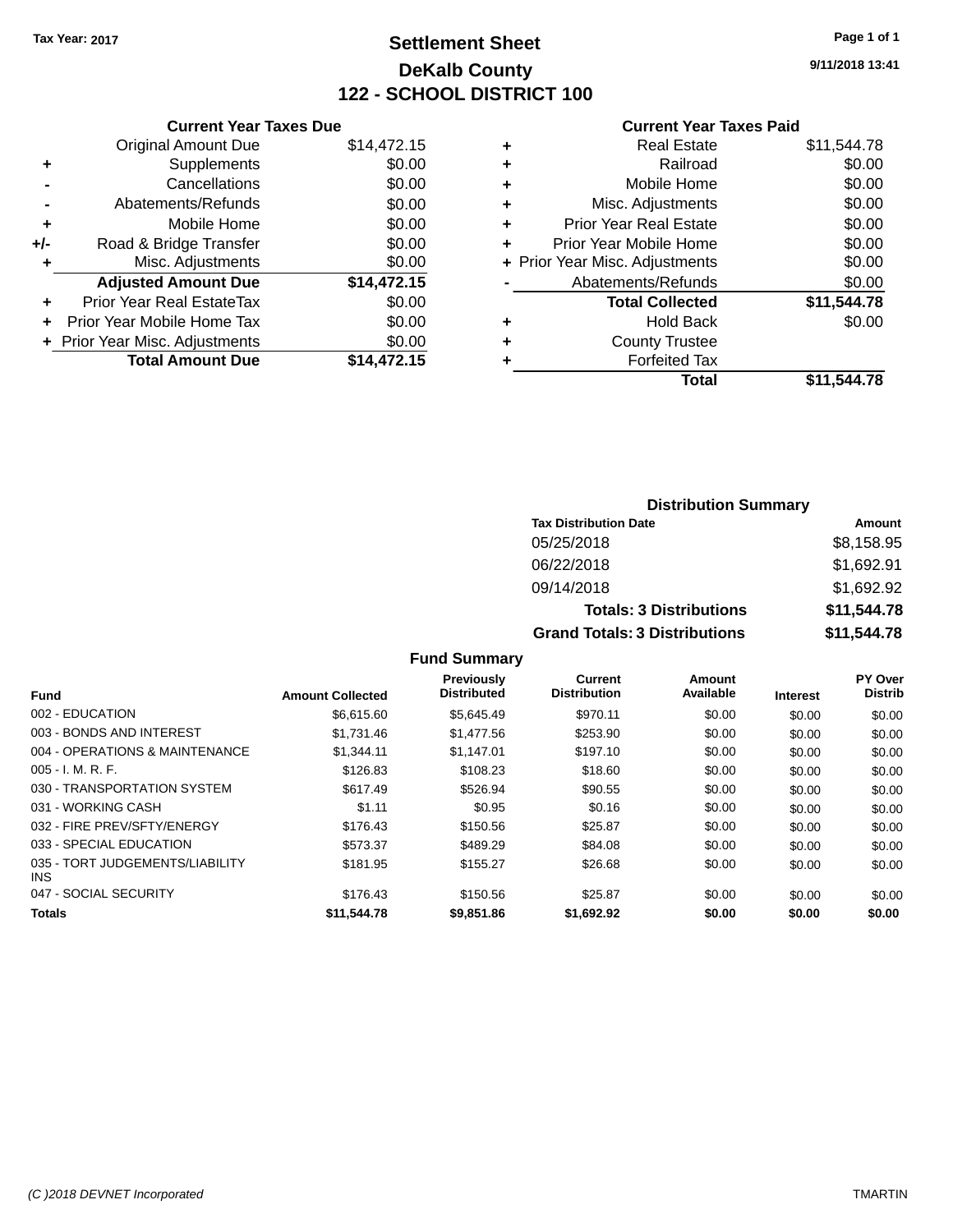# **Settlement Sheet Tax Year: 2017 Page 1 of 1 DeKalb County 123 - SCHOOL DISTRICT 161**

**9/11/2018 13:41**

#### **Current Year Taxes Paid**

|       | <b>Current Year Taxes Due</b>  |             |
|-------|--------------------------------|-------------|
|       | <b>Original Amount Due</b>     | \$95,703.16 |
| ٠     | Supplements                    | \$0.00      |
|       | Cancellations                  | \$0.00      |
|       | Abatements/Refunds             | \$0.00      |
| ٠     | Mobile Home                    | \$0.00      |
| $+/-$ | Road & Bridge Transfer         | \$0.00      |
| ٠     | Misc. Adjustments              | \$0.00      |
|       | <b>Adjusted Amount Due</b>     | \$95,703.16 |
|       | Prior Year Real EstateTax      | \$0.00      |
|       | Prior Year Mobile Home Tax     | \$0.00      |
|       | + Prior Year Misc. Adjustments | \$0.00      |
|       | <b>Total Amount Due</b>        | \$95,703,16 |
|       |                                |             |

|   | <b>Real Estate</b>             | \$92,955.81 |
|---|--------------------------------|-------------|
| ٠ | Railroad                       | \$0.00      |
| ٠ | Mobile Home                    | \$0.00      |
| ٠ | Misc. Adjustments              | \$0.00      |
| ٠ | <b>Prior Year Real Estate</b>  | \$0.00      |
| ٠ | Prior Year Mobile Home         | \$0.00      |
|   | + Prior Year Misc. Adjustments | \$0.00      |
|   | Abatements/Refunds             | \$0.00      |
|   | <b>Total Collected</b>         | \$92,955.81 |
| ٠ | <b>Hold Back</b>               | \$0.00      |
| ٠ | <b>County Trustee</b>          |             |
| ٠ | <b>Forfeited Tax</b>           |             |
|   | Total                          | \$92.955.81 |
|   |                                |             |

### **Distribution Summary**

| <b>Tax Distribution Date</b>         | Amount      |
|--------------------------------------|-------------|
| 05/25/2018                           | \$18,522.36 |
| 06/22/2018                           | \$38,380.03 |
| 08/17/2018                           | \$1,782.94  |
| 09/14/2018                           | \$34,270.48 |
| <b>Totals: 4 Distributions</b>       | \$92,955.81 |
| <b>Grand Totals: 4 Distributions</b> | \$92,955.81 |

|                                               |                         | Previously         | Current             | Amount    |                 | PY Over        |
|-----------------------------------------------|-------------------------|--------------------|---------------------|-----------|-----------------|----------------|
| Fund                                          | <b>Amount Collected</b> | <b>Distributed</b> | <b>Distribution</b> | Available | <b>Interest</b> | <b>Distrib</b> |
| 002 - EDUCATION                               | \$58,033.62             | \$36,638.06        | \$21,395.56         | \$0.00    | \$0.00          | \$0.00         |
| 003 - BONDS AND INTEREST                      | \$3,992.17              | \$2,520.36         | \$1.471.81          | \$0.00    | \$0.00          | \$0.00         |
| 004 - OPERATIONS & MAINTENANCE                | \$6,095.94              | \$3,848.52         | \$2,247.42          | \$0.00    | \$0.00          | \$0.00         |
| $005 - I. M. R. F.$                           | \$2,463.05              | \$1,554.99         | \$908.06            | \$0.00    | \$0.00          | \$0.00         |
| 030 - TRANSPORTATION SYSTEM                   | \$2.926.07              | \$1,847.30         | \$1,078.77          | \$0.00    | \$0.00          | \$0.00         |
| 031 - WORKING CASH                            | \$1.219.21              | \$769.72           | \$449.49            | \$0.00    | \$0.00          | \$0.00         |
| 032 - FIRE PREV/SFTY/ENERGY                   | \$1,219.21              | \$769.72           | \$449.49            | \$0.00    | \$0.00          | \$0.00         |
| 033 - SPECIAL EDUCATION                       | \$487.64                | \$307.86           | \$179.78            | \$0.00    | \$0.00          | \$0.00         |
| 035 - TORT JUDGEMENTS/LIABILITY<br><b>INS</b> | \$12,836.64             | \$8,104.09         | \$4,732.55          | \$0.00    | \$0.00          | \$0.00         |
| 047 - SOCIAL SECURITY                         | \$2,463.05              | \$1,554.99         | \$908.06            | \$0.00    | \$0.00          | \$0.00         |
| 057 - LEASE/PURCHASE/RENTAL                   | \$1.219.21              | \$769.72           | \$449.49            | \$0.00    | \$0.00          | \$0.00         |
| Totals                                        | \$92,955.81             | \$58,685.33        | \$34,270.48         | \$0.00    | \$0.00          | \$0.00         |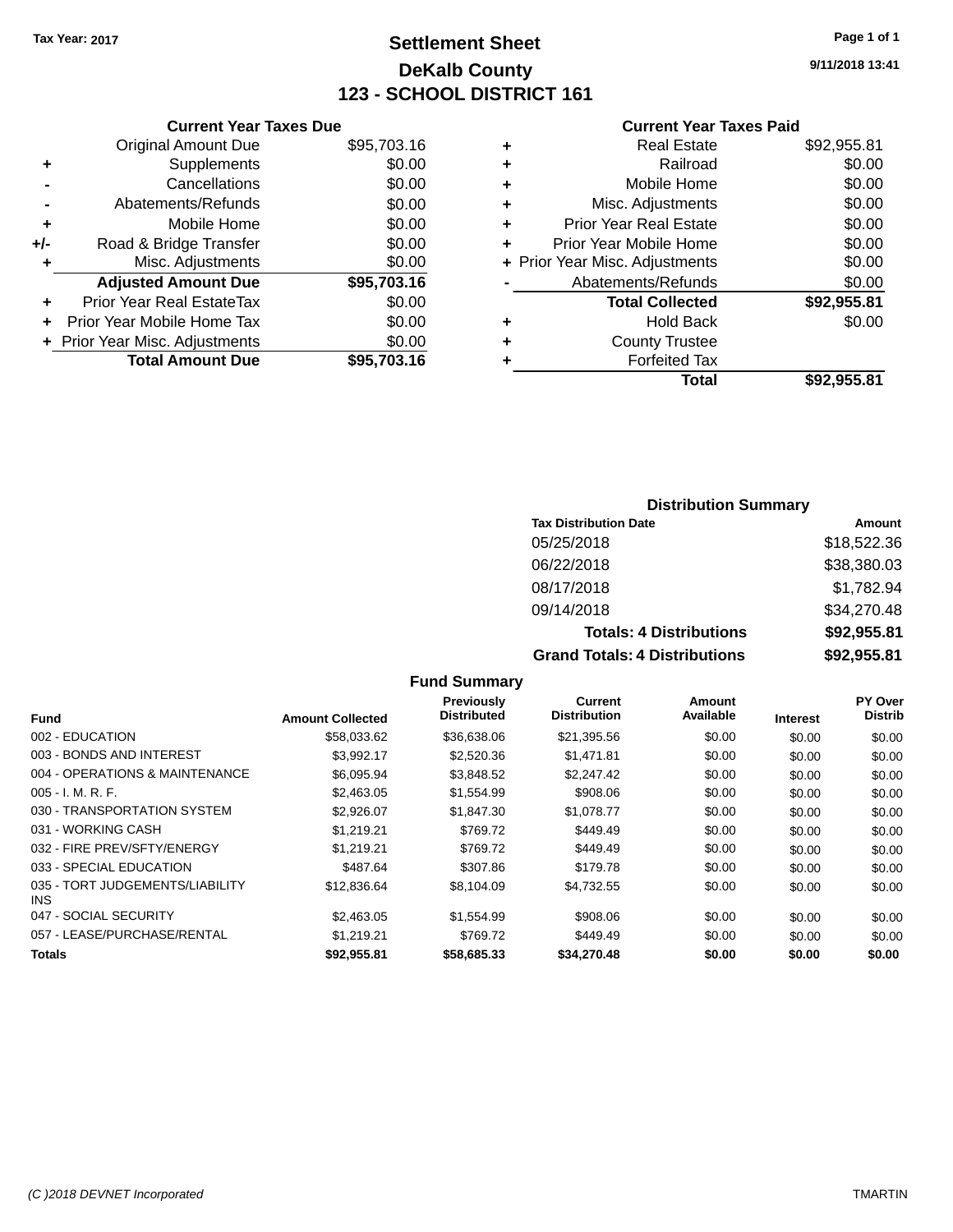# **Settlement Sheet Tax Year: 2017 Page 1 of 1 DeKalb County 124 - SCHOOL DISTRICT 212**

**9/11/2018 13:41**

#### **Current Year Taxes Paid**

|     | <b>Current Year Taxes Due</b>  |              |  |  |  |
|-----|--------------------------------|--------------|--|--|--|
|     | <b>Original Amount Due</b>     | \$296,446.71 |  |  |  |
| ٠   | Supplements                    | \$1,040.22   |  |  |  |
|     | Cancellations                  | \$1,166.26   |  |  |  |
|     | Abatements/Refunds             | \$0.00       |  |  |  |
| ٠   | Mobile Home                    | \$0.00       |  |  |  |
| +/- | Road & Bridge Transfer         | \$0.00       |  |  |  |
| ٠   | Misc. Adjustments              | \$0.00       |  |  |  |
|     | <b>Adjusted Amount Due</b>     | \$296,320.67 |  |  |  |
| ٠   | Prior Year Real EstateTax      | \$0.00       |  |  |  |
|     | Prior Year Mobile Home Tax     | \$0.00       |  |  |  |
|     | + Prior Year Misc. Adjustments | \$0.00       |  |  |  |
|     | <b>Total Amount Due</b>        | \$296.320.67 |  |  |  |

|   | <b>Real Estate</b>             | \$281,969.85 |
|---|--------------------------------|--------------|
| ٠ | Railroad                       | \$0.00       |
| ٠ | Mobile Home                    | \$0.00       |
| ٠ | Misc. Adjustments              | \$0.00       |
| ٠ | <b>Prior Year Real Estate</b>  | \$0.00       |
| ٠ | Prior Year Mobile Home         | \$0.00       |
|   | + Prior Year Misc. Adjustments | \$0.00       |
|   | Abatements/Refunds             | \$0.00       |
|   | <b>Total Collected</b>         | \$281,969.85 |
| ٠ | Hold Back                      | \$0.00       |
| ٠ | <b>County Trustee</b>          |              |
| ٠ | <b>Forfeited Tax</b>           |              |
|   | Total                          | \$281,969.85 |
|   |                                |              |

### **Distribution Summary Tax Distribution Date Amount** 05/25/2018 \$40,209.81 06/22/2018 \$144,011.48 07/20/2018 \$1,306.67 08/17/2018 \$3,314.66 09/14/2018 \$93,127.23 **Totals: 5 Distributions \$281,969.85 Grand Totals: 5 Distributions \$281,969.85**

|                                         |                         | <b>Fund Summary</b>              |                                |                     |                 |                           |
|-----------------------------------------|-------------------------|----------------------------------|--------------------------------|---------------------|-----------------|---------------------------|
| <b>Fund</b>                             | <b>Amount Collected</b> | Previously<br><b>Distributed</b> | Current<br><b>Distribution</b> | Amount<br>Available | <b>Interest</b> | PY Over<br><b>Distrib</b> |
| 002 - EDUCATION                         | \$145,421.43            | \$97,392.55                      | \$48,028.88                    | \$0.00              | \$0.00          | \$0.00                    |
| 003 - BONDS AND INTEREST                | \$39,679.93             | \$26,574.69                      | \$13,105.24                    | \$0.00              | \$0.00          | \$0.00                    |
| 004 - OPERATIONS & MAINTENANCE          | \$27,965.78             | \$18,729.42                      | \$9,236.36                     | \$0.00              | \$0.00          | \$0.00                    |
| $005 - I. M. R. F.$                     | \$5.011.45              | \$3,356.30                       | \$1,655.15                     | \$0.00              | \$0.00          | \$0.00                    |
| 030 - TRANSPORTATION SYSTEM             | \$12,676.23             | \$8,489.60                       | \$4,186.63                     | \$0.00              | \$0.00          | \$0.00                    |
| 031 - WORKING CASH                      | \$5,593.15              | \$3.745.88                       | \$1,847.27                     | \$0.00              | \$0.00          | \$0.00                    |
| 032 - FIRE PREV/SFTY/ENERGY             | \$0.00                  | \$0.00                           | \$0.00                         | \$0.00              | \$0.00          | \$0.00                    |
| 033 - SPECIAL EDUCATION                 | \$2,237.15              | \$1,498.28                       | \$738.87                       | \$0.00              | \$0.00          | \$0.00                    |
| 035 - TORT JUDGEMENTS/LIABILITY<br>INS. | \$31,688.34             | \$21,222.52                      | \$10,465.82                    | \$0.00              | \$0.00          | \$0.00                    |
| 047 - SOCIAL SECURITY                   | \$6,103.24              | \$4,087.50                       | \$2,015.74                     | \$0.00              | \$0.00          | \$0.00                    |
| 057 - LEASE/PURCHASE/RENTAL             | \$5,593.15              | \$3.745.88                       | \$1,847.27                     | \$0.00              | \$0.00          | \$0.00                    |
| Totals                                  | \$281,969.85            | \$188,842.62                     | \$93,127.23                    | \$0.00              | \$0.00          | \$0.00                    |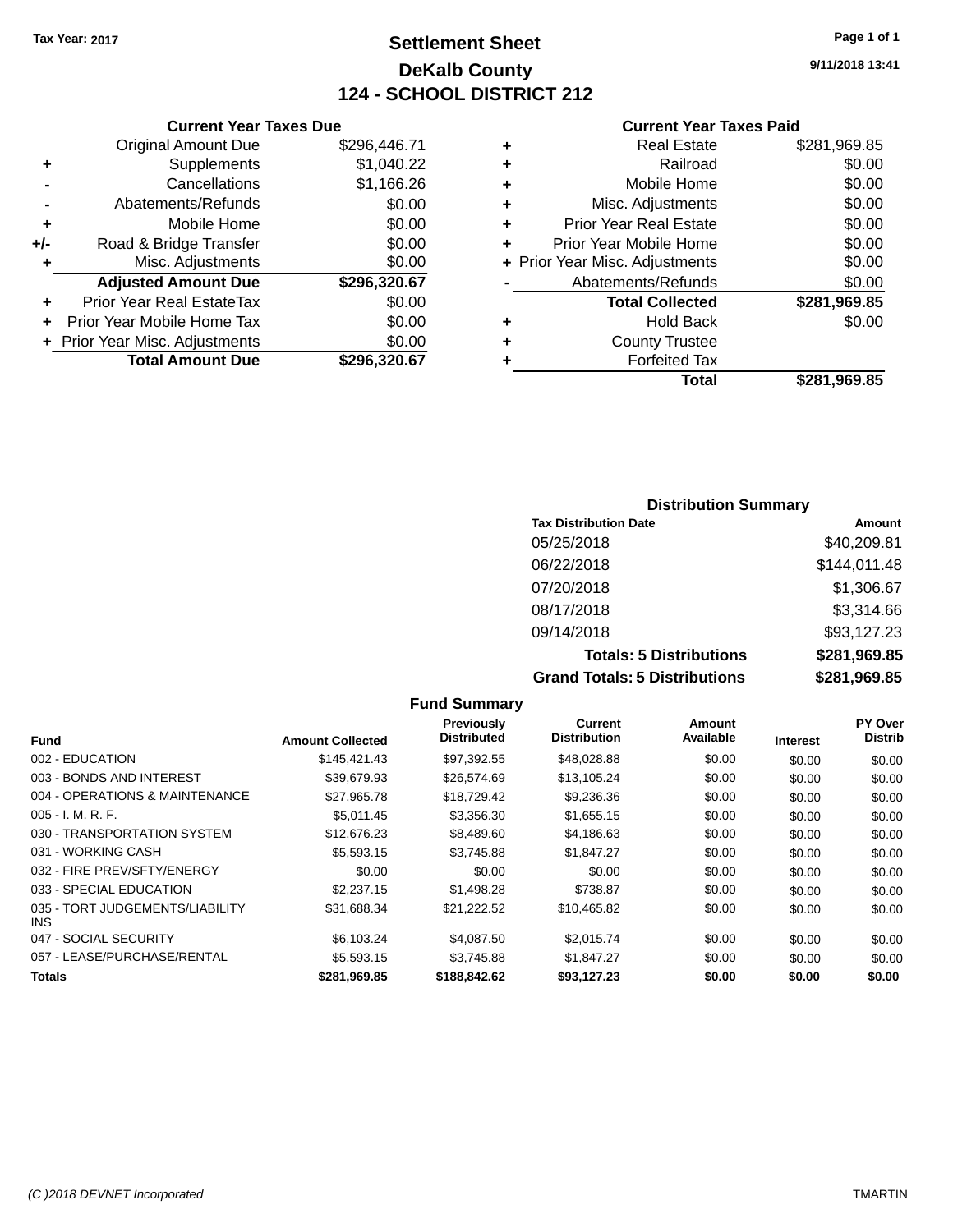# **Settlement Sheet Tax Year: 2017 Page 1 of 1 DeKalb County 125 - SCHOOL DISTRICT 220**

**9/11/2018 13:41**

#### **Current Year Taxes Paid**

|     | <b>Current Year Taxes Due</b>  |            |  |  |  |
|-----|--------------------------------|------------|--|--|--|
|     | <b>Original Amount Due</b>     | \$3,843.83 |  |  |  |
| ٠   | Supplements                    | \$0.00     |  |  |  |
|     | Cancellations                  | \$0.00     |  |  |  |
|     | Abatements/Refunds             | \$0.00     |  |  |  |
| ٠   | Mobile Home                    | \$0.00     |  |  |  |
| +/- | Road & Bridge Transfer         | \$0.00     |  |  |  |
| ٠   | Misc. Adjustments              | \$0.00     |  |  |  |
|     | <b>Adjusted Amount Due</b>     | \$3,843.83 |  |  |  |
| ÷   | Prior Year Real EstateTax      | \$0.00     |  |  |  |
| ÷   | Prior Year Mobile Home Tax     | \$0.00     |  |  |  |
|     | + Prior Year Misc. Adjustments | \$0.00     |  |  |  |
|     | <b>Total Amount Due</b>        | \$3.843.83 |  |  |  |

| Real Estate                    | \$3,843.83 |
|--------------------------------|------------|
| Railroad                       | \$0.00     |
| Mobile Home                    | \$0.00     |
| Misc. Adjustments              | \$0.00     |
| <b>Prior Year Real Estate</b>  | \$0.00     |
| Prior Year Mobile Home         | \$0.00     |
| + Prior Year Misc. Adjustments | \$0.00     |
| Abatements/Refunds             | \$0.00     |
| <b>Total Collected</b>         | \$3,843.83 |
| Hold Back                      | \$0.00     |
| <b>County Trustee</b>          |            |
| <b>Forfeited Tax</b>           |            |
| Total                          | \$3,843.83 |
|                                |            |

### **Distribution Summary Tax Distribution Date Amount** 06/22/2018 \$1,921.91 09/14/2018 \$1,921.92 **Totals: 2 Distributions \$3,843.83 Grand Totals: 2 Distributions \$3,843.83**

| <b>Fund</b>                             | <b>Amount Collected</b> | Previously<br><b>Distributed</b> | <b>Current</b><br><b>Distribution</b> | Amount<br>Available | <b>Interest</b> | <b>PY Over</b><br><b>Distrib</b> |
|-----------------------------------------|-------------------------|----------------------------------|---------------------------------------|---------------------|-----------------|----------------------------------|
|                                         |                         |                                  |                                       |                     |                 |                                  |
| 002 - EDUCATION                         | \$2,692.43              | \$1,346,20                       | \$1,346.23                            | \$0.00              | \$0.00          | \$0.00                           |
| 003 - BONDS AND INTEREST                | \$0.00                  | \$0.00                           | \$0.00                                | \$0.00              | \$0.00          | \$0.00                           |
| 004 - OPERATIONS & MAINTENANCE          | \$483.29                | \$241.64                         | \$241.65                              | \$0.00              | \$0.00          | \$0.00                           |
| $005 - I. M. R. F.$                     | \$2.26                  | \$1.13                           | \$1.13                                | \$0.00              | \$0.00          | \$0.00                           |
| 030 - TRANSPORTATION SYSTEM             | \$211.31                | \$105.66                         | \$105.65                              | \$0.00              | \$0.00          | \$0.00                           |
| 031 - WORKING CASH                      | \$40.47                 | \$20.24                          | \$20.23                               | \$0.00              | \$0.00          | \$0.00                           |
| 032 - FIRE PREV/SFTY/ENERGY             | \$28.10                 | \$14.05                          | \$14.05                               | \$0.00              | \$0.00          | \$0.00                           |
| 033 - SPECIAL EDUCATION                 | \$28.10                 | \$14.05                          | \$14.05                               | \$0.00              | \$0.00          | \$0.00                           |
| 035 - TORT JUDGEMENTS/LIABILITY<br>INS. | \$267.92                | \$133.96                         | \$133.96                              | \$0.00              | \$0.00          | \$0.00                           |
| 047 - SOCIAL SECURITY                   | \$53.97                 | \$26.99                          | \$26.98                               | \$0.00              | \$0.00          | \$0.00                           |
| 057 - LEASE/PURCHASE/RENTAL             | \$35.98                 | \$17.99                          | \$17.99                               | \$0.00              | \$0.00          | \$0.00                           |
| Totals                                  | \$3,843.83              | \$1.921.91                       | \$1.921.92                            | \$0.00              | \$0.00          | \$0.00                           |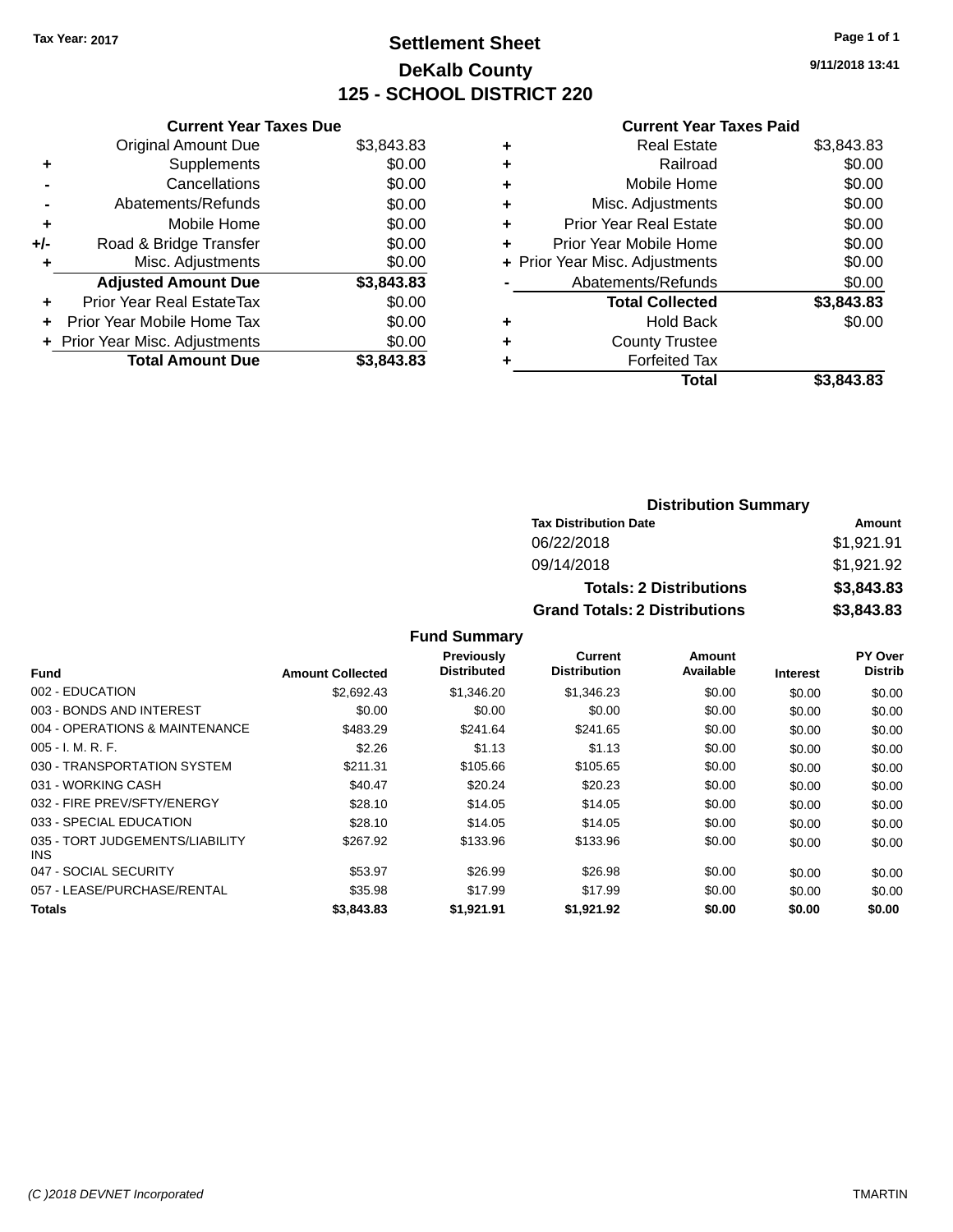**Current Year Taxes Due** Original Amount Due \$306,699.74

**Adjusted Amount Due \$306,531.55**

**Total Amount Due \$306,531.55**

**+** Supplements \$1,388.00 **-** Cancellations \$1,556.19 **-** Abatements/Refunds **\$0.00 +** Mobile Home \$0.00 **+/-** Road & Bridge Transfer \$0.00 **+** Misc. Adjustments \$0.00

**+** Prior Year Real EstateTax \$0.00 **+** Prior Year Mobile Home Tax \$0.00 **+ Prior Year Misc. Adjustments**  $$0.00$ 

# **Settlement Sheet Tax Year: 2017 Page 1 of 1 DeKalb County 126 - SCHOOL DISTRICT 269**

**9/11/2018 13:41**

#### **Current Year Taxes Paid**

|   | Total                          | \$289,806.65 |
|---|--------------------------------|--------------|
| ٠ | <b>Forfeited Tax</b>           |              |
| ٠ | <b>County Trustee</b>          |              |
| ٠ | <b>Hold Back</b>               | \$0.00       |
|   | <b>Total Collected</b>         | \$289,806.65 |
|   | Abatements/Refunds             | \$0.00       |
|   | + Prior Year Misc. Adjustments | \$0.00       |
| ٠ | Prior Year Mobile Home         | \$0.00       |
| ٠ | <b>Prior Year Real Estate</b>  | \$0.00       |
| ٠ | Misc. Adjustments              | \$0.00       |
| ٠ | Mobile Home                    | \$0.00       |
| ٠ | Railroad                       | \$0.00       |
| ٠ | <b>Real Estate</b>             | \$289,806.65 |
|   |                                |              |

### **Distribution Summary Tax Distribution Date Amount** 05/25/2018 \$37,311.44 06/22/2018 \$156,086.40 07/20/2018 \$1,743.54 08/17/2018 \$2,849.81 09/14/2018 \$91,815.46 **Totals: 5 Distributions \$289,806.65 Grand Totals: 5 Distributions \$289,806.65**

**Fund Summary Fund Interest Amount Collected Distributed PY Over Distrib Amount Available Current Distribution Previously** 002 - EDUCATION \$180,943.67 \$123,617.77 \$57,325.90 \$0.00 \$0.00 \$0.00 004 - OPERATIONS & MAINTENANCE  $$47,390.06$   $$32,376.12$   $$15,013.94$   $$0.00$   $$0.00$   $$0.00$ 005 - I. M. R. F. \$2,179.93 \$1,489.29 \$690.64 \$0.00 \$0.00 \$0.00 030 - TRANSPORTATION SYSTEM \$10,339.73 \$7,063.94 \$3,275.79 \$0.00 \$0.00 \$0.00 \$0.00 031 - WORKING CASH \$4,308.27 \$2,943.34 \$1,364.93 \$0.00 \$0.00 \$0.00 033 - SPECIAL EDUCATION \$1,723.18 \$1,723.18 \$1,177.25 \$545.93 \$0.00 \$0.00 \$0.00 035 - TORT JUDGEMENTS/LIABILITY INS \$35,759.81 \$24,430.52 \$11,329.29 \$0.00 \$0.00 \$0.00 047 - SOCIAL SECURITY 67,162.00 \$4,892.96 \$2,269.04 \$0.00 \$0.00 \$0.00 \$0.00 **Totals \$289,806.65 \$197,991.19 \$91,815.46 \$0.00 \$0.00 \$0.00**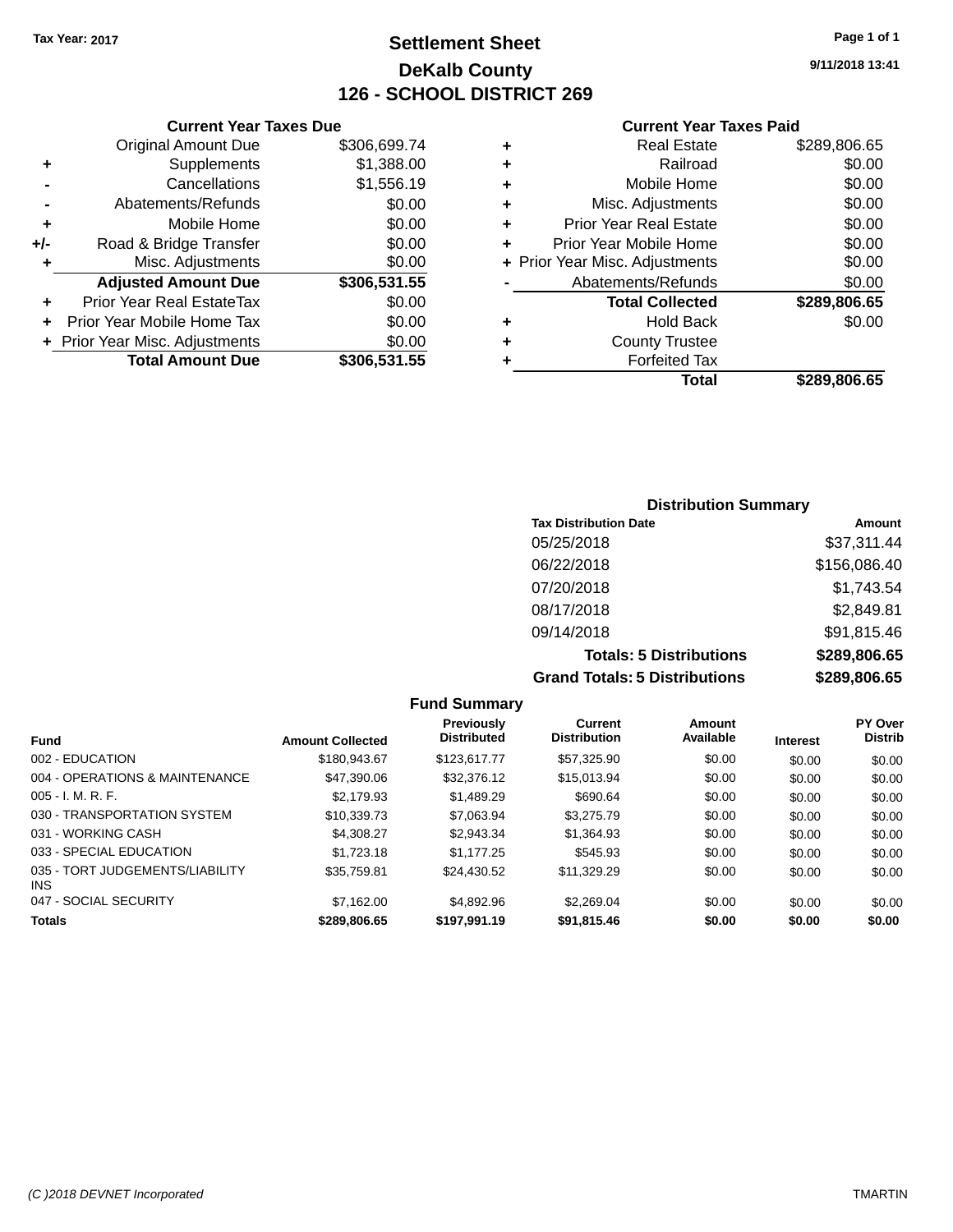# **Settlement Sheet Tax Year: 2017 Page 1 of 1 DeKalb County 127 - SCHOOL DISTRICT 271**

**9/11/2018 13:41**

#### **Current Year Taxes Paid**

|     | <b>Current Year Taxes Due</b>  |             |  |
|-----|--------------------------------|-------------|--|
|     | <b>Original Amount Due</b>     | \$73,508.20 |  |
| ٠   | Supplements                    | \$0.00      |  |
|     | Cancellations                  | \$0.00      |  |
|     | Abatements/Refunds             | \$0.00      |  |
| ٠   | Mobile Home                    | \$0.00      |  |
| +/- | Road & Bridge Transfer         | \$0.00      |  |
|     | Misc. Adjustments              | \$0.00      |  |
|     | <b>Adjusted Amount Due</b>     | \$73,508.20 |  |
| ٠   | Prior Year Real EstateTax      | \$0.00      |  |
|     | Prior Year Mobile Home Tax     | \$0.00      |  |
|     | + Prior Year Misc. Adjustments | \$0.00      |  |
|     | <b>Total Amount Due</b>        | \$73,508,20 |  |
|     |                                |             |  |

|   | <b>Real Estate</b>             | \$71,111.44 |
|---|--------------------------------|-------------|
| ÷ | Railroad                       | \$0.00      |
| ٠ | Mobile Home                    | \$0.00      |
| ٠ | Misc. Adjustments              | \$0.00      |
| ٠ | <b>Prior Year Real Estate</b>  | \$0.00      |
| ÷ | Prior Year Mobile Home         | \$0.00      |
|   | + Prior Year Misc. Adjustments | \$0.00      |
|   | Abatements/Refunds             | \$0.00      |
|   | <b>Total Collected</b>         | \$71,111.44 |
| ٠ | <b>Hold Back</b>               | \$0.00      |
| ٠ | <b>County Trustee</b>          |             |
| ٠ | <b>Forfeited Tax</b>           |             |
|   | Total                          | \$71,111.44 |
|   |                                |             |

### **Distribution Summary Tax Distribution Date Amount** 05/25/2018 \$9,984.38 06/22/2018 \$33,293.74 07/20/2018 \$833.50 09/14/2018 \$26,999.82 **Totals: 4 Distributions \$71,111.44 Grand Totals: 4 Distributions \$71,111.44**

| Fund                                    | <b>Amount Collected</b> | <b>Previously</b><br><b>Distributed</b> | Current<br><b>Distribution</b> | Amount<br>Available | <b>Interest</b> | <b>PY Over</b><br><b>Distrib</b> |
|-----------------------------------------|-------------------------|-----------------------------------------|--------------------------------|---------------------|-----------------|----------------------------------|
| 002 - EDUCATION                         | \$42,754.63             | \$26,521.40                             | \$16,233.23                    | \$0.00              | \$0.00          | \$0.00                           |
| 003 - BONDS AND INTEREST                | \$13,981.65             | \$8,673.05                              | \$5,308.60                     | \$0.00              | \$0.00          | \$0.00                           |
| 004 - OPERATIONS & MAINTENANCE          | \$5,572.58              | \$3,456.77                              | \$2,115.81                     | \$0.00              | \$0.00          | \$0.00                           |
| $005 - I. M. R. F.$                     | \$886.62                | \$549.99                                | \$336.63                       | \$0.00              | \$0.00          | \$0.00                           |
| 030 - TRANSPORTATION SYSTEM             | \$2,912.93              | \$1,806.94                              | \$1,105.99                     | \$0.00              | \$0.00          | \$0.00                           |
| 031 - WORKING CASH                      | \$532.05                | \$330.04                                | \$202.01                       | \$0.00              | \$0.00          | \$0.00                           |
| 032 - FIRE PREV/SFTY/ENERGY             | \$151.97                | \$94.27                                 | \$57.70                        | \$0.00              | \$0.00          | \$0.00                           |
| 033 - SPECIAL EDUCATION                 | \$1,266.56              | \$785.67                                | \$480.89                       | \$0.00              | \$0.00          | \$0.00                           |
| 035 - TORT JUDGEMENTS/LIABILITY<br>INS. | \$1,773.09              | \$1,099.88                              | \$673.21                       | \$0.00              | \$0.00          | \$0.00                           |
| 047 - SOCIAL SECURITY                   | \$886.62                | \$549.99                                | \$336.63                       | \$0.00              | \$0.00          | \$0.00                           |
| 057 - LEASE/PURCHASE/RENTAL             | \$392.74                | \$243.62                                | \$149.12                       | \$0.00              | \$0.00          | \$0.00                           |
| <b>Totals</b>                           | \$71,111.44             | \$44,111.62                             | \$26,999.82                    | \$0.00              | \$0.00          | \$0.00                           |
|                                         |                         |                                         |                                |                     |                 |                                  |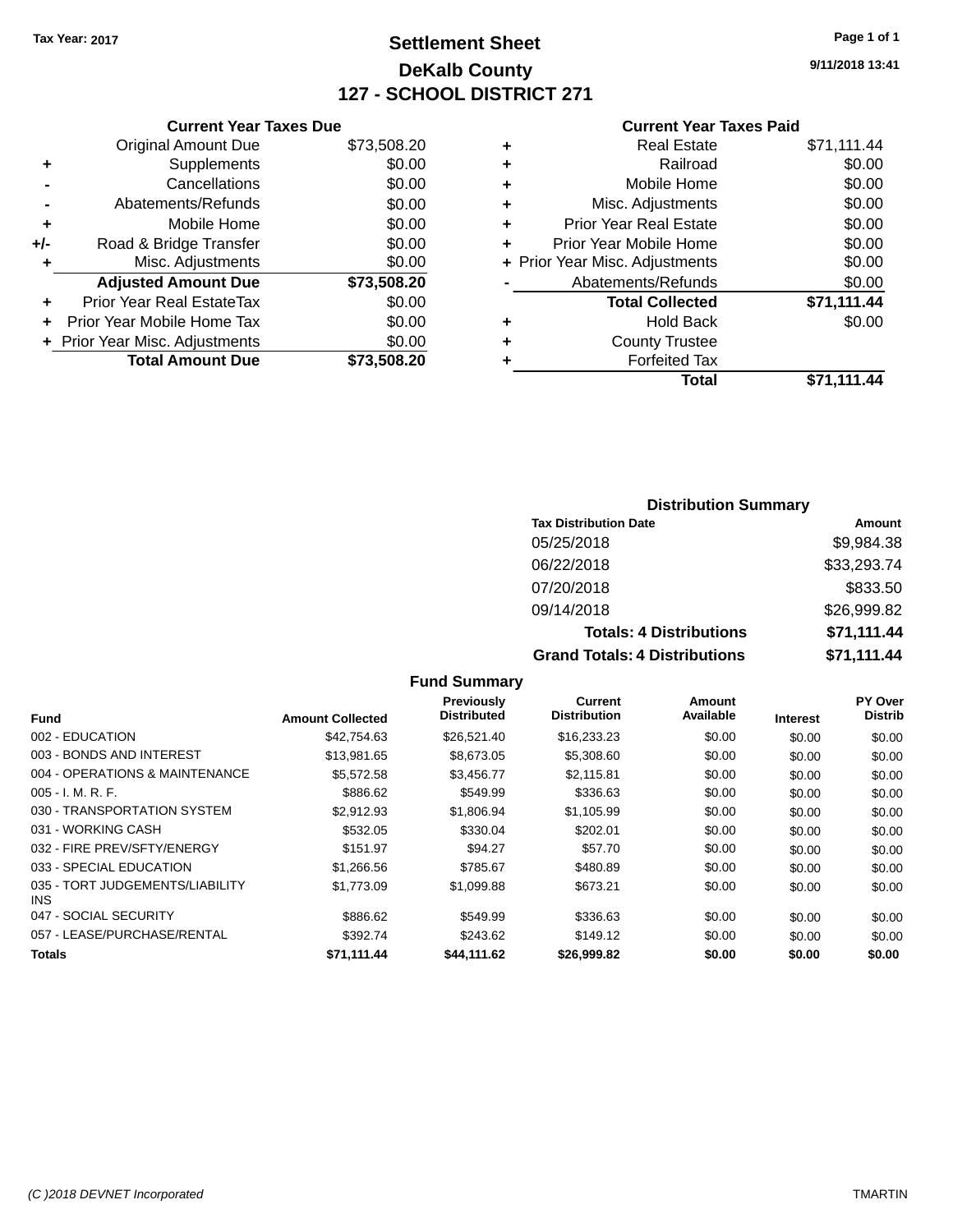# **Settlement Sheet Tax Year: 2017 Page 1 of 1 DeKalb County 128 - SCHOOL DISTRICT 300**

**9/11/2018 13:41**

#### **Current Year Taxes Paid**

|       | <b>Current Year Taxes Due</b>  |            |
|-------|--------------------------------|------------|
|       | <b>Original Amount Due</b>     | \$9,522.42 |
| ٠     | Supplements                    | \$0.00     |
|       | Cancellations                  | \$0.00     |
|       | Abatements/Refunds             | \$0.00     |
| ÷     | Mobile Home                    | \$0.00     |
| $+/-$ | Road & Bridge Transfer         | \$0.00     |
|       | Misc. Adjustments              | \$0.00     |
|       | <b>Adjusted Amount Due</b>     | \$9,522.42 |
| ÷     | Prior Year Real EstateTax      | \$0.00     |
|       | Prior Year Mobile Home Tax     | \$0.00     |
|       | + Prior Year Misc. Adjustments | \$0.00     |
|       | <b>Total Amount Due</b>        | \$9,522.42 |
|       |                                |            |

| ٠ | <b>Real Estate</b>             | \$8,401.88 |
|---|--------------------------------|------------|
| ٠ | Railroad                       | \$0.00     |
| ٠ | Mobile Home                    | \$0.00     |
| ٠ | Misc. Adjustments              | \$0.00     |
| ٠ | <b>Prior Year Real Estate</b>  | \$0.00     |
| ٠ | Prior Year Mobile Home         | \$0.00     |
|   | + Prior Year Misc. Adjustments | \$0.00     |
|   | Abatements/Refunds             | \$0.00     |
|   | <b>Total Collected</b>         | \$8,401.88 |
| ٠ | <b>Hold Back</b>               | \$0.00     |
| ٠ | <b>County Trustee</b>          |            |
| ٠ | <b>Forfeited Tax</b>           |            |
|   | Total                          | \$8,401.88 |
|   |                                |            |

| <b>Distribution Summary</b>          |            |  |  |  |  |  |
|--------------------------------------|------------|--|--|--|--|--|
| <b>Tax Distribution Date</b>         | Amount     |  |  |  |  |  |
| 05/25/2018                           | \$3,640.67 |  |  |  |  |  |
| 07/20/2018                           | \$1,120.55 |  |  |  |  |  |
| 08/17/2018                           | \$3,640.66 |  |  |  |  |  |
| <b>Totals: 3 Distributions</b>       | \$8,401.88 |  |  |  |  |  |
| <b>Grand Totals: 3 Distributions</b> | \$8,401.88 |  |  |  |  |  |

| Fund                                    | <b>Amount Collected</b> | Previously<br><b>Distributed</b> | Current<br><b>Distribution</b> | Amount<br>Available | <b>Interest</b> | <b>PY Over</b><br><b>Distrib</b> |
|-----------------------------------------|-------------------------|----------------------------------|--------------------------------|---------------------|-----------------|----------------------------------|
| 002 - EDUCATION                         | \$4.551.30              | \$4,551,30                       | \$0.00                         | \$0.00              | \$0.00          | \$0.00                           |
| 003 - BONDS AND INTEREST                | \$1,209.83              | \$1,209.83                       | \$0.00                         | \$0.00              | \$0.00          | \$0.00                           |
| 004 - OPERATIONS & MAINTENANCE          | \$896.48                | \$896.48                         | \$0.00                         | \$0.00              | \$0.00          | \$0.00                           |
| $005 - I. M. R. F.$                     | \$182.06                | \$182.06                         | \$0.00                         | \$0.00              | \$0.00          | \$0.00                           |
| 030 - TRANSPORTATION SYSTEM             | \$273.10                | \$273.10                         | \$0.00                         | \$0.00              | \$0.00          | \$0.00                           |
| 031 - WORKING CASH                      | \$59.77                 | \$59.77                          | \$0.00                         | \$0.00              | \$0.00          | \$0.00                           |
| 033 - SPECIAL EDUCATION                 | \$956.24                | \$956.24                         | \$0.00                         | \$0.00              | \$0.00          | \$0.00                           |
| 035 - TORT JUDGEMENTS/LIABILITY<br>INS. | \$91.04                 | \$91.04                          | \$0.00                         | \$0.00              | \$0.00          | \$0.00                           |
| 047 - SOCIAL SECURITY                   | \$182.06                | \$182.06                         | \$0.00                         | \$0.00              | \$0.00          | \$0.00                           |
| <b>Totals</b>                           | \$8,401.88              | \$8,401.88                       | \$0.00                         | \$0.00              | \$0.00          | \$0.00                           |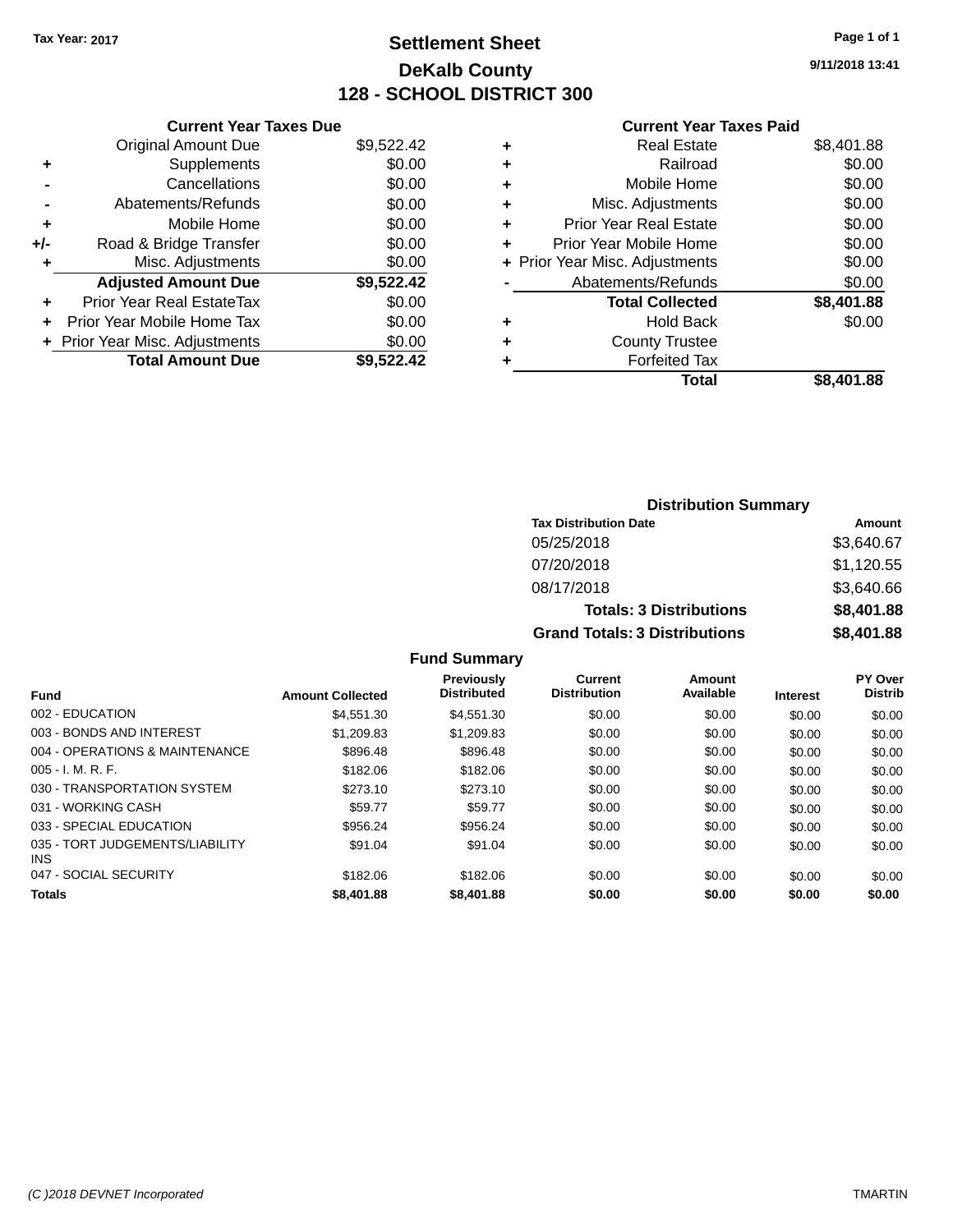# **Settlement Sheet Tax Year: 2017 Page 1 of 1 DeKalb County 129 - SCHOOL DISTRICT 301**

**9/11/2018 13:41**

|     | <b>Current Year Taxes Due</b>  |             |
|-----|--------------------------------|-------------|
|     | <b>Original Amount Due</b>     | \$11,119.90 |
| ٠   | Supplements                    | \$0.00      |
|     | Cancellations                  | \$0.00      |
|     | Abatements/Refunds             | \$0.00      |
| ٠   | Mobile Home                    | \$0.00      |
| +/- | Road & Bridge Transfer         | \$0.00      |
| ٠   | Misc. Adjustments              | \$0.00      |
|     | <b>Adjusted Amount Due</b>     | \$11,119.90 |
| ÷   | Prior Year Real EstateTax      | \$0.00      |
| ÷   | Prior Year Mobile Home Tax     | \$0.00      |
|     | + Prior Year Misc. Adjustments | \$0.00      |
|     | <b>Total Amount Due</b>        | \$11.119.90 |

#### **Current Year Taxes Paid**

| ٠ | <b>Real Estate</b>             | \$8,293.59 |
|---|--------------------------------|------------|
| ٠ | Railroad                       | \$0.00     |
| ٠ | Mobile Home                    | \$0.00     |
| ٠ | Misc. Adjustments              | \$0.00     |
| ٠ | <b>Prior Year Real Estate</b>  | \$0.00     |
| ٠ | Prior Year Mobile Home         | \$0.00     |
|   | + Prior Year Misc. Adjustments | \$0.00     |
|   | Abatements/Refunds             | \$0.00     |
|   | <b>Total Collected</b>         | \$8,293.59 |
| ٠ | <b>Hold Back</b>               | \$0.00     |
| ٠ | <b>County Trustee</b>          |            |
| ٠ | <b>Forfeited Tax</b>           |            |
|   | Total                          | \$8,293.59 |
|   |                                |            |

### **Distribution Summary Tax Distribution Date Amount** 06/22/2018 \$5,831.40 09/14/2018 \$2,462.19 **Totals: 2 Distributions \$8,293.59 Grand Totals: 2 Distributions \$8,293.59**

|                                                     |                         | Previously         | <b>Current</b>      | Amount    |                 | PY Over        |
|-----------------------------------------------------|-------------------------|--------------------|---------------------|-----------|-----------------|----------------|
| <b>Fund</b>                                         | <b>Amount Collected</b> | <b>Distributed</b> | <b>Distribution</b> | Available | <b>Interest</b> | <b>Distrib</b> |
| 002 - EDUCATION                                     | \$4.579.77              | \$3,220.13         | \$1,359.64          | \$0.00    | \$0.00          | \$0.00         |
| 003 - BONDS AND INTEREST                            | \$1,194.39              | \$839.80           | \$354.59            | \$0.00    | \$0.00          | \$0.00         |
| 004 - OPERATIONS & MAINTENANCE                      | \$809.49                | \$569.17           | \$240.32            | \$0.00    | \$0.00          | \$0.00         |
| $005 - I. M. R. F.$                                 | \$164.51                | \$115.67           | \$48.84             | \$0.00    | \$0.00          | \$0.00         |
| 030 - TRANSPORTATION SYSTEM                         | \$354.97                | \$249.59           | \$105.38            | \$0.00    | \$0.00          | \$0.00         |
| 031 - WORKING CASH                                  | \$25.98                 | \$18.27            | \$7.71              | \$0.00    | \$0.00          | \$0.00         |
| 033 - SPECIAL EDUCATION                             | \$917.71                | \$645.26           | \$272.45            | \$0.00    | \$0.00          | \$0.00         |
| 035 - TORT JUDGMENTS, LIABILITY<br><b>INSURANCE</b> | \$82.26                 | \$57.84            | \$24.42             | \$0.00    | \$0.00          | \$0.00         |
| 047 - SOCIAL SECURITY                               | \$164.51                | \$115.67           | \$48.84             | \$0.00    | \$0.00          | \$0.00         |
| <b>Totals</b>                                       | \$8,293.59              | \$5,831.40         | \$2,462.19          | \$0.00    | \$0.00          | \$0.00         |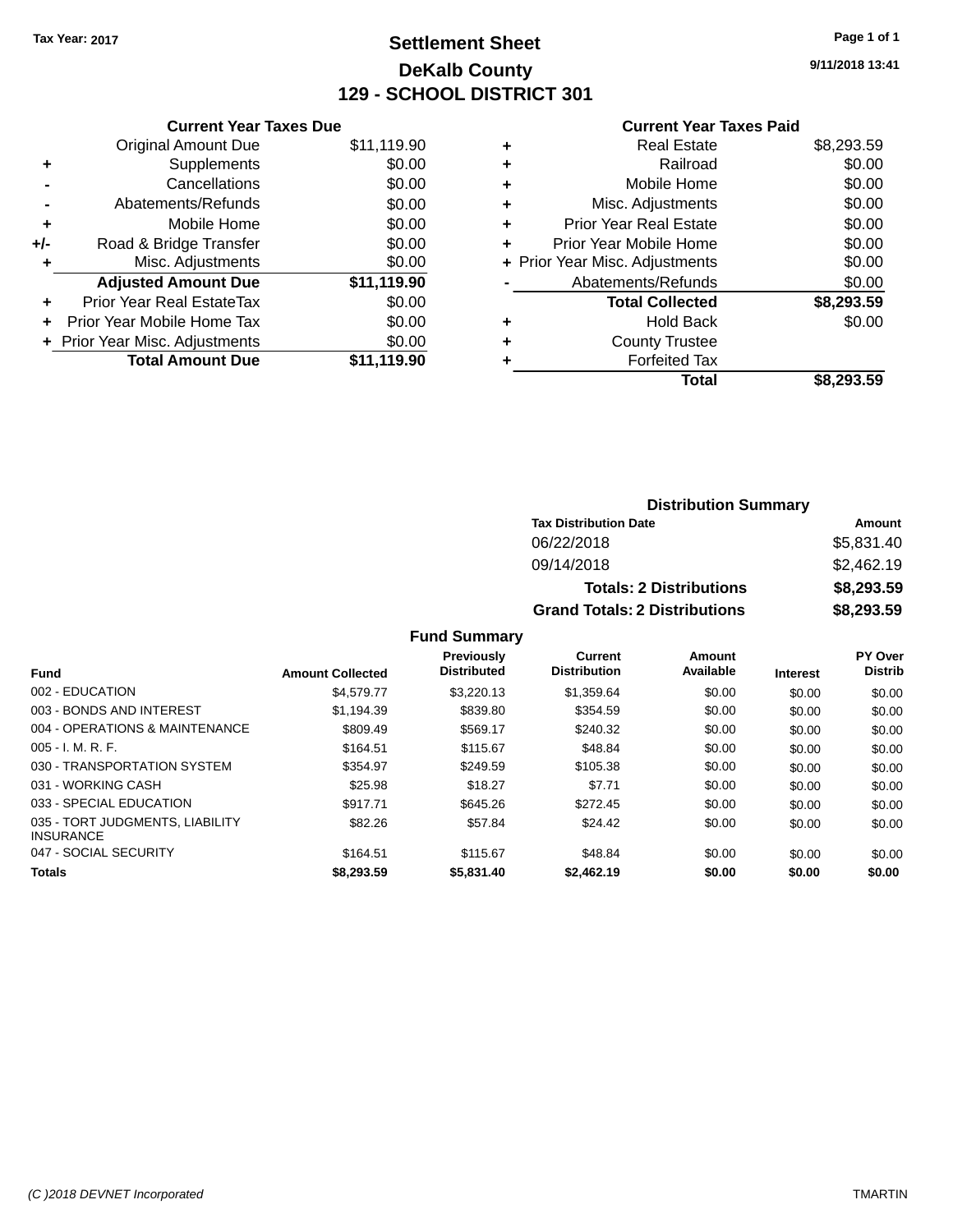# **Settlement Sheet Tax Year: 2017 Page 1 of 1 DeKalb County 130 - SCHOOL DISTRICT 302**

**9/11/2018 13:41**

#### **Current Year Taxes Paid**

|     | <b>Total Amount Due</b>          | \$2,072,547.26 |
|-----|----------------------------------|----------------|
|     | + Prior Year Misc. Adjustments   | \$0.00         |
| ÷   | Prior Year Mobile Home Tax       | \$0.00         |
| ٠   | <b>Prior Year Real EstateTax</b> | \$0.00         |
|     | <b>Adjusted Amount Due</b>       | \$2,072,547.26 |
| ٠   | Misc. Adjustments                | \$0.00         |
| +/- | Road & Bridge Transfer           | \$0.00         |
| ٠   | Mobile Home                      | \$0.00         |
|     | Abatements/Refunds               | \$0.00         |
|     | Cancellations                    | \$47,427.36    |
| ٠   | Supplements                      | \$43,160.21    |
|     | <b>Original Amount Due</b>       | \$2,076,814.41 |
|     |                                  |                |

**Current Year Taxes Due**

| ٠ | <b>Real Estate</b>             | \$1,953,473.75 |
|---|--------------------------------|----------------|
| ٠ | Railroad                       | \$65,205.48    |
| ٠ | Mobile Home                    | \$0.00         |
| ٠ | Misc. Adjustments              | \$0.00         |
| ٠ | <b>Prior Year Real Estate</b>  | \$0.00         |
| ٠ | Prior Year Mobile Home         | \$0.00         |
|   | + Prior Year Misc. Adjustments | \$0.00         |
|   | Abatements/Refunds             | \$0.00         |
|   | <b>Total Collected</b>         | \$2,018,679.23 |
| ٠ | <b>Hold Back</b>               | \$0.00         |
| ٠ | <b>County Trustee</b>          |                |
| ٠ | <b>Forfeited Tax</b>           |                |
|   | Total                          | \$2,018,679.23 |

### **Distribution Summary Tax Distribution Date Amount** 05/25/2018 \$187,898.22 06/22/2018 \$957,960.68 07/20/2018 \$14,563.48 08/17/2018 \$23,772.73 09/14/2018 \$834,484.12 **Totals: 5 Distributions \$2,018,679.23 Grand Totals: 5 Distributions \$2,018,679.23**

| <b>Fund</b>                    | <b>Amount Collected</b> | Previously<br><b>Distributed</b> | <b>Current</b><br><b>Distribution</b> | <b>Amount</b><br>Available | <b>Interest</b> | <b>PY Over</b><br><b>Distrib</b> |
|--------------------------------|-------------------------|----------------------------------|---------------------------------------|----------------------------|-----------------|----------------------------------|
| 002 - EDUCATION                | \$1,168,887.92          | \$685.691.58                     | \$483.196.34                          | \$0.00                     | \$0.00          | \$0.00                           |
| 003 - BONDS AND INTEREST       | \$412,559.48            | \$242,015.13                     | \$170,544.35                          | \$0.00                     | \$0.00          | \$0.00                           |
| 004 - OPERATIONS & MAINTENANCE | \$197.255.24            | \$115,713,62                     | \$81,541.62                           | \$0.00                     | \$0.00          | \$0.00                           |
| $005 - I. M. R. F.$            | \$11.128.98             | \$6.528.47                       | \$4,600.51                            | \$0.00                     | \$0.00          | \$0.00                           |
| 030 - TRANSPORTATION SYSTEM    | \$52,828.83             | \$30.990.39                      | \$21.838.44                           | \$0.00                     | \$0.00          | \$0.00                           |
| 031 - WORKING CASH             | \$3.528.67              | \$2,069.98                       | \$1,458.69                            | \$0.00                     | \$0.00          | \$0.00                           |
| 033 - SPECIAL EDUCATION        | \$151.455.45            | \$88,846.61                      | \$62,608.84                           | \$0.00                     | \$0.00          | \$0.00                           |
| 047 - SOCIAL SECURITY          | \$21.034.66             | \$12,339,33                      | \$8,695.33                            | \$0.00                     | \$0.00          | \$0.00                           |
| <b>Totals</b>                  | \$2.018.679.23          | \$1,184,195.11                   | \$834,484,12                          | \$0.00                     | \$0.00          | \$0.00                           |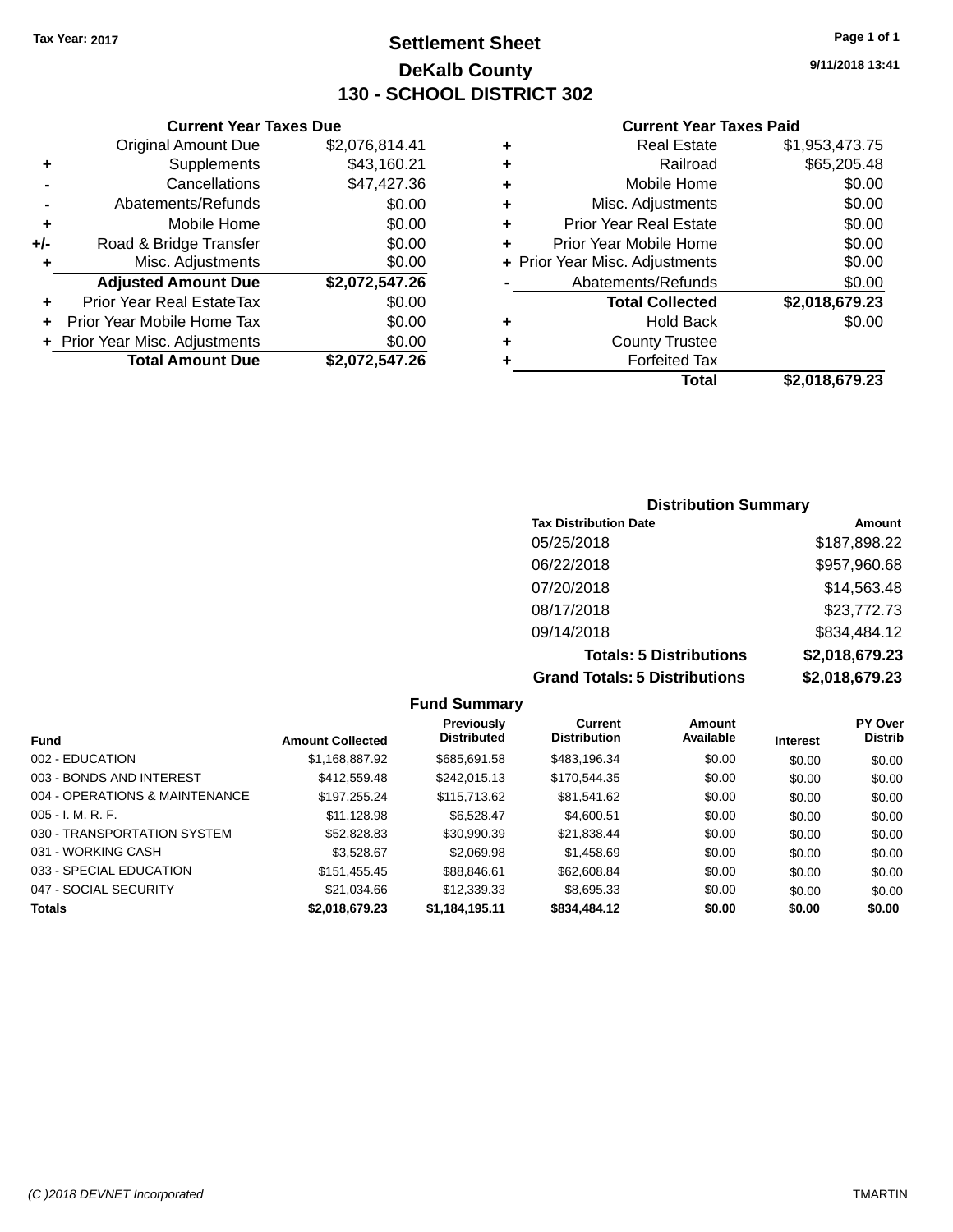# **Settlement Sheet Tax Year: 2017 Page 1 of 1 DeKalb County 131 - SCHOOL DISTRICT 424**

**9/11/2018 13:41**

#### **Current Year Taxes Paid**

| ٠ | <b>Real Estate</b>             | \$10,793,109.52 |
|---|--------------------------------|-----------------|
|   | Railroad                       | \$122,119.24    |
| ٠ | Mobile Home                    | \$0.00          |
| ٠ | Misc. Adjustments              | \$198.13        |
| ٠ | <b>Prior Year Real Estate</b>  | \$0.00          |
| ٠ | Prior Year Mobile Home         | \$0.00          |
|   | + Prior Year Misc. Adjustments | \$827.36        |
|   | Abatements/Refunds             | \$0.00          |
|   | <b>Total Collected</b>         | \$10,916,254.25 |
| ٠ | <b>Hold Back</b>               | \$0.00          |
| ٠ | <b>County Trustee</b>          |                 |
|   | <b>Forfeited Tax</b>           |                 |
|   | Total                          | \$10.916.254.25 |

### **Current Year Taxes Due** Original Amount Due \$11,237,213.73 **+** Supplements \$199,877.39 **-** Cancellations \$243,983.18 **-** Abatements/Refunds \$0.00 **+** Mobile Home \$0.00 **+/-** Road & Bridge Transfer \$0.00 **+** Misc. Adjustments \$198.13 **Adjusted Amount Due \$11,193,306.07 +** Prior Year Real EstateTax \$0.00 **+** Prior Year Mobile Home Tax \$0.00 **+** Prior Year Misc. Adjustments \$827.36 **Total Amount Due \$11,194,133.43**

### **Distribution Summary**

| <b>Tax Distribution Date</b>         | Amount          |
|--------------------------------------|-----------------|
| 05/25/2018                           | \$1.144.630.86  |
| 06/22/2018                           | \$4,930,744.39  |
| 07/20/2018                           | \$122,554.84    |
| 08/17/2018                           | \$167,642.13    |
| 09/14/2018                           | \$4,550,682.03  |
| <b>Totals: 5 Distributions</b>       | \$10,916,254.25 |
| <b>Grand Totals: 5 Distributions</b> | \$10,916,254.25 |

|                                               |                         | <b>Fund Summary</b>                     |                                |                     |                 |                                  |
|-----------------------------------------------|-------------------------|-----------------------------------------|--------------------------------|---------------------|-----------------|----------------------------------|
| <b>Fund</b>                                   | <b>Amount Collected</b> | <b>Previously</b><br><b>Distributed</b> | Current<br><b>Distribution</b> | Amount<br>Available | <b>Interest</b> | <b>PY Over</b><br><b>Distrib</b> |
| 002 - EDUCATION                               | \$5,966,780.94          | \$3,479,396.33                          | \$2,487,384.61                 | \$0.00              | \$0.00          | \$0.00                           |
| 003 - BONDS AND INTEREST                      | \$2,428,375.34          | \$1,416,053.37                          | \$1,012,321.97                 | \$0.00              | \$0.00          | \$0.00                           |
| 004 - OPERATIONS & MAINTENANCE                | \$1,237,182.76          | \$721,435.77                            | \$515,746.99                   | \$0.00              | \$0.00          | \$0.00                           |
| $005 - I. M. R. F.$                           | \$228.411.71            | \$133,193.24                            | \$95,218.47                    | \$0.00              | \$0.00          | \$0.00                           |
| 030 - TRANSPORTATION SYSTEM                   | \$380,682.53            | \$221,986.59                            | \$158,695.94                   | \$0.00              | \$0.00          | \$0.00                           |
| 031 - WORKING CASH                            | \$19,037.94             | \$11,101.55                             | \$7,936.39                     | \$0.00              | \$0.00          | \$0.00                           |
| 032 - FIRE PREV/SFTY/ENERGY                   | \$42,846.30             | \$24,984.87                             | \$17,861.43                    | \$0.00              | \$0.00          | \$0.00                           |
| 033 - SPECIAL EDUCATION                       | \$85,670.76             | \$49,957.01                             | \$35,713.75                    | \$0.00              | \$0.00          | \$0.00                           |
| 035 - TORT JUDGEMENTS/LIABILITY<br><b>INS</b> | \$199,865.69            | \$116,547.26                            | \$83,318.43                    | \$0.00              | \$0.00          | \$0.00                           |
| 047 - SOCIAL SECURITY                         | \$285,514.61            | \$166,491.53                            | \$119,023.08                   | \$0.00              | \$0.00          | \$0.00                           |
| 057 - LEASE/PURCHASE/RENTAL                   | \$41,885.67             | \$24,424.70                             | \$17,460.97                    | \$0.00              | \$0.00          | \$0.00                           |
| <b>Totals</b>                                 | \$10,916,254.25         | \$6,365,572.22                          | \$4,550,682.03                 | \$0.00              | \$0.00          | \$0.00                           |
|                                               |                         | <b>Miscellaneous Adjustment Detail</b>  |                                |                     |                 |                                  |

### **Year Source Account Type Amount Adjustment Description**

| <b>Totals 2 entries</b> |                                          | \$1.025.49                                        |
|-------------------------|------------------------------------------|---------------------------------------------------|
|                         |                                          |                                                   |
|                         | 2017 RE - Real Estate Back Tax Collected | \$198.13 TRUSTEE SALE 02-24-476-008 by TBA        |
| 2016 RE - Real Estate   | Back Tax Collected                       | \$827.36 MATHESON REDEMPTION 02-22-402-003 by TBA |
|                         |                                          |                                                   |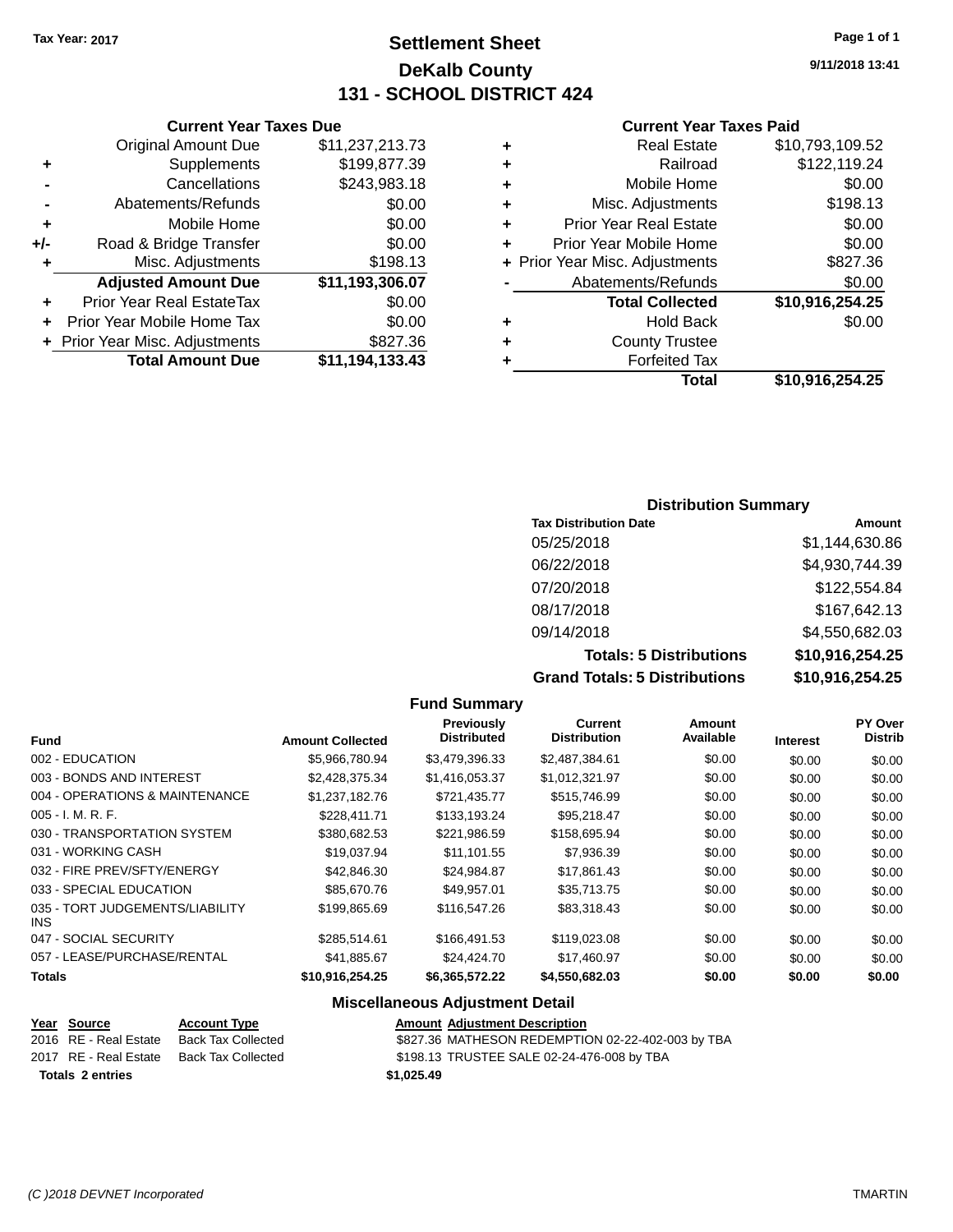# **Settlement Sheet Tax Year: 2017 Page 1 of 2 DeKalb County 132 - SCHOOL DISTRICT 425**

**9/11/2018 13:41**

#### **Current Year Taxes Paid**

| ٠ | Real Estate                    | \$7,837,523.35 |
|---|--------------------------------|----------------|
|   |                                |                |
| ٠ | Railroad                       | \$228,443.70   |
| ٠ | Mobile Home                    | \$0.00         |
| ٠ | Misc. Adjustments              | \$589.31       |
| ٠ | <b>Prior Year Real Estate</b>  | (\$259.97)     |
| ٠ | Prior Year Mobile Home         | \$0.00         |
|   | + Prior Year Misc. Adjustments | \$0.00         |
|   | Abatements/Refunds             | \$0.27         |
|   | <b>Total Collected</b>         | \$8,066,296.12 |
| ٠ | Hold Back                      | \$0.00         |
| ٠ | <b>County Trustee</b>          |                |
| ٠ | <b>Forfeited Tax</b>           |                |
|   | Total                          | \$8,066,296.12 |

|     | <b>Current Year Taxes Due</b>    |                |
|-----|----------------------------------|----------------|
|     | <b>Original Amount Due</b>       | \$8,234,999.00 |
| ٠   | Supplements                      | \$29,897.33    |
|     | Cancellations                    | \$33,301.71    |
|     | Abatements/Refunds               | \$0.27         |
| ٠   | Mobile Home                      | \$0.00         |
| +/- | Road & Bridge Transfer           | \$0.00         |
| ٠   | Misc. Adjustments                | \$589.31       |
|     | <b>Adjusted Amount Due</b>       | \$8,232,183.66 |
|     | <b>Prior Year Real EstateTax</b> | (\$259.97)     |
|     | Prior Year Mobile Home Tax       | \$0.00         |
|     | + Prior Year Misc. Adjustments   | \$0.00         |
|     | <b>Total Amount Due</b>          | \$8,231,923.69 |

### **Distribution Summary**

| <b>Tax Distribution Date</b>         | Amount         |
|--------------------------------------|----------------|
| 05/25/2018                           | \$680,198.99   |
| 06/22/2018                           | \$4,055,487.12 |
| 07/20/2018                           | \$48,652.96    |
| 08/17/2018                           | \$88,129.18    |
| 09/14/2018                           | \$3,193,827.87 |
| <b>Totals: 5 Distributions</b>       | \$8,066,296.12 |
| <b>Grand Totals: 5 Distributions</b> | \$8,066,296.12 |

|                                               |                         | <b>Fund Summary</b>                     |                                |                            |                 |                                  |
|-----------------------------------------------|-------------------------|-----------------------------------------|--------------------------------|----------------------------|-----------------|----------------------------------|
| <b>Fund</b>                                   | <b>Amount Collected</b> | <b>Previously</b><br><b>Distributed</b> | Current<br><b>Distribution</b> | <b>Amount</b><br>Available | <b>Interest</b> | <b>PY Over</b><br><b>Distrib</b> |
| 002 - EDUCATION                               | \$5,295,547.59          | \$3,198,790.02                          | \$2,096,757.57                 | \$0.00                     | \$0.00          | \$0.00                           |
| 003 - BONDS AND INTEREST                      | \$526,946.92            | \$318,303.73                            | \$208,643.19                   | \$0.00                     | \$0.00          | \$0.00                           |
| 004 - OPERATIONS & MAINTENANCE                | \$708,599.92            | \$428,031.72                            | \$280,568.20                   | \$0.00                     | \$0.00          | \$0.00                           |
| $005 - I. M. R. F.$                           | \$92,826.93             | \$56,072.36                             | \$36,754.57                    | \$0.00                     | \$0.00          | \$0.00                           |
| 030 - TRANSPORTATION SYSTEM                   | \$373,421.11            | \$225,566.04                            | \$147,855.07                   | \$0.00                     | \$0.00          | \$0.00                           |
| 031 - WORKING CASH                            | \$4,315.46              | \$2,606.76                              | \$1,708.70                     | \$0.00                     | \$0.00          | \$0.00                           |
| 032 - FIRE PREV/SFTY/ENERGY                   | \$59,319.56             | \$35,832.15                             | \$23,487.41                    | \$0.00                     | \$0.00          | \$0.00                           |
| 033 - SPECIAL EDUCATION                       | \$703,009.96            | \$424,655.09                            | \$278,354.87                   | \$0.00                     | \$0.00          | \$0.00                           |
| 035 - TORT JUDGEMENTS/LIABILITY<br><b>INS</b> | \$122,043.07            | \$73,720.45                             | \$48,322.62                    | \$0.00                     | \$0.00          | \$0.00                           |
| 047 - SOCIAL SECURITY                         | \$134,078.00            | \$80,990.19                             | \$53,087.81                    | \$0.00                     | \$0.00          | \$0.00                           |
| 057 - LEASE/PURCHASE/RENTAL                   | \$43,848.38             | \$26,486.73                             | \$17,361.65                    | \$0.00                     | \$0.00          | \$0.00                           |
| 109 - PRIOR YEAR ADJUSTMENT                   | \$2,339.22              | \$1,413.01                              | \$926.21                       | \$0.00                     | \$0.00          | \$0.00                           |
| Totals                                        | \$8,066,296.12          | \$4,872,468.25                          | \$3,193,827.87                 | \$0.00                     | \$0.00          | \$0.00                           |
|                                               |                         |                                         |                                |                            |                 |                                  |

### **Miscellaneous Adjustment Detail**

| Year Source             | <b>Account Type</b>                        |          | <b>Amount Adjustment Description</b>           |
|-------------------------|--------------------------------------------|----------|------------------------------------------------|
|                         | 2017 RE - Real Estate Paymt In Lieu of Tax |          | \$589.31 HOUSING AUTHORITY SEQUOYA APTS by TBA |
| <b>Totals 1 entries</b> |                                            | \$589.31 |                                                |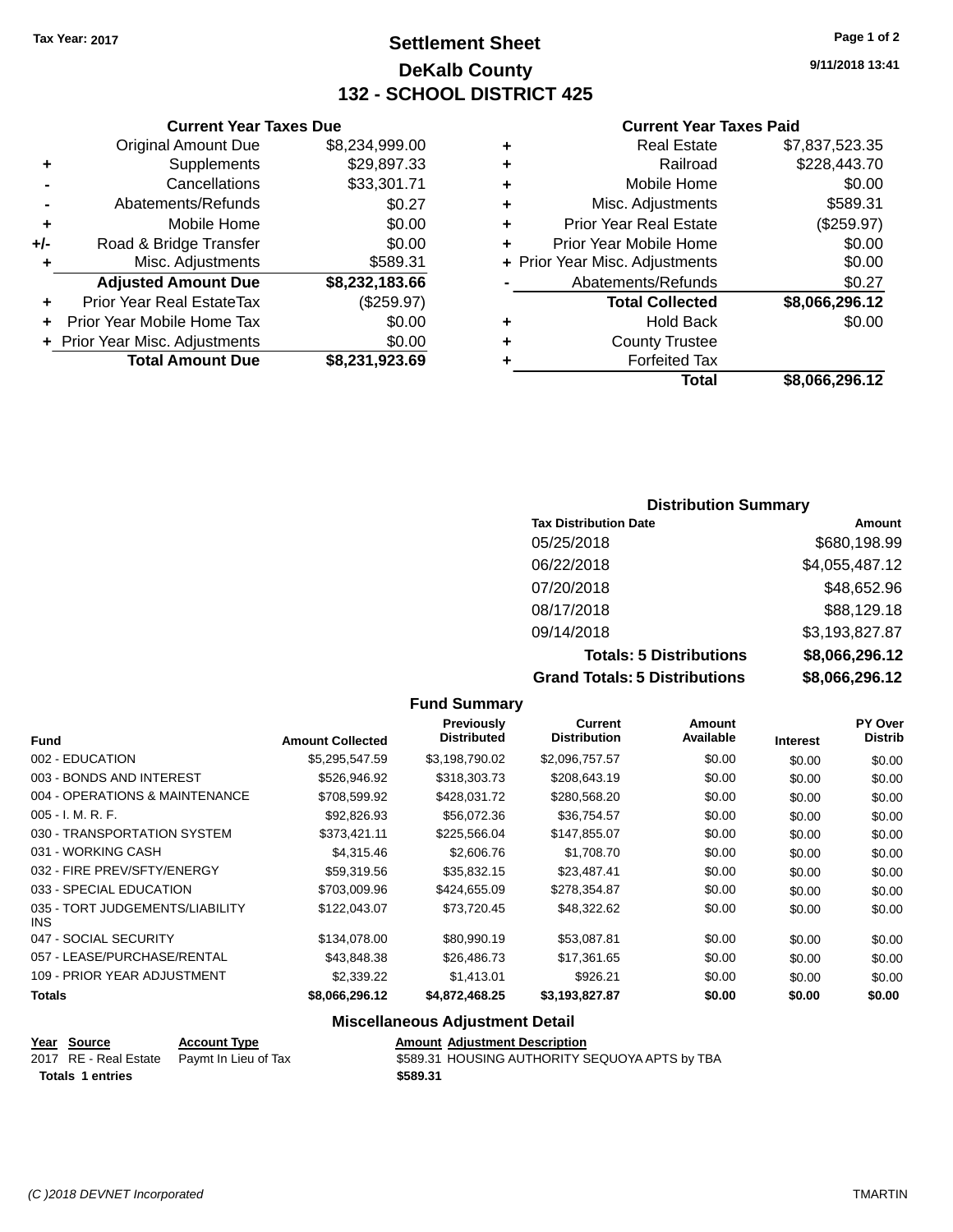# **Settlement Sheet Tax Year: 2017 Page 2 of 2 DeKalb County**

**9/11/2018 13:41**

### **Abatement Detail**

**Totals 1 entries** \$0.27

**Year Source Account Type Anneurs Amount Adjustment Description**<br>2017 RE - Real Estate RE Abatement **Adjustment** \$0.27 PTAB INTEREST REFUN \$0.27 PTAB INTEREST REFUND 14-16-434-002 by TBA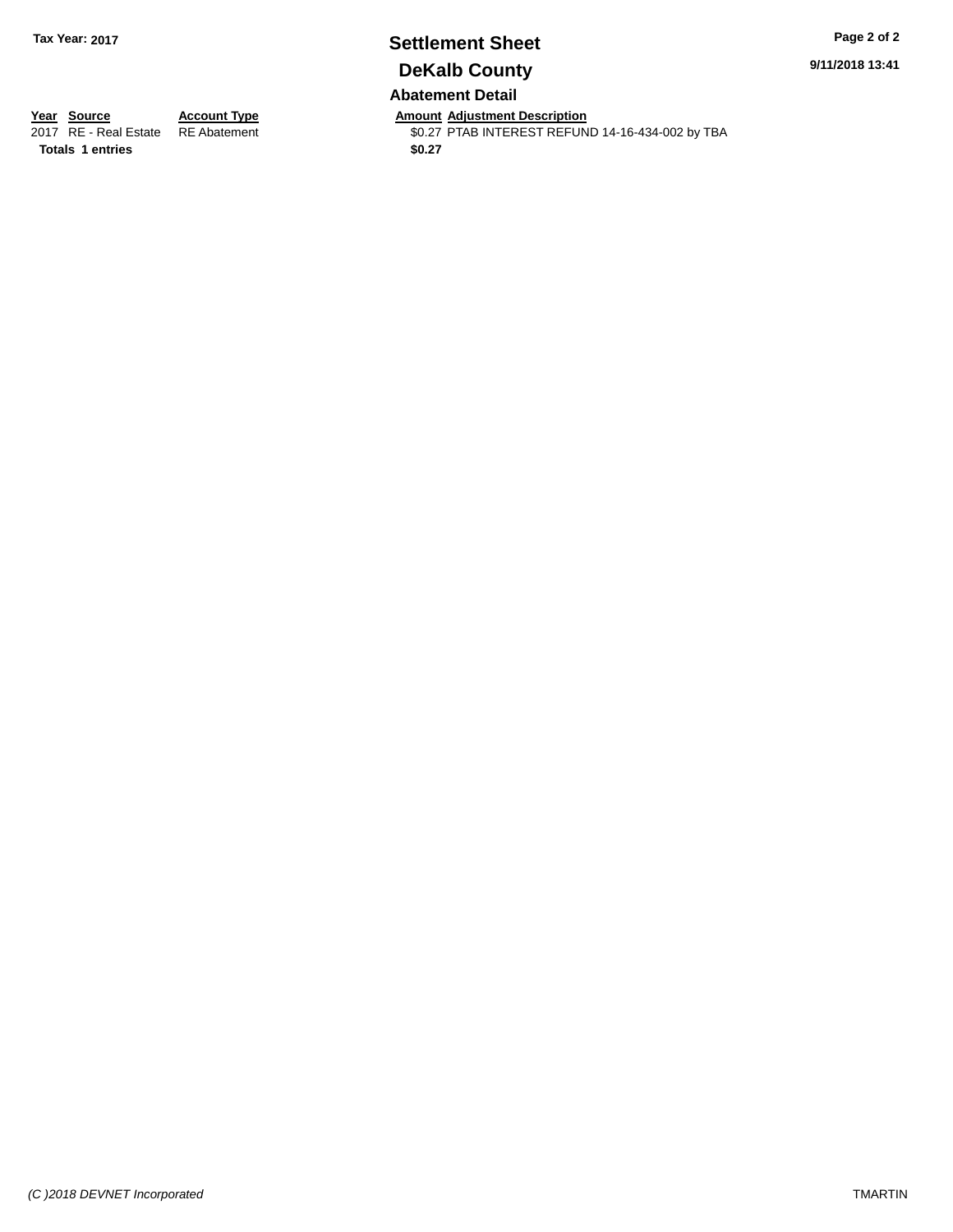# **Settlement Sheet Tax Year: 2017 Page 1 of 1 DeKalb County 133 - SCHOOL DISTRICT 426**

**9/11/2018 13:41**

#### **Current Year Taxes Paid**

|   | Total                          | \$3,805,078.07 |
|---|--------------------------------|----------------|
|   | <b>Forfeited Tax</b>           |                |
| ٠ | <b>County Trustee</b>          |                |
| ٠ | <b>Hold Back</b>               | \$0.00         |
|   | <b>Total Collected</b>         | \$3,805,078.07 |
|   | Abatements/Refunds             | \$0.00         |
|   | + Prior Year Misc. Adjustments | \$0.00         |
|   | Prior Year Mobile Home         | \$0.00         |
| ٠ | <b>Prior Year Real Estate</b>  | \$0.00         |
| ٠ | Misc. Adjustments              | \$258.87       |
| ٠ | Mobile Home                    | \$0.00         |
| ٠ | Railroad                       | \$48,651.00    |
| ٠ | <b>Real Estate</b>             | \$3,756,168.20 |
|   |                                |                |

| <b>Current Year Taxes Due</b>  |                |
|--------------------------------|----------------|
| <b>Original Amount Due</b>     | \$3,995,661.06 |
| Supplements                    | \$46,331.91    |
| Cancellations                  | \$50,318.16    |
| Abatements/Refunds             | \$0.00         |
| Mobile Home                    | \$0.00         |
| Road & Bridge Transfer         | \$0.00         |
| Misc. Adjustments              | \$258.87       |
| <b>Adjusted Amount Due</b>     | \$3,991,933.68 |
| Prior Year Real EstateTax      | \$0.00         |
| Prior Year Mobile Home Tax     | \$0.00         |
| + Prior Year Misc. Adjustments | \$0.00         |
| <b>Total Amount Due</b>        | \$3,991,933.68 |
|                                |                |

### **Distribution Summary**

| <b>Tax Distribution Date</b>         | Amount         |
|--------------------------------------|----------------|
| 05/25/2018                           | \$448,853.72   |
| 06/22/2018                           | \$1,715,616.27 |
| 07/20/2018                           | \$54,316.00    |
| 08/17/2018                           | \$71,124.33    |
| 09/14/2018                           | \$1,515,167.75 |
| <b>Totals: 5 Distributions</b>       | \$3,805,078.07 |
| <b>Grand Totals: 5 Distributions</b> | \$3,805,078.07 |

|                                               |                         | <b>Fund Summary</b>                     |                                       |                            |                 |                                  |
|-----------------------------------------------|-------------------------|-----------------------------------------|---------------------------------------|----------------------------|-----------------|----------------------------------|
| <b>Fund</b>                                   | <b>Amount Collected</b> | <b>Previously</b><br><b>Distributed</b> | <b>Current</b><br><b>Distribution</b> | <b>Amount</b><br>Available | <b>Interest</b> | <b>PY Over</b><br><b>Distrib</b> |
| 002 - EDUCATION                               | \$2,249,398.50          | \$1,353,696.47                          | \$895,702.03                          | \$0.00                     | \$0.00          | \$0.00                           |
| 003 - BONDS AND INTEREST                      | \$550,092.53            | \$331,047.75                            | \$219,044.78                          | \$0.00                     | \$0.00          | \$0.00                           |
| 004 - OPERATIONS & MAINTENANCE                | \$449,276.97            | \$270,376.57                            | \$178,900.40                          | \$0.00                     | \$0.00          | \$0.00                           |
| $005 - I. M. R. F.$                           | \$73,742.42             | \$44,378.47                             | \$29,363.95                           | \$0.00                     | \$0.00          | \$0.00                           |
| 030 - TRANSPORTATION SYSTEM                   | \$120,609.57            | \$72,583.30                             | \$48,026.27                           | \$0.00                     | \$0.00          | \$0.00                           |
| 031 - WORKING CASH                            | \$30,151.45             | \$18,145.26                             | \$12,006.19                           | \$0.00                     | \$0.00          | \$0.00                           |
| 032 - FIRE PREV/SFTY/ENERGY                   | \$30,151.45             | \$18,145.26                             | \$12,006.19                           | \$0.00                     | \$0.00          | \$0.00                           |
| 033 - SPECIAL EDUCATION                       | \$24,120.39             | \$14,515.74                             | \$9,604.65                            | \$0.00                     | \$0.00          | \$0.00                           |
| 035 - TORT JUDGEMENTS/LIABILITY<br><b>INS</b> | \$155,110.20            | \$93.345.91                             | \$61,764.29                           | \$0.00                     | \$0.00          | \$0.00                           |
| 047 - SOCIAL SECURITY                         | \$92,273.14             | \$55,530.33                             | \$36,742.81                           | \$0.00                     | \$0.00          | \$0.00                           |
| 057 - LEASE/PURCHASE/RENTAL                   | \$30,151.45             | \$18,145.26                             | \$12,006.19                           | \$0.00                     | \$0.00          | \$0.00                           |
| <b>Totals</b>                                 | \$3,805,078.07          | \$2,289,910.32                          | \$1,515,167.75                        | \$0.00                     | \$0.00          | \$0.00                           |
| <b>Miscellaneous Adjustment Detail</b>        |                         |                                         |                                       |                            |                 |                                  |

**Year** Source **Account Type Account Adjustment Description** 2017 RE - Real Estate Back Tax Collected \$258.87 KETTLESON REDEMPTION 01-19-335-001 by TBA **Totals \$258.87 1 entries**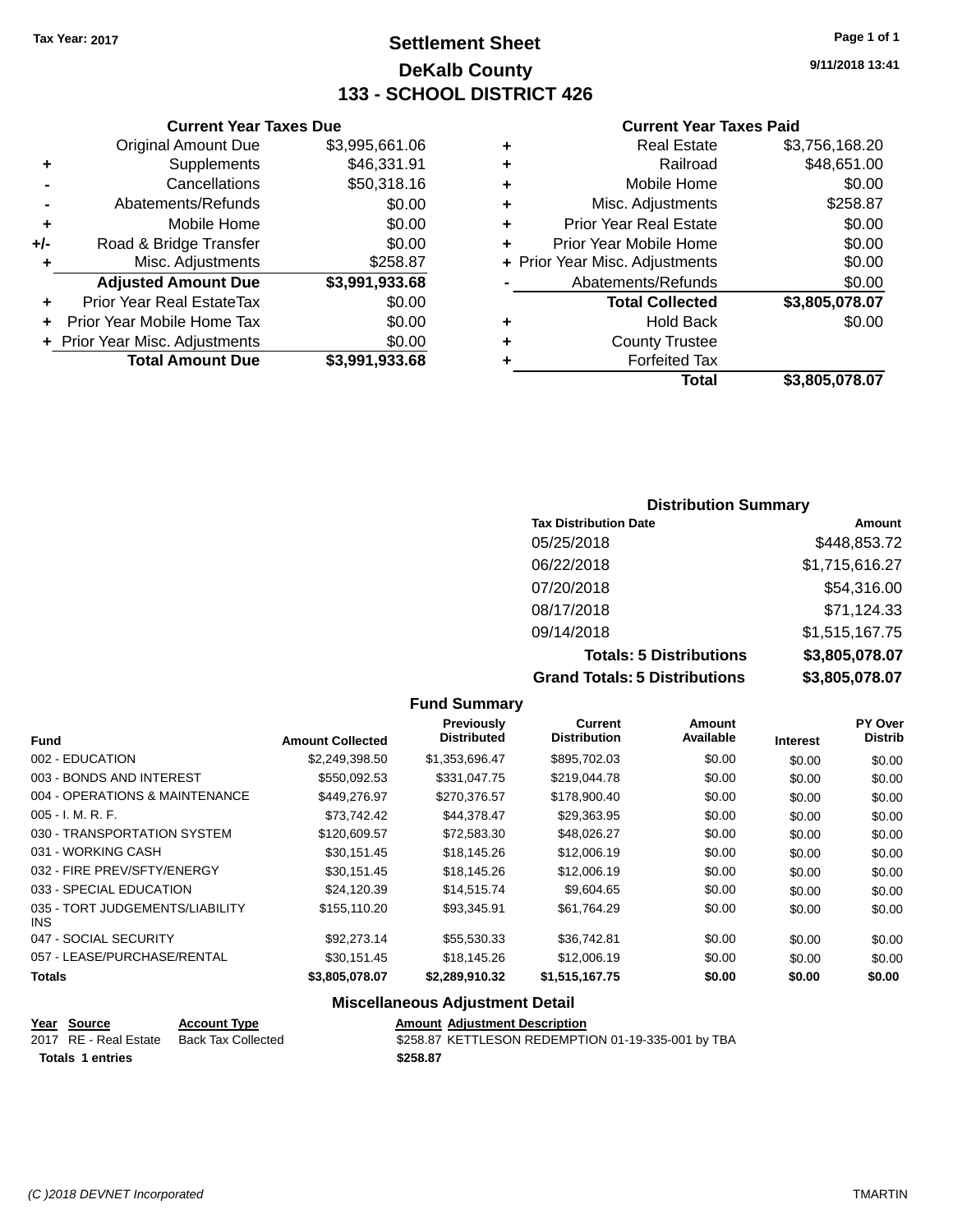**+/-** Road & Bridge T

# **Settlement Sheet Tax Year: 2017 Page 1 of 2 DeKalb County 134 - SCHOOL DISTRICT 427**

**9/11/2018 13:41**

### **Current Year Taxes Paid**

| <b>Current Y</b>            |   |                 | <b>Current Year Taxes Due</b>    |                |
|-----------------------------|---|-----------------|----------------------------------|----------------|
| Real Est                    | ÷ | \$32,680,535.02 | <b>Original Amount Due</b>       |                |
| Railr                       | ٠ | \$277,598.34    | Supplements                      | ÷              |
| Mobile Ho                   | ÷ | \$307,177.09    | Cancellations                    | $\blacksquare$ |
| Misc. Adjustme              | ÷ | \$7,507.05      | Abatements/Refunds               |                |
| Prior Year Real Est         | ÷ | \$0.00          | Mobile Home                      | ÷              |
| Prior Year Mobile Ho        | ٠ | \$0.00          | Road & Bridge Transfer           | I-             |
| + Prior Year Misc. Adjustme |   | \$15,647.24     | Misc. Adjustments                | ÷              |
| Abatements/Refu             |   | \$32,659,096.46 | <b>Adjusted Amount Due</b>       |                |
| <b>Total Collec</b>         |   | \$3,700.44      | <b>Prior Year Real EstateTax</b> | ÷              |
| Hold B                      | ٠ | \$0.00          | + Prior Year Mobile Home Tax     |                |
| <b>County Trus</b>          | ÷ | \$134.24        | + Prior Year Misc. Adjustments   |                |
| Forfeited                   |   | \$32,662,931.14 | <b>Total Amount Due</b>          |                |
| т.                          |   |                 |                                  |                |

|   | Total                          | \$31,812,312.37 |
|---|--------------------------------|-----------------|
| ÷ | <b>Forfeited Tax</b>           |                 |
| ÷ | <b>County Trustee</b>          |                 |
| ÷ | Hold Back                      | \$0.00          |
|   | <b>Total Collected</b>         | \$31,812,312.37 |
|   | Abatements/Refunds             | \$7,507.05      |
|   | + Prior Year Misc. Adjustments | \$134.24        |
| ÷ | Prior Year Mobile Home         | \$0.00          |
| ÷ | <b>Prior Year Real Estate</b>  | \$3,700.44      |
| ÷ | Misc. Adjustments              | \$15,647.24     |
| ÷ | Mobile Home                    | \$0.00          |
| ÷ | Railroad                       | \$8,852.88      |
| ÷ | <b>Real Estate</b>             | \$31,791,484.62 |

### **Distribution Summary**

| <b>Tax Distribution Date</b>         | Amount          |
|--------------------------------------|-----------------|
| 05/25/2018                           | \$3,107,461.62  |
| 06/22/2018                           | \$14,389,471.59 |
| 07/20/2018                           | \$292,409.38    |
| 08/17/2018                           | \$515,721.89    |
| 09/14/2018                           | \$13,507,247.89 |
| <b>Totals: 5 Distributions</b>       | \$31,812,312.37 |
| <b>Grand Totals: 5 Distributions</b> | \$31,812,312.37 |

#### **Fund Summary Fund Interest Amount Collected Distributed PY Over Distrib Amount Available Current Distribution Previously** 002 - EDUCATION \$16,340,235.17 \$9,402,304.81 \$6,937,930.36 \$0.00 \$0.00 \$0.00 003 - BONDS AND INTEREST  $$4,907,844.48$   $$2,824,013.82$   $$2,083,830.66$   $$0.00$   $$0.00$   $$0.00$ 004 - OPERATIONS & MAINTENANCE  $$3,062,348.62$   $$1,762,100.42$   $$1,300,248.20$   $$0.00$   $$0.00$   $$0.00$ 005 - I. M. R. F. \$617,508.81 \$355,319.62 \$262,189.19 \$0.00 \$0.00 \$0.00 030 - TRANSPORTATION SYSTEM \$1,914,019.57 \$1,101,342.50 \$812,677.07 \$0.00 \$0.00 \$0.00 \$0.00 031 - WORKING CASH \$199,145.06 \$114,589.70 \$84,555.36 \$0.00 \$0.00 \$0.00 032 - FIRE PREV/SFTY/ENERGY \$422,340.28 \$243,018.05 \$179,322.23 \$0.00 \$0.00 \$0.00 033 - SPECIAL EDUCATION \$3,338,861.24 \$1,921,208.03 \$1,417,653.21 \$0.00 \$0.00 \$0.00 047 - SOCIAL SECURITY 66000 \$807,491.95 \$464,637.47 \$342,854.48 \$0.00 \$0.00 \$0.00 057 - LEASE/PURCHASE/RENTAL \$202,517.19 \$116,530.06 \$85,987.13 \$0.00 \$0.00 \$0.00 **Totals \$31,812,312.37 \$18,305,064.48 \$13,507,247.89 \$0.00 \$0.00 \$0.00 Miscellaneous Adjustment Detail**

| <u>Year Source</u>      | <b>Account Type</b>                        | <b>Amount Adjustment Description</b>                        |  |
|-------------------------|--------------------------------------------|-------------------------------------------------------------|--|
| 2016 RE - Real Estate   | Back Tax Collected                         | \$134.24 TRUSTEE SALE 06-21-440-012 by TBA                  |  |
| 2017 RE - Real Estate   | Pavmt In Lieu of Tax                       | \$7,823.62 HOUSING AUTHORITY DEKALB UNITS by TBA            |  |
|                         | 2017 RE - Real Estate Paymt In Lieu of Tax | \$7,823.62 HOUSING AUTHORITY- PAYMENT IN LIEU OF TAX by TBA |  |
| <b>Totals 3 entries</b> |                                            | \$15,781.48                                                 |  |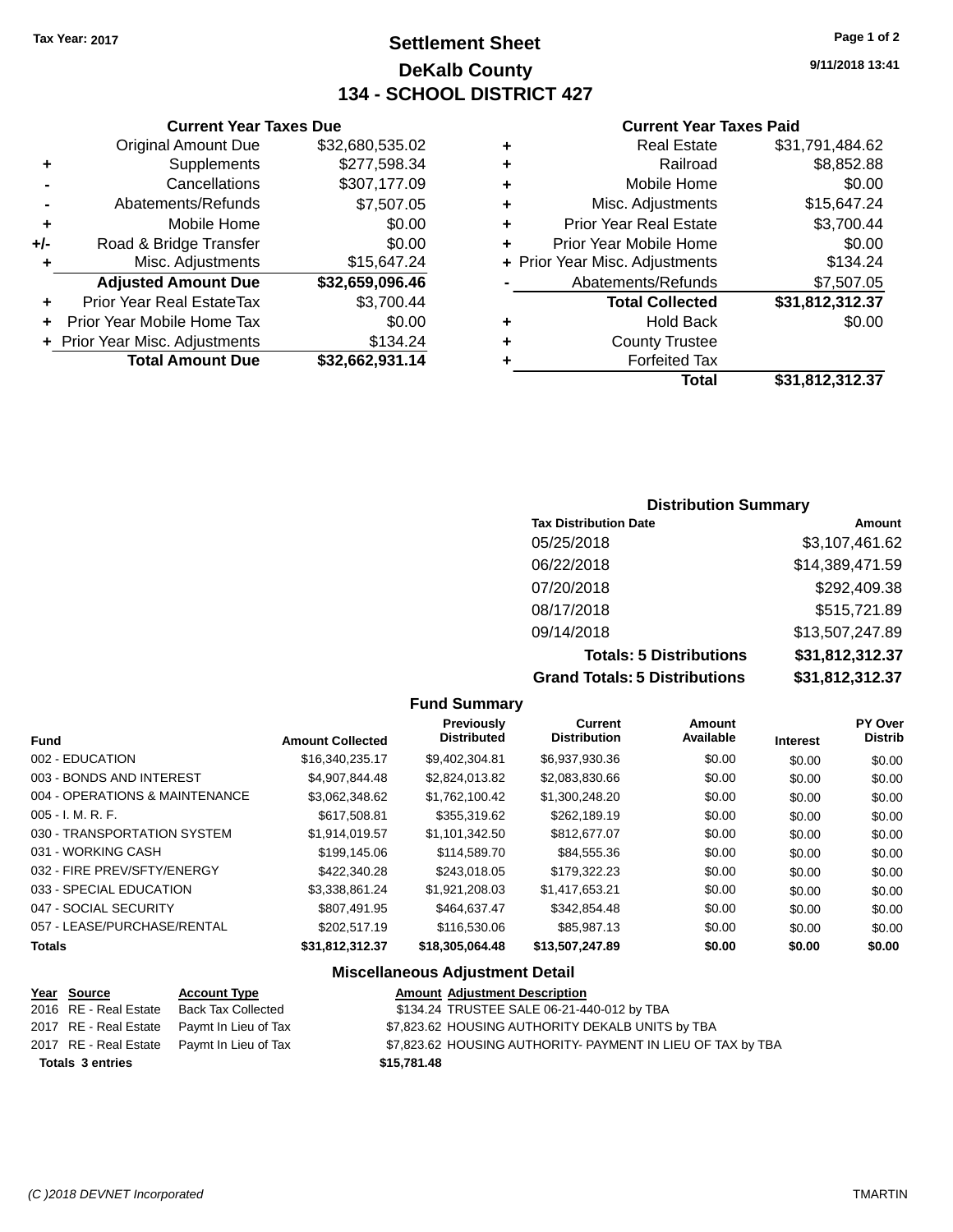# **Settlement Sheet Tax Year: 2017 Page 2 of 2 DeKalb County**

**9/11/2018 13:41**

**Abatement Detail**

**Totals \$7,507.05 1 entries**

**Year Source Account Type Account Type Amount Adjustment Description**<br>2017 RE - Real Estate RE Abatement **Account 1997 ACCOUNT ACCOUNT ACCOUNT ACCOUNT** S7,507.05 17TX23 TAX OBJECTION  $$7,507.05$   $17T$ X23 TAX OBJECTION COMPLAINT REFUND by TBA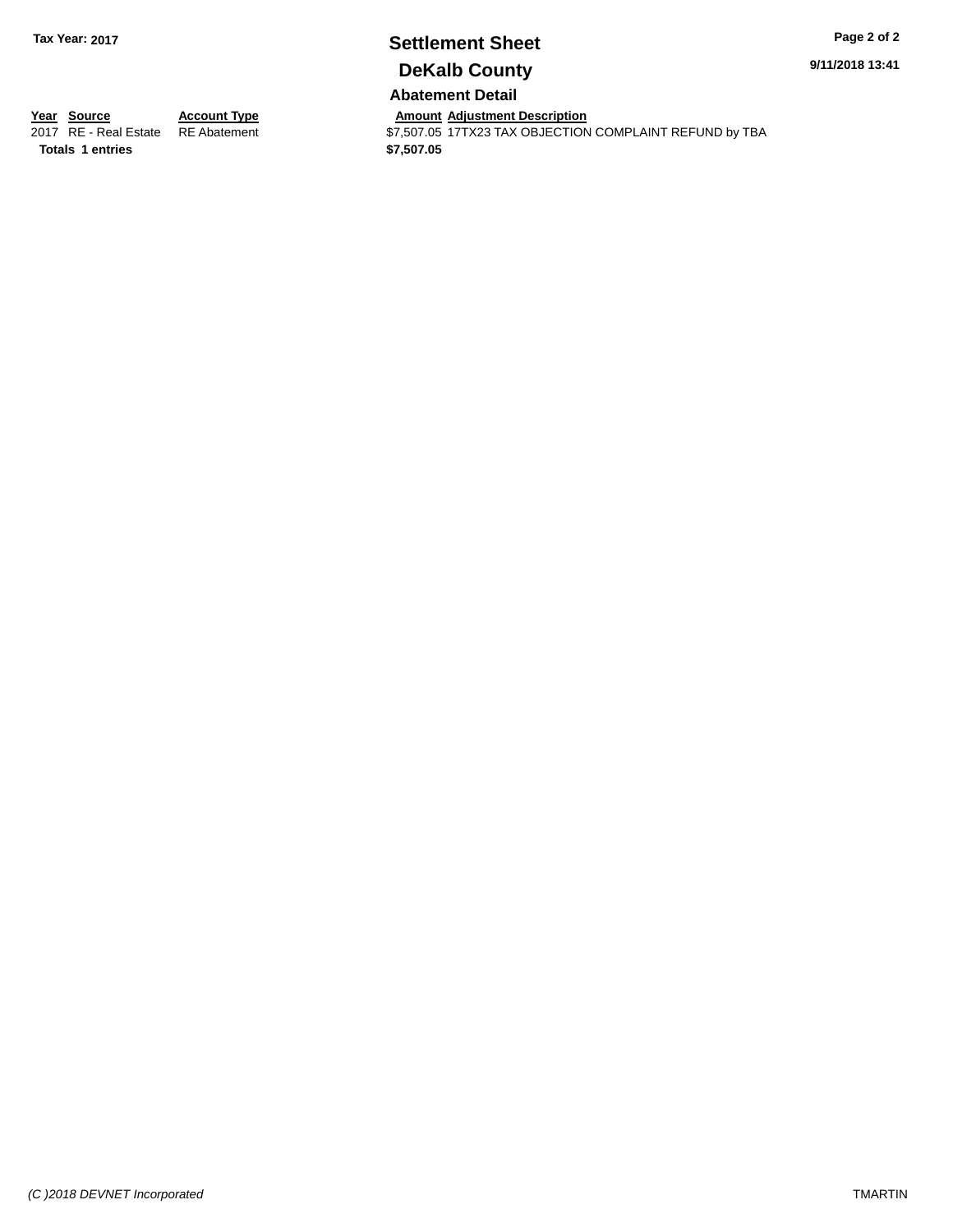# **Settlement Sheet Tax Year: 2017 Page 1 of 2 DeKalb County 135 - SCHOOL DISTRICT 428**

**9/11/2018 13:41**

### **Current Year Taxes Paid**

| <b>Real Estate</b>                 | \$51,312,360.12          |
|------------------------------------|--------------------------|
| Railroad<br>٠                      | \$444,204.62             |
| Mobile Home<br>٠                   | \$0.00                   |
| Misc. Adjustments<br>٠             | \$22,432.30              |
| <b>Prior Year Real Estate</b><br>٠ | (\$25,207.54)            |
| Prior Year Mobile Home             | \$0.00                   |
| + Prior Year Misc. Adjustments     | \$720.69                 |
| Abatements/Refunds                 | \$335,939.20             |
| <b>Total Collected</b>             | \$51,418,570.99          |
| <b>Hold Back</b><br>٠              | \$0.00                   |
| <b>County Trustee</b>              |                          |
| <b>Forfeited Tax</b>               |                          |
|                                    | Total<br>\$51,418,570.99 |

|     | <b>Current Year Taxes Due</b>  |                 |
|-----|--------------------------------|-----------------|
|     | <b>Original Amount Due</b>     | \$54,115,731.26 |
| ٠   | Supplements                    | \$460,298.73    |
|     | Cancellations                  | \$1,391,505.02  |
|     | Abatements/Refunds             | \$335,939.20    |
| ٠   | Mobile Home                    | \$0.00          |
| +/- | Road & Bridge Transfer         | \$0.00          |
| ٠   | Misc. Adjustments              | \$22,432.30     |
|     | <b>Adjusted Amount Due</b>     | \$52,871,018.07 |
| ٠   | Prior Year Real EstateTax      | (\$25,207.54)   |
| ÷   | Prior Year Mobile Home Tax     | \$0.00          |
|     | + Prior Year Misc. Adjustments | \$720.69        |
|     | <b>Total Amount Due</b>        | \$52,846,531.22 |

### **Distribution Summary**

| <b>Tax Distribution Date</b>         | Amount          |
|--------------------------------------|-----------------|
| 05/25/2018                           | \$4,827,541.33  |
| 06/22/2018                           | \$23,073,447.37 |
| 07/20/2018                           | \$456,585.20    |
| 08/17/2018                           | \$968,292.26    |
| 09/14/2018                           | \$22,092,704.83 |
| <b>Totals: 5 Distributions</b>       | \$51,418,570.99 |
| <b>Grand Totals: 5 Distributions</b> | \$51,418,570.99 |

|                                               |                         | <b>Fund Summary</b>              |                                       |                     |                 |                                  |
|-----------------------------------------------|-------------------------|----------------------------------|---------------------------------------|---------------------|-----------------|----------------------------------|
| <b>Fund</b>                                   | <b>Amount Collected</b> | Previously<br><b>Distributed</b> | <b>Current</b><br><b>Distribution</b> | Amount<br>Available | <b>Interest</b> | <b>PY Over</b><br><b>Distrib</b> |
| 002 - EDUCATION                               | \$30.536.049.69         | \$17,415,810.85                  | \$13,120,238.84                       | \$0.00              | \$0.00          | \$0.00                           |
| 003 - BONDS AND INTEREST                      | \$4,797,301.23          | \$2,736,073.97                   | \$2,061,227.26                        | \$0.00              | \$0.00          | \$0.00                           |
| 004 - OPERATIONS & MAINTENANCE                | \$4,994,748.56          | \$2,848,685.31                   | \$2,146,063.25                        | \$0.00              | \$0.00          | \$0.00                           |
| $005 - I. M. R. F.$                           | \$428,573.77            | \$244,431.09                     | \$184,142.68                          | \$0.00              | \$0.00          | \$0.00                           |
| 030 - TRANSPORTATION SYSTEM                   | \$2,890,546.40          | \$1,648,582.90                   | \$1,241,963.50                        | \$0.00              | \$0.00          | \$0.00                           |
| 031 - WORKING CASH                            | \$0.00                  | \$0.00                           | \$0.00                                | \$0.00              | \$0.00          | \$0.00                           |
| 032 - FIRE PREV/SFTY/ENERGY                   | \$574,808.18            | \$327,833.84                     | \$246.974.34                          | \$0.00              | \$0.00          | \$0.00                           |
| 033 - SPECIAL EDUCATION                       | \$4,971,096.02          | \$2,835,195.40                   | \$2,135,900.62                        | \$0.00              | \$0.00          | \$0.00                           |
| 035 - TORT JUDGEMENTS/LIABILITY<br><b>INS</b> | \$875,092.65            | \$499,096.92                     | \$375,995.73                          | \$0.00              | \$0.00          | \$0.00                           |
| 047 - SOCIAL SECURITY                         | \$1,350,354.49          | \$770,155.88                     | \$580,198.61                          | \$0.00              | \$0.00          | \$0.00                           |
| <b>Totals</b>                                 | \$51,418,570.99         | \$29,325,866.16                  | \$22,092,704.83                       | \$0.00              | \$0.00          | \$0.00                           |

### **Miscellaneous Adjustment Detail**

| Year Source             | <b>Account Type</b>                        |             | <b>Amount Adjustment Description</b>                           |
|-------------------------|--------------------------------------------|-------------|----------------------------------------------------------------|
|                         | 2016 RE - Real Estate Back Tax Collected   |             | \$470.44 RESOURCE BANK TR 1244 REDEMPTION 09-29-254-046 by TBA |
|                         | 2016 RE - Real Estate Back Tax Collected   |             | \$250.25 ORIK WILKINSON REDEMPTION 08-12-377-001 by TBA        |
|                         | 2017 RE - Real Estate Paymt In Lieu of Tax |             | \$11,162.60 HOUSING AUTHORITY DEKALB UNITS by TBA              |
|                         | 2017 RE - Real Estate Back Tax Collected   |             | \$107.10 BALDWIN REDEMPTION 07-23-326-001 by TBA               |
|                         | 2017 RE - Real Estate Paymt In Lieu of Tax |             | \$11,162.60 HOUSING AUTHORITY- PAYMENT IN LIEU OF TAX by TBA   |
| <b>Totals 5 entries</b> |                                            | \$23,152.99 |                                                                |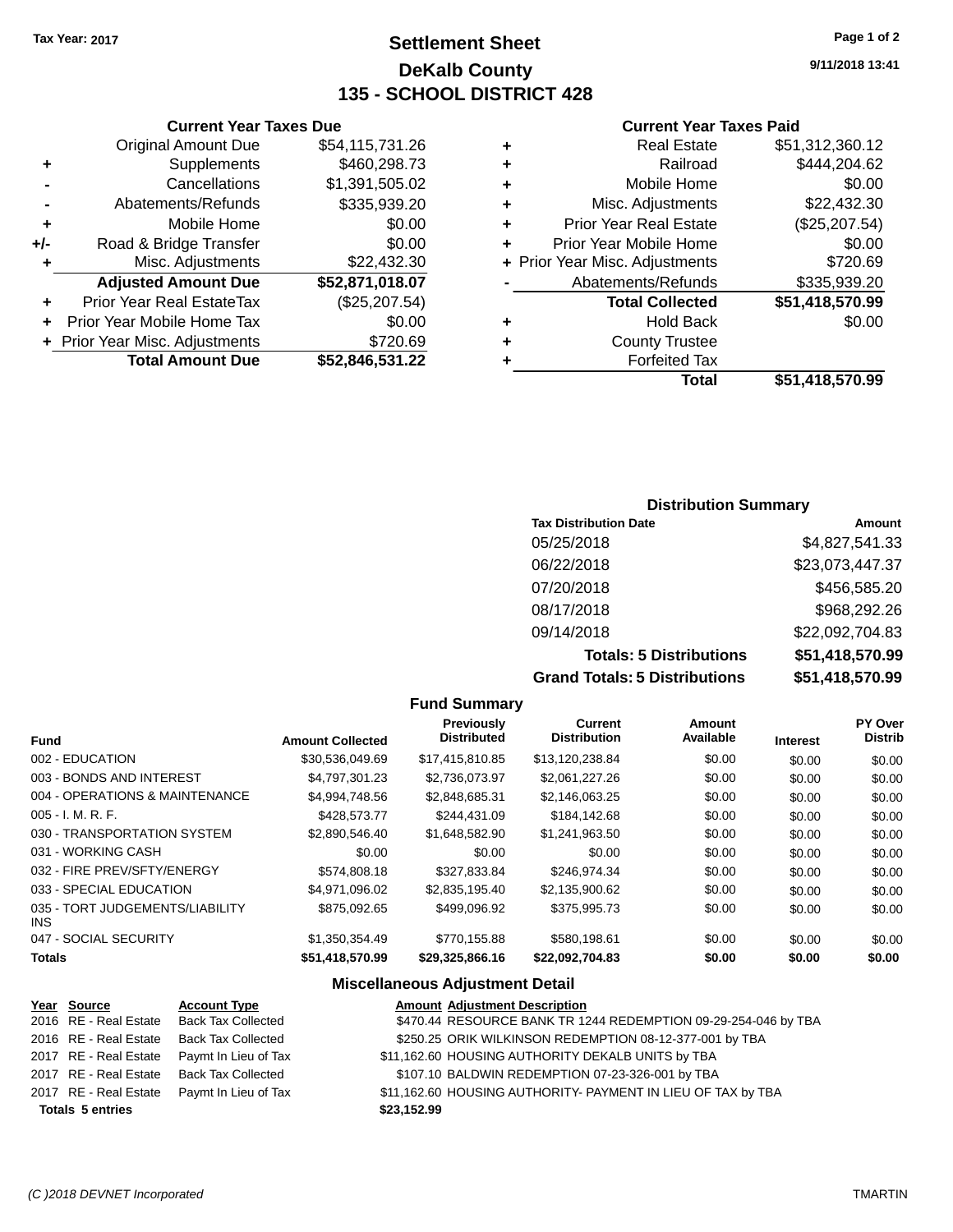| Year | Source                | <b>Account Type</b> |              | <b>Amount Adjustment Description</b> |
|------|-----------------------|---------------------|--------------|--------------------------------------|
|      | 2016 RE - Real Estate | <b>RE</b> Abatement |              | \$10.52 PTAB INTEREST REFUN          |
|      | 2016 RE - Real Estate | <b>RE</b> Abatement |              | \$3.64 PTAB INTEREST REFUN           |
|      | 2017 RE - Real Estate | <b>RE</b> Abatement |              | \$0.15 PTAB INTEREST REFUN           |
|      | 2017 RE - Real Estate | <b>RE</b> Abatement |              | \$0.21 PTAB INTEREST REFUN           |
|      | 2017 RE - Real Estate | <b>RE</b> Abatement |              | \$5.32 PTAB INTEREST REFUN           |
|      | 2017 RE - Real Estate | <b>RE</b> Abatement |              | \$0.40 PTAB INTEREST REFUN           |
|      | 2017 RE - Real Estate | <b>RE</b> Abatement |              | \$1.31 PTAB INTEREST REFUN           |
|      | 2017 RE - Real Estate | <b>RE</b> Abatement |              | \$1.20 PTAB INTEREST REFUN           |
|      | 2017 RE - Real Estate | <b>RE</b> Abatement |              | \$179,000.00 16TX27 TAX OBJECTION    |
|      | 2017 RE - Real Estate | <b>RE</b> Abatement |              | \$1,842.74 SIE COURT ORDER 14T       |
|      | 2017 RE - Real Estate | <b>RE</b> Abatement |              | \$34.99 PTAB INTEREST REFUN          |
|      | 2017 RE - Real Estate | <b>RE</b> Abatement |              | \$38.22 PTAB INTEREST REFUN          |
|      | 2017 RE - Real Estate | <b>RE</b> Abatement |              | \$0.50 PTAB INTEREST REFUN           |
|      | 2017 RE - Real Estate | <b>RE</b> Abatement |              | \$155,000.00 17TX23 TAX OBJECTION    |
|      | Totals 14 entries     |                     | \$335,939.20 |                                      |

# **Settlement Sheet Tax Year: 2017 Page 2 of 2 DeKalb County Abatement Detail**

| Year Source              | <b>Account Type</b> |              | <b>Amount Adjustment Description</b>                      |
|--------------------------|---------------------|--------------|-----------------------------------------------------------|
| 2016 RE - Real Estate    | <b>RE</b> Abatement |              | \$10.52 PTAB INTEREST REFUND 08-29-200-003 by TBA         |
| 2016 RE - Real Estate    | <b>RE</b> Abatement |              | \$3.64 PTAB INTEREST REFUND 08-29-200-003 by TBA          |
| 2017 RE - Real Estate    | <b>RE</b> Abatement |              | \$0.15 PTAB INTEREST REFUND 08-23-105-006 by TBA          |
| 2017 RE - Real Estate    | <b>RE</b> Abatement |              | \$0.21 PTAB INTEREST REFUND 08-14-352-008 by TBA          |
| 2017 RE - Real Estate    | <b>RE</b> Abatement |              | \$5.32 PTAB INTEREST REFUND 08-16-401-008 by TBA          |
| 2017 RE - Real Estate    | <b>RE</b> Abatement |              | \$0.40 PTAB INTEREST REFUND 08-21-426-011 by TBA          |
| 2017 RE - Real Estate    | <b>RE</b> Abatement |              | \$1.31 PTAB INTEREST REFUND 08-23-105-009 by TBA          |
| 2017 RE - Real Estate    | <b>RE</b> Abatement |              | \$1.20 PTAB INTEREST REFUND 08-24-128-026 by TBA          |
| 2017 RE - Real Estate    | <b>RE</b> Abatement |              | \$179,000.00 16TX27 TAX OBJECTION COMPLAINT REFUND by TBA |
| 2017 RE - Real Estate    | <b>RE</b> Abatement |              | \$1,842.74 SIE COURT ORDER 14TX38 09-33-100-009 by TBA    |
| 2017 RE - Real Estate    | <b>RE</b> Abatement |              | \$34.99 PTAB INTEREST REFUND 08-13-151-039 by TBA         |
| 2017 RE - Real Estate    | <b>RE</b> Abatement |              | \$38.22 PTAB INTEREST REFUND 08-12-252-003 by TBA         |
| 2017 RE - Real Estate    | <b>RE</b> Abatement |              | \$0.50 PTAB INTEREST REFUND 08-22-228-016 by TBA          |
| 2017 RE - Real Estate    | <b>RE</b> Abatement |              | \$155,000.00 17TX23 TAX OBJECTION COMPLAINT REFUND by TBA |
| <b>Totals 14 entries</b> |                     | \$335,939.20 |                                                           |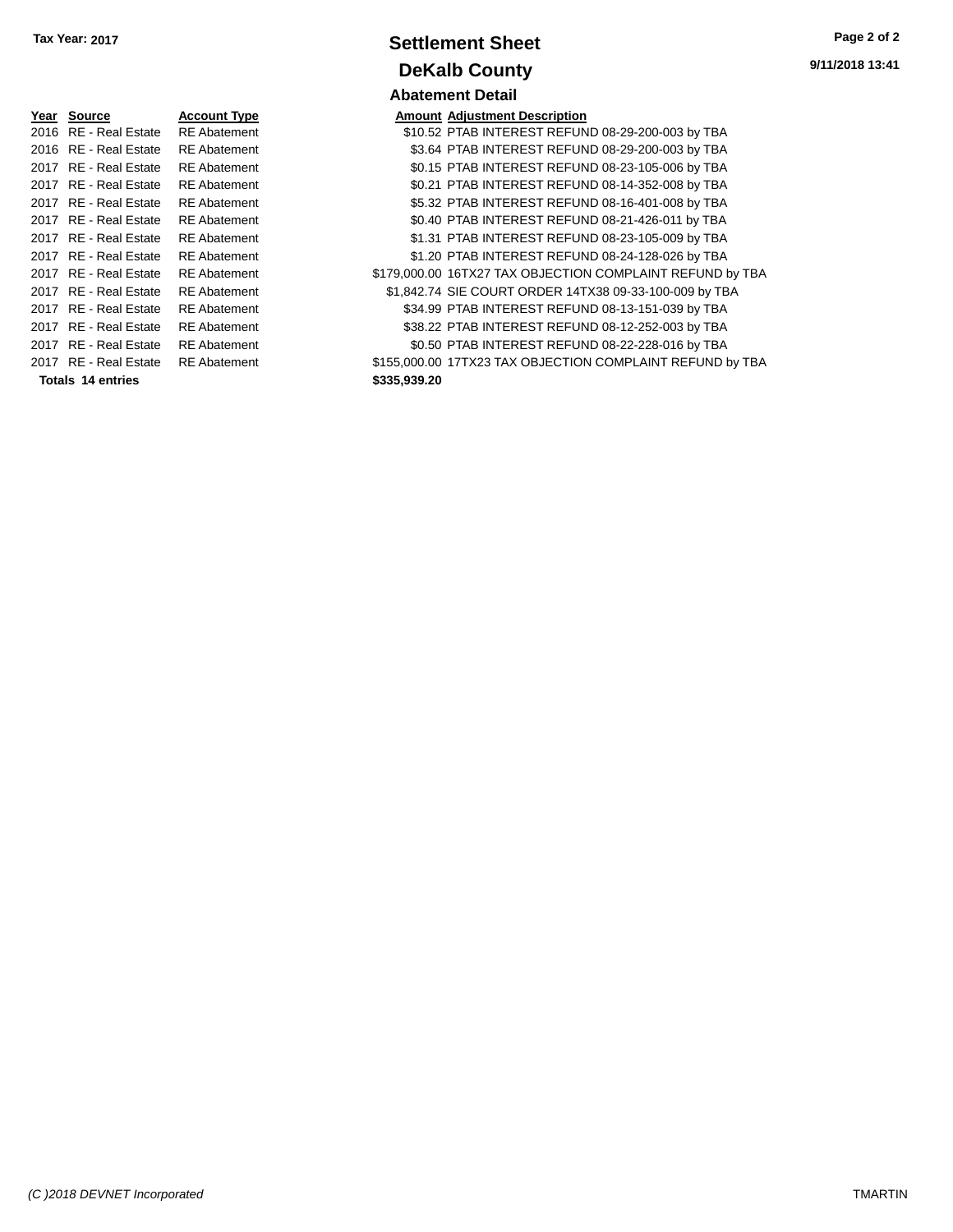# **Settlement Sheet Tax Year: 2017 Page 1 of 1 DeKalb County 136 - SCHOOL DISTRICT 429**

**9/11/2018 13:41**

#### **Current Year Taxes Paid**

| <b>Curren</b>             |   |                | <b>Current Year Taxes Due</b>    |       |
|---------------------------|---|----------------|----------------------------------|-------|
| Real                      | ٠ | \$5,416,381.81 | Original Amount Due              |       |
| R                         | ٠ | \$36,568.77    | Supplements                      | ٠     |
| Mobile                    | ٠ | \$40,421.97    | Cancellations                    |       |
| Misc. Adjust              | ÷ | \$0.00         | Abatements/Refunds               |       |
| Prior Year Real           | ÷ | \$0.00         | Mobile Home                      | ٠     |
| <b>Prior Year Mobile</b>  | ٠ | \$0.00         | Road & Bridge Transfer           | $+/-$ |
| + Prior Year Misc. Adjust |   | \$629.90       | Misc. Adjustments                | ٠     |
| Abatements/R              |   | \$5,413,158.51 | <b>Adjusted Amount Due</b>       |       |
| <b>Total Col</b>          |   | \$0.00         | <b>Prior Year Real EstateTax</b> |       |
| Hok                       | ٠ | \$0.00         | Prior Year Mobile Home Tax       |       |
| County T                  | ÷ | \$0.00         | + Prior Year Misc. Adjustments   |       |
| Forfeit                   |   | \$5,413,158.51 | <b>Total Amount Due</b>          |       |
|                           |   |                |                                  |       |

|   | Real Estate                    | \$5,201,775.41 |
|---|--------------------------------|----------------|
| ٠ | Railroad                       | \$70,096.04    |
| ٠ | Mobile Home                    | \$0.00         |
| ٠ | Misc. Adjustments              | \$629.90       |
| ٠ | <b>Prior Year Real Estate</b>  | \$0.00         |
| ٠ | Prior Year Mobile Home         | \$0.00         |
|   | + Prior Year Misc. Adjustments | \$0.00         |
|   | Abatements/Refunds             | \$0.00         |
|   | <b>Total Collected</b>         | \$5,272,501.35 |
| ٠ | <b>Hold Back</b>               | \$0.00         |
| ٠ | <b>County Trustee</b>          |                |
|   | <b>Forfeited Tax</b>           |                |
|   | Total                          | \$5,272,501.35 |
|   |                                |                |

### **Distribution Summary Tax Distribution Date Amount** 05/25/2018 \$531,915.02 06/22/2018 \$2,472,412.73 07/20/2018 \$55,444.31 08/17/2018 \$72,437.43 09/14/2018 \$2,140,291.86 **Totals: 5 Distributions \$5,272,501.35 Grand Totals: 5 Distributions \$5,272,501.35**

|                                         |                         | <b>Fund Summary</b>                     |                                       |                     |                 |                                  |
|-----------------------------------------|-------------------------|-----------------------------------------|---------------------------------------|---------------------|-----------------|----------------------------------|
| <b>Fund</b>                             | <b>Amount Collected</b> | <b>Previously</b><br><b>Distributed</b> | <b>Current</b><br><b>Distribution</b> | Amount<br>Available | <b>Interest</b> | <b>PY Over</b><br><b>Distrib</b> |
| 002 - EDUCATION                         | \$2,881,263.80          | \$1,711,658.52                          | \$1,169,605.28                        | \$0.00              | \$0.00          | \$0.00                           |
| 003 - BONDS AND INTEREST                | \$1.000.272.61          | \$594.227.14                            | \$406.045.47                          | \$0.00              | \$0.00          | \$0.00                           |
| 004 - OPERATIONS & MAINTENANCE          | \$553,243.56            | \$328,662.73                            | \$224,580.83                          | \$0.00              | \$0.00          | \$0.00                           |
| $005 - I. M. R. F.$                     | \$94.941.93             | \$56,401.70                             | \$38,540.23                           | \$0.00              | \$0.00          | \$0.00                           |
| 030 - TRANSPORTATION SYSTEM             | \$236,587.67            | \$140,548.50                            | \$96,039.17                           | \$0.00              | \$0.00          | \$0.00                           |
| 032 - FIRE PREV/SFTY/ENERGY             | \$543.08                | \$322.62                                | \$220.46                              | \$0.00              | \$0.00          | \$0.00                           |
| 033 - SPECIAL EDUCATION                 | \$343.498.19            | \$204.060.31                            | \$139,437.88                          | \$0.00              | \$0.00          | \$0.00                           |
| 035 - TORT JUDGEMENTS/LIABILITY<br>INS. | \$65,537.19             | \$38,933.36                             | \$26,603.83                           | \$0.00              | \$0.00          | \$0.00                           |
| 047 - SOCIAL SECURITY                   | \$96,613.32             | \$57,394.61                             | \$39,218.71                           | \$0.00              | \$0.00          | \$0.00                           |
| <b>Totals</b>                           | \$5,272,501.35          | \$3,132,209.49                          | \$2,140,291.86                        | \$0.00              | \$0.00          | \$0.00                           |
|                                         | --- --                  |                                         |                                       |                     |                 |                                  |

#### **Miscellaneous Adjustment Detail**

| <u>Year Source</u>      | <b>Account Type</b>                        | <b>Amount Adiustment Description</b>                |
|-------------------------|--------------------------------------------|-----------------------------------------------------|
|                         | 2017 RE - Real Estate Paymt In Lieu of Tax | \$629.90 HOUSING AUTHORITY SUNSET VIEW APTS. by TBA |
| <b>Totals 1 entries</b> |                                            | \$629.90                                            |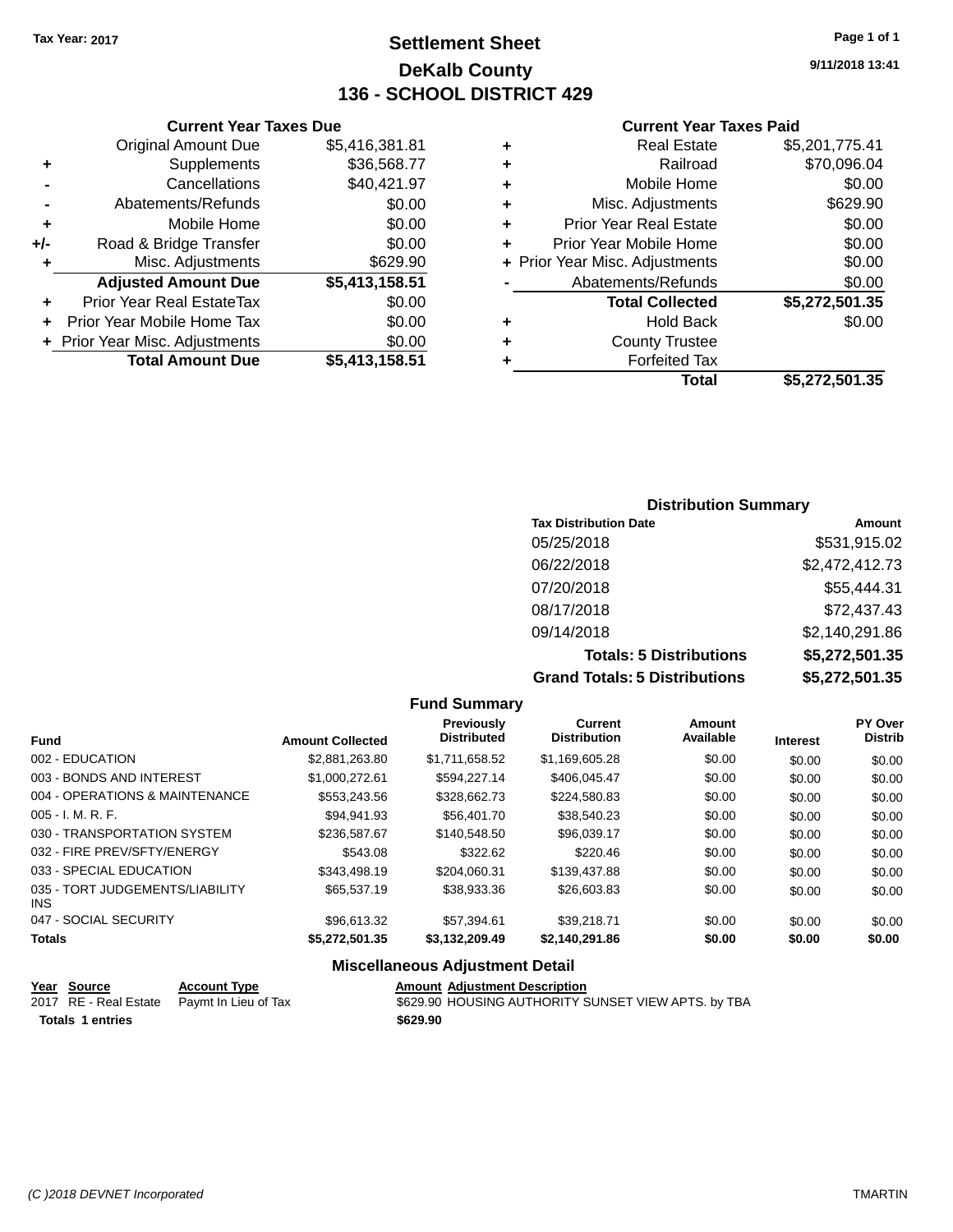**Original Amount Due** 

**Adjusted Amount Due** 

**Total Amount Due** 

**+** Supplements **-** Cancellations **-** Abatements/Refunds **+** Mobile Home **+/-** Road & Bridge Transfer **+** Misc. Adjustments

**+** Prior Year Real EstateTax \$0.00 **+** Prior Year Mobile Home Tax **+ Prior Year Misc. Adjustments** 

# **Settlement Sheet Tax Year: 2017 Page 1 of 1 DeKalb County 137 - SCHOOL DISTRICT 430**

**9/11/2018 13:41**

#### **Current Year Taxes Paid**

| <b>Current Year Taxes Due</b> |                |   | <b>Current Year Tax</b>        |
|-------------------------------|----------------|---|--------------------------------|
| ่<br>เl Amount Due            | \$8,025,970.62 | ٠ | <b>Real Estate</b>             |
| Supplements                   | \$79,559.80    | ٠ | Railroad                       |
| Cancellations                 | \$92,194.33    | ٠ | Mobile Home                    |
| าents/Refunds                 | \$0.00         | ٠ | Misc. Adjustments              |
| Mobile Home                   | \$0.00         | ٠ | <b>Prior Year Real Estate</b>  |
| ridge Transfer                | \$0.00         | ÷ | Prior Year Mobile Home         |
| . Adjustments                 | \$0.00         |   | + Prior Year Misc. Adjustments |
| <b>Amount Due</b>             | \$8,013,336.09 |   | Abatements/Refunds             |
| leal EstateTax≀               | \$0.00         |   | <b>Total Collected</b>         |
| bile Home Tax                 | \$0.00         | ٠ | <b>Hold Back</b>               |
| . Adjustments                 | \$7,940.11     | ٠ | <b>County Trustee</b>          |
| <b>Amount Due</b>             | \$8,021,276.20 | ٠ | <b>Forfeited Tax</b>           |
|                               |                |   | Total                          |

|   | Total                          | \$7,702,931.80 |
|---|--------------------------------|----------------|
| ٠ | <b>Forfeited Tax</b>           |                |
| ÷ | <b>County Trustee</b>          |                |
| ٠ | Hold Back                      | \$0.00         |
|   | <b>Total Collected</b>         | \$7,702,931.80 |
|   | Abatements/Refunds             | \$0.00         |
|   | + Prior Year Misc. Adjustments | \$7,940.11     |
| ٠ | Prior Year Mobile Home         | \$0.00         |
| ÷ | <b>Prior Year Real Estate</b>  | \$0.00         |
| ٠ | Misc. Adjustments              | \$0.00         |
| ÷ | Mobile Home                    | \$0.00         |
| ÷ | Railroad                       | \$44,663.66    |
| ٠ | <b>Real Estate</b>             | \$7,650,328.03 |

### **Distribution Summary Tax Distribution Date Amount** 05/25/2018 \$884,330.34 06/22/2018 \$3,503,913.48 07/20/2018 \$110,418.59 08/17/2018 \$152,126.28 09/14/2018 \$3,052,143.11 **Totals: 5 Distributions \$7,702,931.80 Grand Totals: 5 Distributions \$7,702,931.80**

|                                                     |                         | Fullu Julillial y                       |                                |                            |                 |                                  |
|-----------------------------------------------------|-------------------------|-----------------------------------------|--------------------------------|----------------------------|-----------------|----------------------------------|
| <b>Fund</b>                                         | <b>Amount Collected</b> | <b>Previously</b><br><b>Distributed</b> | Current<br><b>Distribution</b> | <b>Amount</b><br>Available | <b>Interest</b> | <b>PY Over</b><br><b>Distrib</b> |
| 002 - EDUCATION                                     | \$6,103,934.05          | \$3,685,363.98                          | \$2,418,570.07                 | \$0.00                     | \$0.00          | \$0.00                           |
| 003 - BONDS AND INTEREST                            | \$335,092.94            | \$202,318.61                            | \$132,774.33                   | \$0.00                     | \$0.00          | \$0.00                           |
| 004 - OPERATIONS & MAINTENANCE                      | \$842,962.63            | \$508,954.40                            | \$334,008.23                   | \$0.00                     | \$0.00          | \$0.00                           |
| $005 - I. M. R. F.$                                 | \$105,368.42            | \$63,618.15                             | \$41,750.27                    | \$0.00                     | \$0.00          | \$0.00                           |
| 030 - TRANSPORTATION SYSTEM                         | \$75,265.33             | \$45,442.85                             | \$29,822.48                    | \$0.00                     | \$0.00          | \$0.00                           |
| 031 - WORKING CASH                                  | \$161.77                | \$97.67                                 | \$64.10                        | \$0.00                     | \$0.00          | \$0.00                           |
| 032 - FIRE PREV/SFTY/ENERGY                         | \$7,525.78              | \$4,543.83                              | \$2,981.95                     | \$0.00                     | \$0.00          | \$0.00                           |
| 033 - SPECIAL EDUCATION                             | \$226,289.04            | \$136,626,23                            | \$89,662.81                    | \$0.00                     | \$0.00          | \$0.00                           |
| 035 - TORT JUDGMENTS, LIABILITY<br><b>INSURANCE</b> | \$161.77                | \$97.67                                 | \$64.10                        | \$0.00                     | \$0.00          | \$0.00                           |
| 047 - SOCIAL SECURITY                               | \$105,368.42            | \$63,618.15                             | \$41,750.27                    | \$0.00                     | \$0.00          | \$0.00                           |
| 057 - LEASE/PURCHASE/RENTAL                         | \$161.77                | \$97.67                                 | \$64.10                        | \$0.00                     | \$0.00          | \$0.00                           |
| 109 - PRIOR YEAR ADJUSTMENT                         | \$-99,360.12            | $$-59,990.52$                           | \$-39,369.60                   | \$0.00                     | \$0.00          | \$0.00                           |
| <b>Totals</b>                                       | \$7,702,931.80          | \$4,650,788.69                          | \$3,052,143.11                 | \$0.00                     | \$0.00          | \$0.00                           |
|                                                     |                         |                                         |                                |                            |                 |                                  |

**Fund Summary**

#### **Miscellaneous Adjustment Detail Year Source Account Type Amount Adjustment Description**

| Totals 2 entries |                       |                     | \$7.940.11                                               |
|------------------|-----------------------|---------------------|----------------------------------------------------------|
|                  | 2016 RE - Real Estate | Back Tax Collected  | \$7,239.55 CHICAGO TITLE LAND TR CO 19-26-484-016 by TBA |
|                  | 2016 RE - Real Estate | Back Tax Collected  | \$700.56 DOBSON REDEMPTION 19-26-481-012 by TBA          |
|                  | <u>rear Source</u>    | <b>ACCOUNT TYPE</b> | Amount Adjustment Description                            |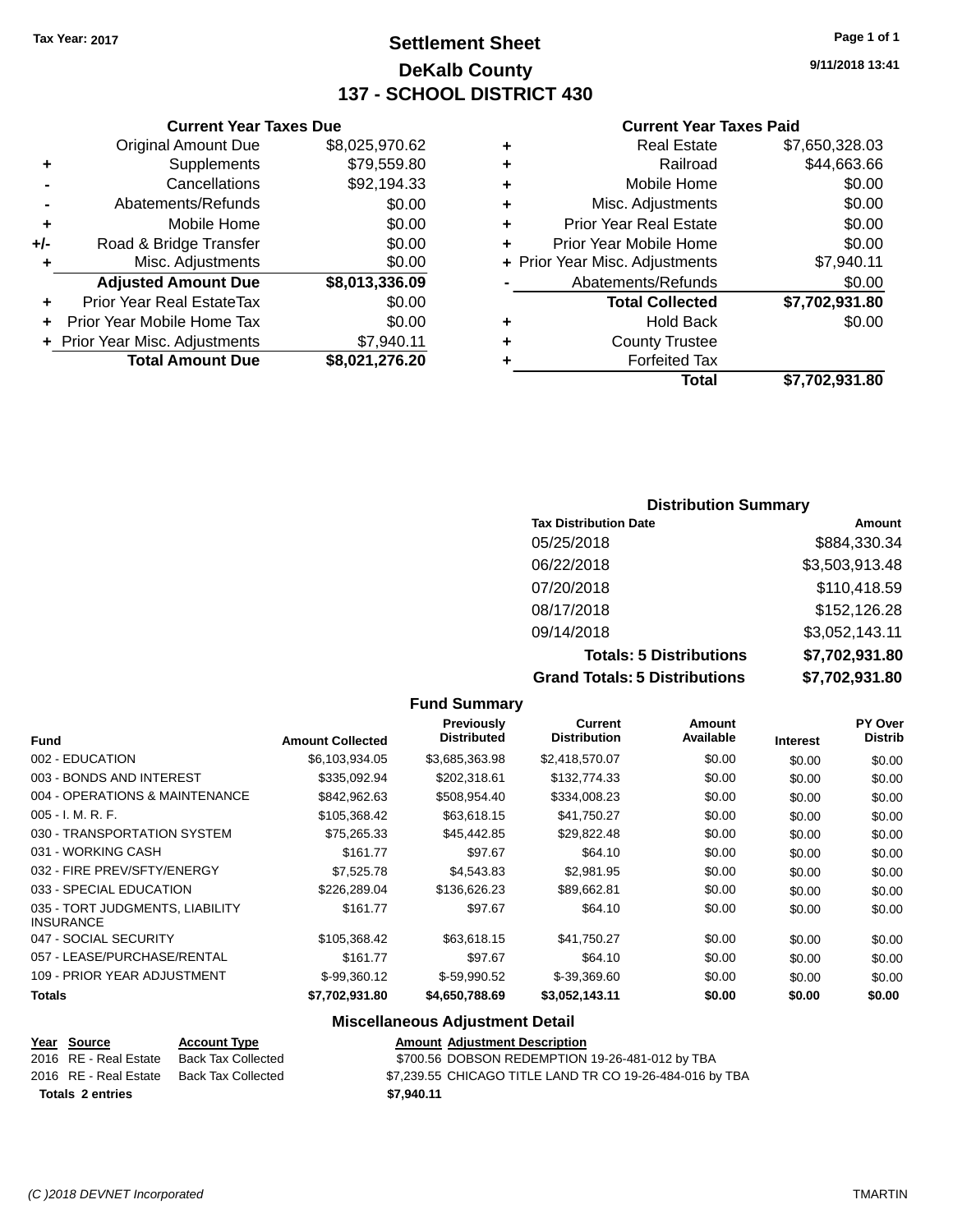# **Settlement Sheet Tax Year: 2017 Page 1 of 1 DeKalb County 139 - SCHOOL DISTRICT 432**

**9/11/2018 13:41**

#### **Current Year Taxes Paid**

|     | <b>Total Amount Due</b>          | \$2,760,378.04 |
|-----|----------------------------------|----------------|
|     | + Prior Year Misc. Adjustments   | \$0.00         |
| ٠   | Prior Year Mobile Home Tax       | \$0.00         |
|     | <b>Prior Year Real EstateTax</b> | \$0.00         |
|     | <b>Adjusted Amount Due</b>       | \$2,760,378.04 |
| ٠   | Misc. Adjustments                | \$0.00         |
| +/- | Road & Bridge Transfer           | \$0.00         |
| ÷   | Mobile Home                      | \$0.00         |
|     | Abatements/Refunds               | \$0.00         |
|     | Cancellations                    | \$40,110.91    |
| ٠   | Supplements                      | \$35,302.36    |
|     | <b>Original Amount Due</b>       | \$2,765,186.59 |
|     |                                  |                |

**Current Year Taxes Due**

|   | <b>Real Estate</b>             | \$2,613,930.91 |
|---|--------------------------------|----------------|
| ٠ | Railroad                       | \$49,814.06    |
| ٠ | Mobile Home                    | \$0.00         |
| ٠ | Misc. Adjustments              | \$0.00         |
| ٠ | <b>Prior Year Real Estate</b>  | \$0.00         |
| ٠ | Prior Year Mobile Home         | \$0.00         |
|   | + Prior Year Misc. Adjustments | \$0.00         |
|   | Abatements/Refunds             | \$0.00         |
|   | <b>Total Collected</b>         | \$2,663,744.97 |
| ٠ | <b>Hold Back</b>               | \$0.00         |
|   | <b>County Trustee</b>          |                |
| ٠ | <b>Forfeited Tax</b>           |                |
|   | Total                          | \$2,663,744.97 |
|   |                                |                |

### **Distribution Summary Tax Distribution Date Amount** 05/25/2018 \$296,875.45 06/22/2018 \$1,286,670.40 07/20/2018 \$24,298.06 08/17/2018 \$31,990.31 09/14/2018 \$1,023,910.75 **Totals: 5 Distributions \$2,663,744.97 Grand Totals: 5 Distributions \$2,663,744.97**

|                                         |                         | <b>Fund Summary</b>              |                                       |                     |                 |                           |
|-----------------------------------------|-------------------------|----------------------------------|---------------------------------------|---------------------|-----------------|---------------------------|
| <b>Fund</b>                             | <b>Amount Collected</b> | Previously<br><b>Distributed</b> | <b>Current</b><br><b>Distribution</b> | Amount<br>Available | <b>Interest</b> | PY Over<br><b>Distrib</b> |
| 002 - EDUCATION                         | \$1,770,338.18          | \$1,089,841.97                   | \$680,496.21                          | \$0.00              | \$0.00          | \$0.00                    |
| 003 - BONDS AND INTEREST                | \$307,971.54            | \$189,591.08                     | \$118,380.46                          | \$0.00              | \$0.00          | \$0.00                    |
| 004 - OPERATIONS & MAINTENANCE          | \$165,969.95            | \$102.173.15                     | \$63,796.80                           | \$0.00              | \$0.00          | \$0.00                    |
| $005 - I. M. R. F.$                     | \$52.614.29             | \$32,390.00                      | \$20,224.29                           | \$0.00              | \$0.00          | \$0.00                    |
| 030 - TRANSPORTATION SYSTEM             | \$88,516.26             | \$54,491.70                      | \$34,024.56                           | \$0.00              | \$0.00          | \$0.00                    |
| 031 - WORKING CASH                      | \$22,130.40             | \$13,623.75                      | \$8,506.65                            | \$0.00              | \$0.00          | \$0.00                    |
| 032 - FIRE PREV/SFTY/ENERGY             | \$22,130.40             | \$13,623.75                      | \$8,506.65                            | \$0.00              | \$0.00          | \$0.00                    |
| 033 - SPECIAL EDUCATION                 | \$17,703.24             | \$10,898.33                      | \$6,804.91                            | \$0.00              | \$0.00          | \$0.00                    |
| 035 - TORT JUDGEMENTS/LIABILITY<br>INS. | \$177.117.74            | \$109,035.87                     | \$68,081.87                           | \$0.00              | \$0.00          | \$0.00                    |
| 047 - SOCIAL SECURITY                   | \$35,073.54             | \$21,591.70                      | \$13,481.84                           | \$0.00              | \$0.00          | \$0.00                    |
| 057 - LEASE/PURCHASE/RENTAL             | \$22,130.40             | \$13,623.75                      | \$8,506.65                            | \$0.00              | \$0.00          | \$0.00                    |
| 109 - PRIOR YEAR ADJUSTMENT             | \$-17,950.97            | $$-11,050.83$                    | $$-6,900.14$                          | \$0.00              | \$0.00          | \$0.00                    |
| <b>Totals</b>                           | \$2,663,744.97          | \$1,639,834.22                   | \$1,023,910.75                        | \$0.00              | \$0.00          | \$0.00                    |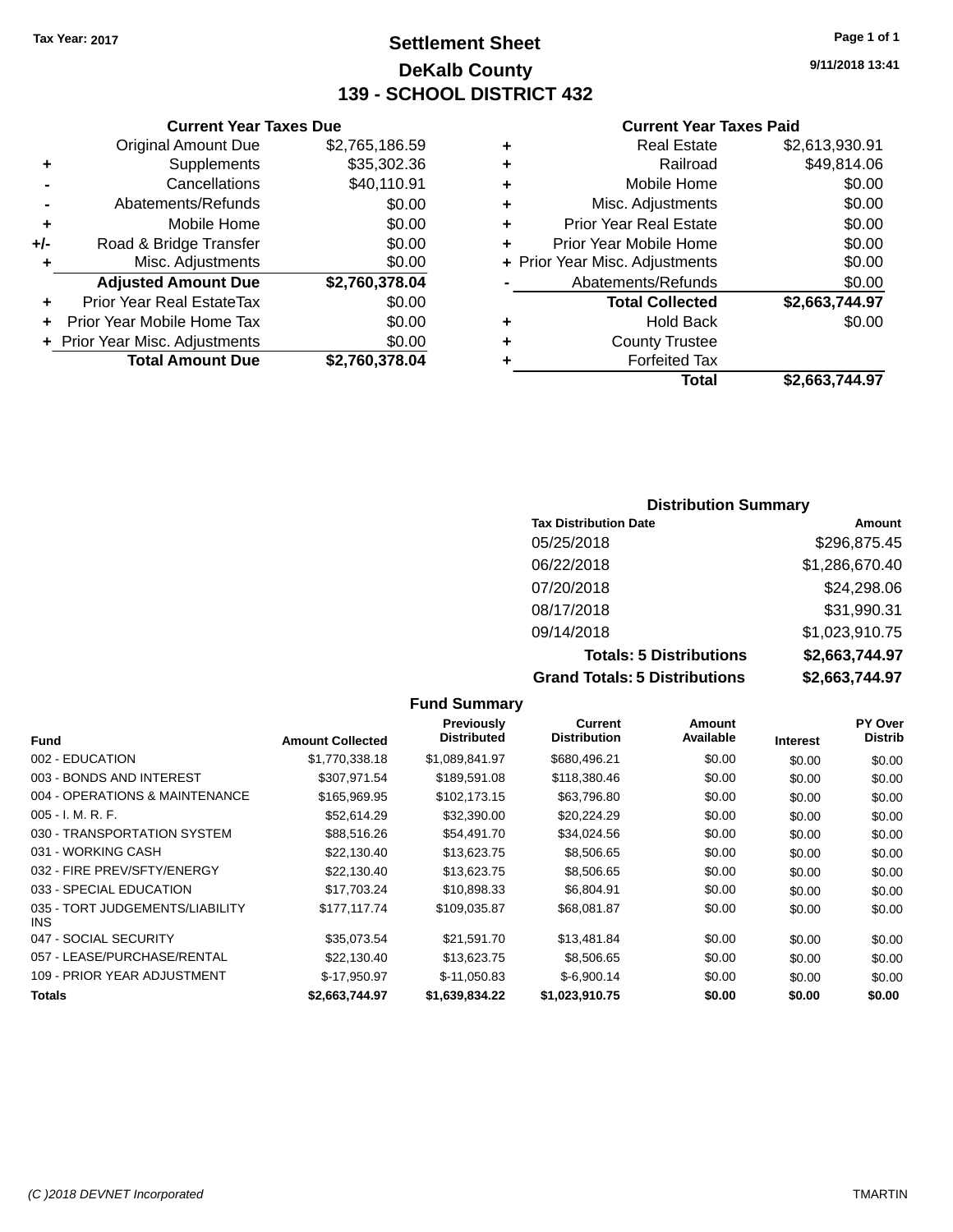# **Settlement Sheet Tax Year: 2017 Page 1 of 1 DeKalb County 141 - CC 509 ELGIN**

| 9/11/2018 13:41 |
|-----------------|
|-----------------|

### **Current Year Taxes Due**

|     | <b>Original Amount Due</b>       | \$6,028.41 |
|-----|----------------------------------|------------|
| ٠   | Supplements                      | \$0.00     |
|     | Cancellations                    | \$0.00     |
|     | Abatements/Refunds               | \$0.00     |
| ٠   | Mobile Home                      | \$0.00     |
| +/- | Road & Bridge Transfer           | \$0.00     |
| ٠   | Misc. Adjustments                | \$0.00     |
|     | <b>Adjusted Amount Due</b>       | \$6,028.41 |
|     | <b>Prior Year Real EstateTax</b> | \$0.00     |
|     | Prior Year Mobile Home Tax       | \$0.00     |
|     | + Prior Year Misc. Adjustments   | \$0.00     |
|     | <b>Total Amount Due</b>          | \$6.028.41 |

|   | <b>Current Year Taxes Paid</b> |            |
|---|--------------------------------|------------|
| ٠ | Real Estate                    | \$4,904.73 |
| ٠ | Railroad                       | \$0.00     |
|   | Mobile Home                    | \$0.00     |
| ٠ | Misc. Adjustments              | \$0.00     |
| ٠ | <b>Prior Year Real Estate</b>  | \$0.00     |
| ÷ | Prior Year Mobile Home         | \$0.00     |
|   | + Prior Year Misc. Adjustments | \$0.00     |
|   | Abatements/Refunds             | \$0.00     |
|   | <b>Total Collected</b>         | \$4,904.73 |
| ٠ | <b>Hold Back</b>               | \$0.00     |
| ٠ | <b>County Trustee</b>          |            |
|   | <b>Forfeited Tax</b>           |            |
|   | Total                          | \$4,904.73 |
|   |                                |            |

| <b>Distribution Summary</b>          |            |
|--------------------------------------|------------|
| <b>Tax Distribution Date</b>         | Amount     |
| 05/25/2018                           | \$1,144.36 |
| 06/22/2018                           | \$1,591.69 |
| 07/20/2018                           | \$352.22   |
| 08/17/2018                           | \$1,144.40 |
| 09/14/2018                           | \$672.06   |
| <b>Totals: 5 Distributions</b>       | \$4,904.73 |
| <b>Grand Totals: 5 Distributions</b> | \$4,904.73 |

|                                                 |                         | <b>Fund Summary</b>                     |                                |                     |                 |                                  |
|-------------------------------------------------|-------------------------|-----------------------------------------|--------------------------------|---------------------|-----------------|----------------------------------|
| Fund                                            | <b>Amount Collected</b> | <b>Previously</b><br><b>Distributed</b> | Current<br><b>Distribution</b> | Amount<br>Available | <b>Interest</b> | <b>PY Over</b><br><b>Distrib</b> |
| 003 - BONDS AND INTEREST                        | \$896.97                | \$774.06                                | \$122.91                       | \$0.00              | \$0.00          | \$0.00                           |
| 027 - AUDIT                                     | \$9.85                  | \$8.50                                  | \$1.35                         | \$0.00              | \$0.00          | \$0.00                           |
| 035 - TORT JUDGEMENTS/LIABILITY<br><b>INS</b>   | \$122.35                | \$105.59                                | \$16.76                        | \$0.00              | \$0.00          | \$0.00                           |
| 047 - SOCIAL SECURITY                           | \$60.52                 | \$52.23                                 | \$8.29                         | \$0.00              | \$0.00          | \$0.00                           |
| 136 - OPERATIONS & MAINTENANCE<br>(colleges)    | \$870.79                | \$751.47                                | \$119.32                       | \$0.00              | \$0.00          | \$0.00                           |
| <b>159 - EDUCATIONAL PURPOSES</b><br>(colleges) | \$2.944.25              | \$2,540.82                              | \$403.43                       | \$0.00              | \$0.00          | \$0.00                           |
| <b>Totals</b>                                   | \$4,904.73              | \$4.232.67                              | \$672.06                       | \$0.00              | \$0.00          | \$0.00                           |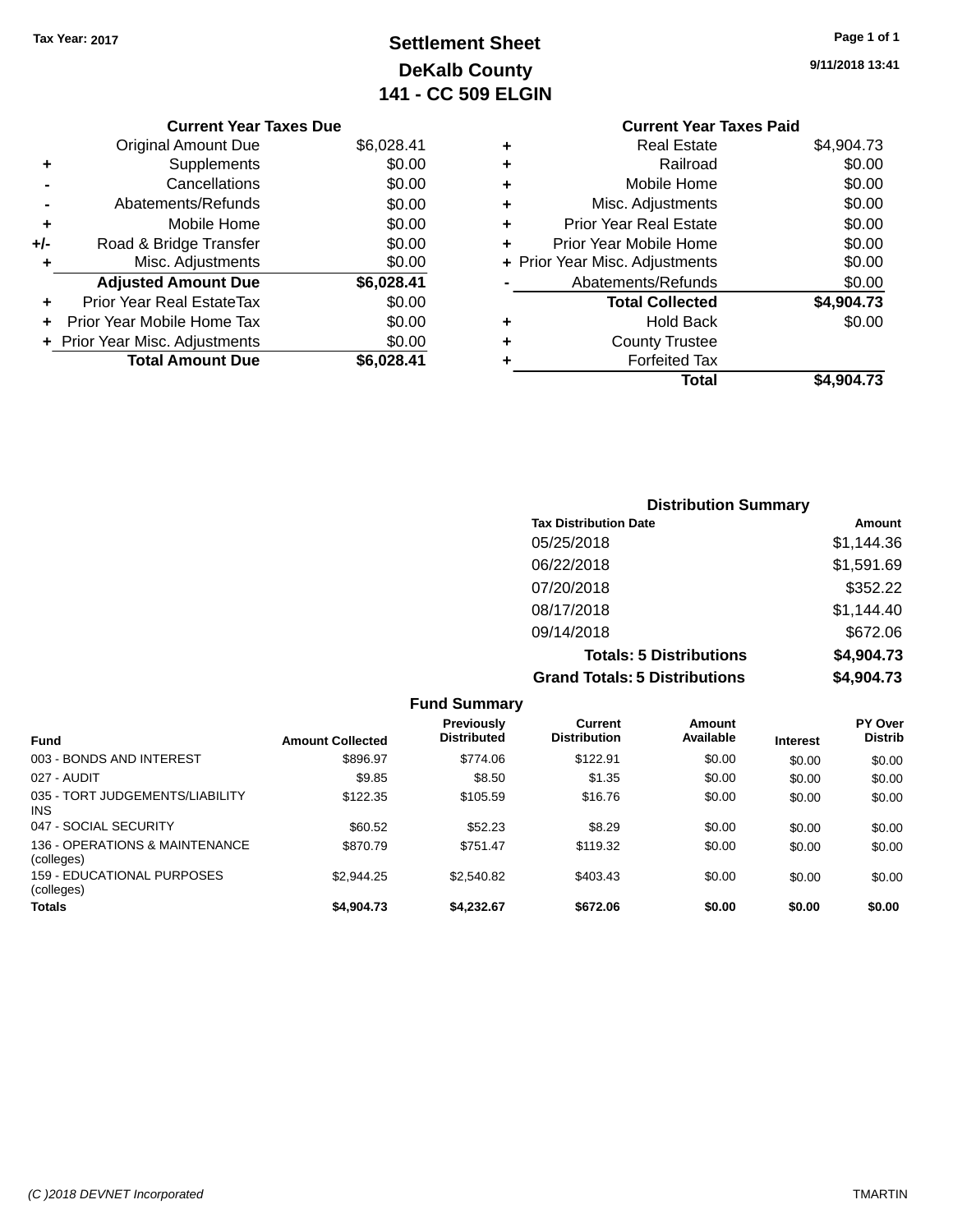# **Settlement Sheet Tax Year: 2017 Page 1 of 1 DeKalb County 142 - CC 511 ROCK VALLEY**

**9/11/2018 13:41**

#### **Current Year Taxes Paid**

| <b>Current Year Taxes Due</b>  |            |
|--------------------------------|------------|
| <b>Original Amount Due</b>     | \$1,177.71 |
| Supplements                    | \$0.00     |
| Cancellations                  | \$0.00     |
| Abatements/Refunds             | \$0.00     |
| Mobile Home                    | \$0.00     |
| Road & Bridge Transfer         | \$0.00     |
| Misc. Adjustments              | \$0.00     |
| <b>Adjusted Amount Due</b>     | \$1,177.71 |
| Prior Year Real EstateTax      | \$0.00     |
| Prior Year Mobile Home Tax     | \$0.00     |
| + Prior Year Misc. Adjustments | \$0.00     |
| <b>Total Amount Due</b>        | \$1.177.71 |
|                                |            |

| ٠ | Real Estate                    | \$939.49 |
|---|--------------------------------|----------|
| ٠ | Railroad                       | \$0.00   |
| ٠ | Mobile Home                    | \$0.00   |
| ٠ | Misc. Adjustments              | \$0.00   |
| ٠ | Prior Year Real Estate         | \$0.00   |
|   | Prior Year Mobile Home         | \$0.00   |
|   | + Prior Year Misc. Adjustments | \$0.00   |
|   | Abatements/Refunds             | \$0.00   |
|   | <b>Total Collected</b>         | \$939.49 |
| ٠ | Hold Back                      | \$0.00   |
|   | <b>County Trustee</b>          |          |
| ٠ | <b>Forfeited Tax</b>           |          |
|   | Total                          | \$939.49 |
|   |                                |          |

| <b>Distribution Summary</b>          |          |
|--------------------------------------|----------|
| <b>Tax Distribution Date</b>         | Amount   |
| 05/25/2018                           | \$663.96 |
| 06/22/2018                           | \$137.76 |
| 09/14/2018                           | \$137.77 |
| <b>Totals: 3 Distributions</b>       | \$939.49 |
| <b>Grand Totals: 3 Distributions</b> | \$939.49 |

|  | <b>Fund Summary</b> |
|--|---------------------|
|--|---------------------|

|                                               |                         | <b>Previously</b>  | Current             | Amount    |                 | <b>PY Over</b> |
|-----------------------------------------------|-------------------------|--------------------|---------------------|-----------|-----------------|----------------|
| <b>Fund</b>                                   | <b>Amount Collected</b> | <b>Distributed</b> | <b>Distribution</b> | Available | <b>Interest</b> | <b>Distrib</b> |
| 003 - BONDS AND INTEREST                      | \$403.95                | \$344.71           | \$59.24             | \$0.00    | \$0.00          | \$0.00         |
| 027 - AUDIT                                   | \$1.65                  | \$1.41             | \$0.24              | \$0.00    | \$0.00          | \$0.00         |
| 035 - TORT JUDGEMENTS/LIABILITY<br><b>INS</b> | \$32.95                 | \$28.12            | \$4.83              | \$0.00    | \$0.00          | \$0.00         |
| 047 - SOCIAL SECURITY                         | \$0.00                  | \$0.00             | \$0.00              | \$0.00    | \$0.00          | \$0.00         |
| 136 - OPERATIONS & MAINTENANCE<br>(colleges)  | \$74.21                 | \$63.33            | \$10.88             | \$0.00    | \$0.00          | \$0.00         |
| 141 - HLTH, SFTY/HANDICAP<br>ACCESS/ENERGY    | \$0.00                  | \$0.00             | \$0.00              | \$0.00    | \$0.00          | \$0.00         |
| 159 - EDUCATIONAL PURPOSES<br>(colleges)      | \$426.73                | \$364.15           | \$62.58             | \$0.00    | \$0.00          | \$0.00         |
| <b>Totals</b>                                 | \$939.49                | \$801.72           | \$137.77            | \$0.00    | \$0.00          | \$0.00         |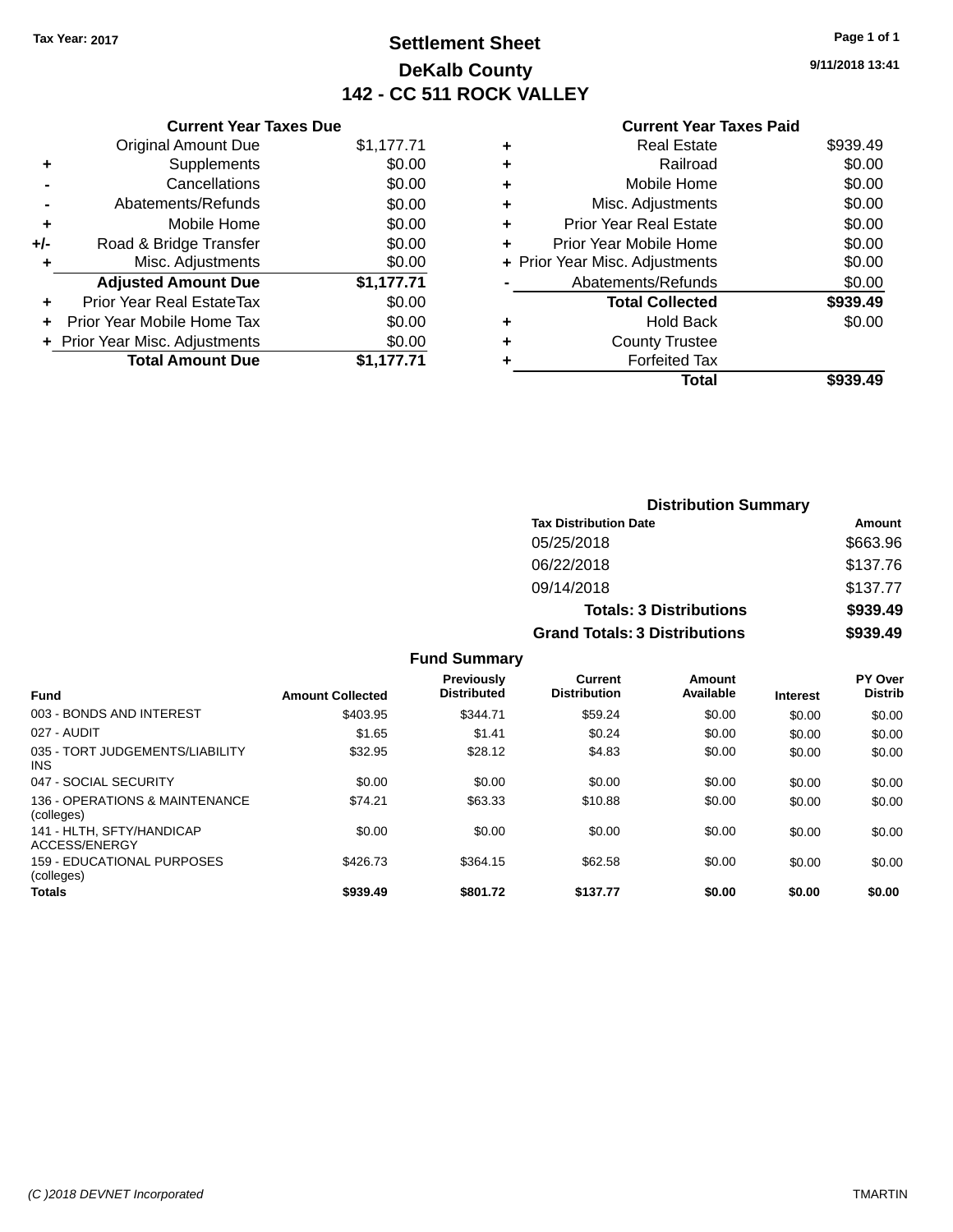# **Settlement Sheet Tax Year: 2017 Page 1 of 1 DeKalb County 143 - CC 513 ILLINOIS VALLEY**

**9/11/2018 13:41**

#### **Current Year Taxes Paid**

|     | <b>Current Year Taxes Due</b>  |            |
|-----|--------------------------------|------------|
|     | <b>Original Amount Due</b>     | \$7,694.93 |
| ٠   | Supplements                    | \$0.00     |
|     | Cancellations                  | \$0.00     |
|     | Abatements/Refunds             | \$0.00     |
| ٠   | Mobile Home                    | \$0.00     |
| +/- | Road & Bridge Transfer         | \$0.00     |
|     | Misc. Adjustments              | \$0.00     |
|     | <b>Adjusted Amount Due</b>     | \$7,694.93 |
| ٠   | Prior Year Real EstateTax      | \$0.00     |
|     | Prior Year Mobile Home Tax     | \$0.00     |
|     | + Prior Year Misc. Adjustments | \$0.00     |
|     | <b>Total Amount Due</b>        | \$7,694.93 |
|     |                                |            |

|   | <b>Real Estate</b>             | \$6,827.25 |
|---|--------------------------------|------------|
| ٠ | Railroad                       | \$545.38   |
| ٠ | Mobile Home                    | \$0.00     |
| ٠ | Misc. Adjustments              | \$0.00     |
| ٠ | <b>Prior Year Real Estate</b>  | \$0.00     |
|   | Prior Year Mobile Home         | \$0.00     |
|   | + Prior Year Misc. Adjustments | \$0.00     |
|   | Abatements/Refunds             | \$0.00     |
|   | <b>Total Collected</b>         | \$7,372.63 |
| ٠ | <b>Hold Back</b>               | \$0.00     |
| ٠ | <b>County Trustee</b>          |            |
| ٠ | <b>Forfeited Tax</b>           |            |
|   | Total                          | \$7,372.63 |
|   |                                |            |

| <b>Distribution Summary</b>          |            |  |  |  |
|--------------------------------------|------------|--|--|--|
| <b>Tax Distribution Date</b>         | Amount     |  |  |  |
| 05/25/2018                           | \$1,187.14 |  |  |  |
| 06/22/2018                           | \$3,060.95 |  |  |  |
| 07/20/2018                           | \$73.35    |  |  |  |
| 09/14/2018                           | \$3,051.20 |  |  |  |
| <b>Totals: 4 Distributions</b>       | \$7,372.64 |  |  |  |
| <b>Grand Totals: 4 Distributions</b> | \$7,372.64 |  |  |  |

|                                                     |                         | <b>Fund Summary</b>                     |                                |                     |                 |                           |
|-----------------------------------------------------|-------------------------|-----------------------------------------|--------------------------------|---------------------|-----------------|---------------------------|
| <b>Fund</b>                                         | <b>Amount Collected</b> | <b>Previously</b><br><b>Distributed</b> | Current<br><b>Distribution</b> | Amount<br>Available | <b>Interest</b> | PY Over<br><b>Distrib</b> |
| 003 - BONDS AND INTEREST                            | \$0.00                  | \$0.00                                  | \$0.00                         | \$0.00              | \$0.00          | \$0.00                    |
| 027 - AUDIT                                         | \$23.85                 | \$13.98                                 | \$9.87                         | \$0.00              | \$0.00          | \$0.00                    |
| 035 - TORT JUDGMENTS, LIABILITY<br><b>INSURANCE</b> | \$222.78                | \$130.58                                | \$92.20                        | \$0.00              | \$0.00          | \$0.00                    |
| 047 - SOCIAL SECURITY                               | \$127.37                | \$74.66                                 | \$52.71                        | \$0.00              | \$0.00          | \$0.00                    |
| 136 - OPERATIONS & MAINTENANCE<br>(colleges)        | \$808.61                | \$473.96                                | \$334.65                       | \$0.00              | \$0.00          | \$0.00                    |
| 141 - HLTH. SFTY/HANDICAP<br>ACCESS/ENERGY          | \$1,010.78              | \$592.46                                | \$418.32                       | \$0.00              | \$0.00          | \$0.00                    |
| 149 - STATEWIDE AVERAGE<br><b>ADDITIONAL TAX</b>    | \$2,551.21              | \$1,495.38                              | \$1.055.83                     | \$0.00              | \$0.00          | \$0.00                    |
| <b>159 - EDUCATIONAL PURPOSES</b><br>(colleges)     | \$2,628.03              | \$1,540.41                              | \$1,087.62                     | \$0.00              | \$0.00          | \$0.00                    |
| Totals                                              | \$7,372.63              | \$4,321.43                              | \$3,051,20                     | \$0.00              | \$0.00          | \$0.00                    |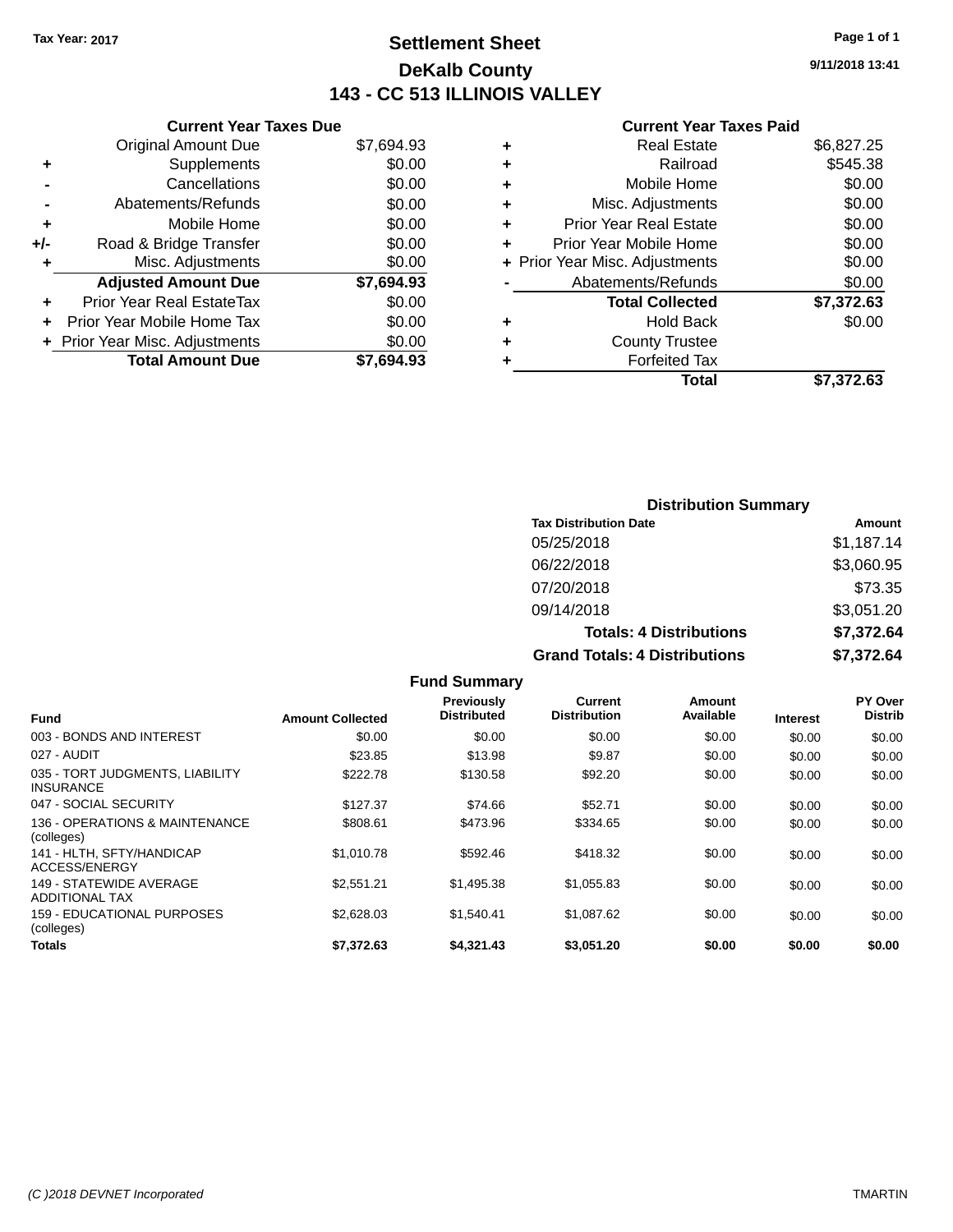# **Settlement Sheet Tax Year: 2017 Page 1 of 1 DeKalb County 144 - CC 516 WAUBONSEE**

**9/11/2018 13:41**

|     | <b>Current Year Taxes Due</b>  |                |  |  |  |
|-----|--------------------------------|----------------|--|--|--|
|     | <b>Original Amount Due</b>     | \$1,819,551.48 |  |  |  |
| ٠   | Supplements                    | \$18,638.05    |  |  |  |
|     | Cancellations                  | \$21,150.60    |  |  |  |
|     | Abatements/Refunds             | \$0.00         |  |  |  |
| ٠   | Mobile Home                    | \$0.00         |  |  |  |
| +/- | Road & Bridge Transfer         | \$0.00         |  |  |  |
| ٠   | Misc. Adjustments              | \$55.94        |  |  |  |
|     | <b>Adjusted Amount Due</b>     | \$1,817,094.87 |  |  |  |
|     | Prior Year Real EstateTax      | \$0.00         |  |  |  |
|     | Prior Year Mobile Home Tax     | \$0.00         |  |  |  |
|     | + Prior Year Misc. Adjustments | \$801.63       |  |  |  |
|     | <b>Total Amount Due</b>        | \$1,817,896.50 |  |  |  |
|     |                                |                |  |  |  |

#### **Current Year Taxes Paid**

| ٠ | <b>Real Estate</b>             | \$1,734,492.68 |
|---|--------------------------------|----------------|
| ٠ | Railroad                       | \$20,694.42    |
| ÷ | Mobile Home                    | \$0.00         |
| ٠ | Misc. Adjustments              | \$55.94        |
| ٠ | <b>Prior Year Real Estate</b>  | \$0.00         |
| ٠ | Prior Year Mobile Home         | \$0.00         |
|   | + Prior Year Misc. Adjustments | \$801.63       |
|   | Abatements/Refunds             | \$0.00         |
|   | <b>Total Collected</b>         | \$1,756,044.67 |
| ٠ | Hold Back                      | \$0.00         |
| ٠ | <b>County Trustee</b>          |                |
| ٠ | <b>Forfeited Tax</b>           |                |
|   | Total                          | \$1,756,044.67 |
|   |                                |                |

### **Distribution Summary Tax Distribution Date Amount** 05/25/2018 \$190,268.15 06/22/2018 \$820,858.27 07/20/2018 \$20,569.42 08/17/2018 \$28,613.82 09/14/2018 \$695,735.01 **Totals: 5 Distributions \$1,756,044.67 Grand Totals: 5 Distributions \$1,756,044.67**

|                                              |                         | <b>Fund Summary</b>              |                                       |                     |                 |                                  |
|----------------------------------------------|-------------------------|----------------------------------|---------------------------------------|---------------------|-----------------|----------------------------------|
| Fund                                         | <b>Amount Collected</b> | Previously<br><b>Distributed</b> | <b>Current</b><br><b>Distribution</b> | Amount<br>Available | <b>Interest</b> | <b>PY Over</b><br><b>Distrib</b> |
| 003 - BONDS AND INTEREST                     | \$285,578.52            | \$172,433.91                     | \$113,144.61                          | \$0.00              | \$0.00          | \$0.00                           |
| 027 - AUDIT                                  | \$2,797.38              | \$1,689.08                       | \$1,108.30                            | \$0.00              | \$0.00          | \$0.00                           |
| 035 - TORT JUDGEMENTS/LIABILITY<br>INS.      | \$39,616.35             | \$23,920.57                      | \$15,695.78                           | \$0.00              | \$0.00          | \$0.00                           |
| 136 - OPERATIONS & MAINTENANCE<br>(colleges) | \$224.756.17            | \$135,709.05                     | \$89,047.12                           | \$0.00              | \$0.00          | \$0.00                           |
| 159 - EDUCATIONAL PURPOSES<br>(colleges)     | \$1,203,296.25          | \$726,557.05                     | \$476,739.20                          | \$0.00              | \$0.00          | \$0.00                           |
| <b>Totals</b>                                | \$1,756,044.67          | \$1,060,309.66                   | \$695,735.01                          | \$0.00              | \$0.00          | \$0.00                           |

#### **Miscellaneous Adjustment Detail**

| Year Source             | <b>Account Type</b>                        |          | <b>Amount Adjustment Description</b>                   |
|-------------------------|--------------------------------------------|----------|--------------------------------------------------------|
| 2016 RE - Real Estate   | Back Tax Collected                         |          | \$70.73 DOBSON REDEMPTION 19-26-481-012 by TBA         |
| 2016 RE - Real Estate   | Back Tax Collected                         |          | \$730.90 CHICAGO TITLE LAND TR CO 19-26-484-016 by TBA |
|                         | 2017 RE - Real Estate Paymt In Lieu of Tax |          | \$55.94 HOUSING AUTHORITY SUNSET VIEW APTS. by TBA     |
| <b>Totals 3 entries</b> |                                            | \$857.57 |                                                        |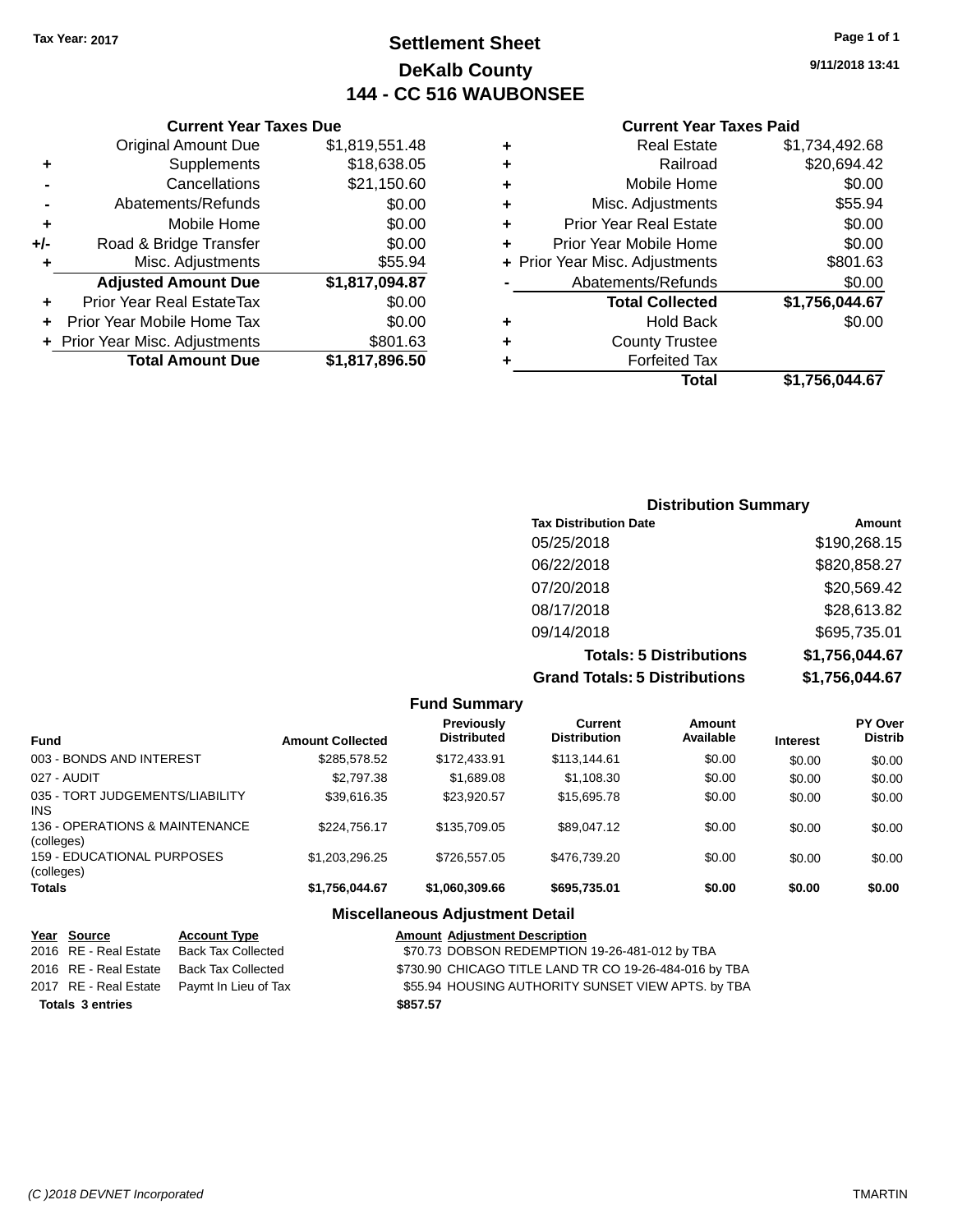# **Settlement Sheet Tax Year: 2017 Page 1 of 2 DeKalb County 145 - CC 523 KISHWAUKEE**

**9/11/2018 13:41**

### **Current Year Taxes Paid**

| ٠ | <b>Real Estate</b>             | \$10,436,066.86 |
|---|--------------------------------|-----------------|
| ٠ | Railroad                       | \$85,387.84     |
| ٠ | Mobile Home                    | \$0.00          |
| ٠ | Misc. Adjustments              | \$16,947.59     |
| ٠ | <b>Prior Year Real Estate</b>  | (\$1,813.75)    |
|   | Prior Year Mobile Home         | \$0.00          |
|   | + Prior Year Misc. Adjustments | \$165.60        |
|   | Abatements/Refunds             | \$178.69        |
|   | <b>Total Collected</b>         | \$10,536,575.45 |
| ٠ | <b>Hold Back</b>               | \$0.00          |
| ٠ | <b>County Trustee</b>          |                 |
|   | <b>Forfeited Tax</b>           |                 |
|   | Total                          | \$10,536,575.45 |
|   |                                |                 |

|     | <b>Current Year Taxes Due</b>  |                 |
|-----|--------------------------------|-----------------|
|     | <b>Original Amount Due</b>     | \$10,899,175.37 |
| ٠   | Supplements                    | \$100,032.86    |
|     | Cancellations                  | \$189,306.00    |
|     | Abatements/Refunds             | \$178.69        |
| ٠   | Mobile Home                    | \$0.00          |
| +/- | Road & Bridge Transfer         | \$0.00          |
| ٠   | Misc. Adjustments              | \$16,947.59     |
|     | <b>Adjusted Amount Due</b>     | \$10,826,671.13 |
|     | Prior Year Real EstateTax      | (\$1,813.75)    |
|     | Prior Year Mobile Home Tax     | \$0.00          |
|     | + Prior Year Misc. Adjustments | \$165.60        |
|     | <b>Total Amount Due</b>        | \$10,825,022.98 |

### **Distribution Summary**

| <b>Tax Distribution Date</b>         | Amount          |
|--------------------------------------|-----------------|
| 05/25/2018                           | \$1,044,193.51  |
| 06/22/2018                           | \$4,782,928.65  |
| 07/20/2018                           | \$96,133.52     |
| 08/17/2018                           | \$176,933.31    |
| 09/14/2018                           | \$4,436,386.46  |
| <b>Totals: 5 Distributions</b>       | \$10,536,575.45 |
| <b>Grand Totals: 5 Distributions</b> | \$10,536,575.45 |

|                                                 |                         | <b>Fund Summary</b>              |                                       |                     |                 |                           |
|-------------------------------------------------|-------------------------|----------------------------------|---------------------------------------|---------------------|-----------------|---------------------------|
| <b>Fund</b>                                     | <b>Amount Collected</b> | Previously<br><b>Distributed</b> | <b>Current</b><br><b>Distribution</b> | Amount<br>Available | <b>Interest</b> | PY Over<br><b>Distrib</b> |
| 003 - BONDS AND INTEREST                        | \$3.078.797.91          | \$1.782.481.34                   | \$1,296,316.57                        | \$0.00              | \$0.00          | \$0.00                    |
| 027 - AUDIT                                     | \$60,827,64             | \$35,216.39                      | \$25.611.25                           | \$0.00              | \$0.00          | \$0.00                    |
| 035 - TORT JUDGEMENTS/LIABILITY<br>INS.         | \$884.924.83            | \$512,330.47                     | \$372.594.36                          | \$0.00              | \$0.00          | \$0.00                    |
| 047 - SOCIAL SECURITY                           | \$192.281.95            | \$111.322.34                     | \$80,959.61                           | \$0.00              | \$0.00          | \$0.00                    |
| 136 - OPERATIONS & MAINTENANCE<br>(colleges)    | \$1,184,953.81          | \$686,033,34                     | \$498.920.47                          | \$0.00              | \$0.00          | \$0.00                    |
| 141 - HLTH/SFTY/HANDICAP<br>ACCESS/ENERGY       | \$789,969.20            | \$457.355.57                     | \$332,613,63                          | \$0.00              | \$0.00          | \$0.00                    |
| <b>159 - EDUCATIONAL PURPOSES</b><br>(colleges) | \$4.344.820.11          | \$2.515.449.54                   | \$1,829,370.57                        | \$0.00              | \$0.00          | \$0.00                    |
| Totals                                          | \$10,536,575.45         | \$6,100,188.99                   | \$4,436,386.46                        | \$0.00              | \$0.00          | \$0.00                    |

#### **Miscellaneous Adjustment Detail**

| Year Source           | <b>Account Type</b>                      | <b>Amount Adjustment Description</b>                          |
|-----------------------|------------------------------------------|---------------------------------------------------------------|
| 2016 RE - Real Estate | <b>Back Tax Collected</b>                | \$40.34 RESOURCE BANK TR 1244 REDEMPTION 09-29-254-046 by TBA |
| 2016 RE - Real Estate | <b>Back Tax Collected</b>                | \$89.74 MATHESON REDEMPTION 02-22-402-003 by TBA              |
| 2016 RE - Real Estate | <b>Back Tax Collected</b>                | \$21.46 ORIK WILKINSON REDEMPTION 08-12-377-001 by TBA        |
| 2016 RE - Real Estate | <b>Back Tax Collected</b>                | \$14.06 TRUSTEE SALE 06-21-440-012 by TBA                     |
| 2017 RE - Real Estate | Back Tax Collected                       | \$13,216.00 2008 & 2009 AMB TRUST #2567 by TBA                |
| 2017 RE - Real Estate | Paymt In Lieu of Tax                     | \$71.24 HOUSING AUTHORITY SEQUOYA APTS by TBA                 |
| 2017 RE - Real Estate | Paymt In Lieu of Tax                     | \$964.18 HOUSING AUTHORITY DEKALB UNITS by TBA                |
| 2017 RE - Real Estate | Paymt In Lieu of Tax                     | \$836.89 HOUSING AUTHORITY DEKALB UNITS by TBA                |
| 2017 RE - Real Estate | <b>Back Tax Collected</b>                | \$27.36 KETTLESON REDEMPTION 01-19-335-001 by TBA             |
|                       | 2017 RE - Real Estate Back Tax Collected | \$9.25 BALDWIN REDEMPTION 07-23-326-001 by TBA                |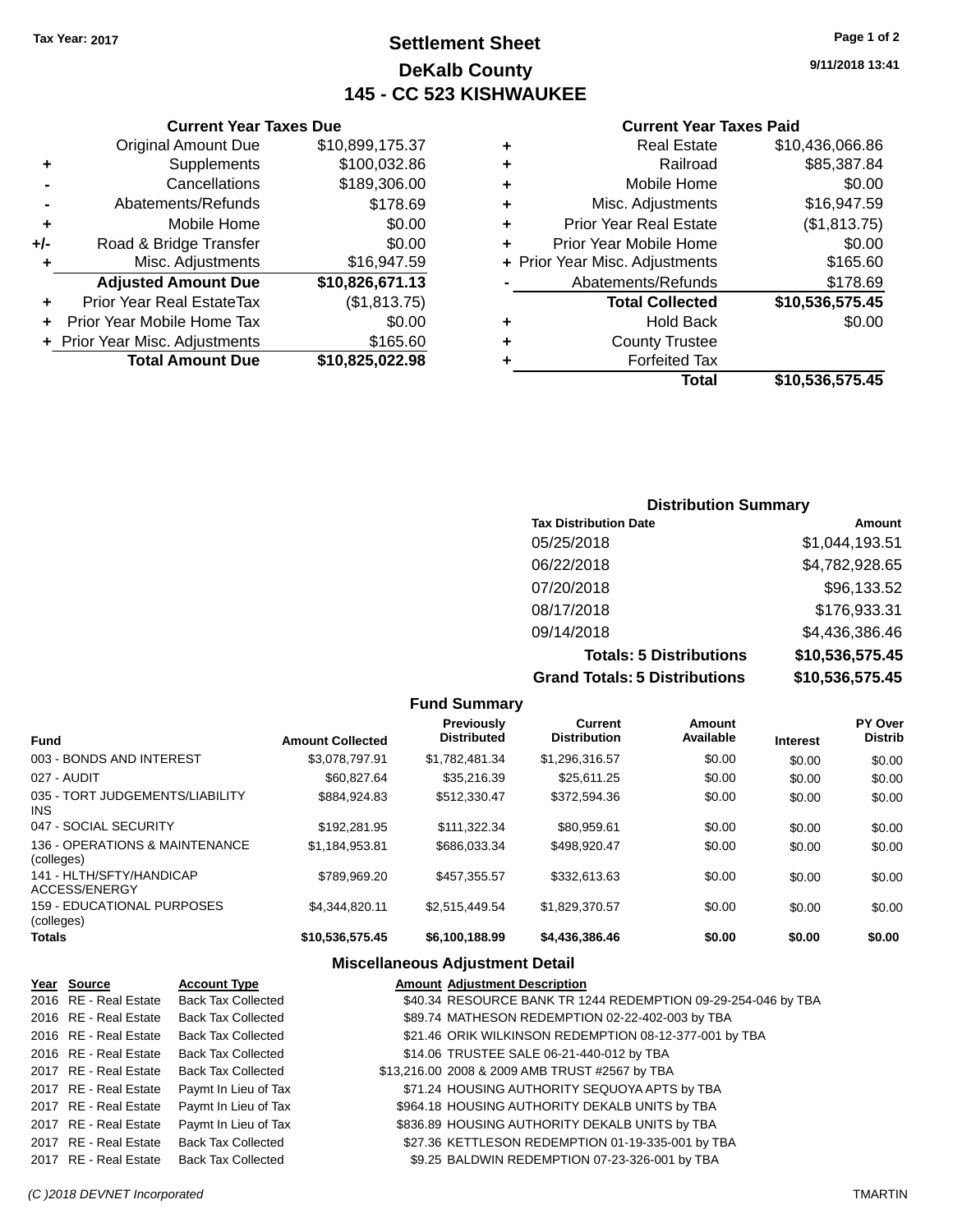### **Settlement Sheet Tax Year: 2017 Page 2 of 2 DeKalb County**

**Miscellaneous Adjustment Detail**

# **Year** Source **Account Type Account Adjustment Description** 2017 RE - Real Estate Back Tax Collected \$21.60 TRUSTEE SALE 02-24-476-008 by TBA 2017 RE - Real Estate \$964.18 HOUSING AUTHORITY- PAYMENT IN LIEU OF TAX by TBA Paymt In Lieu of Tax 2017 RE - Real Estate Paymt In Lieu of Tax **\$836.89 HOUSING AUTHORITY- PAYMENT IN LIEU OF TAX by TBA Totals \$17,113.19 13 entries Year Source Account Type** 2016 RE - Real Estate RE Abatement 2016 RE - Real Estate RE Abatement 2017 RE - Real Estate RE Abatement 2017 RE - Real Estate RE Abatement 2017 RE - Real Estate RE Abatement

|      |                       |                     | <b>Abatement Detail</b>                              |
|------|-----------------------|---------------------|------------------------------------------------------|
| Year | <b>Source</b>         | <b>Account Type</b> | <b>Amount Adjustment Description</b>                 |
|      | 2016 RE - Real Estate | <b>RE</b> Abatement | \$0.90 PTAB INTEREST REFUND 08-29-200-003 by TBA     |
|      | 2016 RE - Real Estate | <b>RE</b> Abatement | \$0.31 PTAB INTEREST REFUND 08-29-200-003 by TBA     |
|      | 2017 RE - Real Estate | <b>RE</b> Abatement | \$0.01 PTAB INTEREST REFUND 08-23-105-006 by TBA     |
|      | 2017 RE - Real Estate | <b>RE</b> Abatement | \$0.02 PTAB INTEREST REFUND 08-14-352-008 by TBA     |
|      | 2017 RE - Real Estate | <b>RE</b> Abatement | \$0.46 PTAB INTEREST REFUND 08-16-401-008 by TBA     |
|      | 2017 RE - Real Estate | <b>RE</b> Abatement | \$0.03 PTAB INTEREST REFUND 08-21-426-011 by TBA     |
|      | 2017 RE - Real Estate | <b>RE</b> Abatement | \$0.11 PTAB INTEREST REFUND 08-23-105-009 by TBA     |
|      | 2017 RE - Real Estate | <b>RE</b> Abatement | \$0.10 PTAB INTEREST REFUND 08-24-128-026 by TBA     |
|      | 2017 RE - Real Estate | <b>RE</b> Abatement | \$170.35 SIE COURT ORDER 14TX38 09-33-100-009 by TBA |
|      | 2017 RE - Real Estate | <b>RE</b> Abatement | \$3.02 PTAB INTEREST REFUND 08-13-151-039 by TBA     |
|      | 2017 RE - Real Estate | <b>RE</b> Abatement | \$3.30 PTAB INTEREST REFUND 08-12-252-003 by TBA     |
|      | 2017 RE - Real Estate | <b>RE</b> Abatement | \$0.04 PTAB INTEREST REFUND 08-22-228-016 by TBA     |
|      | 2017 RE - Real Estate | <b>RE</b> Abatement | \$0.03 PTAB INTEREST REFUND 14-16-434-002 by TBA     |
|      |                       |                     |                                                      |

**Totals \$178.68 13 entries**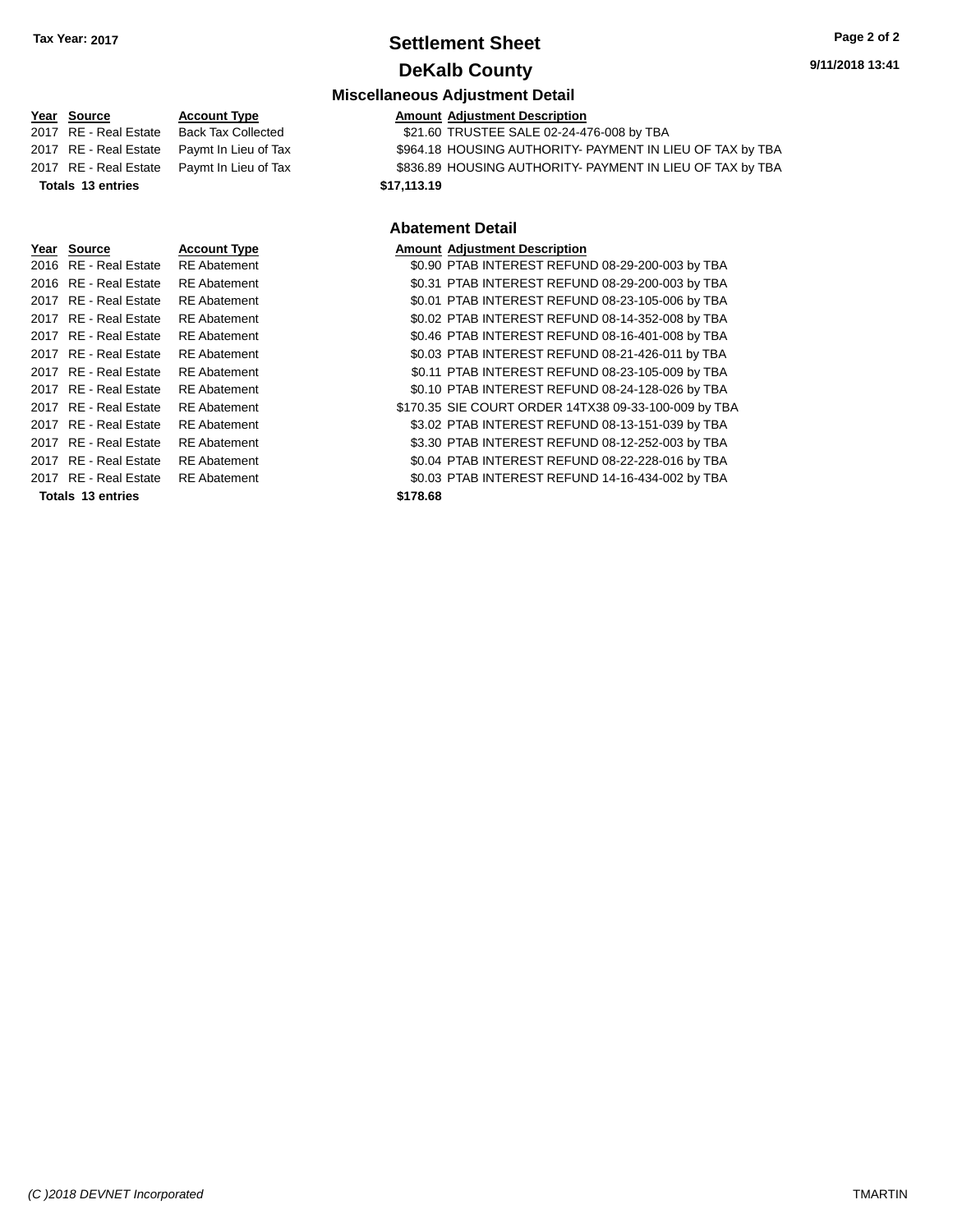**Current Year Taxes Due** Original Amount Due \$722,930.32

**Adjusted Amount Due \$706,129.10**

**Total Amount Due \$705,752.04**

**+** Supplements \$6,126.62 **-** Cancellations \$23,328.54 **-** Abatements/Refunds **\$0.80 +** Mobile Home \$0.00 **+/-** Road & Bridge Transfer \$0.00 **+** Misc. Adjustments \$401.50

**+** Prior Year Real EstateTax (\$381.62) **+** Prior Year Mobile Home Tax \$0.00 **+** Prior Year Misc. Adjustments \$4.56

# **Settlement Sheet Tax Year: 2017 Page 1 of 2 DeKalb County 150 - KISH. WATER RECLAM. DIST.**

**9/11/2018 13:41**

#### **Current Year Taxes Paid**

| ٠ | <b>Real Estate</b>             | \$684,799.19 |
|---|--------------------------------|--------------|
| ٠ | Railroad                       | \$2,373.68   |
| ٠ | Mobile Home                    | \$0.00       |
| ٠ | Misc. Adjustments              | \$401.50     |
| ٠ | <b>Prior Year Real Estate</b>  | (\$381.62)   |
| ٠ | Prior Year Mobile Home         | \$0.00       |
|   | + Prior Year Misc. Adjustments | \$4.56       |
|   | Abatements/Refunds             | \$0.80       |
|   | <b>Total Collected</b>         | \$687,196.51 |
| ٠ | <b>Hold Back</b>               | \$0.00       |
| ٠ | <b>County Trustee</b>          |              |
|   | <b>Forfeited Tax</b>           |              |
|   | Total                          | \$687,196.51 |
|   |                                |              |

# **Distribution Summary Tax Distribution Date Amount** 05/25/2018 \$66,104.92 06/22/2018 \$302,682.26 07/20/2018 \$5,480.22 08/17/2018 \$13,915.01

**Totals: 5 Distributions \$687,196.51 Grand Totals: 5 Distributions \$687,196.51**

09/14/2018 \$299,014.10

|                       |                         | <b>Fully Sullillialy</b>         |                                |                     |                 |                           |
|-----------------------|-------------------------|----------------------------------|--------------------------------|---------------------|-----------------|---------------------------|
| <b>Fund</b>           | <b>Amount Collected</b> | Previously<br><b>Distributed</b> | Current<br><b>Distribution</b> | Amount<br>Available | <b>Interest</b> | PY Over<br><b>Distrib</b> |
| 001 - CORPORATE       | \$283,371.65            | \$160,070.53                     | \$123,301.12                   | \$0.00              | \$0.00          | \$0.00                    |
| 005 - I. M. R. F.     | \$96,601.29             | \$54.567.97                      | \$42,033.32                    | \$0.00              | \$0.00          | \$0.00                    |
| 027 - AUDIT           | \$17.469.24             | \$9.867.99                       | \$7,601.25                     | \$0.00              | \$0.00          | \$0.00                    |
| 045 - PUBLIC BENEFIT  | \$202,803,36            | \$114.559.21                     | \$88,244.15                    | \$0.00              | \$0.00          | \$0.00                    |
| 047 - SOCIAL SECURITY | \$86,950.97             | \$49.116.71                      | \$37,834.26                    | \$0.00              | \$0.00          | \$0.00                    |
| <b>Totals</b>         | \$687,196.51            | \$388.182.41                     | \$299.014.10                   | \$0.00              | \$0.00          | \$0.00                    |
|                       |                         | Micrallangous Adiustmant Datail  |                                |                     |                 |                           |

**Fund Summary**

#### **Miscellaneous Adjustment Detail**

|          | <b>Amount Adjustment Description</b>                      |
|----------|-----------------------------------------------------------|
|          | \$4.56 ORIK WILKINSON REDEMPTION 08-12-377-001 by TBA     |
|          | \$200.75 HOUSING AUTHORITY DEKALB UNITS by TBA            |
|          | \$200.75 HOUSING AUTHORITY- PAYMENT IN LIEU OF TAX by TBA |
| \$406.06 |                                                           |

**Year Source Account Type** 2016 RE - Real Estate Back Tax Collected 2017 RE - Real Estate Paymt In Lieu of Tax 2017 RE - Real Estate Paymt In Lieu of Tax

**Totals 3 entries** 

#### **Abatement Detail**

### **Year Source Account Type Amount Adjustment Description**

2017 RE - Real Estate RE Abatement \$0.00 PTAB INTEREST REFUND 08-23-105-006 by TBA 2017 RE - Real Estate RE Abatement \$0.00 PTAB INTEREST REFUND 08-14-352-008 by TBA 2017 RE - Real Estate RE Abatement \$0.10 PTAB INTEREST REFUND 08-16-401-008 by TBA 2017 RE - Real Estate RE Abatement \$0.01 PTAB INTEREST REFUND 08-21-426-011 by TBA 2017 RE - Real Estate RE Abatement \$0.02 PTAB INTEREST REFUND 08-23-105-009 by TBA 2017 RE - Real Estate RE Abatement \$0.02 PTAB INTEREST REFUND 08-24-128-026 by TBA 2017 RE - Real Estate RE Abatement \$0.63 PTAB INTEREST REFUND 08-13-151-039 by TBA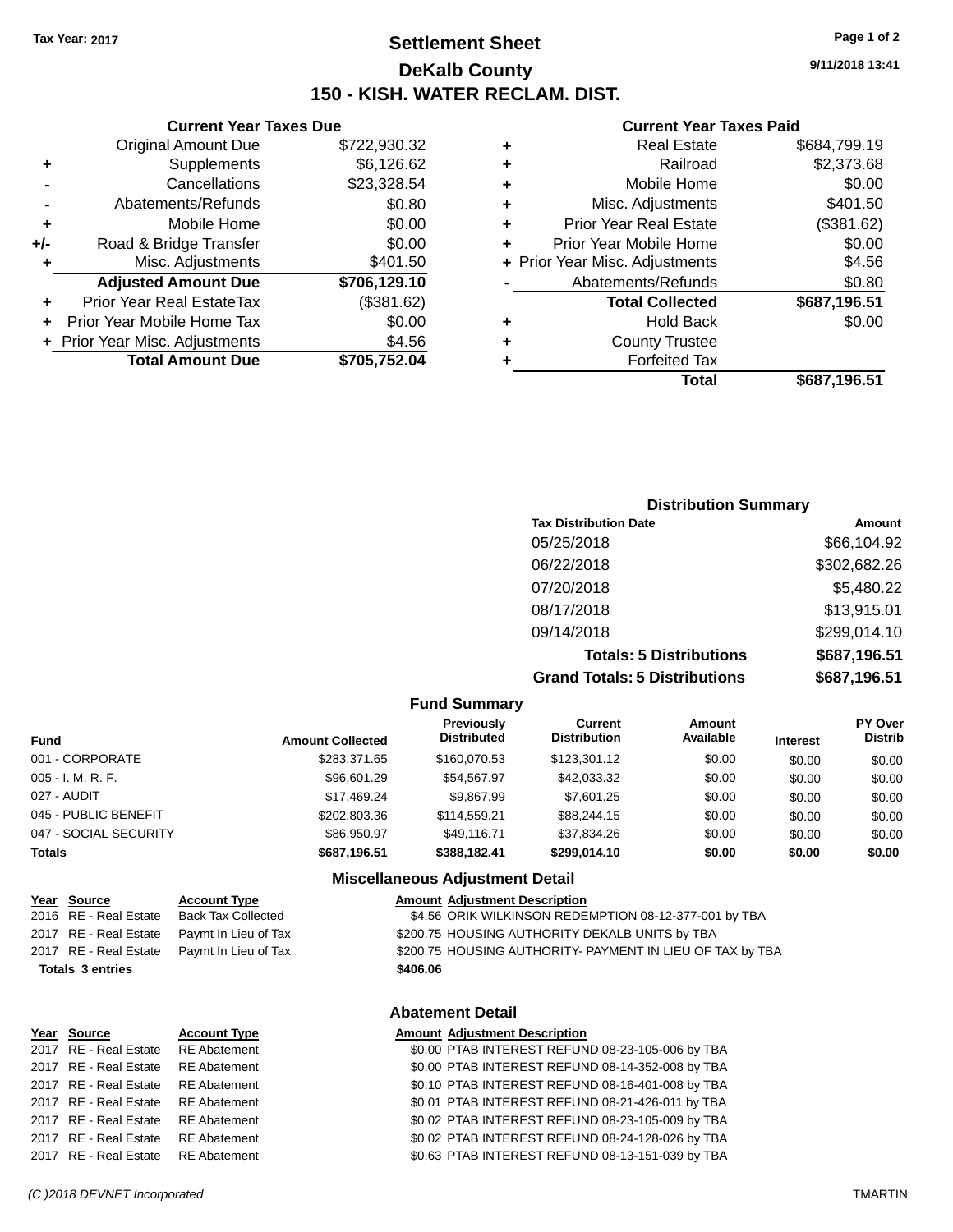### **Settlement Sheet Tax Year: 2017 Page 2 of 2 DeKalb County Abatement Detail**

**9/11/2018 13:41**

*(C )2018 DEVNET Incorporated* TMARTIN

**Totals 8 entries** \$0.79

**Year Source Account Type Anneunt Adjustment Description**<br>
2017 RE - Real Estate RE Abatement **Amount Adjustment Description** \$0.01 PTAB INTEREST REFUND 08-22-228-016 by TBA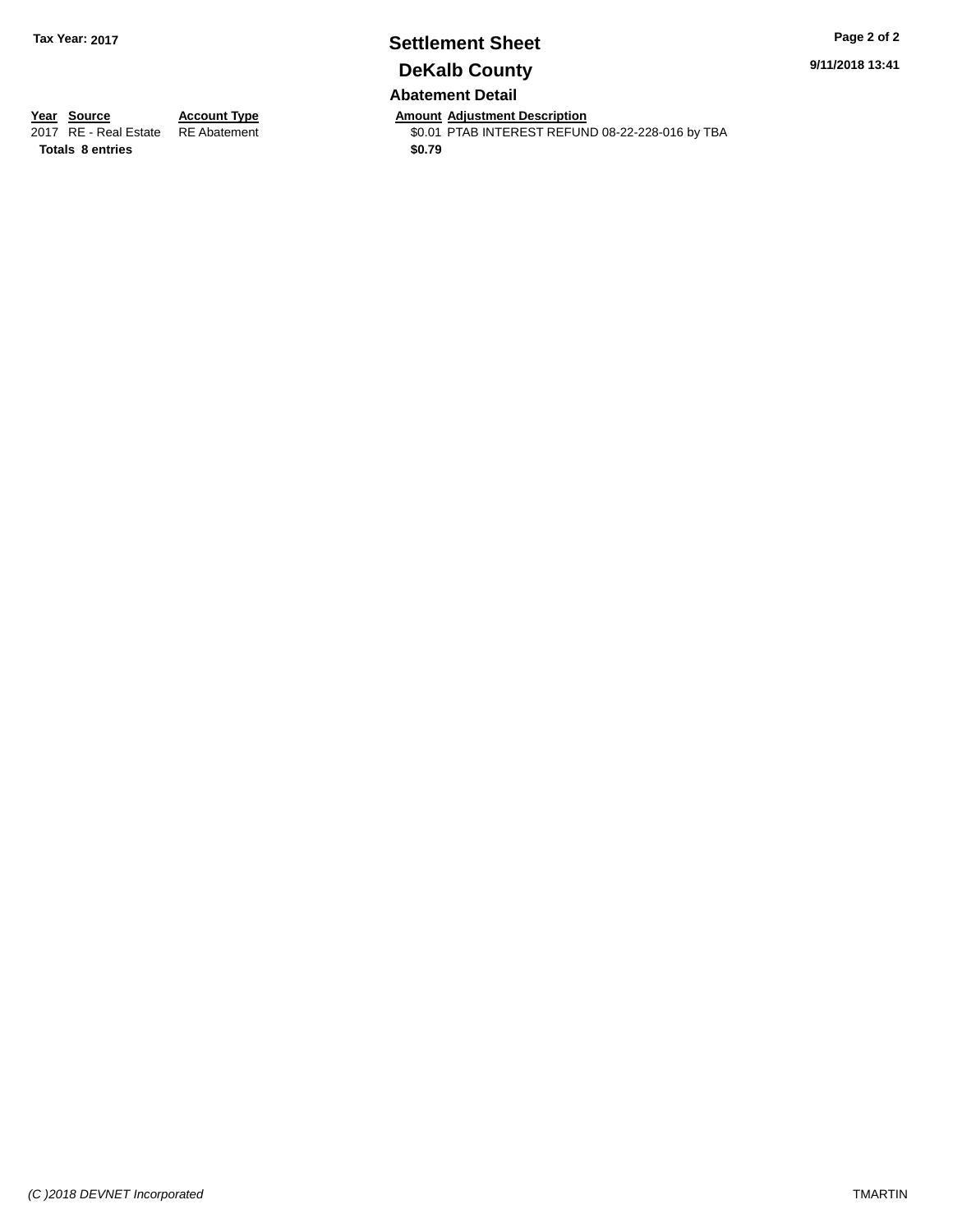# **Settlement Sheet Tax Year: 2017 Page 1 of 1 DeKalb County 151 - FAIRDALE STREET LIGHT**

**9/11/2018 13:41**

#### **Current Year Taxes Paid**

|     | <b>Current Year Taxes Due</b>  |            |
|-----|--------------------------------|------------|
|     | <b>Original Amount Due</b>     | \$3,775.02 |
| ٠   | Supplements                    | \$635.70   |
|     | Cancellations                  | \$630.54   |
|     | Abatements/Refunds             | \$0.00     |
| ٠   | Mobile Home                    | \$0.00     |
| +/- | Road & Bridge Transfer         | \$0.00     |
|     | Misc. Adjustments              | \$18.91    |
|     | <b>Adjusted Amount Due</b>     | \$3,799.09 |
| ÷   | Prior Year Real EstateTax      | \$0.00     |
| ٠   | Prior Year Mobile Home Tax     | \$0.00     |
|     | + Prior Year Misc. Adjustments | \$0.00     |
|     | <b>Total Amount Due</b>        | \$3.799.09 |

|   | <b>Real Estate</b>             | \$3,182.99 |
|---|--------------------------------|------------|
| ٠ | Railroad                       | \$0.00     |
| ٠ | Mobile Home                    | \$0.00     |
| ٠ | Misc. Adjustments              | \$18.91    |
| ٠ | <b>Prior Year Real Estate</b>  | \$0.00     |
| ٠ | Prior Year Mobile Home         | \$0.00     |
|   | + Prior Year Misc. Adjustments | \$0.00     |
|   | Abatements/Refunds             | \$0.00     |
|   | <b>Total Collected</b>         | \$3,201.90 |
| ٠ | <b>Hold Back</b>               | \$0.00     |
| ٠ | <b>County Trustee</b>          |            |
| ٠ | <b>Forfeited Tax</b>           |            |
|   | Total                          | \$3,201.90 |
|   |                                |            |

|                     | <b>Distribution Summary</b>          |                                |                |
|---------------------|--------------------------------------|--------------------------------|----------------|
|                     | <b>Tax Distribution Date</b>         |                                | Amount         |
|                     | 05/25/2018                           |                                | \$443.52       |
|                     | 06/22/2018                           |                                | \$1,403.18     |
|                     | 07/20/2018                           |                                | \$101.86       |
|                     | 08/17/2018                           |                                | \$89.15        |
|                     | 09/14/2018                           |                                | \$1,164.19     |
|                     |                                      | <b>Totals: 5 Distributions</b> | \$3,201.90     |
|                     | <b>Grand Totals: 5 Distributions</b> |                                | \$3,201.90     |
| <b>Fund Summary</b> |                                      |                                |                |
| Previously          | <b>Current</b><br>.                  | <b>Amount</b><br>.             | PY Over<br>--- |

|                 |                         | Miccellanceus Adjustment Detail         |                                |                     |                 |                                  |
|-----------------|-------------------------|-----------------------------------------|--------------------------------|---------------------|-----------------|----------------------------------|
| Totals          | \$3,201.90              | \$2.037.71                              | \$1.164.19                     | \$0.00              | \$0.00          | \$0.00                           |
| 001 - CORPORATE | \$3.201.90              | \$2,037.71                              | \$1.164.19                     | \$0.00              | \$0.00          | \$0.00                           |
| Fund            | <b>Amount Collected</b> | <b>Previously</b><br><b>Distributed</b> | Current<br><b>Distribution</b> | Amount<br>Available | <b>Interest</b> | <b>PY Over</b><br><b>Distrib</b> |

**Year Source Account Type Amount Adjustment Description Totals \$18.91 1 entries**

**Miscellaneous Adjustment Detail**

\$18.91 KETTLESON REDEMPTION 01-19-335-001 by TBA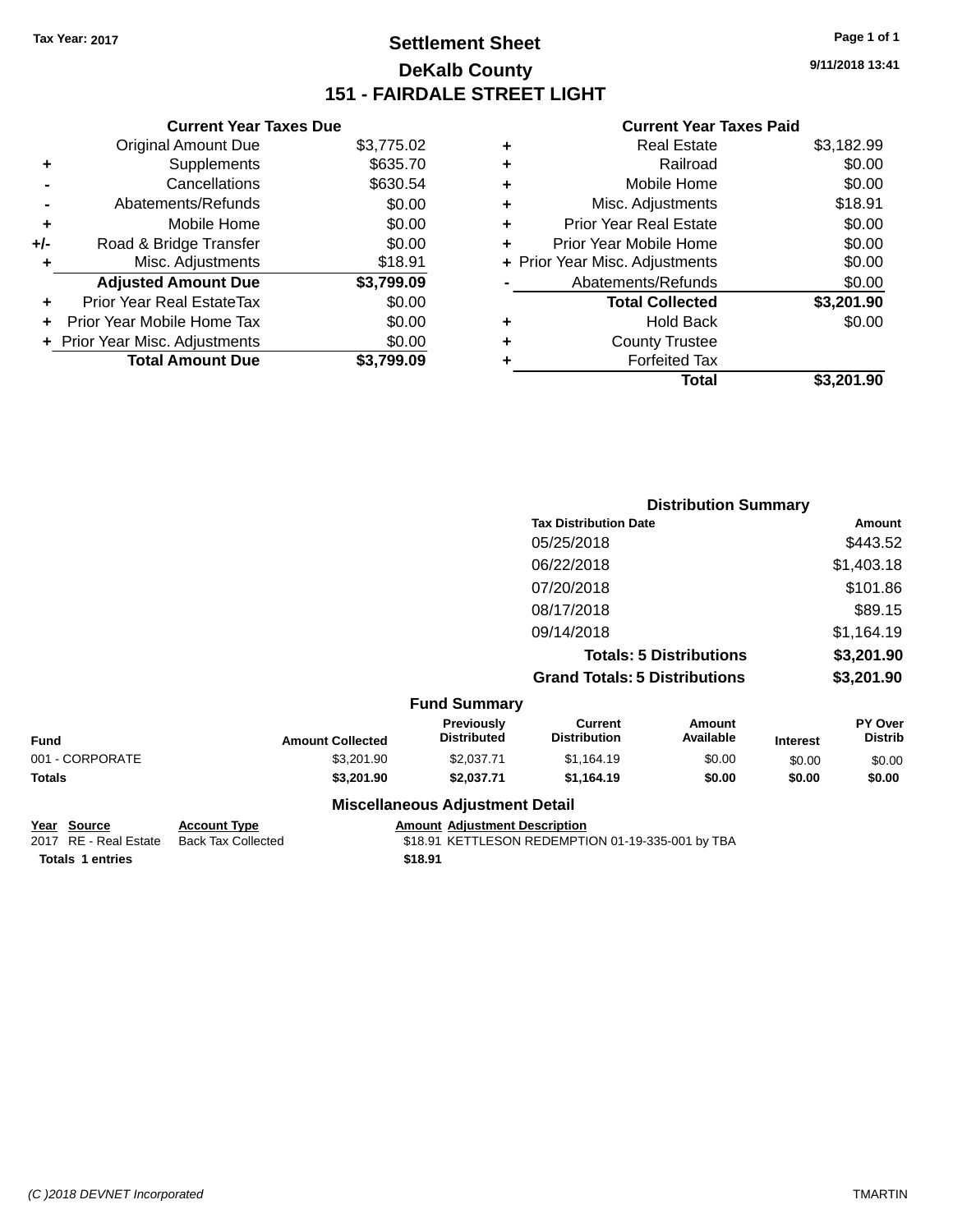# **Settlement Sheet Tax Year: 2017 Page 1 of 1 DeKalb County 152 - AFTON-PIERCE MULTI TWP**

**9/11/2018 13:41**

### **Current Year Taxes Paid**

|     | <b>Current Year Taxes Due</b>  |             |
|-----|--------------------------------|-------------|
|     | Original Amount Due            | \$25,501.12 |
| ٠   | Supplements                    | \$128.84    |
|     | Cancellations                  | \$138.49    |
|     | Abatements/Refunds             | \$0.00      |
| ٠   | Mobile Home                    | \$0.00      |
| +/- | Road & Bridge Transfer         | \$0.00      |
| ٠   | Misc. Adjustments              | \$0.00      |
|     | <b>Adjusted Amount Due</b>     | \$25,491.47 |
|     | Prior Year Real EstateTax      | (\$38.80)   |
|     | Prior Year Mobile Home Tax     | \$0.00      |
|     | + Prior Year Misc. Adjustments | \$0.00      |
|     | <b>Total Amount Due</b>        | \$25.452.67 |
|     |                                |             |

| ٠ | <b>Real Estate</b>             | \$24,437.28 |
|---|--------------------------------|-------------|
| ٠ | Railroad                       | \$378.10    |
| ٠ | Mobile Home                    | \$0.00      |
| ٠ | Misc. Adjustments              | \$0.00      |
| ٠ | <b>Prior Year Real Estate</b>  | (\$38.80)   |
| ÷ | Prior Year Mobile Home         | \$0.00      |
|   | + Prior Year Misc. Adjustments | \$0.00      |
|   | Abatements/Refunds             | \$0.00      |
|   | <b>Total Collected</b>         | \$24,776.58 |
| ٠ | <b>Hold Back</b>               | \$0.00      |
| ٠ | <b>County Trustee</b>          |             |
| ٠ | <b>Forfeited Tax</b>           |             |
|   | Total                          | \$24,776.58 |
|   |                                |             |

| <b>Distribution Summary</b>          |             |
|--------------------------------------|-------------|
| <b>Tax Distribution Date</b>         | Amount      |
| 05/25/2018                           | \$3,260.82  |
| 06/22/2018                           | \$11,805.10 |
| 07/20/2018                           | \$171.45    |
| 08/17/2018                           | \$275.30    |
| 09/14/2018                           | \$9,263.91  |
| <b>Totals: 5 Distributions</b>       | \$24,776.58 |
| <b>Grand Totals: 5 Distributions</b> | \$24,776.58 |

|                                         |                         | <b>Fund Summary</b>              |                                |                     |                 |                                  |
|-----------------------------------------|-------------------------|----------------------------------|--------------------------------|---------------------|-----------------|----------------------------------|
| <b>Fund</b>                             | <b>Amount Collected</b> | Previously<br><b>Distributed</b> | Current<br><b>Distribution</b> | Amount<br>Available | <b>Interest</b> | <b>PY Over</b><br><b>Distrib</b> |
| 147 - ASSESSING PURPOSES<br>(multi-twp) | \$24.776.58             | \$15,512.67                      | \$9.263.91                     | \$0.00              | \$0.00          | \$0.00                           |
| <b>Totals</b>                           | \$24,776.58             | \$15,512.67                      | \$9.263.91                     | \$0.00              | \$0.00          | \$0.00                           |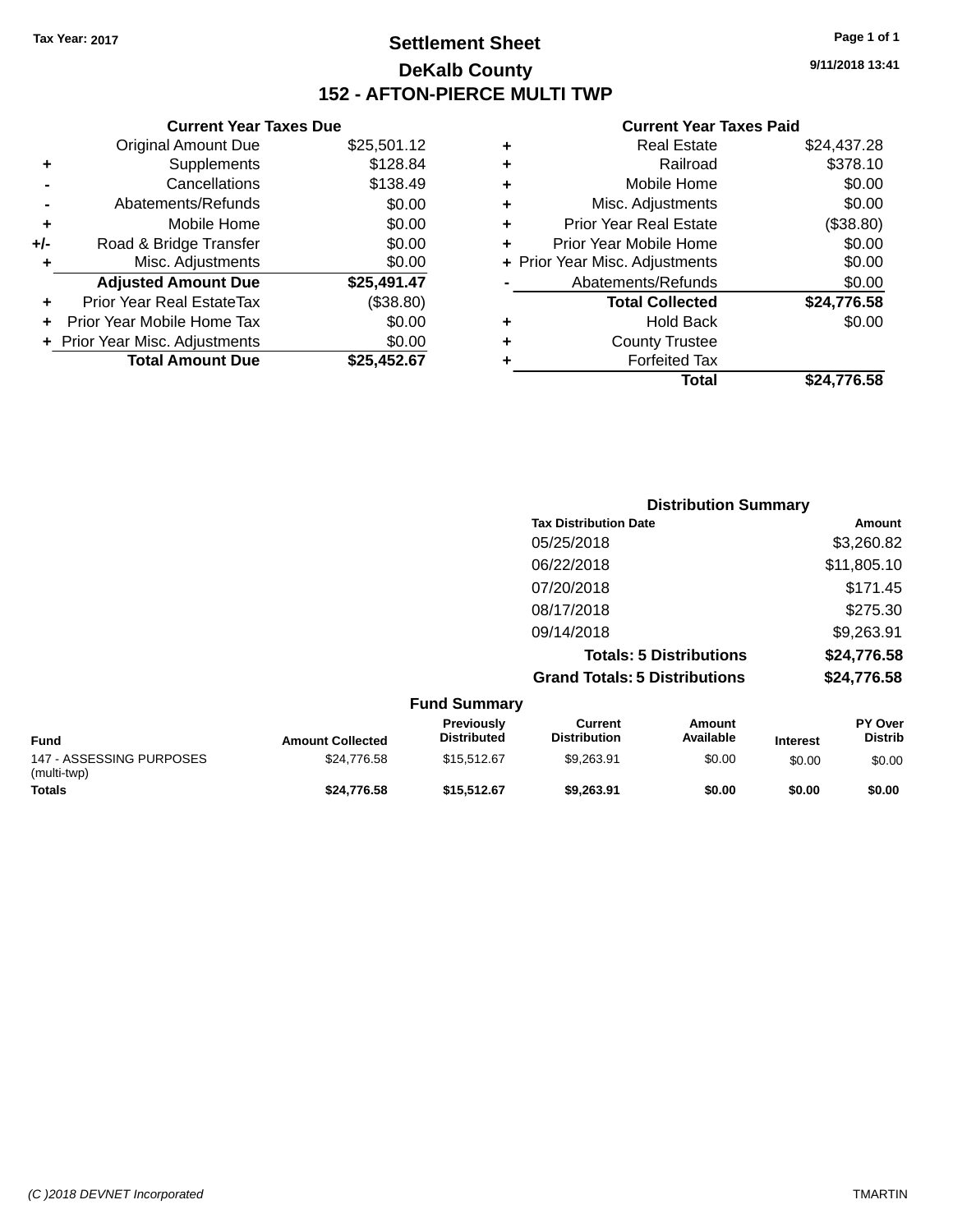# **Settlement Sheet Tax Year: 2017 Page 1 of 1 DeKalb County 153 - MILAN-MALTA MULTI-TWP**

**9/11/2018 13:41**

#### **Current Year Taxes Paid**

|     | <b>Current Year Taxes Due</b>    |             |
|-----|----------------------------------|-------------|
|     | <b>Original Amount Due</b>       | \$13,884.73 |
| ٠   | Supplements                      | \$49.87     |
|     | Cancellations                    | \$67.23     |
|     | Abatements/Refunds               | \$0.00      |
| ٠   | Mobile Home                      | \$0.00      |
| +/- | Road & Bridge Transfer           | \$0.00      |
| ٠   | Misc. Adjustments                | \$0.31      |
|     | <b>Adjusted Amount Due</b>       | \$13,867.68 |
| ٠   | <b>Prior Year Real EstateTax</b> | \$0.00      |
|     | Prior Year Mobile Home Tax       | \$0.00      |
|     | + Prior Year Misc. Adjustments   | \$0.00      |
|     | <b>Total Amount Due</b>          | \$13,867,68 |
|     |                                  |             |

| ٠ | <b>Real Estate</b>             | \$13,236.35 |
|---|--------------------------------|-------------|
| ٠ | Railroad                       | \$366.80    |
| ٠ | Mobile Home                    | \$0.00      |
| ٠ | Misc. Adjustments              | \$0.31      |
| ٠ | <b>Prior Year Real Estate</b>  | \$0.00      |
| ÷ | Prior Year Mobile Home         | \$0.00      |
|   | + Prior Year Misc. Adjustments | \$0.00      |
|   | Abatements/Refunds             | \$0.00      |
|   | <b>Total Collected</b>         | \$13,603.46 |
| ٠ | <b>Hold Back</b>               | \$0.00      |
| ٠ | <b>County Trustee</b>          |             |
| ٠ | <b>Forfeited Tax</b>           |             |
|   | Total                          | \$13,603.46 |
|   |                                |             |

|                     | <b>Distribution Summary</b>          |                                |                |
|---------------------|--------------------------------------|--------------------------------|----------------|
|                     | <b>Tax Distribution Date</b>         |                                | Amount         |
|                     | 05/25/2018                           |                                | \$1,406.92     |
|                     | 06/22/2018                           |                                | \$6,516.58     |
|                     | 07/20/2018                           |                                | \$65.15        |
|                     | 08/17/2018                           |                                | \$81.45        |
|                     | 09/14/2018                           |                                | \$5,533.36     |
|                     |                                      | <b>Totals: 5 Distributions</b> | \$13,603.46    |
|                     | <b>Grand Totals: 5 Distributions</b> |                                | \$13,603.46    |
| <b>Fund Summary</b> |                                      |                                |                |
| Previously          | <b>Current</b>                       | Amount                         | <b>PY Over</b> |

| <b>Fund</b>                             | <b>Amount Collected</b> | <b>Previously</b><br><b>Distributed</b> | Current<br><b>Distribution</b> | Amount<br>Available | <b>Interest</b> | <b>PY Over</b><br><b>Distrib</b> |
|-----------------------------------------|-------------------------|-----------------------------------------|--------------------------------|---------------------|-----------------|----------------------------------|
| 147 - ASSESSING PURPOSES<br>(multi-twp) | \$13,603,46             | \$8,070.10                              | \$5,533,36                     | \$0.00              | \$0.00          | \$0.00                           |
| <b>Totals</b>                           | \$13,603.46             | \$8,070.10                              | \$5,533,36                     | \$0.00              | \$0.00          | \$0.00                           |
|                                         | ---                     |                                         |                                |                     |                 |                                  |

# **Miscellaneous Adjustment Detail**

**Totals \$0.31 1 entries**

**Year Source Account Type Account Type Amount Adjustment Description**<br>2017 RE - Real Estate Back Tax Collected \$0.31 BALDWIN REDEMPTION \$0.31 BALDWIN REDEMPTION 07-23-326-001 by TBA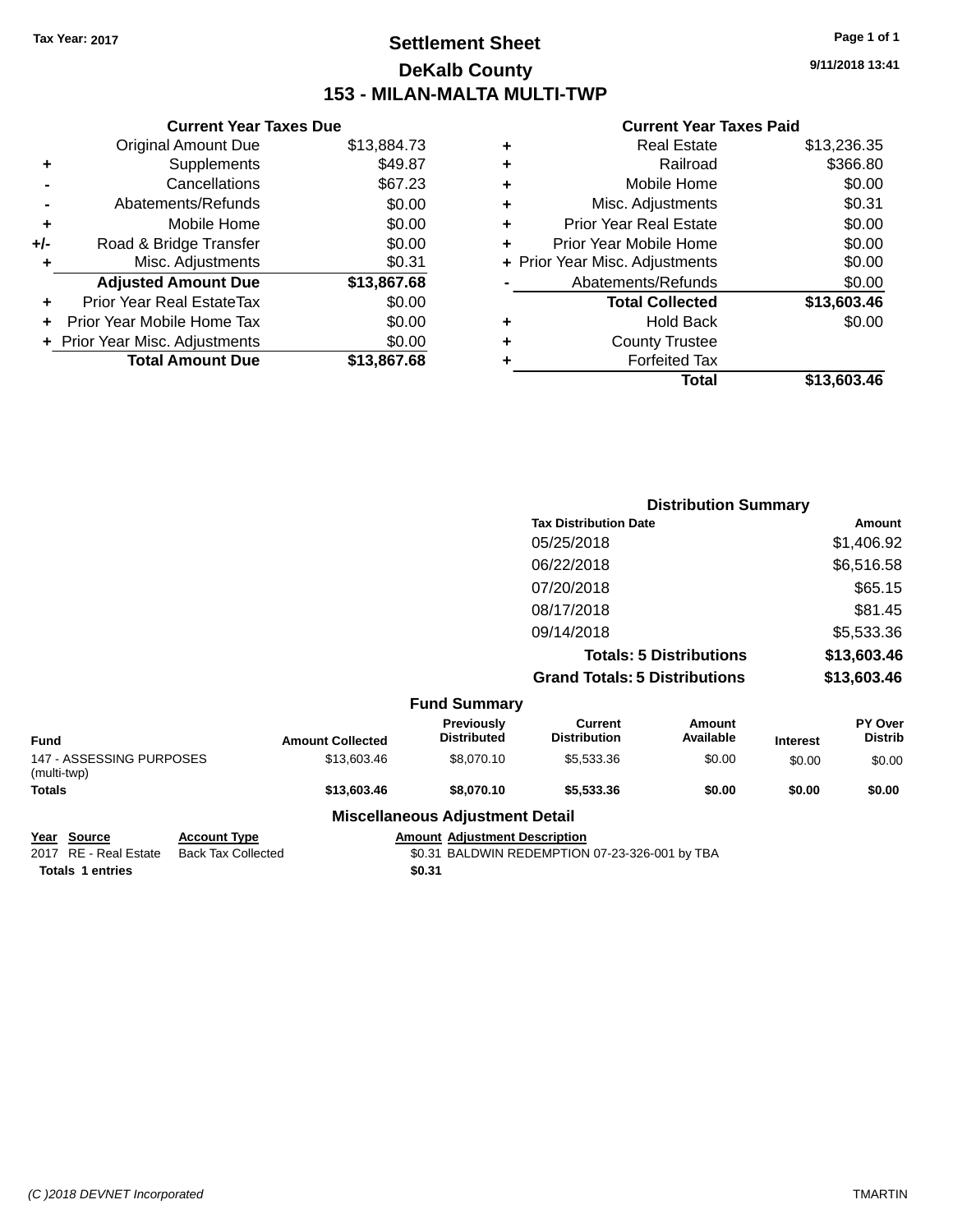# **Settlement Sheet Tax Year: 2017 Page 1 of 1 DeKalb County 154 - PAW PAW-SHABBONA MULT TWP**

### **Current Year Taxes Due** Original Amount Due \$13,403.32 **+** Supplements \$13.14 **-** Cancellations **\$14.85 -** Abatements/Refunds \$0.00 **+** Mobile Home \$0.00 **+/-** Road & Bridge Transfer \$0.00 **+** Misc. Adjustments \$2.44 **Adjusted Amount Due \$13,404.05 +** Prior Year Real EstateTax \$0.00 **+** Prior Year Mobile Home Tax \$0.00 **+ Prior Year Misc. Adjustments**  $$0.00$ **Total Amount Due \$13,404.05**

### **Current Year Taxes Paid +** Real Estate \$12,465.16 **+** Railroad \$614.48 **+** Mobile Home \$0.00 **+** Misc. Adjustments \$2.44 **+** Prior Year Real Estate \$0.00 **+** Prior Year Mobile Home \$0.00 **+** Prior Year Misc. Adjustments  $$0.00$ Abatements/Refunds \$0.00 **Total Collected \$13,082.08 +** Hold Back \$0.00 **+** County Trustee **+** Forfeited Tax **Total \$13,082.08**

**Distribution Summary**

|                                         |                         |                                  |                                       | <b>PISUIMUUTI VUIIIIIIUI V</b> |                 |                           |
|-----------------------------------------|-------------------------|----------------------------------|---------------------------------------|--------------------------------|-----------------|---------------------------|
|                                         |                         |                                  | <b>Tax Distribution Date</b>          |                                |                 | <b>Amount</b>             |
|                                         |                         |                                  | 05/25/2018                            |                                |                 | \$1,129.71                |
|                                         |                         |                                  | 06/22/2018                            |                                |                 | \$6,321.66                |
|                                         |                         |                                  | 07/20/2018                            |                                |                 | \$74.42                   |
|                                         |                         |                                  | 08/17/2018                            |                                |                 | \$196.90                  |
|                                         |                         |                                  | 09/14/2018                            |                                |                 | \$5,359.39                |
|                                         |                         |                                  |                                       | <b>Totals: 5 Distributions</b> |                 | \$13,082.08               |
|                                         |                         |                                  | <b>Grand Totals: 5 Distributions</b>  |                                |                 | \$13,082.08               |
|                                         |                         | <b>Fund Summary</b>              |                                       |                                |                 |                           |
| <b>Fund</b>                             | <b>Amount Collected</b> | Previously<br><b>Distributed</b> | <b>Current</b><br><b>Distribution</b> | Amount<br>Available            | <b>Interest</b> | PY Over<br><b>Distrib</b> |
| 147 - ASSESSING PURPOSES<br>(multi-twp) | \$13,082.08             | \$7,722.69                       | \$5,359.39                            | \$0.00                         | \$0.00          | \$0.00                    |
| <b>Totals</b>                           | \$13,082.08             | \$7,722.69                       | \$5,359.39                            | \$0.00                         | \$0.00          | \$0.00                    |

#### **Miscellaneous Adjustment Detail**

**Year Source Account Type Amount Adjustment Description**

**Totals \$2.44 1 entries**

2017 RE - Real Estate Paymt In Lieu of Tax  $$2.44$  HOUSING AUTHORITY SEQUOYA APTS by TBA

**9/11/2018 13:41**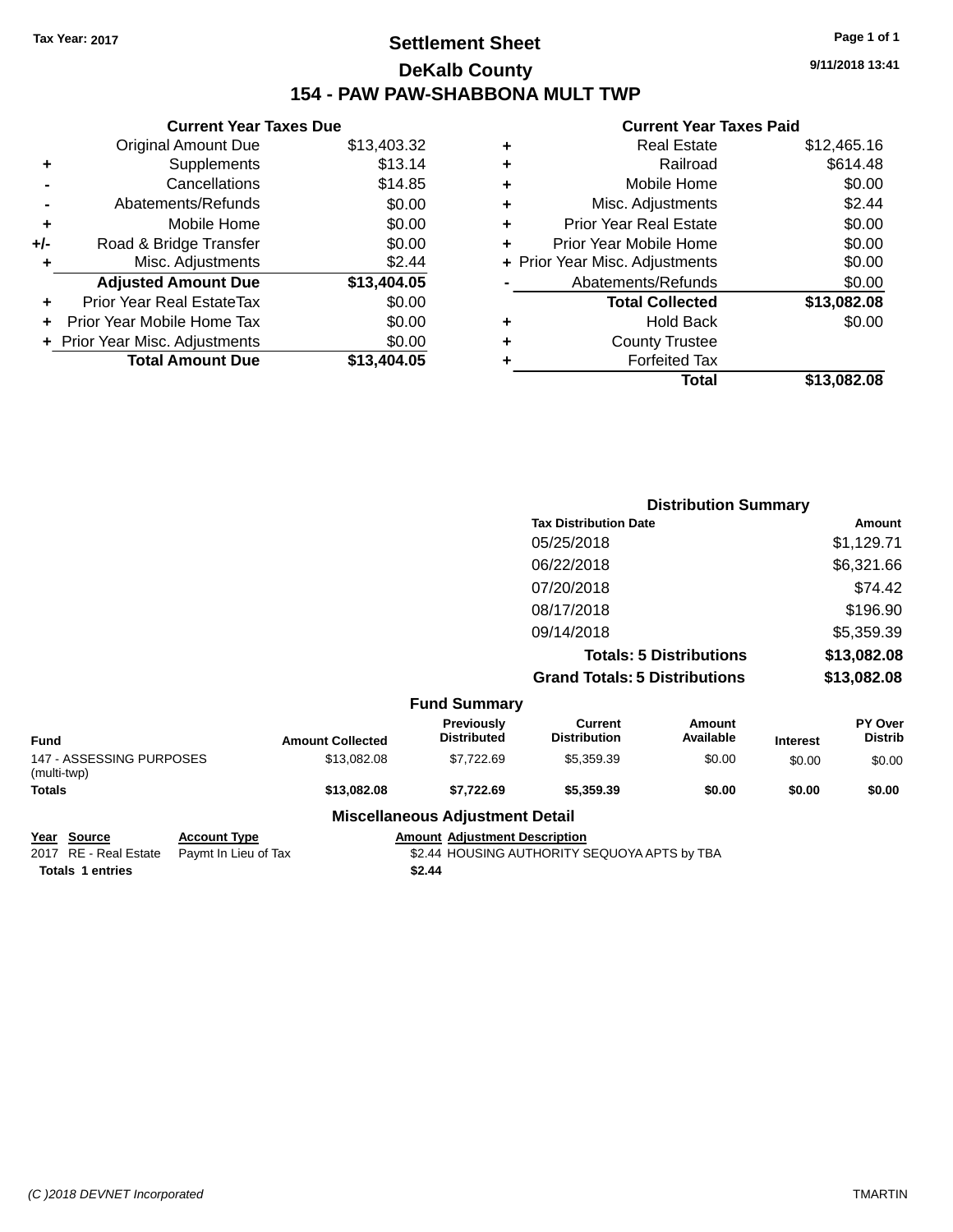# **Settlement Sheet Tax Year: 2017 Page 1 of 1 DeKalb County 155 - SOUTH GROVE-MAYFIELD MULT**

**9/11/2018 13:41**

#### **Current Year Taxes Paid**

|     | <b>Current Year Taxes Due</b>  |             |
|-----|--------------------------------|-------------|
|     | <b>Original Amount Due</b>     | \$12,324.72 |
| ٠   | Supplements                    | \$119.10    |
|     | Cancellations                  | \$127.44    |
|     | Abatements/Refunds             | \$0.00      |
| ٠   | Mobile Home                    | \$0.00      |
| +/- | Road & Bridge Transfer         | \$0.00      |
| ٠   | Misc. Adjustments              | \$0.00      |
|     | <b>Adjusted Amount Due</b>     | \$12,316.38 |
| ٠   | Prior Year Real EstateTax      | \$0.00      |
|     | Prior Year Mobile Home Tax     | \$0.00      |
|     | + Prior Year Misc. Adjustments | \$0.00      |
|     | <b>Total Amount Due</b>        | \$12,316.38 |
|     |                                |             |

| ٠ | <b>Real Estate</b>             | \$11,828.09 |
|---|--------------------------------|-------------|
| ٠ | Railroad                       | \$0.00      |
| ٠ | Mobile Home                    | \$0.00      |
| ٠ | Misc. Adjustments              | \$0.00      |
| ٠ | <b>Prior Year Real Estate</b>  | \$0.00      |
|   | Prior Year Mobile Home         | \$0.00      |
|   | + Prior Year Misc. Adjustments | \$0.00      |
|   | Abatements/Refunds             | \$0.00      |
|   | <b>Total Collected</b>         | \$11,828.09 |
| ٠ | <b>Hold Back</b>               | \$0.00      |
|   | <b>County Trustee</b>          |             |
| ٠ | <b>Forfeited Tax</b>           |             |
|   | Total                          | \$11,828.09 |
|   |                                |             |

| <b>Distribution Summary</b>          |             |
|--------------------------------------|-------------|
| <b>Tax Distribution Date</b>         | Amount      |
| 05/25/2018                           | \$1,360.97  |
| 06/22/2018                           | \$5,653.00  |
| 07/20/2018                           | \$65.98     |
| 08/17/2018                           | \$226.29    |
| 09/14/2018                           | \$4,521.85  |
| <b>Totals: 5 Distributions</b>       | \$11,828.09 |
| <b>Grand Totals: 5 Distributions</b> | \$11,828.09 |

|                                         |                         | <b>Fund Summary</b>                     |                                |                     |                 |                                  |
|-----------------------------------------|-------------------------|-----------------------------------------|--------------------------------|---------------------|-----------------|----------------------------------|
| <b>Fund</b>                             | <b>Amount Collected</b> | <b>Previously</b><br><b>Distributed</b> | Current<br><b>Distribution</b> | Amount<br>Available | <b>Interest</b> | <b>PY Over</b><br><b>Distrib</b> |
| 147 - ASSESSING PURPOSES<br>(multi-twp) | \$11.828.09             | \$7,306.24                              | \$4.521.85                     | \$0.00              | \$0.00          | \$0.00                           |
| <b>Totals</b>                           | \$11,828.09             | \$7.306.24                              | \$4.521.85                     | \$0.00              | \$0.00          | \$0.00                           |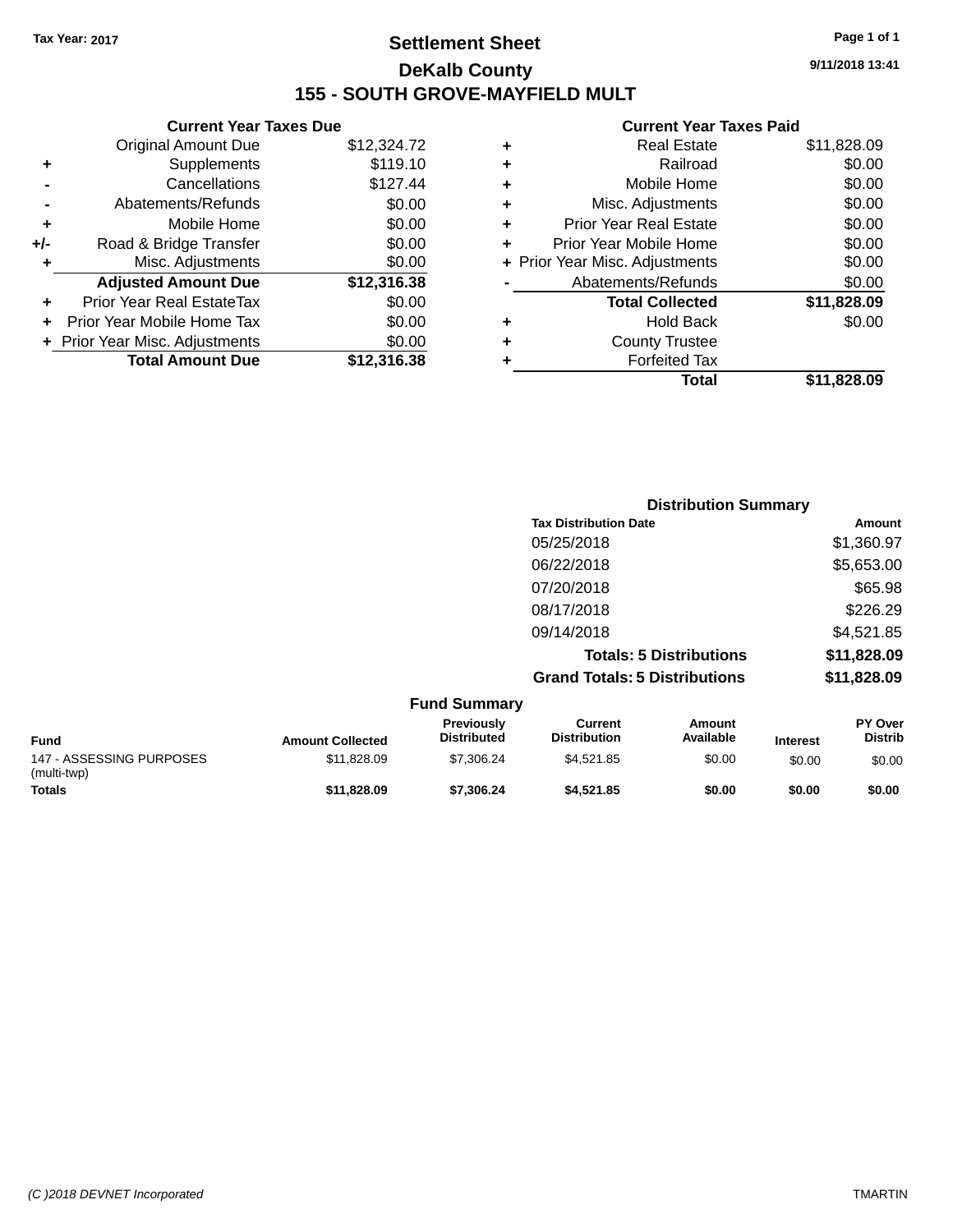# **Settlement Sheet Tax Year: 2017 Page 1 of 1 DeKalb County 156 - VICTOR-SOMONAUK MULTI TWP**

**9/11/2018 13:41**

#### **Current Year Taxes Paid**

|       | <b>Current Year Taxes Due</b>  |             |
|-------|--------------------------------|-------------|
|       | <b>Original Amount Due</b>     | \$22,668.56 |
| ٠     | Supplements                    | \$217.09    |
|       | Cancellations                  | \$247.01    |
|       | Abatements/Refunds             | \$0.00      |
| ÷     | Mobile Home                    | \$0.00      |
| $+/-$ | Road & Bridge Transfer         | \$0.00      |
|       | Misc. Adjustments              | \$0.00      |
|       | <b>Adjusted Amount Due</b>     | \$22,638.64 |
| ٠     | Prior Year Real EstateTax      | \$0.00      |
|       | Prior Year Mobile Home Tax     | \$0.00      |
|       | + Prior Year Misc. Adjustments | \$0.00      |
|       | <b>Total Amount Due</b>        | \$22,638,64 |
|       |                                |             |

| ٠ | <b>Real Estate</b>             | \$21,601.89 |
|---|--------------------------------|-------------|
| ٠ | Railroad                       | \$350.14    |
| ٠ | Mobile Home                    | \$0.00      |
| ٠ | Misc. Adjustments              | \$0.00      |
| ٠ | <b>Prior Year Real Estate</b>  | \$0.00      |
| ÷ | Prior Year Mobile Home         | \$0.00      |
|   | + Prior Year Misc. Adjustments | \$0.00      |
|   | Abatements/Refunds             | \$0.00      |
|   | <b>Total Collected</b>         | \$21,952.03 |
| ٠ | <b>Hold Back</b>               | \$0.00      |
| ٠ | <b>County Trustee</b>          |             |
| ÷ | <b>Forfeited Tax</b>           |             |
|   | Total                          | \$21,952.03 |
|   |                                |             |

| <b>Distribution Summary</b>          |             |
|--------------------------------------|-------------|
| <b>Tax Distribution Date</b>         | Amount      |
| 05/25/2018                           | \$2,287.03  |
| 06/22/2018                           | \$11,044.50 |
| 07/20/2018                           | \$154.57    |
| 08/17/2018                           | \$285.47    |
| 09/14/2018                           | \$8,180.46  |
| <b>Totals: 5 Distributions</b>       | \$21,952.03 |
| <b>Grand Totals: 5 Distributions</b> | \$21,952.03 |

|                                         |                         | <b>Fund Summary</b>              |                                |                     |                 |                                  |
|-----------------------------------------|-------------------------|----------------------------------|--------------------------------|---------------------|-----------------|----------------------------------|
| <b>Fund</b>                             | <b>Amount Collected</b> | Previously<br><b>Distributed</b> | Current<br><b>Distribution</b> | Amount<br>Available | <b>Interest</b> | <b>PY Over</b><br><b>Distrib</b> |
| 147 - ASSESSING PURPOSES<br>(multi-twp) | \$21,952.03             | \$13,771.57                      | \$8,180.46                     | \$0.00              | \$0.00          | \$0.00                           |
| Totals                                  | \$21.952.03             | \$13,771.57                      | \$8.180.46                     | \$0.00              | \$0.00          | \$0.00                           |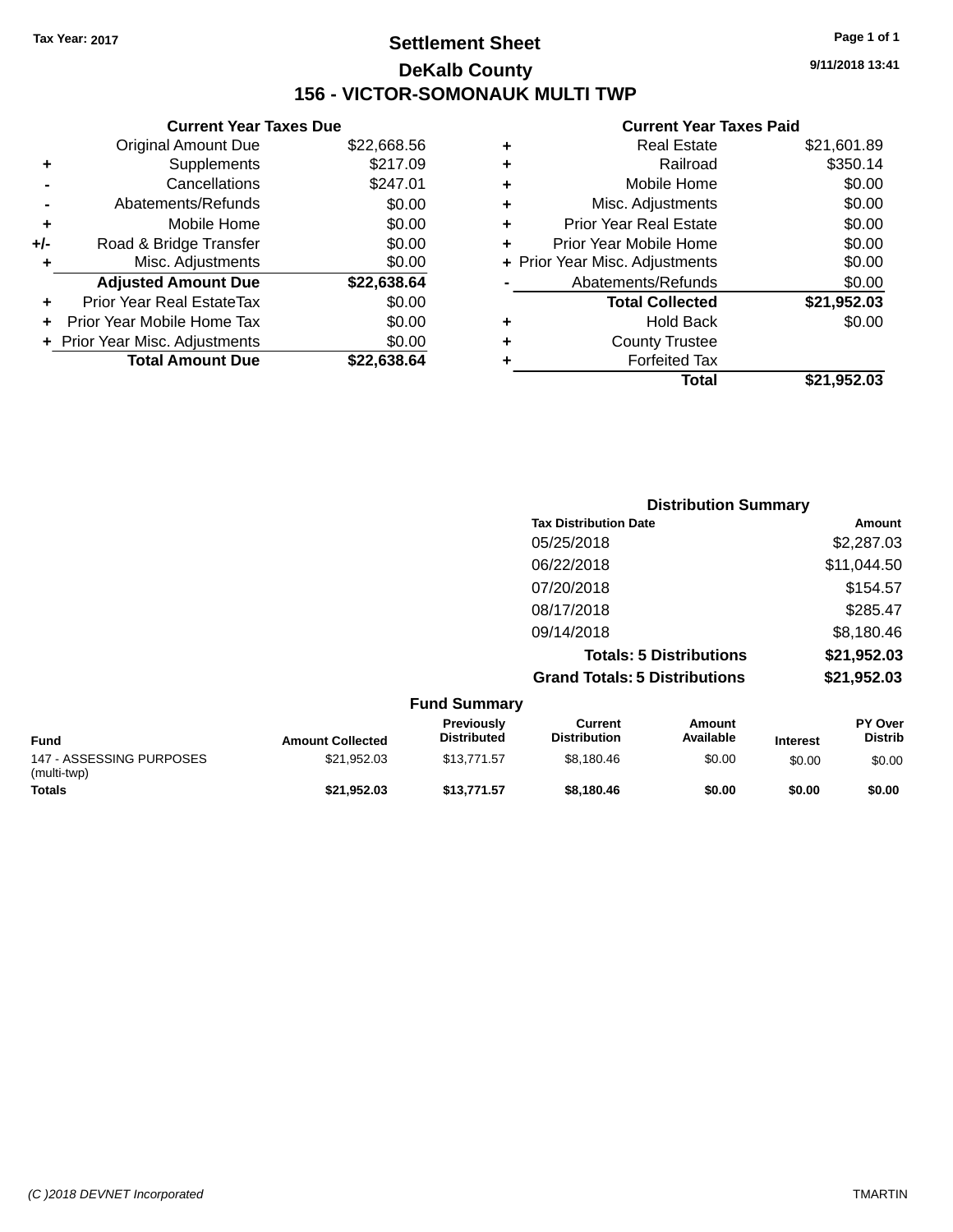## **Settlement Sheet Tax Year: 2017 Page 1 of 1 DeKalb County 157 - GENOA PUBLIC LIBRARY DIST**

**9/11/2018 13:41**

#### **Current Year Taxes Paid**

|     | <b>Current Year Taxes Due</b>  |              |
|-----|--------------------------------|--------------|
|     | <b>Original Amount Due</b>     | \$240,455.19 |
| ٠   | Supplements                    | \$6,628.00   |
|     | Cancellations                  | \$8,092.97   |
|     | Abatements/Refunds             | \$0.00       |
| ٠   | Mobile Home                    | \$0.00       |
| +/- | Road & Bridge Transfer         | \$0.00       |
|     | Misc. Adjustments              | \$9.98       |
|     | <b>Adjusted Amount Due</b>     | \$239,000.20 |
|     | Prior Year Real EstateTax      | \$0.00       |
|     | Prior Year Mobile Home Tax     | \$0.00       |
|     | + Prior Year Misc. Adjustments | \$0.00       |
|     | <b>Total Amount Due</b>        | \$239,000.20 |
|     |                                |              |

|   | Total                          | \$232,125.47 |
|---|--------------------------------|--------------|
| ٠ | <b>Forfeited Tax</b>           |              |
| ٠ | <b>County Trustee</b>          |              |
| ٠ | <b>Hold Back</b>               | \$0.00       |
|   | <b>Total Collected</b>         | \$232,125.47 |
|   | Abatements/Refunds             | \$0.00       |
|   | + Prior Year Misc. Adjustments | \$0.00       |
| ٠ | Prior Year Mobile Home         | \$0.00       |
| ٠ | <b>Prior Year Real Estate</b>  | \$0.00       |
| ٠ | Misc. Adjustments              | \$9.98       |
| ٠ | Mobile Home                    | \$0.00       |
| ٠ | Railroad                       | \$744.78     |
| ٠ | <b>Real Estate</b>             | \$231,370.71 |
|   |                                |              |

| <b>Distribution Summary</b>          |              |
|--------------------------------------|--------------|
| <b>Tax Distribution Date</b>         | Amount       |
| 05/25/2018                           | \$22,799.57  |
| 06/22/2018                           | \$102,807.59 |
| 07/20/2018                           | \$3,184.05   |
| 08/17/2018                           | \$3,228.16   |
| 09/14/2018                           | \$100,106.10 |
| <b>Totals: 5 Distributions</b>       | \$232,125.47 |
| <b>Grand Totals: 5 Distributions</b> | \$232,125.47 |

|                                         |                         | <b>Fund Summary</b>                     |                                |                     |                 |                                  |
|-----------------------------------------|-------------------------|-----------------------------------------|--------------------------------|---------------------|-----------------|----------------------------------|
| <b>Fund</b>                             | <b>Amount Collected</b> | <b>Previously</b><br><b>Distributed</b> | Current<br><b>Distribution</b> | Amount<br>Available | <b>Interest</b> | <b>PY Over</b><br><b>Distrib</b> |
| 001 - CORPORATE                         | \$215,140.34            | \$122,359.23                            | \$92,781.11                    | \$0.00              | \$0.00          | \$0.00                           |
| 004 - OPERATIONS & MAINTENANCE          | \$13.564.01             | \$7.714.41                              | \$5,849,60                     | \$0.00              | \$0.00          | \$0.00                           |
| $005 - I. M. R. F.$                     | \$97.97                 | \$55.72                                 | \$42.25                        | \$0.00              | \$0.00          | \$0.00                           |
| 027 - AUDIT                             | \$3.127.21              | \$1.778.57                              | \$1,348,64                     | \$0.00              | \$0.00          | \$0.00                           |
| 035 - TORT JUDGEMENTS/LIABILITY<br>INS. | \$97.97                 | \$55.72                                 | \$42.25                        | \$0.00              | \$0.00          | \$0.00                           |
| 047 - SOCIAL SECURITY                   | \$97.97                 | \$55.72                                 | \$42.25                        | \$0.00              | \$0.00          | \$0.00                           |
| <b>Totals</b>                           | \$232,125.47            | \$132,019.37                            | \$100,106.10                   | \$0.00              | \$0.00          | \$0.00                           |
|                                         | ---<br>.                |                                         |                                |                     |                 |                                  |

#### **Miscellaneous Adjustment Detail**

| Year Source           | <b>Account Type</b>       |        | <b>Amount Adjustment Description</b>     |
|-----------------------|---------------------------|--------|------------------------------------------|
| 2017 RE - Real Estate | <b>Back Tax Collected</b> |        | \$9.98 TRUSTEE SALE 02-24-476-008 by TBA |
| Totals 1 entries      |                           | \$9.98 |                                          |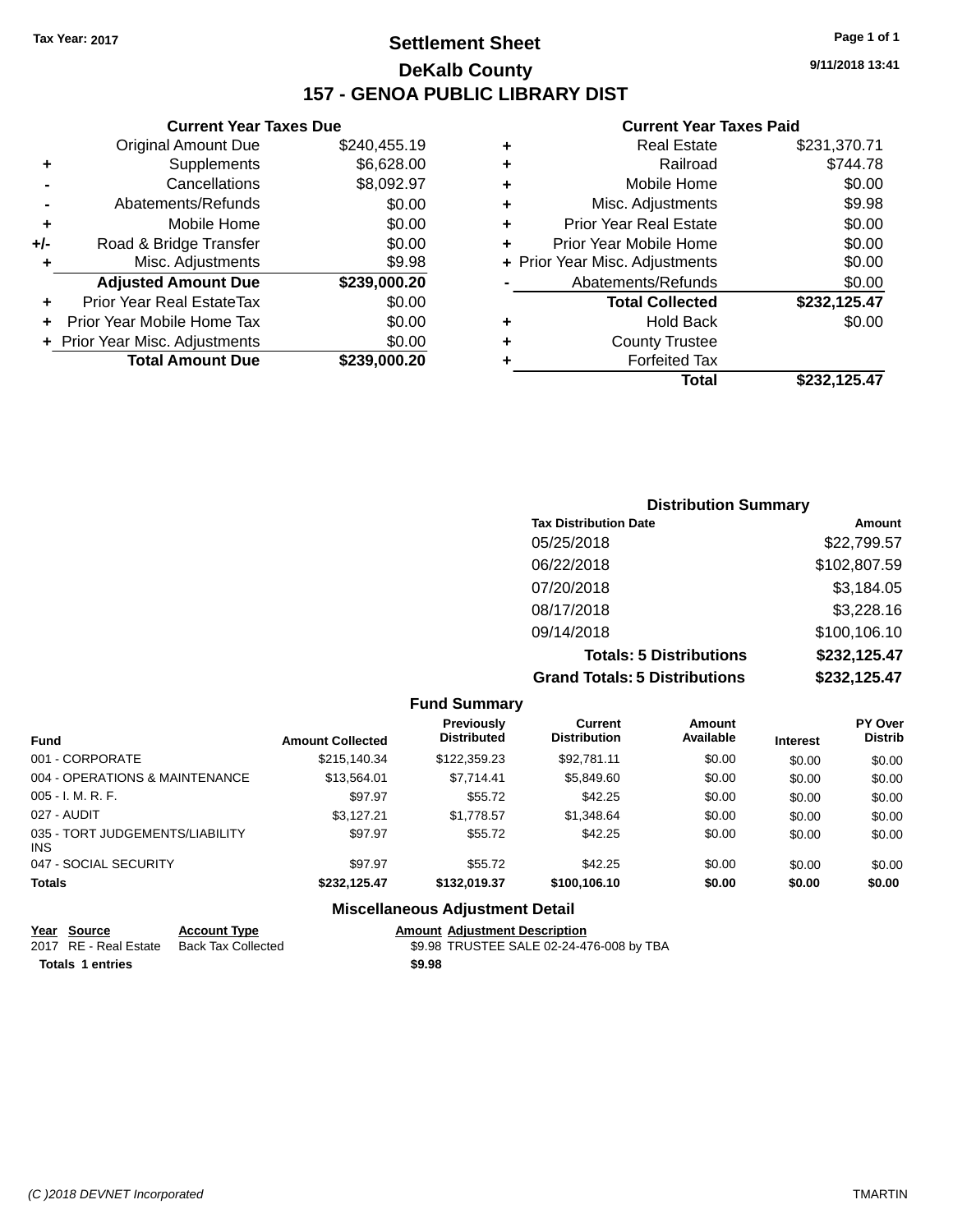# **Settlement Sheet Tax Year: 2017 Page 1 of 1 DeKalb County 158 - DEKALB TIF1**

**9/11/2018 13:41**

#### **Current Year Taxes Due**

|     | <b>Original Amount Due</b>     | \$4,865,374.18 |
|-----|--------------------------------|----------------|
| ٠   | Supplements                    | \$9,489.74     |
|     | Cancellations                  | \$10,707.68    |
|     | Abatements/Refunds             | \$0.00         |
| ٠   | Mobile Home                    | \$0.00         |
| +/- | Road & Bridge Transfer         | \$0.00         |
| ۰   | Misc. Adjustments              | \$0.00         |
|     | <b>Adjusted Amount Due</b>     | \$4,864,156.24 |
| ÷   | Prior Year Real EstateTax      | (\$9,819.58)   |
|     | Prior Year Mobile Home Tax     | \$0.00         |
|     | + Prior Year Misc. Adjustments | \$0.00         |
|     | <b>Total Amount Due</b>        | \$4,854,336.66 |
|     |                                |                |

|   | <b>Current Year Taxes Paid</b> |                |
|---|--------------------------------|----------------|
| ٠ | <b>Real Estate</b>             | \$4,679,976.57 |
| ٠ | Railroad                       | \$0.00         |
| ٠ | Mobile Home                    | \$0.00         |
| ٠ | Misc. Adjustments              | \$0.00         |
| ٠ | <b>Prior Year Real Estate</b>  | (\$9,819.58)   |
| ٠ | Prior Year Mobile Home         | \$0.00         |
|   | + Prior Year Misc. Adjustments | \$0.00         |
|   | Abatements/Refunds             | \$0.00         |
|   | <b>Total Collected</b>         | \$4,670,156.99 |
| ٠ | Hold Back                      | \$0.00         |
|   | <b>County Trustee</b>          |                |
|   | <b>Forfeited Tax</b>           |                |
|   | Total                          | \$4,670,156.99 |
|   |                                |                |

#### **Distribution Summary Tax Distribution Date Amount** 05/25/2018 \$416,176.40 06/22/2018 \$2,268,548.95 07/20/2018 \$26,052.83 08/17/2018 \$127,822.50 09/14/2018 \$1,831,556.31 **Totals: 5 Distributions \$4,670,156.99 Grand Totals: 5 Distributions \$4,670,156.99**

|  |  | <b>Fund Summary</b> |
|--|--|---------------------|
|--|--|---------------------|

| Fund            | <b>Amount Collected</b> | <b>Previously</b><br><b>Distributed</b> | Current<br><b>Distribution</b> | Amount<br>Available | <b>Interest</b> | <b>PY Over</b><br><b>Distrib</b> |
|-----------------|-------------------------|-----------------------------------------|--------------------------------|---------------------|-----------------|----------------------------------|
| 001 - CORPORATE | \$4,670,156,99          | \$2,838,600.68                          | \$1.831.556.31                 | \$0.00              | \$0.00          | \$0.00                           |
| Totals          | \$4,670,156,99          | \$2,838,600,68                          | \$1.831.556.31                 | \$0.00              | \$0.00          | \$0.00                           |
|                 |                         | Ahatamant Datail                        |                                |                     |                 |                                  |

#### **Abatement Detail**

**Year Source Account Type Amount Adjustment Description** 2017 RE - Real Estate RE Abatement \$0.00 PTAB INTEREST REFUND 08-23-105-006 by TBA 2017 RE - Real Estate RE Abatement \$0.00 PTAB INTEREST REFUND 08-23-105-009 by TBA 2017 RE - Real Estate RE Abatement \$0.00 PTAB INTEREST REFUND 08-13-151-039 by TBA

**Totals \$0.00 3 entries**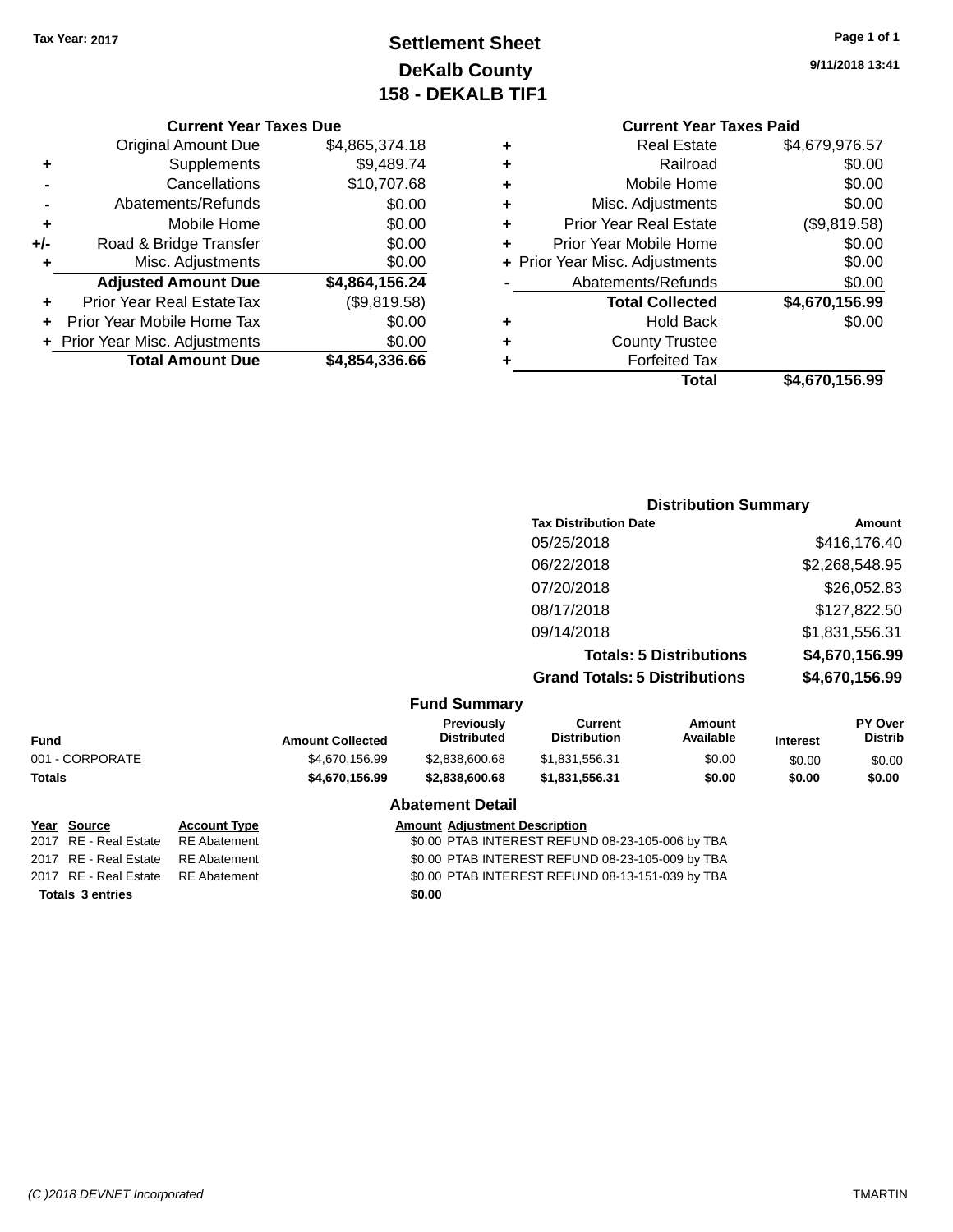# **Settlement Sheet Tax Year: 2017 Page 1 of 1 DeKalb County 159 - DEKALB TIF2**

**9/11/2018 13:41**

#### **Current Year Taxes Due**

|       | <b>Total Amount Due</b>        | \$1,477,835.48 |
|-------|--------------------------------|----------------|
|       | + Prior Year Misc. Adjustments | \$0.00         |
|       | Prior Year Mobile Home Tax     | \$0.00         |
| ÷     | Prior Year Real EstateTax      | \$0.00         |
|       | <b>Adjusted Amount Due</b>     | \$1,477,835.48 |
| ٠     | Misc. Adjustments              | \$0.00         |
| $+/-$ | Road & Bridge Transfer         | \$0.00         |
| ÷     | Mobile Home                    | \$0.00         |
|       | Abatements/Refunds             | \$0.00         |
|       | Cancellations                  | \$7,800.16     |
| ٠     | Supplements                    | \$3,847.46     |
|       | <b>Original Amount Due</b>     | \$1,481,788.18 |
|       |                                |                |

|   | <b>Current Year Taxes Paid</b> |                |
|---|--------------------------------|----------------|
| ٠ | <b>Real Estate</b>             | \$1,401,576.28 |
| ٠ | Railroad                       | \$0.00         |
| ٠ | Mobile Home                    | \$0.00         |
|   | Misc. Adjustments              | \$0.00         |
| ٠ | <b>Prior Year Real Estate</b>  | \$0.00         |
| ٠ | Prior Year Mobile Home         | \$0.00         |
|   | + Prior Year Misc. Adjustments | \$0.00         |
|   | Abatements/Refunds             | \$0.00         |
|   | <b>Total Collected</b>         | \$1,401,576.28 |
| ٠ | <b>Hold Back</b>               | \$0.00         |
|   | <b>County Trustee</b>          |                |
|   | <b>Forfeited Tax</b>           |                |
|   | Total                          | \$1,401,576.28 |
|   |                                |                |

| <b>Distribution Summary</b>          |                |
|--------------------------------------|----------------|
| <b>Tax Distribution Date</b>         | Amount         |
| 05/25/2018                           | \$96,782.19    |
| 06/22/2018                           | \$648,480.29   |
| 07/20/2018                           | \$11,571.20    |
| 08/17/2018                           | \$16,325.57    |
| 09/14/2018                           | \$628,417.03   |
| <b>Totals: 5 Distributions</b>       | \$1,401,576.28 |
| <b>Grand Totals: 5 Distributions</b> | \$1,401,576.28 |

|  | <b>Fund Summary</b> |
|--|---------------------|
|--|---------------------|

| Fund            | <b>Amount Collected</b> | <b>Previously</b><br><b>Distributed</b> | Current<br><b>Distribution</b> | Amount<br>Available | <b>Interest</b> | <b>PY Over</b><br><b>Distrib</b> |
|-----------------|-------------------------|-----------------------------------------|--------------------------------|---------------------|-----------------|----------------------------------|
| 001 - CORPORATE | \$1,401,576,28          | \$773.159.25                            | \$628,417.03                   | \$0.00              | \$0.00          | \$0.00                           |
| Totals          | \$1,401,576.28          | \$773.159.25                            | \$628,417.03                   | \$0.00              | \$0.00          | \$0.00                           |
|                 |                         |                                         |                                |                     |                 |                                  |

#### **Miscellaneous Adjustment Detail**

| Year Source             | <b>Account Type</b>                        | <b>Amount Adjustment Description</b>                    |
|-------------------------|--------------------------------------------|---------------------------------------------------------|
| 2017 RE - Real Estate   | Paymt In Lieu of Tax                       | \$0.00 HOUSING AUTHORITY DEKALB UNITS by TBA            |
|                         | 2017 RE - Real Estate Paymt In Lieu of Tax | \$0.00 HOUSING AUTHORITY- PAYMENT IN LIEU OF TAX by TBA |
| <b>Totals 2 entries</b> |                                            | \$0.00                                                  |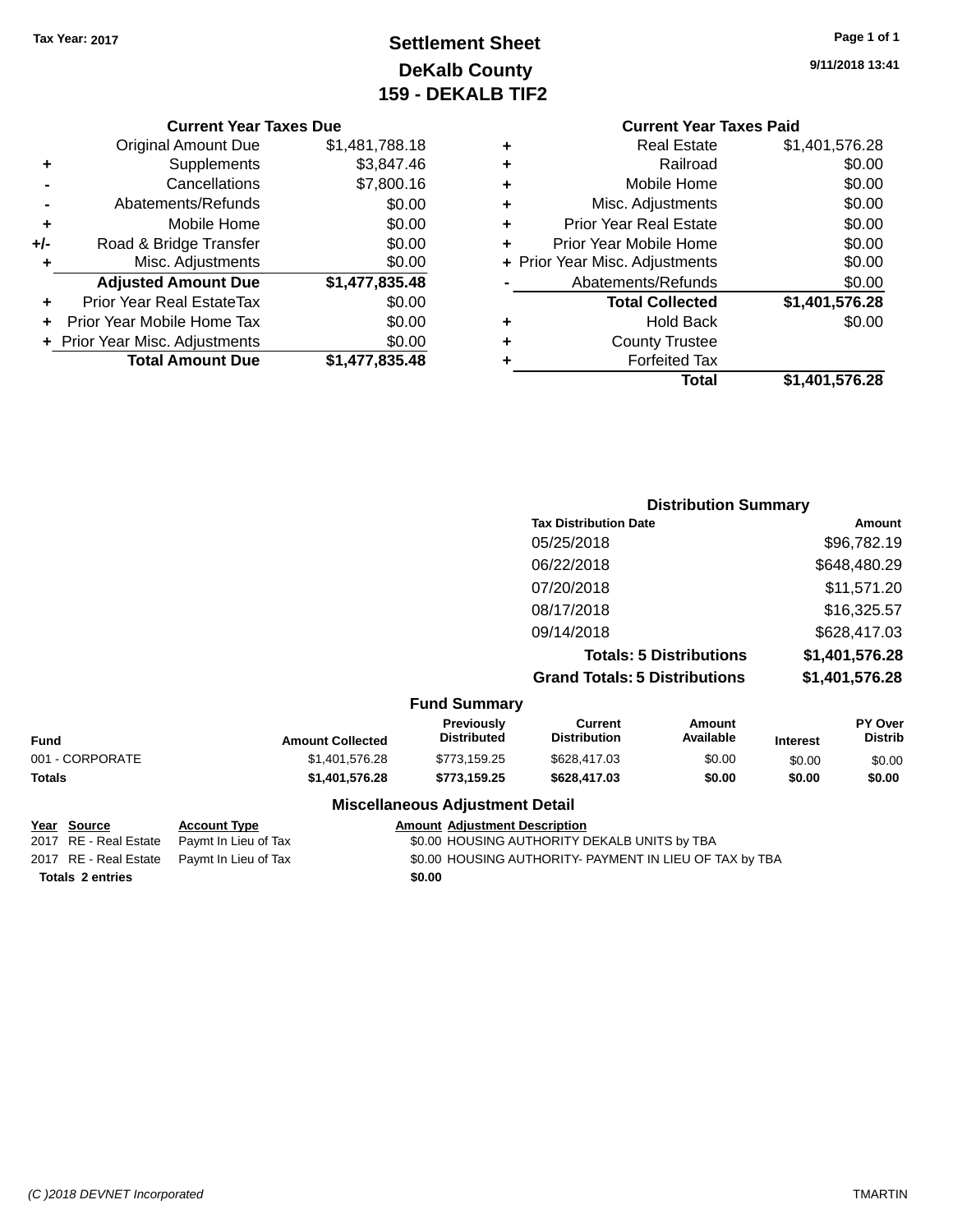## **Settlement Sheet Tax Year: 2017 Page 1 of 1 DeKalb County 160 - DEKALB TIF1 AMENDED**

**9/11/2018 13:41**

#### **Current Year Taxes Paid**

|     | <b>Current Year Taxes Due</b>  |                |      |
|-----|--------------------------------|----------------|------|
|     | <b>Original Amount Due</b>     | \$2,276,259.66 | ٠    |
|     | Supplements                    | \$1,757.52     | ٠    |
|     | Cancellations                  | \$2,843.40     | ٠    |
|     | Abatements/Refunds             | \$0.00         | ٠    |
|     | Mobile Home                    | \$0.00         | ٠    |
| +/- | Road & Bridge Transfer         | \$0.00         | ٠    |
|     | Misc. Adjustments              | \$0.00         | Pric |
|     | <b>Adjusted Amount Due</b>     | \$2,275,173.78 |      |
| ٠   | Prior Year Real EstateTax      | (\$5,337.34)   |      |
|     | Prior Year Mobile Home Tax     | \$0.00         | ٠    |
|     | + Prior Year Misc. Adjustments | \$0.00         |      |
|     | <b>Total Amount Due</b>        | \$2,269,836.44 |      |
|     |                                |                |      |

| ٠ | <b>Real Estate</b>             | \$2,237,045.41 |
|---|--------------------------------|----------------|
| ٠ | Railroad                       | \$0.00         |
| ٠ | Mobile Home                    | \$0.00         |
| ٠ | Misc. Adjustments              | \$0.00         |
| ٠ | <b>Prior Year Real Estate</b>  | (\$5,337.34)   |
| ÷ | Prior Year Mobile Home         | \$0.00         |
|   | + Prior Year Misc. Adjustments | \$0.00         |
|   | Abatements/Refunds             | \$0.00         |
|   | <b>Total Collected</b>         | \$2,231,708.07 |
| ٠ | <b>Hold Back</b>               | \$0.00         |
| ٠ | <b>County Trustee</b>          |                |
| ٠ | <b>Forfeited Tax</b>           |                |
|   | Total                          | \$2,231,708.07 |
|   |                                |                |

|                    |                           |                                      | <b>Distribution Summary</b>    |                 |                           |
|--------------------|---------------------------|--------------------------------------|--------------------------------|-----------------|---------------------------|
|                    |                           | <b>Tax Distribution Date</b>         |                                |                 | Amount                    |
|                    |                           | 05/25/2018                           |                                |                 | \$274,968.55              |
|                    |                           | 06/22/2018                           |                                |                 | \$1,046,568.79            |
|                    |                           | 07/20/2018                           |                                |                 | \$27,258.95               |
|                    |                           | 08/17/2018                           |                                |                 | \$22,165.61               |
|                    |                           | 09/14/2018                           |                                |                 | \$860,746.17              |
|                    |                           |                                      | <b>Totals: 5 Distributions</b> |                 | \$2,231,708.07            |
|                    |                           | <b>Grand Totals: 5 Distributions</b> |                                |                 | \$2,231,708.07            |
|                    | <b>Fund Summary</b>       |                                      |                                |                 |                           |
| Americal Callacted | Previously<br>Distributed | <b>Current</b><br>Distribution       | Amount<br>Availahle            | <b>Interest</b> | PY Over<br><b>Distrib</b> |

| <b>Fund</b>           |                     | <b>Amount Collected</b> | Previously<br><b>Distributed</b>     | Current<br><b>Distribution</b> | Amount<br>Available | <b>Interest</b> | PY Over<br><b>Distrib</b> |
|-----------------------|---------------------|-------------------------|--------------------------------------|--------------------------------|---------------------|-----------------|---------------------------|
| 001 - CORPORATE       |                     | \$2,231,708.07          | \$1,370,961.90                       | \$860,746.17                   | \$0.00              | \$0.00          | \$0.00                    |
| <b>Totals</b>         |                     | \$2.231.708.07          | \$1,370,961.90                       | \$860,746.17                   | \$0.00              | \$0.00          | \$0.00                    |
|                       |                     |                         | <b>Abatement Detail</b>              |                                |                     |                 |                           |
| <u>Year</u><br>Source | <b>Account Type</b> |                         | <b>Amount Adjustment Description</b> |                                |                     |                 |                           |

**Totals 1 entries** \$0.00

#### 2017 RE - Real Estate RE Abatement \$0.00 PTAB INTEREST REFUND 08-24-128-026 by TBA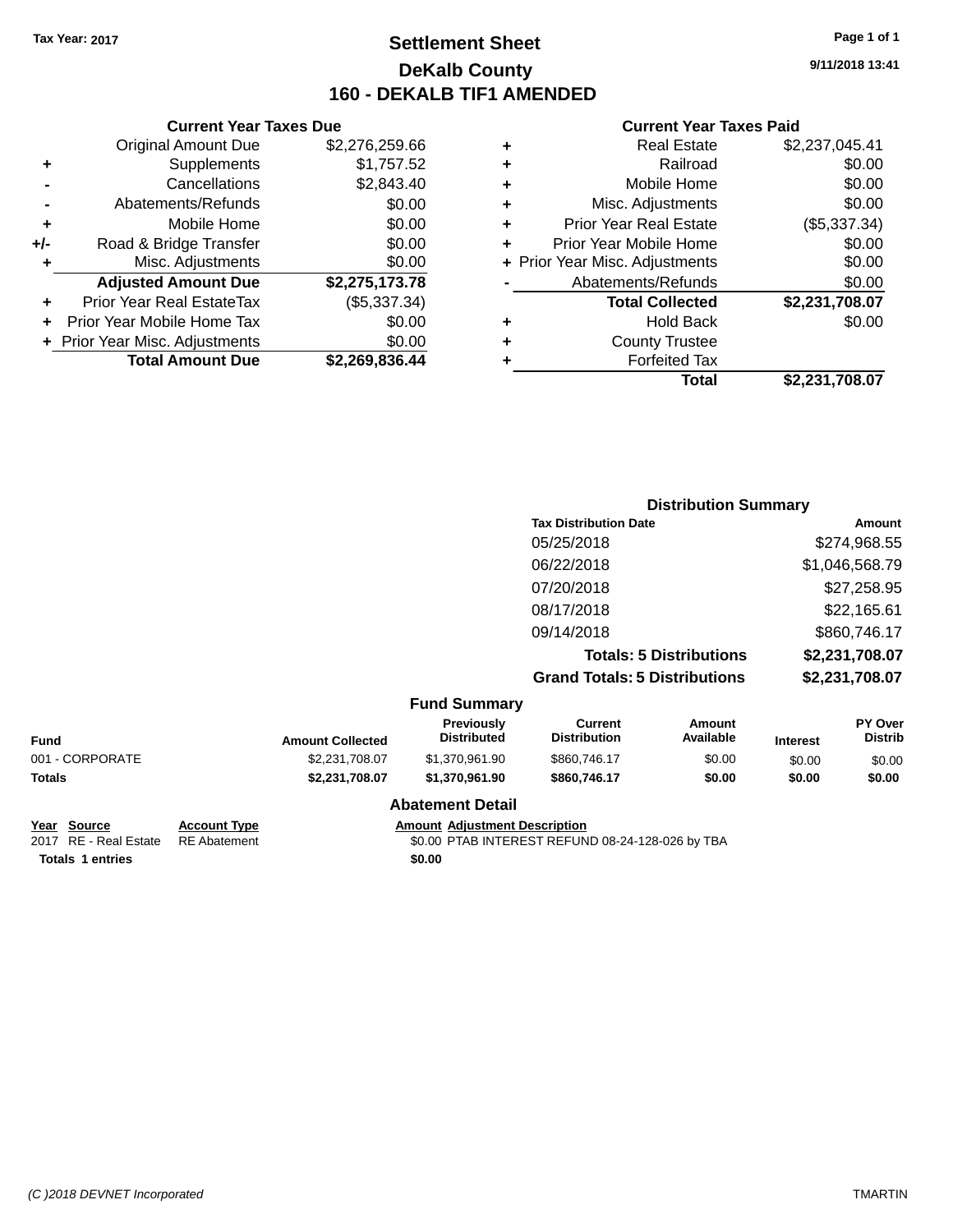# **Settlement Sheet Tax Year: 2017 Page 1 of 1 DeKalb County 163 - MALTA TIF**

**Current Year Taxes Due** Original Amount Due \$401,314.46 **+** Supplements \$5,448.58 **-** Cancellations \$6,171.04 **-** Abatements/Refunds \$0.00 **+** Mobile Home \$0.00 **+/-** Road & Bridge Transfer \$0.00<br> **+** Misc. Adjustments \$0.00 **+** Misc. Adjustments **Adjusted Amount Due \$400,592.00 +** Prior Year Real EstateTax \$0.00 **+** Prior Year Mobile Home Tax \$0.00 **+ Prior Year Misc. Adjustments**  $$0.00$ **Total Amount Due \$400,592.00**  **9/11/2018 13:41**

|   | <b>Current Year Taxes Paid</b> |              |
|---|--------------------------------|--------------|
| ٠ | Real Estate                    | \$397,991.80 |
|   | Railroad                       | \$0.00       |
| ٠ | Mobile Home                    | \$0.00       |
|   | Misc. Adjustments              | \$0.00       |
| ٠ | <b>Prior Year Real Estate</b>  | \$0.00       |
| ٠ | Prior Year Mobile Home         | \$0.00       |
|   | + Prior Year Misc. Adjustments | \$0.00       |
|   | Abatements/Refunds             | \$0.00       |
|   | <b>Total Collected</b>         | \$397,991.80 |
|   | Hold Back                      | \$0.00       |
|   | <b>County Trustee</b>          |              |
|   | <b>Forfeited Tax</b>           |              |
|   | Total                          | \$397,991.80 |
|   |                                |              |

|                         |                                         | <b>Distribution Summary</b>           |                                |                 |                                               |
|-------------------------|-----------------------------------------|---------------------------------------|--------------------------------|-----------------|-----------------------------------------------|
|                         |                                         | <b>Tax Distribution Date</b>          |                                |                 | <b>Amount</b>                                 |
|                         |                                         | 05/25/2018                            |                                |                 | \$17,662.67                                   |
|                         |                                         | 06/22/2018                            |                                |                 | \$186,946.44                                  |
|                         |                                         | 08/17/2018                            |                                |                 | \$1,975.94                                    |
|                         |                                         | 09/14/2018                            |                                |                 | \$191,406.75                                  |
|                         |                                         |                                       | <b>Totals: 4 Distributions</b> |                 | \$397,991.80                                  |
|                         |                                         | <b>Grand Totals: 4 Distributions</b>  |                                |                 | \$397,991.80                                  |
|                         | <b>Fund Summary</b>                     |                                       |                                |                 |                                               |
| <b>Amount Collected</b> | <b>Previously</b><br><b>Distributed</b> | <b>Current</b><br><b>Distribution</b> | Amount<br>Available            | <b>Interest</b> | PY Over<br><b>Distrib</b>                     |
| 0.0270100               |                                         | $0.101$ $100 = T$                     | $\sim$ $\sim$                  | $\sim$ $\sim$   | $\mathbf{A} \mathbf{A} \mathbf{A} \mathbf{A}$ |

| <b>Fund</b>     | <b>Amount Collected</b> | <b>FICVIUUSIV</b><br><b>Distributed</b> | uurent<br><b>Distribution</b> | anvunt<br>Available | Interest | г і мег<br>Distrib |
|-----------------|-------------------------|-----------------------------------------|-------------------------------|---------------------|----------|--------------------|
| 001 - CORPORATE | \$397.991.80            | \$206,585,05                            | \$191.406.75                  | \$0.00              | \$0.00   | \$0.00             |
| <b>Totals</b>   | \$397.991.80            | \$206.585.05                            | \$191.406.75                  | \$0.00              | \$0.00   | \$0.00             |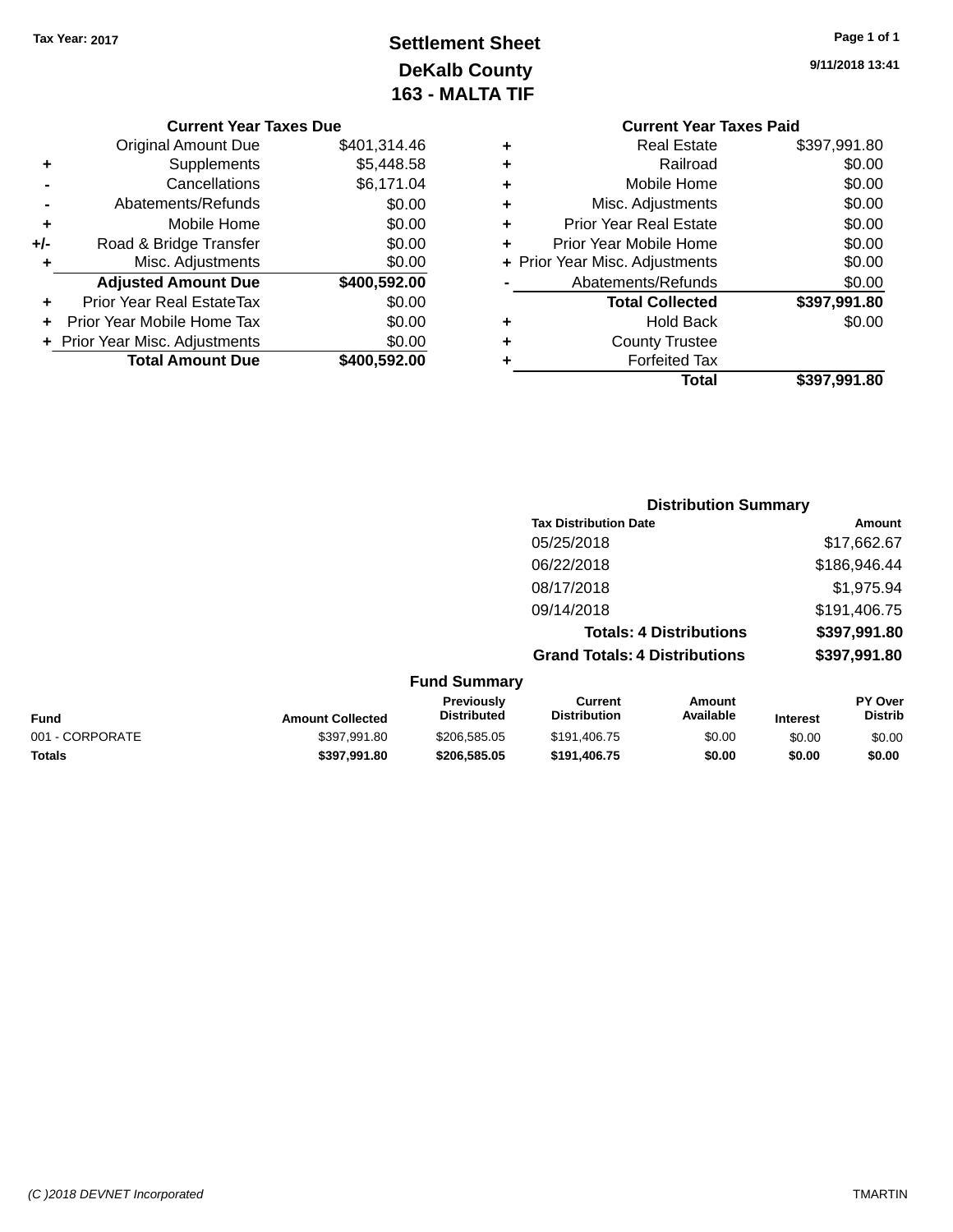# **Settlement Sheet Tax Year: 2017 Page 1 of 1 DeKalb County 164 - DEKALB TIF5**

**9/11/2018 13:41**

| <b>Current Year Taxes Paid</b> |
|--------------------------------|
| \$4,140.66                     |
| \$0.00                         |
| \$0.00                         |
| \$0.00                         |
| \$0.00                         |
| \$0.00                         |
| \$0.00                         |
| \$0.00                         |
| \$4,140.66                     |
| \$0.00                         |
|                                |
|                                |
| \$4,140.66                     |
|                                |

|     | <b>Current Year Taxes Due</b>    |            |
|-----|----------------------------------|------------|
|     | Original Amount Due              | \$4,140.66 |
| ٠   | Supplements                      | \$0.00     |
|     | Cancellations                    | \$0.00     |
|     | Abatements/Refunds               | \$0.00     |
| ٠   | Mobile Home                      | \$0.00     |
| +/- | Road & Bridge Transfer           | \$0.00     |
| ٠   | Misc. Adjustments                | \$0.00     |
|     | <b>Adjusted Amount Due</b>       | \$4,140.66 |
| ٠   | <b>Prior Year Real EstateTax</b> | \$0.00     |
|     | Prior Year Mobile Home Tax       | \$0.00     |
|     | + Prior Year Misc. Adjustments   | \$0.00     |
|     | <b>Total Amount Due</b>          | \$4.140.66 |

|                                                                                     |                                            |                         |                                                |                                                  | <b>Distribution Summary</b> |                 |                                  |  |
|-------------------------------------------------------------------------------------|--------------------------------------------|-------------------------|------------------------------------------------|--------------------------------------------------|-----------------------------|-----------------|----------------------------------|--|
|                                                                                     |                                            |                         |                                                | <b>Tax Distribution Date</b>                     |                             |                 | <b>Amount</b>                    |  |
|                                                                                     |                                            |                         |                                                | 06/22/2018                                       |                             |                 | \$2,070.33                       |  |
|                                                                                     |                                            |                         |                                                | 09/14/2018                                       |                             |                 | \$2,070.33                       |  |
|                                                                                     |                                            |                         |                                                | <b>Totals: 2 Distributions</b>                   |                             |                 | \$4,140.66                       |  |
|                                                                                     |                                            |                         |                                                | <b>Grand Totals: 2 Distributions</b>             |                             |                 | \$4,140.66                       |  |
|                                                                                     |                                            |                         | <b>Fund Summary</b>                            |                                                  |                             |                 |                                  |  |
| <b>Fund</b>                                                                         |                                            | <b>Amount Collected</b> | <b>Previously</b><br><b>Distributed</b>        | <b>Current</b><br><b>Distribution</b>            | Amount<br>Available         | <b>Interest</b> | <b>PY Over</b><br><b>Distrib</b> |  |
| 001 - CORPORATE                                                                     |                                            | \$4,140.66              | \$2,070.33                                     | \$2,070.33                                       | \$0.00                      | \$0.00          | \$0.00                           |  |
| <b>Totals</b>                                                                       |                                            | \$4,140.66              | \$2,070.33                                     | \$2,070.33                                       | \$0.00                      | \$0.00          | \$0.00                           |  |
|                                                                                     |                                            |                         | <b>Abatement Detail</b>                        |                                                  |                             |                 |                                  |  |
| <b>Source</b><br>Year<br><b>RE</b> - Real Estate<br>2017<br><b>Totals 1 entries</b> | <b>Account Type</b><br><b>RE</b> Abatement |                         | <b>Amount Adjustment Description</b><br>\$0.00 | \$0.00 PTAB INTEREST REFUND 08-22-228-016 by TBA |                             |                 |                                  |  |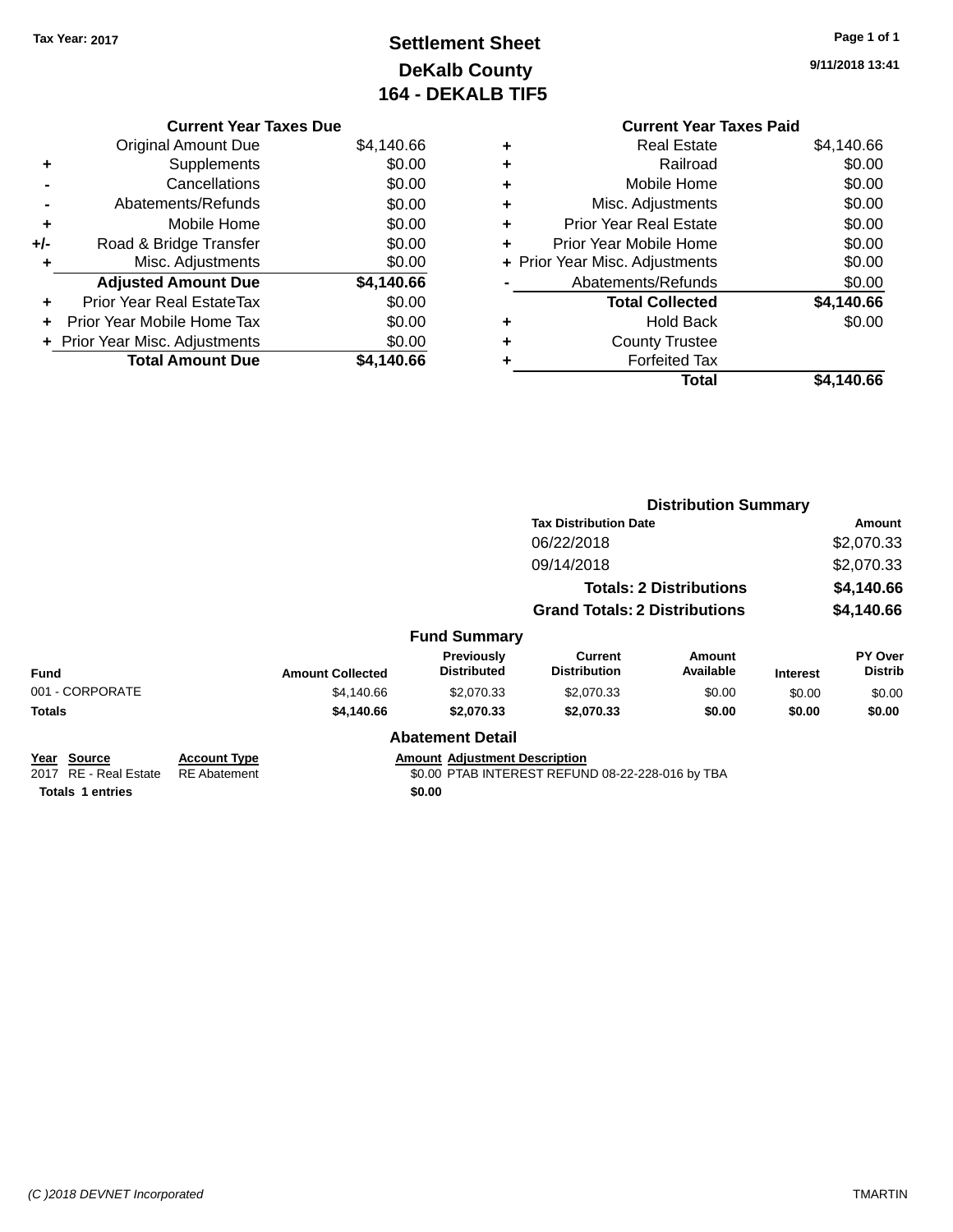# **Settlement Sheet Tax Year: 2017 Page 1 of 1 DeKalb County 170 - KIRKLAND TIF**

| Page 1 of 1 |  |
|-------------|--|
|-------------|--|

**9/11/2018 13:41**

|     | <b>Original Amount Due</b>     | \$289,350.48 |
|-----|--------------------------------|--------------|
| ٠   | Supplements                    | \$565.38     |
|     | Cancellations                  | \$779.22     |
|     | Abatements/Refunds             | \$0.00       |
| ٠   | Mobile Home                    | \$0.00       |
| +/- | Road & Bridge Transfer         | \$0.00       |
| ۰   | Misc. Adjustments              | \$0.00       |
|     | <b>Adjusted Amount Due</b>     | \$289,136.64 |
|     | Prior Year Real EstateTax      | \$0.00       |
|     | Prior Year Mobile Home Tax     | \$0.00       |
|     | + Prior Year Misc. Adjustments | \$0.00       |
|     | <b>Total Amount Due</b>        | \$289,136.64 |

|   | Total                          | \$242,227.21 |
|---|--------------------------------|--------------|
| ٠ | <b>Forfeited Tax</b>           |              |
| ٠ | <b>County Trustee</b>          |              |
| ٠ | <b>Hold Back</b>               | \$0.00       |
|   | <b>Total Collected</b>         | \$242,227.21 |
|   | Abatements/Refunds             | \$0.00       |
|   | + Prior Year Misc. Adjustments | \$0.00       |
| ٠ | Prior Year Mobile Home         | \$0.00       |
| ٠ | <b>Prior Year Real Estate</b>  | \$0.00       |
| ٠ | Misc. Adjustments              | \$0.00       |
| ٠ | Mobile Home                    | \$0.00       |
| ٠ | Railroad                       | \$0.00       |
|   | Real Estate                    | \$242,227.21 |

| <b>Distribution Summary</b>          |              |
|--------------------------------------|--------------|
| <b>Tax Distribution Date</b>         | Amount       |
| 05/25/2018                           | \$55,305.89  |
| 06/22/2018                           | \$106,962.06 |
| 07/20/2018                           | \$5,226.17   |
| 08/17/2018                           | \$2,204.07   |
| 09/14/2018                           | \$72,529.02  |
| <b>Totals: 5 Distributions</b>       | \$242,227.21 |
| <b>Grand Totals: 5 Distributions</b> | \$242,227.21 |

| <b>Fund Summary</b> |                         |                                         |                                |                     |                 |                                  |
|---------------------|-------------------------|-----------------------------------------|--------------------------------|---------------------|-----------------|----------------------------------|
| Fund                | <b>Amount Collected</b> | <b>Previously</b><br><b>Distributed</b> | Current<br><b>Distribution</b> | Amount<br>Available | <b>Interest</b> | <b>PY Over</b><br><b>Distrib</b> |
| 001 - CORPORATE     | \$242,227,21            | \$169,698.19                            | \$72.529.02                    | \$0.00              | \$0.00          | \$0.00                           |
| <b>Totals</b>       | \$242.227.21            | \$169,698.19                            | \$72.529.02                    | \$0.00              | \$0.00          | \$0.00                           |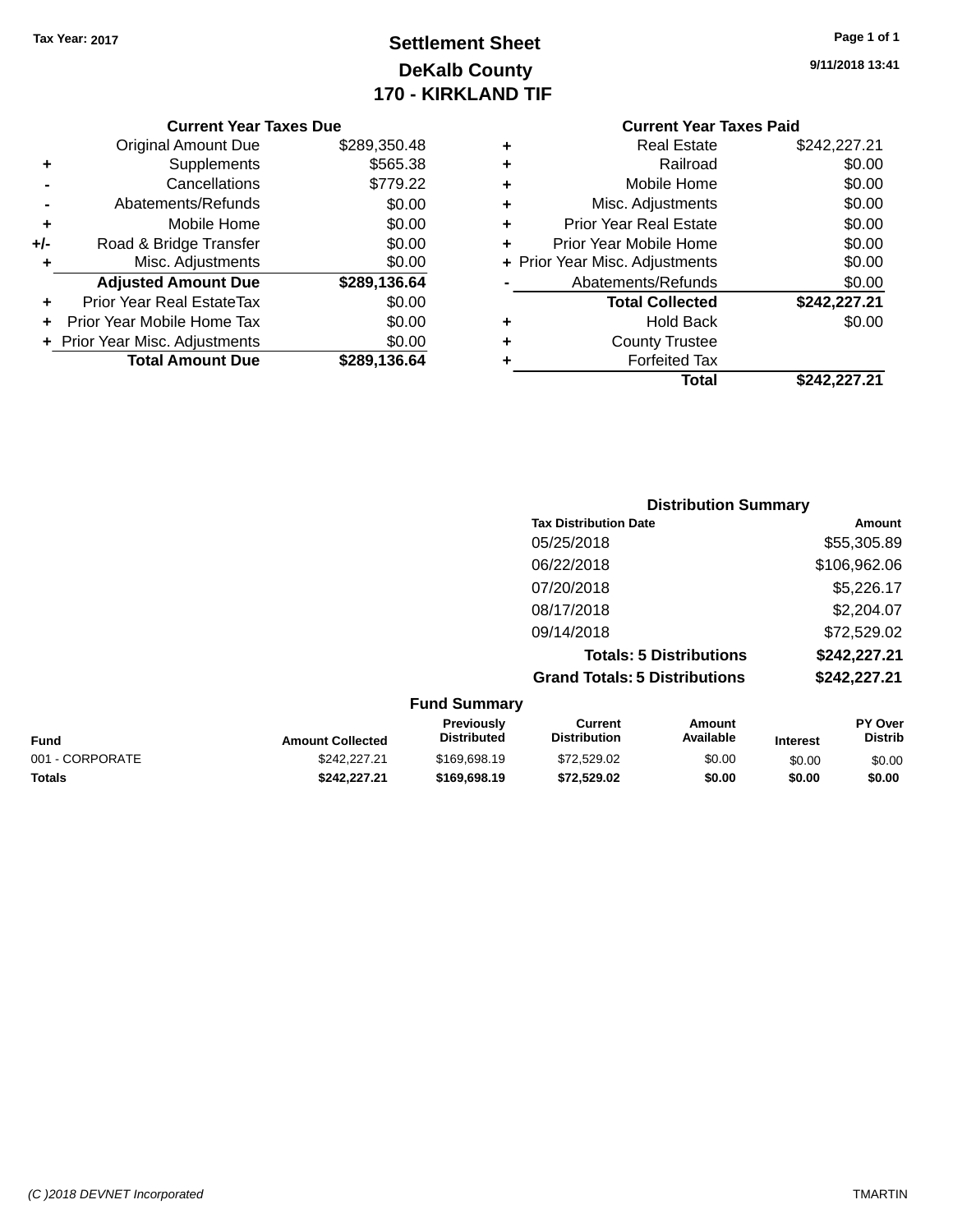# **Settlement Sheet Tax Year: 2017 Page 1 of 1 DeKalb County 171 - WATERMAN TIF**

| Page 1 of 1 |  |  |  |
|-------------|--|--|--|
|-------------|--|--|--|

**9/11/2018 13:41**

|   | <b>Current Year Taxes Paid</b> |             |
|---|--------------------------------|-------------|
| ÷ | <b>Real Estate</b>             | \$31,218.36 |
|   | Railroad                       | \$0.00      |
| ٠ | Mobile Home                    | \$0.00      |
| ٠ | Misc. Adjustments              | \$0.00      |
|   | <b>Prior Year Real Estate</b>  | \$0.00      |
|   | Prior Year Mobile Home         | \$0.00      |
|   | + Prior Year Misc. Adjustments | \$0.00      |
|   | Abatements/Refunds             | \$0.00      |
|   | <b>Total Collected</b>         | \$31,218.36 |
|   | <b>Hold Back</b>               | \$0.00      |
|   | <b>County Trustee</b>          |             |
|   | <b>Forfeited Tax</b>           |             |
|   | Total                          | \$31,218.36 |

|     | <b>Current Year Taxes Due</b>  |             |
|-----|--------------------------------|-------------|
|     | Original Amount Due            | \$31,340.36 |
| ٠   | Supplements                    | \$0.00      |
|     | Cancellations                  | \$0.00      |
|     | Abatements/Refunds             | \$0.00      |
| ٠   | Mobile Home                    | \$0.00      |
| +/- | Road & Bridge Transfer         | \$0.00      |
| ٠   | Misc. Adjustments              | \$0.00      |
|     | <b>Adjusted Amount Due</b>     | \$31,340.36 |
|     | Prior Year Real EstateTax      | \$0.00      |
|     | Prior Year Mobile Home Tax     | \$0.00      |
|     | + Prior Year Misc. Adjustments | \$0.00      |
|     | <b>Total Amount Due</b>        | \$31,340.36 |
|     |                                |             |

| <b>Distribution Summary</b>          |             |
|--------------------------------------|-------------|
| <b>Tax Distribution Date</b>         | Amount      |
| 05/25/2018                           | \$10,838.76 |
| 06/22/2018                           | \$15,964.96 |
| 07/20/2018                           | \$236.10    |
| 08/17/2018                           | \$50.30     |
| 09/14/2018                           | \$4,128.24  |
| <b>Totals: 5 Distributions</b>       | \$31,218.36 |
| <b>Grand Totals: 5 Distributions</b> | \$31,218.36 |

| <b>Fund Summary</b> |                         |                                         |                                |                     |                 |                    |
|---------------------|-------------------------|-----------------------------------------|--------------------------------|---------------------|-----------------|--------------------|
| <b>Fund</b>         | <b>Amount Collected</b> | <b>Previously</b><br><b>Distributed</b> | Current<br><b>Distribution</b> | Amount<br>Available | <b>Interest</b> | PY Over<br>Distrib |
| 001 - CORPORATE     | \$31,218.36             | \$27,090.12                             | \$4,128.24                     | \$0.00              | \$0.00          | \$0.00             |
| <b>Totals</b>       | \$31,218.36             | \$27,090.12                             | \$4.128.24                     | \$0.00              | \$0.00          | \$0.00             |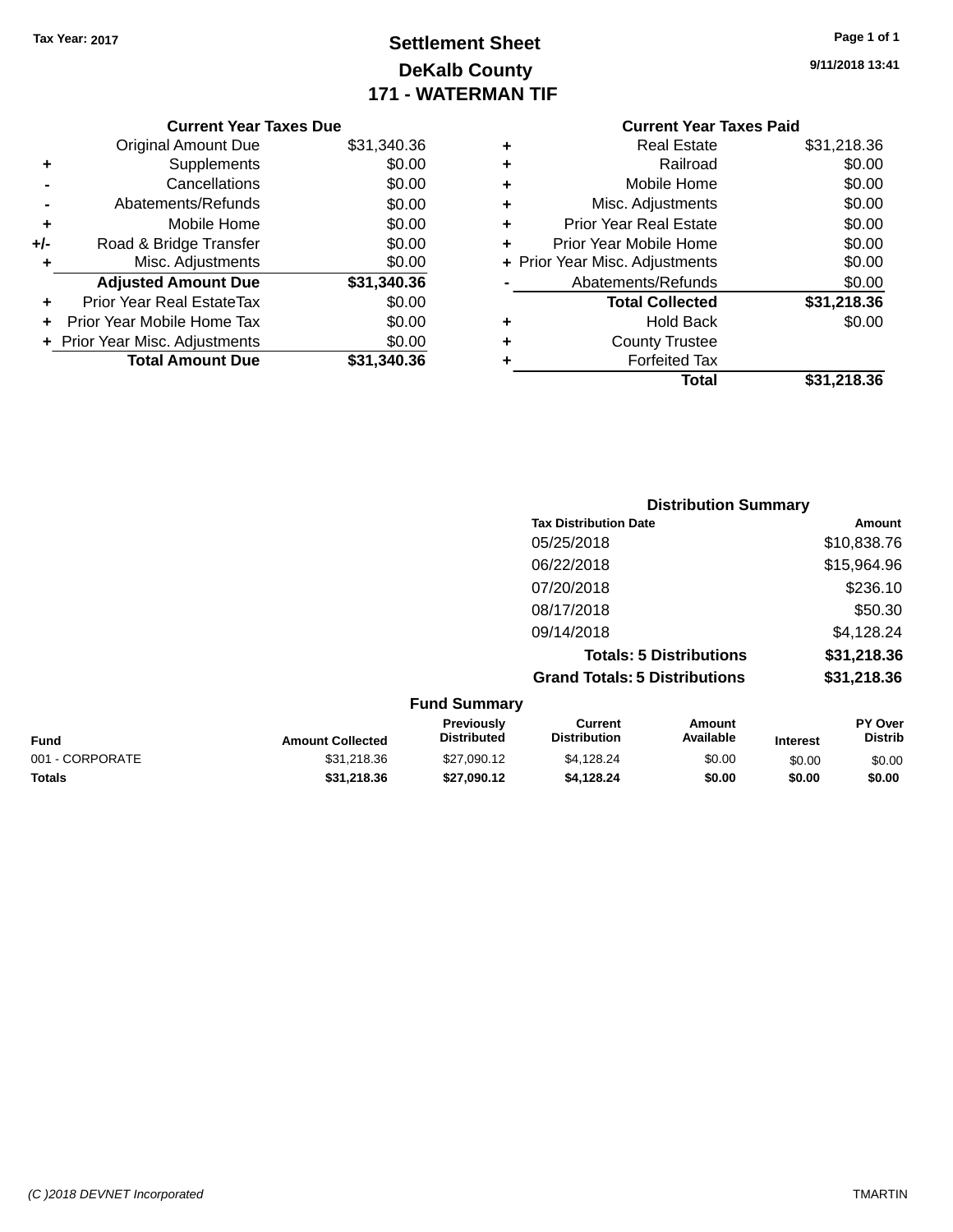# **Settlement Sheet Tax Year: 2017 Page 1 of 1 DeKalb County 172 - MAPLE PARK TIF**

**9/11/2018 13:41**

|     | <b>Current Year Taxes Due</b>  |             |
|-----|--------------------------------|-------------|
|     | <b>Original Amount Due</b>     | \$10,918.80 |
| ٠   | Supplements                    | \$0.00      |
|     | Cancellations                  | \$0.00      |
|     | Abatements/Refunds             | \$0.00      |
| ÷   | Mobile Home                    | \$0.00      |
| +/- | Road & Bridge Transfer         | \$0.00      |
| ٠   | Misc. Adjustments              | \$0.00      |
|     | <b>Adjusted Amount Due</b>     | \$10,918.80 |
| ÷   | Prior Year Real EstateTax      | \$0.00      |
|     | Prior Year Mobile Home Tax     | \$0.00      |
|     | + Prior Year Misc. Adjustments | \$0.00      |
|     | <b>Total Amount Due</b>        | \$10,918.80 |
|     |                                |             |

# **Current Year Taxes Paid +** Real Estate \$10,918.80

|   | Total                          | \$10,918.80 |
|---|--------------------------------|-------------|
|   | <b>Forfeited Tax</b>           |             |
| ٠ | <b>County Trustee</b>          |             |
| ٠ | <b>Hold Back</b>               | \$0.00      |
|   | <b>Total Collected</b>         | \$10,918.80 |
|   | Abatements/Refunds             | \$0.00      |
|   | + Prior Year Misc. Adjustments | \$0.00      |
| ٠ | Prior Year Mobile Home         | \$0.00      |
| ٠ | <b>Prior Year Real Estate</b>  | \$0.00      |
| ٠ | Misc. Adjustments              | \$0.00      |
| ٠ | Mobile Home                    | \$0.00      |
|   | Railroad                       | \$0.00      |

|                         |                                  |                                      | <b>Distribution Summary</b>    |                 |                                  |
|-------------------------|----------------------------------|--------------------------------------|--------------------------------|-----------------|----------------------------------|
|                         |                                  | <b>Tax Distribution Date</b>         |                                |                 | Amount                           |
|                         |                                  | 05/25/2018                           |                                |                 | \$3,893.78                       |
|                         |                                  | 06/22/2018                           |                                |                 | \$3,710.72                       |
|                         |                                  | 09/14/2018                           |                                |                 | \$3,314.30                       |
|                         |                                  |                                      | <b>Totals: 3 Distributions</b> |                 | \$10,918.80                      |
|                         |                                  | <b>Grand Totals: 3 Distributions</b> |                                |                 | \$10,918.80                      |
|                         | <b>Fund Summary</b>              |                                      |                                |                 |                                  |
| <b>Amount Collected</b> | Previously<br><b>Distributed</b> | Current<br><b>Distribution</b>       | Amount<br>Available            | <b>Interest</b> | <b>PY Over</b><br><b>Distrib</b> |

| Fund            | <b>Amount Collected</b> | <b>Previously</b><br><b>Distributed</b> | Current<br>Distribution | Amount<br>Available | <b>Interest</b> | <b>PY Over</b><br><b>Distrib</b> |
|-----------------|-------------------------|-----------------------------------------|-------------------------|---------------------|-----------------|----------------------------------|
| 001 - CORPORATE | \$10.918.80             | \$7,604.50                              | \$3.314.30              | \$0.00              | \$0.00          | \$0.00                           |
| Totals          | \$10,918.80             | \$7,604.50                              | \$3,314,30              | \$0.00              | \$0.00          | \$0.00                           |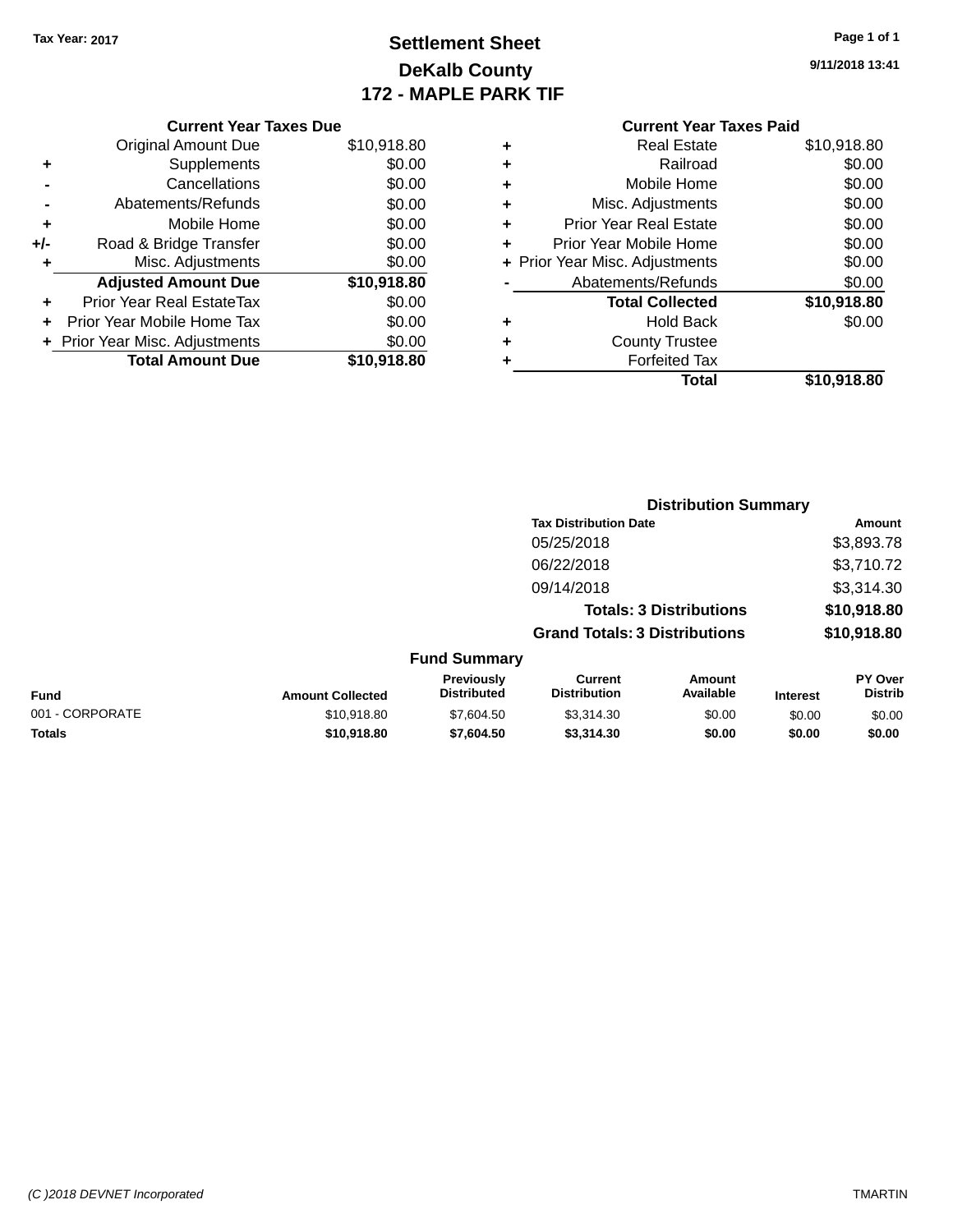# **Settlement Sheet Tax Year: 2017 Page 1 of 1 DeKalb County 180 - SYCAMORE TIF**

**9/11/2018 13:41**

| <b>Current Year Taxes Due</b> |  |  |  |
|-------------------------------|--|--|--|
|-------------------------------|--|--|--|

| \$100,213.44 |
|--------------|
| \$0.00       |
| \$0.00       |
| \$0.00       |
| \$0.00       |
| \$0.00       |
| \$0.00       |
| \$100,213.44 |
| \$0.00       |
| \$0.00       |
| \$0.00       |
| \$100,213.44 |
|              |

#### **Current Year Taxes Paid**

| ٠ | <b>Real Estate</b>             | \$100,213.44 |
|---|--------------------------------|--------------|
| ٠ | Railroad                       | \$0.00       |
| ٠ | Mobile Home                    | \$0.00       |
| ٠ | Misc. Adjustments              | \$0.00       |
| ٠ | <b>Prior Year Real Estate</b>  | \$0.00       |
| ٠ | Prior Year Mobile Home         | \$0.00       |
|   | + Prior Year Misc. Adjustments | \$0.00       |
|   | Abatements/Refunds             | \$0.00       |
|   | <b>Total Collected</b>         | \$100,213.44 |
| ٠ | <b>Hold Back</b>               | \$0.00       |
| ٠ | <b>County Trustee</b>          |              |
| ٠ | <b>Forfeited Tax</b>           |              |
|   | Total                          | \$100,213.44 |
|   |                                |              |

|     |                                         |                                      | <b>Distribution Summary</b>    |                 |                                  |
|-----|-----------------------------------------|--------------------------------------|--------------------------------|-----------------|----------------------------------|
|     |                                         | <b>Tax Distribution Date</b>         |                                |                 | Amount                           |
|     |                                         | 05/25/2018                           |                                |                 | \$677.82                         |
|     |                                         | 06/22/2018                           |                                |                 | \$52,730.90                      |
|     |                                         | 09/14/2018                           |                                |                 | \$46,804.72                      |
|     |                                         |                                      | <b>Totals: 3 Distributions</b> |                 | \$100,213.44                     |
|     |                                         | <b>Grand Totals: 3 Distributions</b> |                                |                 | \$100,213.44                     |
|     | <b>Fund Summary</b>                     |                                      |                                |                 |                                  |
| ted | <b>Previously</b><br><b>Distributed</b> | Current<br><b>Distribution</b>       | Amount<br>Available            | <b>Interest</b> | <b>PY Over</b><br><b>Distrib</b> |

| UITU VUITIITUI Y |                         |                                  |                                |                            |                 |                           |  |
|------------------|-------------------------|----------------------------------|--------------------------------|----------------------------|-----------------|---------------------------|--|
| Fund             | <b>Amount Collected</b> | Previously<br><b>Distributed</b> | Current<br><b>Distribution</b> | Amount<br><b>Available</b> | <b>Interest</b> | <b>PY Over</b><br>Distrib |  |
|                  |                         |                                  |                                |                            |                 |                           |  |
| 001 - CORPORATE  | \$100.213.44            | \$53,408.72                      | \$46.804.72                    | \$0.00                     | \$0.00          | \$0.00                    |  |

**Totals \$100,213.44 \$53,408.72 \$46,804.72 \$0.00 \$0.00 \$0.00**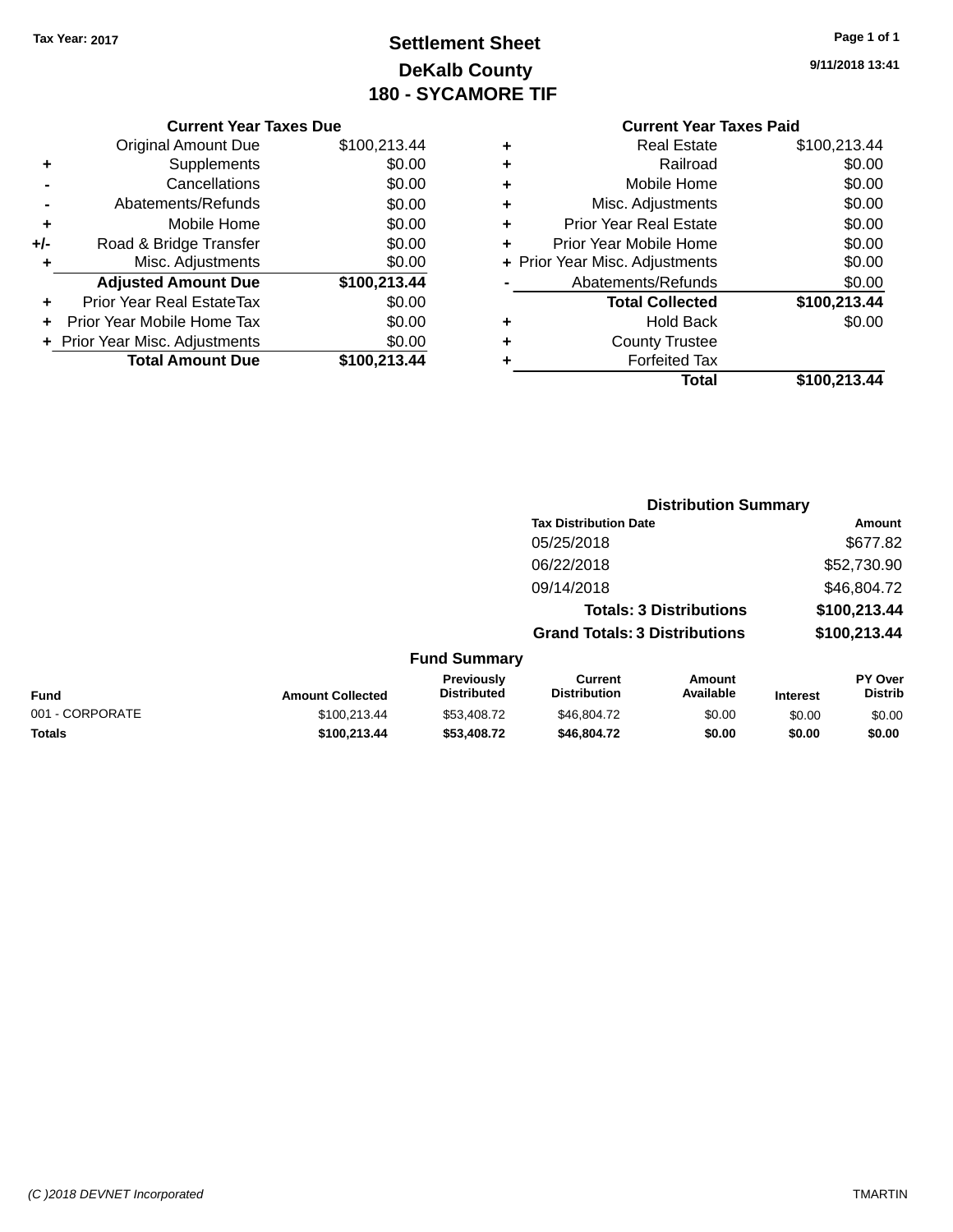# **Settlement Sheet Tax Year: 2017 Page 1 of 1 DeKalb County 190 - CORTLAND TIF**

**9/11/2018 13:41**

#### **Current Year Taxes Paid +** Real Estate \$56,439.59 **+** Railroad \$0.00 **+** Mobile Home \$0.00 **+** Misc. Adjustments \$0.00 **+** Prior Year Real Estate \$0.00 **+** Prior Year Mobile Home \$0.00 **+ Prior Year Misc. Adjustments**  $$0.00$ **-** Abatements/Refunds \$0.00 **Total Collected \$56,439.59 +** Hold Back \$0.00 **+** County Trustee **+** Forfeited Tax **Total \$56,439.59**

|     | <b>Current Year Taxes Due</b>  |             |
|-----|--------------------------------|-------------|
|     | Original Amount Due            | \$67,448.20 |
| ٠   | Supplements                    | \$859.32    |
|     | Cancellations                  | \$1,573.54  |
|     | Abatements/Refunds             | \$0.00      |
| ٠   | Mobile Home                    | \$0.00      |
| +/- | Road & Bridge Transfer         | \$0.00      |
| ٠   | Misc. Adjustments              | \$0.00      |
|     | <b>Adjusted Amount Due</b>     | \$66,733.98 |
| ٠   | Prior Year Real EstateTax      | \$0.00      |
|     | Prior Year Mobile Home Tax     | \$0.00      |
|     | + Prior Year Misc. Adjustments | \$0.00      |
|     | <b>Total Amount Due</b>        | \$66,733.98 |
|     |                                |             |

| Amount<br>\$39,484.37     |
|---------------------------|
|                           |
|                           |
| \$7,109.25                |
| \$2,960.72                |
| \$6,885.25                |
| \$56,439.59               |
| \$56,439.59               |
|                           |
| PY Over<br><b>Distrib</b> |
| \$0.00                    |
| \$0.00                    |
|                           |
|                           |

| Year Source             | <b>Account Type</b>                      | <b>Amount Adiustment Description</b>                         |  |
|-------------------------|------------------------------------------|--------------------------------------------------------------|--|
|                         | 2016 RE - Real Estate Back Tax Collected | \$0.00 RESOURCE BANK TR 1244 REDEMPTION 09-29-254-046 by TBA |  |
| <b>Totals 1 entries</b> |                                          | \$0.00                                                       |  |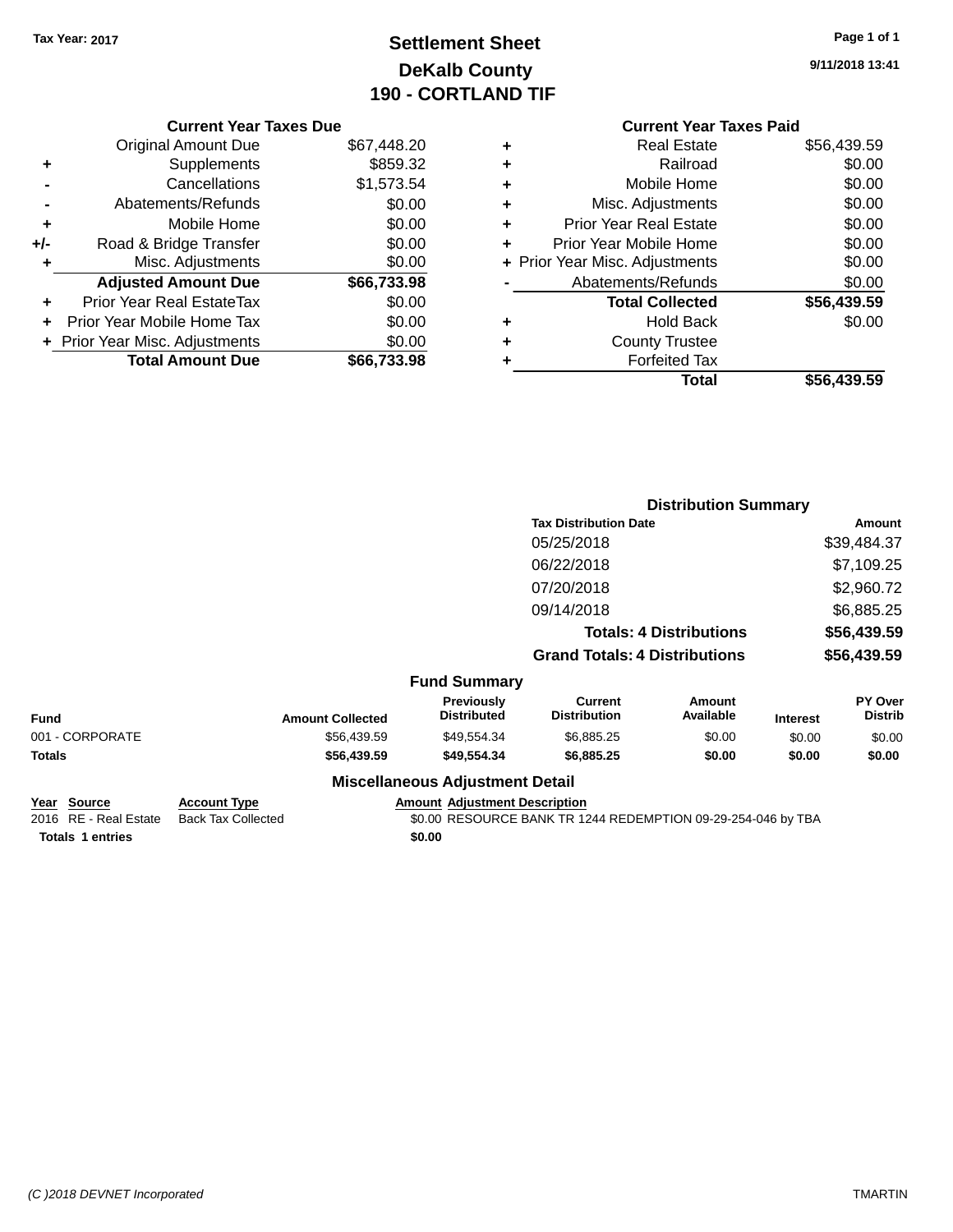# **Settlement Sheet Tax Year: 2017 Page 1 of 1 DeKalb County 201 - DEKALB SSA #6**

| <b>Original Amount Due</b>       | \$15,765.57                   |  |
|----------------------------------|-------------------------------|--|
| Supplements                      | \$0.00                        |  |
| Cancellations                    | \$0.00                        |  |
| Abatements/Refunds               | \$0.00                        |  |
| Mobile Home                      | \$0.00                        |  |
| Road & Bridge Transfer           | \$0.00                        |  |
| \$0.00<br>Misc. Adjustments<br>۰ |                               |  |
| <b>Adjusted Amount Due</b>       | \$15,765.57                   |  |
| Prior Year Real EstateTax        | \$0.00                        |  |
| Prior Year Mobile Home Tax       | \$0.00                        |  |
| + Prior Year Misc. Adjustments   | \$0.00                        |  |
| <b>Total Amount Due</b>          | \$15,765.57                   |  |
|                                  | <b>Current Year Taxes Due</b> |  |

**9/11/2018 13:41**

|   | <b>Current Year Taxes Paid</b> |             |
|---|--------------------------------|-------------|
| ٠ | <b>Real Estate</b>             | \$13,138.85 |
| ٠ | Railroad                       | \$0.00      |
| ٠ | Mobile Home                    | \$0.00      |
| ٠ | Misc. Adjustments              | \$0.00      |
| ٠ | <b>Prior Year Real Estate</b>  | \$0.00      |
|   | Prior Year Mobile Home         | \$0.00      |
|   | + Prior Year Misc. Adjustments | \$0.00      |
|   | Abatements/Refunds             | \$0.00      |
|   | <b>Total Collected</b>         | \$13,138.85 |
| ٠ | Hold Back                      | \$0.00      |
| ٠ | <b>County Trustee</b>          |             |
| ٠ | <b>Forfeited Tax</b>           |             |
|   | Total                          | \$13,138.85 |
|   |                                |             |

|        | <b>Distribution Summary</b>          |             |
|--------|--------------------------------------|-------------|
|        | <b>Tax Distribution Date</b>         | Amount      |
|        | 05/25/2018                           | \$1,015.02  |
|        | 06/22/2018                           | \$5,800.71  |
|        | 07/20/2018                           | \$517.29    |
|        | 08/17/2018                           | \$107.77    |
|        | 09/14/2018                           | \$5,698.06  |
|        | <b>Totals: 5 Distributions</b>       | \$13,138.85 |
|        | <b>Grand Totals: 5 Distributions</b> | \$13,138.85 |
| — IA — |                                      |             |

| <b>Fund Summary</b>        |                         |                                         |                                |                     |                 |                                  |
|----------------------------|-------------------------|-----------------------------------------|--------------------------------|---------------------|-----------------|----------------------------------|
| <b>Fund</b>                | <b>Amount Collected</b> | <b>Previously</b><br><b>Distributed</b> | Current<br><b>Distribution</b> | Amount<br>Available | <b>Interest</b> | <b>PY Over</b><br><b>Distrib</b> |
| 023 - SPECIAL SERVICE AREA | \$13,138.85             | \$7,440.79                              | \$5,698,06                     | \$0.00              | \$0.00          | \$0.00                           |
| <b>Totals</b>              | \$13,138.85             | \$7,440.79                              | \$5,698,06                     | \$0.00              | \$0.00          | \$0.00                           |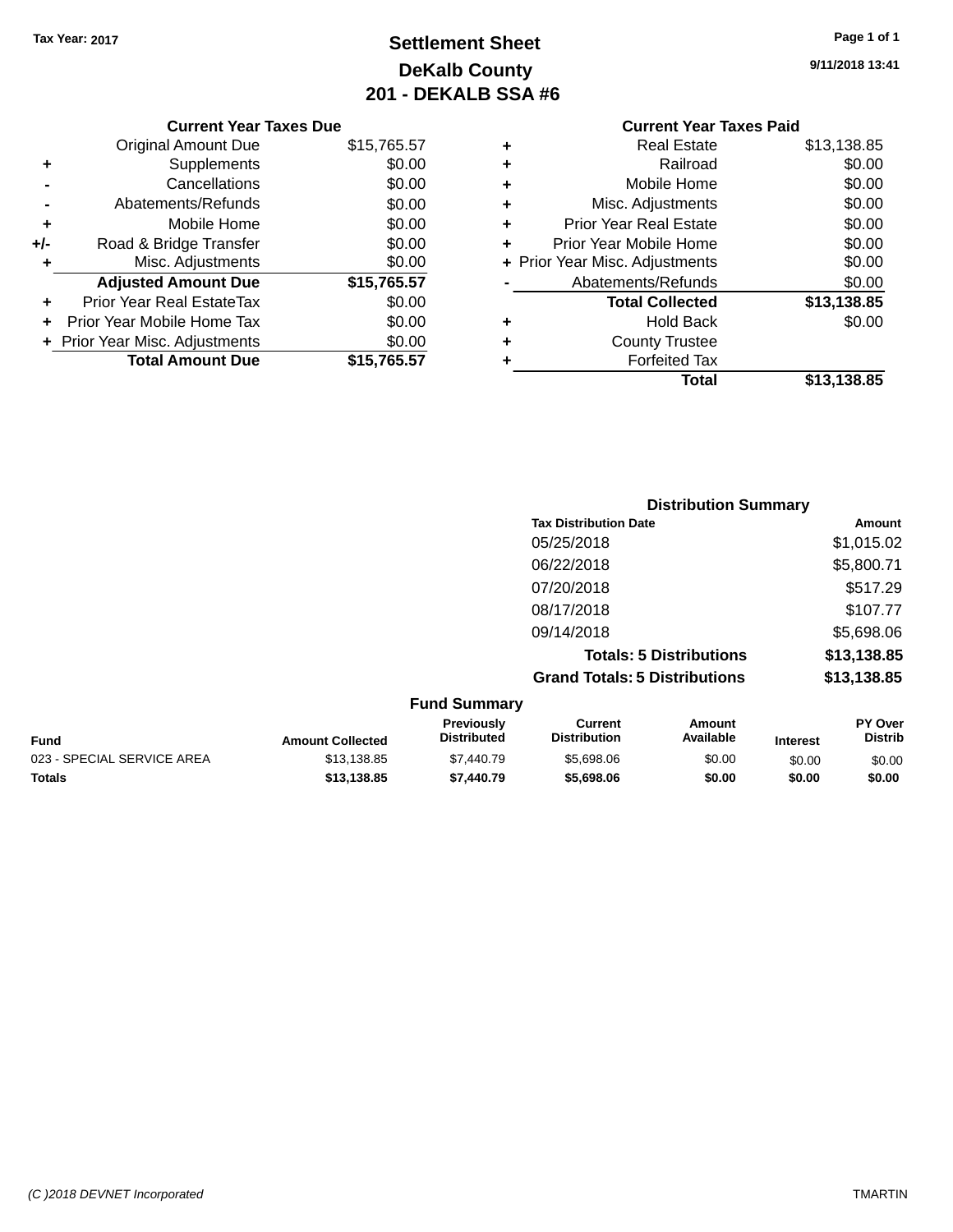## **Settlement Sheet Tax Year: 2017 Page 1 of 1 DeKalb County 204 - GENOA RIVER BEND SSA**

**9/11/2018 13:41**

|     | <b>Current Year Taxes Due</b>  |             |       |
|-----|--------------------------------|-------------|-------|
|     | <b>Original Amount Due</b>     | \$60,469.88 | ÷     |
|     | Supplements                    | \$666.02    | ٠     |
|     | Cancellations                  | \$689.92    | ٠     |
|     | Abatements/Refunds             | \$0.00      | ٠     |
|     | Mobile Home                    | \$0.00      | ٠     |
| +/- | Road & Bridge Transfer         | \$0.00      |       |
|     | Misc. Adjustments              | \$0.00      | Prior |
|     | <b>Adjusted Amount Due</b>     | \$60,445.98 |       |
|     | Prior Year Real EstateTax      | \$0.00      |       |
|     | Prior Year Mobile Home Tax     | \$0.00      | ٠     |
|     | + Prior Year Misc. Adjustments | \$0.00      |       |
|     | <b>Total Amount Due</b>        | \$60,445.98 |       |
|     |                                |             |       |

|   | <b>Real Estate</b>             | \$59,743.78 |
|---|--------------------------------|-------------|
| ٠ | Railroad                       | \$0.00      |
| ٠ | Mobile Home                    | \$0.00      |
| ٠ | Misc. Adjustments              | \$0.00      |
| ٠ | <b>Prior Year Real Estate</b>  | \$0.00      |
| ÷ | Prior Year Mobile Home         | \$0.00      |
|   | + Prior Year Misc. Adjustments | \$0.00      |
|   | Abatements/Refunds             | \$0.00      |
|   | <b>Total Collected</b>         | \$59,743.78 |
| ٠ | <b>Hold Back</b>               | \$0.00      |
| ٠ | <b>County Trustee</b>          |             |
| ٠ | <b>Forfeited Tax</b>           |             |
|   | Total                          | \$59,743.78 |
|   |                                |             |

|                    | <b>Distribution Summary</b>          |             |
|--------------------|--------------------------------------|-------------|
|                    | <b>Tax Distribution Date</b>         | Amount      |
|                    | 05/25/2018                           | \$3,868.52  |
|                    | 06/22/2018                           | \$27,363.24 |
|                    | 07/20/2018                           | \$479.64    |
|                    | 08/17/2018                           | \$433.38    |
|                    | 09/14/2018                           | \$27,599.00 |
|                    | <b>Totals: 5 Distributions</b>       | \$59,743.78 |
|                    | <b>Grand Totals: 5 Distributions</b> | \$59,743.78 |
| $E$ und $R$ ummorv |                                      |             |

| <b>Fund Summary</b>     |                                         |                                |                     |                 |                           |  |
|-------------------------|-----------------------------------------|--------------------------------|---------------------|-----------------|---------------------------|--|
| <b>Amount Collected</b> | <b>Previously</b><br><b>Distributed</b> | Current<br><b>Distribution</b> | Amount<br>Available | <b>Interest</b> | <b>PY Over</b><br>Distrib |  |
| \$59.743.78             | \$32,144.78                             | \$27,599.00                    | \$0.00              | \$0.00          | \$0.00                    |  |
| \$59,743,78             | \$32,144,78                             | \$27,599,00                    | \$0.00              | \$0.00          | \$0.00                    |  |
|                         |                                         |                                |                     |                 |                           |  |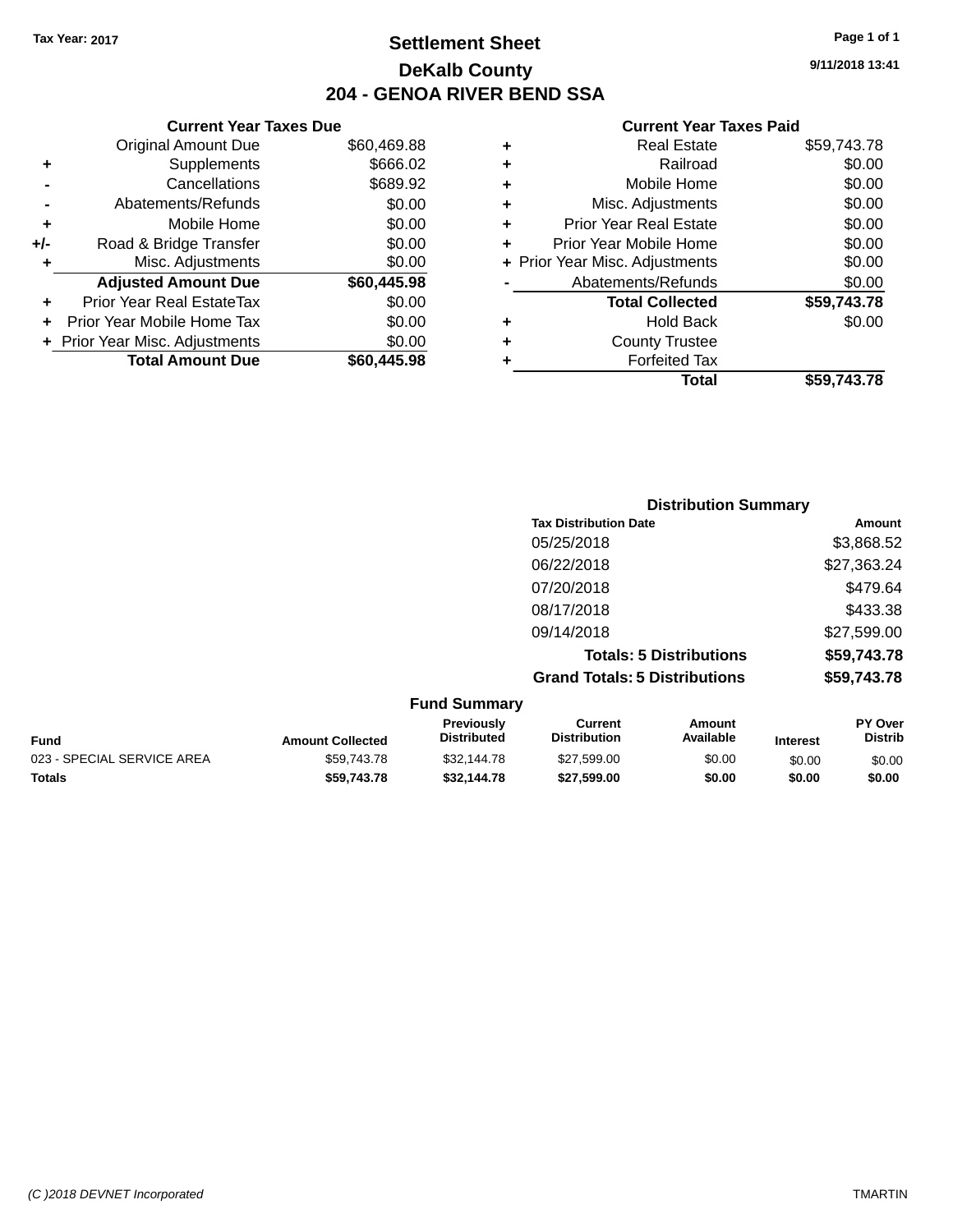# **Settlement Sheet Tax Year: 2017 Page 1 of 1 DeKalb County 207 - DERBY ESTATES SSA**

**9/11/2018 13:41**

|     | <b>Current Year Taxes Due</b>  |            |  |  |  |
|-----|--------------------------------|------------|--|--|--|
|     | <b>Original Amount Due</b>     | \$6,800.14 |  |  |  |
| ٠   | Supplements                    | \$219.75   |  |  |  |
|     | \$234.58<br>Cancellations      |            |  |  |  |
|     | Abatements/Refunds             | \$0.00     |  |  |  |
| ٠   | Mobile Home                    | \$0.00     |  |  |  |
| +/- | Road & Bridge Transfer         | \$0.00     |  |  |  |
| ٠   | \$0.00<br>Misc. Adjustments    |            |  |  |  |
|     | <b>Adjusted Amount Due</b>     | \$6,785.31 |  |  |  |
| ٠   | Prior Year Real EstateTax      | \$0.00     |  |  |  |
| ÷   | Prior Year Mobile Home Tax     | \$0.00     |  |  |  |
|     | + Prior Year Misc. Adjustments | \$0.00     |  |  |  |
|     | <b>Total Amount Due</b>        | \$6,785.31 |  |  |  |

| ٠ | Real Estate                    | \$6,056.37 |
|---|--------------------------------|------------|
| ٠ | Railroad                       | \$0.00     |
| ٠ | Mobile Home                    | \$0.00     |
| ٠ | Misc. Adjustments              | \$0.00     |
| ٠ | <b>Prior Year Real Estate</b>  | \$0.00     |
| ÷ | Prior Year Mobile Home         | \$0.00     |
|   | + Prior Year Misc. Adjustments | \$0.00     |
|   | Abatements/Refunds             | \$0.00     |
|   | <b>Total Collected</b>         | \$6,056.37 |
| ٠ | <b>Hold Back</b>               | \$0.00     |
| ٠ | <b>County Trustee</b>          |            |
| ٠ | <b>Forfeited Tax</b>           |            |
|   | Total                          | \$6,056.37 |
|   |                                |            |

| <b>Distribution Summary</b>          |            |
|--------------------------------------|------------|
| <b>Tax Distribution Date</b>         | Amount     |
| 05/25/2018                           | \$736.62   |
| 06/22/2018                           | \$2,596.13 |
| 07/20/2018                           | \$88.08    |
| 08/17/2018                           | \$196.68   |
| 09/14/2018                           | \$2,438.86 |
| <b>Totals: 5 Distributions</b>       | \$6,056.37 |
| <b>Grand Totals: 5 Distributions</b> | \$6,056.37 |
| <b>Fund Summary</b>                  |            |

| <b>Fund</b>                | <b>Amount Collected</b> | <b>Previously</b><br><b>Distributed</b> | Current<br><b>Distribution</b> | Amount<br>Available | <b>Interest</b> | <b>PY Over</b><br><b>Distrib</b> |
|----------------------------|-------------------------|-----------------------------------------|--------------------------------|---------------------|-----------------|----------------------------------|
| 023 - SPECIAL SERVICE AREA | \$6.056.37              | \$3.617.51                              | \$2,438.86                     | \$0.00              | \$0.00          | \$0.00                           |
| <b>Totals</b>              | \$6,056,37              | \$3.617.51                              | \$2,438.86                     | \$0.00              | \$0.00          | \$0.00                           |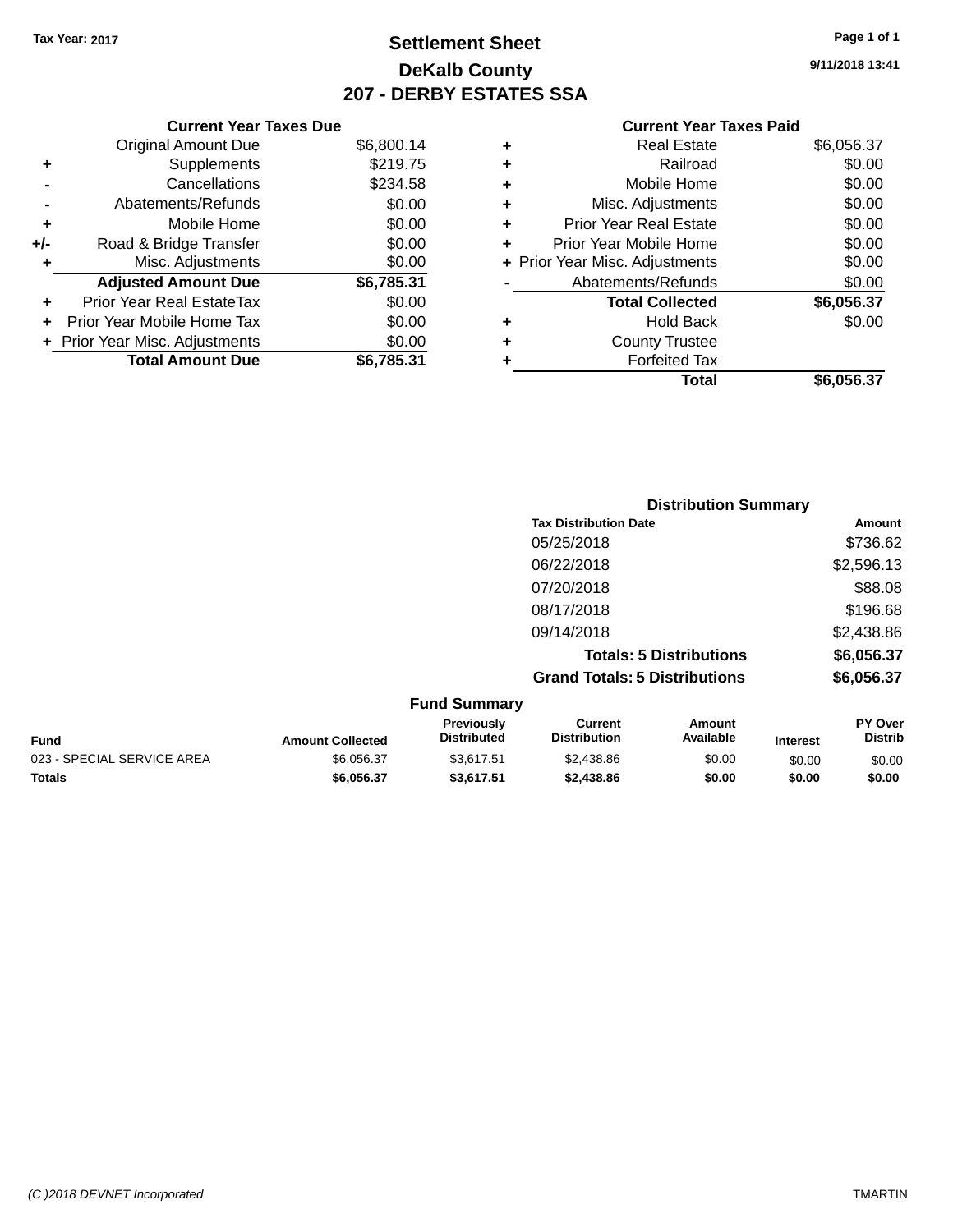# **Settlement Sheet Tax Year: 2017 Page 1 of 1 DeKalb County 209 - DEKALB SSA #14**

**9/11/2018 13:41**

|       | <b>Current Year Taxes Due</b>  |            |  |  |  |  |
|-------|--------------------------------|------------|--|--|--|--|
|       | <b>Original Amount Due</b>     | \$2,500.05 |  |  |  |  |
| ٠     | Supplements                    | \$0.00     |  |  |  |  |
|       | Cancellations                  | \$0.00     |  |  |  |  |
|       | Abatements/Refunds             | \$0.00     |  |  |  |  |
| ٠     | Mobile Home                    | \$0.00     |  |  |  |  |
| $+/-$ | Road & Bridge Transfer         | \$0.00     |  |  |  |  |
| ٠     | Misc. Adjustments              | \$0.00     |  |  |  |  |
|       | <b>Adjusted Amount Due</b>     | \$2,500.05 |  |  |  |  |
| ÷     | Prior Year Real EstateTax      | \$0.00     |  |  |  |  |
|       | Prior Year Mobile Home Tax     | \$0.00     |  |  |  |  |
|       | + Prior Year Misc. Adjustments | \$0.00     |  |  |  |  |
|       | <b>Total Amount Due</b>        | \$2,500.05 |  |  |  |  |
|       |                                |            |  |  |  |  |

|   | <b>Real Estate</b>             | \$2,441.76 |
|---|--------------------------------|------------|
| ٠ | Railroad                       | \$0.00     |
| ٠ | Mobile Home                    | \$0.00     |
| ٠ | Misc. Adjustments              | \$0.00     |
| ٠ | <b>Prior Year Real Estate</b>  | \$0.00     |
| ÷ | Prior Year Mobile Home         | \$0.00     |
|   | + Prior Year Misc. Adjustments | \$0.00     |
|   | Abatements/Refunds             | \$0.00     |
|   | <b>Total Collected</b>         | \$2,441.76 |
| ٠ | Hold Back                      | \$0.00     |
| ٠ | <b>County Trustee</b>          |            |
| ٠ | <b>Forfeited Tax</b>           |            |
|   | Total                          | \$2,441.76 |
|   |                                |            |

|                            |                         |                                         |                                       | <b>Distribution Summary</b>    |                 |                           |
|----------------------------|-------------------------|-----------------------------------------|---------------------------------------|--------------------------------|-----------------|---------------------------|
|                            |                         |                                         | <b>Tax Distribution Date</b>          |                                |                 | <b>Amount</b>             |
|                            |                         |                                         | 05/25/2018                            |                                |                 | \$123.41                  |
|                            |                         |                                         | 06/22/2018                            |                                |                 | \$1,132.72                |
|                            |                         |                                         | 09/14/2018                            |                                |                 | \$1,185.63                |
|                            |                         |                                         |                                       | <b>Totals: 3 Distributions</b> |                 | \$2,441.76                |
|                            |                         |                                         | <b>Grand Totals: 3 Distributions</b>  |                                |                 | \$2,441.76                |
|                            |                         | <b>Fund Summary</b>                     |                                       |                                |                 |                           |
| <b>Fund</b>                | <b>Amount Collected</b> | <b>Previously</b><br><b>Distributed</b> | <b>Current</b><br><b>Distribution</b> | <b>Amount</b><br>Available     | <b>Interest</b> | PY Over<br><b>Distrib</b> |
| 023 - SPECIAL SERVICE AREA | \$2,441.76              | \$1,256.13                              | \$1,185.63                            | \$0.00                         | \$0.00          | \$0.00                    |
| <b>Totals</b>              | \$2,441.76              | \$1,256.13                              | \$1,185.63                            | \$0.00                         | \$0.00          | \$0.00                    |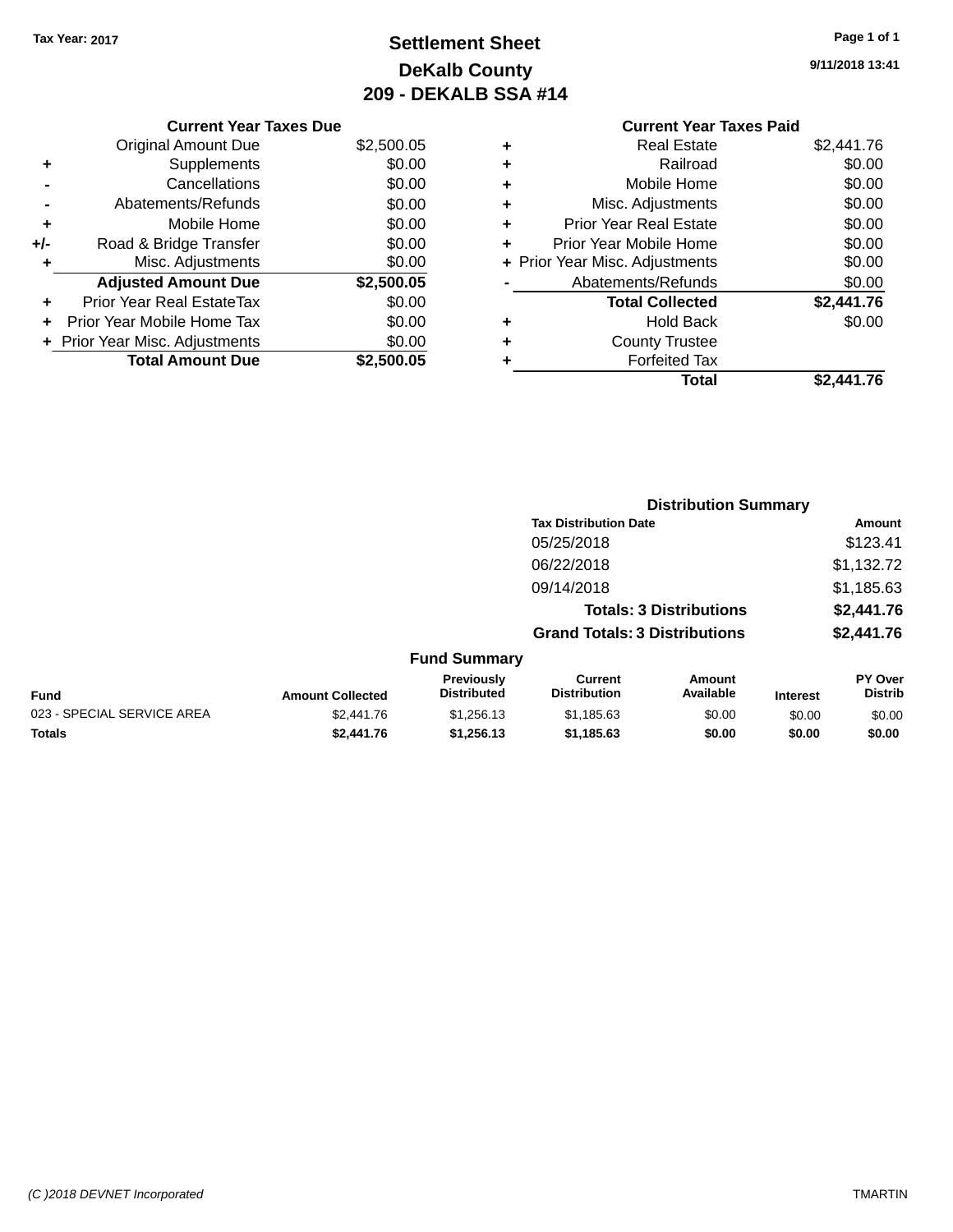## **Settlement Sheet Tax Year: 2017 Page 1 of 1 DeKalb County 213 - GENOA OAK CREEK EST SSA#4**

**9/11/2018 13:41**

|       | <b>Current Year Taxes Due</b>  |            |  |  |  |  |
|-------|--------------------------------|------------|--|--|--|--|
|       | <b>Original Amount Due</b>     | \$3,145.75 |  |  |  |  |
| ٠     | Supplements                    | \$0.00     |  |  |  |  |
|       | Cancellations                  | \$0.00     |  |  |  |  |
|       | Abatements/Refunds             | \$0.00     |  |  |  |  |
| ÷     | Mobile Home                    | \$0.00     |  |  |  |  |
| $+/-$ | Road & Bridge Transfer         | \$0.00     |  |  |  |  |
|       | Misc. Adjustments              | \$0.00     |  |  |  |  |
|       | <b>Adjusted Amount Due</b>     | \$3,145.75 |  |  |  |  |
| ٠     | Prior Year Real EstateTax      | \$0.00     |  |  |  |  |
|       | Prior Year Mobile Home Tax     | \$0.00     |  |  |  |  |
|       | + Prior Year Misc. Adjustments | \$0.00     |  |  |  |  |
|       | <b>Total Amount Due</b>        | \$3,145.75 |  |  |  |  |
|       |                                |            |  |  |  |  |

| ٠ | <b>Real Estate</b>             | \$3,145.75 |
|---|--------------------------------|------------|
| ٠ | Railroad                       | \$0.00     |
| ٠ | Mobile Home                    | \$0.00     |
| ٠ | Misc. Adjustments              | \$0.00     |
| ÷ | <b>Prior Year Real Estate</b>  | \$0.00     |
| ÷ | Prior Year Mobile Home         | \$0.00     |
|   | + Prior Year Misc. Adjustments | \$0.00     |
|   | Abatements/Refunds             | \$0.00     |
|   | <b>Total Collected</b>         | \$3,145.75 |
| ٠ | <b>Hold Back</b>               | \$0.00     |
| ٠ | <b>County Trustee</b>          |            |
| ٠ | <b>Forfeited Tax</b>           |            |
|   | Total                          | \$3,145.75 |
|   |                                |            |

|                                      | <b>Distribution Summary</b> |
|--------------------------------------|-----------------------------|
| <b>Tax Distribution Date</b>         | Amount                      |
| 05/25/2018                           | \$627.15                    |
| 06/22/2018                           | \$1,125.38                  |
| 07/20/2018                           | \$151.28                    |
| 08/17/2018                           | \$120.75                    |
| 09/14/2018                           | \$1,121.19                  |
| <b>Totals: 5 Distributions</b>       | \$3,145.75                  |
| <b>Grand Totals: 5 Distributions</b> | \$3,145.75                  |
| <b>Fund Summary</b>                  |                             |

|                         | .                                       |                                |                     |                 |                                  |
|-------------------------|-----------------------------------------|--------------------------------|---------------------|-----------------|----------------------------------|
| <b>Amount Collected</b> | <b>Previously</b><br><b>Distributed</b> | Current<br><b>Distribution</b> | Amount<br>Available | <b>Interest</b> | <b>PY Over</b><br><b>Distrib</b> |
| \$3.145.75              | \$2.024.56                              | \$1.121.19                     | \$0.00              | \$0.00          | \$0.00                           |
| \$3,145,75              | \$2.024.56                              | \$1.121.19                     | \$0.00              | \$0.00          | \$0.00                           |
|                         |                                         |                                |                     |                 |                                  |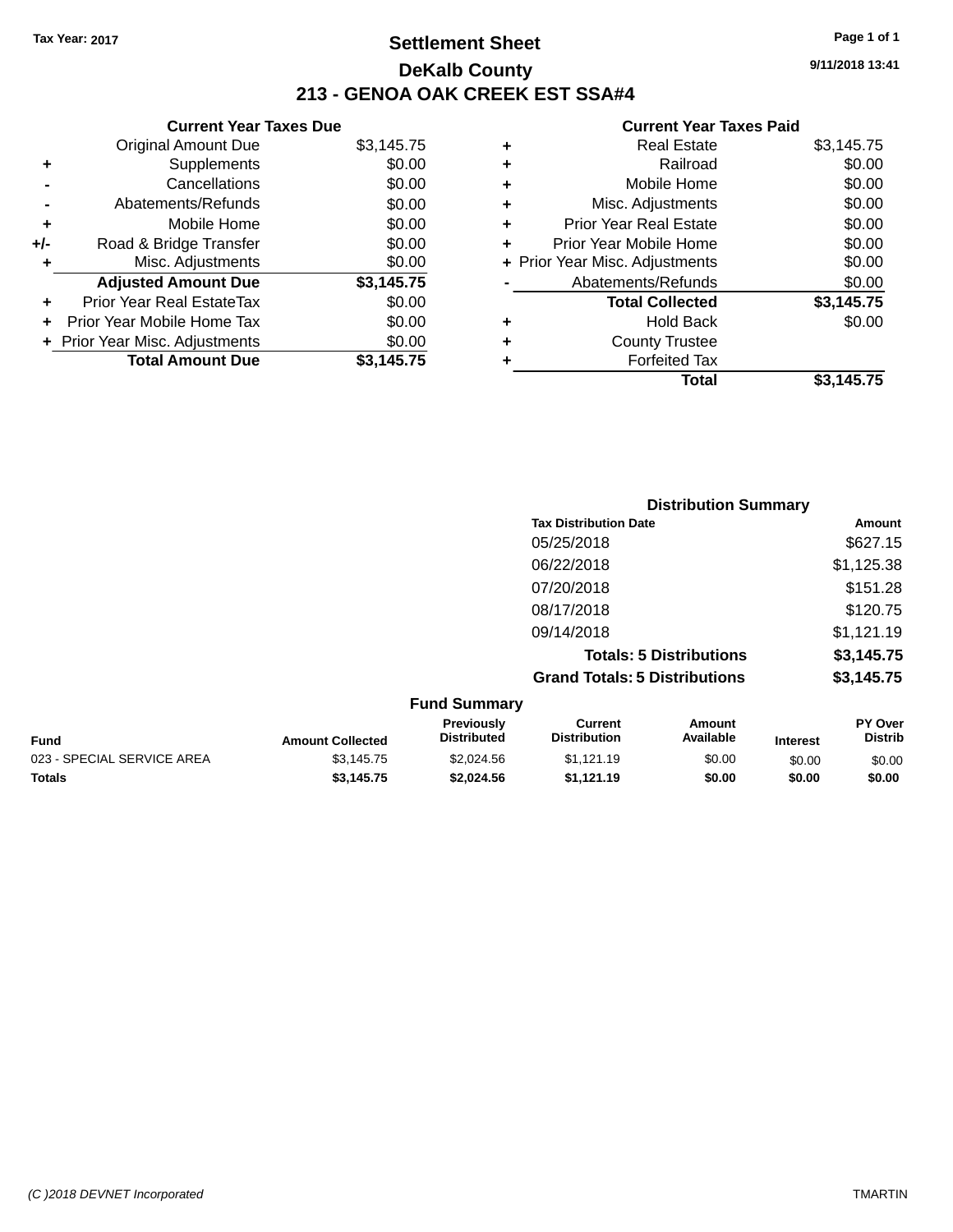## **Settlement Sheet Tax Year: 2017 Page 1 of 1 DeKalb County AF-DK #5 - AFTON DEKALB DRAINAGE #5**

|       | <b>Current Year Taxes Due</b>  |             |  |  |  |  |
|-------|--------------------------------|-------------|--|--|--|--|
|       | <b>Original Amount Due</b>     | \$12,061.66 |  |  |  |  |
| ٠     | Supplements                    | \$0.00      |  |  |  |  |
|       | Cancellations                  | \$0.00      |  |  |  |  |
|       | Abatements/Refunds             | \$0.00      |  |  |  |  |
| ٠     | Mobile Home                    | \$0.00      |  |  |  |  |
| $+/-$ | Road & Bridge Transfer         | \$0.00      |  |  |  |  |
| ٠     | Misc. Adjustments              | \$0.00      |  |  |  |  |
|       | <b>Adjusted Amount Due</b>     | \$12,061.66 |  |  |  |  |
| ÷     | Prior Year Real EstateTax      | \$0.00      |  |  |  |  |
|       | Prior Year Mobile Home Tax     | \$0.00      |  |  |  |  |
|       | + Prior Year Misc. Adjustments | \$0.00      |  |  |  |  |
|       | <b>Total Amount Due</b>        | \$12.061.66 |  |  |  |  |
|       |                                |             |  |  |  |  |

#### **Current Year Taxes Paid +** Real Estate \$11,417.15 **+** Railroad \$0.00 **+** Mobile Home \$0.00 **+** Misc. Adjustments \$0.00 **+** Prior Year Real Estate \$0.00 **+** Prior Year Mobile Home \$0.00<br> **+** Prior Year Misc. Adjustments \$0.00 **+ Prior Year Misc. Adjustments -** Abatements/Refunds \$0.00 **Total Collected \$11,417.15 +** Hold Back \$0.00 **+** County Trustee **+** Forfeited Tax **Total \$11,417.15**

|                                           | <b>Distribution Summary</b> |                                      |                                   |                                  |
|-------------------------------------------|-----------------------------|--------------------------------------|-----------------------------------|----------------------------------|
|                                           |                             | <b>Tax Distribution Date</b>         |                                   | Amount                           |
|                                           |                             | 05/25/2018                           |                                   | \$3,616.67                       |
|                                           |                             | 06/22/2018                           |                                   | \$5,511.61                       |
|                                           |                             | 07/20/2018                           |                                   | \$4.40                           |
|                                           |                             | 08/17/2018                           |                                   | \$48.10                          |
|                                           |                             | 09/14/2018                           |                                   | \$2,236.37                       |
|                                           |                             |                                      | <b>Totals: 5 Distributions</b>    | \$11,417.15                      |
|                                           |                             | <b>Grand Totals: 5 Distributions</b> |                                   | \$11,417.15                      |
|                                           | <b>Fund Summary</b>         |                                      |                                   |                                  |
| $\sim$ $\sim$ $\sim$ $\sim$ $\sim$ $\sim$ | Previously<br>Diotributed   | <b>Current</b><br>Diotribution       | <b>Amount</b><br><b>Available</b> | <b>PY Over</b><br><b>Diatrib</b> |

| <b>Fund</b>     | <b>Amount Collected</b> | <b>Previously</b><br><b>Distributed</b> | Current<br><b>Distribution</b> | Amount<br>Available | <b>Interest</b> | <b>PY Over</b><br>Distrib |
|-----------------|-------------------------|-----------------------------------------|--------------------------------|---------------------|-----------------|---------------------------|
| 001 - CORPORATE | \$11,417.15             | \$9.180.78                              | \$2,236,37                     | \$0.00              | \$0.00          | \$0.00                    |
| <b>Totals</b>   | \$11.417.15             | \$9.180.78                              | \$2.236.37                     | \$0.00              | \$0.00          | \$0.00                    |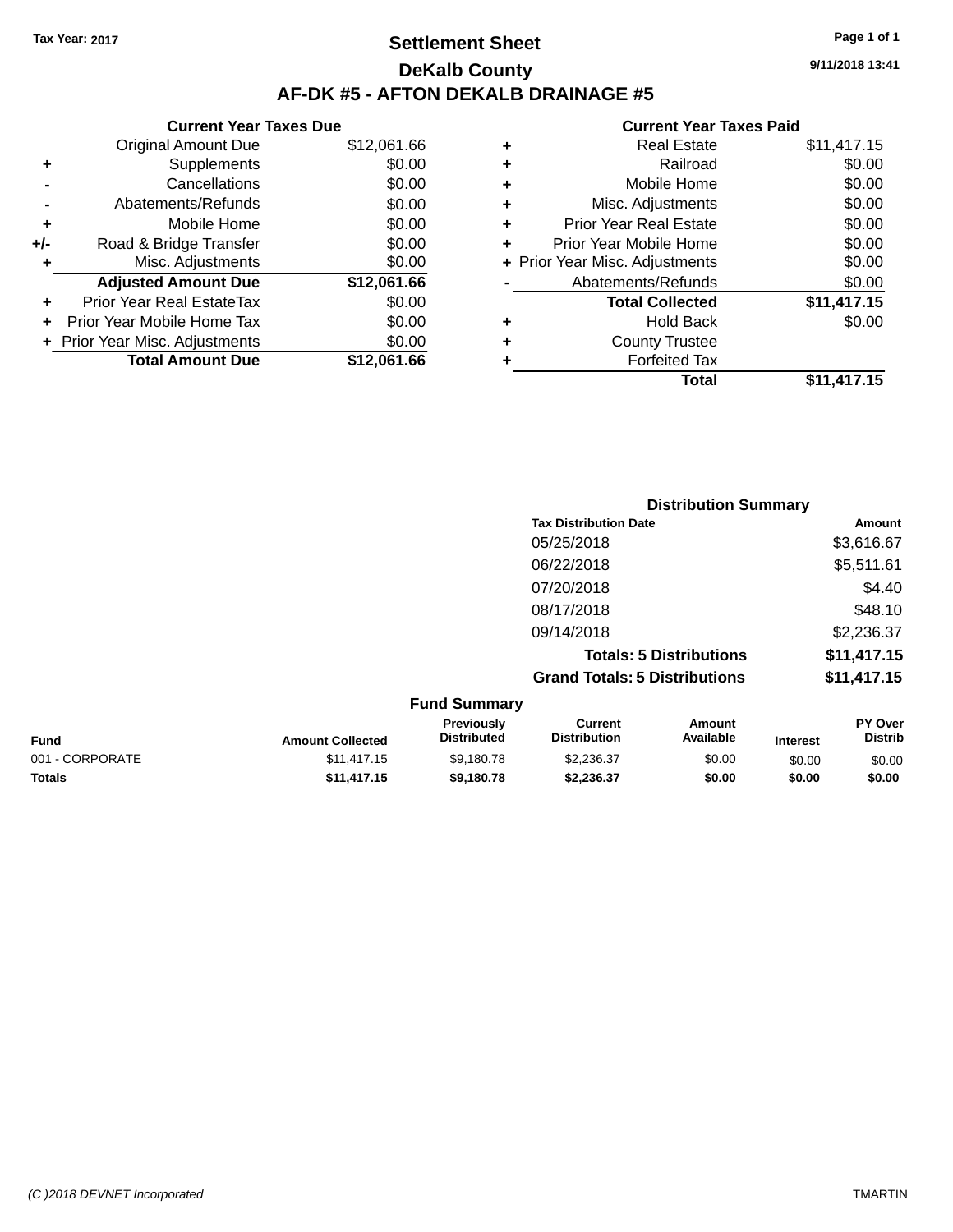## **Settlement Sheet Tax Year: 2017 Page 1 of 1 DeKalb County AF-MI #4 - AF/ MI/ DK DRAINAGE #4**

**9/11/2018 13:41**

|     | <b>Current Year Taxes Due</b>    |            |  |  |  |  |
|-----|----------------------------------|------------|--|--|--|--|
|     | <b>Original Amount Due</b>       | \$8,830.34 |  |  |  |  |
| ٠   | Supplements                      | \$3.64     |  |  |  |  |
|     | Cancellations                    | \$3.64     |  |  |  |  |
|     | Abatements/Refunds               | \$0.00     |  |  |  |  |
| ٠   | Mobile Home                      | \$0.00     |  |  |  |  |
| +/- | Road & Bridge Transfer           | \$0.00     |  |  |  |  |
| ٠   | Misc. Adjustments                | \$0.00     |  |  |  |  |
|     | <b>Adjusted Amount Due</b>       | \$8,830.34 |  |  |  |  |
| ٠   | <b>Prior Year Real EstateTax</b> | \$0.00     |  |  |  |  |
|     | Prior Year Mobile Home Tax       | \$0.00     |  |  |  |  |
|     | + Prior Year Misc. Adjustments   | \$0.00     |  |  |  |  |
|     | <b>Total Amount Due</b>          | \$8.830.34 |  |  |  |  |

| ٠ | <b>Real Estate</b>             | \$8,645.30 |
|---|--------------------------------|------------|
| ٠ | Railroad                       | \$0.00     |
| ٠ | Mobile Home                    | \$0.00     |
| ٠ | Misc. Adjustments              | \$0.00     |
| ٠ | <b>Prior Year Real Estate</b>  | \$0.00     |
| ÷ | Prior Year Mobile Home         | \$0.00     |
|   | + Prior Year Misc. Adjustments | \$0.00     |
|   | Abatements/Refunds             | \$0.00     |
|   | <b>Total Collected</b>         | \$8,645.30 |
| ٠ | <b>Hold Back</b>               | \$0.00     |
| ٠ | <b>County Trustee</b>          |            |
| ٠ | <b>Forfeited Tax</b>           |            |
|   | Total                          | \$8,645.30 |
|   |                                |            |

|                     |                                      | <b>Distribution Summary</b>    |                |
|---------------------|--------------------------------------|--------------------------------|----------------|
|                     | <b>Tax Distribution Date</b>         |                                | <b>Amount</b>  |
|                     | 05/25/2018                           |                                | \$1,679.43     |
|                     | 06/22/2018                           |                                | \$4,283.51     |
|                     | 07/20/2018                           |                                | \$57.92        |
|                     | 08/17/2018                           |                                | \$55.41        |
|                     | 09/14/2018                           |                                | \$2,569.03     |
|                     |                                      | <b>Totals: 5 Distributions</b> | \$8,645.30     |
|                     | <b>Grand Totals: 5 Distributions</b> |                                | \$8,645.30     |
| <b>Fund Summary</b> |                                      |                                |                |
| <b>Droviously</b>   | $C$ urront                           | Amairf                         | <b>DV Over</b> |

| <b>Fund</b>     | <b>Amount Collected</b> | <b>Previously</b><br><b>Distributed</b> | Current<br><b>Distribution</b> | Amount<br>Available | <b>Interest</b> | <b>PY Over</b><br><b>Distrib</b> |
|-----------------|-------------------------|-----------------------------------------|--------------------------------|---------------------|-----------------|----------------------------------|
| 001 - CORPORATE | \$8.645.30              | \$6.076.27                              | \$2,569.03                     | \$0.00              | \$0.00          | \$0.00                           |
| <b>Totals</b>   | \$8,645,30              | \$6.076.27                              | \$2,569.03                     | \$0.00              | \$0.00          | \$0.00                           |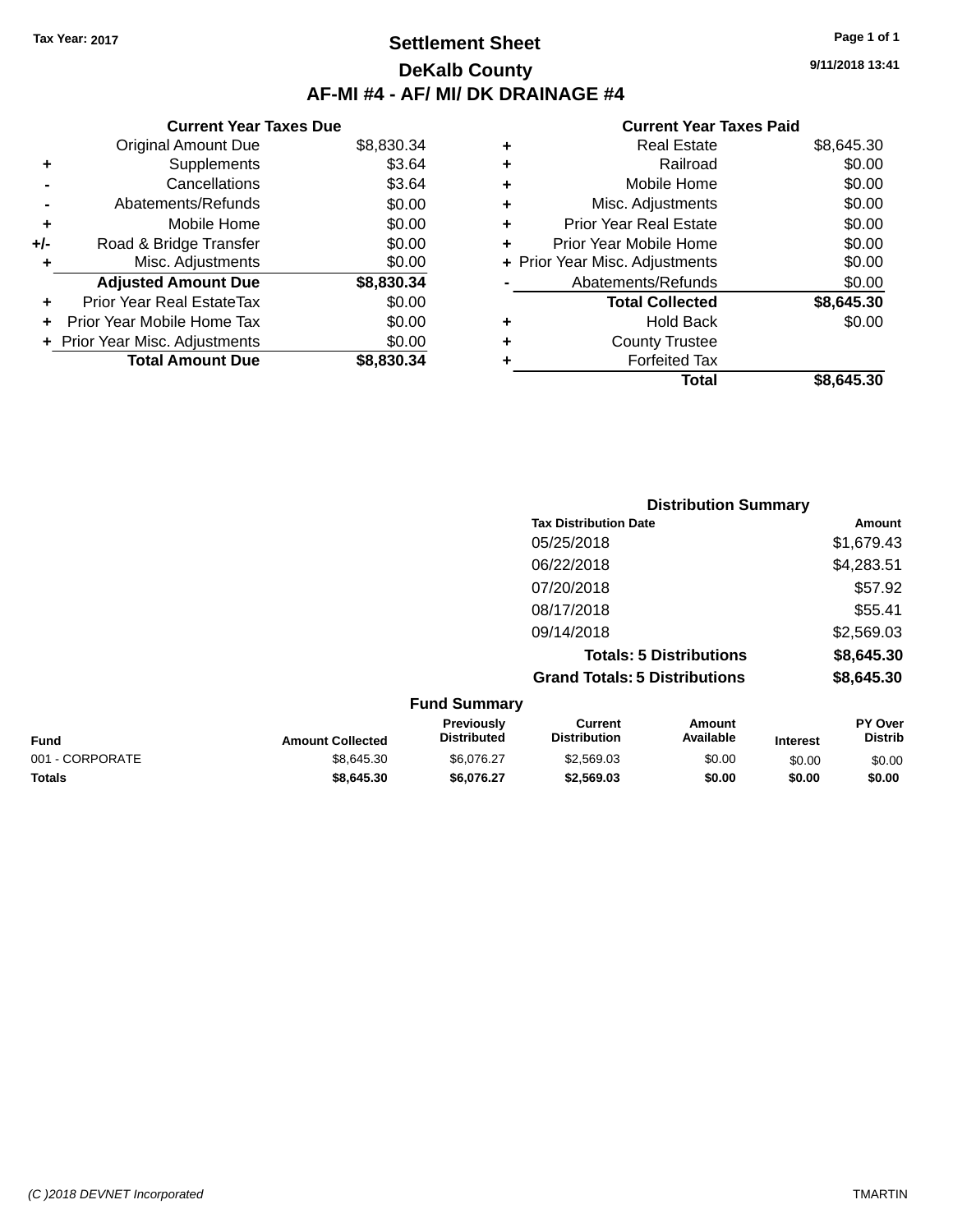## **Settlement Sheet Tax Year: 2017 Page 1 of 1 DeKalb County CL-SH #7 - CLINTON/SHABBONA DRN #7**

**9/11/2018 13:41**

|     | <b>Current Year Taxes Due</b>  |            |
|-----|--------------------------------|------------|
|     | <b>Original Amount Due</b>     | \$2,286.34 |
| ٠   | Supplements                    | \$3.84     |
|     | Cancellations                  | \$3.84     |
|     | Abatements/Refunds             | \$0.00     |
| ٠   | Mobile Home                    | \$0.00     |
| +/- | Road & Bridge Transfer         | \$0.00     |
| ٠   | Misc. Adjustments              | \$0.00     |
|     | <b>Adjusted Amount Due</b>     | \$2,286.34 |
| ÷   | Prior Year Real EstateTax      | \$0.00     |
|     | Prior Year Mobile Home Tax     | \$0.00     |
|     | + Prior Year Misc. Adjustments | \$0.00     |
|     | <b>Total Amount Due</b>        | \$2.286.34 |
|     |                                |            |

| ٠ | <b>Real Estate</b>             | \$2,286.34 |
|---|--------------------------------|------------|
| ٠ | Railroad                       | \$0.00     |
| ٠ | Mobile Home                    | \$0.00     |
| ٠ | Misc. Adjustments              | \$0.00     |
| ٠ | <b>Prior Year Real Estate</b>  | \$0.00     |
| ÷ | Prior Year Mobile Home         | \$0.00     |
|   | + Prior Year Misc. Adjustments | \$0.00     |
|   | Abatements/Refunds             | \$0.00     |
|   | <b>Total Collected</b>         | \$2,286.34 |
| ٠ | <b>Hold Back</b>               | \$0.00     |
| ٠ | <b>County Trustee</b>          |            |
| ٠ | <b>Forfeited Tax</b>           |            |
|   | Total                          | \$2,286.34 |
|   |                                |            |

|                 |                         |                                  |                                       | <b>Distribution Summary</b>    |                 |                           |
|-----------------|-------------------------|----------------------------------|---------------------------------------|--------------------------------|-----------------|---------------------------|
|                 |                         |                                  | <b>Tax Distribution Date</b>          |                                |                 | Amount                    |
|                 |                         |                                  | 05/25/2018                            |                                |                 | \$428.36                  |
|                 |                         |                                  | 06/22/2018                            |                                |                 | \$986.44                  |
|                 |                         |                                  | 08/17/2018                            |                                |                 | \$43.09                   |
|                 |                         |                                  | 09/14/2018                            |                                |                 | \$828.45                  |
|                 |                         |                                  |                                       | <b>Totals: 4 Distributions</b> |                 | \$2,286.34                |
|                 |                         |                                  | <b>Grand Totals: 4 Distributions</b>  |                                |                 | \$2,286.34                |
|                 |                         | <b>Fund Summary</b>              |                                       |                                |                 |                           |
| <b>Fund</b>     | <b>Amount Collected</b> | Previously<br><b>Distributed</b> | <b>Current</b><br><b>Distribution</b> | Amount<br>Available            | <b>Interest</b> | PY Over<br><b>Distrib</b> |
| 001 - CORPORATE | \$2,286.34              | \$1,457.89                       | \$828.45                              | \$0.00                         | \$0.00          | \$0.00                    |
| <b>Totals</b>   | \$2.286.34              | \$1,457.89                       | \$828.45                              | \$0.00                         | \$0.00          | \$0.00                    |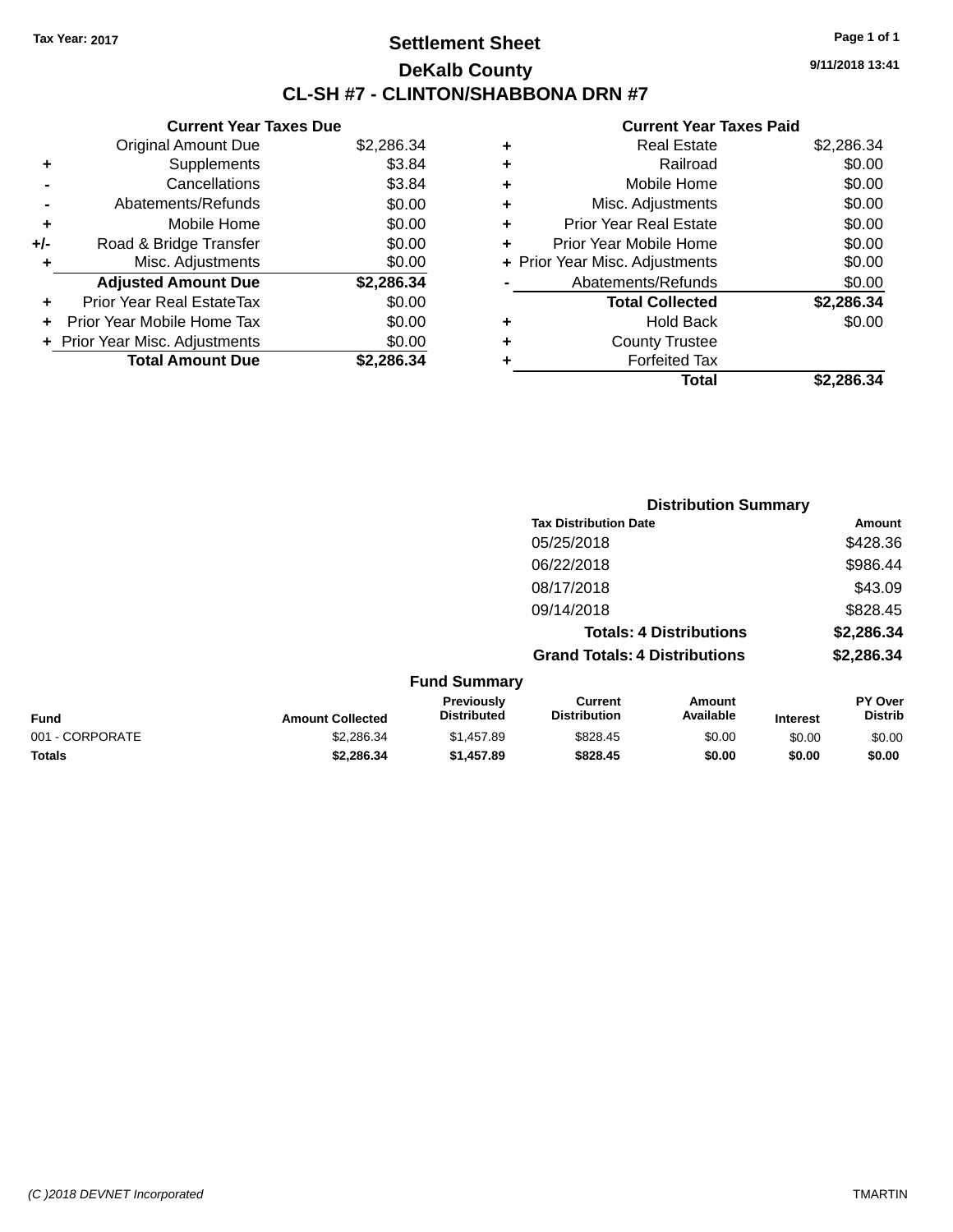## **Settlement Sheet Tax Year: 2017 Page 1 of 1 DeKalb County COON #1 - COON CREEK DRAINAGE #1**

**9/11/2018 13:41**

| <b>Current Year Taxes Due</b>  |             |  |  |  |  |
|--------------------------------|-------------|--|--|--|--|
| <b>Original Amount Due</b>     | \$24,045.62 |  |  |  |  |
| Supplements                    | \$0.00      |  |  |  |  |
| Cancellations                  | \$0.00      |  |  |  |  |
| Abatements/Refunds             | \$0.00      |  |  |  |  |
| Mobile Home                    | \$0.00      |  |  |  |  |
| Road & Bridge Transfer         | \$0.00      |  |  |  |  |
| Misc. Adjustments              | \$0.00      |  |  |  |  |
| <b>Adjusted Amount Due</b>     | \$24,045.62 |  |  |  |  |
| Prior Year Real EstateTax      | \$0.00      |  |  |  |  |
| Prior Year Mobile Home Tax     | \$0.00      |  |  |  |  |
| + Prior Year Misc. Adjustments | \$0.00      |  |  |  |  |
| <b>Total Amount Due</b>        | \$24,045.62 |  |  |  |  |
|                                |             |  |  |  |  |

| ٠ | <b>Real Estate</b>             | \$23,701.88 |
|---|--------------------------------|-------------|
| ٠ | Railroad                       | \$0.00      |
| ٠ | Mobile Home                    | \$0.00      |
| ٠ | Misc. Adjustments              | \$0.00      |
| ٠ | <b>Prior Year Real Estate</b>  | \$0.00      |
| ÷ | Prior Year Mobile Home         | \$0.00      |
|   | + Prior Year Misc. Adjustments | \$0.00      |
|   | Abatements/Refunds             | \$0.00      |
|   | <b>Total Collected</b>         | \$23,701.88 |
| ٠ | <b>Hold Back</b>               | \$0.00      |
| ٠ | <b>County Trustee</b>          |             |
| ٠ | <b>Forfeited Tax</b>           |             |
|   | Total                          | \$23.701.88 |
|   |                                |             |

| <b>Distribution Summary</b>          |             |
|--------------------------------------|-------------|
| <b>Tax Distribution Date</b>         | Amount      |
| 05/25/2018                           | \$4,698.60  |
| 06/22/2018                           | \$10,418.31 |
| 07/20/2018                           | \$158.28    |
| 08/17/2018                           | \$560.60    |
| 09/14/2018                           | \$7,866.09  |
| <b>Totals: 5 Distributions</b>       | \$23,701.88 |
| <b>Grand Totals: 5 Distributions</b> | \$23,701.88 |

| <b>Fund Summary</b> |                         |                                  |                                |                     |                 |                           |
|---------------------|-------------------------|----------------------------------|--------------------------------|---------------------|-----------------|---------------------------|
| <b>Fund</b>         | <b>Amount Collected</b> | <b>Previously</b><br>Distributed | Current<br><b>Distribution</b> | Amount<br>Available | <b>Interest</b> | PY Over<br><b>Distrib</b> |
| 001 - CORPORATE     | \$23,701.88             | \$15,835,79                      | \$7,866,09                     | \$0.00              | \$0.00          | \$0.00                    |
| <b>Totals</b>       | \$23,701.88             | \$15,835.79                      | \$7,866.09                     | \$0.00              | \$0.00          | \$0.00                    |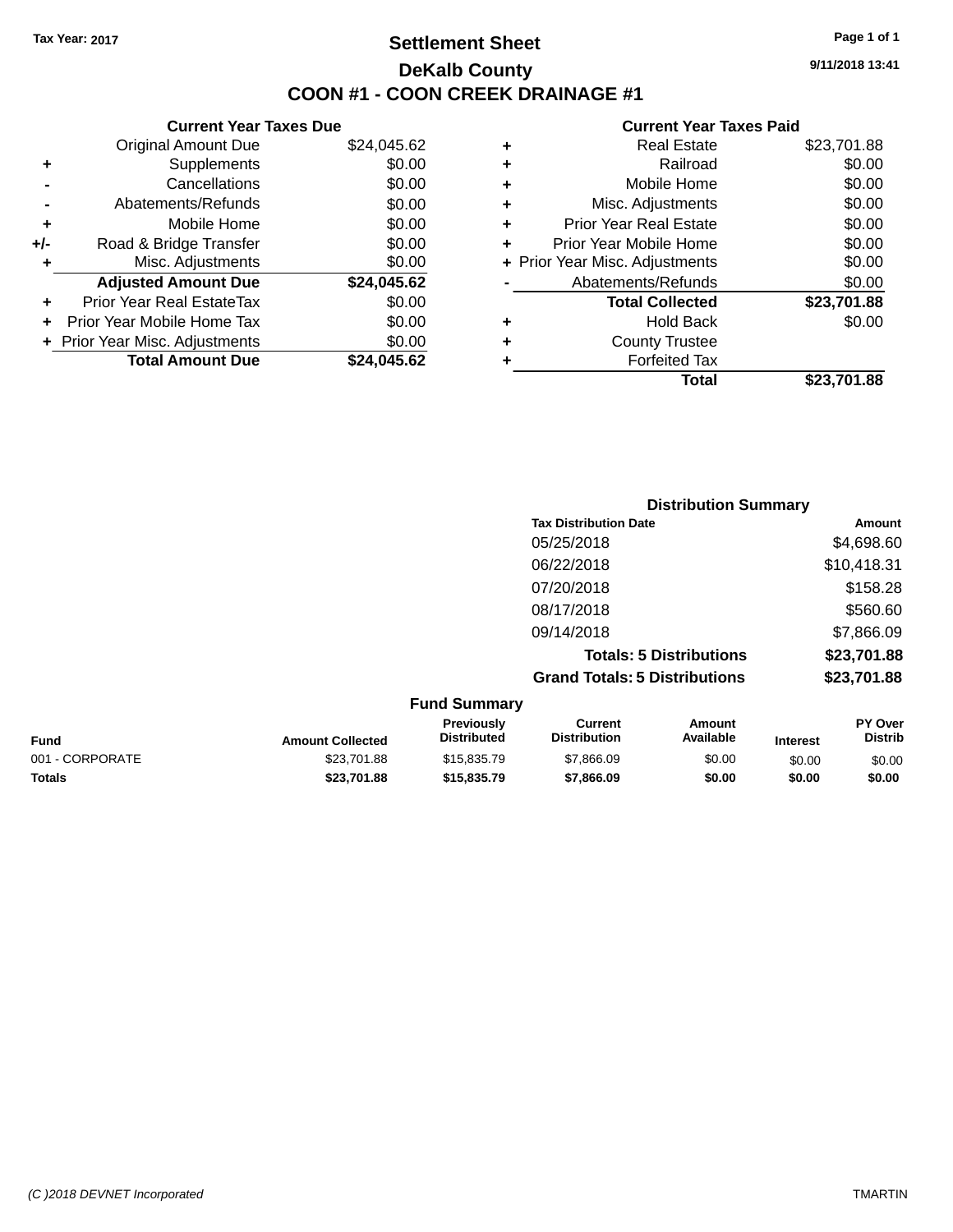## **Settlement Sheet Tax Year: 2017 Page 1 of 1 DeKalb County CO-PI #15 - CORTLAND PIERCE DRAINAGE**

**9/11/2018 13:41**

|     | <b>Current Year Taxes Due</b>  |        |
|-----|--------------------------------|--------|
|     | Original Amount Due            | \$0.00 |
|     | Supplements                    | \$0.00 |
|     | Cancellations                  | \$0.00 |
|     | Abatements/Refunds             | \$0.00 |
| ٠   | Mobile Home                    | \$0.00 |
| +/- | Road & Bridge Transfer         | \$0.00 |
|     | Misc. Adjustments              | \$0.00 |
|     | <b>Adjusted Amount Due</b>     | \$0.00 |
|     | Prior Year Real EstateTax      | \$0.00 |
| ÷   | Prior Year Mobile Home Tax     | \$0.00 |
|     | + Prior Year Misc. Adjustments | \$0.00 |
|     | <b>Total Amount Due</b>        | \$0.00 |
|     |                                |        |

|   | <b>Real Estate</b>             | \$0.00 |
|---|--------------------------------|--------|
| ٠ | Railroad                       | \$0.00 |
| ٠ | Mobile Home                    | \$0.00 |
| ٠ | Misc. Adjustments              | \$0.00 |
| ٠ | <b>Prior Year Real Estate</b>  | \$0.00 |
| ٠ | Prior Year Mobile Home         | \$0.00 |
|   | + Prior Year Misc. Adjustments | \$0.00 |
|   | Abatements/Refunds             | \$0.00 |
|   | <b>Total Collected</b>         | \$0.00 |
|   | <b>Hold Back</b>               | \$0.00 |
| ٠ | <b>County Trustee</b>          |        |
|   | <b>Forfeited Tax</b>           |        |
|   | Total                          |        |

| <b>Fund Summary</b> |                         |                                         |                                |                     |                 |                           |
|---------------------|-------------------------|-----------------------------------------|--------------------------------|---------------------|-----------------|---------------------------|
| <b>Fund</b>         | <b>Amount Collected</b> | <b>Previously</b><br><b>Distributed</b> | Current<br><b>Distribution</b> | Amount<br>Available | <b>Interest</b> | PY Over<br><b>Distrib</b> |
| 001 - CORPORATE     | \$0.00                  | \$0.00                                  | \$0.00                         | \$0.00              | \$0.00          | \$0.00                    |
| <b>Totals</b>       | \$0.00                  | \$0.00                                  | \$0.00                         | \$0.00              | \$0.00          | \$0.00                    |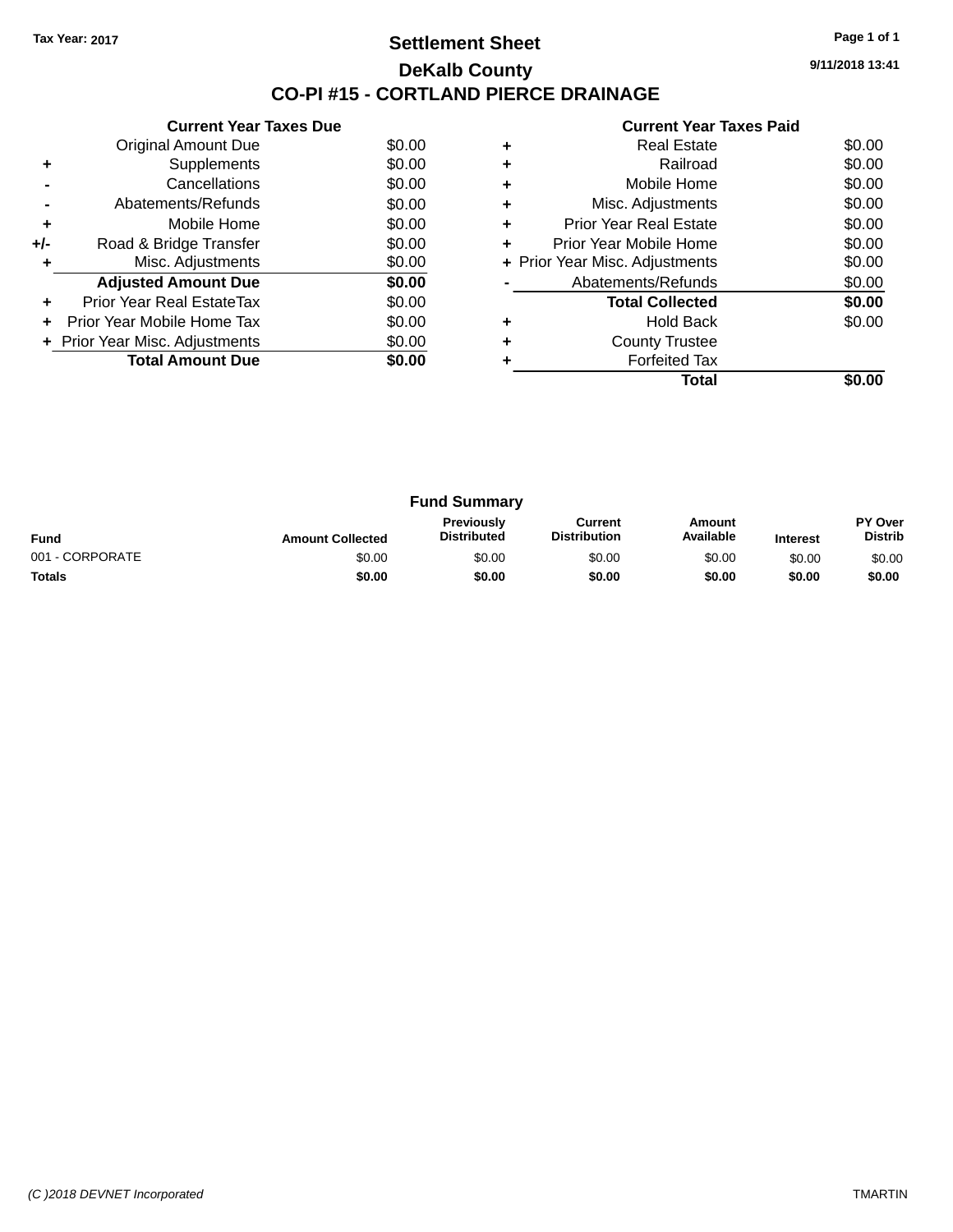## **Settlement Sheet Tax Year: 2017 Page 1 of 1 DeKalb County CO-SBA#5 - CORTLAND SBA #5**

**9/11/2018 13:41**

|     | <b>Current Year Taxes Due</b>  |        |
|-----|--------------------------------|--------|
|     | <b>Original Amount Due</b>     | \$0.00 |
| ٠   | Supplements                    | \$0.00 |
|     | Cancellations                  | \$0.00 |
|     | Abatements/Refunds             | \$0.00 |
| ٠   | Mobile Home                    | \$0.00 |
| +/- | Road & Bridge Transfer         | \$0.00 |
| ٠   | Misc. Adjustments              | \$0.00 |
|     | <b>Adjusted Amount Due</b>     | \$0.00 |
| ٠   | Prior Year Real EstateTax      | \$0.00 |
|     | Prior Year Mobile Home Tax     | \$0.00 |
|     | + Prior Year Misc. Adjustments | \$0.00 |
|     | <b>Total Amount Due</b>        | \$0.00 |
|     |                                |        |

|   | <b>Real Estate</b>             | \$0.00 |
|---|--------------------------------|--------|
| ÷ | Railroad                       | \$0.00 |
| ٠ | Mobile Home                    | \$0.00 |
| ٠ | Misc. Adjustments              | \$0.00 |
| ٠ | <b>Prior Year Real Estate</b>  | \$0.00 |
| ÷ | Prior Year Mobile Home         | \$0.00 |
|   | + Prior Year Misc. Adjustments | \$0.00 |
|   | Abatements/Refunds             | \$0.00 |
|   | <b>Total Collected</b>         | \$0.00 |
| ٠ | <b>Hold Back</b>               | \$0.00 |
| ٠ | <b>County Trustee</b>          |        |
|   | <b>Forfeited Tax</b>           |        |
|   | Total                          |        |

| <b>Fund Summary</b>        |                         |                                         |                                |                     |                 |                           |
|----------------------------|-------------------------|-----------------------------------------|--------------------------------|---------------------|-----------------|---------------------------|
| <b>Fund</b>                | <b>Amount Collected</b> | <b>Previously</b><br><b>Distributed</b> | Current<br><b>Distribution</b> | Amount<br>Available | <b>Interest</b> | PY Over<br><b>Distrib</b> |
| 023 - SPECIAL SERVICE AREA | \$0.00                  | \$0.00                                  | \$0.00                         | \$0.00              | \$0.00          | \$0.00                    |
| <b>Totals</b>              | \$0.00                  | \$0.00                                  | \$0.00                         | \$0.00              | \$0.00          | \$0.00                    |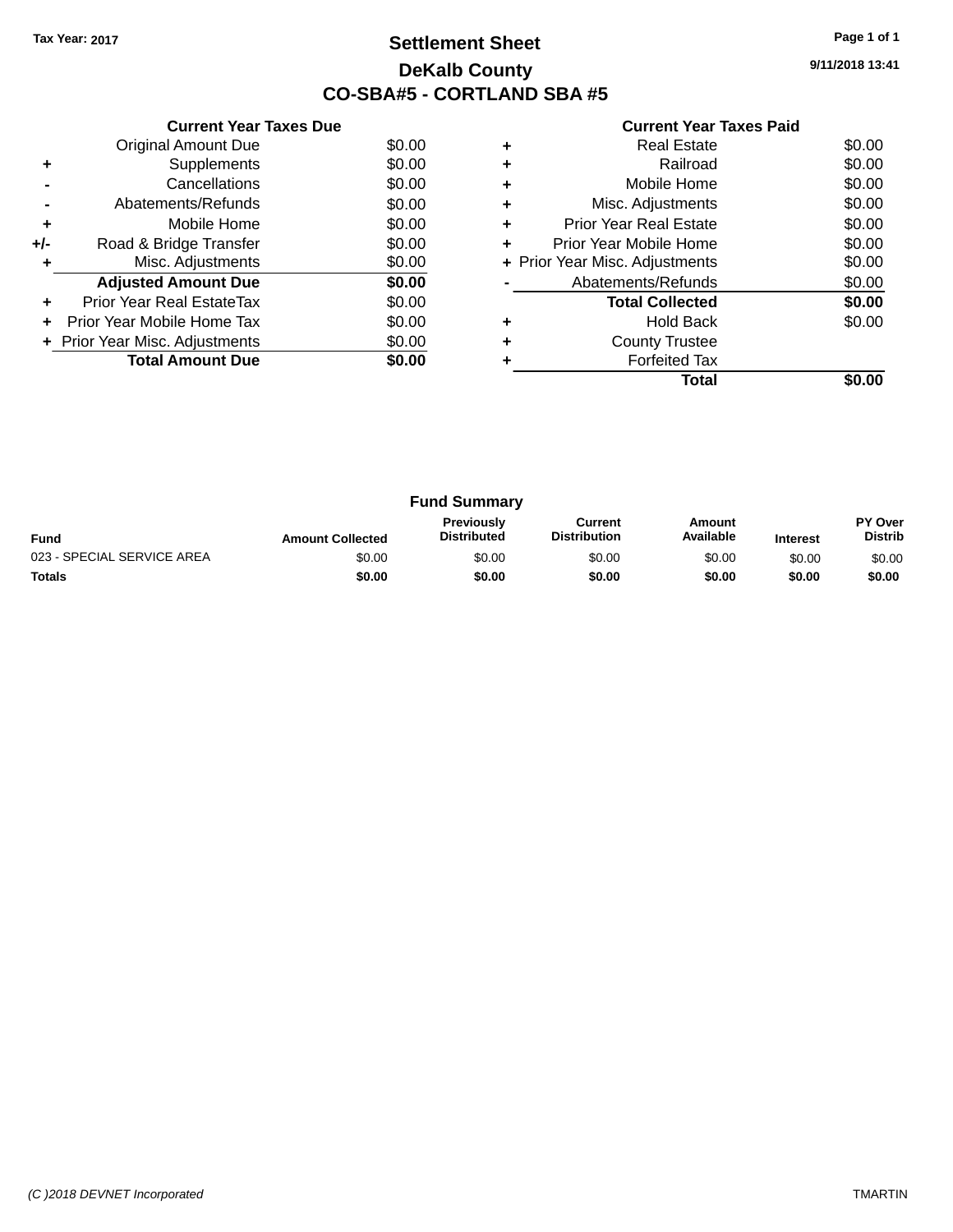## **Settlement Sheet Tax Year: 2017 Page 1 of 1 DeKalb County CO-SBA#6 - CORTLAND SBA #6**

**9/11/2018 13:41**

|     | <b>Current Year Taxes Due</b>  |        |
|-----|--------------------------------|--------|
|     | <b>Original Amount Due</b>     | \$0.00 |
| ٠   | Supplements                    | \$0.00 |
|     | Cancellations                  | \$0.00 |
|     | Abatements/Refunds             | \$0.00 |
| ٠   | Mobile Home                    | \$0.00 |
| +/- | Road & Bridge Transfer         | \$0.00 |
| ٠   | Misc. Adjustments              | \$0.00 |
|     | <b>Adjusted Amount Due</b>     | \$0.00 |
| ٠   | Prior Year Real EstateTax      | \$0.00 |
| ÷   | Prior Year Mobile Home Tax     | \$0.00 |
|     | + Prior Year Misc. Adjustments | \$0.00 |
|     | <b>Total Amount Due</b>        | \$0.00 |
|     |                                |        |

|   | <b>Real Estate</b>             | \$0.00 |
|---|--------------------------------|--------|
|   | Railroad                       | \$0.00 |
| ٠ | Mobile Home                    | \$0.00 |
| ٠ | Misc. Adjustments              | \$0.00 |
| ٠ | Prior Year Real Estate         | \$0.00 |
| ٠ | Prior Year Mobile Home         | \$0.00 |
|   | + Prior Year Misc. Adjustments | \$0.00 |
|   | Abatements/Refunds             | \$0.00 |
|   | <b>Total Collected</b>         | \$0.00 |
|   | Hold Back                      | \$0.00 |
|   | <b>County Trustee</b>          |        |
|   | <b>Forfeited Tax</b>           |        |
|   | Total                          |        |

| <b>Fund Summary</b>        |                         |                                         |                                |                     |                 |                           |
|----------------------------|-------------------------|-----------------------------------------|--------------------------------|---------------------|-----------------|---------------------------|
| <b>Fund</b>                | <b>Amount Collected</b> | <b>Previously</b><br><b>Distributed</b> | Current<br><b>Distribution</b> | Amount<br>Available | <b>Interest</b> | PY Over<br><b>Distrib</b> |
| 023 - SPECIAL SERVICE AREA | \$0.00                  | \$0.00                                  | \$0.00                         | \$0.00              | \$0.00          | \$0.00                    |
| <b>Totals</b>              | \$0.00                  | \$0.00                                  | \$0.00                         | \$0.00              | \$0.00          | \$0.00                    |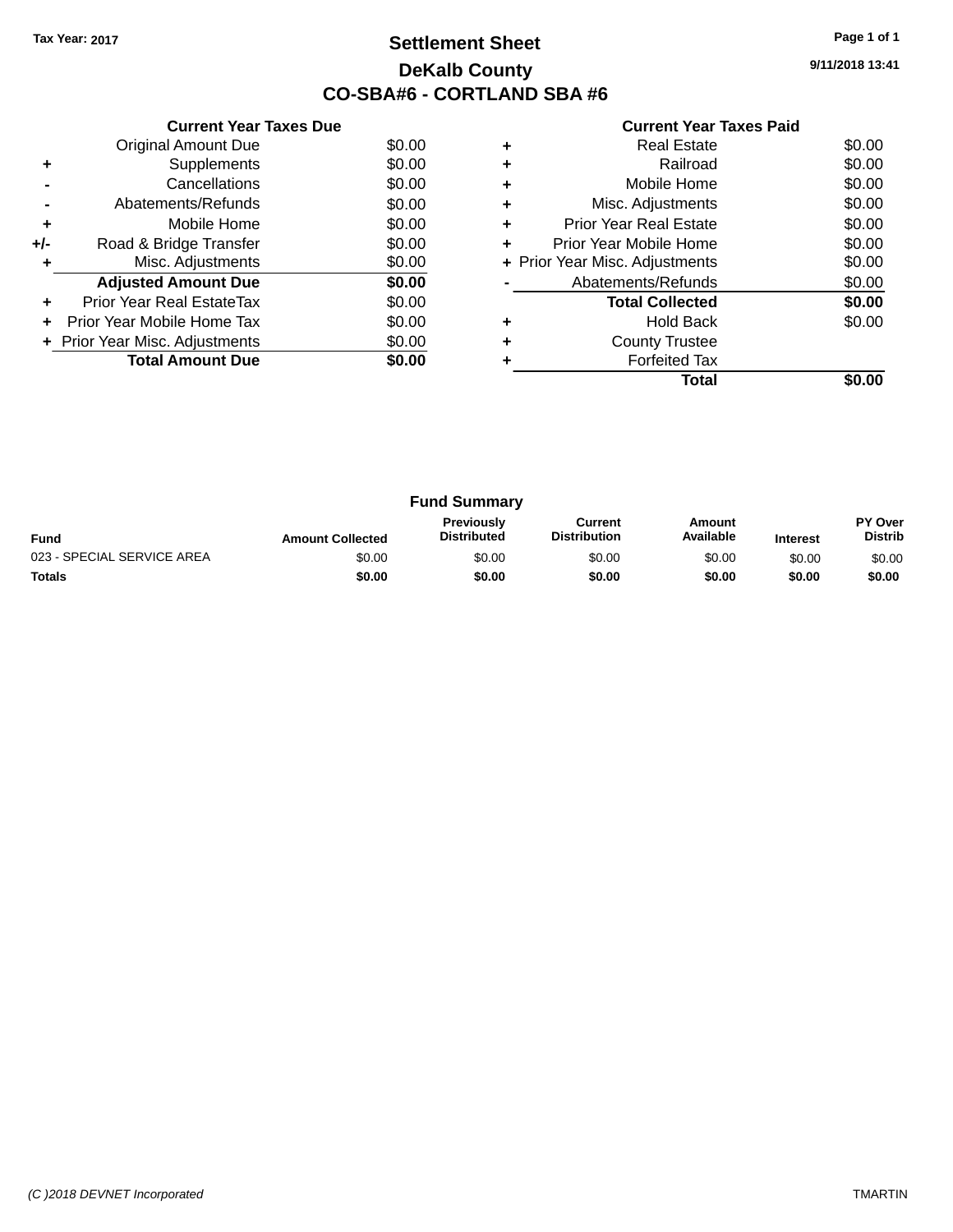## **Settlement Sheet Tax Year: 2017 Page 1 of 1 DeKalb County CO-SBA#9 - CORTLAND SBA #9**

**9/11/2018 13:41**

#### **Current Year Taxes Paid**

|     | <b>Current Year Taxes Due</b>  |              |  |
|-----|--------------------------------|--------------|--|
|     | <b>Original Amount Due</b>     | \$189,796.00 |  |
| ٠   | Supplements                    | \$4,126.00   |  |
|     | Cancellations                  | \$4,126.00   |  |
|     | Abatements/Refunds             | \$0.00       |  |
|     | Mobile Home                    | \$0.00       |  |
| +/- | Road & Bridge Transfer         | \$0.00       |  |
| ٠   | Misc. Adjustments              | \$0.00       |  |
|     | <b>Adjusted Amount Due</b>     | \$189,796.00 |  |
| ٠   | Prior Year Real EstateTax      | \$0.00       |  |
|     | Prior Year Mobile Home Tax     | \$0.00       |  |
|     | + Prior Year Misc. Adjustments | \$0.00       |  |
|     | <b>Total Amount Due</b>        | \$189,796.00 |  |
|     |                                |              |  |

|   | <b>Real Estate</b>             | \$189,796.00 |
|---|--------------------------------|--------------|
| ٠ | Railroad                       | \$0.00       |
| ٠ | Mobile Home                    | \$0.00       |
| ٠ | Misc. Adjustments              | \$0.00       |
| ٠ | <b>Prior Year Real Estate</b>  | \$0.00       |
| ٠ | Prior Year Mobile Home         | \$0.00       |
|   | + Prior Year Misc. Adjustments | \$0.00       |
|   | Abatements/Refunds             | \$0.00       |
|   | <b>Total Collected</b>         | \$189,796.00 |
| ٠ | <b>Hold Back</b>               | \$0.00       |
| ٠ | <b>County Trustee</b>          |              |
| ٠ | <b>Forfeited Tax</b>           |              |
|   | Total                          | \$189,796.00 |
|   |                                |              |

| <b>Distribution Summary</b>          |              |
|--------------------------------------|--------------|
| <b>Tax Distribution Date</b>         | Amount       |
| 05/25/2018                           | \$6,189.00   |
| 06/22/2018                           | \$90,772.00  |
| 07/20/2018                           | \$1,031.50   |
| 08/17/2018                           | \$3,094.50   |
| 09/14/2018                           | \$88,709.00  |
| <b>Totals: 5 Distributions</b>       | \$189,796.00 |
| <b>Grand Totals: 5 Distributions</b> | \$189,796.00 |

#### **Fund Summary Fund Interest Amount Collected Distributed PY Over Distrib Amount Available Current Distribution Previously** 023 - SPECIAL SERVICE AREA  $$189,796.00$   $$101,087.00$   $$88,709.00$  \$0.00 \$0.00 \$0.00 **Totals \$189,796.00 \$101,087.00 \$88,709.00 \$0.00 \$0.00 \$0.00**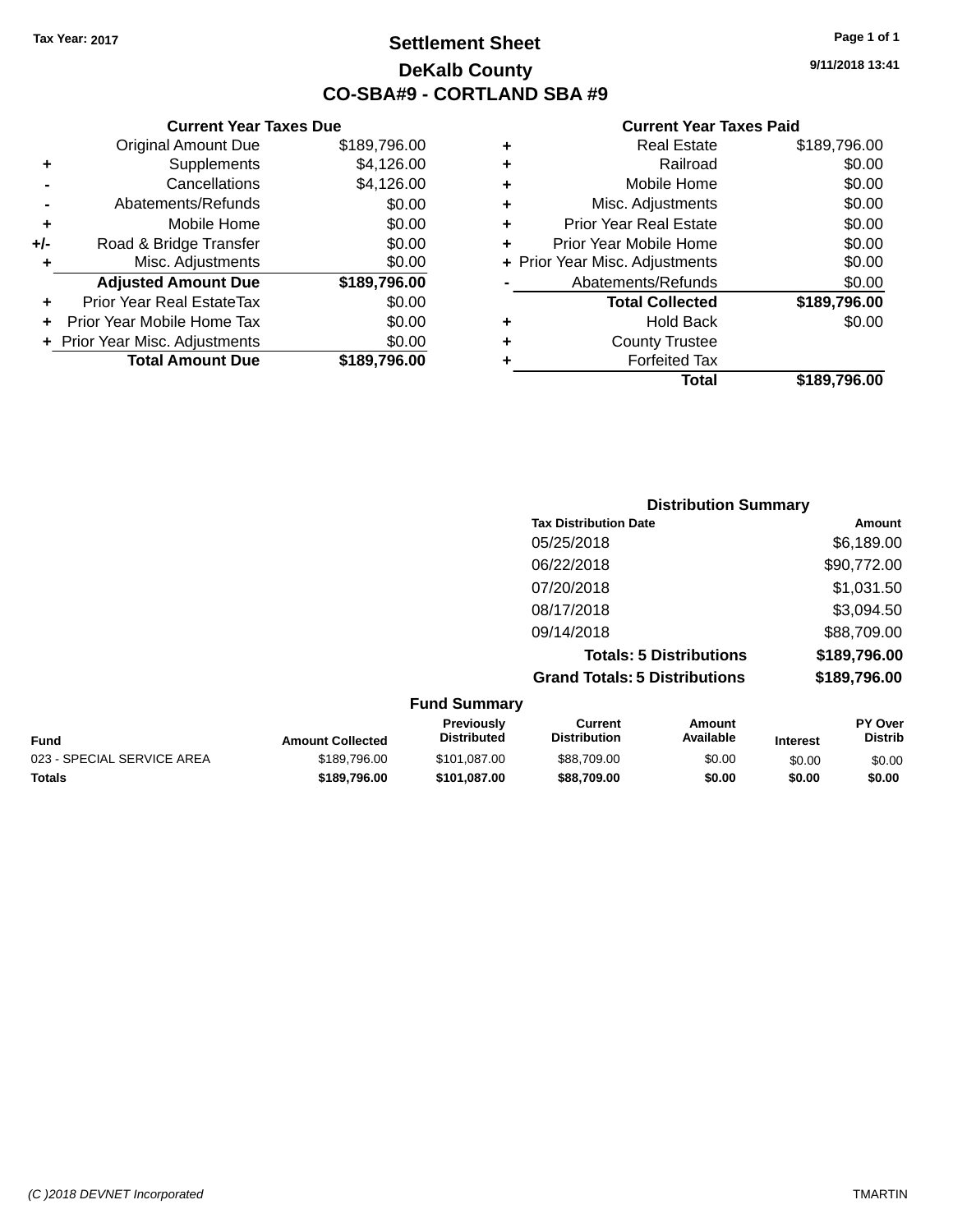**Current Year Taxes Due** Original Amount Due \$400,000.42

**Adjusted Amount Due \$400,000.42**

**Total Amount Due \$400,000.42**

**+** Supplements \$1,716.74 **-** Cancellations \$1,716.74 **-** Abatements/Refunds \$0.00 **+** Mobile Home \$0.00 **+/-** Road & Bridge Transfer \$0.00<br> **+** Misc. Adjustments \$0.00

**+** Prior Year Real EstateTax \$0.00 **+** Prior Year Mobile Home Tax \$0.00 **+ Prior Year Misc. Adjustments**  $$0.00$ 

**+** Misc. Adjustments

## **Settlement Sheet Tax Year: 2017 Page 1 of 1 DeKalb County CO-SSA#1 - CORTLAND SBA #1**

**9/11/2018 13:41**

|                                | \$393.991.83 |
|--------------------------------|--------------|
| <b>Forfeited Tax</b>           |              |
| <b>County Trustee</b>          |              |
| <b>Hold Back</b>               | \$0.00       |
| <b>Total Collected</b>         | \$393,991.83 |
| Abatements/Refunds             | \$0.00       |
| + Prior Year Misc. Adjustments | \$0.00       |
| Prior Year Mobile Home         | \$0.00       |
| <b>Prior Year Real Estate</b>  | \$0.00       |
| Misc. Adjustments              | \$0.00       |
| Mobile Home                    | \$0.00       |
| Railroad                       | \$0.00       |
| <b>Real Estate</b>             | \$393,991.83 |
|                                | Total        |

|                     | <b>Distribution Summary</b>          |                                |              |  |
|---------------------|--------------------------------------|--------------------------------|--------------|--|
|                     | <b>Tax Distribution Date</b>         |                                | Amount       |  |
|                     | 05/25/2018                           |                                | \$12,017.18  |  |
|                     | 06/22/2018                           |                                | \$184,549.55 |  |
|                     | 07/20/2018                           |                                | \$2,575.11   |  |
|                     | 08/17/2018                           |                                | \$1,716.74   |  |
|                     | 09/14/2018                           |                                | \$193,133.25 |  |
|                     |                                      | <b>Totals: 5 Distributions</b> | \$393,991.83 |  |
|                     | <b>Grand Totals: 5 Distributions</b> |                                | \$393,991.83 |  |
| <b>Fund Summary</b> |                                      |                                |              |  |
| <b>Previously</b>   | Current                              | Amount                         | PY Over      |  |

| <b>Amount Collected</b> | Previously<br><b>Distributed</b> | Current<br><b>Distribution</b> | Amount<br>Available | <b>Interest</b> | PY Over<br><b>Distrib</b> |
|-------------------------|----------------------------------|--------------------------------|---------------------|-----------------|---------------------------|
| \$393.991.83            | \$200.858.58                     | \$193.133.25                   | \$0.00              | \$0.00          | \$0.00                    |
| \$393.991.83            | \$200,858,58                     | \$193.133.25                   | \$0.00              | \$0.00          | \$0.00                    |
|                         |                                  |                                |                     |                 |                           |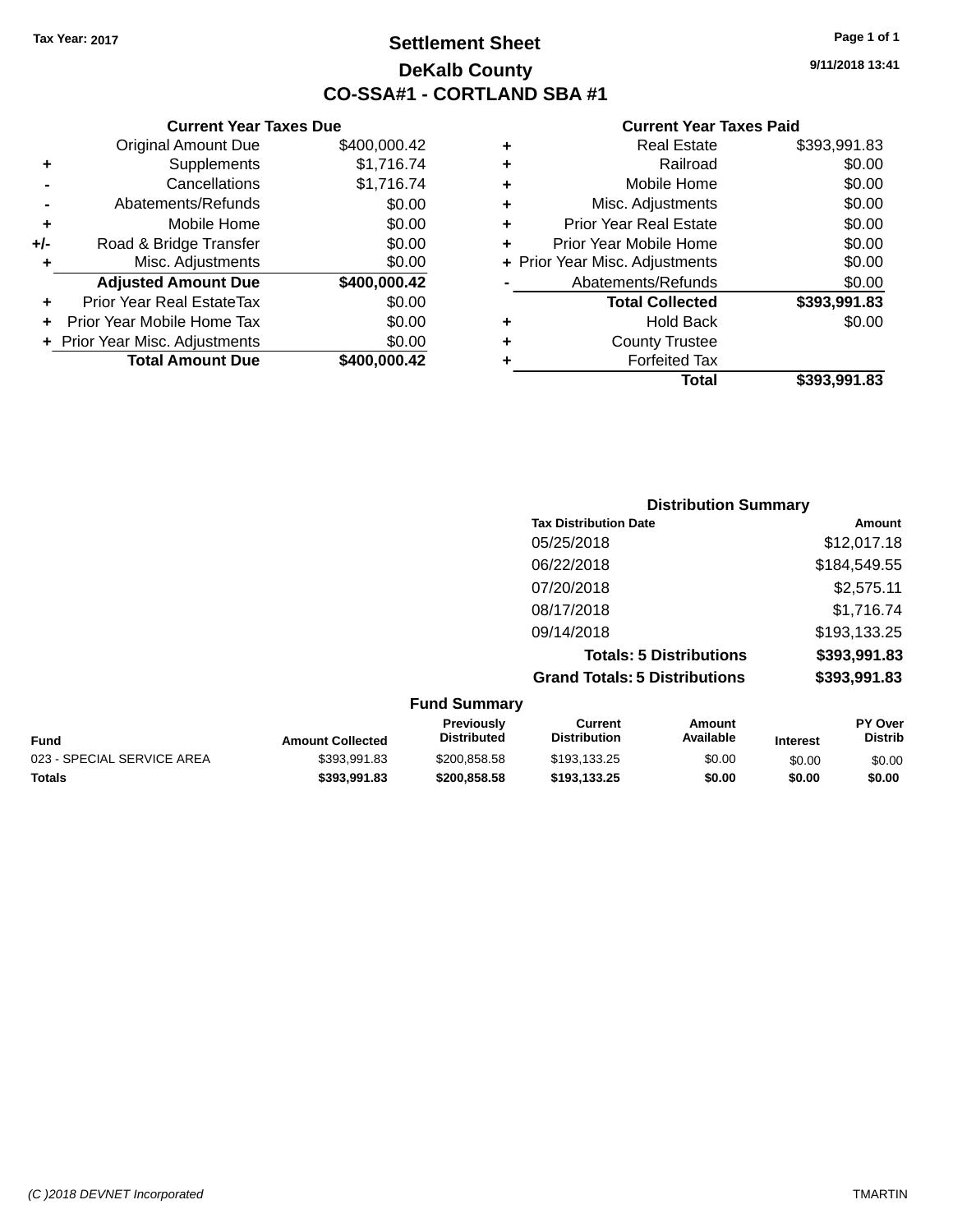## **Settlement Sheet Tax Year: 2017 Page 1 of 1 DeKalb County CO-SSA#4 - CORTLAND SBA #4**

**9/11/2018 13:41**

|     | <b>Current Year Taxes Due</b>  |        |
|-----|--------------------------------|--------|
|     | <b>Original Amount Due</b>     | \$0.00 |
| ٠   | Supplements                    | \$0.00 |
|     | Cancellations                  | \$0.00 |
|     | Abatements/Refunds             | \$0.00 |
| ٠   | Mobile Home                    | \$0.00 |
| +/- | Road & Bridge Transfer         | \$0.00 |
| ٠   | Misc. Adjustments              | \$0.00 |
|     | <b>Adjusted Amount Due</b>     | \$0.00 |
| ٠   | Prior Year Real EstateTax      | \$0.00 |
| ÷   | Prior Year Mobile Home Tax     | \$0.00 |
|     | + Prior Year Misc. Adjustments | \$0.00 |
|     | <b>Total Amount Due</b>        | \$0.00 |
|     |                                |        |

|   | <b>Real Estate</b>             | \$0.00 |
|---|--------------------------------|--------|
| ٠ | Railroad                       | \$0.00 |
| ٠ | Mobile Home                    | \$0.00 |
| ٠ | Misc. Adjustments              | \$0.00 |
| ٠ | <b>Prior Year Real Estate</b>  | \$0.00 |
| ٠ | Prior Year Mobile Home         | \$0.00 |
|   | + Prior Year Misc. Adjustments | \$0.00 |
|   | Abatements/Refunds             | \$0.00 |
|   | <b>Total Collected</b>         | \$0.00 |
|   | <b>Hold Back</b>               | \$0.00 |
| ٠ | <b>County Trustee</b>          |        |
|   | <b>Forfeited Tax</b>           |        |
|   | Total                          |        |

| <b>Fund Summary</b>        |                         |                                         |                                |                     |                 |                           |
|----------------------------|-------------------------|-----------------------------------------|--------------------------------|---------------------|-----------------|---------------------------|
| <b>Fund</b>                | <b>Amount Collected</b> | <b>Previously</b><br><b>Distributed</b> | Current<br><b>Distribution</b> | Amount<br>Available | <b>Interest</b> | PY Over<br><b>Distrib</b> |
| 023 - SPECIAL SERVICE AREA | \$0.00                  | \$0.00                                  | \$0.00                         | \$0.00              | \$0.00          | \$0.00                    |
| <b>Totals</b>              | \$0.00                  | \$0.00                                  | \$0.00                         | \$0.00              | \$0.00          | \$0.00                    |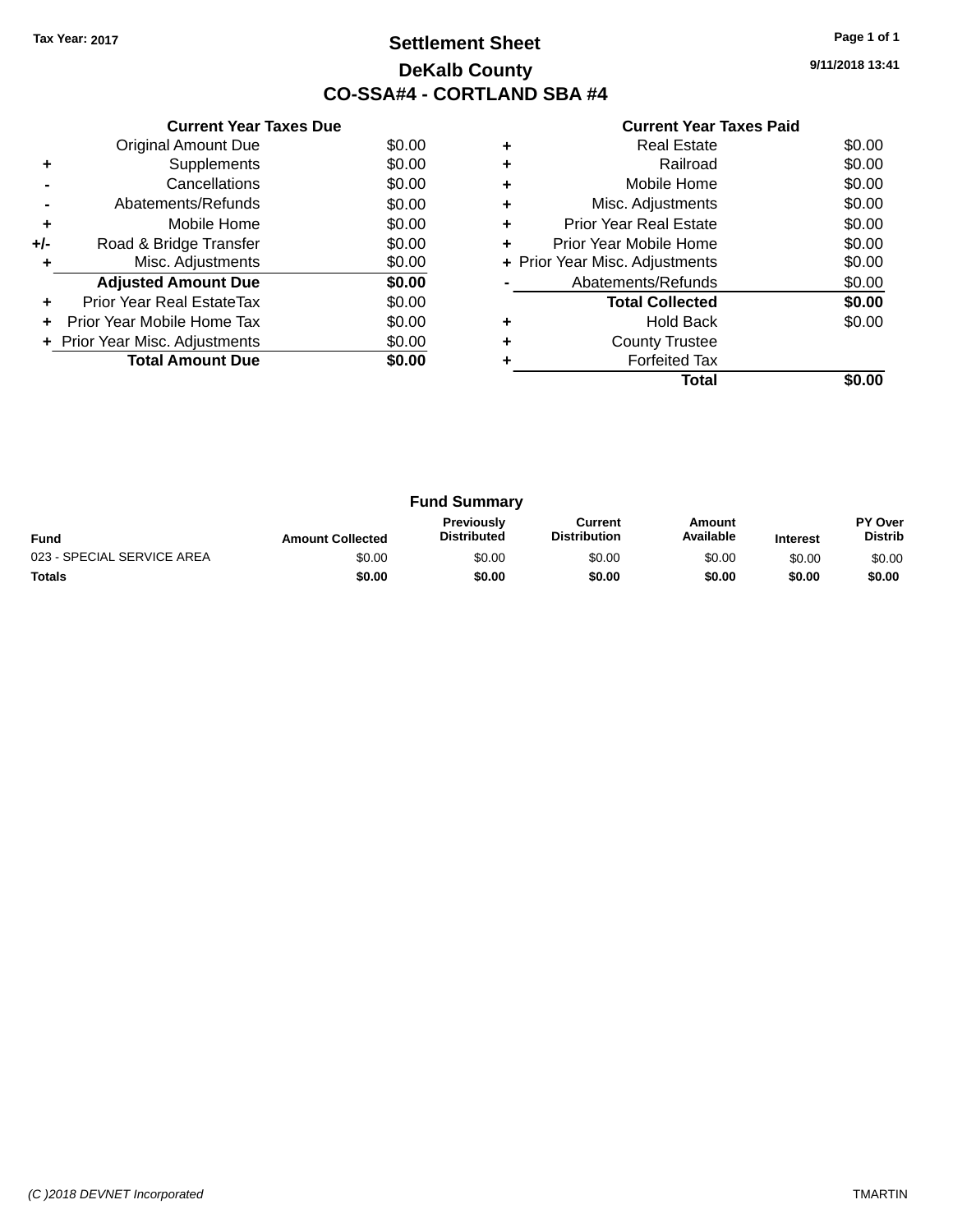## **Settlement Sheet Tax Year: 2017 Page 1 of 1 DeKalb County CO-SSA#7 - CORTLAND SBA #7**

**9/11/2018 13:41**

|     | <b>Current Year Taxes Due</b>  |        |
|-----|--------------------------------|--------|
|     | <b>Original Amount Due</b>     | \$0.00 |
| ٠   | Supplements                    | \$0.00 |
|     | Cancellations                  | \$0.00 |
|     | Abatements/Refunds             | \$0.00 |
| ٠   | Mobile Home                    | \$0.00 |
| +/- | Road & Bridge Transfer         | \$0.00 |
| ٠   | Misc. Adjustments              | \$0.00 |
|     | <b>Adjusted Amount Due</b>     | \$0.00 |
| ÷   | Prior Year Real EstateTax      | \$0.00 |
| ٠   | Prior Year Mobile Home Tax     | \$0.00 |
|     | + Prior Year Misc. Adjustments | \$0.00 |
|     | <b>Total Amount Due</b>        | \$0.00 |
|     |                                |        |

|   | Total                          |        |
|---|--------------------------------|--------|
|   | <b>Forfeited Tax</b>           |        |
|   | <b>County Trustee</b>          |        |
|   | <b>Hold Back</b>               | \$0.00 |
|   | <b>Total Collected</b>         | \$0.00 |
|   | Abatements/Refunds             | \$0.00 |
|   | + Prior Year Misc. Adjustments | \$0.00 |
| ٠ | Prior Year Mobile Home         | \$0.00 |
| ٠ | <b>Prior Year Real Estate</b>  | \$0.00 |
| ٠ | Misc. Adjustments              | \$0.00 |
|   | Mobile Home                    | \$0.00 |
|   | Railroad                       | \$0.00 |
|   | <b>Real Estate</b>             | \$0.00 |

| <b>Fund Summary</b>        |                         |                                         |                                |                     |                 |                           |
|----------------------------|-------------------------|-----------------------------------------|--------------------------------|---------------------|-----------------|---------------------------|
| <b>Fund</b>                | <b>Amount Collected</b> | <b>Previously</b><br><b>Distributed</b> | Current<br><b>Distribution</b> | Amount<br>Available | <b>Interest</b> | PY Over<br><b>Distrib</b> |
| 023 - SPECIAL SERVICE AREA | \$0.00                  | \$0.00                                  | \$0.00                         | \$0.00              | \$0.00          | \$0.00                    |
| <b>Totals</b>              | \$0.00                  | \$0.00                                  | \$0.00                         | \$0.00              | \$0.00          | \$0.00                    |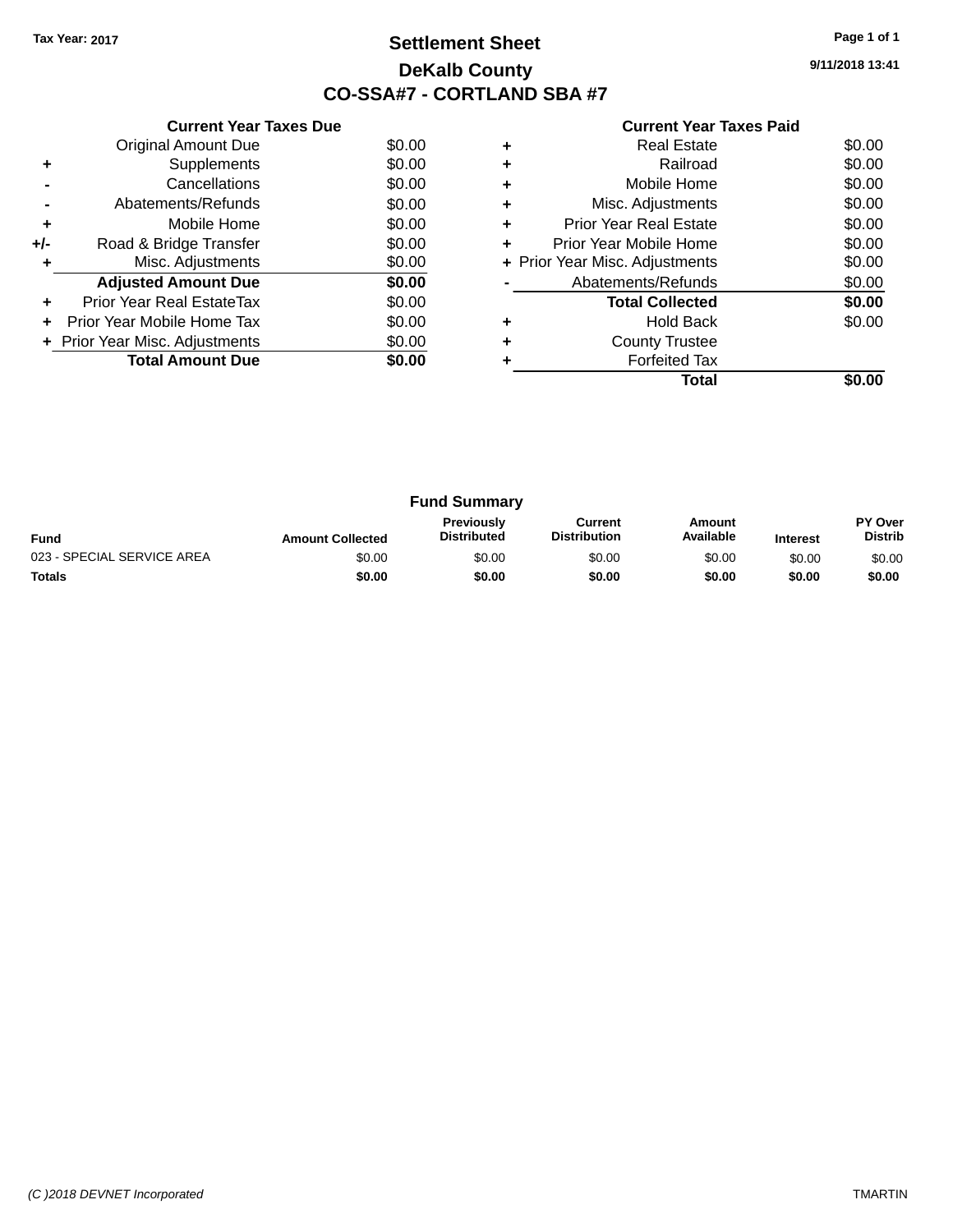## **Settlement Sheet Tax Year: 2017 Page 1 of 1 DeKalb County CO-SSA#8 - CORTLAND SBA #8**

**9/11/2018 13:41**

|     | <b>Current Year Taxes Due</b>  |        |  |  |  |  |
|-----|--------------------------------|--------|--|--|--|--|
|     | <b>Original Amount Due</b>     | \$0.00 |  |  |  |  |
| ÷   | Supplements                    | \$0.00 |  |  |  |  |
|     | Cancellations                  | \$0.00 |  |  |  |  |
|     | Abatements/Refunds             | \$0.00 |  |  |  |  |
| ٠   | Mobile Home                    | \$0.00 |  |  |  |  |
| +/- | Road & Bridge Transfer         | \$0.00 |  |  |  |  |
|     | Misc. Adjustments              | \$0.00 |  |  |  |  |
|     | <b>Adjusted Amount Due</b>     | \$0.00 |  |  |  |  |
|     | Prior Year Real EstateTax      | \$0.00 |  |  |  |  |
|     | Prior Year Mobile Home Tax     | \$0.00 |  |  |  |  |
|     | + Prior Year Misc. Adjustments | \$0.00 |  |  |  |  |
|     | <b>Total Amount Due</b>        | \$0.00 |  |  |  |  |
|     |                                |        |  |  |  |  |

| Real Estate                   | \$0.00                         |
|-------------------------------|--------------------------------|
| Railroad                      | \$0.00                         |
| Mobile Home                   | \$0.00                         |
| Misc. Adjustments             | \$0.00                         |
| <b>Prior Year Real Estate</b> | \$0.00                         |
| Prior Year Mobile Home        | \$0.00                         |
|                               | \$0.00                         |
| Abatements/Refunds            | \$0.00                         |
| <b>Total Collected</b>        | \$0.00                         |
| <b>Hold Back</b>              | \$0.00                         |
| <b>County Trustee</b>         |                                |
| <b>Forfeited Tax</b>          |                                |
| Total                         |                                |
|                               | + Prior Year Misc. Adjustments |

| <b>Fund Summary</b>        |                         |                                         |                                |                     |                 |                           |  |
|----------------------------|-------------------------|-----------------------------------------|--------------------------------|---------------------|-----------------|---------------------------|--|
| <b>Fund</b>                | <b>Amount Collected</b> | <b>Previously</b><br><b>Distributed</b> | Current<br><b>Distribution</b> | Amount<br>Available | <b>Interest</b> | PY Over<br><b>Distrib</b> |  |
| 023 - SPECIAL SERVICE AREA | \$0.00                  | \$0.00                                  | \$0.00                         | \$0.00              | \$0.00          | \$0.00                    |  |
| <b>Totals</b>              | \$0.00                  | \$0.00                                  | \$0.00                         | \$0.00              | \$0.00          | \$0.00                    |  |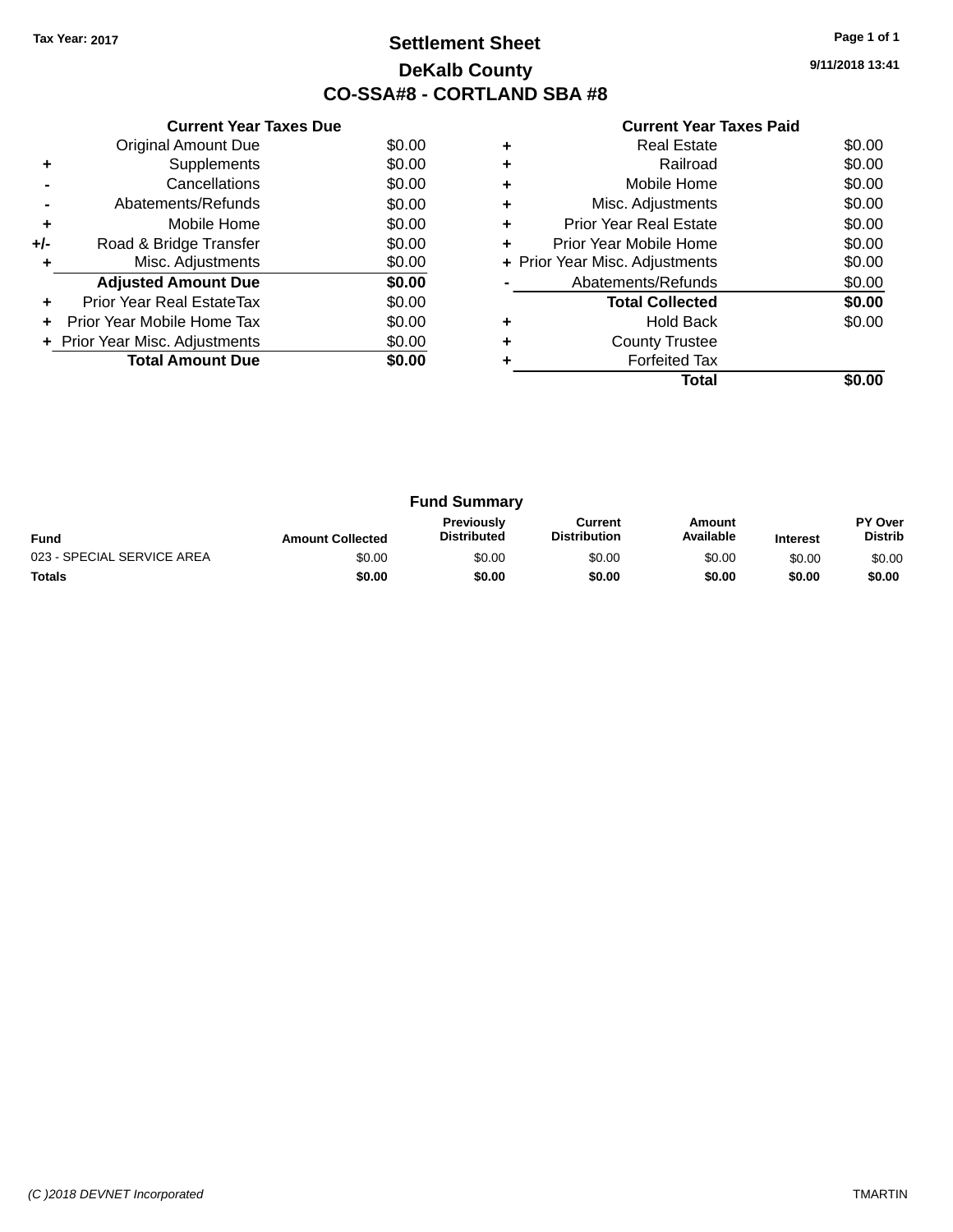# **Settlement Sheet Tax Year: 2017 Page 1 of 1 DeKalb County MA-DK #3 - MALTA DEKALB DRAINAGE #3**

#### **Current Year Taxes Due** Original Amount Due \$3,756.78 **+** Supplements \$0.00 **-** Cancellations \$0.00 **-** Abatements/Refunds \$0.00 **+** Mobile Home \$0.00 **+/-** Road & Bridge Transfer \$0.00<br> **+** Misc. Adjustments \$0.00 **+** Misc. Adjustments **Adjusted Amount Due \$3,756.78 +** Prior Year Real EstateTax \$0.00 **+** Prior Year Mobile Home Tax \$0.00 **+ Prior Year Misc. Adjustments**  $$0.00$ **Total Amount Due \$3,756.78**

#### **Current Year Taxes Paid**

|   | <b>Real Estate</b>             | \$3,722.79 |
|---|--------------------------------|------------|
| ٠ | Railroad                       | \$0.00     |
| ٠ | Mobile Home                    | \$0.00     |
| ٠ | Misc. Adjustments              | \$0.00     |
| ٠ | <b>Prior Year Real Estate</b>  | \$0.00     |
| ٠ | Prior Year Mobile Home         | \$0.00     |
|   | + Prior Year Misc. Adjustments | \$0.00     |
|   | Abatements/Refunds             | \$0.00     |
|   | <b>Total Collected</b>         | \$3,722.79 |
| ٠ | <b>Hold Back</b>               | \$0.00     |
| ٠ | <b>County Trustee</b>          |            |
| ٠ | <b>Forfeited Tax</b>           |            |
|   | <b>Total</b>                   | \$3.722.79 |
|   |                                |            |

|                     | <b>Distribution Summary</b>          |                                |                |  |
|---------------------|--------------------------------------|--------------------------------|----------------|--|
|                     | <b>Tax Distribution Date</b>         |                                | Amount         |  |
|                     | 05/25/2018                           |                                | \$179.21       |  |
|                     | 06/22/2018                           |                                | \$1,704.07     |  |
|                     | 07/20/2018                           |                                | \$0.30         |  |
|                     | 08/17/2018                           |                                | \$341.40       |  |
|                     | 09/14/2018                           |                                | \$1,497.81     |  |
|                     |                                      | <b>Totals: 5 Distributions</b> | \$3,722.79     |  |
|                     | <b>Grand Totals: 5 Distributions</b> |                                | \$3,722.79     |  |
| <b>Fund Summary</b> |                                      |                                |                |  |
| <b>Previously</b>   | Current                              | <b>Amount</b>                  | <b>PY Over</b> |  |

| <b>Fund</b>     | <b>Amount Collected</b> | Previously<br>Distributed | Current<br><b>Distribution</b> | Amount<br>Available | <b>Interest</b> | <b>PY Over</b><br>Distrib |
|-----------------|-------------------------|---------------------------|--------------------------------|---------------------|-----------------|---------------------------|
| 001 - CORPORATE | \$3.722.79              | \$2,224.98                | \$1.497.81                     | \$0.00              | \$0.00          | \$0.00                    |
| <b>Totals</b>   | \$3,722,79              | \$2.224.98                | \$1,497.81                     | \$0.00              | \$0.00          | \$0.00                    |

**9/11/2018 13:41**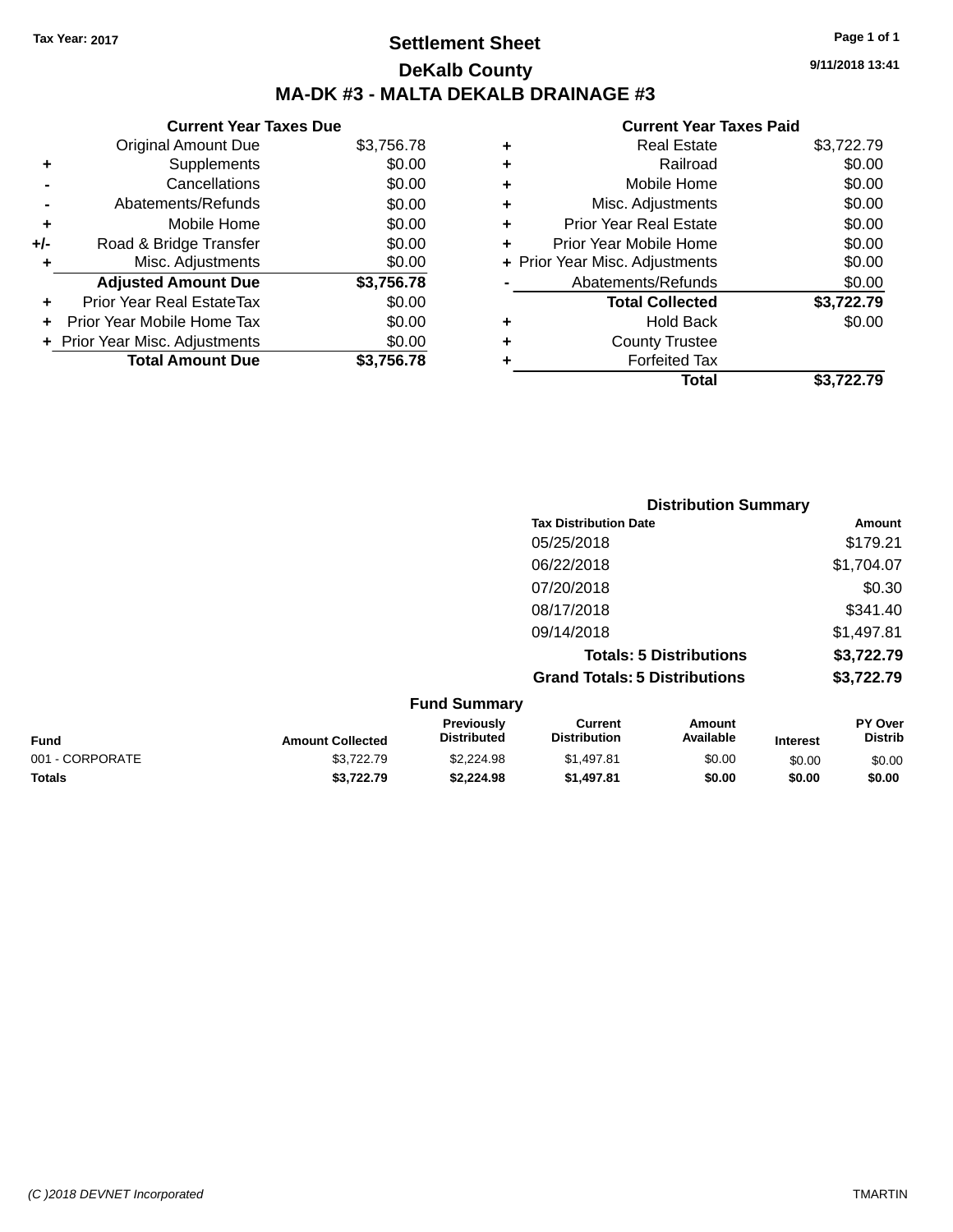## **Settlement Sheet Tax Year: 2017 Page 1 of 1 DeKalb County MAMIAFDK - MA-MI-AF-DK DRAINAGE #11**

**Current Year Taxes Due** Original Amount Due \$18,774.56 **+** Supplements \$0.00 **-** Cancellations \$0.00 **-** Abatements/Refunds \$0.00 **+** Mobile Home \$0.00 **+/-** Road & Bridge Transfer \$0.00 **+** Misc. Adjustments \$0.00 **Adjusted Amount Due \$18,774.56 +** Prior Year Real EstateTax \$0.00 **+** Prior Year Mobile Home Tax \$0.00 **+ Prior Year Misc. Adjustments**  $$0.00$ **Total Amount Due \$18,774.56**

#### **Current Year Taxes Paid +** Real Estate \$18,412.72 **+** Railroad \$0.00 **+** Mobile Home \$0.00 **+** Misc. Adjustments \$0.00 **+** Prior Year Real Estate \$0.00 **+** Prior Year Mobile Home \$0.00 **+** Prior Year Misc. Adjustments  $$0.00$ Abatements/Refunds \$0.00 **Total Collected \$18,412.72 +** Hold Back \$0.00 **+** County Trustee **+** Forfeited Tax **Total \$18,412.72**

|                         | <b>Distribution Summary</b>      |                                       |                                |                 |                                  |
|-------------------------|----------------------------------|---------------------------------------|--------------------------------|-----------------|----------------------------------|
|                         |                                  | <b>Tax Distribution Date</b>          |                                |                 | <b>Amount</b>                    |
|                         |                                  | 05/25/2018                            |                                |                 | \$2,753.90                       |
|                         |                                  | 06/22/2018                            |                                |                 | \$7,925.94                       |
|                         |                                  | 07/20/2018                            |                                |                 | \$43.50                          |
|                         |                                  | 08/17/2018                            |                                |                 | \$117.00                         |
|                         |                                  | 09/14/2018                            |                                |                 | \$7,572.38                       |
|                         |                                  |                                       | <b>Totals: 5 Distributions</b> |                 | \$18,412.72                      |
|                         |                                  | <b>Grand Totals: 5 Distributions</b>  |                                |                 | \$18,412.72                      |
|                         | <b>Fund Summary</b>              |                                       |                                |                 |                                  |
| <b>Amount Collected</b> | Previously<br><b>Distributed</b> | <b>Current</b><br><b>Distribution</b> | Amount<br>Available            | <b>Interest</b> | <b>PY Over</b><br><b>Distrib</b> |

| <b>Fund</b>     | <b>Amount Collected</b> | Previously<br><b>Distributed</b> | Current<br><b>Distribution</b> | Amount<br>Available | Interest | PY Over<br>Distrib |
|-----------------|-------------------------|----------------------------------|--------------------------------|---------------------|----------|--------------------|
| 001 - CORPORATE | \$18,412.72             | \$10.840.34                      | \$7,572.38                     | \$0.00              | \$0.00   | \$0.00             |
| <b>Totals</b>   | \$18.412.72             | \$10,840,34                      | \$7.572.38                     | \$0.00              | \$0.00   | \$0.00             |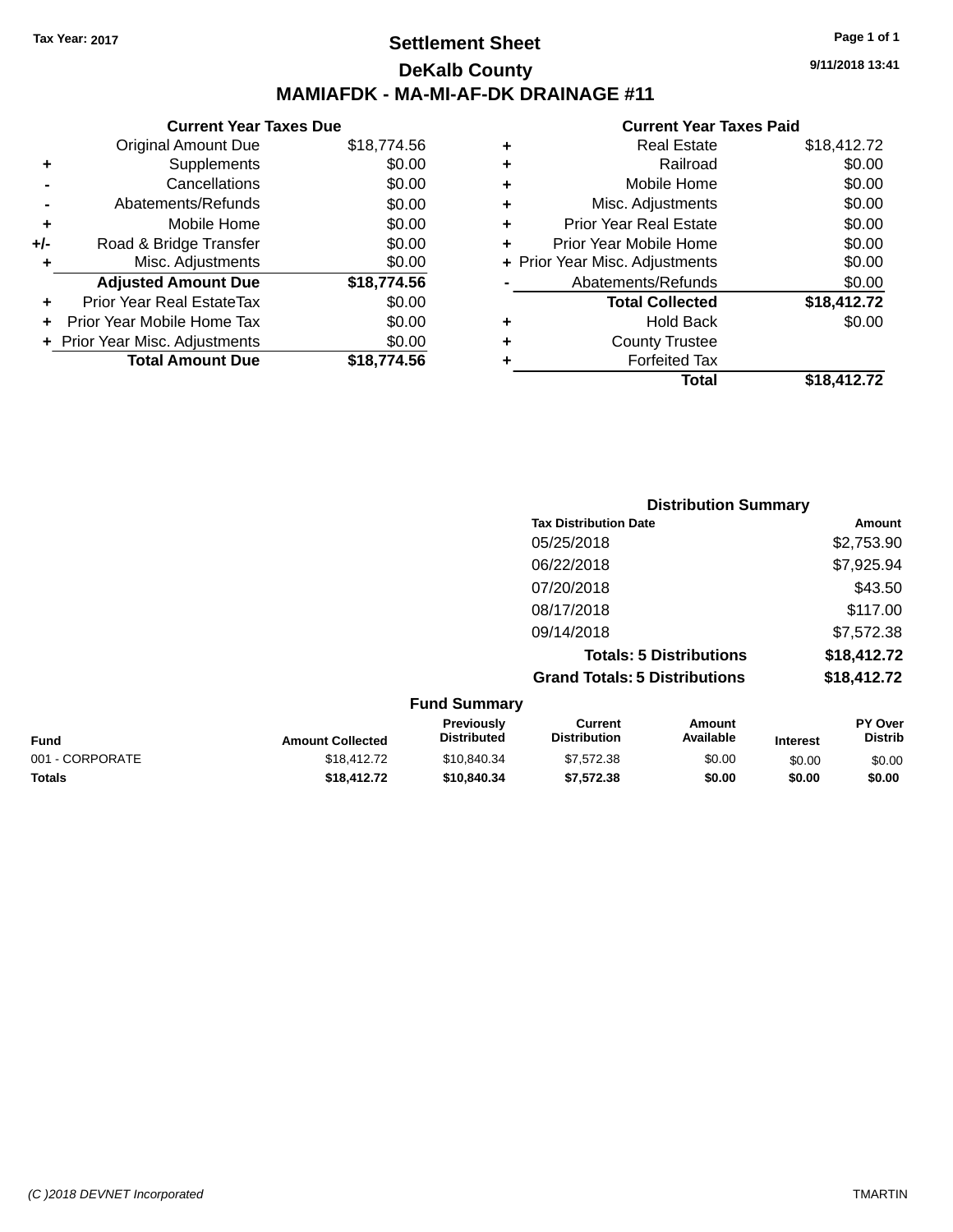## **Settlement Sheet Tax Year: 2017 Page 1 of 1 DeKalb County MY-DK #2 - MAYFIELD DEKALB DRAINAGE**

**Current Year Taxes Due** Original Amount Due \$2,412.66 **+** Supplements \$0.00 **-** Cancellations \$0.00 **-** Abatements/Refunds \$0.00 **+** Mobile Home \$0.00 **+/-** Road & Bridge Transfer \$0.00 **+** Misc. Adjustments \$0.00 **Adjusted Amount Due \$2,412.66 +** Prior Year Real EstateTax \$0.00 **+** Prior Year Mobile Home Tax \$0.00 **+ Prior Year Misc. Adjustments**  $$0.00$ **Total Amount Due \$2,412.66**

#### **Current Year Taxes Paid**

| ٠ | <b>Real Estate</b>             | \$2,277.45 |
|---|--------------------------------|------------|
| ٠ | Railroad                       | \$0.00     |
| ٠ | Mobile Home                    | \$0.00     |
| ٠ | Misc. Adjustments              | \$0.00     |
| ٠ | <b>Prior Year Real Estate</b>  | \$0.00     |
| ÷ | Prior Year Mobile Home         | \$0.00     |
|   | + Prior Year Misc. Adjustments | \$0.00     |
|   | Abatements/Refunds             | \$0.00     |
|   | <b>Total Collected</b>         | \$2,277.45 |
| ٠ | Hold Back                      | \$0.00     |
| ٠ | <b>County Trustee</b>          |            |
| ٠ | <b>Forfeited Tax</b>           |            |
|   | Total                          | \$2.277.45 |
|   |                                |            |

**Distribution Summary**

|                 |                         |                                  |                                       | <b>PISUINUUVII VUIIIIIIAI Y</b> |                 |                           |
|-----------------|-------------------------|----------------------------------|---------------------------------------|---------------------------------|-----------------|---------------------------|
|                 |                         |                                  | <b>Tax Distribution Date</b>          |                                 |                 | Amount                    |
|                 |                         |                                  | 05/25/2018                            |                                 |                 | \$120.15                  |
|                 |                         |                                  | 06/22/2018                            |                                 |                 | \$1,293.72                |
|                 |                         |                                  | 08/17/2018                            |                                 |                 | \$17.64                   |
|                 |                         |                                  | 09/14/2018                            |                                 |                 | \$845.94                  |
|                 |                         |                                  |                                       | <b>Totals: 4 Distributions</b>  |                 | \$2,277.45                |
|                 |                         |                                  | <b>Grand Totals: 4 Distributions</b>  |                                 |                 | \$2,277.45                |
|                 |                         | <b>Fund Summary</b>              |                                       |                                 |                 |                           |
| <b>Fund</b>     | <b>Amount Collected</b> | Previously<br><b>Distributed</b> | <b>Current</b><br><b>Distribution</b> | Amount<br>Available             | <b>Interest</b> | PY Over<br><b>Distrib</b> |
| 001 - CORPORATE | \$2,277.45              | \$1,431.51                       | \$845.94                              | \$0.00                          | \$0.00          | \$0.00                    |
| <b>Totals</b>   | \$2,277.45              | \$1,431.51                       | \$845.94                              | \$0.00                          | \$0.00          | \$0.00                    |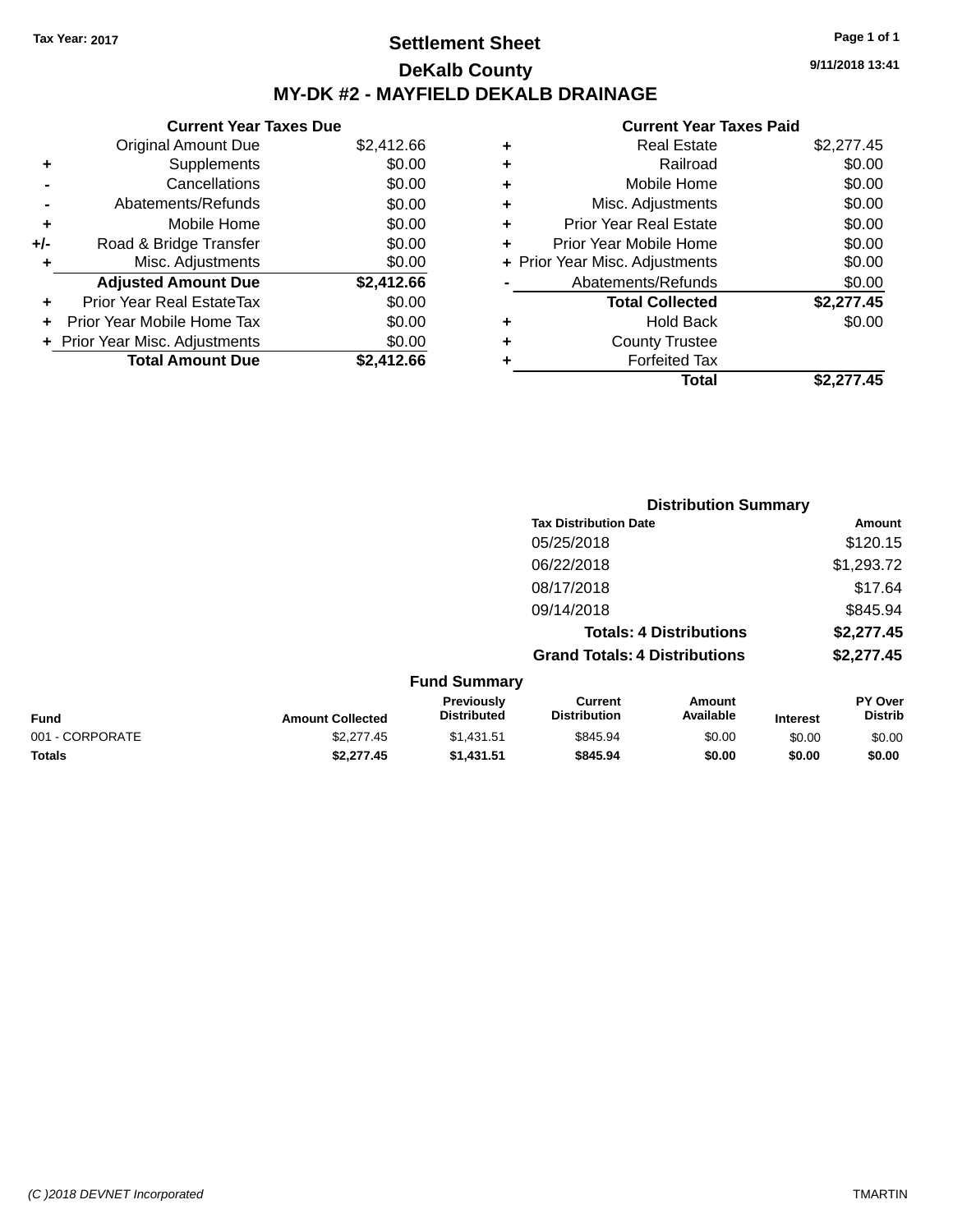## **Settlement Sheet Tax Year: 2017 Page 1 of 1 DeKalb County NO-LR-SA # - NO-LR-SA DRAINAGE #10**

**9/11/2018 13:41**

#### **Current Year Taxes Paid**

|     | <b>Current Year Taxes Due</b>  |             |
|-----|--------------------------------|-------------|
|     | <b>Original Amount Due</b>     | \$50,220.36 |
| ٠   | Supplements                    | \$416.46    |
|     | Cancellations                  | \$416.46    |
|     | Abatements/Refunds             | \$0.00      |
| ٠   | Mobile Home                    | \$0.00      |
| +/- | Road & Bridge Transfer         | \$0.00      |
| ٠   | Misc. Adjustments              | \$0.00      |
|     | <b>Adjusted Amount Due</b>     | \$50,220.36 |
| ٠   | Prior Year Real EstateTax      | \$0.00      |
| ÷   | Prior Year Mobile Home Tax     | \$0.00      |
|     | + Prior Year Misc. Adjustments | \$118.86    |
|     | <b>Total Amount Due</b>        | \$50,339.22 |

| ٠ | <b>Real Estate</b>             | \$48,182.52 |
|---|--------------------------------|-------------|
| ٠ | Railroad                       | \$0.00      |
| ٠ | Mobile Home                    | \$0.00      |
| ٠ | Misc. Adjustments              | \$0.00      |
| ٠ | <b>Prior Year Real Estate</b>  | \$0.00      |
| ٠ | Prior Year Mobile Home         | \$0.00      |
|   | + Prior Year Misc. Adjustments | \$118.86    |
|   | Abatements/Refunds             | \$0.00      |
|   | <b>Total Collected</b>         | \$48,301.38 |
| ٠ | <b>Hold Back</b>               | \$0.00      |
| ٠ | <b>County Trustee</b>          |             |
|   | <b>Forfeited Tax</b>           |             |
|   | Total                          | \$48,301.38 |
|   |                                |             |

|                     | <b>Distribution Summary</b>          |             |
|---------------------|--------------------------------------|-------------|
|                     | <b>Tax Distribution Date</b>         | Amount      |
|                     | 05/25/2018                           | \$7,127.39  |
|                     | 06/22/2018                           | \$22,461.83 |
|                     | 07/20/2018                           | \$939.30    |
|                     | 08/17/2018                           | \$1,031.43  |
|                     | 09/14/2018                           | \$16,741.43 |
|                     | <b>Totals: 5 Distributions</b>       | \$48,301.38 |
|                     | <b>Grand Totals: 5 Distributions</b> | \$48,301.38 |
| <b>Fund Summary</b> |                                      |             |

| Fund            | <b>Amount Collected</b> | <b>Previously</b><br><b>Distributed</b> | Current<br><b>Distribution</b> | <b>Amount</b><br>Available | <b>Interest</b> | <b>PY Over</b><br><b>Distrib</b> |
|-----------------|-------------------------|-----------------------------------------|--------------------------------|----------------------------|-----------------|----------------------------------|
| 001 - CORPORATE | \$48,301.38             | \$31,559.95                             | \$16,741.43                    | \$0.00                     | \$0.00          | \$0.00                           |
| Totals          | \$48,301,38             | \$31,559.95                             | \$16,741.43                    | \$0.00                     | \$0.00          | \$0.00                           |
|                 |                         | <b>Miscellaneous Adjustment Detail</b>  |                                |                            |                 |                                  |

# **Totals \$118.86 2 entries**

**Year Source Account Type Amount Adjustment Description**

2016 DR - Drainage Back Tax Collected \$29.76 DOBSON REDEMPTION 19-26-481-012 by TBA 2016 DR - Drainage Back Tax Collected \$89.10 CHICAGO TITLE LAND TR CO 19-26-484-016 by TBA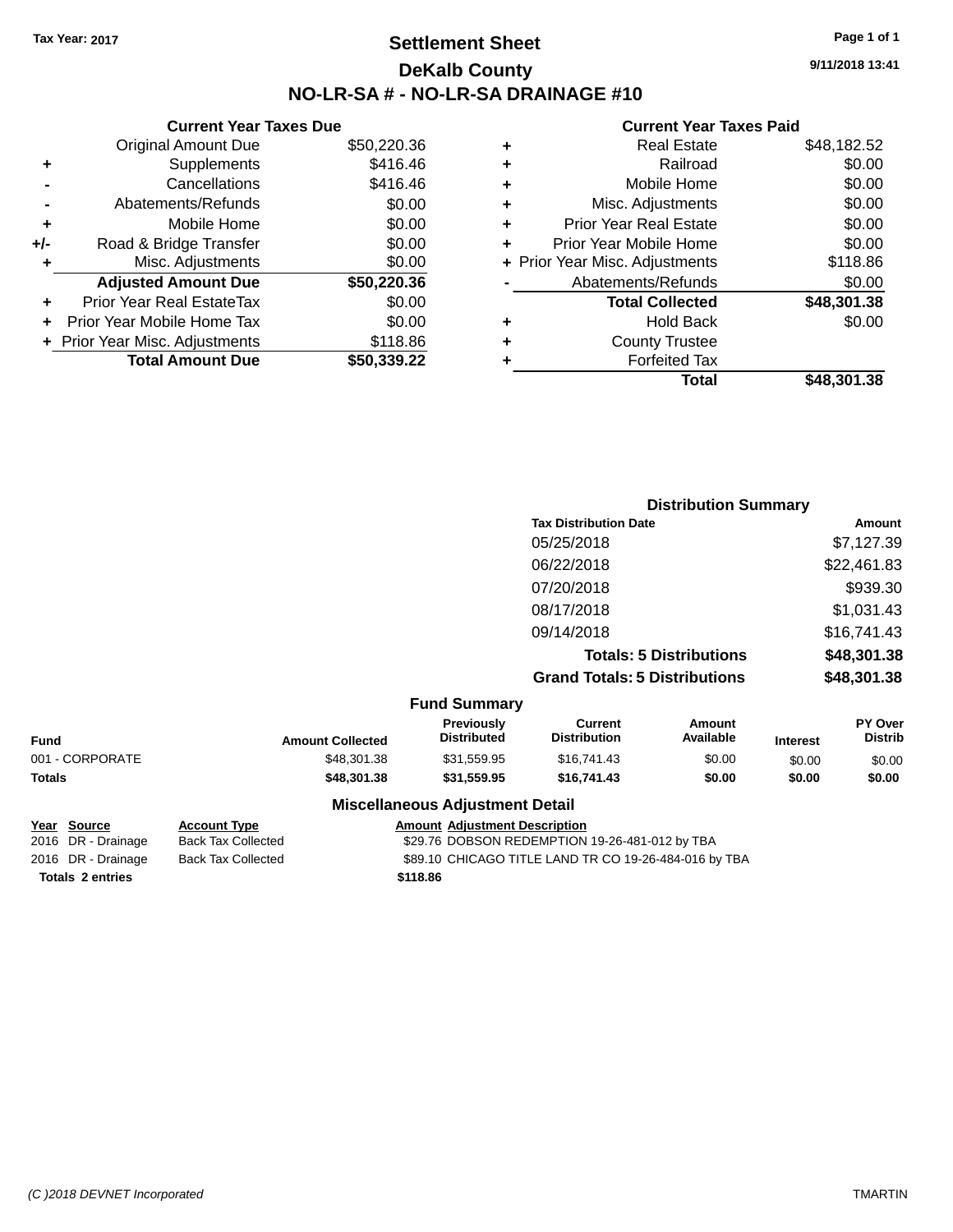# **Settlement Sheet Tax Year: 2017 Page 1 of 1 DeKalb County NORMAL #13 - NORMAL DRAINAGE DISTRICT**

**9/11/2018 13:41**

|       | <b>Current Year Taxes Due</b>  |        |
|-------|--------------------------------|--------|
|       | Original Amount Due            | \$0.00 |
| ٠     | Supplements                    | \$0.00 |
|       | Cancellations                  | \$0.00 |
|       | Abatements/Refunds             | \$0.00 |
| ٠     | Mobile Home                    | \$0.00 |
| $+/-$ | Road & Bridge Transfer         | \$0.00 |
| ٠     | Misc. Adjustments              | \$0.00 |
|       | <b>Adjusted Amount Due</b>     | \$0.00 |
|       | Prior Year Real EstateTax      | \$0.00 |
|       | Prior Year Mobile Home Tax     | \$0.00 |
|       | + Prior Year Misc. Adjustments | \$0.00 |
|       | <b>Total Amount Due</b>        | \$0.00 |
|       |                                |        |

|   | <b>Real Estate</b>             | \$0.00 |
|---|--------------------------------|--------|
|   | Railroad                       | \$0.00 |
|   | Mobile Home                    | \$0.00 |
| ٠ | Misc. Adjustments              | \$0.00 |
| ٠ | <b>Prior Year Real Estate</b>  | \$0.00 |
| ٠ | Prior Year Mobile Home         | \$0.00 |
|   | + Prior Year Misc. Adjustments | \$0.00 |
|   | Abatements/Refunds             | \$0.00 |
|   | <b>Total Collected</b>         | \$0.00 |
| ٠ | <b>Hold Back</b>               | \$0.00 |
|   | <b>County Trustee</b>          |        |
|   | <b>Forfeited Tax</b>           |        |
|   | Total                          |        |

| <b>Fund Summary</b> |                         |                                  |                                |                     |                 |                                  |
|---------------------|-------------------------|----------------------------------|--------------------------------|---------------------|-----------------|----------------------------------|
| <b>Fund</b>         | <b>Amount Collected</b> | Previously<br><b>Distributed</b> | Current<br><b>Distribution</b> | Amount<br>Available | <b>Interest</b> | <b>PY Over</b><br><b>Distrib</b> |
| 001 - CORPORATE     | \$0.00                  | \$0.00                           | \$0.00                         | \$0.00              | \$0.00          | \$0.00                           |
| <b>Totals</b>       | \$0.00                  | \$0.00                           | \$0.00                         | \$0.00              | \$0.00          | \$0.00                           |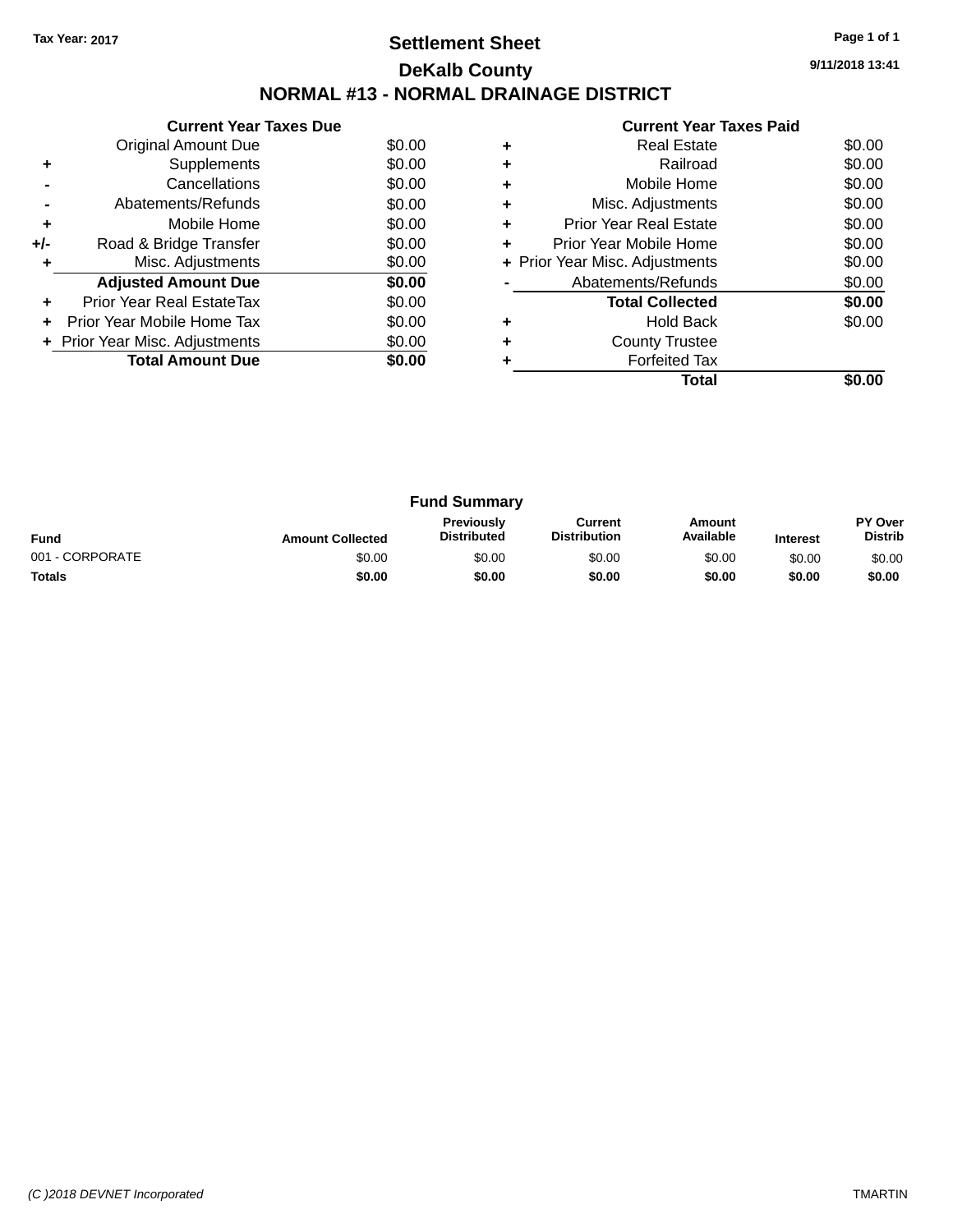## **Settlement Sheet Tax Year: 2017 Page 1 of 1 DeKalb County SH-MI #6 - SHABBONA/MILAN DRAINAGE**

**9/11/2018 13:41**

|       | <b>Current Year Taxes Due</b>  |             |
|-------|--------------------------------|-------------|
|       | Original Amount Due            | \$10,910.60 |
|       | Supplements                    | \$0.00      |
|       | Cancellations                  | \$0.00      |
|       | Abatements/Refunds             | \$0.00      |
| ٠     | Mobile Home                    | \$0.00      |
| $+/-$ | Road & Bridge Transfer         | \$0.00      |
| ۰     | Misc. Adjustments              | \$0.00      |
|       | <b>Adjusted Amount Due</b>     | \$10,910.60 |
|       | Prior Year Real EstateTax      | \$0.00      |
|       | Prior Year Mobile Home Tax     | \$0.00      |
|       | + Prior Year Misc. Adjustments | \$0.00      |
|       | <b>Total Amount Due</b>        | \$10,910.60 |
|       |                                |             |

| ٠ | <b>Real Estate</b>             | \$10,910.60 |
|---|--------------------------------|-------------|
| ٠ | Railroad                       | \$0.00      |
| ٠ | Mobile Home                    | \$0.00      |
| ٠ | Misc. Adjustments              | \$0.00      |
| ٠ | <b>Prior Year Real Estate</b>  | \$0.00      |
| ÷ | Prior Year Mobile Home         | \$0.00      |
|   | + Prior Year Misc. Adjustments | \$0.00      |
|   | Abatements/Refunds             | \$0.00      |
|   | <b>Total Collected</b>         | \$10,910.60 |
| ٠ | <b>Hold Back</b>               | \$0.00      |
| ٠ | <b>County Trustee</b>          |             |
| ٠ | <b>Forfeited Tax</b>           |             |
|   | Total                          | \$10,910.60 |
|   |                                |             |

| <b>Distribution Summary</b>          |             |
|--------------------------------------|-------------|
| <b>Tax Distribution Date</b>         | Amount      |
| 05/25/2018                           | \$643.18    |
| 06/22/2018                           | \$5,984.08  |
| 07/20/2018                           | \$170.32    |
| 08/17/2018                           | \$45.34     |
| 09/14/2018                           | \$4,067.68  |
| <b>Totals: 5 Distributions</b>       | \$10,910.60 |
| <b>Grand Totals: 5 Distributions</b> | \$10,910.60 |

| <b>Fund Summary</b>     |                                  |                                |                     |                 |                                  |
|-------------------------|----------------------------------|--------------------------------|---------------------|-----------------|----------------------------------|
| <b>Amount Collected</b> | Previously<br><b>Distributed</b> | Current<br><b>Distribution</b> | Amount<br>Available | <b>Interest</b> | <b>PY Over</b><br><b>Distrib</b> |
| \$10,910.60             | \$6.842.92                       | \$4.067.68                     | \$0.00              | \$0.00          | \$0.00                           |
| \$10,910.60             | \$6,842.92                       | \$4,067.68                     | \$0.00              | \$0.00          | \$0.00                           |
|                         |                                  |                                |                     |                 |                                  |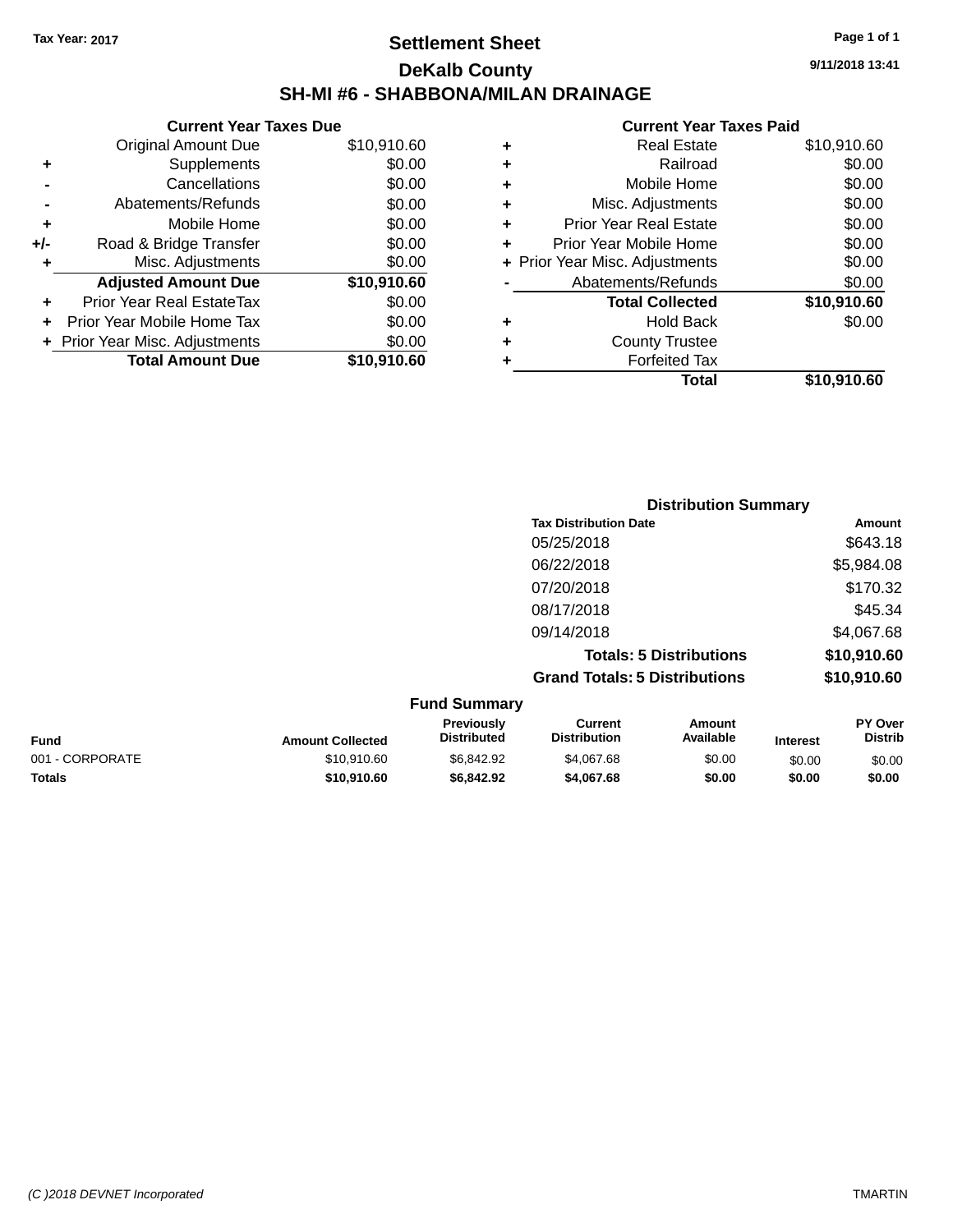# **Settlement Sheet Tax Year: 2017 Page 1 of 1 DeKalb County SQ GR #12 - SQUAW GROVE DRAINAGE**

**9/11/2018 13:41**

| \$7,028.28<br>\$0.00<br>\$0.00<br>\$0.00<br>\$7,028.28 |
|--------------------------------------------------------|

| ٠ | Real Estate                    | \$7,023.24 |
|---|--------------------------------|------------|
| ٠ | Railroad                       | \$0.00     |
| ٠ | Mobile Home                    | \$0.00     |
| ٠ | Misc. Adjustments              | \$0.00     |
| ٠ | <b>Prior Year Real Estate</b>  | \$0.00     |
|   | Prior Year Mobile Home         | \$0.00     |
|   | + Prior Year Misc. Adjustments | \$0.00     |
|   | Abatements/Refunds             | \$0.00     |
|   | <b>Total Collected</b>         | \$7,023.24 |
| ٠ | Hold Back                      | \$0.00     |
| ٠ | <b>County Trustee</b>          |            |
| ٠ | <b>Forfeited Tax</b>           |            |
|   | Total                          | \$7.023.24 |
|   |                                |            |

|                                            |                         |                                  | <b>Distribution Summary</b>           |                            |                 |                           |
|--------------------------------------------|-------------------------|----------------------------------|---------------------------------------|----------------------------|-----------------|---------------------------|
| <b>Tax Distribution Date</b><br>06/22/2018 |                         |                                  |                                       |                            | Amount          |                           |
|                                            |                         |                                  |                                       |                            | \$4,236.12      |                           |
|                                            |                         |                                  | 09/14/2018                            |                            |                 | \$2,787.12                |
| <b>Totals: 2 Distributions</b>             |                         |                                  |                                       |                            | \$7,023.24      |                           |
|                                            |                         |                                  | <b>Grand Totals: 2 Distributions</b>  |                            |                 | \$7,023.24                |
|                                            |                         | <b>Fund Summary</b>              |                                       |                            |                 |                           |
| <b>Fund</b>                                | <b>Amount Collected</b> | Previously<br><b>Distributed</b> | <b>Current</b><br><b>Distribution</b> | <b>Amount</b><br>Available | <b>Interest</b> | PY Over<br><b>Distrib</b> |
| 001 - CORPORATE                            | \$7.023.24              | \$4,236.12                       | \$2,787.12                            | \$0.00                     | \$0.00          | \$0.00                    |
| <b>Totals</b>                              | \$7,023.24              | \$4,236.12                       | \$2,787.12                            | \$0.00                     | \$0.00          | \$0.00                    |
|                                            |                         |                                  |                                       |                            |                 |                           |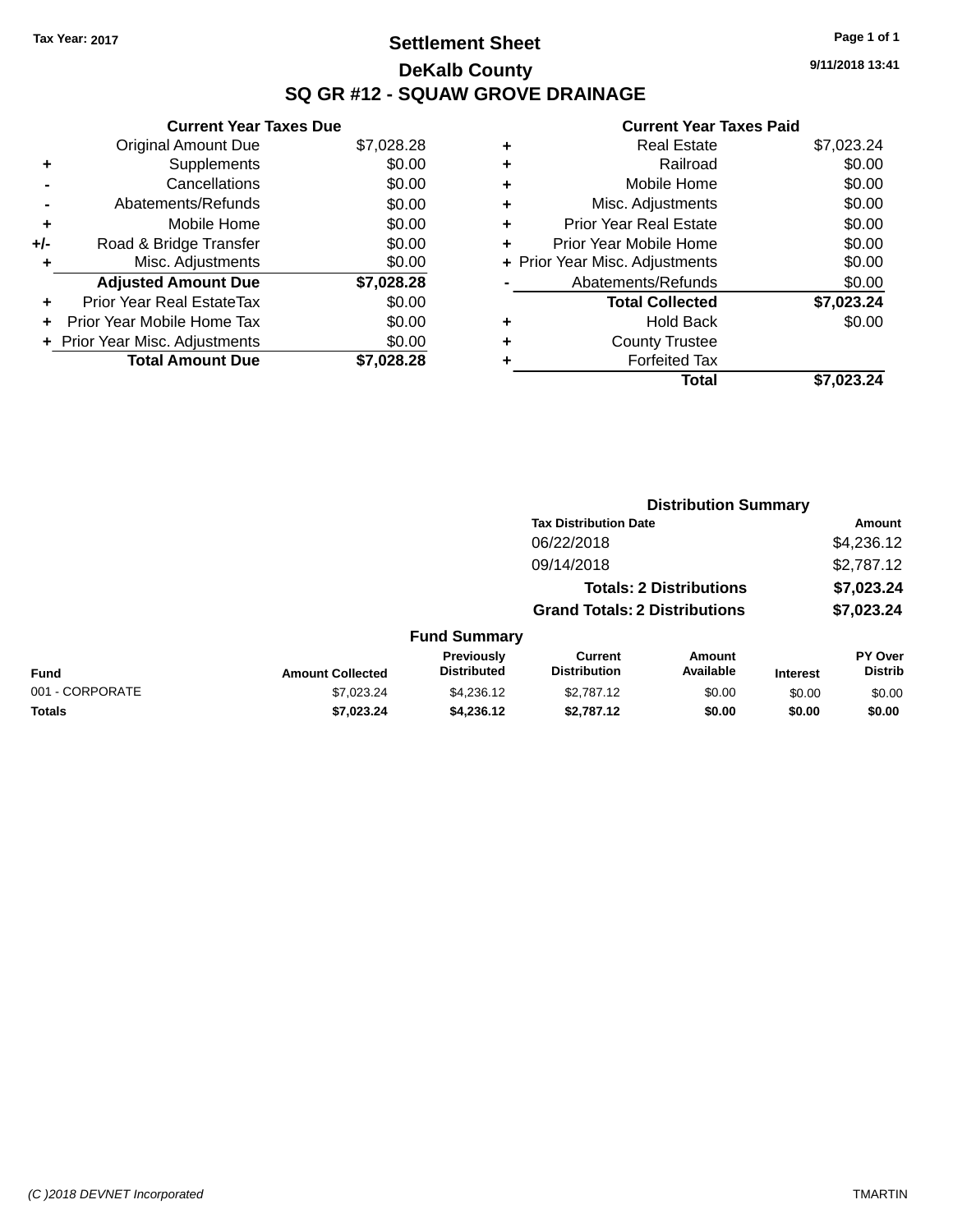## **Settlement Sheet Tax Year: 2017 Page 1 of 1 DeKalb County VG-CO #16 - VIRGIL CORTLAND DRAIN #16**

**9/11/2018 13:41**

| <b>Original Amount Due</b>     | \$18,320.14                   |
|--------------------------------|-------------------------------|
| Supplements                    | \$160.00                      |
| Cancellations                  | \$160.00                      |
| Abatements/Refunds             | \$0.00                        |
| Mobile Home                    | \$0.00                        |
| Road & Bridge Transfer         | \$0.00                        |
| Misc. Adjustments              | \$0.00                        |
| <b>Adjusted Amount Due</b>     | \$18,320.14                   |
| Prior Year Real EstateTax      | \$0.00                        |
| Prior Year Mobile Home Tax     | \$0.00                        |
| + Prior Year Misc. Adjustments | \$0.00                        |
| <b>Total Amount Due</b>        | \$18,320.14                   |
|                                | <b>Current Year Taxes Due</b> |

|   | Total                          | \$17,898.29 |
|---|--------------------------------|-------------|
|   | <b>Forfeited Tax</b>           |             |
| ٠ | <b>County Trustee</b>          |             |
| ٠ | Hold Back                      | \$0.00      |
|   | <b>Total Collected</b>         | \$17,898.29 |
|   | Abatements/Refunds             | \$0.00      |
|   | + Prior Year Misc. Adjustments | \$0.00      |
| ٠ | Prior Year Mobile Home         | \$0.00      |
| ÷ | <b>Prior Year Real Estate</b>  | \$0.00      |
| ٠ | Misc. Adjustments              | \$0.00      |
| ÷ | Mobile Home                    | \$0.00      |
| ٠ | Railroad                       | \$0.00      |
| ٠ | <b>Real Estate</b>             | \$17,898.29 |
|   |                                |             |

|                                      | <b>Distribution Summary</b> |
|--------------------------------------|-----------------------------|
| <b>Tax Distribution Date</b>         | <b>Amount</b>               |
| 05/25/2018                           | \$2,664.41                  |
| 06/22/2018                           | \$8,482.30                  |
| 07/20/2018                           | \$120.90                    |
| 08/17/2018                           | \$454.94                    |
| 09/14/2018                           | \$6,175.74                  |
| <b>Totals: 5 Distributions</b>       | \$17,898.29                 |
| <b>Grand Totals: 5 Distributions</b> | \$17,898.29                 |
| $E_{t}$ and $C_{t}$ in $B_{t}$       |                             |

| <b>Fund Summary</b> |                         |                                         |                                |                     |                 |                           |
|---------------------|-------------------------|-----------------------------------------|--------------------------------|---------------------|-----------------|---------------------------|
| <b>Fund</b>         | <b>Amount Collected</b> | <b>Previously</b><br><b>Distributed</b> | Current<br><b>Distribution</b> | Amount<br>Available | <b>Interest</b> | PY Over<br><b>Distrib</b> |
| 001 - CORPORATE     | \$17.898.29             | \$11.722.55                             | \$6.175.74                     | \$0.00              | \$0.00          | \$0.00                    |
| <b>Totals</b>       | \$17,898,29             | \$11.722.55                             | \$6.175.74                     | \$0.00              | \$0.00          | \$0.00                    |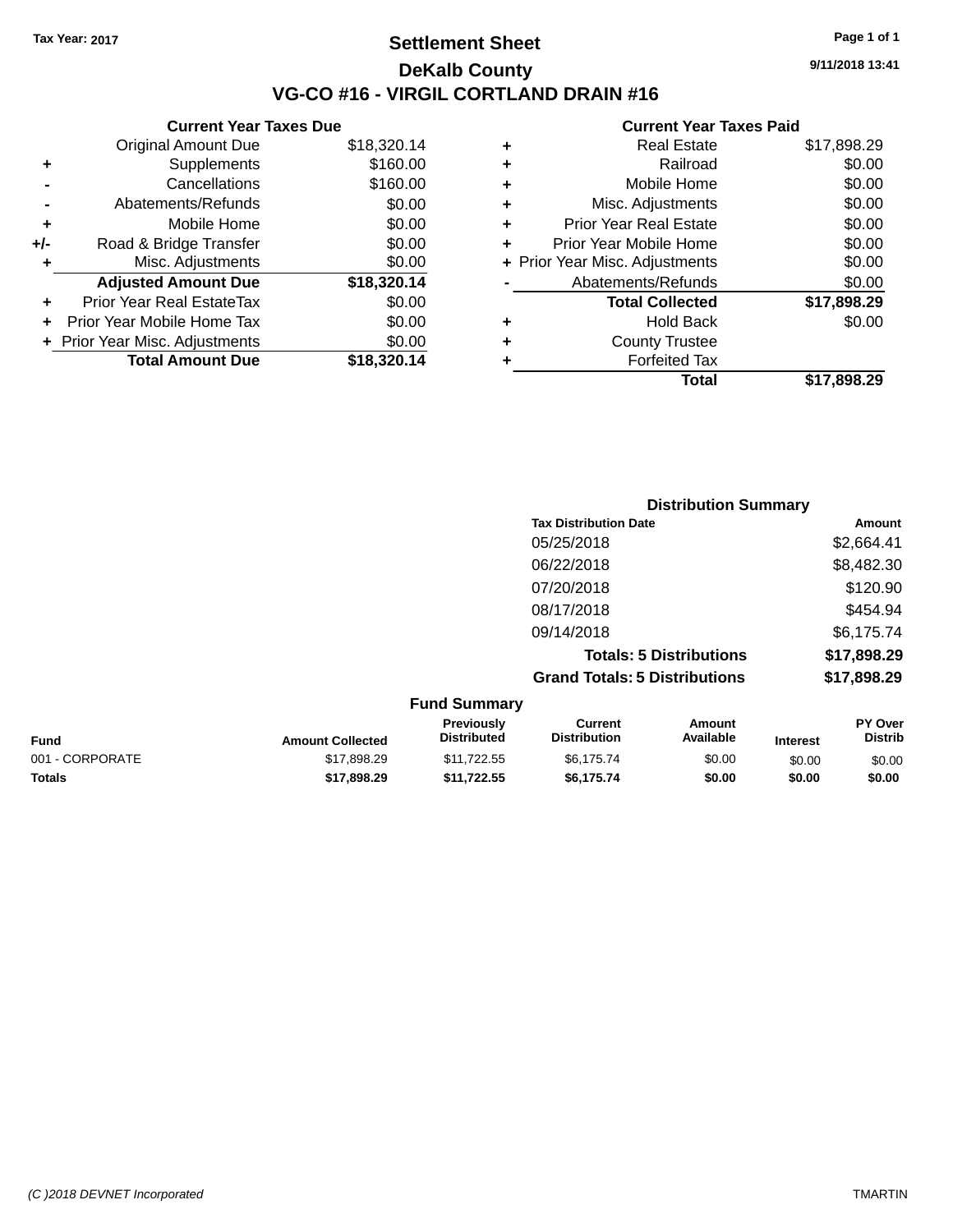# **Settlement Sheet Tax Year: 2017 Page 1 of 1 DeKalb County VI-AD #9 - VICTOR/ADAMS DRAINAGE #9**

**Current Year Taxes Due** Original Amount Due \$1,126.20 **+** Supplements \$0.00 **-** Cancellations \$0.00 **-** Abatements/Refunds \$0.00 **+** Mobile Home \$0.00 **+/-** Road & Bridge Transfer \$0.00 **+** Misc. Adjustments \$0.00 **Adjusted Amount Due \$1,126.20 +** Prior Year Real EstateTax \$0.00 **+** Prior Year Mobile Home Tax \$0.00 **+ Prior Year Misc. Adjustments**  $$0.00$ **Total Amount Due \$1,126.20**

### **Current Year Taxes Paid**

| <b>Real Estate</b>            | \$1,126.20                     |
|-------------------------------|--------------------------------|
| Railroad                      | \$0.00                         |
| Mobile Home                   | \$0.00                         |
| Misc. Adjustments             | \$0.00                         |
| <b>Prior Year Real Estate</b> | \$0.00                         |
| Prior Year Mobile Home        | \$0.00                         |
|                               | \$0.00                         |
| Abatements/Refunds            | \$0.00                         |
| <b>Total Collected</b>        | \$1,126.20                     |
| <b>Hold Back</b>              | \$0.00                         |
| <b>County Trustee</b>         |                                |
| <b>Forfeited Tax</b>          |                                |
| Total                         | \$1,126.20                     |
|                               | + Prior Year Misc. Adjustments |

|                 |                         | <b>Distribution Summary</b>      |                                       |                                |                 |                           |
|-----------------|-------------------------|----------------------------------|---------------------------------------|--------------------------------|-----------------|---------------------------|
|                 |                         |                                  | <b>Tax Distribution Date</b>          |                                |                 | <b>Amount</b>             |
|                 |                         |                                  | 05/25/2018                            |                                |                 | \$36.11                   |
|                 |                         |                                  | 06/22/2018                            |                                |                 | \$655.52                  |
|                 |                         |                                  | 09/14/2018                            |                                |                 | \$434.57                  |
|                 |                         |                                  |                                       | <b>Totals: 3 Distributions</b> |                 | \$1,126.20                |
|                 |                         |                                  | <b>Grand Totals: 3 Distributions</b>  |                                |                 | \$1,126.20                |
|                 |                         | <b>Fund Summary</b>              |                                       |                                |                 |                           |
| <b>Fund</b>     | <b>Amount Collected</b> | Previously<br><b>Distributed</b> | <b>Current</b><br><b>Distribution</b> | Amount<br>Available            | <b>Interest</b> | PY Over<br><b>Distrib</b> |
| 001 - CORPORATE | \$1,126.20              | \$691.63                         | \$434.57                              | \$0.00                         | \$0.00          | \$0.00                    |
| <b>Totals</b>   | \$1,126.20              | \$691.63                         | \$434.57                              | \$0.00                         | \$0.00          | \$0.00                    |

**9/11/2018 13:41**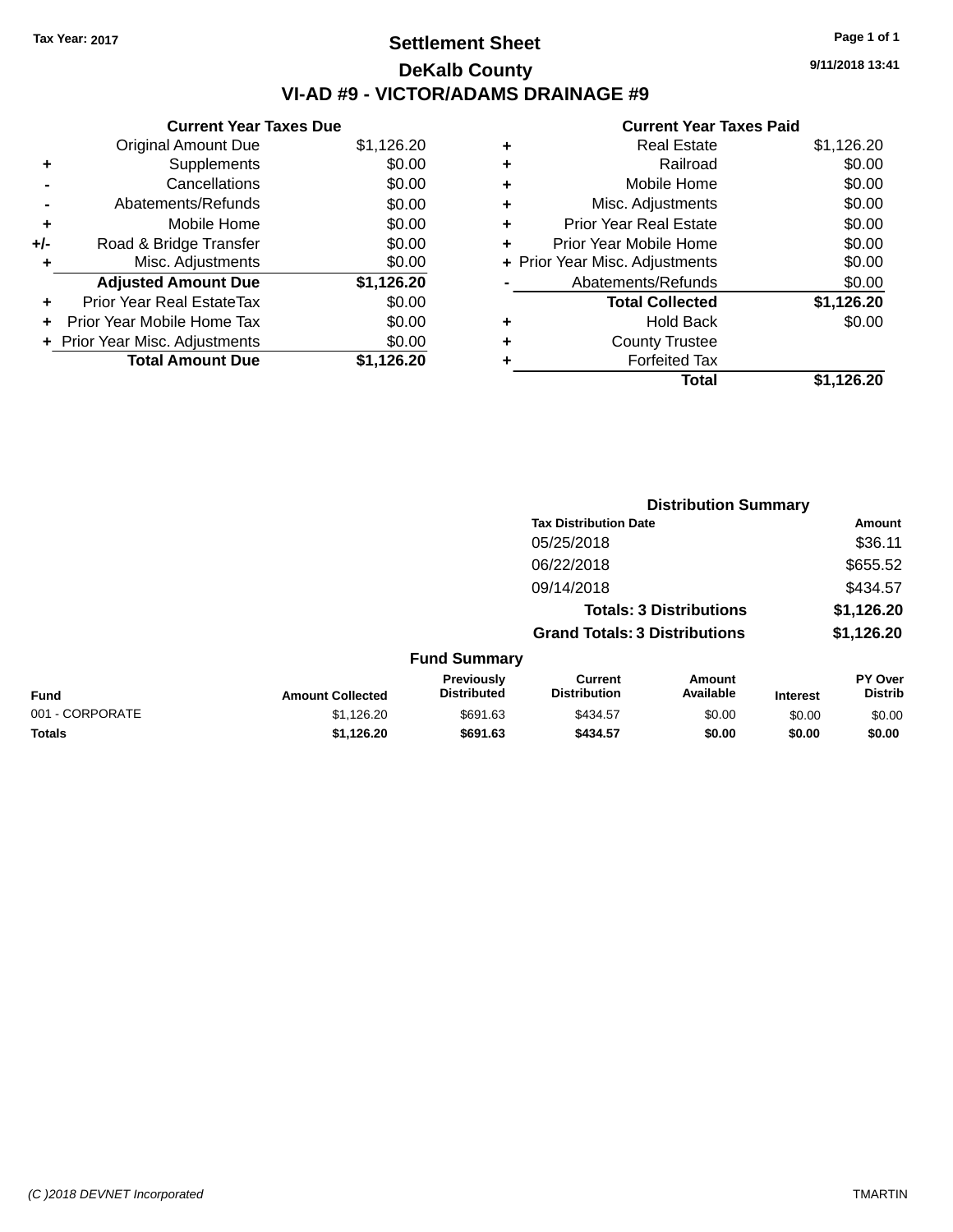# **Settlement Sheet Tax Year: 2017 Page 1 of 1 DeKalb County VI-CL #14 - VICTOR-CLINTON DRAINAGE**

**9/11/2018 13:41**

### **Current Year Taxes Paid**

|     | <b>Current Year Taxes Due</b>     |            |  |  |  |
|-----|-----------------------------------|------------|--|--|--|
|     | <b>Original Amount Due</b>        | \$5,235.32 |  |  |  |
| ٠   | Supplements                       | \$0.00     |  |  |  |
|     | Cancellations                     | \$0.00     |  |  |  |
|     | Abatements/Refunds                | \$0.00     |  |  |  |
| ٠   | Mobile Home                       | \$0.00     |  |  |  |
| +/- | Road & Bridge Transfer            | \$0.00     |  |  |  |
|     | Misc. Adjustments                 | \$0.00     |  |  |  |
|     | <b>Adjusted Amount Due</b>        | \$5,235.32 |  |  |  |
| ÷   | Prior Year Real EstateTax         | \$0.00     |  |  |  |
|     | <b>Prior Year Mobile Home Tax</b> | \$0.00     |  |  |  |
|     | + Prior Year Misc. Adjustments    | \$0.00     |  |  |  |
|     | <b>Total Amount Due</b>           | \$5.235.32 |  |  |  |

| \$5,220.66 |
|------------|
| \$0.00     |
| \$0.00     |
| \$0.00     |
| \$0.00     |
| \$0.00     |
| \$0.00     |
| \$0.00     |
| \$5,220.66 |
| \$0.00     |
|            |
|            |
| \$5,220.66 |
|            |

|                 |                         | <b>Distribution Summary</b>             |                                       |                                |                 |                           |  |
|-----------------|-------------------------|-----------------------------------------|---------------------------------------|--------------------------------|-----------------|---------------------------|--|
|                 |                         |                                         | <b>Tax Distribution Date</b>          |                                |                 | <b>Amount</b>             |  |
|                 |                         |                                         | 05/25/2018                            |                                |                 | \$1,091.83                |  |
|                 |                         |                                         | 06/22/2018                            |                                |                 | \$2,384.61                |  |
|                 |                         |                                         | 09/14/2018                            |                                |                 | \$1,744.22                |  |
|                 |                         |                                         |                                       | <b>Totals: 3 Distributions</b> |                 | \$5,220.66                |  |
|                 |                         |                                         | <b>Grand Totals: 3 Distributions</b>  |                                |                 | \$5,220.66                |  |
|                 |                         | <b>Fund Summary</b>                     |                                       |                                |                 |                           |  |
| <b>Fund</b>     | <b>Amount Collected</b> | <b>Previously</b><br><b>Distributed</b> | <b>Current</b><br><b>Distribution</b> | Amount<br>Available            | <b>Interest</b> | PY Over<br><b>Distrib</b> |  |
| 001 - CORPORATE | \$5,220.66              | \$3,476.44                              | \$1,744.22                            | \$0.00                         | \$0.00          | \$0.00                    |  |
| Totals          | \$5,220.66              | \$3,476.44                              | \$1,744.22                            | \$0.00                         | \$0.00          | \$0.00                    |  |